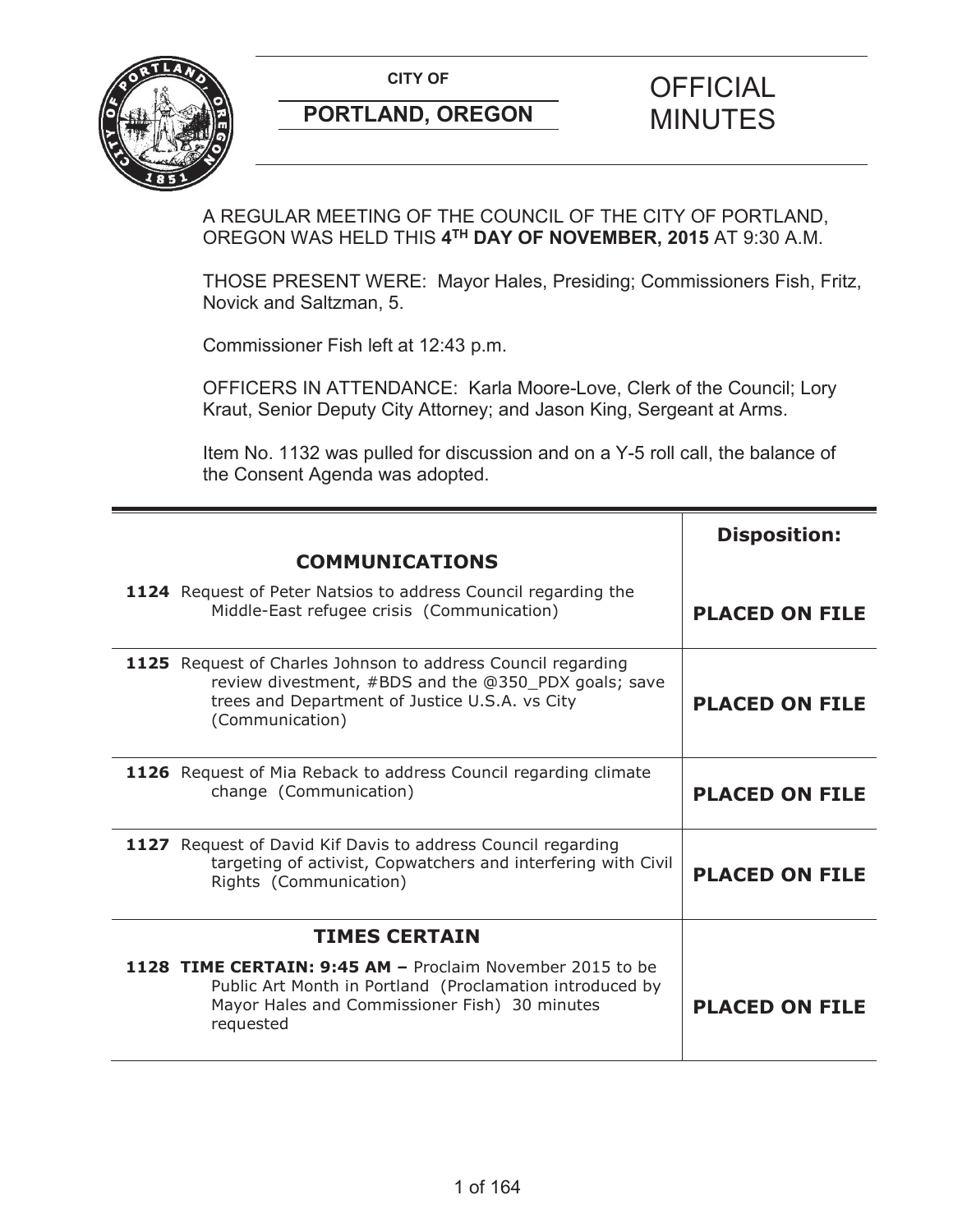| 1129 TIME CERTAIN: 10:15 AM - Adopt the recommendations<br>contained within the Tryon-Stephens Headwaters<br>Neighborhood Street Plan as the guiding strategy for<br>Portland Bureau of Transportation and Bureau of<br>Environmental Services efforts to complete the<br>transportation networks and stormwater system within the<br>plan area (Resolution introduced by Commissioners<br>Novick and Fish) 45 minutes requested<br>Motion to adopt the recommendations: Moved by<br>Fish and seconded by Novick.<br>$(Y-5)$ | 37162                                                                                         |
|------------------------------------------------------------------------------------------------------------------------------------------------------------------------------------------------------------------------------------------------------------------------------------------------------------------------------------------------------------------------------------------------------------------------------------------------------------------------------------------------------------------------------|-----------------------------------------------------------------------------------------------|
| <b>CONSENT AGENDA - NO DISCUSSION</b>                                                                                                                                                                                                                                                                                                                                                                                                                                                                                        |                                                                                               |
| <b>Mayor Charlie Hales</b>                                                                                                                                                                                                                                                                                                                                                                                                                                                                                                   |                                                                                               |
| <b>Office of Management and Finance</b>                                                                                                                                                                                                                                                                                                                                                                                                                                                                                      |                                                                                               |
| 1130 Create a new nonrepresented classification of Accounting<br>Manager and establish a compensation rate for this<br>classification (Ordinance)                                                                                                                                                                                                                                                                                                                                                                            | <b>PASSED TO</b><br><b>SECOND READING</b><br><b>NOVEMBER 12,</b><br>2015<br>AT 9:30 AM        |
| 1131 Create a new represented classification of Accountant IV and<br>establish an interim compensation rate for this<br>classification (Ordinance)                                                                                                                                                                                                                                                                                                                                                                           | <b>PASSED TO</b><br><b>SECOND READING</b><br><b>NOVEMBER 12,</b><br>2015<br><b>AT 9:30 AM</b> |
|                                                                                                                                                                                                                                                                                                                                                                                                                                                                                                                              |                                                                                               |
| <b>Commissioner Nick Fish</b><br><b>Position No. 2</b>                                                                                                                                                                                                                                                                                                                                                                                                                                                                       |                                                                                               |
| *1132 Authorize a grant agreement to Concordia University in the<br>amount of \$500,000 in FY 2015-16 for use in the<br>construction of the Faubion/Concordia Early Childhood<br>Development Center (Ordinance)<br>Motion to add emergency clause because of the<br>educational achievement gap: Moved by Fish and<br>seconded by Novick. (Y-5)<br>$(Y-5)$                                                                                                                                                                   | 187417<br><b>AS AMENDED</b>                                                                   |
| <b>Water Bureau</b>                                                                                                                                                                                                                                                                                                                                                                                                                                                                                                          |                                                                                               |
| 1133 Accept contract with Tapani, Inc. for the construction of the<br>Carolina Pump Main-Phase 2 Project as complete, release<br>retainage and authorize final payment (Report; Contract<br>No. 30003841)<br>$(Y-5)$                                                                                                                                                                                                                                                                                                         | <b>ACCEPTED</b>                                                                               |
| 1134 Authorize an Intergovernmental Agreement with the Board of<br>Governors of the Colorado State University System for<br>Laboratory Services for Cryptosporidium Wildlife Scat<br>Analysis (Ordinance)                                                                                                                                                                                                                                                                                                                    | <b>PASSED TO</b><br><b>SECOND READING</b><br><b>NOVEMBER 12,</b><br>2015<br><b>AT 9:30 AM</b> |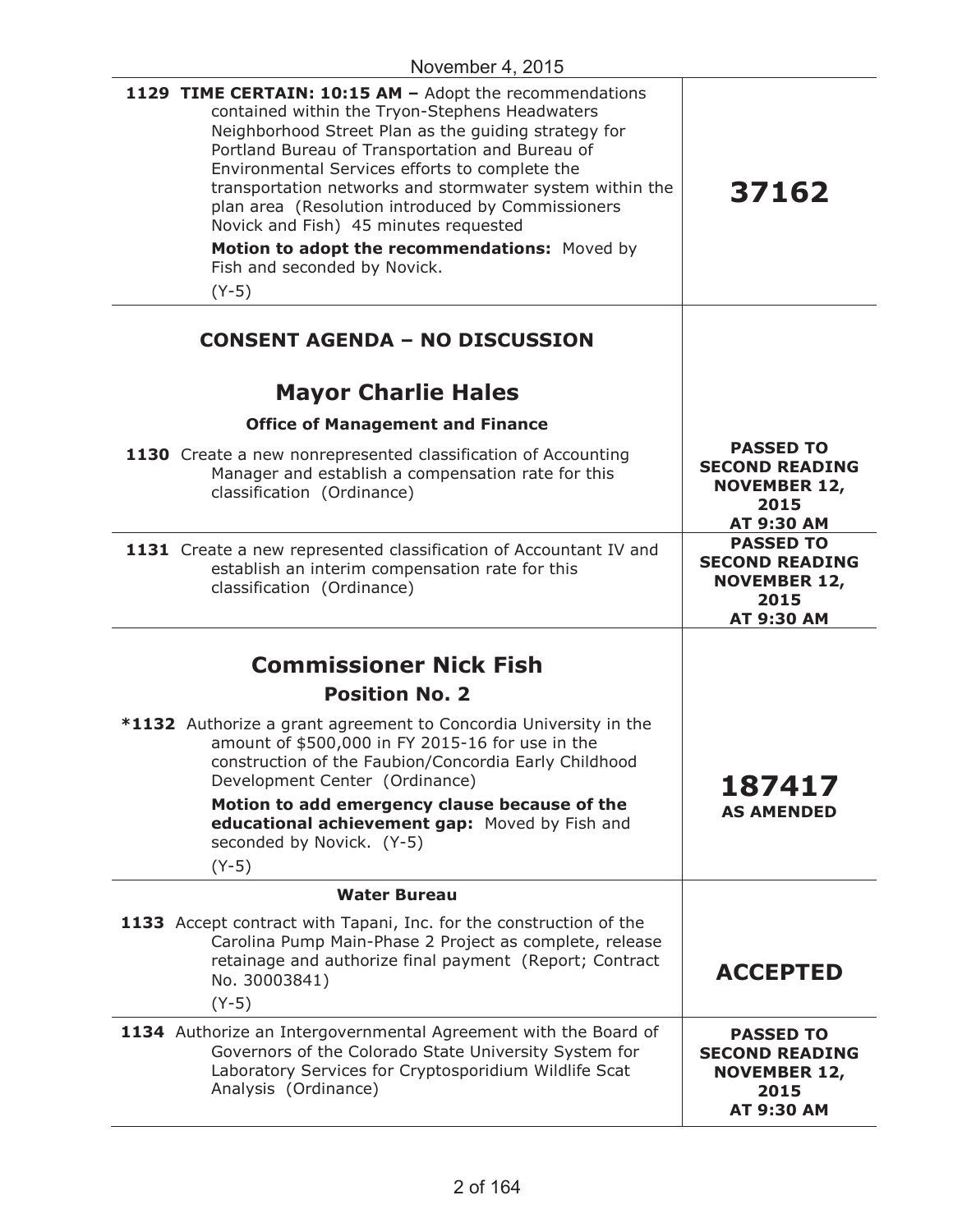| <b>Commissioner Dan Saltzman</b><br><b>Position No. 3</b><br><b>Bureau of Development Services</b><br>*1135 Authorize a temporary entertainment event and site<br>preparation work by Spiegelworld (Ordinance; waive Title<br>33 Timelines)<br>$(Y-5)$                           | 187416 |
|----------------------------------------------------------------------------------------------------------------------------------------------------------------------------------------------------------------------------------------------------------------------------------|--------|
| <b>REGULAR AGENDA</b>                                                                                                                                                                                                                                                            |        |
| <b>Mayor Charlie Hales</b><br><b>Bureau of Planning &amp; Sustainability</b>                                                                                                                                                                                                     |        |
| 1136 Adopt a Waste Reduction Plan and accept and authorize an<br>Intergovernmental Agreement with Metro to receive Metro<br>Waste Reduction Challenge Funds of \$283,408 and<br>\$336,189 for the Recycle at Work Program in FY 15-16<br>(Second Reading Agenda 1107)<br>$(Y-5)$ | 187418 |
| <b>Bureau of Police</b>                                                                                                                                                                                                                                                          |        |
| *1137 Authorize an Intergovernmental Agreement with TriMet and<br>City of Forest Grove for transit police services<br>(Ordinance)<br>Motion to vote on items 1137-1144 as a package:<br>Moved by Fish and seconded by Fritz. (Y-5)<br>$(Y-5)$                                    | 187419 |
| *1138 Authorize an Intergovernmental Agreement with TriMet and<br>City of Gresham for transit police services (Ordinance)<br>$(Y-5)$                                                                                                                                             | 187420 |
| *1139 Authorize an Intergovernmental Agreement with TriMet and<br>City of Lake Oswego for transit police services<br>(Ordinance)<br>$(Y-5)$                                                                                                                                      | 187421 |
| *1140 Authorize an Intergovernmental Agreement with TriMet and<br>Multnomah County for transit police services (Ordinance)<br>$(Y-5)$                                                                                                                                            | 187422 |
| *1141 Authorize an Intergovernmental Agreement with TriMet and<br>Oregon City for transit police services (Ordinance)<br>$(Y-5)$                                                                                                                                                 | 187423 |
| *1142 Authorize an Intergovernmental Agreement with TriMet and<br>City of Tigard for transit police services (Ordinance)<br>$(Y-5)$                                                                                                                                              | 187424 |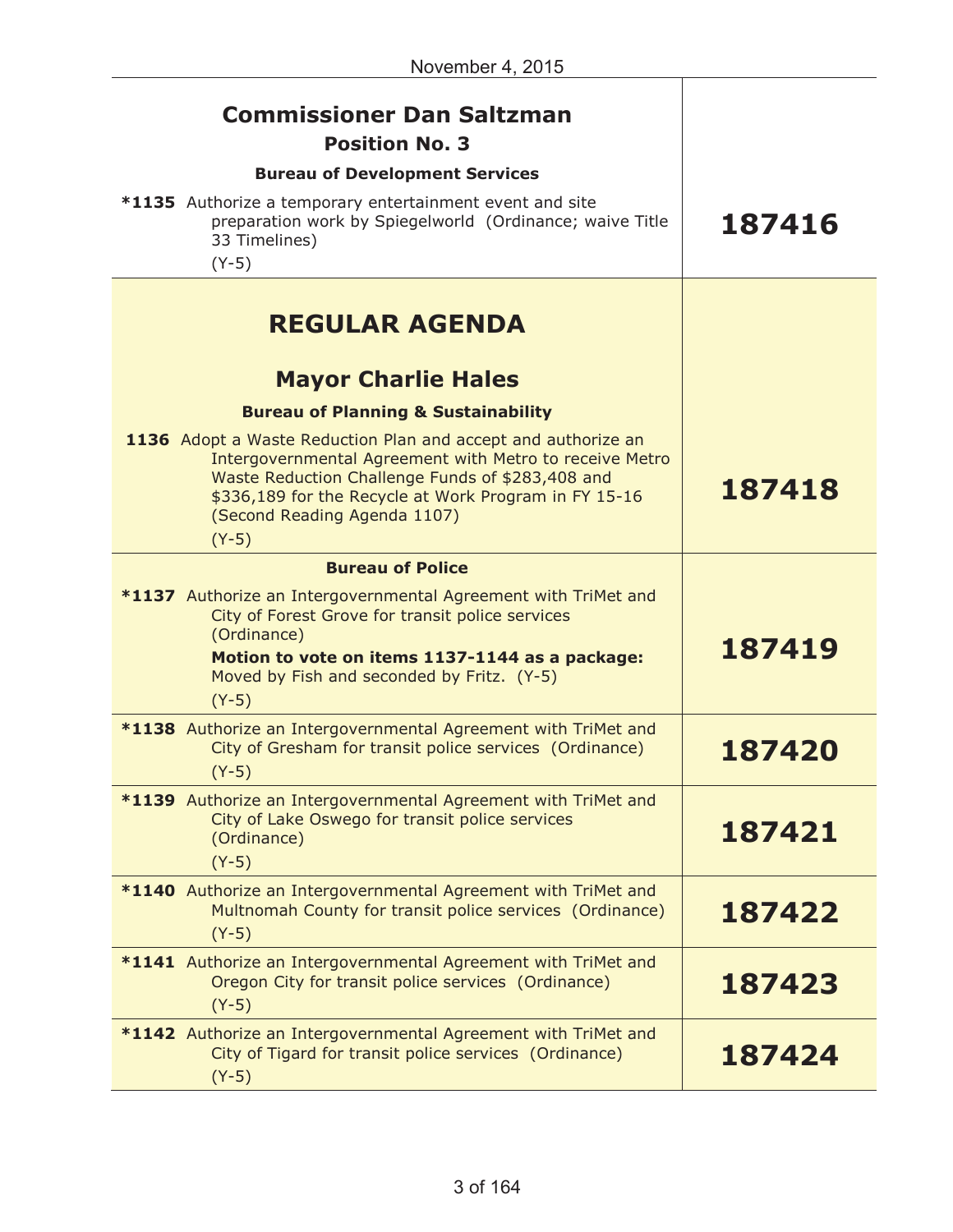| November 4, 2015                                                                                                                                                                                                                                                                                                                                                                                                                                                                                                                                                                                                                                                       |                                                                                              |
|------------------------------------------------------------------------------------------------------------------------------------------------------------------------------------------------------------------------------------------------------------------------------------------------------------------------------------------------------------------------------------------------------------------------------------------------------------------------------------------------------------------------------------------------------------------------------------------------------------------------------------------------------------------------|----------------------------------------------------------------------------------------------|
| *1143 Authorize an Intergovernmental Agreement with TriMet and<br>City of Tualatin for transit police services (Ordinance)<br>$(Y-5)$                                                                                                                                                                                                                                                                                                                                                                                                                                                                                                                                  | 187425                                                                                       |
| *1144 Authorize an Intergovernmental Agreement with TriMet and<br>City of West Linn for transit police services (Ordinance)<br>$(Y-5)$                                                                                                                                                                                                                                                                                                                                                                                                                                                                                                                                 | 187426                                                                                       |
| *1145 Accept a grant in the amount of \$373,569 and appropriate<br>\$168,460 for FY 2015-16 from the U.S. Department of<br>Justice, Office of Justice Programs, Bureau of Justice<br>Assistance Fiscal Year 2014 Intellectual Property<br>Enforcement Program Competitive Grant to address<br>intellectual property criminal enforcement in the Portland-<br>Metropolitan region (Ordinance) 10 minutes requested<br>$(Y-5)$                                                                                                                                                                                                                                           | 187427                                                                                       |
| <b>Office of Management and Finance</b>                                                                                                                                                                                                                                                                                                                                                                                                                                                                                                                                                                                                                                |                                                                                              |
| 1146 Accept bid of Emery & Sons Construction Group for the<br>Piedmont Sewer Rehabilitation Project for \$3,098,500<br>(Procurement Report - Bid No. 00000089)<br>Motion to accept report: Moved by Fish and seconded<br>by Fritz.                                                                                                                                                                                                                                                                                                                                                                                                                                     | <b>ACCEPTED</b><br><b>PREPARE</b><br><b>CONTRACT</b>                                         |
| $(Y-5)$                                                                                                                                                                                                                                                                                                                                                                                                                                                                                                                                                                                                                                                                |                                                                                              |
| <b>City Budget Office</b><br>*1147 Adopt the FY 2015-16 Fall Supplemental Budget and make<br>other budget-related changes (Ordinance) 15 minutes<br>requested<br>Motion to adopt Fish amendment to include \$51,766<br>from General Fund contingency for the Age Friendly<br>Cities initiative: Moved by Fish and seconded by Fritz.<br>$(Y-5)$<br>Motion to adopt Fritz amendment to add language to<br>directive d "and \$700,000 from General Fund<br>compensation set aside" to fund FY 2015-16<br>personnel cost increases associated with the<br><b>Portland Parks and Recreation arbitration</b><br>agreement: Moved by Fritz and seconded by Hales.<br>$(Y-5)$ | <b>CONTINUED TO</b><br><b>NOVEMBER 12,</b><br>2015<br><b>AT 9:30 AM</b><br><b>AS AMENDED</b> |
| <b>Office of Management and Finance</b><br><b>*1148</b> Authorize a participating agreement with Office Depot, Inc.<br>for the purchase of office supplies for an annual not to<br>exceed amount of \$1,500,000, Project No. 118557<br>(Ordinance)<br>$(Y-5)$                                                                                                                                                                                                                                                                                                                                                                                                          | 187428                                                                                       |
| <b>Commissioner Steve Novick</b><br><b>Position No. 4</b><br><b>Bureau of Transportation</b>                                                                                                                                                                                                                                                                                                                                                                                                                                                                                                                                                                           |                                                                                              |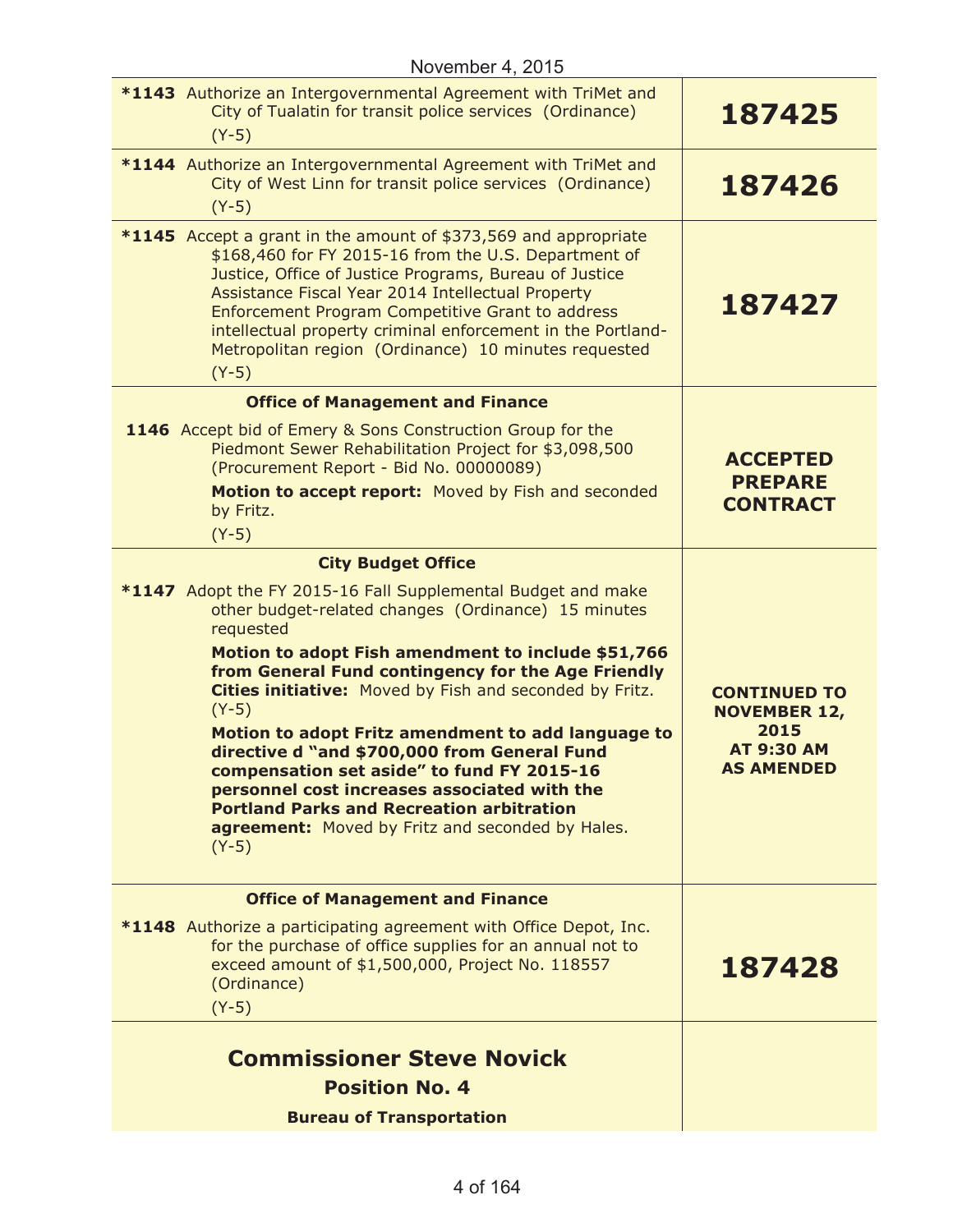| 1149 Declare intent to pilot the Community-Initiated Neighborhood<br>Trails Process to allow community organizations to identify<br>and improve undeveloped right-of-ways to trail standards<br>(Previous Agenda 1108) 30 minutes requested<br><b>Motion to accept Bureau of Transportation proposed</b><br>amendments in November 2, 2015 memo as updated<br>November 4, 2015: Moved by Fish and seconded by<br>Fritz. (Y-5)<br>$(Y-5)$ | 37163<br><b>AS AMENDED</b> |
|------------------------------------------------------------------------------------------------------------------------------------------------------------------------------------------------------------------------------------------------------------------------------------------------------------------------------------------------------------------------------------------------------------------------------------------|----------------------------|
| <b>Commissioner Nick Fish</b>                                                                                                                                                                                                                                                                                                                                                                                                            |                            |
| <b>Position No. 2</b>                                                                                                                                                                                                                                                                                                                                                                                                                    |                            |
| <b>Bureau of Environmental Services</b>                                                                                                                                                                                                                                                                                                                                                                                                  |                            |
| 1150 Authorize contract with the lowest responsive bidder for the<br>construction remodel of the Schmeer Pump Station<br>Upgrade Project No. E07448 for \$1,800,000 (Second<br>Reading Agenda 1115)<br>$(Y-5)$                                                                                                                                                                                                                           | 187429                     |
| 1151 Authorize a contract with the lowest responsive bidder for<br>construction of the Powell Sewer Rehabilitation Project<br>Phase 1 Project No. E10476 for \$10,800,000 (Second<br>Reading Agenda 1116)<br>$(Y-5)$                                                                                                                                                                                                                     | 187430                     |
| 1152 Authorize a contract with Century West Engineering<br>Corporation for professional services for the design of the<br>Wheeler Basin Reconstruction and Green Streets Project<br>No. E10219 for \$590,872 (Second Reading Agenda 1117)<br>$(Y-5)$                                                                                                                                                                                     | 187431                     |
| <b>Water Bureau</b>                                                                                                                                                                                                                                                                                                                                                                                                                      |                            |
| 1153 Extend contract with Murray, Smith & Associates, Inc. for the<br>Fulton Pump Station Replacement Project in the amount of<br>\$885,701 (Second Reading Agenda 1118; amend<br>Contract No. 30001492)<br>$(Y-5)$                                                                                                                                                                                                                      | 187433                     |
| <b>Commissioner Dan Saltzman</b>                                                                                                                                                                                                                                                                                                                                                                                                         |                            |
| <b>Position No. 3</b>                                                                                                                                                                                                                                                                                                                                                                                                                    |                            |
| <b>Bureau of Development Services</b>                                                                                                                                                                                                                                                                                                                                                                                                    |                            |
| 1154 Amend Chapter 3.30 to add administrative review of stop<br>work orders; amend Titles 24-27 to add administrative<br>appeal provisions, revise external Appeal Board provisions<br>to conform to the State Building Codes, add term limits to<br>all external Boards, delete obsolete provisions, and make<br>other technical changes (Second Reading Agenda 1119;<br>amend Code Chapter 3.30 and Titles 24-27)<br>$(Y-5)$           | 187432                     |

At 12:58 p.m., Council recessed.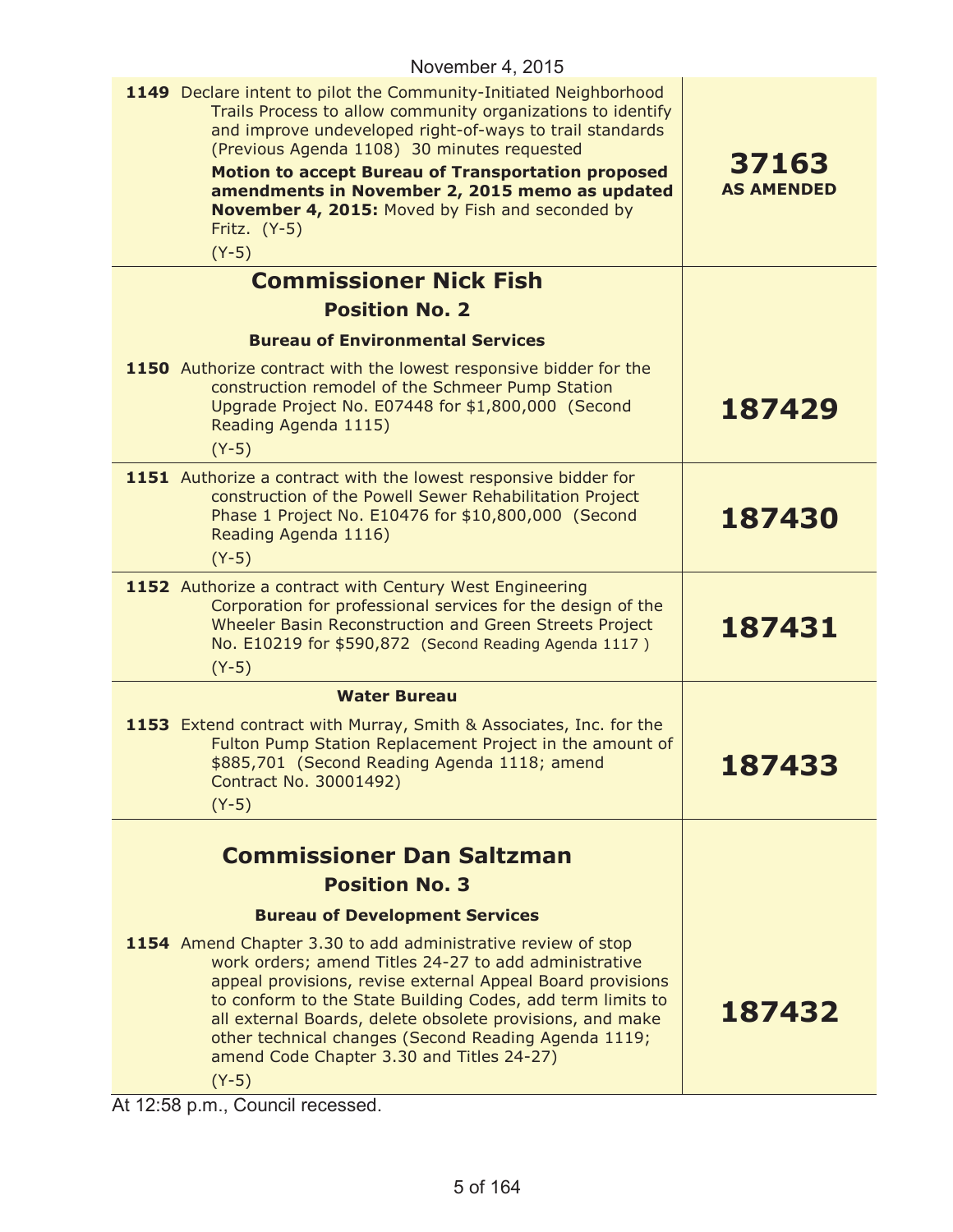A RECESSED MEETING OF THE COUNCIL OF THE CITY OF PORTLAND, OREGON WAS HELD THIS **4TH DAY OF NOVEMBER, 2015** AT 2:00 P.M.

THOSE PRESENT WERE: Mayor Hales, Presiding; Commissioners Fish, Fritz and Novick, 4.

OFFICERS IN ATTENDANCE: Karla Moore-Love, Clerk of the Council; Ben Walters, Chief Deputy City Attorney; and Jim Wood, Sergeant at Arms.

The meeting recessed at 5:15 p.m. and reconvened at 5:30 p.m.

|                                                                                                                                                                                                                                                                                                                                                                                                                                                                                                                                                                                                                                                                                                                                                                                                                                                       | <b>Disposition:</b>        |
|-------------------------------------------------------------------------------------------------------------------------------------------------------------------------------------------------------------------------------------------------------------------------------------------------------------------------------------------------------------------------------------------------------------------------------------------------------------------------------------------------------------------------------------------------------------------------------------------------------------------------------------------------------------------------------------------------------------------------------------------------------------------------------------------------------------------------------------------------------|----------------------------|
| <b>1155 TIME CERTAIN: 2:00 PM - Proclaim November to be Native</b><br>American Heritage Month in Portland (Proclamation<br>introduced by Mayor Hales and Commissioner Fritz) 20<br>minutes requested                                                                                                                                                                                                                                                                                                                                                                                                                                                                                                                                                                                                                                                  | <b>PLACED ON FILE</b>      |
| 1156 TIME CERTAIN: 2:30 PM - Adopt a policy opposing all<br>project proposals that would increase the amount of crude<br>oil being transported by rail through the City of Portland<br>and the City of Vancouver, Washington (Resolution<br>introduced by Mayor Hales and Commissioner Fritz) 2.5<br>hours requested for items 1156 and 1157<br>Motion to amend third Whereas clause to delete<br>"adverse health impacts of train noise": Moved by<br>Fish and seconded by Novick. (Y-3; N-1 Fritz)<br>Motion to amend first Be It Resolved clause to add<br>"unless and until transport by rail is demonstrated<br>to be as safe, and carries the same level of<br>environmental risk, as transport by tanker ship and<br><b>pipeline":</b> Moved by Novick and seconded by Fish.<br>(Y-1 Novick; N-3 Fritz, Fish, Hales) Motion failed.<br>$(Y-4)$ | 37164<br><b>AS AMENDED</b> |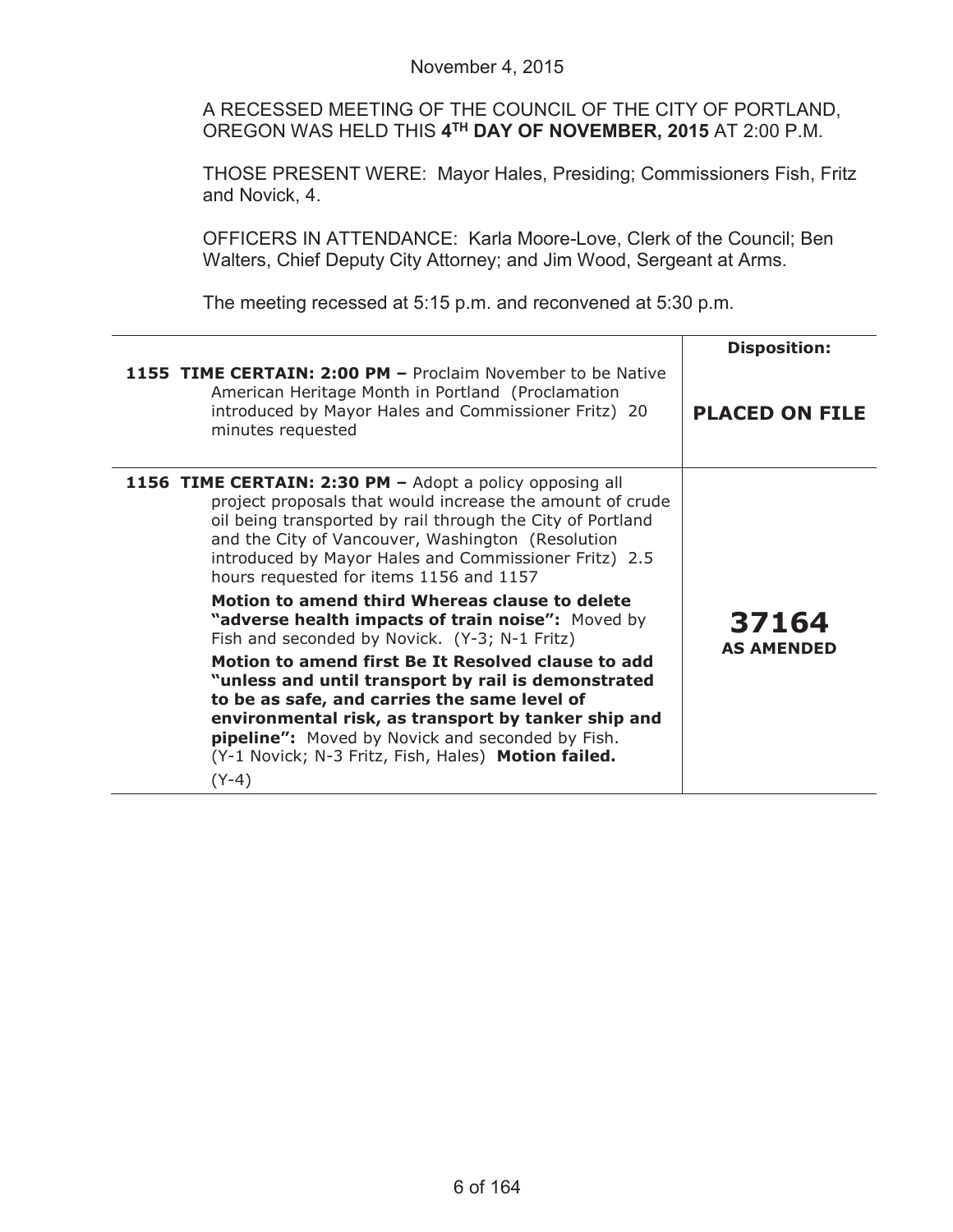| T                                                                                                                                                                                                                                                                                                                                                                                                                                                                           |                                                                                             |
|-----------------------------------------------------------------------------------------------------------------------------------------------------------------------------------------------------------------------------------------------------------------------------------------------------------------------------------------------------------------------------------------------------------------------------------------------------------------------------|---------------------------------------------------------------------------------------------|
| <b>1157</b> Oppose expansion of infrastructure whose primary purpose is<br>transporting or storing fossil fuels in or through Portland<br>or adjacent waterways (Resolution introduced by Mayor<br>Hales and Commissioner Fritz)                                                                                                                                                                                                                                            |                                                                                             |
| Motions made and seconded; carried over to November 12:                                                                                                                                                                                                                                                                                                                                                                                                                     |                                                                                             |
| 1. Motion to amend the eighth WHEREAS clause as follows:<br>WHEREAS, extraction of fossil fuels through fracking and tar<br>sands processing, which has become widespread throughout<br>the Western United States and Canada, has especially<br>damaging impacts to human and environmental health and<br>fracking increases the potential for earthquakes; and: Moved<br>by Novick and seconded by Hales.                                                                  |                                                                                             |
| 2. Motion to amend the fourteenth WHEREAS clause as<br>follows:<br><b>WHEREAS, economic opportunities presented by expanding</b><br>fossil fuel infrastructure are modest, with few jobs and little<br>value added when compared to the related environmental<br>costs; and: Moved by Novick and seconded by Hales.                                                                                                                                                         | <b>CONTINUED TO</b><br><b>NOVEMBER 12, 2015</b><br><b>AT 2:00 PM</b><br><b>TIME CERTAIN</b> |
| 3. Motion to amend the first BE IT RESOLVED clause as<br>follows:<br>NOW, THEREFORE, BE IT RESOLVED, that the City Council will<br>actively oppose expansion of infrastructure whose primary<br>purpose is transporting or storing fossil fuels in or through<br>Portland or adjacent waterways, except for those<br>infrastructure investments that improve the integrity of the<br>current fossil fuel supply in Portland; and: Moved by Novick and<br>seconded by Hales. |                                                                                             |
| <b>CONTINUED ON NEXT PAGE</b>                                                                                                                                                                                                                                                                                                                                                                                                                                               |                                                                                             |
|                                                                                                                                                                                                                                                                                                                                                                                                                                                                             |                                                                                             |
|                                                                                                                                                                                                                                                                                                                                                                                                                                                                             |                                                                                             |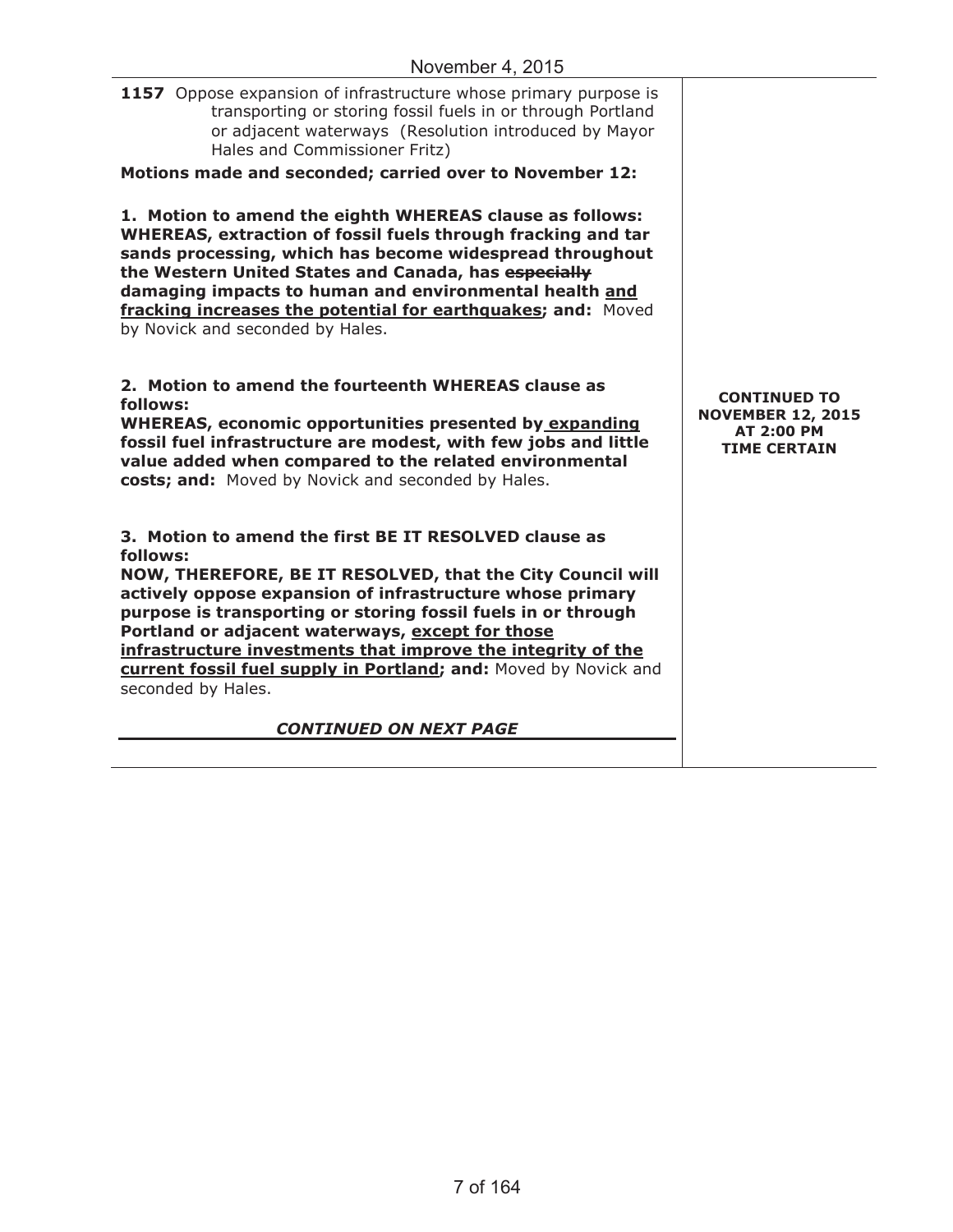**4. Amend the fourth BE IT RESOLVED clause as follows: BE IT FURTHER RESOLVED, that this resolution is not intended to restrict the provision of service directly to end users, or to restrict improvements in the safety or efficiency of existing infrastructure, or to restrict the provision of service directly to end users including, but not limited to, improvements and new infrastructure needed to prevent fugitive gas emissions, improve seismic resilience, develop emergency backup capacity, or that allow companies or organizations to ultimately move towards alternative fuel sources without increasing emissions; and:** Moved by Novick and seconded by Fish.

**5. Motion to insert as a new directive following the directive ending with "…set forth in this Resolution": BE IT FURTHER RESOLVED, that prior to any further Council action, the mayor shall schedule (1) a work session to review any proposed code changes and (2) an executive session to review the legal considerations of any proposed code changes; and:** Moved by Fish and seconded by Hales.

**6. Motion to insert as a new directive following the proposed new directive ending with "…any proposed code changes": BE IT FURTHER RESOLVED, that the Bureau of Planning & Sustainability shall undertake an analysis of the economic impacts of any proposed Code Changes, with a particular focus on potential impacts to local blue-collar jobs; and:** Moved by Fish and seconded by Novick.

**7. Motion to insert as a new directive following the proposed new directive ending with "…local blue collar jobs": BE IT FURTHER RESOLVED, that the City and applicable bureaus shall explore opportunities to invest in Portland's 'human infrastructure' by supporting programs to retrain our workforce as the city transitions to a clean energy economy; and:** Moved by Fish and seconded by Hales.

**8. Motion to add to the penultimate directive: BE IT FURTHER RESOLVED, that the City shall consult with its Tribal Government Partners, the State of Oregon, and local governments, and other key stakeholders including labor, business, environment, and neighborhoods in advancing this policy; and:** Moved by Fish and seconded by Novick.

At 6:20 p.m., Council recessed.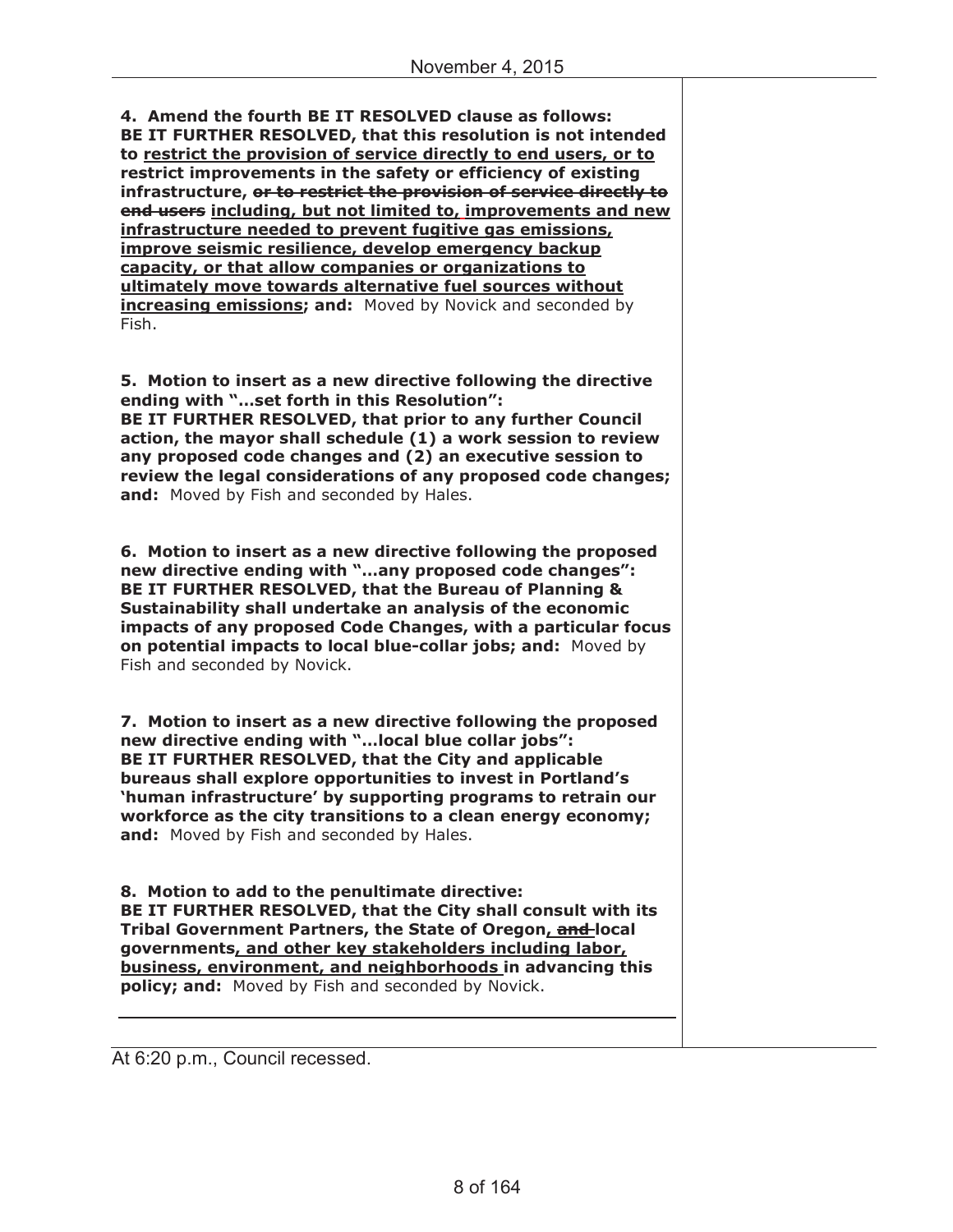A RECESSED MEETING OF THE COUNCIL OF THE CITY OF PORTLAND, OREGON WAS HELD THIS **5TH DAY OF NOVEMBER, 2015** AT 2:00 P.M.

THOSE PRESENT WERE: Mayor Hales, Presiding; Commissioners Fish, Fritz, Novick and Saltzman, 5.

Commissioner Saltzman left at 4:56 p.m.

OFFICERS IN ATTENDANCE: Karla Moore-Love, Clerk of the Council; Denis Vannier, Deputy City Attorney; and Mike Cohen, Sergeant at Arms.

|                                                                                                                                                                                                                                                                                                                                                                                                                                                                                                                   | <b>Disposition:</b>                                                                        |
|-------------------------------------------------------------------------------------------------------------------------------------------------------------------------------------------------------------------------------------------------------------------------------------------------------------------------------------------------------------------------------------------------------------------------------------------------------------------------------------------------------------------|--------------------------------------------------------------------------------------------|
| 1158 TIME CERTAIN: 2:00 PM - Adopt the Broadway Corridor<br>Framework Plan as the guiding document for future<br>development of properties located in the study area<br>adjacent to the Broadway Bridge, including the United<br>States Postal Service site (Resolution introduced by<br>Mayor Hales) 1 hour requested for items 1158-1161<br>Motion to amend to add resolved section regarding<br>affordable housing units: Moved by Saltzman and<br>seconded by Saltzman and seconded by Fish. (Y-5)<br>$(Y-5)$ | 37165<br><b>AS AMENDED</b>                                                                 |
| *1159 Authorize Intergovernmental Agreement with the Portland<br>Development Commission to provide general fund-secured<br>interim financing for River District public improvement<br>projects (Ordinance introduced by Mayor Hales)<br>Motion to add PDC-PHB USPS Affordable Housing<br>memo as exhibit 1 to the Intergovernmental<br><b>Agreement and state obligation requirements:</b> (Y-5)<br>$(Y-5)$                                                                                                       | 187434<br><b>AS AMENDED</b>                                                                |
| 1160 Authorize \$45 million of financing for the costs of carrying out<br>the urban renewal plan for the River District Urban<br>Renewal Area and authorize refunding of any interim<br>financing (Ordinance introduced by Mayor Hales)                                                                                                                                                                                                                                                                           | <b>PASSED TO</b><br><b>SECOND READING</b><br><b>NOVEMBER 18, 2015</b><br><b>AT 9:30 AM</b> |
| 1161 Authorize \$90 million of interim financing for the costs of<br>carrying out the urban renewal plan for the River District<br>Urban Renewal Area and long-term bonds to repay the<br>interim financing (Ordinance introduced by Mayor Hales)                                                                                                                                                                                                                                                                 | <b>PASSED TO</b><br><b>SECOND READING</b><br><b>NOVEMBER 18, 2015</b><br><b>AT 9:30 AM</b> |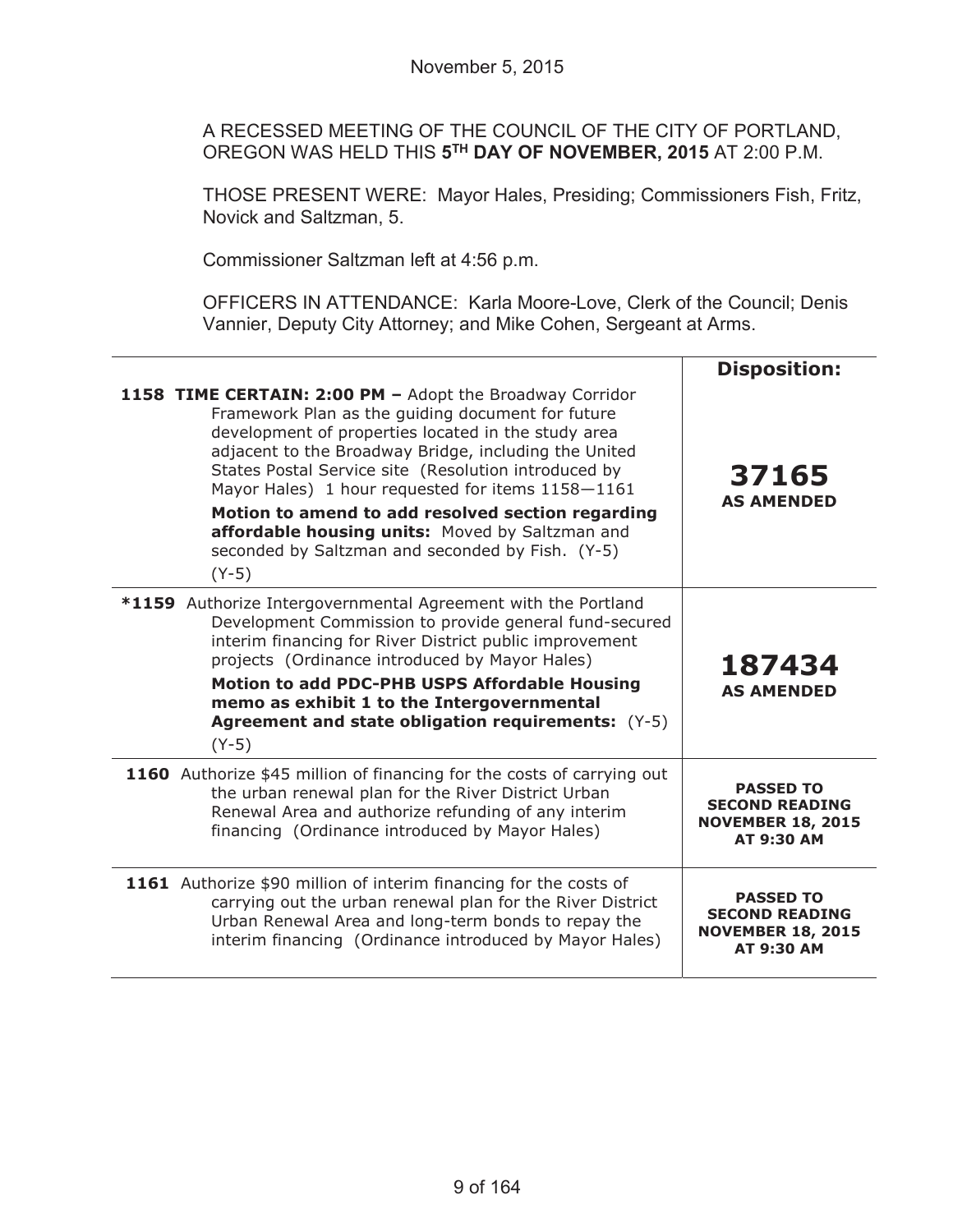| 1162 TIME CERTAIN: 3:00 PM - Replace Code Chapter 16.40<br>pertaining to Private For-Hire Transportation in the City of<br>Portland (Ordinance introduced by Commissioner Novick;<br>replace Code Chapter 16.40) 3 hours requested                                                                                                                                                                                                                                                                                                                                                                                                                                                                                                                                                                                                                                                                                                    |                                                                                                                                                       |
|---------------------------------------------------------------------------------------------------------------------------------------------------------------------------------------------------------------------------------------------------------------------------------------------------------------------------------------------------------------------------------------------------------------------------------------------------------------------------------------------------------------------------------------------------------------------------------------------------------------------------------------------------------------------------------------------------------------------------------------------------------------------------------------------------------------------------------------------------------------------------------------------------------------------------------------|-------------------------------------------------------------------------------------------------------------------------------------------------------|
| 1. Motion to amend 16.40.960 (B) Membership, that<br>members shall be nominated and approved by the City<br><b>Council:</b> Moved by Fish and seconded by Fritz. (Y-5)<br>2. Motion to amend 16.40.130 G.1 to make Combined Single<br>Limit of not less than \$1 million per occurrence for claims to<br>bring taxis up to the same as TNCs, and amend 16.40.230 G<br>to replace paragraph 1 primary insurance coverage with<br>minimum liability limits of \$1 million in combined single limit<br>coverage to bring TNC's up to the same as taxis and delete<br>during Periods 1, 2 and 3: Moved by Fritz and seconded by Fish.<br>(Y-2 Fritz, Fish N-3 Novick, Saltzman, Hales) Motion Failed.<br>3. Motion to amend 16.40.230 G.1 and 2 that TNCs are<br>responsible for maintaining insurance coverage not the TNC<br><b>Driver or a combination of the two: Moved by Novick and</b><br>seconded by Fish. (Y-4; Saltzman absent) | <b>CONTINUED TO</b><br><b>SPECTAL</b><br><b>COUNCIL MEETING</b><br><b>NOVEMBER 24, 2015</b><br>AT 9:30 AM<br><b>TIME CERTAIN</b><br><b>AS AMENDED</b> |

At 6:30 p.m., Council adjourned.

**MARY HULL CABALLERO**

Auditor of the City of Portland

all

By Karla Moore-Love Clerk of the Council

For a discussion of agenda items, please consult the following Closed Caption File.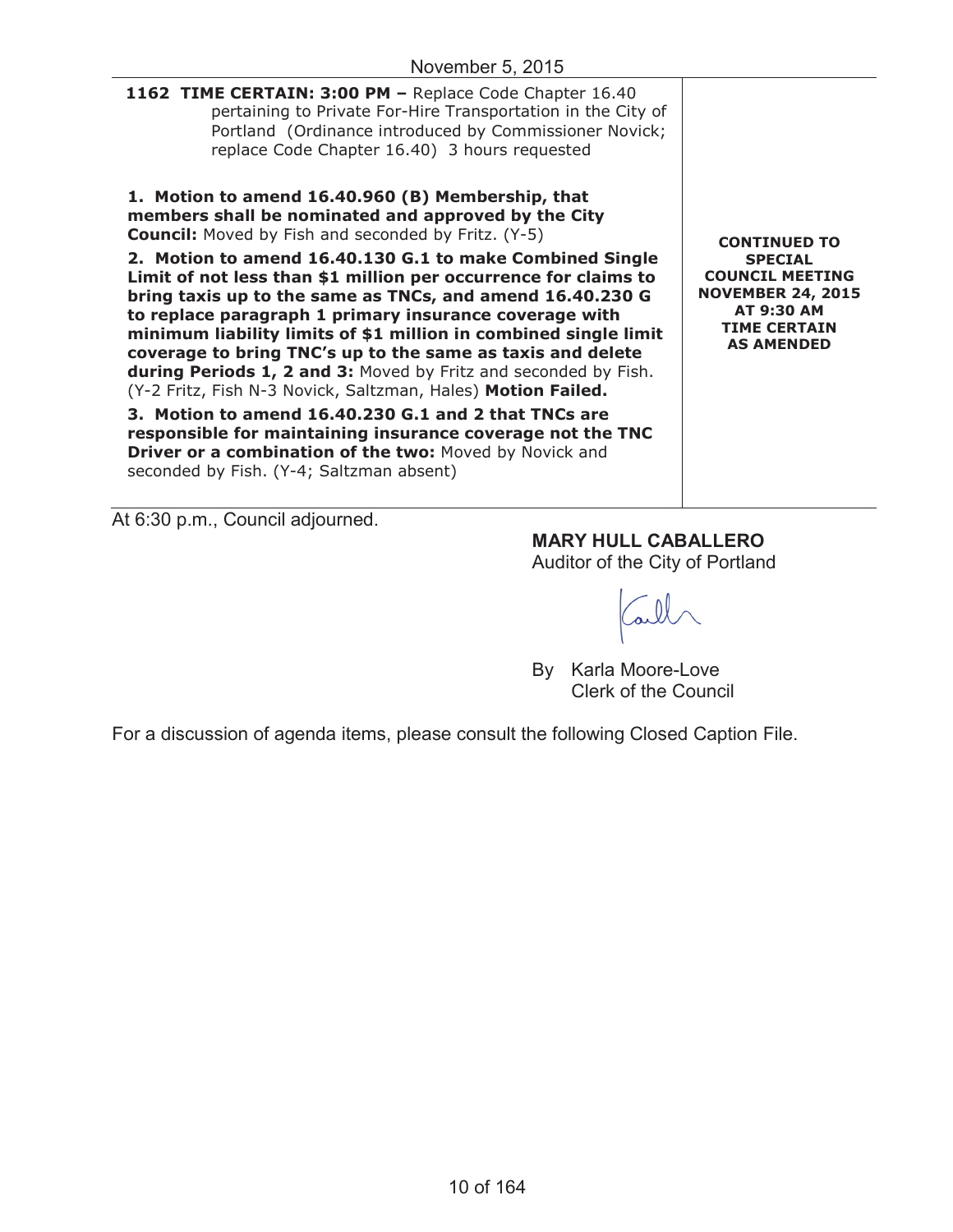# November 4, 2015 **Closed Caption File of Portland City Council Meeting**

This file was produced through the closed captioning process for the televised City Council broadcast and should not be considered a verbatim transcript. Key: **\*\*\*\*\*** means unidentified speaker.

# **NOVEMBER 4, 2015 9:30 AM**

Hales: Welcome to the November 4<sup>th</sup> meeting would you please call the roll. **Novick:** Here **Fritz:** Here **Fish:** Here **Saltzman:** Here **Hales:** Here **Hales:** Good morning, everyone. We have a busy council day, so we're happy that you are going to be here to participate in it, and we'll have communication items up front where people have signed up to speak on a subject of their choosing, and we'll follow that with the time certain items and council calendar items, if you are here to speak on a calendar item, please let the clerk know and she will have you on the list of those to testify, we typically allow three minutes per person to testify, and at least this morning, I think we'll probably be able to stick with that rather than reducing that amount. Just to make sure that everyone gets a chance to speak. And speaking of everyone getting a chance to speak, we follow the rules of decorum here, so if you agree with someone and want to indicate your support, feel free to give them a wave of the hand or thumbs up, and if you disagree, make a polite hand gesture, but not vocal comments in favor or against people so we get to hear all of them. That's it in terms of the procedure, and let me ask first if there are any other items to be pulled from the consent calendar to the regular calendar. I have 1132. Any others? Ok. We'll get to the consent calendar in a while, before you first with communication item 1124.

**Item 1124.**

**Hales:** Good morning, welcome.

**Peter Natsios:** Good morning. Sit here?

**Hales:** Yes, please.

**Natsios:** Is this a good volume?

**Hales:** Yeah, you can pull it more directly close to you, that's fine. There you go. **Natsios:** My name is peter Natsios. I first learned something about the hardships and sorrow of a refugee's life and the person who our [inaudible]. When my family was stationed in Beirut in the 1970s. Now, I watch images of refugees drowning, trying to reach the Greek islands where I spent part of the summer. I think of her. We know our worldwide refugee crisis is severe. Syria and the neighbors are worst affected, that we, unintentionally and unfortunately contributed to this tragedy, and that the federal government's plans, so far, to accept 10,000 Syrians in two years, is not enough. We know some Oregonians hold negative stereotypes of these people. For these reasons, we should invest extra attention to planning for refugees from the Middle East, and in taking that opportunity to make our program the best that it can be. For all our refugees. So, I am here today as a concerned physician and private citizen to ask that the city of Portland develop an initiative assisting the resettlement and integration of the Middle East refugees. My outline offers some ideas for this. In general terms, the initiative can be a statement of who we are, what we want to do, and a plan to achieve it. Sponsored and facilitated by Portland city government. One component would be clarification of the existing resettlement process and analysis for possible improvements. For example, the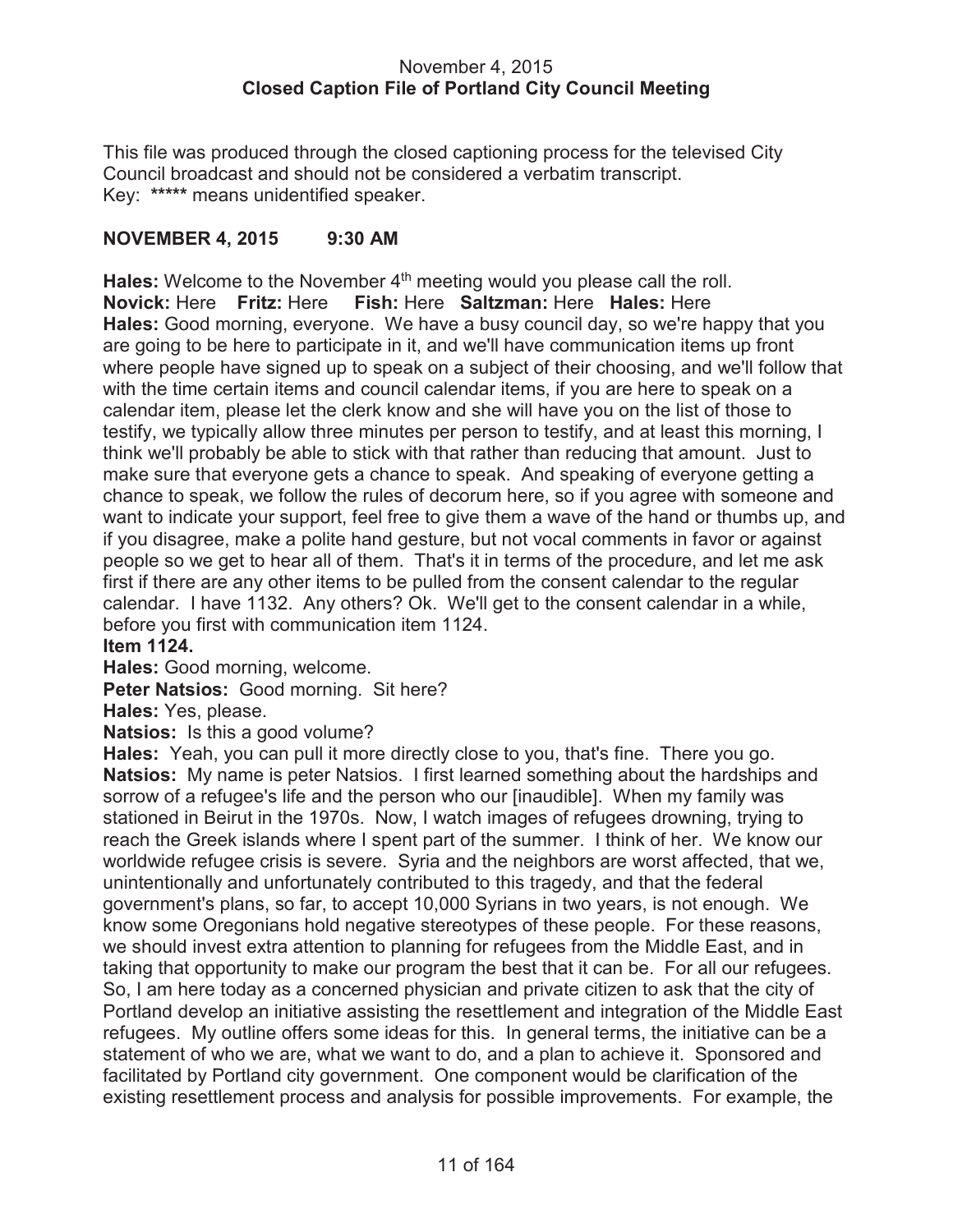dedicated people who work in this area say there could be better cooperation and coordination of efforts, and that the mismatch between city and county jurisdictions interferes with services. New strategies for housing are needed. Could new resources be identified? What's missing? How can the public help and be engaged? It's not clear. Two people have told me that they would like to house a refugee family, but don't know how to arrange it. I think our senator's Wyden and merkley would support an initiative from you. I recently discussed the refugee crisis with their Washington office staff. They thought coming to city council was a good idea and told me, in essence, we know we need to do more, but first, we need a grassroots' effort from the local level to tell us what you want, and then we will support it from our side. So, we have a window of opportunity here to do something special for our city, our refugees, and the providers who serve them. I hope you can help lead this effort. Please let me know what's possible, and anything else that I can do. Thank you for your consideration.

**Hales:** Thank you for a very thoughtful proposal. Thank you. I hope Rachel Wiggins, who is sitting behind Karla, if we don't have your contact information already, please make sure that we have it, and we will follow up with you. Thank you very much. Ok. Let's take item 1125, please.

#### **Item 1125.**

**Hales:** That's a lot to cover in three minutes, charles.

**Charles Johnson:** We'll ad lib, and we'll have coverage of the pdx issue with the following speaker. I think it's important to take a moment, though, for me to appreciate what dr. Peter natsios has just said. Right now, in the middle east, where the u.s. Has involved itself largely because of petroleum in Iraq, probably, excuse me, mostly in Syria, about a quarter million people have died in the last five years of their civil war, and it's certainly a good thing for the city to look at increasing its partnership with irco and facilitating families, especially that specifically want to sponsor refugees, from some of our fallout from the political decisions in the mideast, syria and iraq. That is somewhat related to the idea of fossil fuels, and I just -- I have some great speechwriters, and they might not know that's their job, but today, three of Portland's five commissioners will have a chance to impose a small measure of sanity on the fossil fuel insanity this country is engaged in. Some of you may recognize those words, and not feel too bad about having betrayed the city because when you stand for sensible energy policy, over the delusion of jobs that are going to hurt our children's future, you are doing the right thing, and so my remarks here are primarily addressed to commissioner novick, Mr. Saltzman and Mr. Fish, that he will see the light and power it with solar and wind energy, and not oppose, so we'll get a unanimous vote from this council to say that we're going to focus on energy that's a better decision for our children. We're not going to get a few fossil fuel current jobs at the price of climate chaos later. So, I hope that when this issue comes back in the afternoon, you will be frequently contacted by our constituents who will take a different position than the Oregonian's editorial board, which is so often out of touch with the people who probably aren't its customers any more. The other issues mentioned is the ongoing struggle for the best in policing. Recently, I hope most of the city has been dismayed by the unfortunate decision of Darrell turner, the Portland police association president, to mock black lives, even though he, Himself, is a black city employee, and place a billboard on Salmon Street right across from the black lives matter banner of first Unitarian church. That's another issue that I hope the citizens will fervently and frequently contact you about is making sure that our police are dealing with all citizens in a nonviolent way, minimally violent way. Every once in a while there are incidents, but we have seen an improvement, and I hope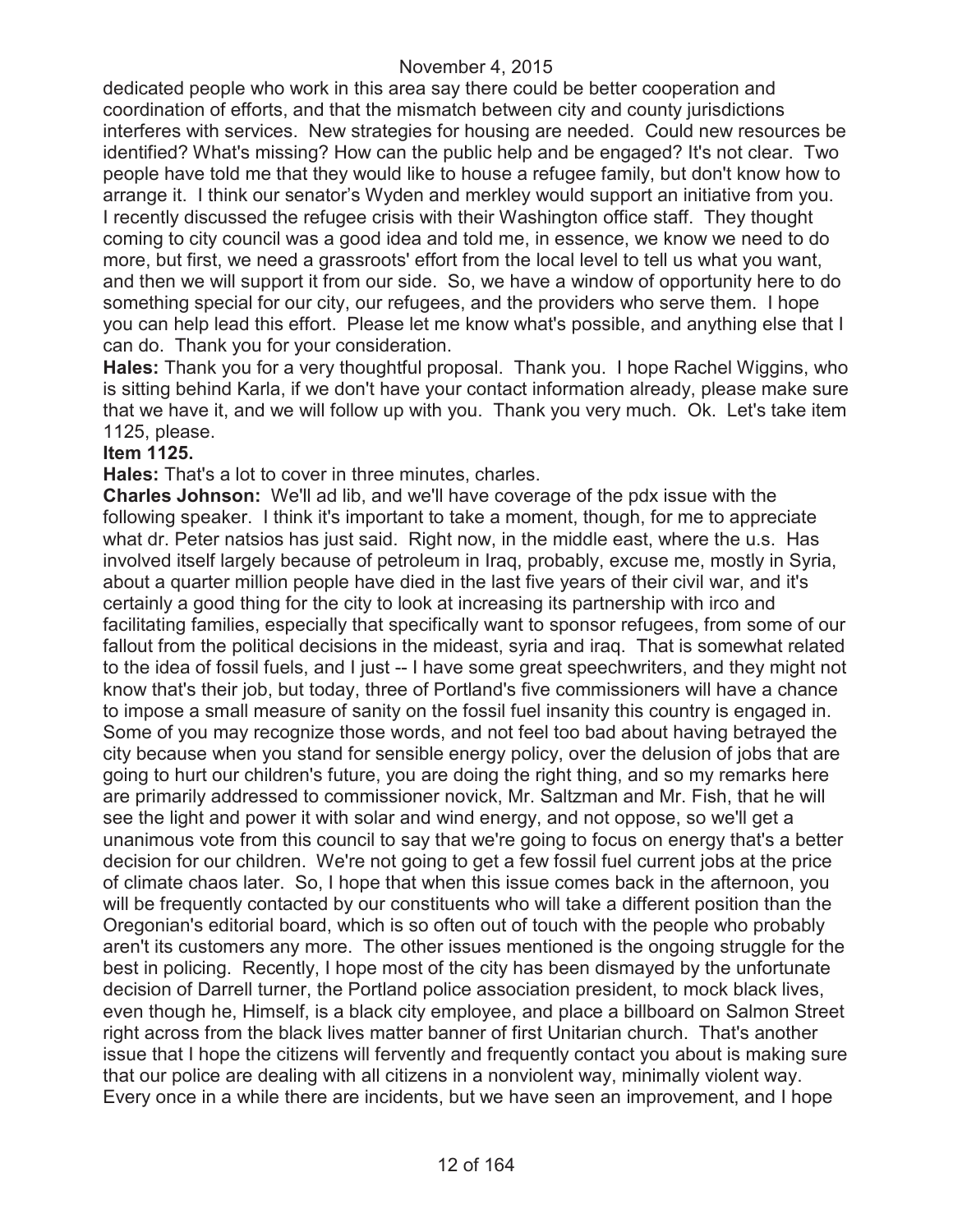that you all will continue the pressure so that soon, we can have a year with no people killed by police and no police dying in the line of duty. Thank you.

**Hales:** Thanks very much. Ok. Item 1126.

**Item 1126.**

**Hales:** Good morning, come on up.

**Mia Reback:** Thank you for having me here today, it will be an exciting day with lots of discussion of climate change at council. Climate activists, elected officials and ordinary citizens were galvanized to summer when Pope Francis released his encyclical on climate change and poverty. He lays out the many arguments for immediate and ambitious climate action, including the moral case for why leaders must act. I agree. We all have a moral responsibility to stop hundreds of thousands, if not millions of people from suffering from the impacts of climate change, and to try to prevent some of the worst catastrophes known to Humankind, like 30 to 50% of species potentially going extinct in the coming century. But I am here to use the time this morning, not to talk about the moral case on climate, but the economic case. In the days of climate chaos, fossil fuels are bad for business. Fossil fuels are some of the most heavily subsidized companies in the world. Without those subsidies, they would not have that same competitive edge over renewable energy. But, it's not just that government gives them a handout every day to continue their polluting business. It's that they, like other industries, don't have to pay for their external costs. Pollution, things like that. These social costs, as they are called, get picked up by government to pay for. That's the cost of the city of Portland is going to have to pay out as climate change impacts people here today. A really great study was done by a think tank called resources for the future, in which they looked at what would happen to our electricity sector if we, actually, included these social costs of carbon. They found out that when you factor in the true cost of fossil fuels, our electricity sector would not burn any coal by 2035, and we would transition away from all natural gas in that decade, as well. That's how bad fossil fuels are. If we, actually, priced them, we will not burn them. Not only does it not really make Sense to burn these fuels, but the impacts of climate change are wreaking havoc, and it's projected the lost productivity will be astronomic. Crop yields will decline, workers work less hard when their overheated and freezing cold in super storms, and that means the global economy will decline in the coming decades. It's not just that. We also have to worry about stranded assets. When we leave fossil fuels in the ground to address climate change, existing fossil fuel infrastructure, which could include new projects, if we build them, will become stranded, and a city like Portland can get stuck footing the bill for another company going out of business because climate change is bad. Fossil fuel companies have been actively deceiving the debate on climate change for decades, and as a recent study came out last week, exxon mobile has been actively deceiving the u.s. Government for decades on human impacts of climate change, creating a false debate. I hope today that the debate can end in Portland, and we can take a strong stance to address climate change, stop investing in this harmful economy, and really lead the way for a new future. Thank you.

**Hales:** Thank you very much. Thank you. Ok, one more, 1127. I think that's not going to be read this morning, is that right?

**Moore-Love:** Right.

**Hales:** Ok. All right. Then we can take up our consent calendar. I had one item pulled to regular, 1132, unless there are any others, let's vote on the balance of the consent calendar.

**Novick:** Aye. **Fritz:** Aye. **Fish:** Aye. **Saltzman:** Aye. **Hales:** Aye. [gavel pounded]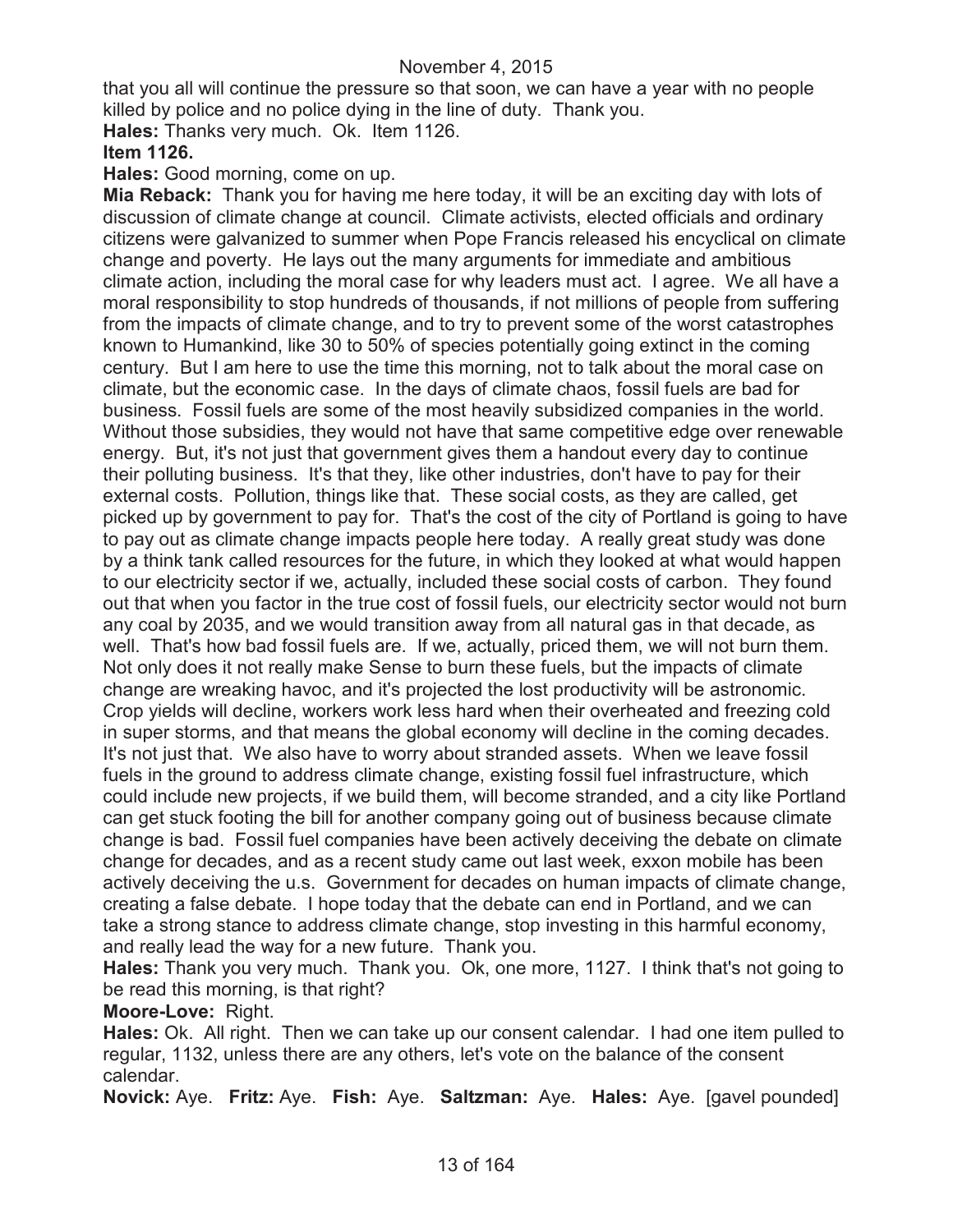**Hales:** 1128, time certain.

**Item 1128.**

**Hales:** Commissioner Fish.

**Fish:** Thank you, mayor. I would like to ask our honored guest to come forward. Eloise Damrosch, the regional director, and Kristin Calhoun, and we have two local artists with us, Garrick imatani and yoonhee choi. Welcome and colleagues, 2015 is a big year for the arts in our community. On the sculptures along the downtown bus mall, to murals in east Portland, public art helps to make Portland a vibrant place to call home. So this morning, I am proud to read a proclamation that the mayor is issuing today. Whereas, on April 10, 1980, Portland city council unanimously passed a new art program creating a permanent funding source for public art, and whereas 35 years later, the city is, of Portland, is celebrating the collective impact and power of our public art, and whereas, the regional arts and culture council manages Portland's public art program and collection, integrating a wide range of public art into spaces throughout the community, and whereas the citizens of Portland now own a public art Collection of more than 1400 pieces of art reflecting our diversity of cultures, artistic disciplines and points of view. And whereas the collection is open and accessible to all through the walking tour brochure, a guide to Portland public art, and a public art pdx smart-phone app, and a comprehensive online database. Whereas the tradition of a strong public art advisory committee has helped enrich our landscape, by selecting artwork from hundreds of renowned local, national, and international artists, and whereas 2015 is a big year for Portland art, excuse me, for art in Portland. Including the 35th anniversary of percent for art, the 30th anniversary of the visual chronicle of Portland, and the 30th birthday of our most recognized piece of art, Portlandia, and the 20th anniversary of the regional arts and culture council, and the tenth anniversary of the public art murals program. That's quite a mouthful. And whereas the city of Portland renews its dedication to supporting public art that celebrates our culturally diverse communities, enhances the built environment, and contributes to the spirit of Portland. Now, therefore, I, Charlie hales, mayor of the city of Portland, Oregon, the city of roses, do hereby proclaim November 15 -- excuse me, November 2015, to be public art month in Portland and to encourage all residents to observe this month. Now, I am pleased to turn the Program over to Eloise Damrosch, who will tell us more about our arts programs. Thank you.

**Eloise Damrosch:** Thank you, city officials, I know you are having a complicated and heavy duty day today, so we're happy to be here to shed a little art light into your busy day. Before I turn the microphone over to Kristin Calhoun, who is going to show you a power point, I just wanted to introduce you to our public art staff, who are here today to celebrate with us, and I would like them to stand up and be recognized.

**Hales:** Good morning. Thank you for your work. [applause]

**Damrosch:** We have one more up in Seattle. It is, indeed, a busy year for Portland and public art and were you familiar to celebrate all this with you, and we'll be seeing you as Christian will remind you later on, at a big celebration here at the end of the month. So, without -- I think anything else, I will turn it over to Kristin Calhoun, one of our public art managers.

**Kristin Calhoun:** Thank you, commissioner hales, and commissioners. I am sorry, mayor hales and commissioners.

**Hales:** Been there, done that.

**Calhoun:** Yes, I know.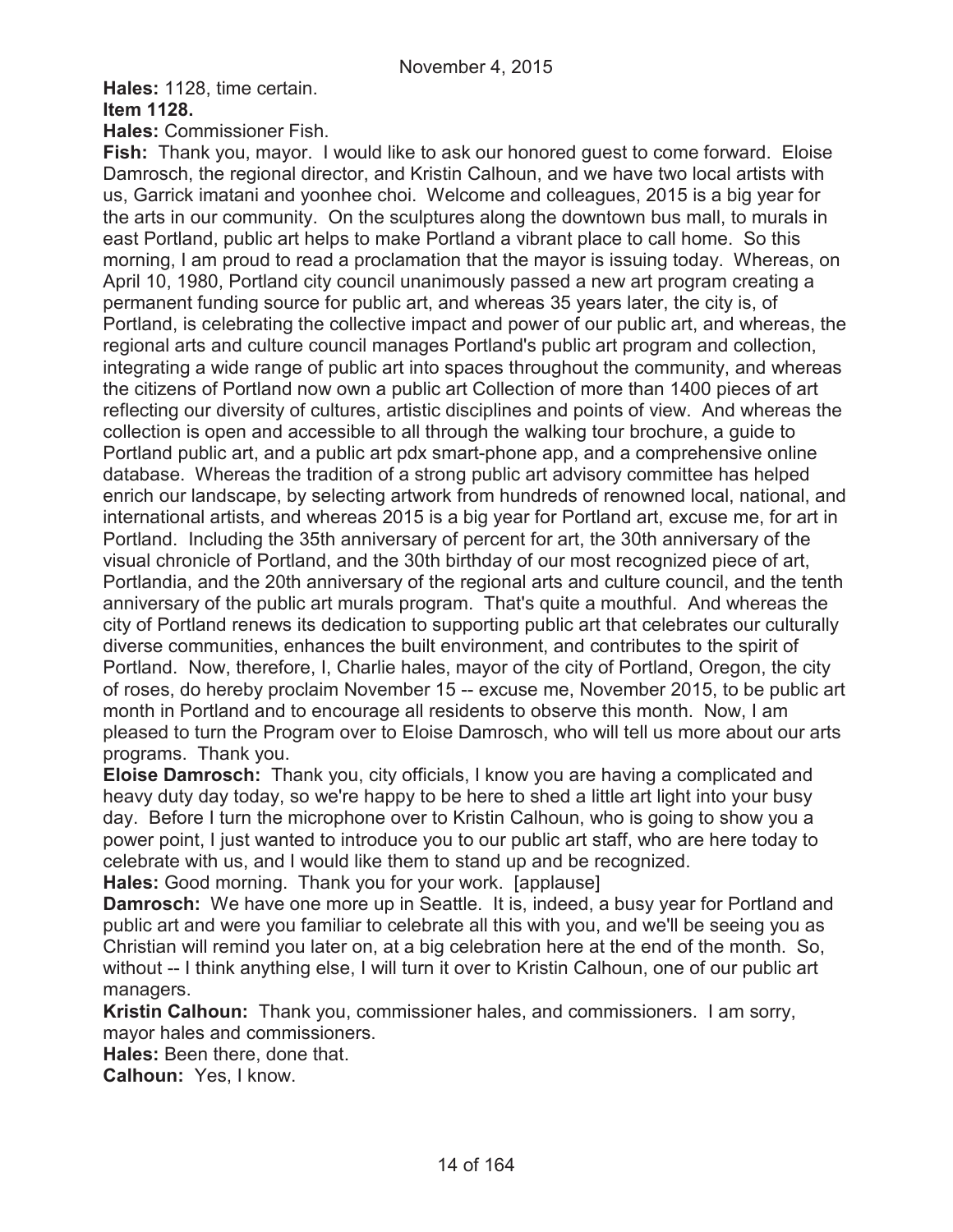**Calhoun:** Right. I know it's not really throw-back Thursday, but I am going to share with you a little throwback video of our dear Portlandia.

# **Video Playback**

**Calhoun:** We just couldn't resist sharing that with you because it's sort of a unique blast from the past.

**Hales:** We only had to buy the statue once.

**Calhoun:** Right. [laughter]

**Calhoun:** Your 1% was very well spent.

**Novick:** I don't know, mayor, do we have an analysis of whether Portlandia is seismically sound? [laughter]

**Fish:** They said Portlandia has held up better than the building.

**Hales:** Yes, she has.

**Fish:** I think we all agree with that.

**Calhoun:** So we're here today to celebrate Portland's public art, and of course, coming to the current stage of Portland's public art, wasn't in an accident. We had citizens who were giving artwork to Portland over time. One of the best known, of course, was Steven skidmore's gift to the city, and of course, the encryption at the bottom, we all know very well, I don't know -- oh. Technical problems.

**Hales:** There we go.

**Calhoun:** Ok. Sorry. So, as I was saying, the encryption at the bottom of skidmore found good citizens are the riches of the city is, something that's really important to our public art program because citizens are always involved in our decision-making process, so from the older works to the relatively more contemporary works that the city did in the 1970s, and then in the 1980s, of course, Portlandia and the passage of the percent for art program, so from parks to the fire bureau to the police bureau to transportation and other bureaus, we are always looking at what is the context of public art, in this setting, and how can public art give meaning to light and all sorts of different aspects to our community. We also oversee the donations, artist Anna fiddler made this donation, some of the more well-known donations you know of are Vera Katz on the east bank esplanade, sweet shepherd, those projects, as well. And we work on partnerships. This particular partnership was with our sister city of Sapporo, and we take care of all the city's public art, as nick mentioned, it's over -- it's actually, over 1600, if you include the portable works, so we work hard to take care of that, and we work hard to establish new programs like the murals program that now celebrates ten years. This is a piece from this summer. One of things we're trying to do is to create new ways for artists and the public to intersect so one of the ways that we did that was to set up an artist residency program, and Garrick imatani is here to say a few words about his experience as one of the artists and residents. **Garrick Imatani:** Thanks, good morning. So, from 2013 to 2015, I was a joint resident with poet [inaudible] sand, and this opportunity was part of the interceptions program, which is funded in a way similar to the public art commission, however, rather than produce a single stand-alone sculpture, the program allows artists like myself to produce public programming and to invest in the research of a site or community for a more extensive period of time, so as a result, kai and I were able to look at 30 years of Surveillance documents collected by the Portland police, on different activist groups, which led to creating our poetry performances, lectures in collaborations with others that responded to this research-driven process. Part of the process entailed interviewing former activists who were surveyed and producing art works included in several exhibitions in Portland. As well as nationally at the museum of art in Houston, Texas, the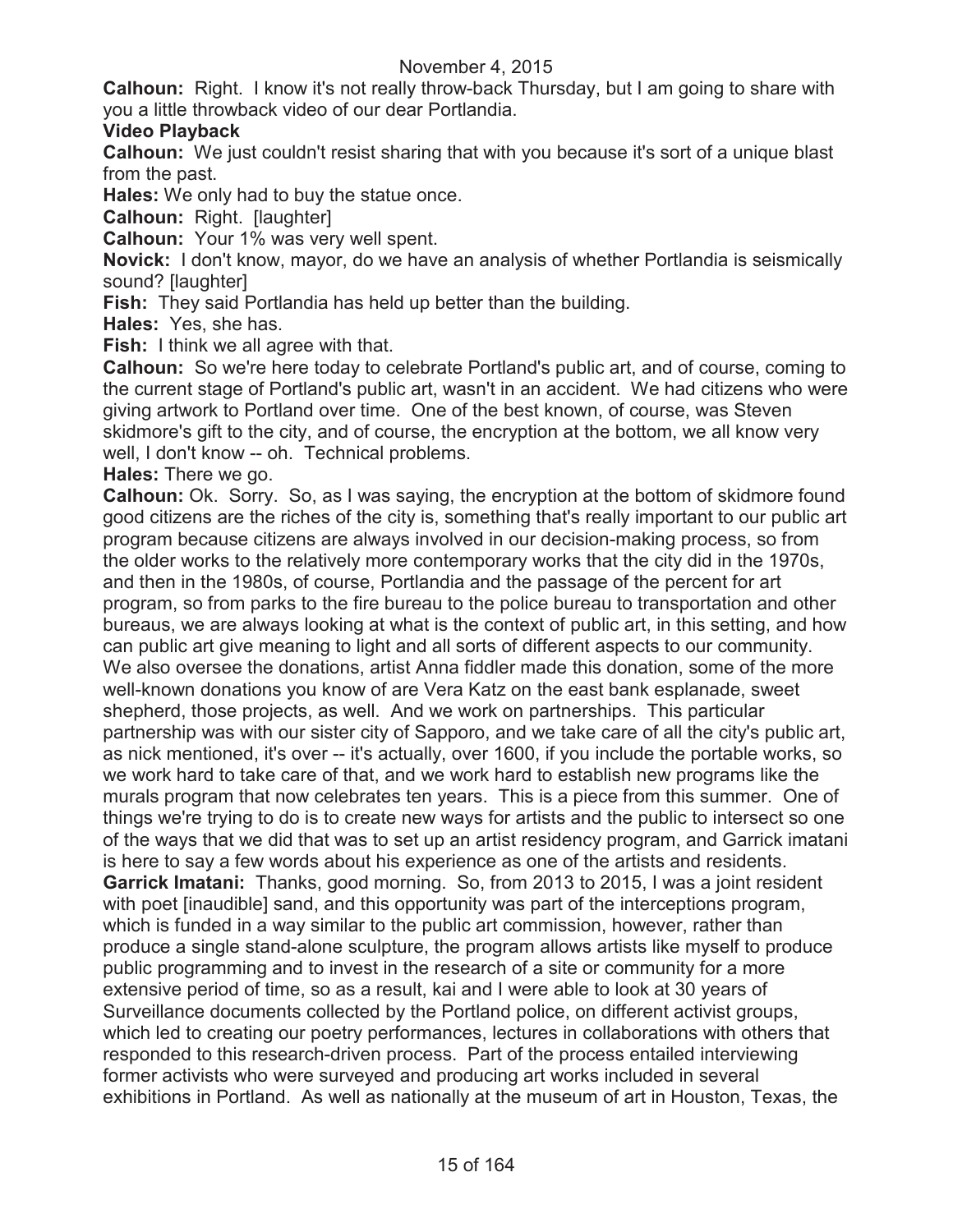art design and architecture museum at the university of California, at santa barbara, and nykb gallery in copenhagen, denmark. The projects in Portland are vibrant and important in physical history but has physically extended itself to reach audiences in other cities and countries. On a personal level, I can say that since this project was my first public project that was funded, it represented an unprecedented opportunity for myself as an artist, and in many ways, the commission was a dream project on the most basic and fundamental level, it allowed the time and head space to think deeply, look into less known political histories, and present our discoveries to very different audiences than the typical gallery or museum-goer. In terms of the financial support, so often as artists, we spent a significant portion of our time self-funding and producing projects, and it would have been impossible to make the works I did through the residency at the same level without the administrative Support of the regional arts council. Lastly, I want to say from this projects i've been able to see how my work will continue to fit in and dialogue with the public, and I am trying to pursue opportunities to continue working in the public realm in a way that could result in either a more permanent outdoor piece or interior installation. So in that way the residencies, obviously, shaped my experience of public art in a positive way, that encourages me to do more. Also, I should mention that, as a teacher, that's been involved in academia for the last ten years, I have attended arts conferences across the country, and the reputation of the public art program proceeds them on a national level of racc, for those that might not be aware, programs for programs other than works within the context of percent for art, is somewhat atypical and very forward thinking. So, when I run into arts professionals in other cities, that administer public art, they are all familiar with the efforts happening in Portland, and talk excitedly about the possibilities being pursued here. So, I want to comment racc and tell them to keep up the good work, and thanks for believing in mine.

#### **Hales:** Thank you. Good morning.

**Calhoun:** I am, actually, I have a couple more slides to show you, and we'll introduce you. So we also manage portable works. Most of you have portable works in your offices and throughout the buildings, and city and county offices. We also have the visual chronicle of Portland, and will -- which also celebrates an anniversary year this year, so the visual chronicle was starred by artist hank pander and chronicles over time the development of our city. The installation space across the street, I hope you got a chance to see this instillation, which came down last night for dia de los Muertos. It was a space that he worked in and you and he will talk about that work. This was an effect vase of 20 years of instillation space.

**Yoonhee Choi:** Thank you, Kristin, and it is a great honor to be here. Briefly I want to tell you about my work. I didn't have that much installation experience before this, but I knew that the artist process with this program is always based on the proposal, not on the artist portfolio. I decide to try, so without any particular project in my mind, I went to walk through. In that meeting, I learned that this project, this program started in 1994, and since then, 136 artists had installed their work in the same space, in the Portland building. And [inaudible] who runs this program, there are hundreds of [inaudible] under the surface from previous artist's work. At the moment my project started, so what I wanted was to rebuild, I wanted to rebuild the 20-year installation story by excavating those from previous artist's work, and as I begin I Found vibrant colors, layers, and I wanted to know more about the colors and the installation, so every night, I searched the archives, and I ended up to make this feature indirectly to share with my audience. At one point I was scared thinking of wow, I am vandalizing a Portland building. Can I really do that? But,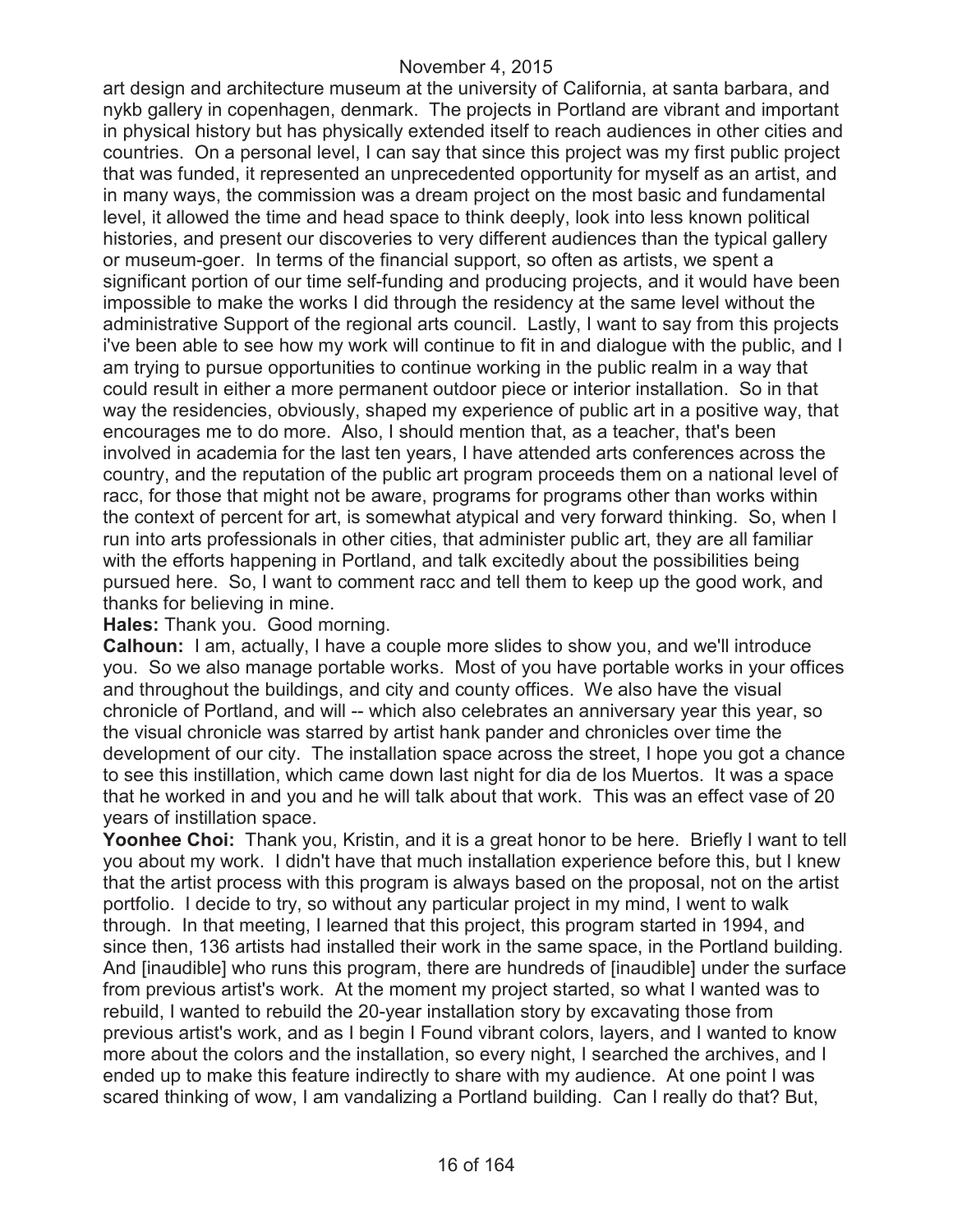once the proposal was selected, the racc was behind my idea and all the staff members, wholeheartedly helped me to complete my work to a very fine level of detail. As a studiobased artist, this first public project caused me to rethink about who is my audience and what kind of work I wanted to pursue, and so how I approached this specific installation as an artist. I think all the public art is a benefit to the public, and the artists, but this particular unique program is a truly wonderful opportunity to any artist in Portland who want to explore their potential beyond their boundary. So I want to thank you again for, to racc for giving me a wonderful opportunity and I hope your council will proudly continue to support racc and all the public art projects in Portland. **Hales:** Thank you.

**Calhoun:** I have a few more. And then behind the scenes, one of the things that we are really proud about is that we have excellent data. Now, that does not maybe sound exciting, but our excellent data is what allows us to do these amazing public art searches, so that the, so that any citizens can, through the website, search for public art, if they want to know where a specific piece is located, it pops up, and we have been able to develop a phone app, and all of that is because we have this fantastic data. And then we, biannually, tri-annually refresh our public art walking tour, which is part of the downtown core work, and then to share with you just a few things that we have upcoming, some of the bigger projects that we have upcoming, we're always working on new projects, the Sellwood bridge, will happen in the spring of 2016. Artist mick young Kim has done these holes. And we have two new parks projects in east Portland that we're really excited about. Artist maritsio robolio was part of the design for Beach Park and horatio law was part of the design team for Gateway Park. And then starting next week, you will see a color explosion in the city hall here, as we mount an exhibit of Portland's public art. And on Thursday, November 19, we hope you will all join us in celebrating our public art. Thank you.

# **Hales:** Thank you.

**Fish:** Mayor, we are going to take a picture in a second if we could. I just want to offer a further observation. I hope everyone can join us on the 19th. I think racc demonstrated, when we celebrated Portlandia, 30th, is that they really know how to throw a party, and the public art that's coming to city Hall will, actually, be dispersed throughout the building so not just downstairs in the atrium but on all three floors, and it will include some of the best pieces from our collection. As the proud parent of two children, I have learned that you can never pick favorites among your children. But, we have 1600 works of art, and I just want to observe probably everyone up here has a piece that's special. For me, it's probably the lee kelly collection, and I think that we have the largest collection of lee kelly sculpture of anybody, outside of susan hammer. And whether it's the lee kelly up in the rose garden, or the lee kelly that's in front of big pink, some of his, or now the lee kelly in front of pnca, his great works are spread throughout our community. When Steve and I dedicated the improvements on division street, racc had installed new art there, and that won a national award, that particular piece, when we opened the fields, and there was some public art that was noted in your handout. I particularly appreciate that you included fire station 21. Commissioner Saltzman dedicated fire station 21, and I think that the public art on the front of the building was just genius, of integrating art into a structure. I want to close by noting the murals because one of the murals in this city features jim thorp. It was very interesting when the jim thorp mural hit, all of a sudden social media started blowing up because lots of people in our community had some connection to jim thorp. It turns out that in 1922, 1921, he, actually, played baseball in the old Thurmond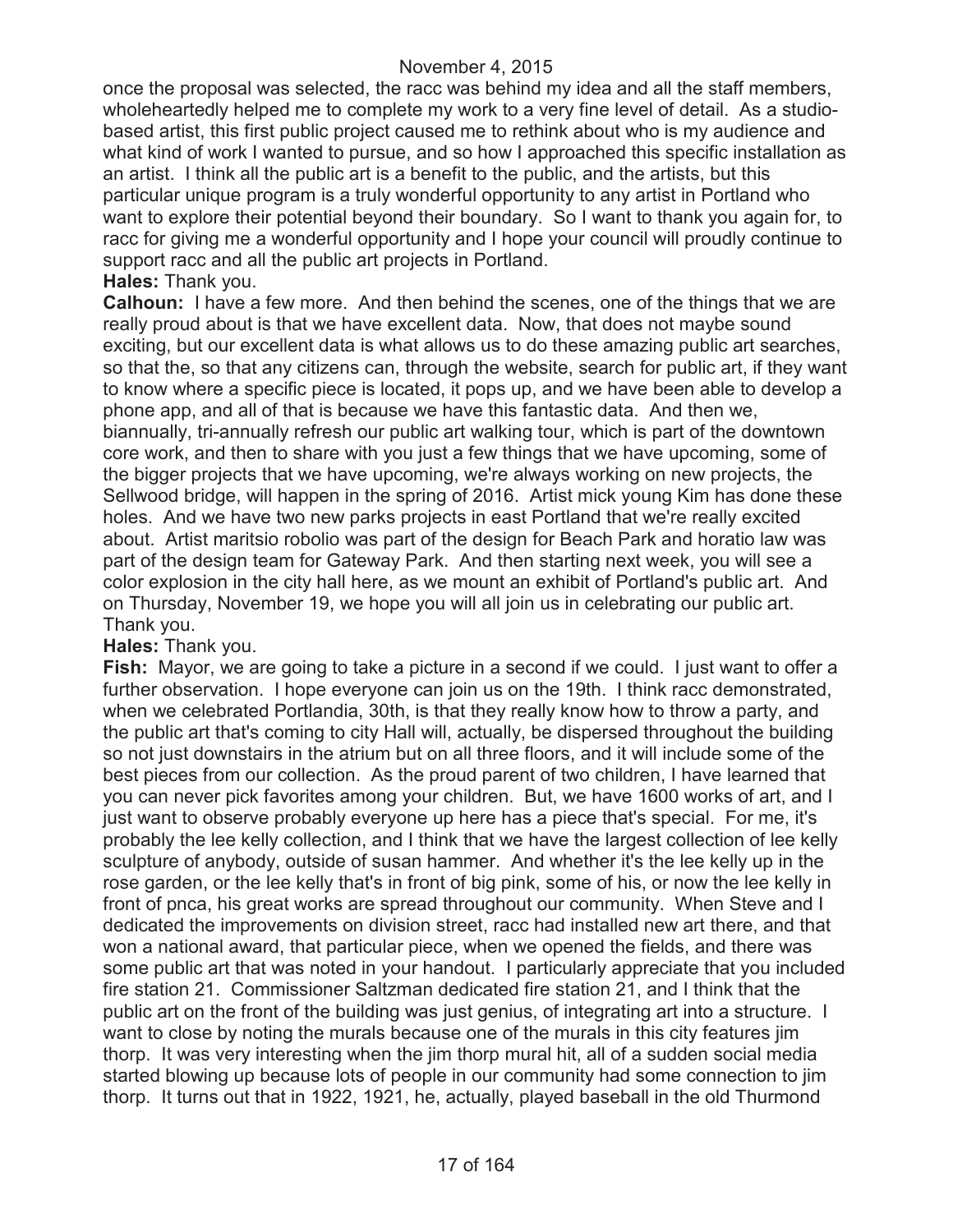street baseball stadium. And he was one of the greatest athletes in the history of the country. He played multiple sports, and he was, for a while, a professional baseball player. The Native American community honors him because, of course, he went to Carlisle, and he was one of the greatest Native American athletes. I was struck when I saw the mural because in 1911, my grandfather lined up against him in the gridiron for a national championship football game, collegiate football game, so my grandfather played against the greatest native american football player in our history, but that mural sparked a dialogue in our community about jim thorp and his history and our legacy. So it reminded me how the arts inspire us and challenge us and bring us together. I think that one of the things that the arts commissioner, I am especially proud of, is the public investment in this collection. The people of Portland invested in this collection, and we have a collection at the envy of cities our size around the country. And we're fortunate, mayor, to have a custodian of that collection that cherishes it, so today we celebrate that collection, but thank racc for their tremendous work.

**Hales:** Here, here. Thank you all. Do you want to take a picture?

**Fish:** Yeah, let's bring the team up.

**Hales:** Thank you.

**Hales:** Good work, thank you very much, it is 10:15 even though the clock says 11:15, and we will move onto 1129.

# **Item 1129.**

**Hales:** Commissioner novick, would you like to lead off?

**Novick:** Yes, Mr. Mayor. Before commissioner Fish and I introduce this item we should recognize Naomi and Denver for their hard work. Thank you very much for all the outreach that you have done to make this project a success. Colleagues, this is a joint resolution between pbot and bes, and both commissioner Fish and I are proud of the work our bureaus have done together. This lays the groundwork for thinking about street and storm water. These improvements are normally expensive, however train and soil conditions in southwest Portland often make an expensive project that much more expensive. This plan moves beyond a one-size fits all approach to put improvements on local streets within reach for property owners and for the city. It allows greater flexibility to make improvements more affordable and more compatible with the natural setting. This approach can be applied to areas with similar challenges outside this study area. The tryon-stephens plan compliments unfunded tst projects like capitol highway and Barbur Boulevard, which will remain the focus of future safety improvements and extends safe street connections into neighborhoods, and offering residents the option to walk or bicycle to nearby destinations leaving space on the roads to commercial areas for others who need to drive. Commissioner Fish.

**Fish:** Thank you very much. Mayor and colleagues, one of the most rewarding things that happened to me since commissioner novick joined the council and Leah treat took over pbot is the deepening of the relationship between these two bureaus. It turns out we do a lot of work together. That means that there is a lot of opportunities for coordination and communication, and I am pleased to report the relationship is very strong. And that there is a lot of work being done behind the scenes to better align our respective missions and values and to coordination projections, particularly, with an eye to minimizing the impacts on the communities that we serve. I am particularly proud of the work of Denver and Naomi, and we'll hear from them in a moment, but now I will read the script that I was handed. That's the difference between mine and steves is the font is ten times bigger. Now, I will try to do it as spontaneous as I can. In areas like southwest, development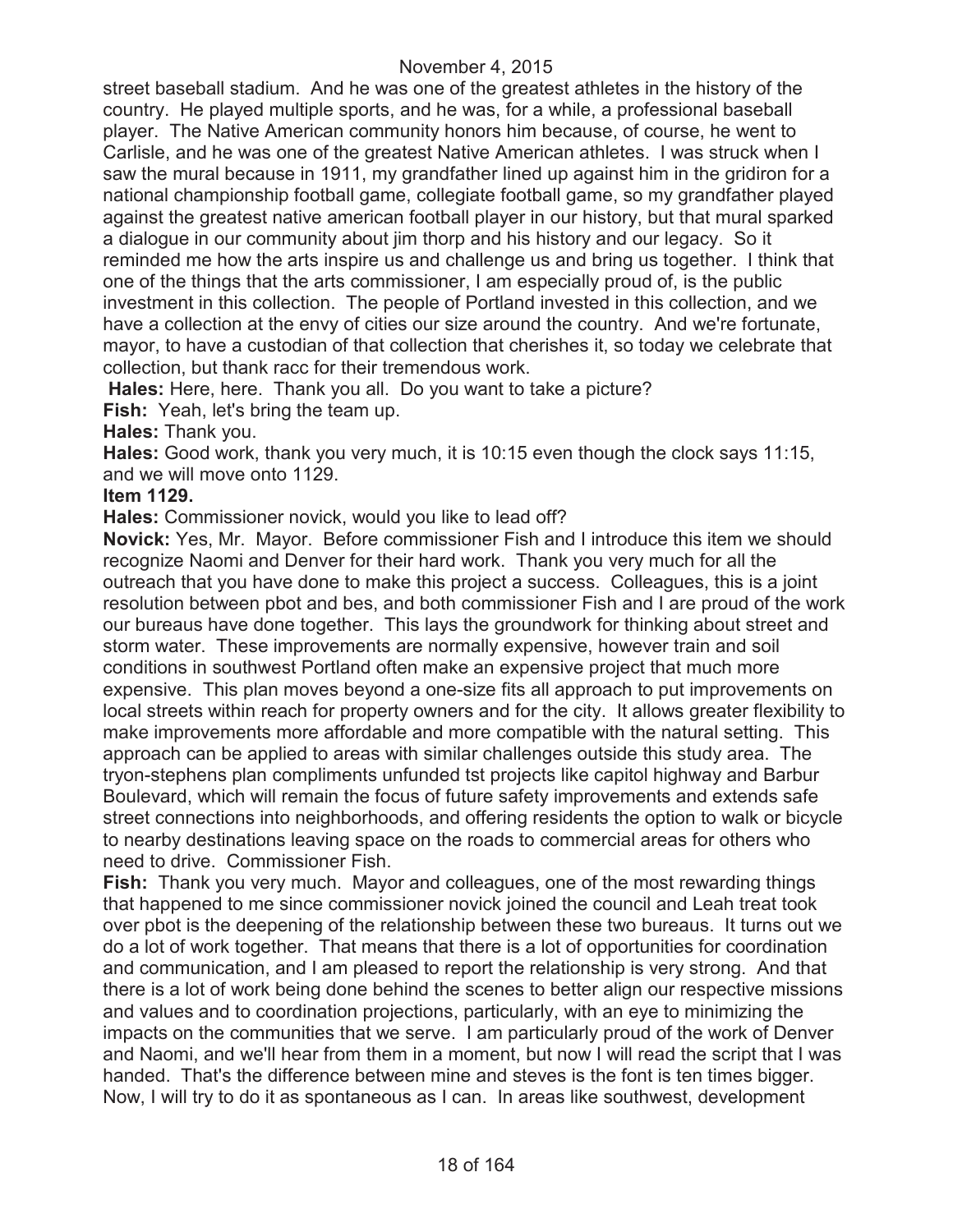needs to be sensitive to the terrain. Natural hydrology, water quality, native habitat and Biological communities. The plan advances new techniques to control, convey, and reduce the pollutants in the storm water, and a creative approach to managing the run-off from multiple blocks. The plan engaged southwest neighbors, representing the community, within the plan area, and including those actively involved with the city, as well as groups not always represented. This is the first substantial collaboration between bes and pbot, at the neighborhood scale, and working together in that way allowed us to match tools that worked for streets and storm water, and to see, and understand better where our bureaus have mutual interests. Now, I will turn it over to Denver. **Denver Igarta, Portland Bureau of Transportation:** Good morning, mayor and commissioners. I am Denver, and I am a senior transportation planner with the Portland bureau of transportation. And I served as the project manager for this plan. **Naomi Tsurumi, Bureau of Environmental Services:** Hi, I am Naomi, with the bureau of environmental services, and I am a staff lead on this plan for environmental services. We are very excited to present to you the recommendations of this unique, joint planning effort between our bureaus to address persistent challenges to close gaps in both the street and the storm water systems in southwest Portland. This work was supported by a grant from the Oregon department of transportation's, transportation and growth management program. Yeah. So, tryon-stephens is the third neighborhood street plan developed by pbot to address street connectivity in areas with significant deficiencies and infrastructure, such as sidewalks and paved streets. The map shows streets with existing sidewalks city-wide. These plans will serve as models for surrounding neighborhoods with similar conditions. The cully plan was adopted in 2012. The division midway plan in east Portland was adopted by council just last month. Following the cully plan effort, the street by street initiative introduced more flexible curve less street options for low traffic residential streets. At the same time, environmental services has been working to implement plans for the tryon and stephen's creek watersheds, soil conditions and topography in southwest make it difficult to talk about the street improvements without talking about storm water at the same time. So transportation and environmental services decided to jointly undertake this plan for the tryon-stephens area and bring together creative solutions and create a tailored strategy for dealing with access and storm water in the context of southwest. So, we started by developing a public involvement plan, looking to the examples of cully and division midway as models. The public involvement plan identified community stick holders and outreach activities Based on demographic data for the study area. We translated key materials based on the Portland public schools data into Spanish and Somali, and formed a diverse stakeholder working group, that included representatives from neighborhood associations and business associations, and then also, from groups such as the African youth community organization, Israel congregation and resident of stephen's creek crossing, one of the home forward affordable housing communities in the plan area. The project was kicked off with a boost and the walking tour at southwest Sunday parkways in September 2014, and stephens creek served as the venture for our two public open house events. The first open house event had over 70 community members attending. The second had more than 30. And we conducted the surveys after both events on paper and online. We also held a special workshop with youth who live at the stephens creek crossing, apartment complex, where kids drew maps of places in their neighborhood, and the routes that they used to walk there. We did presentations to other community groups, such as the Multnomah village business association, and the Portland commission on disability, and both of those groups were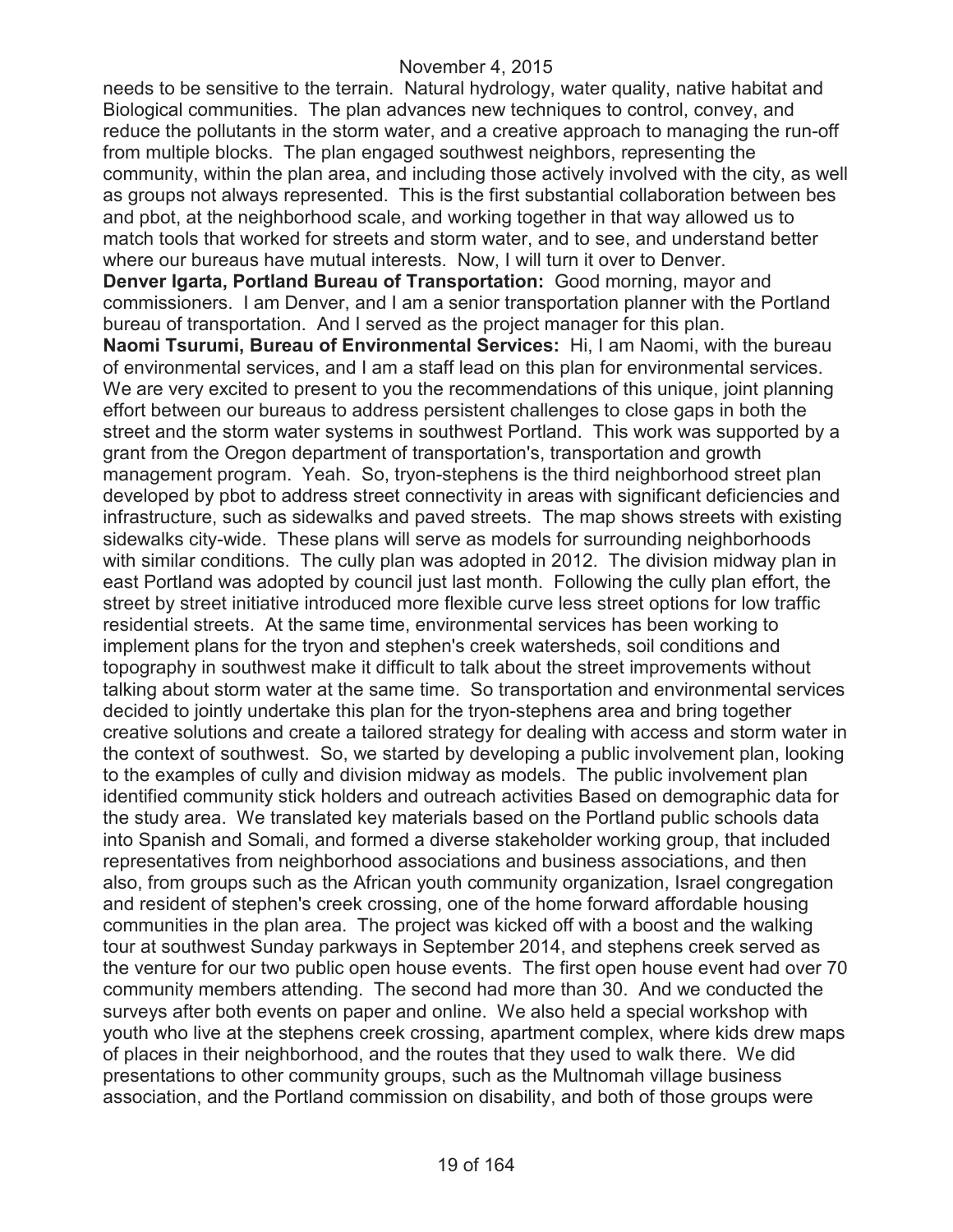represented on our community working group, as well. We maintained the project website. And we also gathered a lot of Information from city staff across both of our bureaus, and planning and sustainability in parks through several meetings and workshops. So, the southwest natural, natural setting is what attracts many people to live in this part of the city, but the hilly topography poor draining soils and the natural resources and streams limit the street connectivity and constrain the opportunities within the right-of-way to make improvements to enhance access or manage storm water. Stephen and is tryon creeks are two of the open streams in the city that flow to the Willamette river. In the early days, major transportation corridors in southwest often followed the landscape. There were two commuter rail corridors along key flat routes, that the current barber, bertha and Multnomah boulevards, routes like boones ferry and Taylor's ferry led to ferry crossings at the river, and roads are built to give dairy products from the farms to local markets, such as Hoffman road, which is the current day Vermont street, and neighbors used a system of trails to walk routes not connected by paved streets. As the area was planted for development, a good pattern was often applied without regard to natural features such as streams and sloping terrains. The two images on the left are examples. The top left image is from the layer hill area and the bottom left is from you are a planned area, and these illustrate the issue as applying a connectivity standard in the southwest context that makes more sense in a flat less constrained neighborhood. The bottom left and the right hand photos, the yellow star shows the location of the burlingame fred meyers and situated over stephen's creek. So you can see in the example, that in 1932 and 1940, there was a forested area, and stephen's creek runs through there, and in the bottom right you can see that it is piped under fred meyer and i-5, so this removes sensitive habitat, vegetation, and puts streams and pipes. So on the watershed scale, development leads to increases in impervious surface, which increases the surface run-off and leads to problems such as water pollution, flooding, erosion, and degraded stream health and wildlife habitat.

**Igarta:** So our plan seeks to address the street and storm water connectivity by fostering those healthy walk sheds and healthy watersheds, and by walk sheds, these are places that offer residents safe options to walk, bicycle, at local shops and destinations within a short walkable distance. The focus, this focus provides the opportunity to translate the contents of the complete neighborhoods that are identified in the Portland plan and the comprehensive plan, into the southwest context. Healthy watersheds means when additional impervious areas are added, it does not result in negative impacts to hydrology, habitat and biological communities, so we're trying to achieve the objectives and the values of the both bureaus. We initiated our process by asking neighbors where they go in the neighborhood and how they get there. Specifically, how they walk and bicycle to local destinations. Often the most popular routes for neighbors, used a combination of both busier and lower traffic, quiet streets. The busier streets are important because they are the most direct routes, the routes where the destinations are, however, neighborhood streets serve as important links for neighbors to reach their homes, bus stops, parks, schools, and other local destinations. When destinations can be reached safely by foot or bike, residents are given an option to choose not to drive if they like, and this reduces the pressure on the busier streets, and as well as parking in our main streets and commercial areas. So based on our public outreach, we identified the concentrations of destinations, and these are shown in the bottom left map, as yellow circles. So these are areas where we have a number of destinations where we have the possibility to shift more trips from neighbors to walking and biking. The -- we worked with our community working group to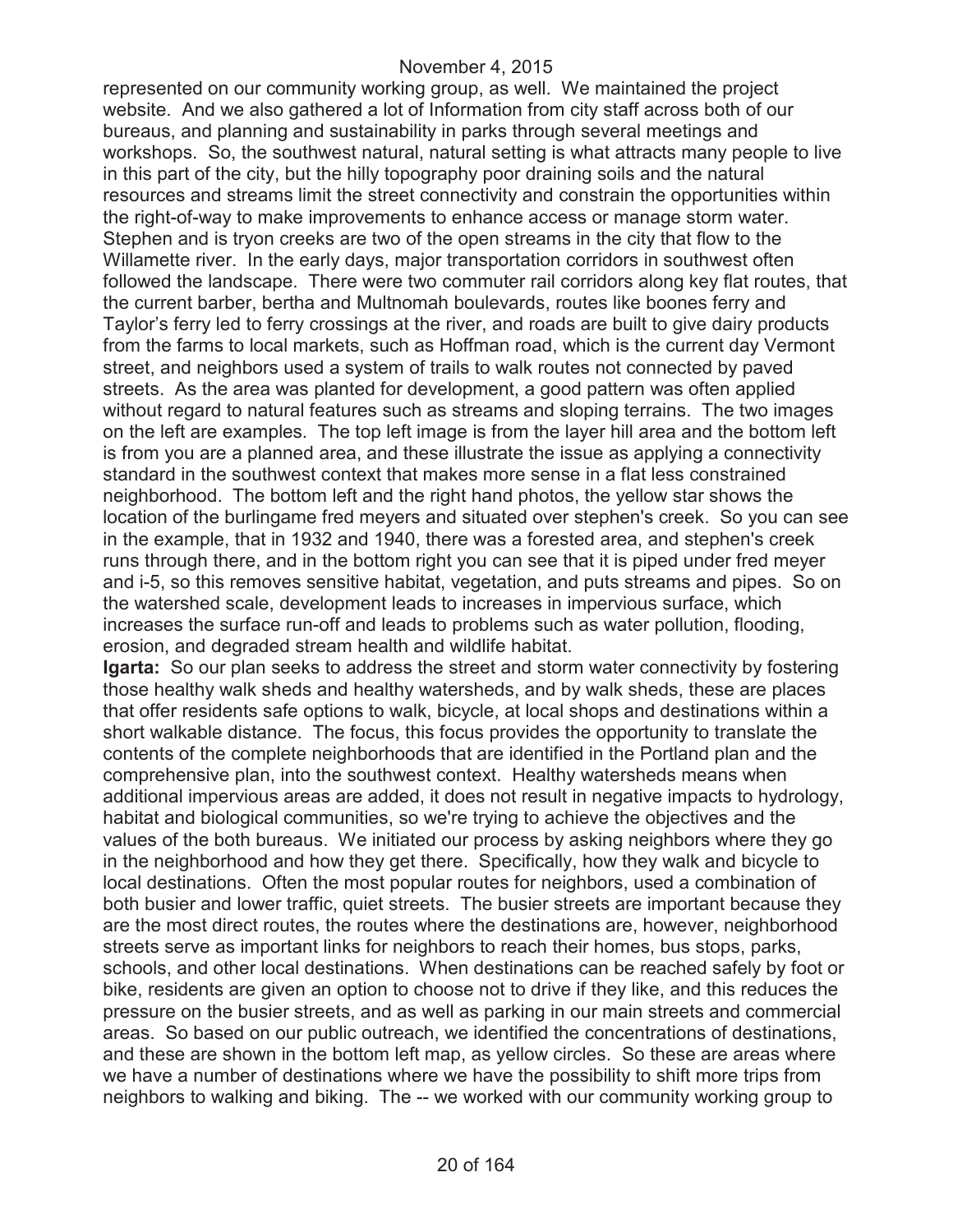identify the flat routes, the most direct routes, and also the lowest traffic routes to connect and link the centers. On the top right you can see that there are two corridors that we identified that were missing public right-of-way, and So the plan recommends adding future connections in these two locations to the southwest master street plan, which was originally adopted in 2001. That's shown on the bottom right map. The planning also identifies the key routes that serve people walking and biking in the neighborhood. These are on the left map shown in purple, and on the right map shown in brown, the map on the left shows southwest trails. Safe routes to schools. City walkways and bikeways, and the, basically, the plan pedestrian networks in the city. Our plan recommends adding a few connections to fill in the gaps that were identified through our outreach. The map on the right also shows where we have gaps in our storm water system, and these are shown as red lines, they don't have a storm water facility. The map on the right also shows the darker areas, which are areas where we have concentrations of complaints about storm water in the study area. So where are the gaps and the networks overlap, those are shown in yellow on the map on the right, and those are locations where we have potential for our bureaus to collaborate when we're doing infrastructure projects. These photos are common types of streets that are illustrating the challenges that we face, in the infrastructure, and in this part of the city. Most of the streets in the study area actually are paved, so we had almost 88% of our streets are paved. Covering two-thirds of them lack a sidewalk. We asked in our surveys at public events as well as online, what is it that people would like to see improved on streets that are paved? And what improvements were needed, the top two responses were, adding sidewalks or dealing with the drainage for storm water. This was followed by responses such as street trees and traffic calming and bicycle improvements. All those preceded adding sidewalks on both sides of the street. As you can see from the sloping topography and the drainage, there is a lot of challenges in building to the traditional standards. We also asked folks what we should be preserving when we are making improvements. The top responses that we received were to preserve the low traffic speeds, as well as the natural landscape and mature trees, and the unique character of the street. The plan includes a number of recommendations to form the strategy for dealing with the addressing of our system gaps in the study area. The two primary products of our partnership were a street typology and process for identifying street and storm water concepts that manifested as a flow chart. The street typology allows us to define characteristics of different streets, and we used six factors to do that. Traffic volumes, adjacent land use, whether it's connecting destinations, whether it's on the pedestrian or bicycle networks, and whether there is natural features, high value natural resources, or steep slopes. So based on those factors, we were able to identify different categories of streets, which help us to know where we have more flexibility. Busier streets in commercial areas, and your important destinations, have less flexibility, and should be built to a higher standard, however, the neighborhood streets and quiet areas provide a bit more flexibility, and also, in natural areas, we should be flexible to preserve the valuable resources that are there. So with the typology, we also developed a flow chart, and the flow chart was a way for us to have a series of additional questions to determine what suitable concepts there are for improvements to the street and storm water. So, based on the typology of the flow chart, it asks a series of questions about the street conditions, and suggests suitable street improvement options that relate to the context of that typology, and then there is a series of storm water questions, which does the same, results in suitable storm water concepts. The two illustrations on the bottom are examples of the combination of the street and storm water improvements, so we have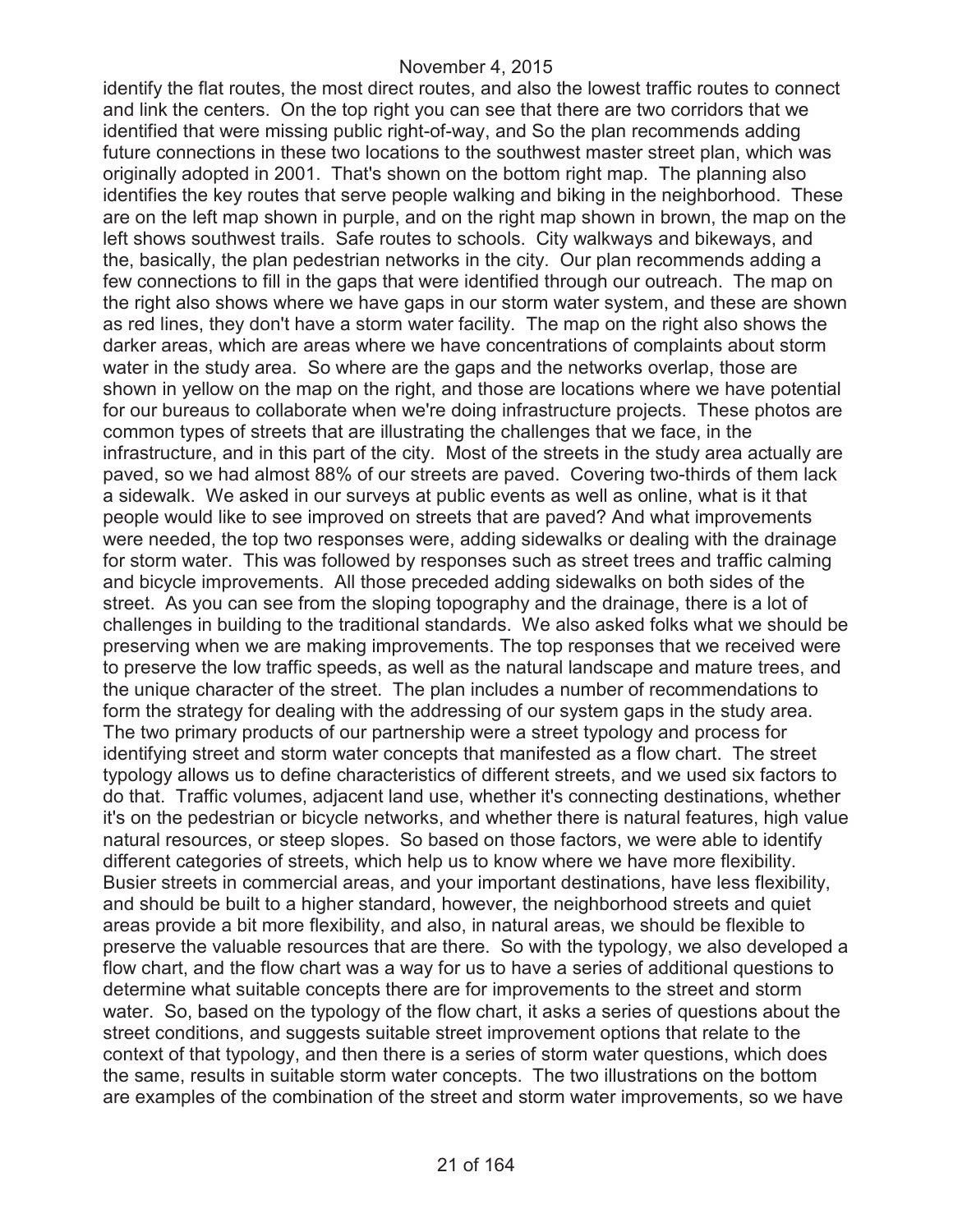had street by street in place but this is the first time that we combined those with kind of the storm water facilities for curb less streets, so the one on the left is a shared street, sorry, a separated street, which has pavement and a sidewalk on one side, and it's combined with the surface conveyance, swales for the storm water conveyance, so, these are simply concepts to illustrate specific designs would be the result of project level development with engineering and survey and the additional outreach to the community. The flexibility that we developed within this plan, it outlines a way for us to allow improvements to be made within the right-of-way, both as a result of private development, local improvement districts, and public investment to more closely match the context of the street context as well as hopefully to see improvements occur sooner due to lower costs. Thank you very much.

**Hales:** Thank you very much. Other questions for staff?

**Fish:** Very nicely done, thank you both.

**Igarta:** Thank you.

**Fish:** Do you want to key up the next panel?

**Fritz:** I have a question, and that is how did you decide on the boundaries?

**Igarta:** So we used the -- we started with the watershed, actually, and we used tryonstephens headwaters' areas to identify where the boundary is, and then we looked at an area that was confined by a major street, and in this case, it was capital highway on the west, and Taylor's ferry on the east, and by focusing on a smaller geographic area it allows us to Collect a lot of data on that smaller area, and so, we collected a lot of traffic counts, that were done on the local streets. So, that's the general approach that we took, and it allows us to kind of see some areas that have better connectivity, more infrastructure improvements, and some areas that were severely deficient.

**Fritz:** Is there any thought of continuing a similar study to the south part of the tryonstephens watershed?

**Igarta:** This was developed with the intent that the tools and the approaches could be applied to other areas of similar context, specifically, the surrounding neighborhoods in southwest Portland, and the tools themselves, today, can be applied. We focused on the smaller area as a pilot, but I think that the tools themselves can be translated to other areas outside of the area.

**Fritz:** It's a terrific study. I feel a little like the folks in centennial and pleasant valley when we talk about Lents and gateway as being east Portland. The neighborhoods to the south, which actually have the Marquam elementary school, it's the only title one school on the west side, it would have been nice to have had this study, maybe just taking the fallen creek tributary, to the south, which have allowed more discussions of the equity of how the children at the mosques access the cool stuff further to the north.

**Hales:** Good point. Other questions or comments? Thank you both. I think that you have a panel ready, commissioner?

**Novick:** Yes, we do. We have liz Safran, lewis & clark professor, Multnomah neighborhood rep, community working group member who is going to talk about the importance of solutions sensitive to the natural setting, and Sue Stahl, marquam resident rep will talk about those with disabilities, and Trdi raz Frengle, talk about the importance of solutions to respect the historic and existing natural neighborhood setting, and Marianne fitzgerald will talk about the neighborhood priorities.

**Fish:** Liz before you start, I got an email the other day from friends of mine on the east coast. They had come to Portland with their son, shopping for colleges. And they fell in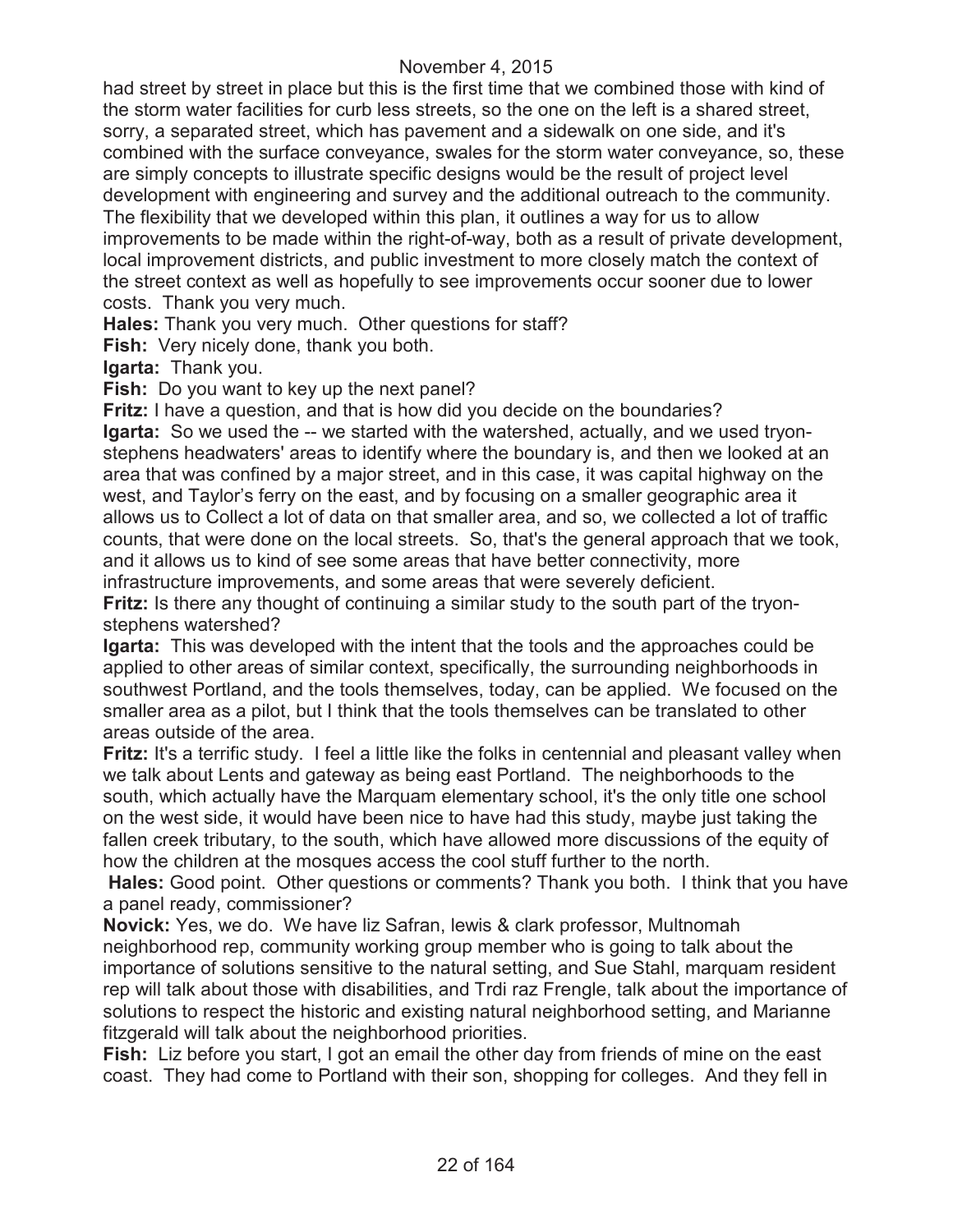love with Portland and fell in love with lewis & clark because of the environmental programs of the college. He's applied for early decision there, so nice for them. **Liz Safran:** That's always good to hear. Thank you. I will just introduce myself again, I am liz safran, I represented the Multnomah neighborhood association on the community working group for the tryon-stephens plan. I am an associate professor of geological science at lewis & clark college in the environmental studies' program. I wanted to share a few thoughts about the process that gave birth to this plan. First I was struck throughout by how inclusive of a process it was, and how responsive the team was to community input. From October 2014 to June 2015, there were four meetings of the community working group, and three opportunities for public input, a roll and stroll event and two open houses at the stephen's creek community center, and all events were sort of a good mix of short presentations about the group's progress, since the last gathering, and hands-on exercises to try out the concepts that the team leaders were developing, as well as opportunities for feedback from the public in the form of survey responses. All which were always summarized at the beginning of the next meeting. Seconds, the collaboration between pbot and bes at the planning and design stages, not just at the implementation stage serves as, I think, a great model for what better planning could look like in this city, which is known for planning. The street typology and design option flow chart that they developed provides is a structured approach to joint planning that can, and I hope, will be adopted not just in the tryon-stephens creek headwaters but throughout similar parts of the city, once it has been field tested. The environmental benefits of this plan, and a joint planning process across agencies at the design stage, are really significant. Most notably, it should permit smaller, paved, footprints, which lead to less storm water run-off and greater preservation of trees. This is extremely important in southwest Portland, in particular, where hilly topography and soils with low infiltration rates make storm water management a real challenge. The more that we can prevent run-off, and keep infiltration capacity high, by preserving trees, the better able the city will be to meet storm water management goals that help to preserve environmental amenities and reduce impacts on the few day lighted creeks that remain. I should note that tree preservation is also important for meeting carbon emissions targets. Many of the city's emissions reductions to date have come from energy conservation efforts, and the ongoing loss of mature trees could threaten these gains by increasing the urban heat island effect, that is to say, locally increasing the temperatures, associated with loss of shading and development of additional surfaces. So, for many reasons, planning efforts like this, this one, that reduce paved surfaces and preserve matured trees are really important. In fact, my personal sort of response to this experience of participating on this group is that it would be great if the kind of interbureau coordination that was demonstrated in this project could be sort of pushed upstream and extended to the Development stage. Of course, bureaus do interact during a development through permitting processes, and so on. But, this project shows a really kind of unique differentiated guidelines that are responsive to local conditions that I think could be, you know, inspiring for developing guidelines for locationappropriate development. The last thing that I want to mention is that although this plan deals specifically with sort of smaller streets, lower traffic streets, I saw, in the course of the process, a lot of concern about those busy streets and interest in seeing those become more bike and pedestrian friendly, and I think that this plan is great because it compliments the ongoing projects that are sort of have their own budgetary attention and priority, but provides an opportunity to sort of web those with neighborhood scales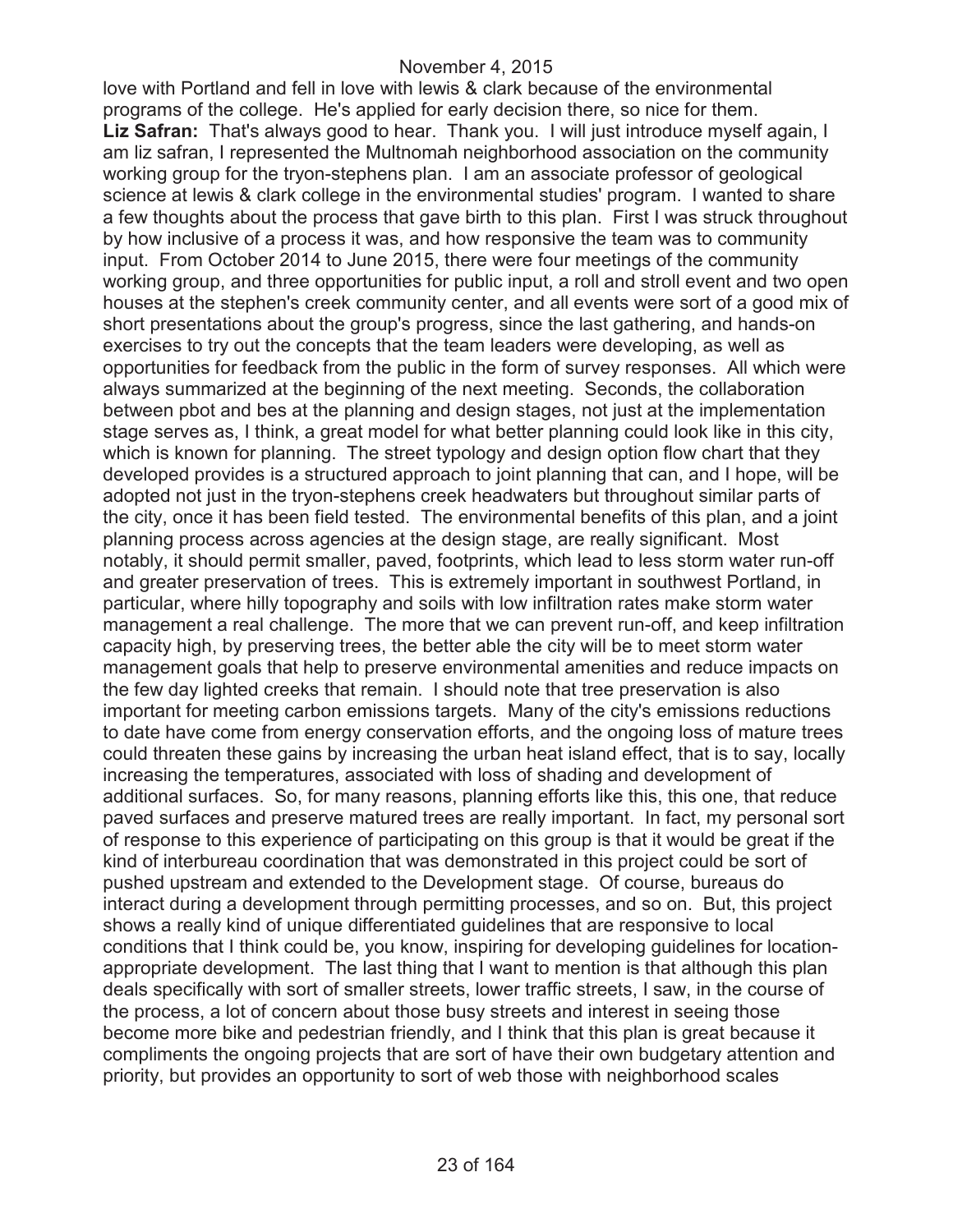projects in a thoughtful and seamless way. So, I appreciated participating in this process, and I want to thank both naomi and denver for orchestrating such a fine project. **Hales:** Thank you.

**Sue Stahl:** Good morning. My name is sue Stahl. I am the vice chair of the Portland commission on disability and chair of one of the subcommittees, focusing on accessibility in the built environment. During my tenure, I have worked with the city on a number of projects that involve the disability community, such as street design, disabled parking, and the ada transition plan, and now, most recently, the tryon-stephens plan. I am here to talk with you today about this plan and share with you why I am supporting this plan and why you should, too. As a resident of southwest Portland neighborhoods, I am burdened every day with the lack of paved streets, sidewalks, and even curbs in the area. I live in what is called the 20-minute neighborhood, and this means shopping, supermarkets, and other resources are within a 20-minute walk of my house. However, due to the poor condition of the road, I cannot even get out of my driveway. Not being able to walk down the street, severely restricts my access to these neighborhood centers. My 20-minute neighborhood could, can just as well be a 20-mile neighborhood simply because I cannot navigate the road. Southwest Portland is plagued by roads similar to mine, and they affect everyone, not just me. My neighbor, who uses the walker, too, has stumbled on a few occasions walking across the street to get her mail when she first moved in. Sadly, I hardly see her outside any more. And believe that she has become a shut-in. I have also seen children walking to and from school in a reasonably busy street or walk-in ditches because there are no sidewalks or walk paths. Some of the streets are so narrow due to overgrowth that the cars must turn into nearby driveways to let other cars pass through. We even had an issue where cars parked on the side of the road impeded a fire truck from getting to a house. Another issue in my neighborhood deals with drainage. Simply put, there is none. This means when it rains, the water flows where it wants to. Downhill. Collecting in potholes and unimproved streets, creating lakes in people's yards, and seeping into basements causing foundation damage. After the downpour this past weekend, I could hear the noise of many wet-dry vacuums, and I was, I was one of the lucky ones, I live on a hill. And having to wade through or avoid puddles, puts pedestrians at risk. It is hard to describe all the mud, oil, leaves and who knows what else, that collects in these puddles. And you don't know how deep it is until you step in it. And walking into the street to avoid these puddles is just an accident waiting to happen. The tryon-stephens plan will address both the accessibility issues and water run-off by allowing more options in the street by street initiative. Southwest Portland is unique, and the topography is very challenging. Roads cannot be paved. Sidewalks and walk paths cannot be installed without affecting water run-off. Drainage and pedestrian improvements go hand in hand. Seeing the collaboration of pbot and bes tackle these issues has been exciting. The bureaus have identified and studied the key problems, listened to public feedback and developed a comprehensive plan. Recommended options include clearing overgrowth and widening the shoulders, allowing for better separation of car and foot traffic. And adding vegetation swales or pipes to match, to manage water run-off, and improving walking paths by using impervious material, and reducing the speed limit. Because the streets in southwest, vary from paved streets, with sidewalks, to dirt roads, with no walk paths, each street will be handled differently. The design based on residential needs. As I mentioned before I my street needs a lot of help and I am confident that the tryon-stephens plan will improve the walkable and control the rainwater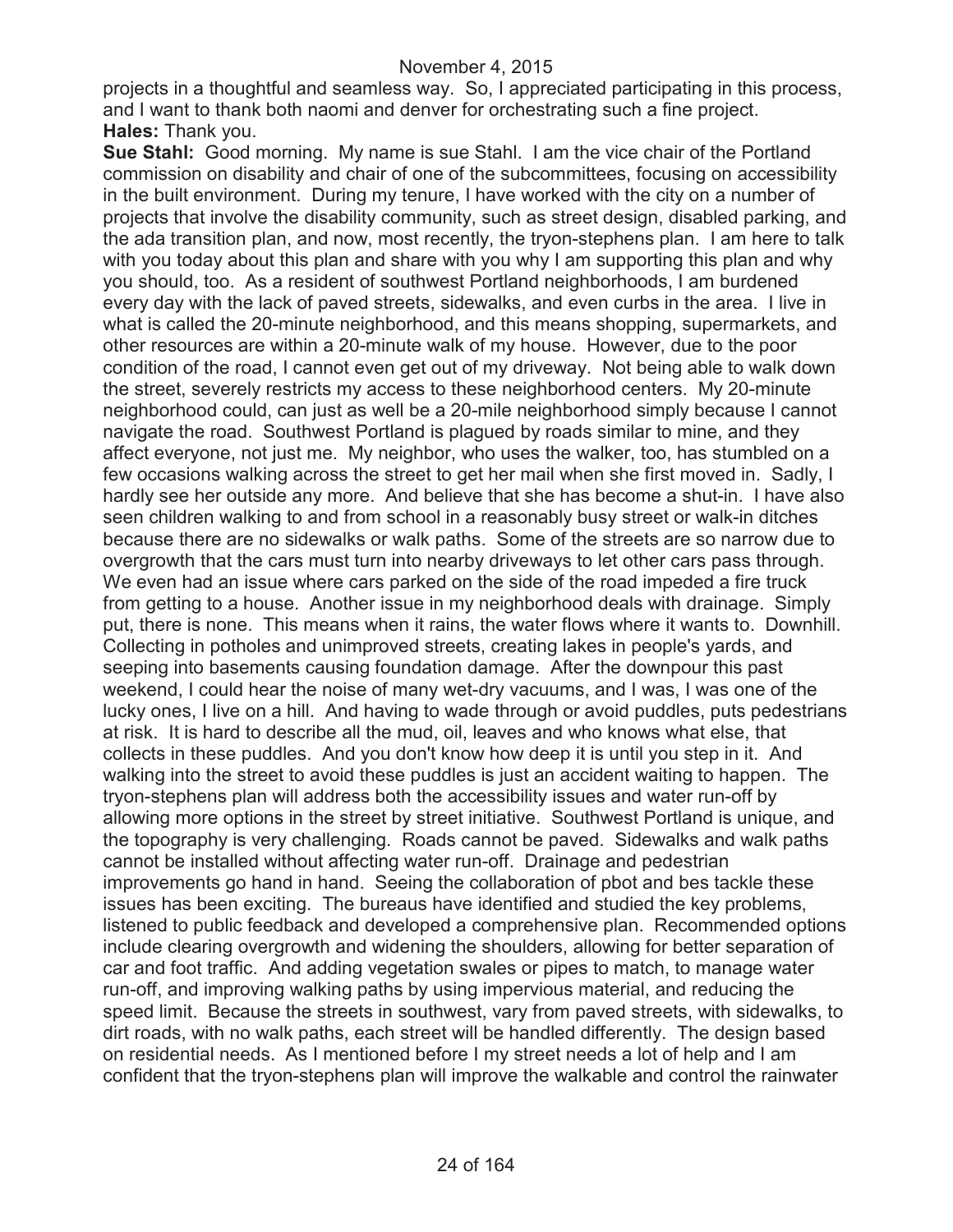allowing me to have access to my neighborhood and eliminating the need of wet-drybacks after a heavy rain. Thank you.

**Trdi Raz Frengle:** I am a resident of southwest Portland.

**Hales:** Pull the microphone a little closer.

**Frengle:** I am a resident of southwest Portland, and when I walked in here and looked at the historic pictures, and I saw oh, my gosh, that's the house my dad was born in, which I never knew existed here in the city hall, but he did spend some time in the city hall many years ago. So, that was a nice welcome. Thank you. When I grew up, our area of southwest Portland was still mostly Swiss dairy farming Country. As children we walked almost everywhere, through the fields, jumping over cow pies or on paths, which the older generations made, also there were lanes, unofficial roads going from one part of the farm to the other. Many other roads were already in existence. The Nevada court became a dedicated street in 1891, and the capital hill road in 1918. Actually, my father deeded land for official roads, land from our farm. He wanted to make it easier to get around the farm and to provide for the generations to come. Before 1940, he deeded land for 21st avenue. The stephen's creek, which is now raz crossing and 19th avenue. In 1952, the day before our southwest area joined Portland, my dad deeded caldue street and 23rd avenue to Multnomah county so that these right-of-ways would remain for the public use always. Yes, most of these official roads were in our fields, or at least near them. As a child I knew that I had the right to walk on any public right-of-way. During those years, as even now, our southwest area was filled with fruit trees. Before the dairy farms, the area was an orchard. As children, we would walk to Multnomah School from kindergarten to eighth grade, and eating delicious fruit along the way. It was a paradise of eating. People knew us, and we felt like we belonged. We played together and we worked together. Children in, sometimes their parents, too, picked crops for cash, beans, filberts, berries and so on. I remember one year when the strawberries came early and we had the choice of going to Multnomah School or picking, and probably that was the same choice all over Portland. I suspect. Foot travel was a given. Warner, my father, was by nature a trail blazer and visionary, in 1936 he was appointed post-master of Multnomah, and perhaps, because of that, he knew of every right-of-way that there was or could be. Always he acted in the interest of the community. Whether it was to pay back every creditor who had lost money in the old Multnomah bank, and his cousin did this with him, and his houses was habitat for humanity is now where those houses are. Or in creating public streets and trails. Trail-making was a lifelong pursuit. His grandfather was a roadmaker in the Swiss Alps, so maybe trail-making in roads were second nature to him. In 1956, the day Wilson high school opened, he completed a trail in Nevada court right away for high school students. Later, he extended that trail. That trail is now the razbach crossing. My dad worked on that trail for nine years. The neighbors didn't want the trail. Even though it was on public land, and of course, dad deeded that land anyway. The city of Portland was not ready for urban trails during those years. My father saw this trail as a safe and a beautiful shortcut to the city bus stop and to Reiki School, I think that time it was Wilson park grade school, and Wilson high school. During this time, don bach heard my dad talk about his trail and about the existing network of right of ways. I think that dawn is here today. Dad explained his that his trail could, by showing a map, that his trail could be extended from wilson high school all the way to gabriel park by using all right-ofways, and I have that all in official maps showing that. When don retired many years later, dad did that, don became a trail-maker. As long as dad lived, he fought for trailmaking on unused streets. Yes, in 1984, the day he died, he was talking to a neighbor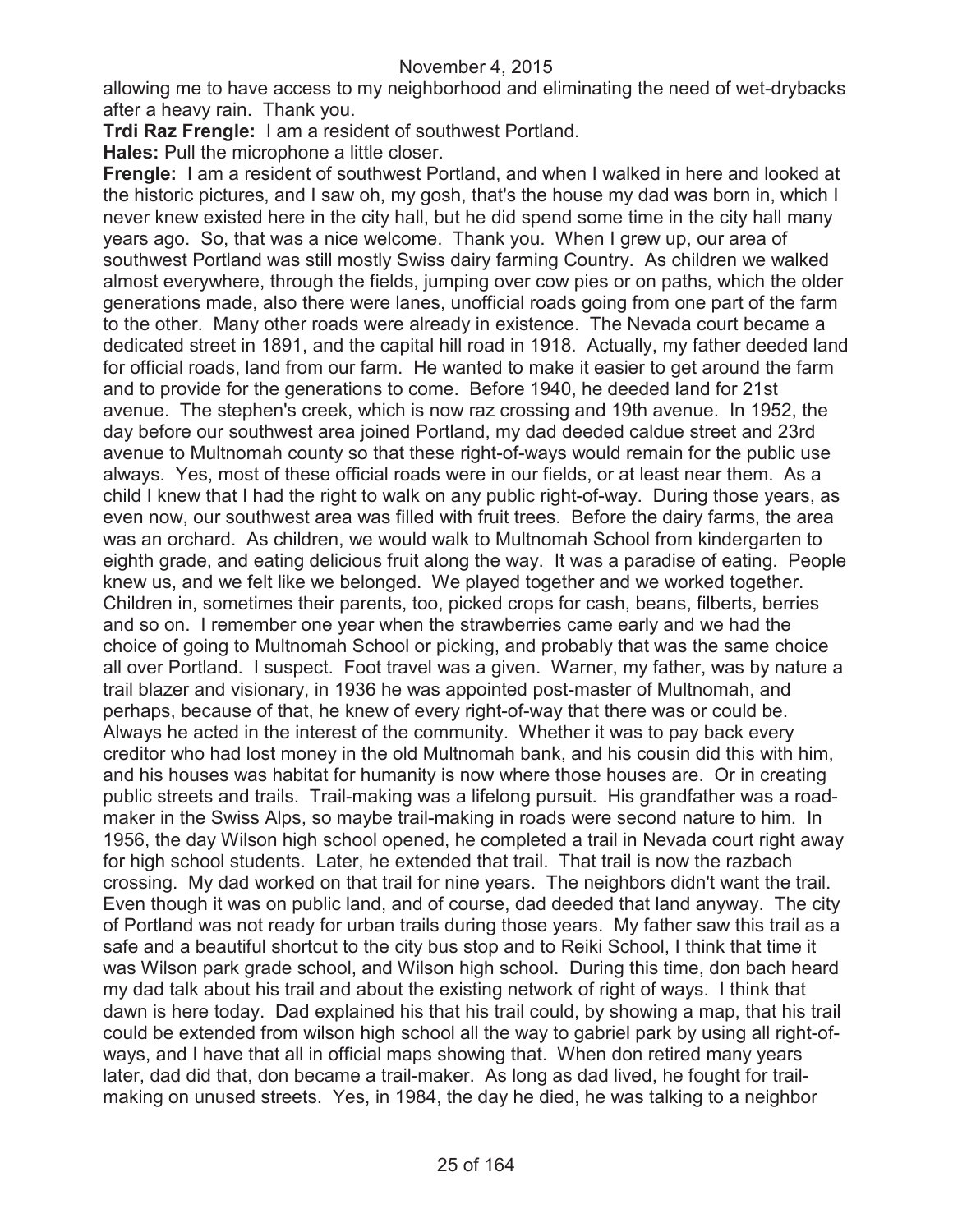about building a trail on the 19th avenue right-of-way, and that's finally going to be completed, thank goodness, thanks to Denver and Naomi and others. The neighbor was - - there neighbor was afraid of people walking by his home because he has children. Yeah. And then that same day, dad died. Anyway, so I hope that he's here listening at this point that I am in city hall. Recently, this year, I attended two community workshops put on by transportation and bes. We were asked how we would improve southwest streets. I felt that many streets should remain unimproved. I do agree with you, though, with some of the graveled roads, but the streets should match the neighborhood and the rural character. One kind of street does not fit all. One street that I commend on was a deadened street with little car traffic but a lot of foot traffic. It was nara park, the street was a perfect unimproved street, except for one flaw. One resident had fenced all the way to the street preventing pedestrian traffic on the shoulder. I was shocked that he felt that he could do this because the fence was not his land, nor a lot of the land behind the fence. This encroachment needs to be removed. Right now, we live on a dead end street that is a 30-foot right-of-way. Since only a few cars use it each day, we get a tremendous amount of pedestrian traffic. No street improvement is needed. The unimproved street is ideal because there is little traffic, the gravel is not worn down. Also, we have made full use of the portion of the right-of-way on our side of the street. In that 15 feet, we put in two benches and some tree stuffs plus flowers and vegetation, for people to enjoy and socialize. It's a very happy environment. The land is used for community purposes. Concerning the tryon streets' plan, I am pleased it takes into account the unique character of the southwest neighborhoods. It addresses the many neighbors -- it addresses the many ways that neighbors travel. The plan recommendations help to ensure that the right-of-ways will remain accessible to the public, and the plan offers safe routes for walkers. It also recommends that when improvements are made, the improvements match the historic and the natural settings of the neighbors, of our neighborhoods. Thank you.

### **Hales:** Thank you.

**Fritz:** I just wanted to comment, when we talked after the razback crossing opening you told me about your family deeding the land for what's now custer park, and I want you to know that commissioner novick has initiated the process to discuss whether we should keep it that way.

**Frengle:** Wow: One thing about custer park is on the bottom, what we owned until [inaudible], part of our farm, but there were the, where it's really swampy, we had a little pond there, yeah, where we would swim right on, next to the road. Yeah. That's terrific. Thank you. Yeah.

**Marianne Fitzgerald:** Good morning. I am Marianne Fitzgerald, and I am here representing the southwest neighborhood coalition of 17 neighborhoods in southwest Portland. We want to express very strong support for the tryon-stephens creek plan and we want to thank the excellent staff work of Denver and Naomi. I work with a lot of staff, in both bureaus, and they did a fabulous job. It is really a good product. We, especially, appreciate them laying the foundation for improved coordination between the bureaus on these two issues that affect neighborhood livability, and probably streets on the environment are the two most passionate topics you could engage with anyone in southwest Portland. We strongly support the recommendations to coordinate between addressing the street and storm water gaps in southwest Portland, and yesterday as I sat through the tsp work session I noticed nobody mentioned storm water at all when we were discussing transportation. But for those of us on the grounds, we know the right-of-way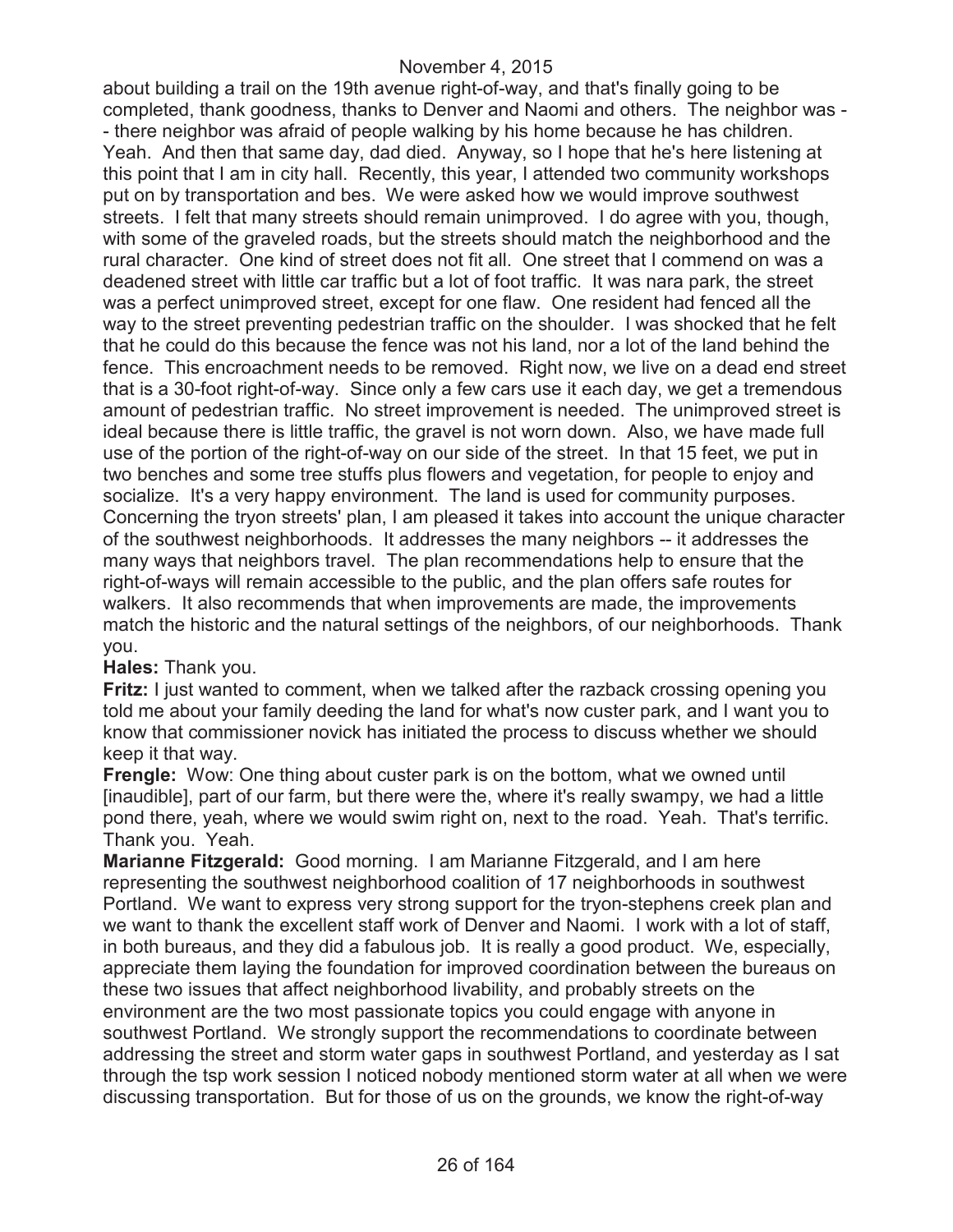has to handle both the water and the people. And you know, we have to make sure that we have room for everybody. This plan really is a really good step in that direction. We know -- we commended the bes for doing the stephens storm water system's plan three years ago. It was a great landmark study that led to this study, as well. We also know that the other watersheds have watershed plans, and not specifically storm water plans. And I have observed over the years that some of the limits on what we can do in the transportation system are limited by how we manage the water that flows off those surfaces. So, I wanted to especially thank the staff for committing to a proposed pilot tryon creek headwaters storm water system on an alternative analysis that would help to manage the storm water off capital highway between Multnomah and taylor's ferry and have to make it more feasible to get that project built. So, thank you. We had a lot of discussions at sweeney about connectivity and the difference between busy streets and neighborhood streets. We supported the recommendations to close the gaps in the urban trails plan, and in the southwest master suite plan in the area. We also recognized that the busy streets tend to be flatter, and they followed the ridgeline so that you did not have to go up and down but you could go directly to access transit, that's where the transit lines are, and to access the commercial areas, the schools, and the parks as noted in the typology, but as many of you may know, the city issued thousands and thousands of waivers of remonstrance, which did in the require developers to develop any infrastructure on the streets, and again, with the local streets and busy streets, we can walk on the local streets, with potholes and everything else. But the busy streets are dangerous, and so we really want to no longer allow the waivers of remonstrance on the busy streets where we need the infrastructure the most to access our destinations. We also recognized the plan recommendations for widened shoulders as an interim solution, and I emphasize interim because there is a few of them, near my house, where traffic is going 40 miles per hour, zooming right by, cars are right behind you, and it's a really scary place to walk on a widened shoulder, so the plan does include criteria that we might apply before we look at whether a widened shoulder is appropriate in that location. So I just want to kind of sum up a lot of what Liz said is that while the emphasis on the plan was for neighborhood streets and we love the flexibility we love the typologies, we think it really fits in to what we can apply to southwest Portland we also know that you get land locked if the neighborhood streets are improved and you don't do the busy streets. At one of the open houses where we did the ranking of where you want the improvements made capitol highway and Taylors ferry road were at the top of the list. So even though it's a neighborhood plan everybody knows these are really key streets that need to be improved. So I just want to sum up by saying this is a landmark study and I was just pleased from the beginning when this got funded and really pleased with the direction that it went and we just say let's go for it and implement this plan as quickly as we can. Thank you for your time.

**Hales:** Thank you all we appreciate it all. [inaudible] Karla do we have some people signed up for testimony?

**Moore:** We have two people signed up, please come on up. David murphy and john gibbons.

**Hales:** Come on up. Good morning, welcome.

**David Murphy:** How you guys doing? Anyway, i'm a local resident.

**Hales:** We don't need an address.

**Murphy:** David murphy, anyway. Thank you guys for your time. The water issue, if you go to Portland maps, the address 2910 southwest miles, you go to environmental and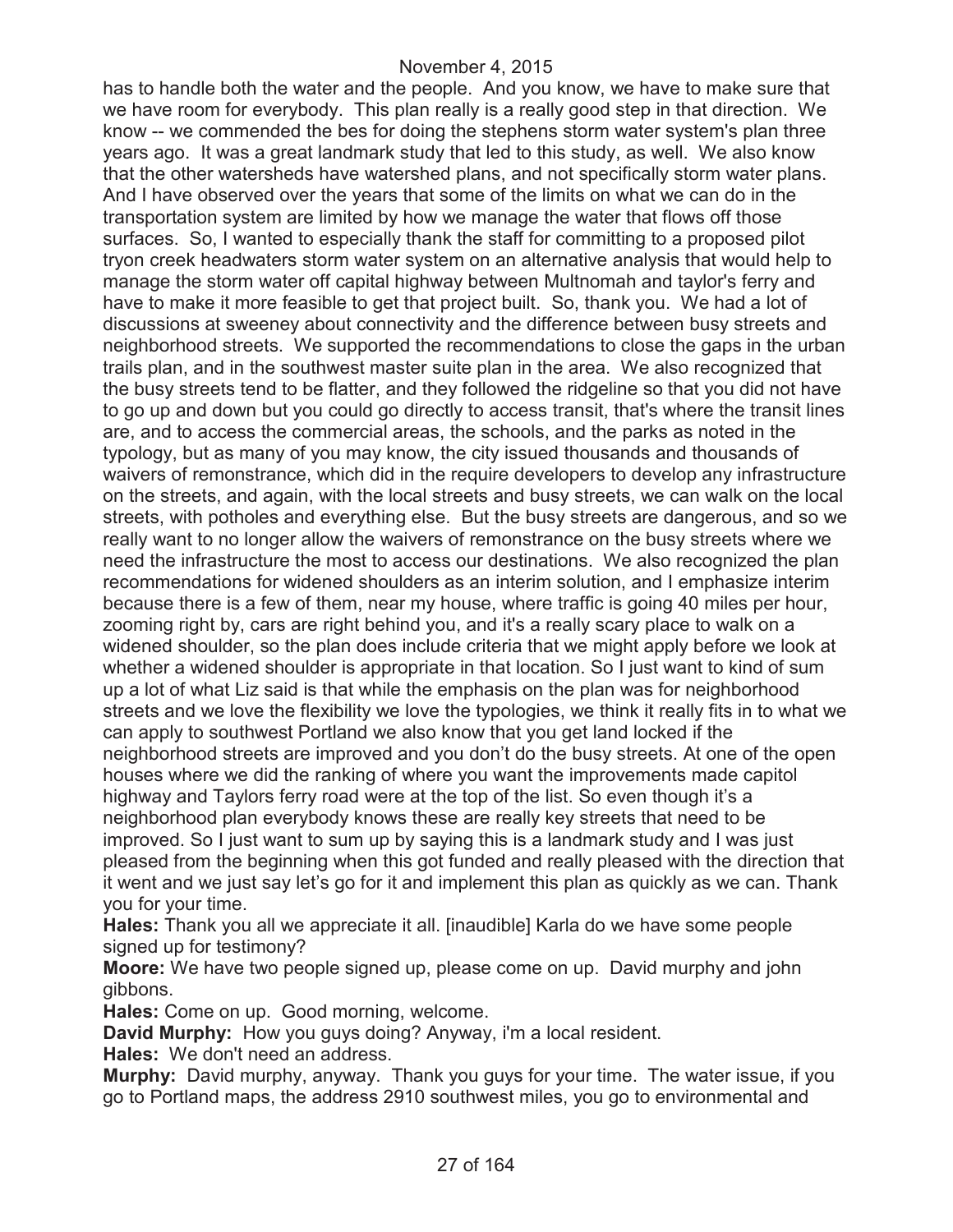then go to sewage, you'll find there is a right of way that bes owns that comes through there. All the water from 29th street and all the water that comes from capital, that's all focused in one spot. That sewer line cuts through the property, it's a storm drain sewer. My whole half of the yard has gotten wiped out especially with this last event, but it's a recurring event because the storms mean drains will clog up. I have called the city and had carlson come out from bes. Hopefully sooner than soon they will scope this pipe. I have a feeling that the western red seizer trees are exactly right on top of these lines. I've noticed lots of rats in the yard. When I cleaned up the other day there were lots of drowned rats out on the road. My garage completely flooded on the pool side of the house. There's a huge pond, i've got a bunch of pictures. There has been a big crack all the way down the center of the garage, one of the stem walls is cracked, the side of the house is dropped. There's probably about seven cracks down the side of the house. I've had terra firma come out. What's going to probably have to happen, the whole pad has to come out in the garage and it's got to get rebar report. This is a recurring situation because these particular drains will clog very easy. And on 29th street, if you walk up the road, the water doesn't hit any of the storm drains. And some of the neighbors have diverted the water from the property onto the street, where it's actually supposed to go directly into the drain. So there's a bunch of issues just right in that spot. And my neighbor just down below me, his garage also flooded. So that's about it on that. **Hales:** Wow. All right, appreciate you bringing that to our attention. Obviously staff was taking notes. Sounds like an issue where we need some follow-up so thank you. **Murphy:** Thank you for the time.

**Hales:** You bet.

**Hales:** John, welcome.

**John Gibbons:** You'll be able to enjoy this before long. I'm off –

**Hales:** Put your name in the records,

**Gibbons:** John gibbons.

**Hales:** Move your microphone over just a little. There you go.

**Gibbons:** Formerly of perb, I'm back to take a validictory lap. It's absolutely essential, what you just heard from my neighbor is i've got report something that you hear all over southwest Portland. I know of it happening in my own neighborhood where we have responsibility for our own stormwater at least. So it's not surprising you hear these kinds of problems happening. At least this is a system that will -- this is an approach that will start addressing these collectively as a community on a scale that will appeal to the neighborhoods. Because if you've been out there, and I know commissioner Fritz has been, you will find people in southwest Portland that are in love with their natural settings. Sometimes when you say we needed to improve this street or we need to have some storm drainage improvement here, they will say well, you're going to ruin of rural character of southwest Portland. I've got to tell you, just coming back from four days I have a little problem focusing on southwest Portland as having rural character. I understand that's a reality in dealing with people. By creating a scalable set of proposed improvements that we can present to people, hopefully we'll overcome that. They will say, oh, well, this isn't really so much. It isn't Full Street, sidewalks, storm drainage, the whole thing and more people will do it. That's an important partly in all of these neighborhoods. For marquam especially. There are a couple of points in here that are truly important. One is this project that I think represents great entrepreneurship, government entrepreneurship. Because I think what happened is Denver came to one of our meetings, discovered that a green street project was proposed at the bottom of 19th where it impacts Taylors ferry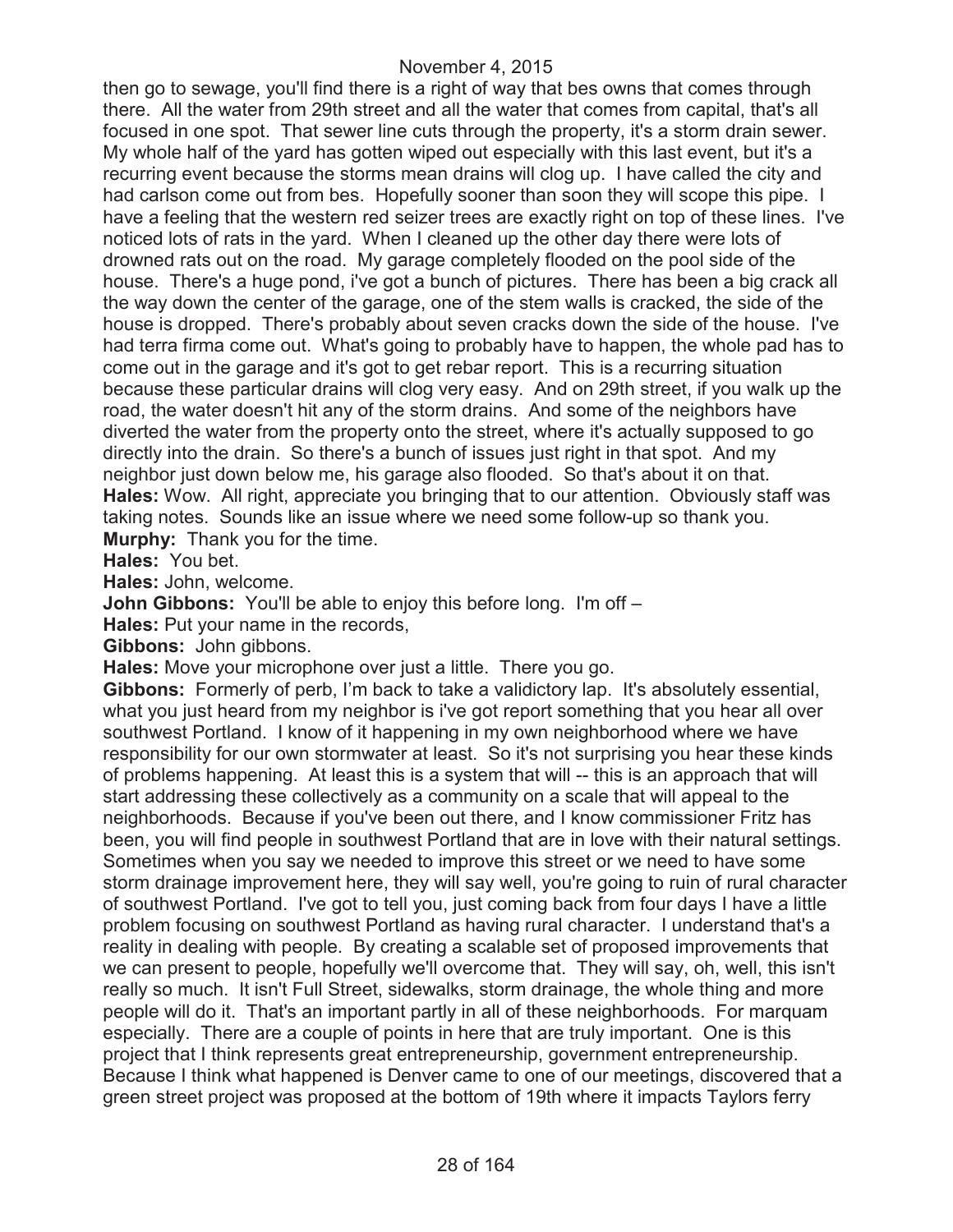road. And within the timeline of this project we got some additional work proposed on 19th, and that's great. We'll see how this flies within the next month. And we can give you some feedback on how that works. The other thing I want to say, I understand the issue about busy streets. I recognize people with capital highway have a lot of problems. But what I will say if you look at what happened in marquam, connect through the neighborhood from northeast marquam to 26th. We stayed away from asking for improvements on Taylors ferry. I understand capital highway is a different issue. Some neighborhoods bought into playing this game.

**Hales:** Thank you very much, appreciate your involvement, thank you very much. [names being read]

**Hales:** Good morning.

**Glenn Bridger:** I'm Glenn Bridger, I live in southwest Portland. I wish to take this time to commend the team of bes and pbot for their cooperative effort to try and resolve the forever issue we've had in southwest Portland. There's not a one of you up there that doesn't know as the forever issue. We need to be making progress. I don't want to leave my grandkids with a city that still hasn't solved their issues. We need to have places to walk, we need to be effective, we need to take care of the water and pedestrian issues together. Appreciate your attention to this matter.

**Hales:** Thank you. Good morning.

**Don Baack:** Commissioners, mayor, I'm don Baack, I live in Hillsdale, I'm a member of the group working on this before it probably started. We're pleased with the effort you authorized and urged first of all, and second for the team put together to work on it, they have done a fantastic job. The highlights, I specifically want to point out and express support for an important little part of this plan. It has a proposed master streets plan change making connections from the Hillsdale community church, I think it's the Portland bible church, to southwest 25th, 26th, along Texas right-a-way. People living at the crossing at Stephens creek, it'll be easier for them to walk to safeway, fred meyer, and barbur, when we have high capacity on barbur, really taking action. I'm sure any of it will be replaced in my lifetime. The kind of investment it takes to build sidewalks versus extended shoulders or widened shoulders is like six to 1. Federal studies show we get 80% of the safety benefits from extended shoulders versus sidewalks. So it's really, really important for a lot of people to be able to move more efficiently. One small amendment request i'd like to you consider. I sent this by email and I couldn't printout copies for you, but basically we currently are using southwest Capitol Hill road as part of urban trail 6. It was an oversight, it wasn't designated that way. A park trail now build, we utilize part of that. I would ask that we put Capitol Hill road about 300 feet on the urban trails plan. Not important now but it's got to be part of the plan or something. It would be part of the Hillsdale-lake Oswego regional trail. Eventually we'll ask for a sidewalk or extended shoulder in that extended settle, as a high priority. That's the only request in that regard. Thank you very much, and again, it's a great project and we appreciate the cooperation that's happened. It's been fun to watch it proceed. The thing john was talking about, 19th, we really appreciate bes and pbot moving forward to make this happen. **Hales:** Thank you very much.

**Fish:** It's our customer practice, Mr. Baack has put an issue into the record. It's now before us and we'll consider it as part of the testimony in support of the plan and we will report back to you.

**Hales:** Good. It's being adopted by resolution.

**Fish:** He made his record and we will appropriately respond.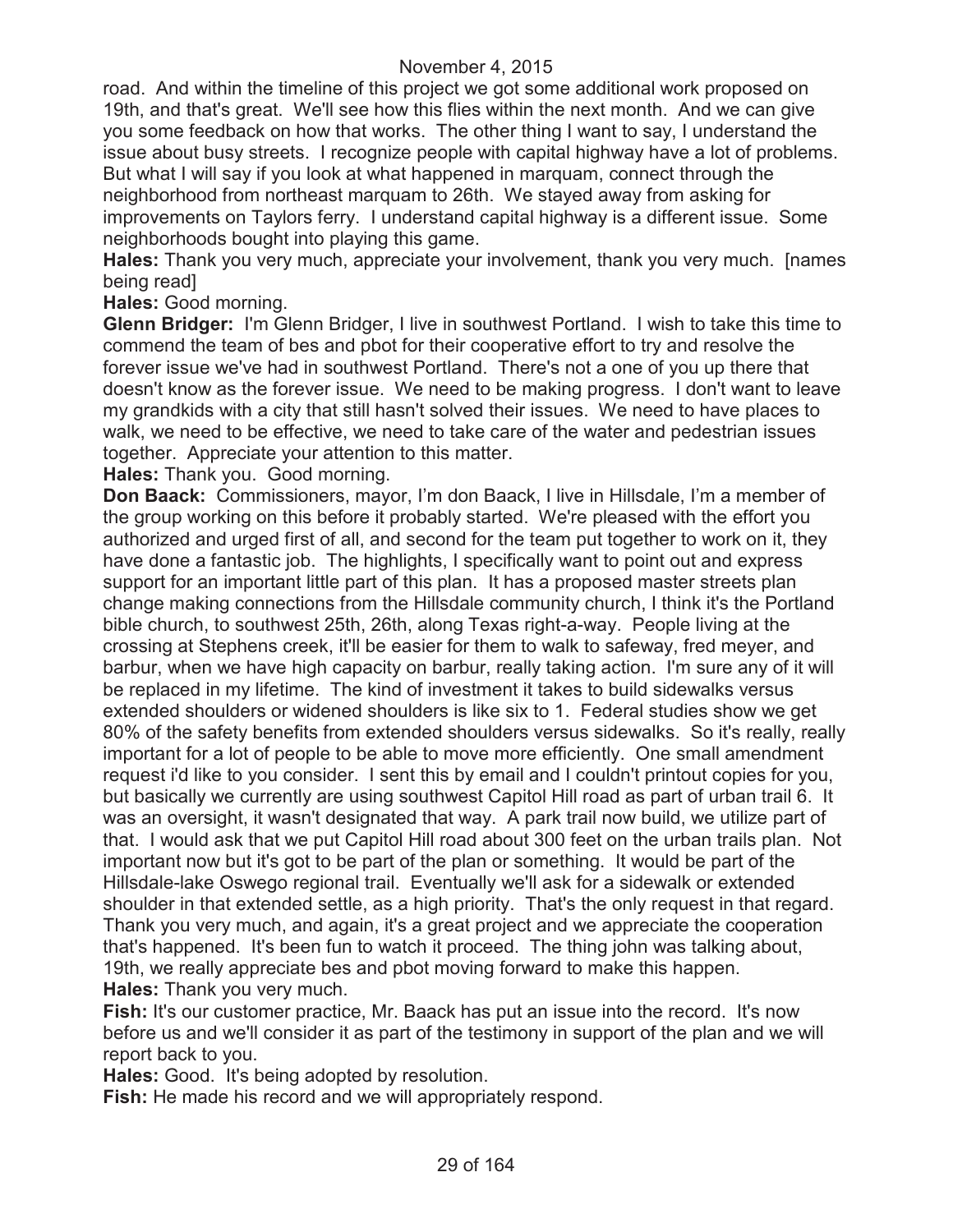**Hales:** Great, thank you.

**Fish:** I move the adoption of the report.

**Novick:** Second.

**Novick:** Thank you very much, everybody that's been working on this. It's quite extraordinary to have this many people say this many good things about anything in the city. Really, really appreciate it. Aye.

**Fritz:** I see a lot of current and former staff in the room and I greatly appreciate you being here. Coming to see the vote, it's always very satisfying. Dan, former bes, I thank you for being here, jeremy, I thought you were very restrained not to jump up and talk about capitol highway. I'm sure that warner razz is with us tonight, this morning. And also Dorothy gage and patty lee would definitely want to be here and i'm sure are, chagrined as I am that we don't go further south on capital and further west on Taylors ferry. Thank you very much to the staff. Commissioner Fish and commissioner novick really exemplary exhibition of how bureaus really works together a lot. In a particularly difficult area of the city, to figure things out, it's remarkable and I congratulate everybody involved. Thanks for all of the good work in a very short time. It seems like it's such a well-baked plan I thought it had been many years in the making. To hear it was kicked off last year is remarkable, congratulations, aye.

**Fish:** First to commissioner novick's point, steve, we've asked this distinguished group to come to each council meeting in the future and testify in support of the first item we're taking up. In all seriousness, thank you to the citizens who took time to come and testify in support of this. As the mayor and commissioner Fritz have noted, thank you for tell you go the history. There's a wonderful history that lies underneath the great work the two bureaus have done here. We appreciate that history lesson. Commissioner Fritz at a moment like this, it's something she does that I love, she arch takes the page in the report of the plan that lists everybody that's been a part of it and just acknowledges everybody. So I can't read all the names. But to all the staff people, to the community working group, to the project team, to everybody that devoted time and energy to this process, thank you. And steve, thank you very much for the strong collaborative relationship that bes and pbot enjoy, to the comment that either -- I guess glenn made about -- or don -- about the forever process. I made a note about that. I don't know how many more years i'll be on the council but I have a hunch before we're done we will be able to replace the forever process with something a little more present. Because the issue that we're trying to address has eluded an easy solution, partly because of costs, partly because of regulations, partly because of some communication glitches. But with the inspired community leadership pushing us to get beyond forever, i'm confident that we'll get to that day and we'll be able to celebrate that. So thank you. Finally, one of the joys of my work is I get to work with a lot of really talented people. This city has extremely talented and dedicated people who work very, very hard for the public, and who probably don't get the recognition they deserve. So while I want to offer a blanket thank-you to everybody involved in this, particularly to Denver and Naomi, I want to say how proud we are of your work. When we have a forum like this when which the public comes forward and affirm what is we know within our close working relationship with you, it's very gratifying. Thank you for the credit, thank you for your support, i'm pleased to vote aye.

**Saltzman:** Not only do I live in this neighborhood but I walk by the razz bach crossing every morning on my morning walk. It's really gratifying. I think it's really gratifying, I really want to thank the bureau of environmental services and the bureau of transportation for modeling such good behavior among bureaus that transcend commissioners in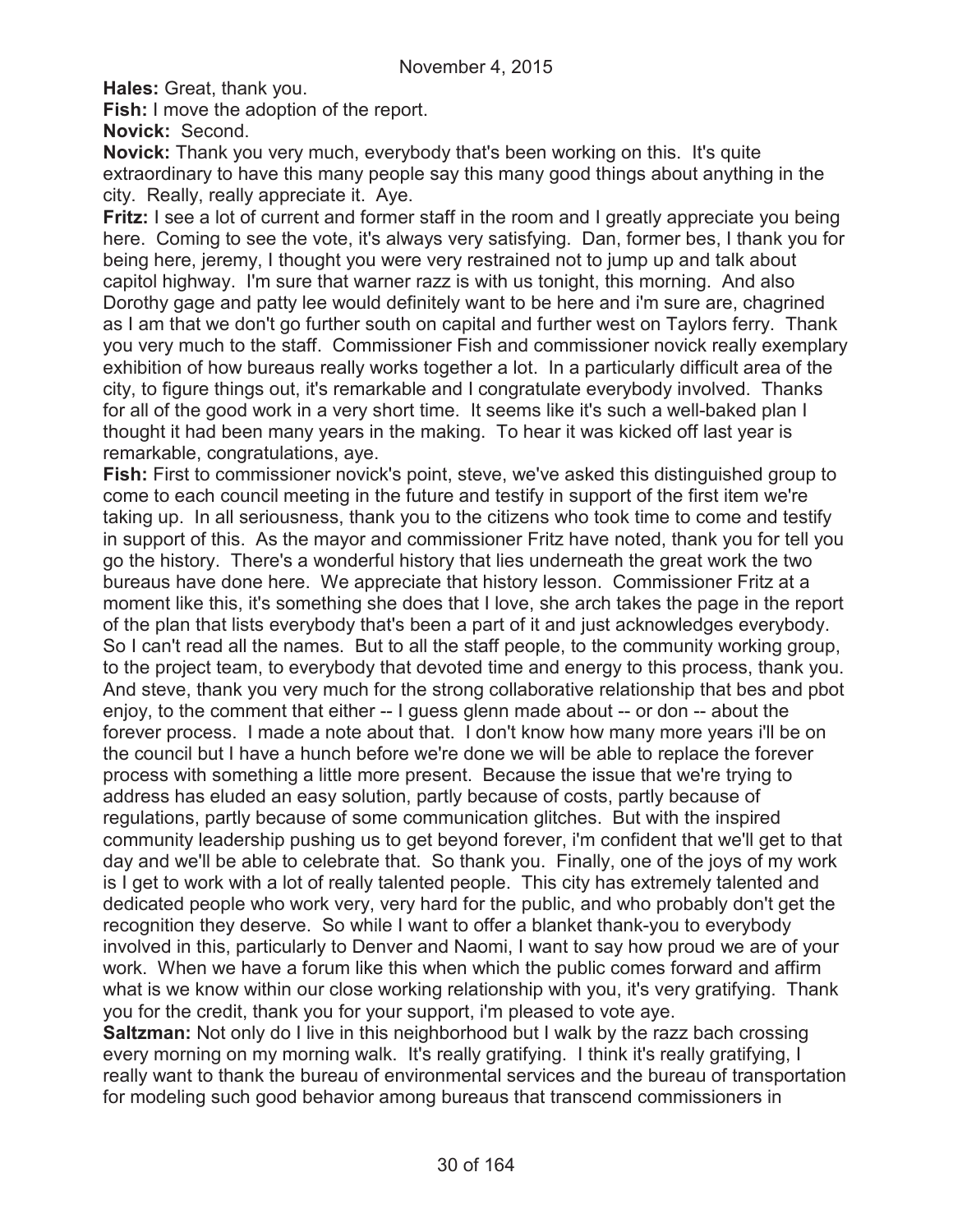charge. I was in charge of bes for 11 years and a lot of these issues are not new to me. But the level of cooperation between these two bureaus is new, and it's a good spirit of cooperation I hope will be modeled in a lot of different projects. It's so important particularly in southwest with the drainage and the lack of good roads. So this is great work, thank you, aye.

**Hales:** I want to second these comments. Commissioner Fritz used the word exemplary, and I think that's right, in terms of the cooperation of the both bureaus and the community activism that fed this work. I use the word heartening, because we had a council discussion, one of many happening and soon to come about the update of our comprehensive plan. We are going to accommodate 266,000 more neighbors and 140,000 more jobs in this city over the next 20 years. A daunting couple of numbers if there ever were. One of the things we have to be able to do in that big transition is address these deficiencies in our infrastructure that have been understand in many cases for decades, and these here are classic examples of that. Both because yes, there will be growth in southwest, too. And because we have to have a low carbon future with people don't have to drive or get to their neighborhood destinations. I think the credibility of our whole enterprise to try to plan for 260,000 more people is undermined. What are we going to do about these 50 miles of dirt streets? Thanks to you we have a big part of that answer. We put a small amount of funding in the budget the council adopted this year for supporting lids or otherwise getting these streets out of the mud, making that an ongoing commitment of the city's general fund is an important effort that will have to be added to, but it's a nice start. I do think we all have to be able to look our neighbors in the face. We're going to grow. What are we going to do about it? Now we have part of that answer here. Obviously it's hugely important to the people who live on these streets and who are dealing with the side effects of an incomplete set of stormwater improvements that need to be there to make sure people's homes are safe and life works at street level. As a former resident of southwest a former neighborhood activist there just like commissioner Fritz, it's great to see this kind of progress and accord about how we move forward. Well done all around.

**Novick:** Mayor, I neglected to make an inside joke. I just want the record to reflect that we're here for a game, this is not just practice.

**Hales:** Good point, not just practice anymore. Very well done. Let's move to the one item we pulled from the consent calendar and moved to the regular calendar. Item 1132. **Item 1132.**

**Moore-Love:** Authorize a grant agreement to concordia university in the amount of \$500,000 in fy 2015-16 for use in the construction of the faubion/concordia early childhood development center.

**Gary Withers:** Good morning, mayor hales, commissioners, it's a pleasure to be here. A dozen years ago a group of civic leaders was sitting with then-governor Kulongoski and were talking about the power and importance of early childhood education. The governor sat back in his chair, his eyes lit up, he got this interesting grin on his face. And he said, I love this moment. It's a moment where instead of reacting to crises we get to look upstream and figure out how we prevent them. The city faces many challenges and among those certainly is the challenge of homelessness, challenges of food insecurity, challenges of behavioral health care. The three to phd initiative, Portland public schools and Concordia university is one of those upstream solutions. As far as we know it's unique in the entire nation that a private university is coming together with an inner city school district and a very low-income school to tackle a problem closing the achievement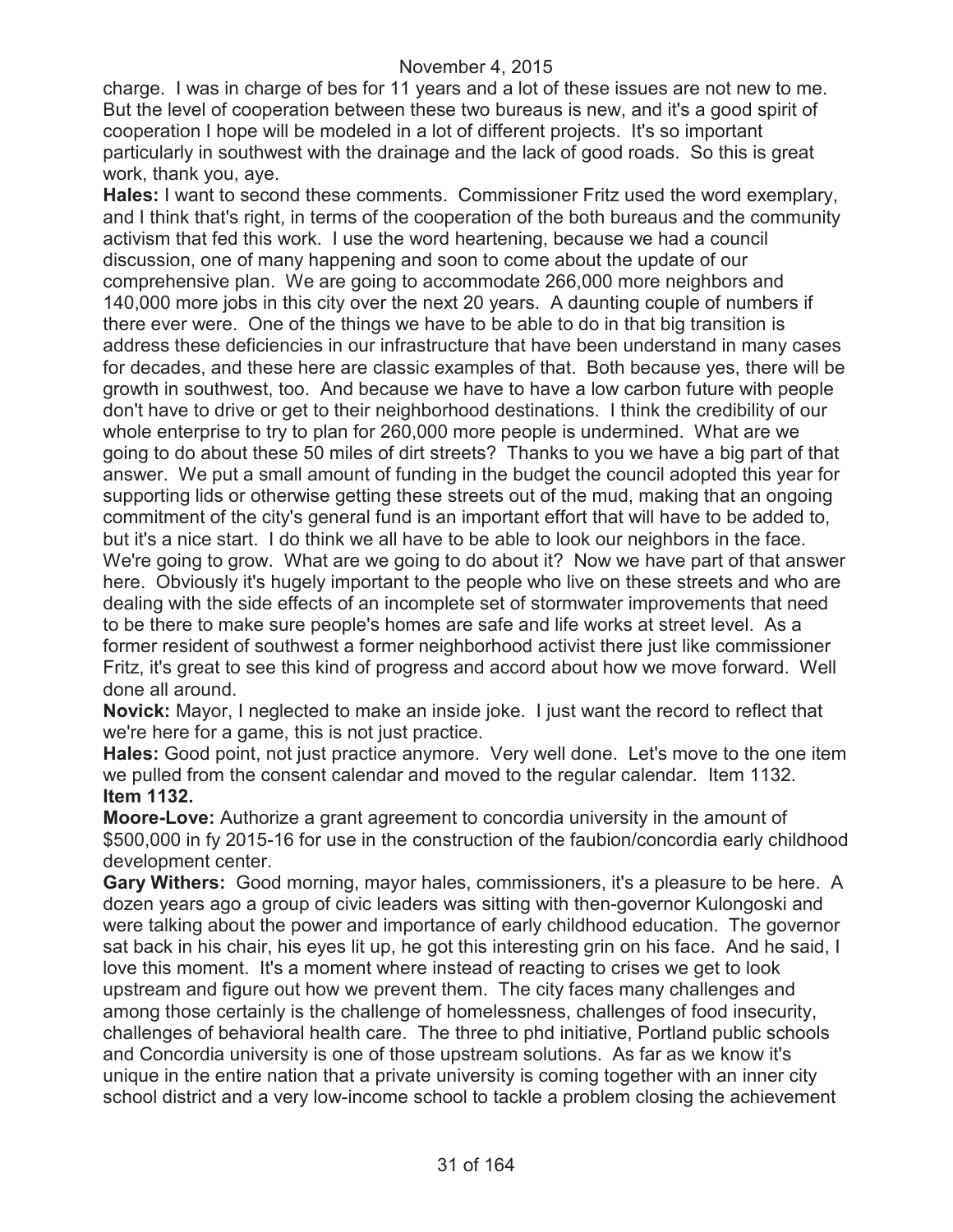gap, closing the opportunity gap in a collaborative way where one plus one plus one doesn't equal three, but we hope it equals 3,000 or more. That's the power of this multiplier. We will have a 132,000 square foot facility, it'll house the largest in the state, among the best in the state, housing 800 faubion students, including 120 in early childhood education, six weeks through 60 months. And we know that's where we can make a difference upstream. I apologize for being a little bit late. We were finishing with some donors asking some very difficult questions. Finally they looked at each other and said, what really makes the difference in this program. It's how teachers will be prepared, working with populations the Portland public schools serves every day of their career from their freshmen year through their senior year and beyond, they will be prepared the way physicians will be prepared. It's the commitment particularly from trillium family services to provide behavioral health care, and specific foods. We will be providing nutrition organics foods from a food club at cost. It's a huge and significant issue. And finally it's the focus on science, technology, engineering art and math. We want to prepare young people to work with their hands as well as their heads. Our community has said where is that team of talent interested in these jobs at 70, 80, \$90,000 a year helping us build railcars. We'll have an answer for Mr. Furman and other ceos in the community. It's been a communitywide effort. We've raised \$10,055,000 to date. We're extremely grateful for your support of our \$500,000 request. The state of Oregon through lottery bonds is making a contribution of \$750,000. Dan and Priscilla widen have made a significant gift to the science, technology, engineering, art and math element in the building. The university is proud to be raising \$15.5 million in what promises to be a \$48 million facility. One that a leader in this community, the leader of the north-northeast Portland s.t.e.a.m.-s.t.e.m. Coalition will really provide for children of color in north and northeast Portland what they need to thrive, survive, to baseball to meet the demands of employers in this community. We're very grateful for your consideration of our request. Happy to answer any questions that you may have.

**Hales:** Thank you very much, Gary. Questions for him?

**Novick:** With your concurrence I would move an emergency clause so we could volt on this today in the presence of Gary.

**Hales:** Is there a second?

**Fish:** Second.

**Hales:** Any discussion? Roll call.

**Moore-Love:** We need some language for the emergency.

**Novick:** We have an educational achievement gap in our community and the sooner we build this, the better.

**Hales:** Sounds good to me, roll call.

**Novick:** Aye. **Fritz:** Aye.

**Fish:** -- just on the amendment, the emergency clause.

**Fish:** Thank you. Gearing up.

**Hales:** Oh, yeah.

**Fish:** Aye. **Saltzman:** Aye. **Hales:** Aye.

**Hales:** Let us thank you and call anyone else up that wants to speak on this item.

**Moore-Love:** Mr. Lightning wishes to speak on this.

**Hales:** Come on up. Good morning.

**Lightning:** Good morning. Yes, my name is lightning, I represent lightning watchdog pdx. I absolutely agree with this project. One of the questions I have is that I understand there was a bond measure in 2012 that was passed, and one of the concerns I have on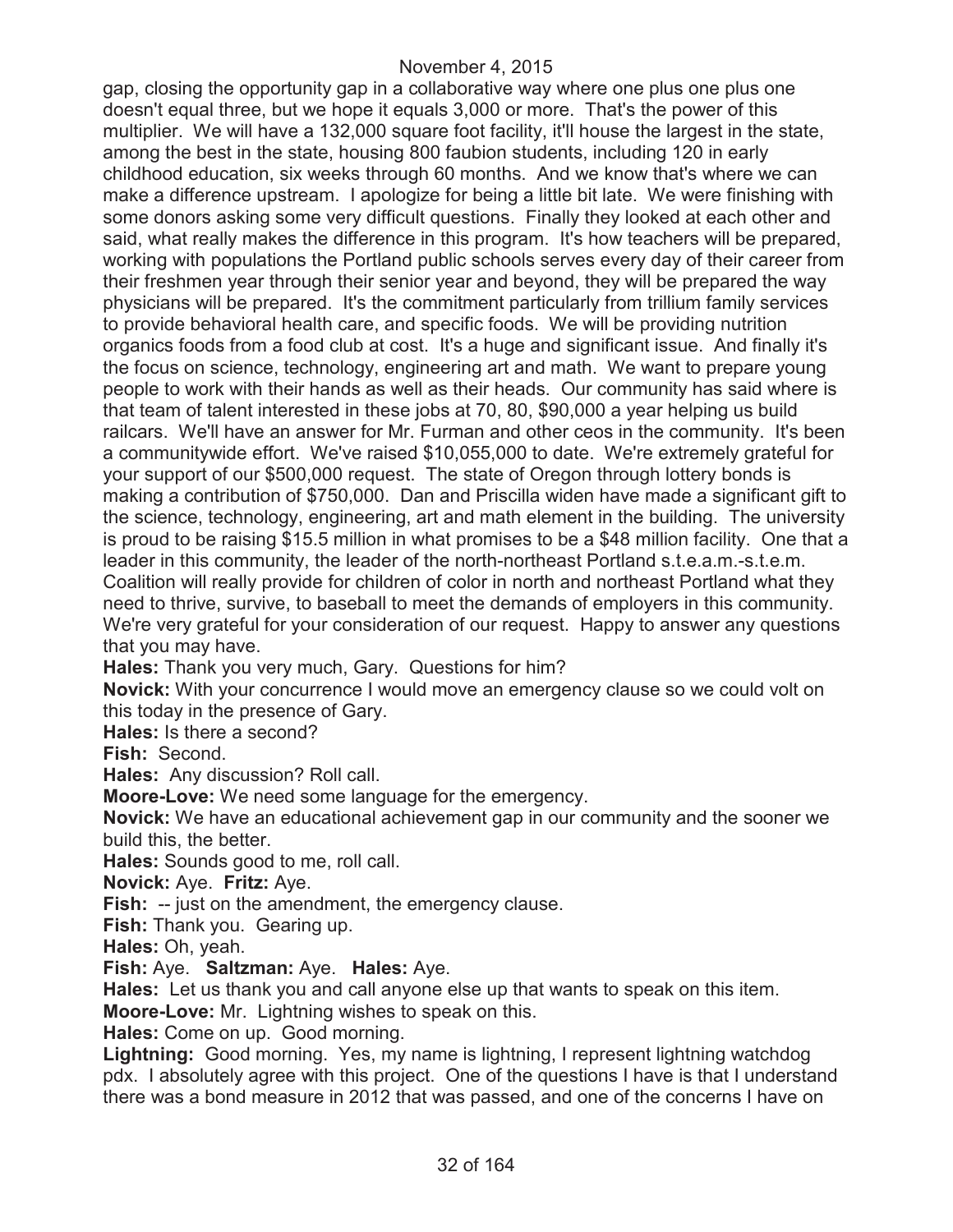this \$500,000 grant from the city of Portland is we do have a public school here and a private university. And as you know, in the past i've always questioned some of these grants on what the city of Portland, where they want to place the money. I don't have a concern on this development. I have a concern on giving a grant to a private university and a public school. One of my concerns in the past was also on the youth passes on trimet. I had a concern on that, I want to see the program move forward but I question whether the funding is coming from. And so I would like to look at this more from giving a loan on this, having it paid back in the future, and not doing a grant. The reason why I say that, again, we have many bureaus here again -- I don't have to list them, from transportation to housing and everything else -- that I think we don't have enough funding at this time. And people in this room may question what i'm saying. I'm saying that is great development, I want to see this happen. I just question the city of Portland doing a grant and not a loan and having it repaid back in the future due to number one, being declared a state of emergency in housing. Number two, commissioner novick, a billion dollars in deferred maintenance and transportation I think would be a fair number. And you have to come up with some funding. Again, I don't -- I approve of the project, it's just the grant coming from the city of Portland during this time. Thank you.

**Hales:** Thank you very much. Okay. Any further testimony? Any further discussions? Let's take a roll call please on the now-emergency ordinance.

**Novick:** I actually am very sensitive to Mr. Lightning's point. And I think it should be rarely that the city gives money to any project outside our scope of normal business. But I think that investments in strengthening schools of education and early childhood education are among the most important investments we can make in this city, state and country. So to have one \$500,000 contribution to a salutatory effort in those areas I think is worth it, even though it's a departure from what we normally spend money on. Aye.

**Fritz:** Allocating money discussed in the budget, aye.

**Fish:** I could just see, you probably steal signals during ducks games, too. I could just see you on the sidelines looking for those tells. First, I want to thank the mayor for including this in his budget. This is either the second or third time the mayor has put a city contribution into a community partnership that benefits children. We did it in the david douglas early childhood program which is now getting national attention. The bar is very high. I hope we find another opportunity this budget year to support another kind of community partnership like this. But the truth is the bar has been set very high because of these programs. What I especially love about this program is it involved concordia, and our Portland public schools. And the president has for over 30 years provided great leadership. Concordia has distinguished for many reasons, not the least of which is the women's soccer team keeps winning national championships. It's the notion that they view themselves as part of a community. When they put a turf field in, they invited the community to use the field. That is not typical in local colleges and universities. It's part of their value system. Last year when I was principle for almost a day, one of my assignments was faubion. I'll never forget a wonderful reception from the principle, welcome lou frederick. He was already there giving orders serves the assistant principal for the day. This is really important, it wouldn't happen without gary wither and elise brown and kim thrasher and all these people that believe in our kids. This is one of the things that touches my heartstrings and i'm proud that the mayor has prioritized every year a contribution for the benefit of our children in this vein. Thank you, i'm proud to vote aye.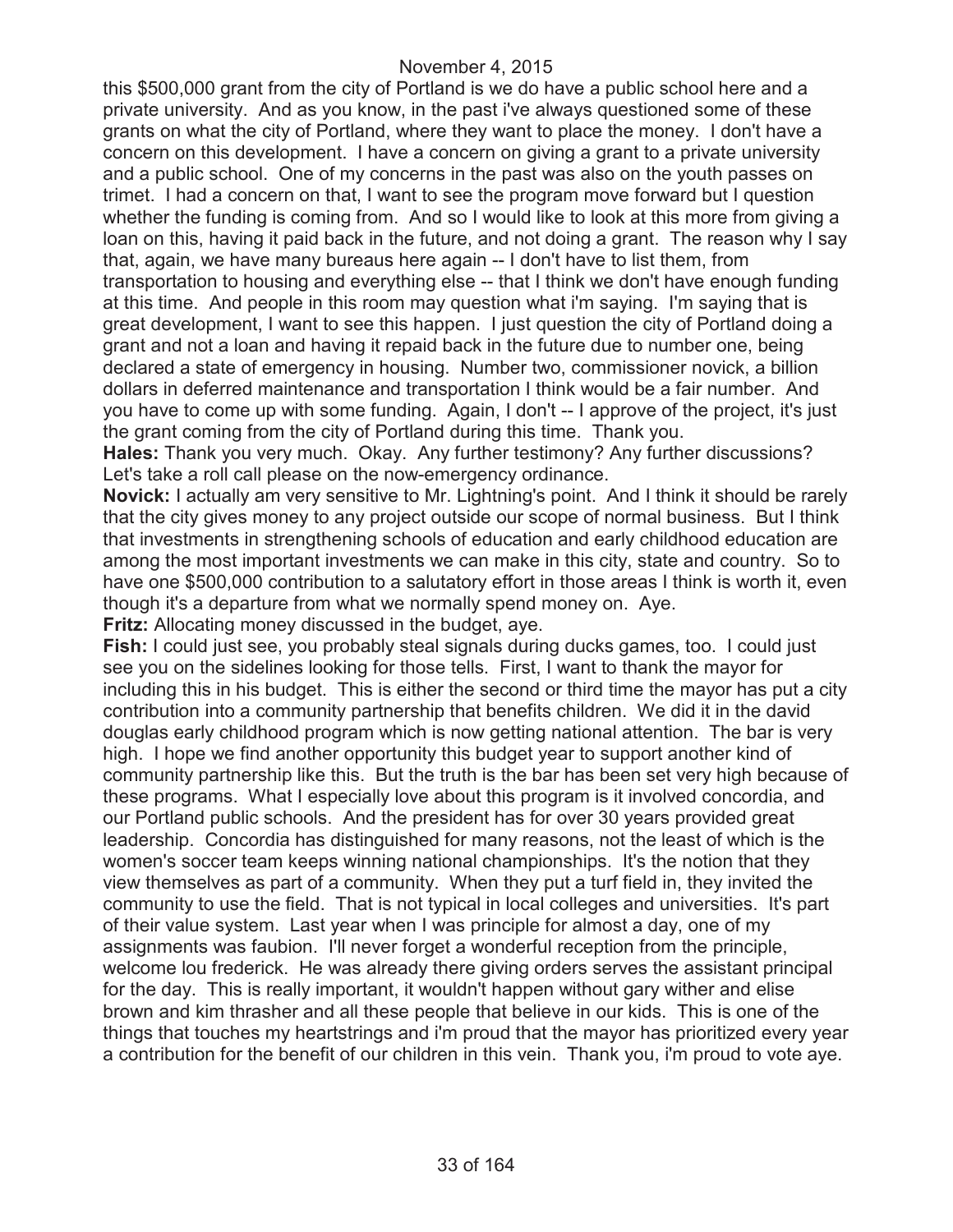**Saltzman:** This is a very exciting partnership between concordia, Portland public schools and many others but a great effort on behalf of kids and a very exciting concept for the education of our future teachers, too. Great work. Aye.

**Hales:** Let me reinforce the rationale. I appreciate the comments from my colleagues. It's very important that the city be prudent and thrifty in our grant-making function. We only should do a little of it. But we should do it for the right reasons. And the reasons articulated here are good. Let me reinforce that a little bit more. Schools, parks and community centers are the anchors of our neighborhoods. We don't operate schools but partner with them all the time. They often are literally twinned with a park. The use of those facilities to make community life work for all of our citizens is a core responsibility of city government. The ownership and operation of the facility, whether it happens to be a public school operating on its own or in this case a public school operating in partnership with the university is unimportant to the fact of that core partnership. Secondly, it's ironic and appropriate that assistant chief modica is in the room, because we have a stake in the safety of this city. The more we get upstream in the likes of our kids the better chance we have of them being safe. If we do a better job of early childhood education and a better job of keeping kids in school and a better job of achieving a third grade reading level and high school graduation, there will be less people for transition services division and gang violence and every other part of the police bureau to deal with because we have unsuccessful kids in our city. I see that rationale, as well. Everything we can do to get upstream in the lives of kids in this city, in partnership with other organizations with our parks bureau and our police bureau and our neighborhoods is money well spent in terms of leverage. So I think this is a great partnership. It deserves our support and it's also completely appropriate that the city of Portland be this kind of partner. I'm very proud that we are. Thank you. Aye.

**Hales:** Looking forward to it, Gary. Thank you. Let's move on to item 1136. **Item 1136.**

**Moore:** Adopt a waste reduction plan and accept and authorize an intergovernmental agreement with metro to receive metro waste reduction challenge funds of \$283,408 and \$336,189 for the recycle at work program.

**Hales:** Second reading roll call.

**Novick:** Aye. **Fritz:** Aye. **Fish:** Aye. **Saltzman:** Aye. **Hales:** Aye. [gavel pounded] **Hales:** 1137 and 1144 -- I guess all of them, 1137 through 1144, where don't you read them all.

# **Items 1137 - 1144.**

**Moore:** 1137, authorize an intergovernmental agreement with trimet and the city of forest grove for transit police services. 1138, authorize an intergovernmental agreement with trimet and city of Gresham for transit police services. 1139, authorize an intergovernmental agreement with trimet and city of Lake Oswego for transit police services. 1140, authorize an intergovernmental agreement with trimet and Multnomah County for transit police services. 1141, authorize an intergovernmental agreement with trimet and Oregon City for transit police services. 1142, authorize an intergovernmental agreement city the Tigard for transit police services. 1143, authorize an

intergovernmental agreement with trimet and the city of Tualatin for transit police services. 1144, authorize an intergovernmental agreement with trimet and the city of west Linn for transit police services.

**Hales:** Okay, assistant chief Modica and commander Leloff are here, come on up. What's going on here?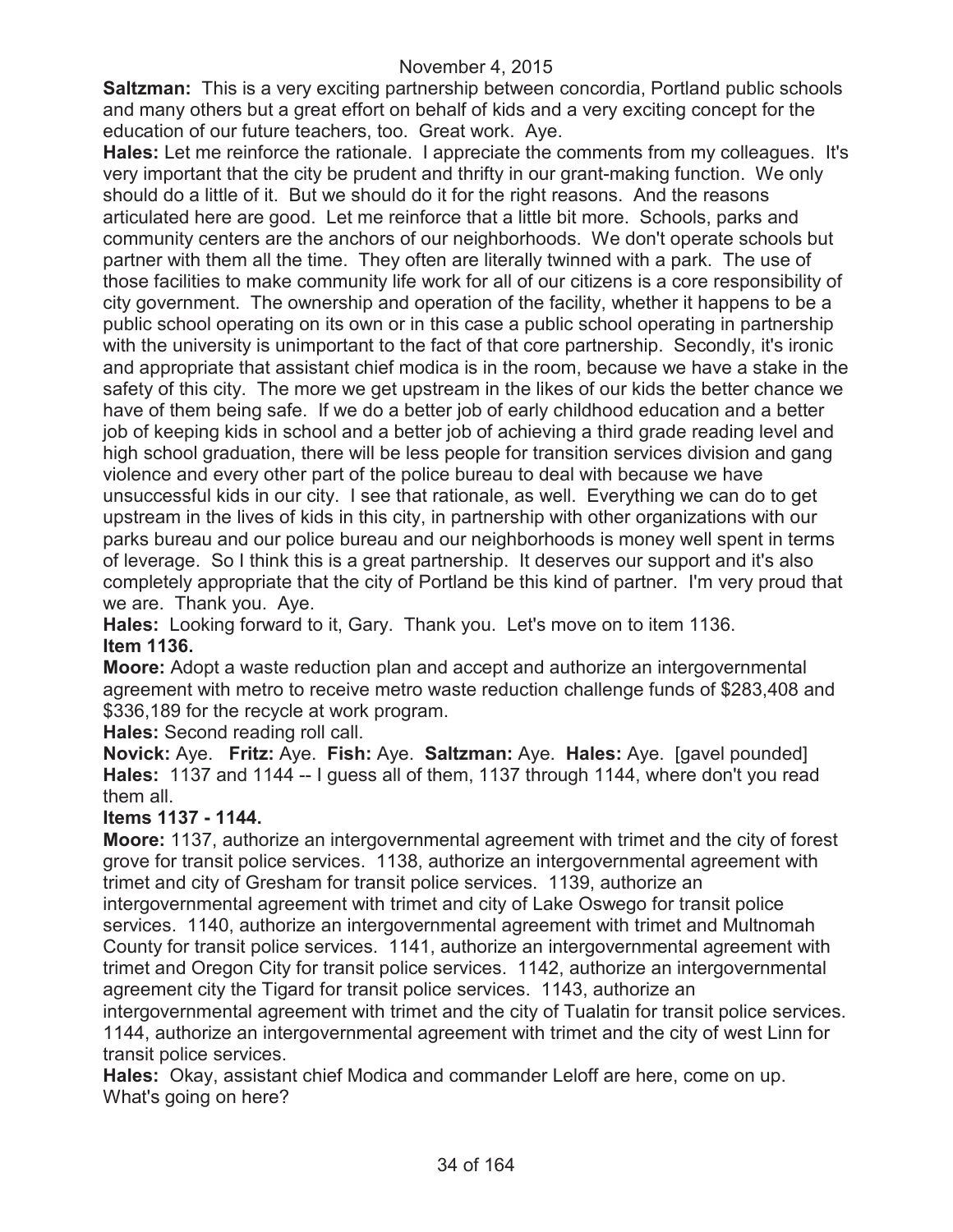**Chief Kevin Modica, Portland Police Bureau:** Good morning, Mr. Mayor and council. Quite frankly these are the intergovernmental agreements between the agencies that help staff, the transit police division. We can't approve intergovernmental agreements unless they come before council. There's no fiduciary cost to the city. The finances basically passed through with our fiscal services management.

**Hales:** So we end up being the fiscal agent for these other cities in that transaction even though we're not spending money to police Tigard.

**Modica:** That's correct. They are actually helping us police the system. And the overhead is covered by the extra 5% on the reimbursement that trimet provides the city of Portland for each officer or command level officer assigned to the police division.

**Hales:** Just a qualitative question I would pose. In your opinions as managers of this function, are we at the right level of effort in terms of number of officers that this whole multi-agency program is funding, in terms of the level of public safety and protection on a very, very busy transit system? Are we where we should be? Are you feeling like we're run ragged? Where are we? I know we can always use more but how badly is that -- how severe that is concern at the moment?

**Commander Michael Leloff, Portland Police Bureau:** I think we're at about the right size. We're 67 sworn members throughout 570 square miles, 60 miles of light rail track and 14 miles of heavy rail track. At peak time as you all know, we have five to 600 buses on the road transporting 320,000 trips per day. All cities and the task force model, all the cities get influence and we provide four different stations in which we operate out of the three different counties. I'd say we're right sized. We just added five more positions for the orange line. It has exceeded all expectation of ridership and the rides are full. I feel confidence, this is about an \$11.5 million package trimet provides throughout the 570 square miles.

**Hales:** As a rider of the orange line, it's really hard to find a seat by the third stop.

**Hales:** Good problem to have.

**Hales:** Questions for the assistant chief Modica or commander Leloff. Thank you both, stand by if we have any others.

**Modica:** Thank you.

**Hales:** Thank you both.

**Moore:** Charles johnson.

**Hales:** come on up.

**Charles Johnson:** Good morning, commissioner fits feels about the same about: The safety and health of our neighbors while riding trimet is something we all share a value about. I hope that the issues commissioner Fritz raised in her previous comments will influence your work as police commissioner, mayor, to make sure that the ultimate focus of this policing effort is a strong sense of community and safety for everybody riding on trimet. That nobody will feel profiled and that people of diverse backgrounds and economic circumstances will feel they are getting equal respect from the trimet system. Trimet has a separate fare inspection division of people wearing white shirts. I wanted to encourage this whole community to take more seriously commissioner Fritz's words about the overall budget of trimet and how we can more equitably make sure that people who have financial hardship are able to participate in that system. And people who are better able to contribute financially to its operation do so, so that the police will be looking for the occasional theft or the people who might need mental health care, and not so worried about somebody looks like a less likely to pay person. Thank you.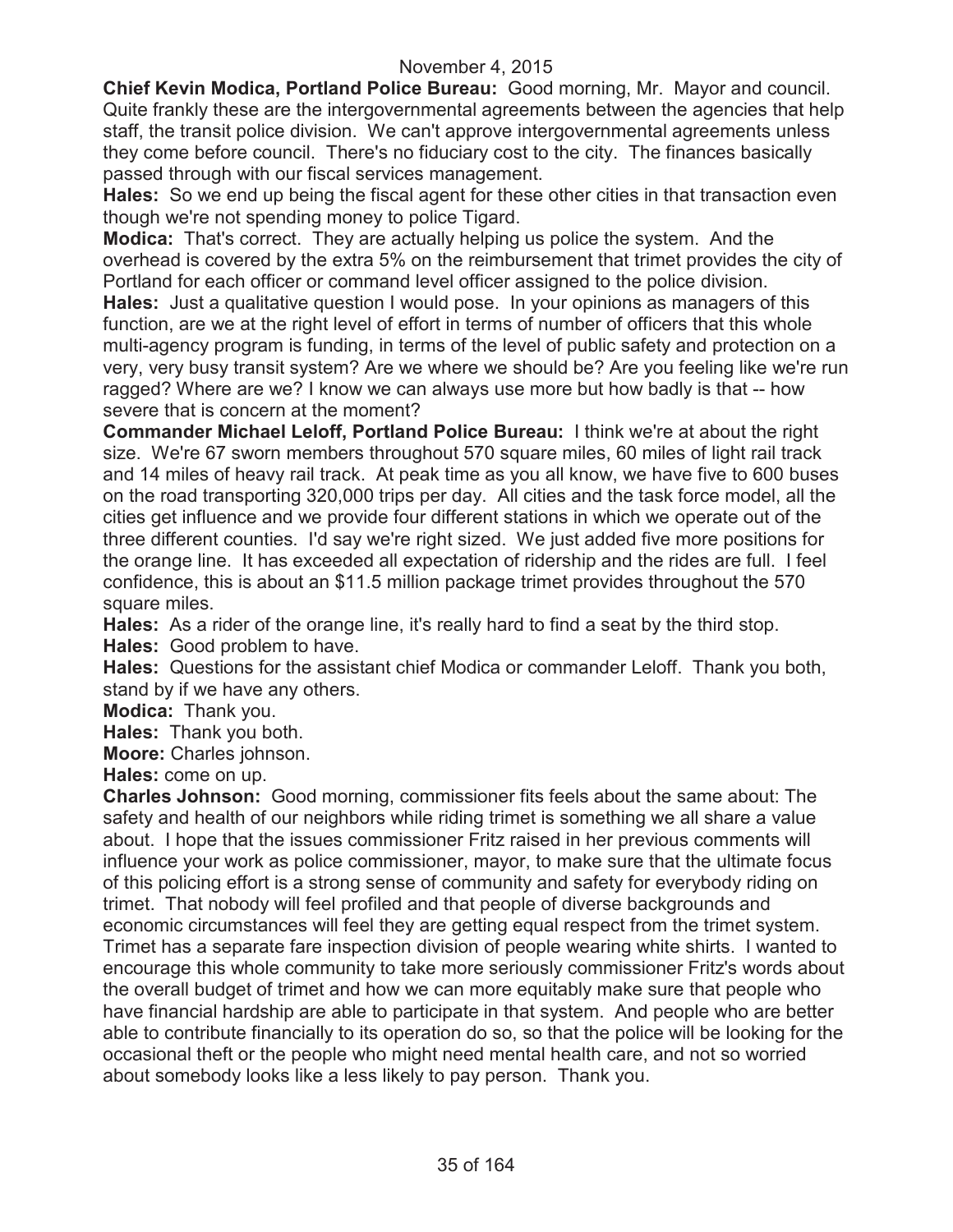**Hales:** Thank you, thanks very much. Any other questions or comments before you vote? If there's no objection i'm going ask that the council vote on items 1137-1143 as a package since they have all been read --

**Fish:** 44?

**Hales:** 1137-1144. All emergency ordinances, essentially identical. I'd like to do it with one roll call vote rather than eight without objection.

**Fritz:** The council clerk is looking nervous bit.

**Hales:** That is a problem, Karla?

**Moore-Love:** We've never done that before.

**Fish:** I moved to consolidate the vote. 1137-1140.

**Fritz:** Second

**Hales:** Roll call on consolidation, please.

**Novick:** Aye. **Fritz:** Aye **Fish:** Aye. **Saltzman:** Aye.

**Hales:** Aye. This is council gone wild, aye. Roll call on the package, please. **Novick:** Aye.

**Fritz:** I very much appreciate the chief and the commander for their diligence in making sure the language we worked out before is in each of these, and your work with the equity committee moving forward. Aye.

# **Fish:** Aye. **Saltzman:** Aye.

**Hales:** Just a pause on the huge number of people that ride the transit system every day this region, the downtown, the city would not work if our citizens did not think it was a safe and positive experience to get on a train or a bus. It works regionally and I appreciate the good effort that makes it so. Aye [gavel pounded]

**Hales:** Item 1145.

# **Item 1145.**

**Moore:** Accept a grant in the amount of \$373r569 and appropriate \$168,460 for fy 2015- 16 from the u.s. Department of justice, office of justice programs, bureau of justice assistance fiscal year 2014 intellectual property enforcement program.

**Hales:** I believe detective Waddell is here, that is right?

**Fish:** There she is.

**Hales:** Good morning.

**Cheryl Waddell, Portland Police Bureau:** Good morning. And for the record my name is Cheryl Waddell, detective with Portland police bureau white collar crime unit. I'm currently the acting sergeant for the unit. In 2011 the Portland police bureau was awarded the bja grant intellectual property. We had several successful investigations, two of them were in health and safety for pharmaceuticals that were fraudulent, and they were successfully prosecuted. One of the pharmaceuticals was see siallis, the other was for viagra. Both of those investigations started outside of the city of Portland but the suspects came into the city of Portland to sell their goods. Another of the successful investigations from that first grant was for software. It turned out that it was -- the suspect was in the city of Canby. We did an undercover buy and subsequently a search warrant and turned out the suspect was a registered sex offender and successfully prosecuted. The other software case that was successfully investigate in the city of Portland was also an undercover buy, a search warrant was executed. And automatic weapons were seized during that search warrant. The suspect was a felon and he was successfully prosecuted. So during these investigations of intellectual property, it's not only a health and safety issue that we have discovered for the greater Portland area but also leads to stifling other types of crime. I am asking that the city council will accept the grant that we were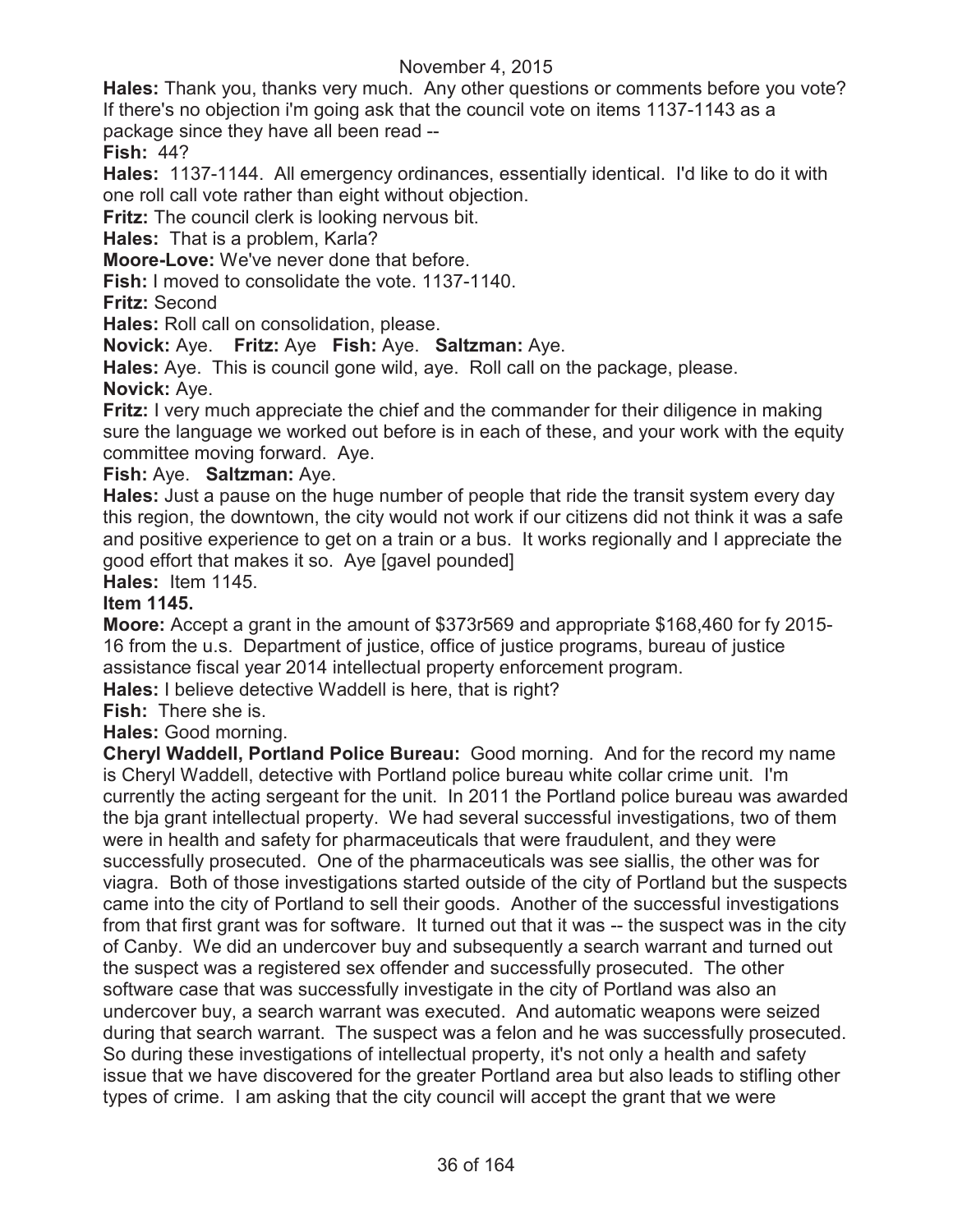awarded for the two years of 2015 and 2016, and I believe the total amount was \$379,000. We have expanded our task force to include three other agencies that assisted us in our investigations from the 2011 grant. That was Canby police department, the Tigard police department, and the Woodburn police department. The money from this grant will go to training these three other agencies, as well as enforcement for overtime. **Hales:** Question, just the software case. Just brings to mind, have you and force this unit sat down with the technology association of Oregon and tried to see around the corner of what they see are the threats? We are such a software center now as city, and I half understand that industry. But I suspect there are opportunities for intellectual property crimes there because wherever there's money and commerce there's that opportunity. I don't know if you're having that dialogue with those that are a lot smarter than me about how software is developed and sold. But there are a lot of those people doing that work here in Portland.

**Waddell:** Correct. We're going focus on health and safety as well as the electronics aspect of this grant.

### **Hales:** Yeah.

**Waddell:** We're not specifically speaking with the group that you mentioned. I will definitely steer us from that group. We will be speaking with the federal government's ipr center, the clearinghouse of all intellectual property infringements for the whole nation. They will be able to steer us to some areas where we need to look.

**Hales:** I'd recommend the conversation with the technology services. That's Skip Newbury who heads up that organization understands city government and also understands the industry. I would recommend that contact. Any other questions for sergeant Waddell? Thank you so much. Appreciate you being here. Anyone else want to speak on this item? If not, we'll take a vote, please, on the emergency ordinance. **Novick:** Thank you. Aye. **Fritz:** Thank you. Aye. **Fish:** Aye. **Saltzman:** Aye. **Hales:**

Aye. [gavel pounded]

**Hales:** 1146.

### **Item 1146.**

**Moore-Love:** Accept bid of emery and sons construction group for the piedmont sewer rehabilitation project for \$3 million 098,500.

**Hales:** Ms. Moody, come on up.

**Christine Moody, Procurement Services:** Good morning. Recommending the contract award to emery & sons construction. The amount was \$3.4 million and emery and sons was the low bidder at 3,098,500 dollars. The city identified eight divisions of work for potential minority women and emerging small business subcontracting opportunities. Mwesb participation in this project is at 29.2%. With work performed in concrete cutting, hauling and traffic control. I'll turn this back over to council if you have any questions. **Hales:** Questions for christine? Thank you very much. Do I have a motion to adopt the report?

**Fish:** So moved.

**Fritz:** Second.

**Hales:** Roll call, please.

**Novick:** Aye. **Fish:** Aye. **Saltzman:** Aye. **Fritz:** Aye.

**Hales:** Aye, 1147.

**Item 1147.**

**Moore-Love:** Adopt the fiscal year 2015-16 fall supplemental budget and make other budget-related changes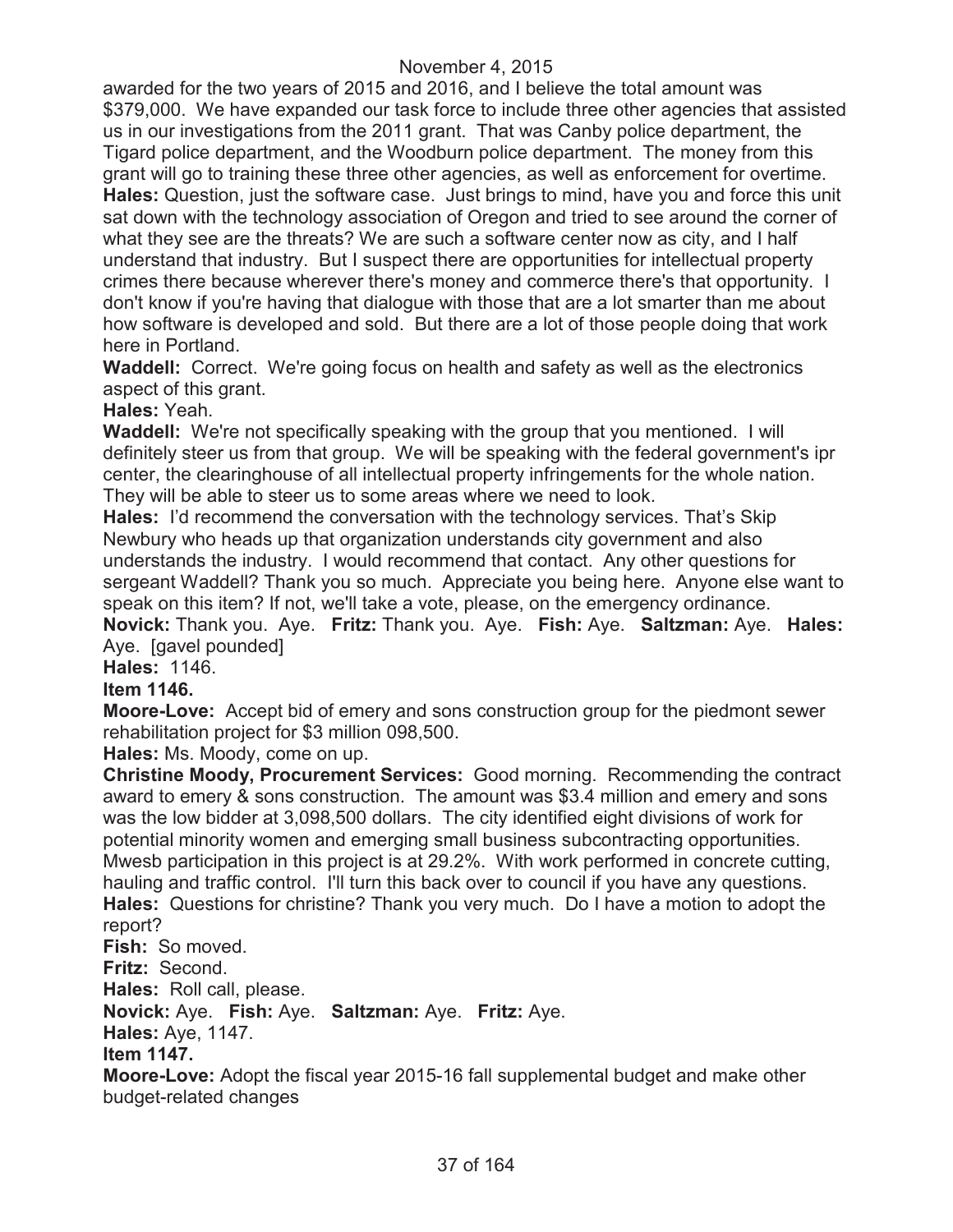**Hales:** mr. Chair scott, good morning.

**Andrew Scott, Director, City budget Office:** Andrew Scott, city budget director. I'm joined by jessica canard, city pub coordinator. Briefly today we had a discussion on the fall bump last week so I won't go into a lot of detail. From a process standpoint we are discussing the fall bump today. I will take any amendments if there are any proposed as needed, and then a vote will be taken next week to make sure we have the correct djc five-day notification to we can have another public hearing next week for public testimony. We can take public testimony today and next week.

**Hales:** Hearing next week and adoption? Not just a second reading?

**Scott:** It feels a lot like a first and second reading but budget ordinances don't need a first and second reading. We will take testimony today and next week, as well. Very briefly, the supplemental budget that you have in front of you today contains an increase in general fund appropriation of about \$6.6 million, combination of \$4.6 in encumbrance carryovers, excess beginning fund balance and \$500,000 in bureau generated revenue. Per city financial policy a minimum of 50% of the 1.4 excess balance must go to capital set-aside. The proposed bump in front of you exceeds this, this minimum capital infrastructure investment major infrastructure and costs. The two we talked about last week, there's 9-1-1 center, uninterrupted power supply and the sears center occupancy needs. There's also \$5.6 million in new expenses funded by the excess, reallocating \$2.6 million of Portland debt service, and allocating dollars of unrestricted contingency. Those are listed in the ordinance before you. Finally, there are some target adjustments based on fair wage adjustments, and also an increase in Portland housing bureau's target levels. **Hales:** Questions and is it time perhaps before we take public testimony to put amendments on the able?

**Scott:** I think amendments, yeah.

**Fish:** Mayor, I have a proposed amendment. I'll pass this down.

**Fish:** My amendment would be to fund the age friendly Portland initiative to the tune of \$51,765.57, from unrestricted contingency funds. And if I can get a second I'd be happy to discuss it.

**Fritz:** Second.

**Fish:** Thank you, Commissioner Fritz. Briefly colleagues, this is a partnership with Portland state university that dates back to 2010 when the council adopted the age friendly Portland plan. Portland was the first city in America to be designated age friendly by the world health organization. The implementation work has been led by Portland state university on a volunteer basis. Community members and student volunteers have done great work but it's all been done on a volunteer basis. We have asked them to play a leadership role and step up, and I believe it's now our turn to support them. Quite frankly, colleagues, I fear that this partnership will be strained beyond repair. We have an opportunity in this bump to not only support their broader work but to specifically support their work with the age friending housing community in looking at ways of ensuring that our future housing stock is accessible to older adults.

**Fritz:** I'd like to speak to the motion, also. I seconded it despite my reservations about funding things that are expected to be ongoing as part of the bump process. Secondly, I agree with Commissioner Fish that this is a priority. It's a relatively small amount of money. In order to both preserve a great relationship and leverage the other resources we get with this program at psu.

**Hales:** If the council makes this adjustment contingency we'll stand at -- **Scott:** It'll be just over \$1, 145,000.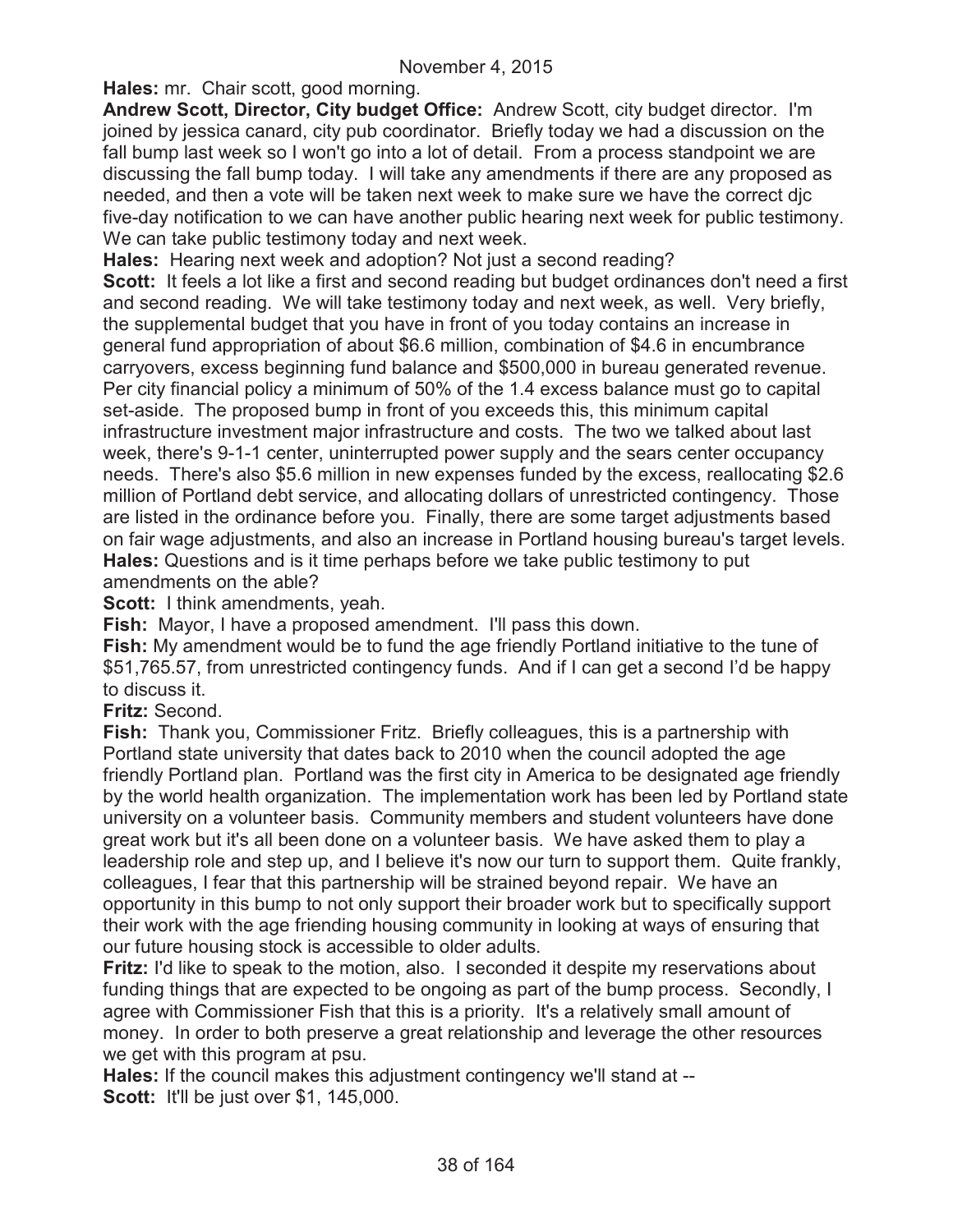**Saltzman:** It's an ongoing request or a one-time?

**Fish:** It's a one-time. We fully understand that we have to make the case again. **\*\*\*\*\*:** In the budget process.

**Hales:** Any other amendments? Let's take up other amendments. Let's vote to accept that amendment and then take testimony. Roll call.

**Novick:** Aye.

**Fritz:** You can just yell.

**Novick:** Aye. **Fritz:** Aye. **Fish:** Aye. **Saltzman:** Aye. **Hales:** Aye. **Hales:** ok other amendments to propose?

**Fritz:** I'm not clear whether the allocation of the second part of the costs of the phase 1 parks employee conversion to union and bargaining unit jobs. Is that already in the proposal or is that something I need to --

**Scott:** It's not based on the email changes yesterday, I do have an amendment. **Fritz:** I'd like to move the amendment that Andrew is passing out right now. Just to refresh everybody's memory, the proposed budget adjustment includes \$900,000 from contingency as part of that cost, which the employees are already in the new positions and already incurring costs. It leaves an estimated \$700,000 that's not yet funded. This amendment would within their leadership, would require all of the bureaus to help pay for that. So the amendment is -- it does say that the city budget office will set aside \$900,000 of general fund unrestricted contingency, and add \$700,000 of compensation sayings setaside with the Portland parks & recreation arbitration agreement.

**Hales:** I'll second that. Andrew, describe how this will work. It'll now have a call on that \$700,000, what will remain for other adjustments needed for bureaus that need to access that set-aside for the rest of the year.

**Scott:** The compensation set-aside stands at \$6.5 million. Setting aside this amount would reduce it to 5.8 million, a little more than that. It would reduce set-asides proportionately based on what their costs are within that. We did look at this very briefly this morning. Obviously police and fire are the largest in terms of personnel costs. So it would reduce police bureau's compensation set-aside by about \$350,000 and fire by about \$187,000. Park reduced by \$75,000 and other bureaus much smaller amounts than that. As we discussed, this amendment spreads that \$700,000 to all city bureaus. The guidance, fit passes, is that we will give city bureaus as a result is to expect less compensation set-aside available and manage accordingly for the rest of the year.

**Fritz:** We do have an unexpected cost in this fiscal year and we will all need tighten our belts in order to be able to pay that, given that we don't have a large quantity of contingency left.

**Novick:** What's the impact of boec?

**Scott:** O thank you. \$19,322.

**Fritz:** Colleagues, my expectation, too in discussion with the city budget office is fit turns out that any of the bureaus look like they are going not be able to make that, that there may be additional requests in the spring budget adjustments. I couldn't responsibly as a commissioner charge Portland parks & recreation continue at our current level of service without making cuts unless we are sure we are going to be spreading this use citywide. **Fish:** If we adopt this amend we are in essence setting aside this money. The next step is we have to determine what we are going to invest on what schedule. So this does not decide the underlying question, this just allocates the available funds.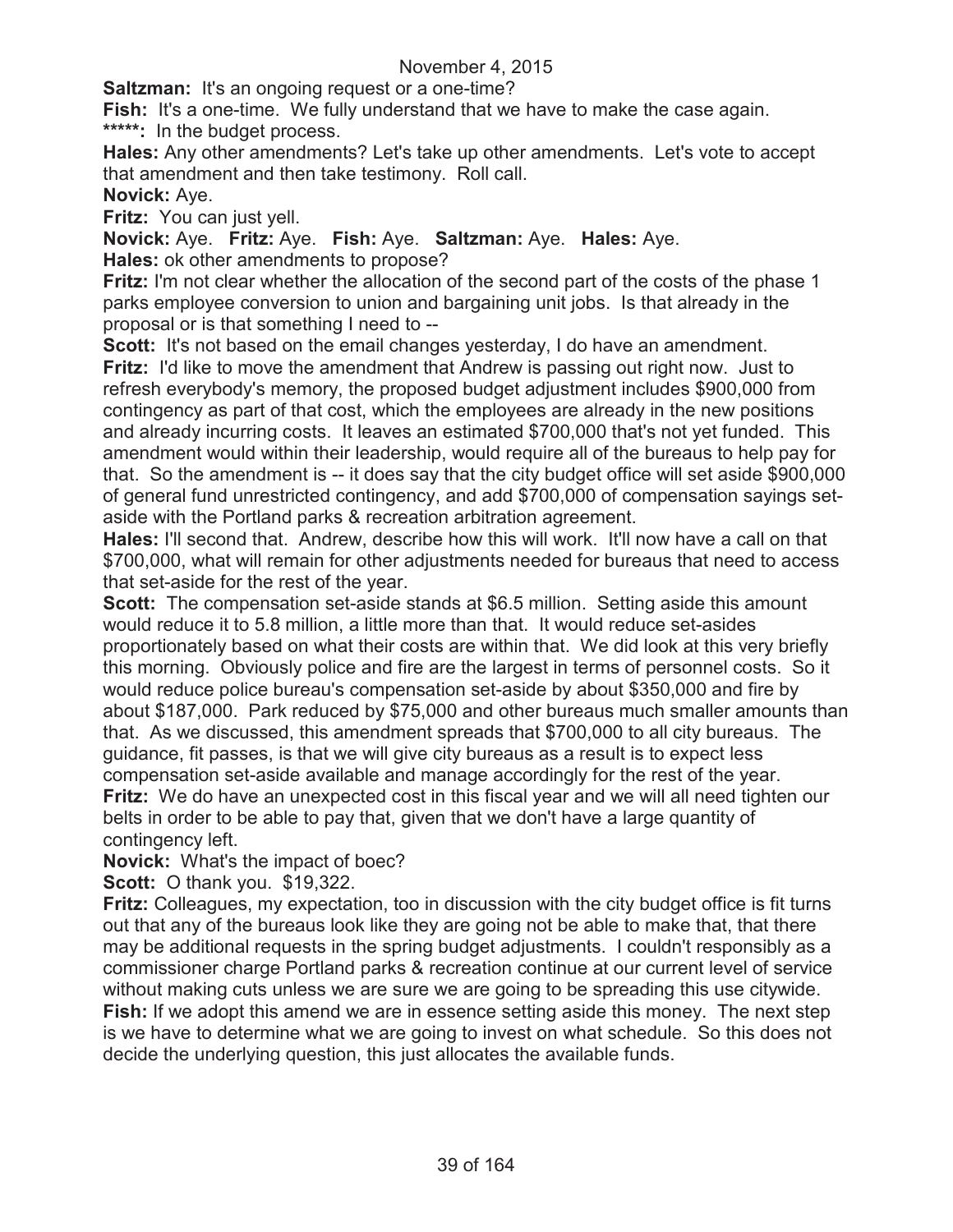**Fritz:** The decision 1st this year, we've decided phase 1. This doesn't address the question of phase 2. This is what we're spending this year to pay staff currently doing the job and have been.

**Fish:** The sum, the agreed-upon phase 1 approach?

**Fritz:** Correct.

**Scott:** The reason for the set-aside in total, we think working with the parks bureau we're headed towards that low end. But with the spring bump we will have a much more certain estimate as to what the actual cost are the 1.6 million. We would be able to allocate some of this money back, or we'd need to find other sources.

**Saltzman:** Explain the compensation set-aside.

**Scott:** Every year we take the increase from cost-of-living and health benefit increases. And we budget it separately from a bureau budget for one year on a one-time basis. The rationale for that is in most bureaus there are vacancies that occur during the year and they can fund those cost increases through those vacancy savings. This has been a longtime practice of the city and it's a little bit of a cost-saving mechanism. If you are fully staffed all year you will need to request your share of the compensation set-aside. Your adopted budget does not have enough to pay for all of your employees for a full year of wages.

### **Saltzman:** The current fiscal year?

**Scott:** Right. So what this means is that bureaus again, as they are -- and you know, police and fire usually request and receive most of their compensation set-aside every year. They don't always spend it every year but they usually request it. They may need hold some vacancies for longer as a result. I used those two, this is true of all bureaus. Those two are obviously the larger share of the compensation set-aside.

**Saltzman:** Fire and rescue?

**Scott:** Fire generally requests most of its compensation set-aside. Some years they spend most of it, some years they don't.

**Hales:** I'm in support of this approach even though it does mean all of our bureaus, all of our general fund bureaus are going to be asked to run a little lean. That's more difficult than others in some bureaus. It's difficult in fire because they are close to fully staffed. It'll be difficult in police not because they are close to fully staffed, they have lots of vacancies but because we're burning overtime as an enormous rate. We're short staffed and have had the worst year on record for gang violence. They are using a huge amount of overtime. Blessedly that rate of activity has fallen off for the last few weeks but it's been bad in terms of their use of overtime. When we get to the spring bump we have to have a clear -eyed look at each of these bureaus. We're in a partnership with a labor organization here that has won an arbitration case. We have a moral responsibility to make good on our need to pay our employees appropriately. We in effect needed to show that we're taking every available dollar and dedicating it to this work. Because we have to work together on a transition over time. So that's why i'm prepared to do this, to show that we really are serious about finding all available dollars in the city's budget to make good on our responsibility. And knowing that even in a relatively healthy, stable, more stable general fund budget than we had a couple of years ago there's no -- there's not a lot of wiggle room in this budget. We still have 50 less police officers than we had in 2012-13. We have firefighters who are paid for by a grant that will have to be returning to general fund support in the next budget. We have a housing responsibility that we've all committed to. And we have a parks bureau doing great work serving a lot more kids with community centers that are open and free. And where we need to take better care of our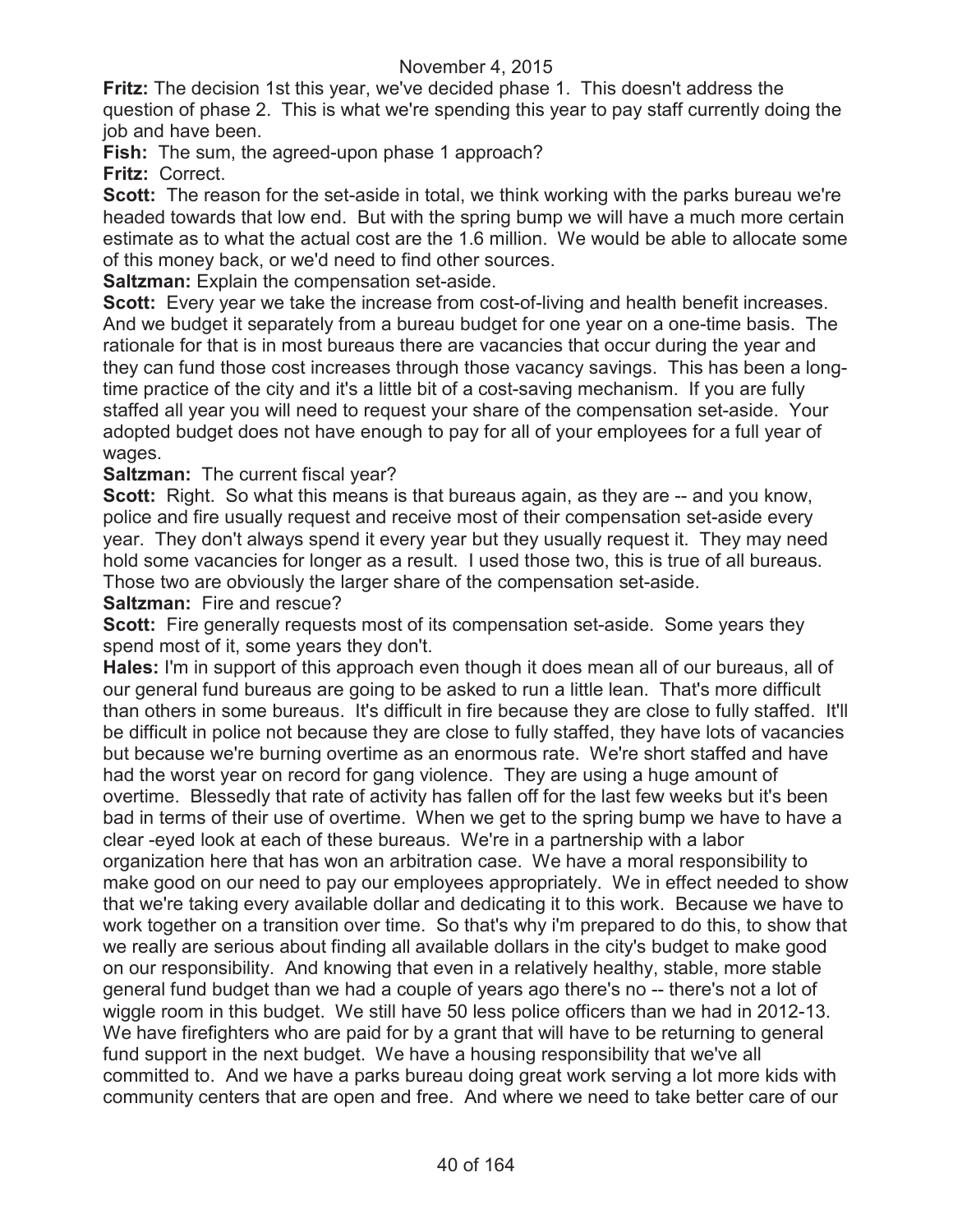employees. It's going to be a challenging budget year. This puts us all on notice,

including all of our bureaus, everyone needs to operate very efficiently and prudently,

even though again we have a healthier budget than we had a couple of years ago. I hope that message is understood and received throughout the city family. Other amendments - - i'm sorry. We need to to take a roll call vote on accepting this amendment and then we'll take testimony.

**Novick:** I'm very sympathetic to the intent here. I haven't consulted thoroughly with boec. I need to talk to them bit next week. Aye.

**Fritz:** This is a citywide issue and needs a citywide solution and park is not able to absorb this level of a cult without making programmatic and personnel cuts. So we will be having some very challenging conversations in the main budget next year. This is the right thing to do for this one. Aye.

**Fish:** Aye. **Saltzman:** Aye. **Hales:** Aye. [gavel pounded]

**Hales:** Any other amendments to propose? Any testimony on the fall bump as now amended?

**Moore-Love:** We have five people signed up. The first three please come on up. [names being read]

**Hales:** Good afternoon. It is now afternoon. Welcome.

**Terrie Bernier:** Good afternoon. I've been working for the city of Portland as a seasonal part-time worker at the Portland community center for over 13 years. Six years ago my life was turned upside down. My husband of 30 years was diagnosed with terminal brain cancer. We were the average middle-class family. This changed overnight. Talking with our financial advisor I was told it would be nearly impossible at my age to find a full-time benefited position. When my husband passed away I was given the maximum 2800 hours a year for a seasonal employee. But that did not enable me to live without dipping into what little savings I had, two years ago my oldest son and two grandkids moved in with me. Being a single parent not able to live on his own and provide for his family. I was given the opportunity to become a 30-hour temporary benefited city employee with a living wage of \$15.02 an hour. I was able to afford some basics that I wasn't able to afford before. This temporary position is has made me a bit more comfortable that I will be able to stay in my home of 30 years and still able to raise my grandchildren in a safe and familiar environment. I understand there's an amendment presented and i'm in favor of spreading the cost of this beyond faze 1. The city's budget has been carried on the backs of the park workers. I appreciate the city has stepped up to provide more rec workers with a living wage, and that these temporary jobs be brought into the budget as a temporary position, and to be funded on an ongoing basis. Thank you.

**Hales:** Thank you. Good afternoon.

**Ted Bryan:** I'm ted bryan, I work at the community music center in southeast Portland. As a result of phase 1 I was also temporarily appointed to a recreation leader position. For me it's a half time position, I work 20 hours a week. Before this I was working in the customer service representative 2 position. And my job has not really change but my benefits and wage of course have changed. As a result of that, I am living with much more financial stability right now. I also have a regular work schedule. Before this I was sort of roughly doing 20 hours a week but there was always uncertainty and so now I have a set schedule. That's been really beneficial for me personally and also been very beneficial for our organization at the community music center. What I do there requires a lot of site specific knowledge and require a lot of familiarity with the community. We have a very close community there, we have families who are bringing their children in for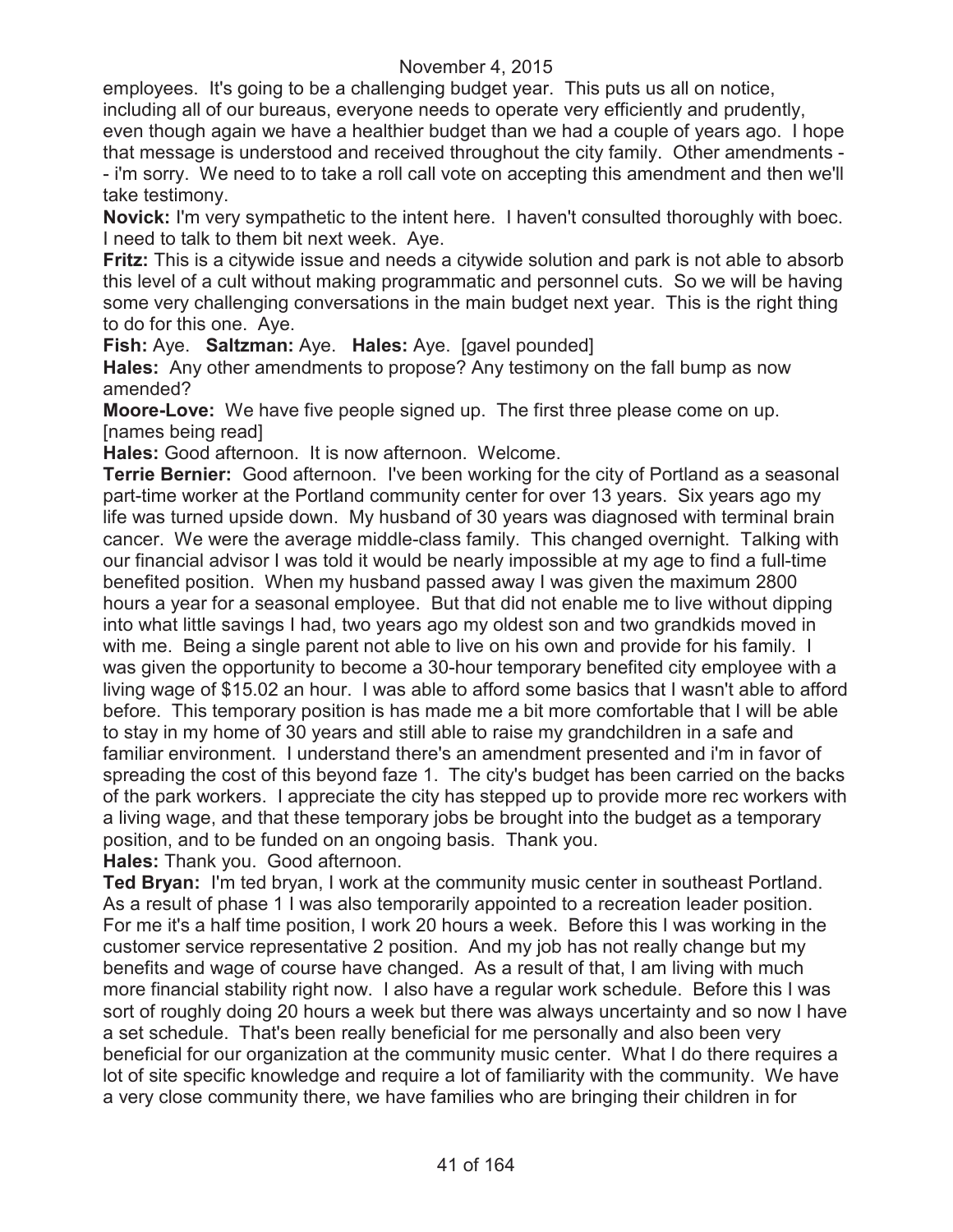lessons, for 14 years of their lives. I can tell that, you know, I really value being a part of that community and connecting with them. I can tell the customers appreciate having stability and continuity there and someone who knows their situation. And I would encourage that investing instability for park employees at my position in the long term is a very good idea because it strengthens the community centers. My position is we have a fairly small staff. What I do is really important to the integrity of the center. And I think that's true of a lot of other centers around the city. So I want to thank you for -- for putting this phase 1 into play. It's been a big help for us and I think moving forward really this would be -- could be seen as investing in the strength of our communities in Portland. Because having workers who feel that they are valued and fairly compensated for their time is really important. That feeds into the strength of the organizations and that feeling, the well-being, investing in the well-being of the workers pays forward, trickles down. Thank you very much.

**Hales:** Thank you, thank you for being here. Good afternoon.

**Erica Askin:** Good afternoon commissioners my name is Erica Askin, I'm the business manager of labor local 43. I really appreciate Commissioner Fritz and the mayor's amendment and your vote on that amendment for funding citywide of the face 1 arbitration compliance. I think also their statements are a reflection of what happens when you bring people into a union and these very important voices are now shared. I also appreciate, mayor, your comment earlier that the community centers are a core function of city services. On that point in the future if the city keeps on investing in community centers and looking at it as a citywide problem as commissioner Fritz said, because it already is the contingent labor problem is a citywide problem -- that in the future if they keep on investing in this way, there's the possibility that all of these new achievements that are currently working in the centers under your initiative will now have fair wages and benefits. I agree through these kinds of services like others that are provided in the community centers are core services to the city. So thank you.

**Hales:** Thank you. Thanks very much. Okay, I think we have a couple more folks signed up. Thank you all for being here. [names being read]

**Hales:** Good afternoon.

**Michael Buonocore:** Good afternoon, mayor hales, commissioner, thanks for having us here today. I'll be brief. Jill is going to speak to an issue that we are asking for you to coinvest with us to help solve. Recently when Kurt Creager presented the state of housing report he said one of the indicators of the rental market is the success rate of the housing choice voucher lease rate. We are now at a level that's below 75%, which is considered a significant problem. And around the statewide average is now around 50%. As bad as it is there is the possibility of it becoming worse. So again, Jill will speak to that. But I just wanted to take the opportunity to say that commissioner.

**Saltzman:** And his staff and the Portland housing bureau staff have been really tremendous partners in helping us look at this issue and the investment requests before you is one of a number of ways that we are working to address this issue, both sort of programmatically and at policy levels. We are working hard and in all of the ways that we are partnered together around working through this housing crisis that we face, we're just deeply grateful for the partnership and your consideration for this investment. Thank you. **Hales:** Thank you. Welcome.

**Jill Smith:** Thank you for the opportunity to address you this afternoon. I have this morning down. The housing choice voucher program known as section 8 in our community is a huge resource for our community. It's a very unique program which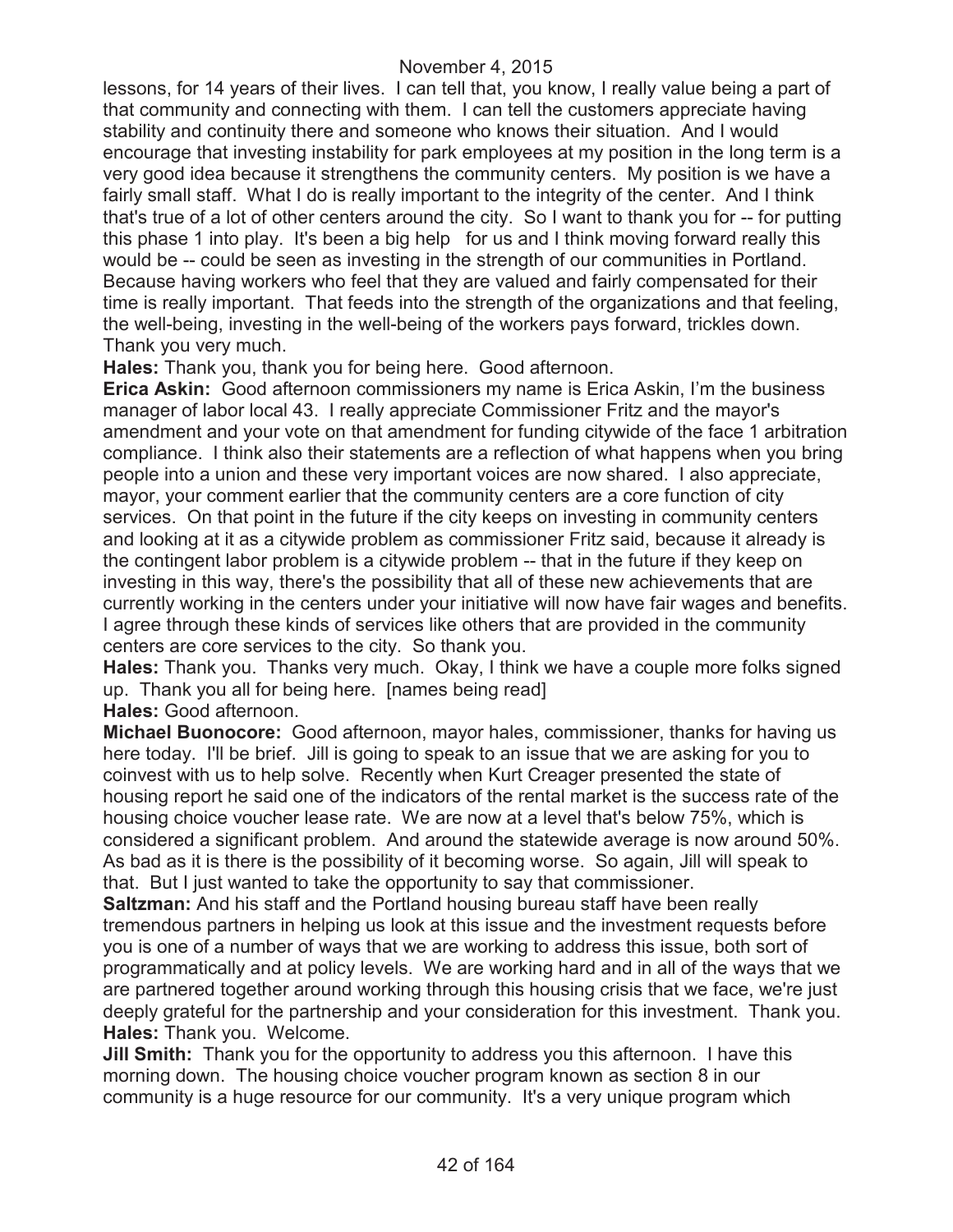makes it the most popular one people really want access to. It was designed to provide choice. People can choose to live in a good neighborhood near a good school, near medical facilities, near transportation. Unfortunately that choice is diminishing because of the market. It's a market-driven program and the market is having a really negative impact on our ability to use this amazing resource. Home forward provides assistance for up to just under 10,000 households with vouchers. We have that many vouchers. It's approximately \$70 million a year that home ford distributes to landlords. The program is designed to serve families living under 50% of the area median income. At home ford over 82% of the people we serve earn less than 30% of the very median income. For one person they earn \$15,850 per year. For two it's \$17,650 per year. **Saltzman:** That's 30%?

**Smith:** Yeah that, really helps you to understand. These are the folks that would be homeless without our help. Unfortunately even those with vouchers are struggling as they are being asked to move due you to rent increases and affordability issues and utilizing that voucher. I wanted to provide you with a few current data points that are effective right now today to help put this in perspective for you. Home forward, between September of 2014 and September of 2015 put almost -- well, we put about 1700 vouchers in people's hands coming off of our waiting lists. Unfortunately, we have a success rate right now of about 72%. Who is getting those vouchers? I told but their income. Something else you should, aware of, 60% of those voucher holders that were successful are people with seniors and people with disabilities. 44% of those vouchers are being utilized by people of color. Some other things I thought you'd find interesting is while we're down to a success rate of 72% really because of the market conditions. Our voucher success rate is 78.5%. We're doing better with that. The reason is because of the support that folks need that have high barriers that are low-income. That's what the section 8 fund is all about, trying to mirror some of those things we know work. Landlords are critical. We continue to do landlord outreach. We have trained well over 1000 landlords all over the state in the last year. The state bill is helping us a lot and your support is truly appreciated. Just to reiterate what Michael said previously, home forward's board of commissioners is rare of our request to you. And staff plans to present them with a resolution requesting additional funding that matches yours. Sounds like you'll be getting that next week. Again, we appreciate this.

**Saltzman:** I want to make sure everybody understands success rates. These are people who get a voucher and can't find housing within -- what's the period of time? **Smith:** What happened is people wait on a list. The lucky few that made the lottery, people have been on the list for over three years. They go through quite a bit of work to get the voucher many they attend a three-hour class, turn in paper and verifications. After they have that voucher in their hands, it's very valuable. We give them four months to extend that to six months as needed. The average household is taking about 80 days when they are successful. Unfortunately we are having a high number that aren't. **Saltzman:** If they are unsuccessful they have to surrender the voucher.

**Smith:** They do, they do, yes.

**Saltzman:** You've been up in the 90%?

**Smith:** We were in 2011 shortly after commissioner Fish led the section 8 task force. We're still aggressively doing everything we were doing at the time of the task force and more, much more. This is the market.

**Fish:** If I could add a comment, the fact that we're down to 72% is not a reflection on Jill, who is arguably the most influential person in section 8 policy in the country. It's not a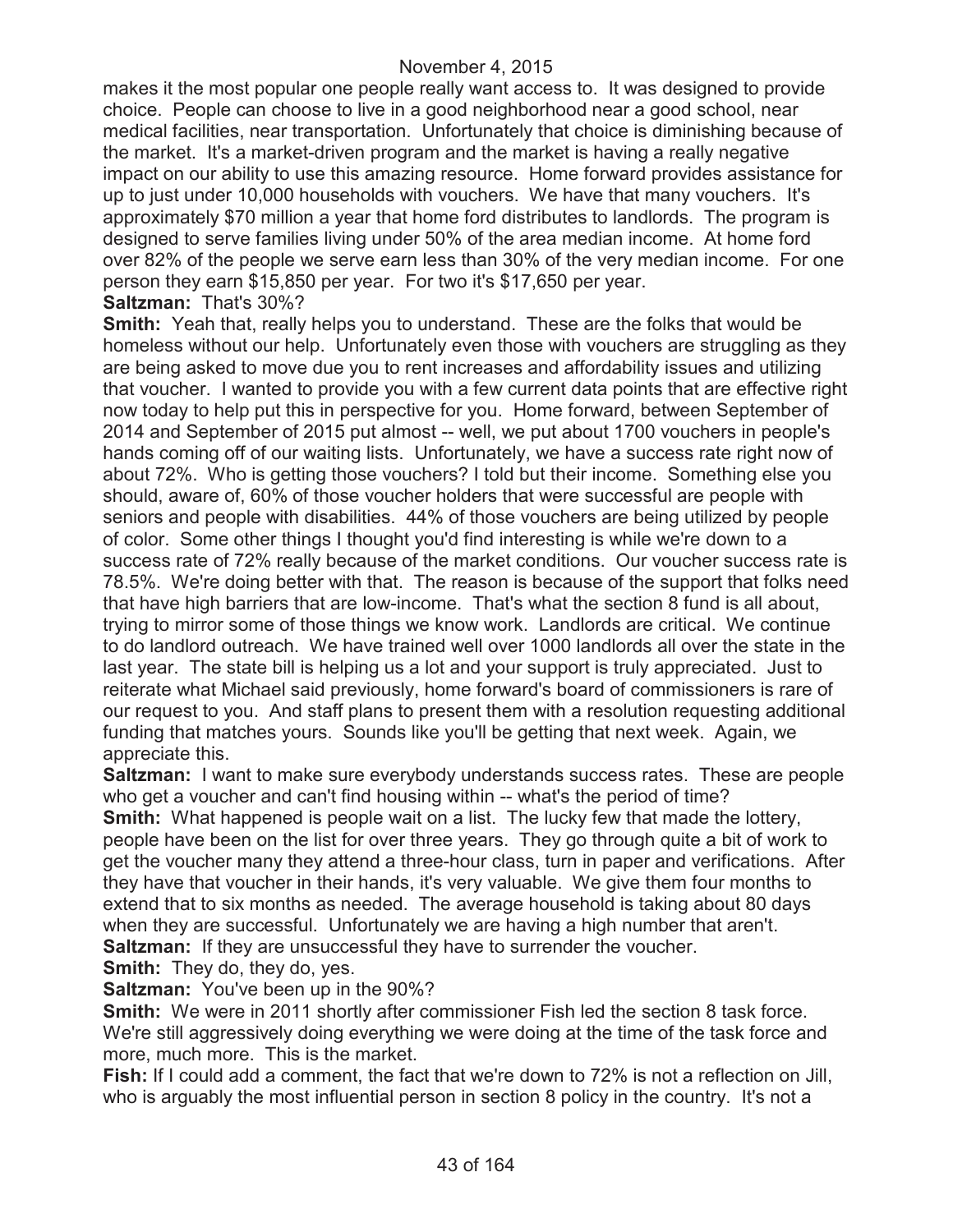reflection on Michael being the new ED, not a reflection on dan it's a reflection on the fact that congress has chosen to use these market based tools. Just like the tax credits which tanked during the recession, section 8 vouchers don't work very well if you don't have a unit available to rent. It is the under belly of a market based. Dan, thank you for bringing this forward, this is a great investment. I thank you for all the work you've done to streamline section 8. It's one of more landlord friendly programs we have thanks to your work. I appreciate the work you did on the low-income discount task force the water bureau led. And colleagues, for years there's been a solution that's eluded us as to how to get the discount for people that don't have a water meter. A fundamental flaw in our system. We're very proud of the partnership with home forward and Michael and Jill's commitment to pass the discount through to section 8 voucher holders. If you have the right partner you can overcome some of the obstacles. We are looking to get as much of that discount to section 8 voucher holders. It's not easy but we couldn't ask for better partners.

**Smith:** I neglected to tell you a really important point that is part of the success fund. Fair market rents based on 3-year-old American community survey data. When you're in this kind of market 3-year-old data lags behind 20 to 30%. We have partnered with you all hopefully as well as our neighboring housing authorities. There's three neighboring and we've gone in together to contract with Washington state university who has successfully submitted a survey meeting huds requirements to have Seattle's fair market rents reset. We have all contributed to that effort. That would result in us being able to offer higher payment standards and enabling folks to get into more units.

**Hales:** That's great, hope that works. Thanks very much. Anyone else want to speak on this item? If not, they ordinance as amended passes to next week's calendar for another hearing and adoption. [gavel pounded]

**Hales:** Thank you all very much. We have a few items remaining from the morning calendar, i'd like to try to power through those and give the council at least a little bit of a lunch break. Let's take all the second reading items -- let's take 1148 and they not second reading items and return to 1149.

### **Item 1148.**

**Moore-Love:** 1148, authorize a participating agreement with office depot, inc. For the purpose of office supplies for an annual not to exceed amount of \$1,500,000. **Hales:** Ms. Moody.

**Moody:** Good morning, mayor, commissioners. Did you want me to make this fast or -- **Hales:** Yes. [laughter]

## **Hales:** In a word.

**Fish:** Thank you, your time is up. I move the motion. [laughter]

**Moody:** I've send you a memo about this contract and what we're requesting is the ordinance is recommending the authorization of a participating agreement to the office depot cooperative contract under the western states agreement for an amount not to exceed amount of \$1,500,000 through january 4th, 2017.

**Hales:** This is essentially an on-call agreement that we buy supplies as needed under this contract and may or 19 use up the entire \$1.5 million.

**Moody:** That's correct, the 1.5 it's based upon our historical spend.

**Hales:** Questions for Christine? Anyone want to speak on this item? It's an emergency ordinance, let's take a roll call vote, police.

**Novick:** Aye. **Fish:** Aye. **Fritz:** Aye.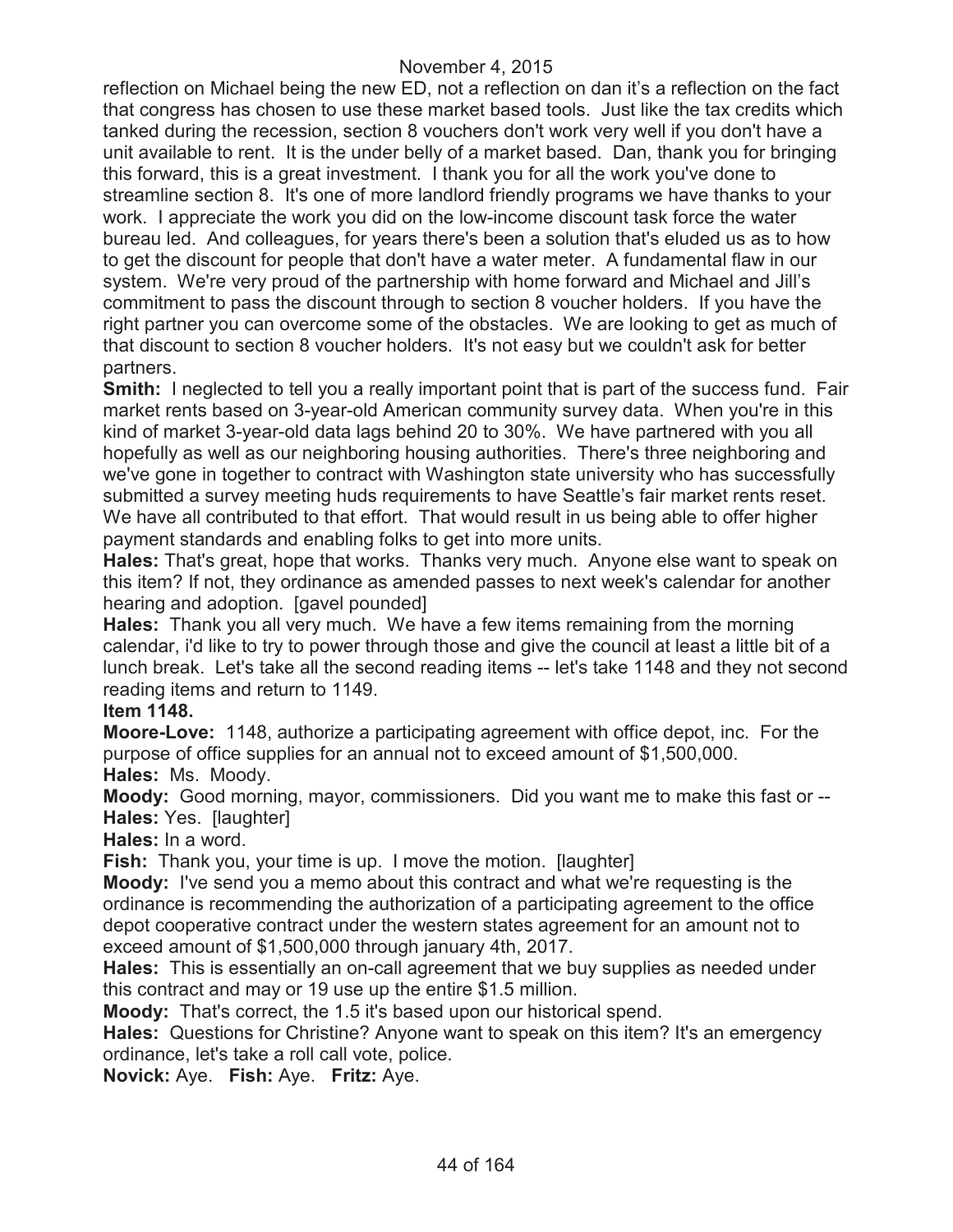**Saltzman:** This looks to meet a lot of our sustainability goals and things like that so that's great. Aye.

**Hales:** Aye. [gavel pounded]

**Hales:** We have second reading items starting with 1150.

## **Item 1150.**

**Moore-Love:** Authorize contract with the lowest responsive bidder for the construction remodel of the schmeer pump station upgrade project number E01448 for 1,800.00. **Novick:** Commissioner Fish, I have to say that i'm rather alarmed that they ever thought it was good idea to build a pump station out of cream cheese. But i'm confident they willing built out of more reliable materials. Aye.

## **Fritz:** Aye.

**Fish:** Aye. I want to underscore that we had a record rainfall over the weekend and it put strains on a couple of pump station that was offline briefly. But just to put it into context, we hit a maximum peak flow at Columbia wastewater facility of 450 million gallons. To put that into context, that is almost seven times the normal flow. And not only did the professionals at the wastewater plant manage that, but we did not have a single permit violation as we were dealing with an impressive amount of water. There was one regrettable cso event, limited discharge, we're allowed a certain number of discharge otherwise we'd have to build a pipe the size of the moon. But the big pipe investment was never I think more clearly demonstrated to be valuable than over the weekend because we managed record levels of stormwater. I want to thank the bes team for their great service. Aye.

**Saltzman:** Aye. **Hales:** Aye. [gavel pounded]

# **Hales:** ok 1151.

## **Item 1151.**

**Moore-Love:** A contract with the lowest responsive bidder for construction of the powell sewer rehabilitation project phase 1 project for E1475 \$10,800,000.

**Hales:** Roll call.

**Novick:** Aye. **Fritz:** Aye. **Fish:** Aye. **Saltzman:** Aye.

**Hales:** Aye. [gavel pounded] 1152.

## **Item 1152.**

**Moore-Love:** Authorize a contract with century west Engineering Corporation for the professional services for the design of the wheeler base reconstruction and green streets project E10219 for \$590, 872.

**Hales:** Roll call, please.

**Novick:** Aye **Fritz:** aye. **Fish:** Aye. **Saltzman:** Aye.

**Hales:** Aye [gavel pounded] 1153,

**Item 1153.**

**Moore-Love:** extend contracts with Murray, smith & associates, Inc., for the Fulton pump station replacement project in the amount of 885,701.

**Hales:** Roll call

**Novick:** Aye. **Fritz**: Aye. **Fish:** Aye. **Saltzman:** Aye **Hales:** Aye.

**Hales:** And 1154.

## **Item 1154.**

**Moore:** Amend chapter 3.30 to add administrative review of stop work orders, amend titles 24-27 to add administrative appeal provisions, revise external appeal board provisions to conform to the state building codes, add term limits to all external boards, delete obsolete provisions and make other technical changes.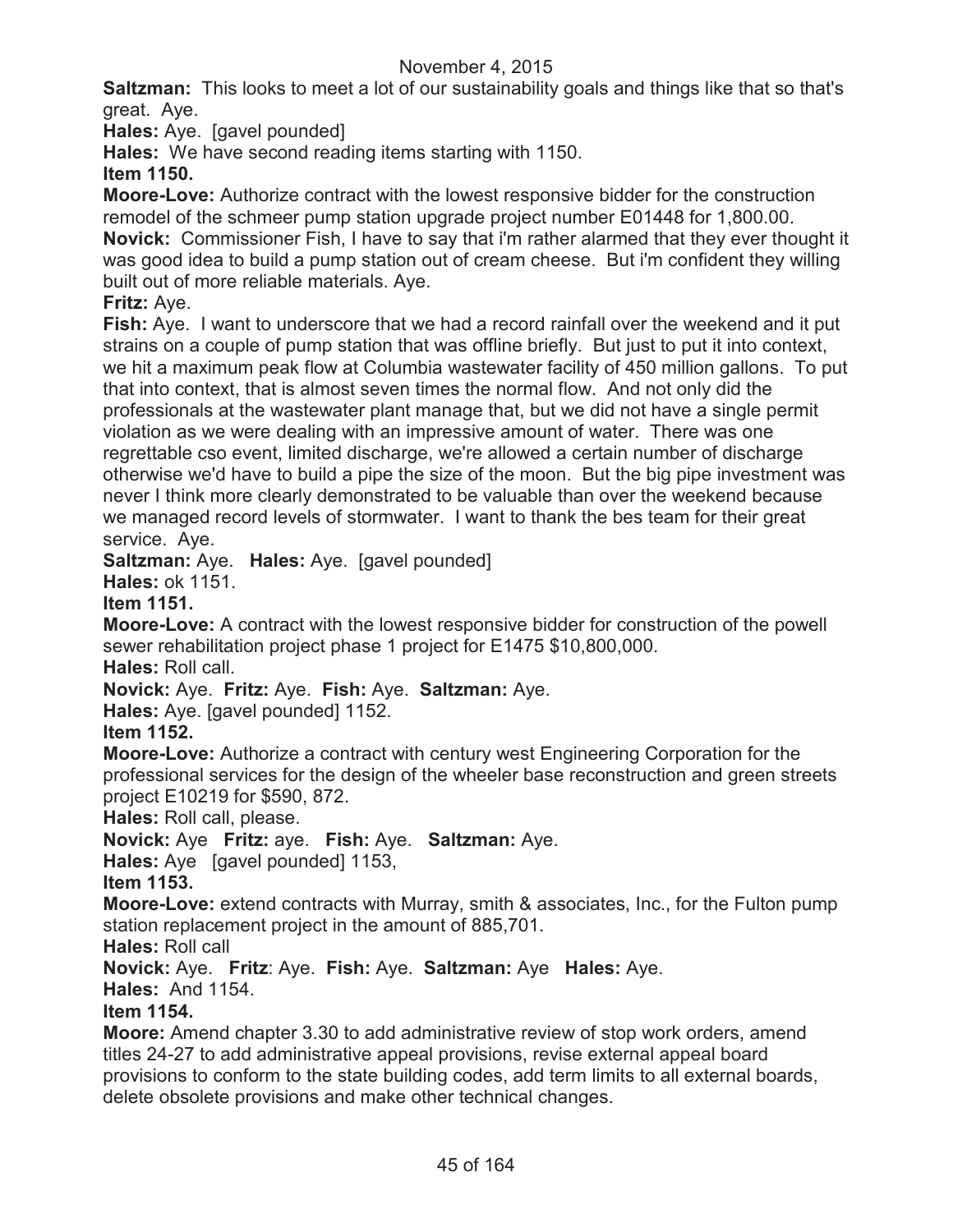**Hales:** Roll call vote, please.

**Novick:** Aye.

**Fritz:** Thank you for your outstanding attention to detail. Aye.

**Fish:** Aye.

**Saltzman:** Thank you, Nancy. Aye.

**Hales:** Aye. [gavel pounded] let's return to the one remaining item 1149.

### **Item 1149.**

**Novick:** On October 14<sup>th</sup> council asked for four amendments to further clarification of ors 105.468 what is more colloquially known as recreational immunity. Working with pbot and my staff we shared a report which outlines the changes and findings before you today. I wanted to take another opportunity to highlight the amount of feedback the community has offered to pbot throughout the process. It's my hope that everyone continues to stay engaged. Feedback is going to continue to be important. I want to thank the rail advocates who showed up, Elizabeth Duncan who we charged to take a closer look at recreational immunities standard statute. Other who's asked Fritz staff. I think this pilot process is a great start, pbot worked hard to get what was presented to us two weeks ago. The amendments in front of us today will make the process better. It's important to remind ourselves this is a pilot project and thoughtful changes can be made if the need arises. As to the amendments: One of them is referred to as amendment 3 in the memo in front of you has to do with the availability of information to members to need translated materials. Pbot will work to develop outreach materials, and the applicant on pbot's website needs more time to actual craft the document. We will be ready when the pilot project launches. Amendment four clarifies the advisory nature of the trails process. This addresses concerns about the perception that neighboring landowners have veto power that came up with some members of council so. This amendment clarifies that the ultimate authority does rely -- rest with the pbot director. I'm proposing an amendment to the amendment, the amendment currently as originally stated says that the ability to complete the steps outlined in the process will be the primary determinant in whether or not pbot will allow the group to move forward building a trail. I suggest changing the primary to a major, which I think underscores the advisory re nature of this process. **Saltzman:** I second that.

**Novick:** Thank you. Do you want to do those as a package?

**Fritz:** No, I don't. I've just seen these amendments and I appreciate the work that's been done. Amendment 4, i'm very concerned that that doesn't give it as much force of law as having it actually in the process. My request had about in to have it at the end of the process where the language talked about, you know, basically tough luck if you didn't get this done. Then I was proposing to make it really clear that no, actually this is advisory. I don't think having it in the background section really works. Secondly, appreciate the amendment to make it a major determinant rather than the primary. Very concerned it's the pbot director that has the final authority. Surely the commissioner in charge of bureau has the final authority. Who shoot public complain to if the director says no. Thirdly, if bureau rights of way are used, I don't think the bureau of transportation owns the right of way, but it needs to be the public rights of way are used. The public should have a say in how the public right of ways are used.

**Novick:** Again, I don't think they have vote power. But changing from bureau to public is easier or things like that. Actually I would like to ask Sara Schooley to address the question of the placement of the language.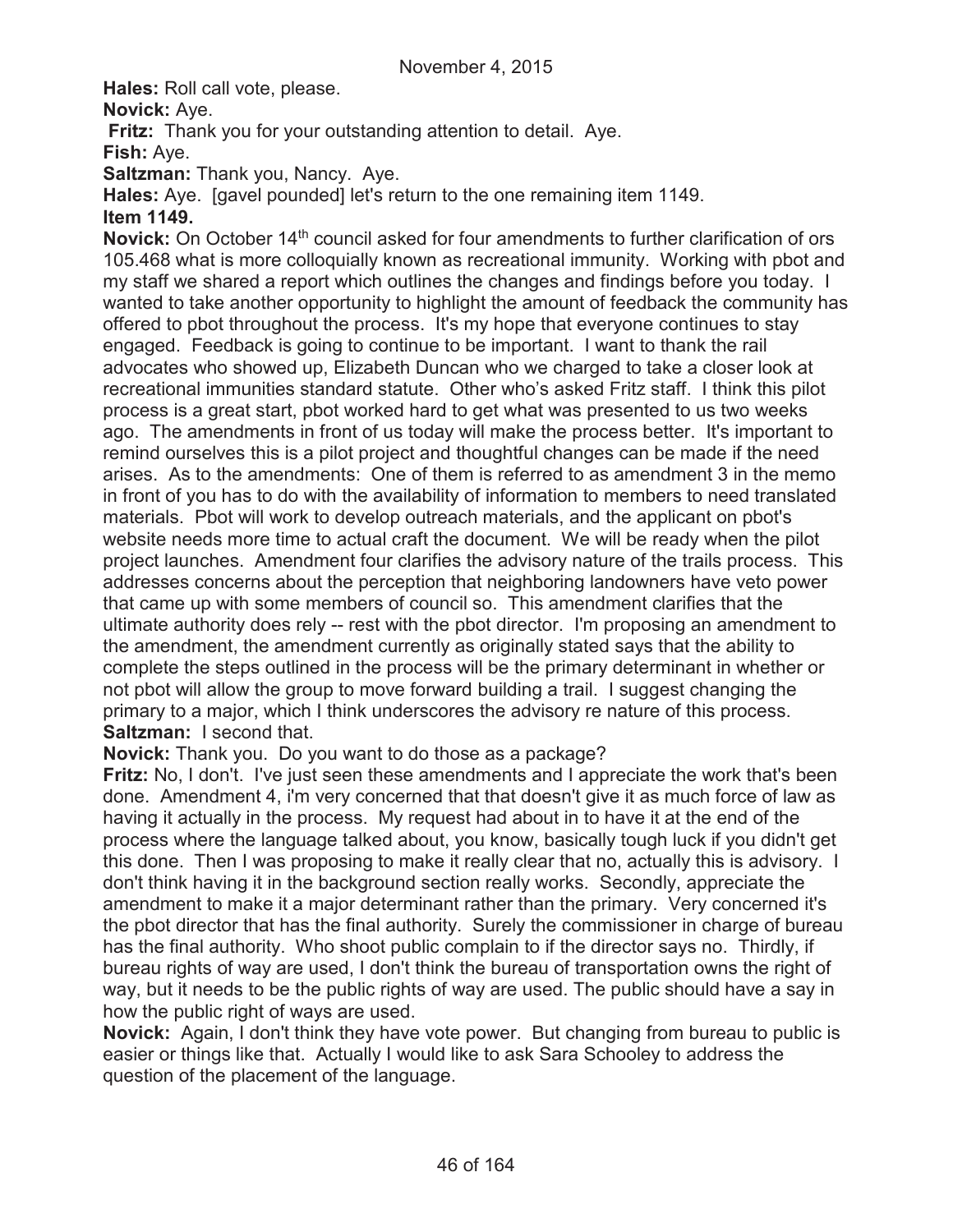**Sara Schooley, Portland Bureau of Transportation:** good Afternoon mayor and council I'd be happy to address that commissioner fritz. So we did get your suggestions and put it at the end of the document. The end of the document as it was put on the website is a section called mutual respect and so we didn't feel that it was appropriate to put it in that section. We were also a little concerned that because of that section and the documents in general people often don't read till the end so we didn't want to put it there thinking that a lot of people actually might not get there. So we are hoping by putting it in front more people would get as part of the context of the program.

**Fritz:** I guess in my experience people don't generally read the background information they dive right into whatever steps I have to follow. So unless it's in the steps that can be followed.

**Schooley:** So we could -- that mutual respect section at the end isn't actually one of the steps, so we could incorporate it into step number 3. We could put it at the end of that step. That's the step that involves the community involvement and neighborhood support. We could put it in there. Language in that park work for you with the changes suggested? **Fritz:** I believe it should be the elected official that has the ultimate responsibility, not the pbot director.

**Schooley:** I will pass that on.

**Novick:** I don't have any more responsibilities. Okay.

**Fritz:** Obviously we all make decisions in concert with our commissioner in charge or the director depending which side you're on. I would like it to be clear there's an elected official that citizens agreed by the outcome of the process can appeal to.

**Schooley:** Thank you.

**Saltzman:** I did read the stuff over the past couple of days. I want to make sure I understand what we're doing here. We are backing off a little bit from the -- this is a pilot, right?

**Schooley:** The pilot.

**Saltzman:** For how long?

**Schooley:** One year.

**Saltzman:** The amendments that we're considering now will allow the, I guess commissioner in charge now to take under advisement the results of any kind of a vote of neighbors.

**Schooley:** Correct.

**Saltzman:** It's a major factor, not the primary factor, and it's ultimately up to the discretion of the commissioner charge or pbot director.

**Schooley:** Right. I think one of the reasons why Commissioner Fritz suggested this paragraph and why we were willing to put it in is that really any community input process is in essence an advisory process. If for some reason the process goes through and because of one step or another it comes out a way the commissioner in charge doesn't believe is the best use of that right of way we want to make sure that the understanding is that the commissioner in charge is the one with the final decision. Although we believe that that responsibility was implied and also mentioned in the first draft, what I guess the third draft of the trails process that came out, I think this language just puts it out there a little bit more and helps clarify that responsibility.

**Saltzman:** It makes clear these elections are not binding in any sense of the word. **Schooley:** They are advisory.

**Fritz:** I think the concern is where the neighbors, immediate neighbors, don't want people walking past them. We heard from trdi Razz this morning how there's a fence in the right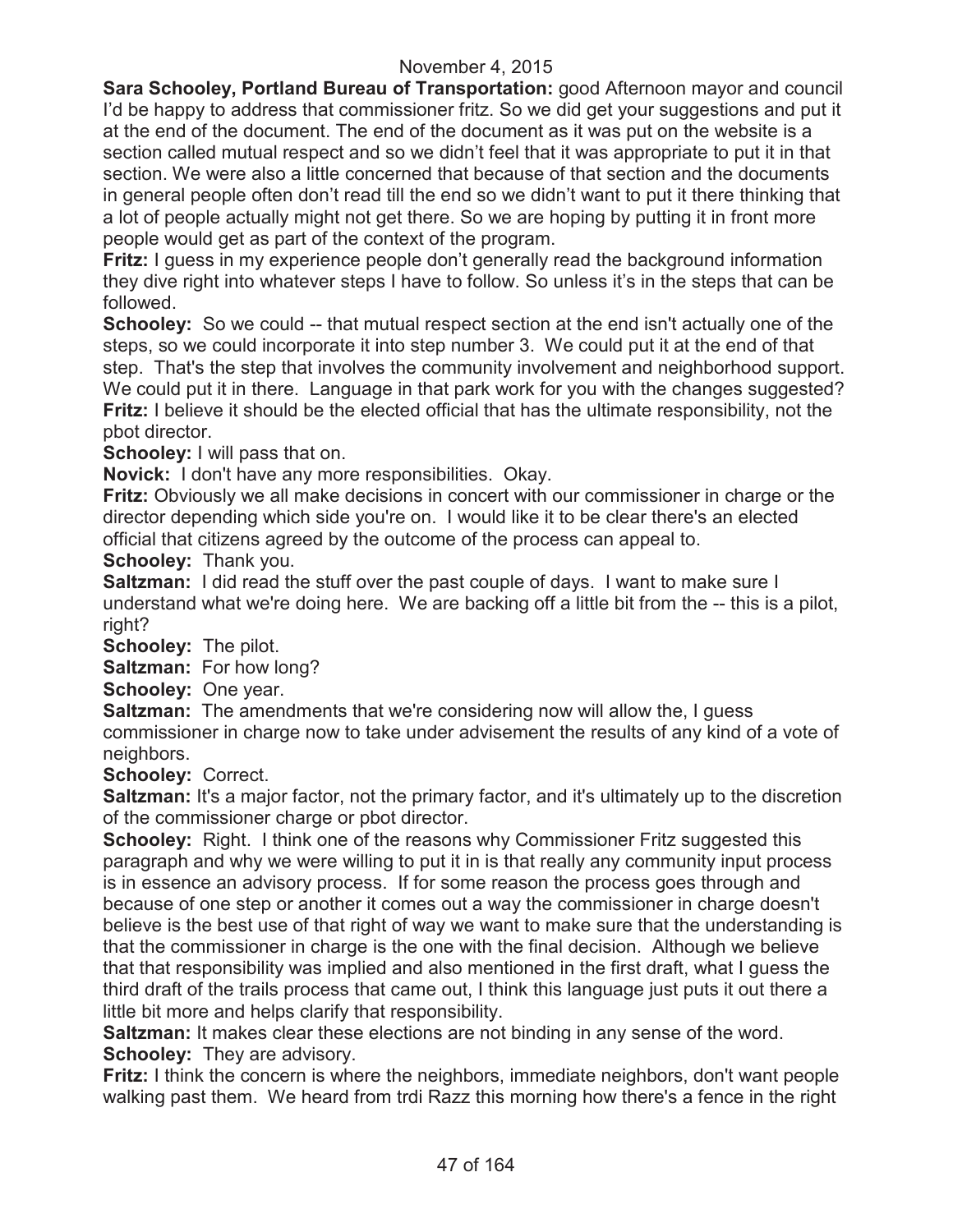of way and it needs to go. Under the current voting rules, the immediate neighbors do have a certain sense of -- they are entitled to say no.

### **Schooley:** Yes.

**Fritz:** I appreciate the amendments which make it clear people who live far away may want to walk past that particular property whether that particular neighborhood says no, this is our private enclave, no, it's public right of way.

**Novick:** We're saying we want people to work these things out with their neighbors including landowners. We hope people will try do that, but that doesn't mean the landowners have the ultimate authority.

**Fritz:** My experience has been it's often an attempt to work with the neighbors and when the neighbors say no, other people like, well, isn't this public right of way? I have the right to be there.

**Schooley:** Right. It's also important to remember if you can flashback to the presentation there were three options to get that community and neighborhood support box checked so only one of them actually was getting high majority of 75% of adjacent property owners. The other two options we were getting 50% of residents of property owners within a quarter mile of the trail trying to look at broader user base, the third option was getting 50% of adjacent property owners along with the neighborhood association letter. There were a couple options.

**Fritz:** They all are about the neighborhood association. We're encouraging people to walk further distances and some associations are really, really small, we shouldn't give the neighborhood association the right to veto.

#### **Schooley:** Right.

**Fritz:** I'm not seeing an option I would like to see. This is a pilot, we can see how it works. I'll be particularly interested to see how it works on the country right of way which is so contentious. Maybe there needs to be a fourth option of the neighborhood coalition or petition of 500 people or whatever it is, that allows anyone beyond that -- i'm certainly willing to try it as such.

**Novick:** We had a conversation with one of the neighborhood coalitions about that. Community reaction was -- [screaming] we may have to visit that in the future. One of them I want to make sure -- we have reference to amendment 5, which is the statement that staff will be adding a section to the q and a for individuals who own property next to a right of way developed trail standards. One of these could potentially be less liability as a result of 105-568 and we provided language we think we will add to the q and a. I want to know, is this an amendment are we saying for sure this precise language will be used or just advising people we plan to add this?

**Schooley:** Advising people we look to act this sort of language. That's a living down, so -- document so as we get closer to the process being implemented as questions come in we'll be looking to change around that q and a to make sure we answer the questions people are asking. I think there was acknowledgment that ors wasn't referenced and then obviously as you have found out has been a very popular question so we want to make sure we have language in there and have been working with the city attorney to make sure we get the right language.

**Hales:** I don't think you actually need to amendment the ordinance do that, but you can do that.

**Fritz:** Thank you commissioner and with your acceptance of the amendments I'd like to move them as a package.

**Fish:** I move amendments 1 through 5 as package a.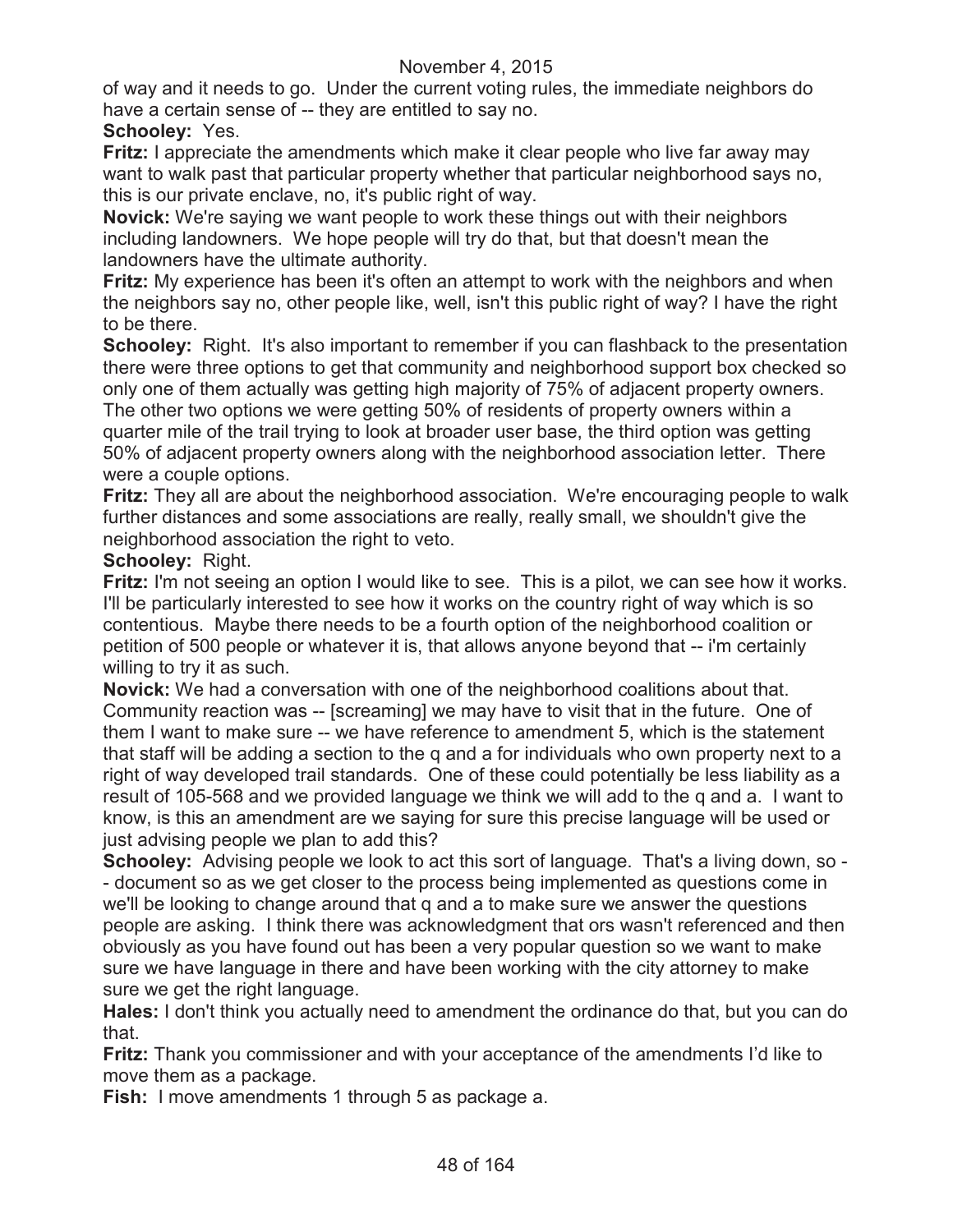**Hales:** The revisions we made to what was amendment 4 that -- [speaking simultaneously] changing to commissioner charge and publicly.

**Schooley:** Also the location in the document.

**Saltzman:** We changed primary to -- [speaking simultaneously]

**Novick:** A major. Primary to a major.

**Hales:** Those capture the changes.

**Fritz:** And we're going to move that into step 3 --

**Hales:** Still amendment 4, now it goes at the end of step 3. Okay, those are the amendments. Let's vote on the amendments and see if anyone wants to testify. **Novick:** Thank you, colleagues. Thank you, Sara, Erica, thanks, everybody. Aye. **Fritz:** Aye. **Fish:** Aye. **Saltzman:** Aye.

**Hales:** Aye thank you very much. Does anyone want to speak on this item or nod in unison?

**Moore-Love:** We have five people signed up.

**Hales:** Okay.

**Fish:** There's a time check. We may lose a quorum. Are we in favor or against? **\*\*\*\*\*:** I'm in favor of the amendments.

**Fish:** Is anyone testifying against the amendments?

**Hales:** A diversity of opinion.

**John Gibbon:** I'm in favor of the amendments as I understand it it's going to lessen the adjacent owners' veto to this and I think that's necessary. I still believe that it's on a caseby-case basis, and I think putting it in the hands of the commissioner in charge is probably the best way to make a judgment on case-by-case basis. I know the situation with my homeowners association we have neighbors who probably would have a veto, but are completely fenced off from the right of way. Not even affected by privacy. So I kind of have a problem with that. I also would like to see this process move forward because I don't think this solves our problem for my homeowners association but we have something called public pedestrian pathway that runs through our private land and I would like to move to someplace where we have more certainty about reduction in liability. If we're letting the public go through our private lands. Those are critical things that I think this process helps us with. Thank you.

**Hales:** Thank you. Good afternoon.

**Elizabeth Duncan:** Good afternoon. I'm Elizabeth Duncan. I testified before you on October 14 about the liability issue. I am not anti-trail. But I am anti-liability. I don't think it's fair to put a lot of our citizens in the position that they are in today. Pbot's amendments explained the limitations of ors105.668. They explained the protections under the plan but did not propose any protections for property owners who live along existing trails and that is absolutely reprehensible to leave people in this sort of situation. I would love to ask each of you if you would want to be liable for a trail that is published on the city's map and that currently looked like this, and like this. No one in their right mind would knowingly take on that sort of liability. And this is not a theoretical problem. Walkers are being injured on these trails. A lady in my neighborhood died because she fell down a steep trail. She suffered a brain injury and she died at ohsu few weeks later. Southwest trails meeting a few weeks ago, they mentioned four or five serious injuries that have occurred on these trails. When the present condition of the existing trails, with the present condition the fact that walkers are being injured when using the trails should not surprise you. The important point is this council has the opportunity to fix the mistakes of the past. Don't allow pbot to move forward and totally ignore the hazardous condition of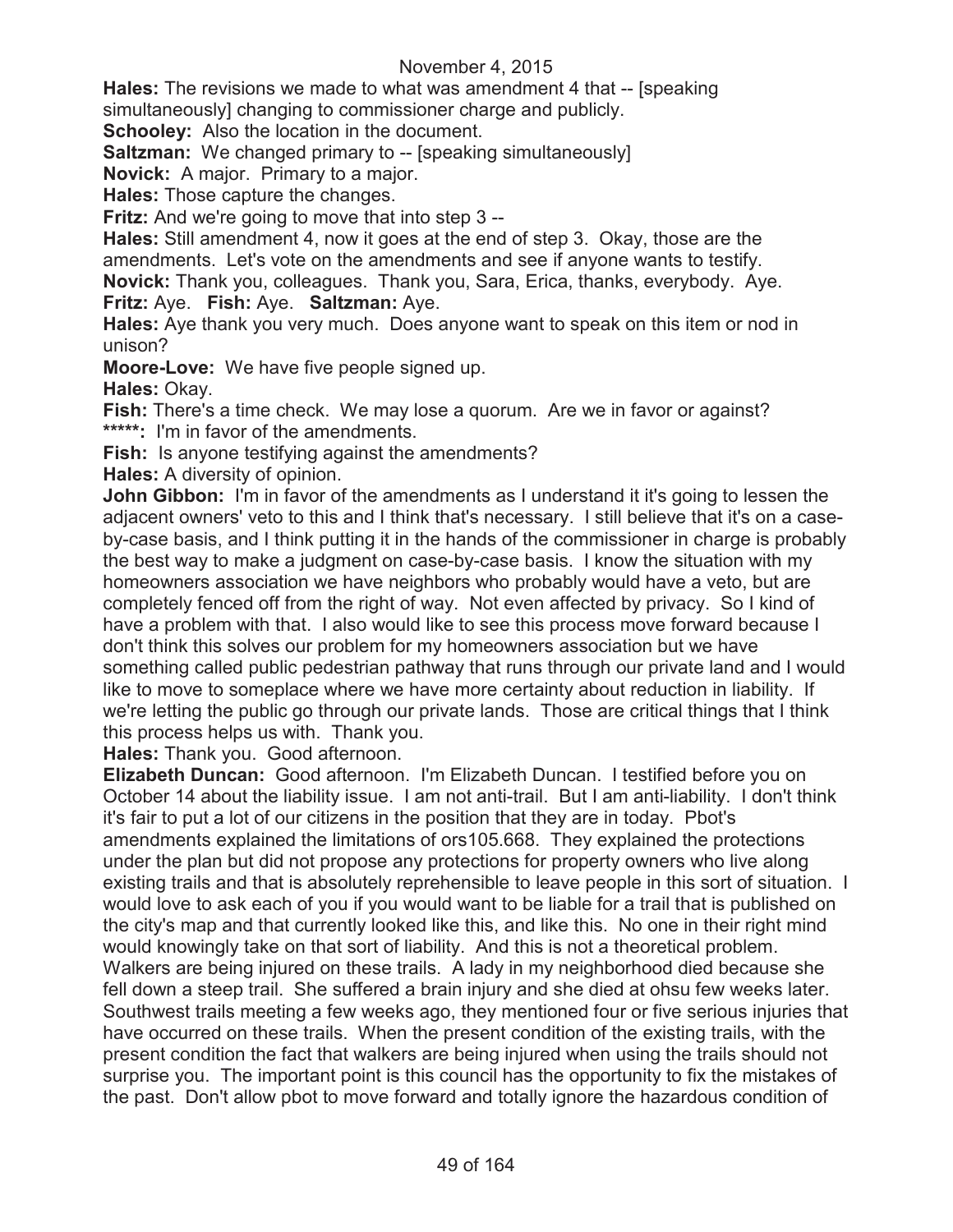existing trails. This is a plan that I would suggest. Require southwest trails to assume all liability for existing trails. They built them illegally, without permits. They are proud of them and promote them at every possible opportunity. Let southwest trails assume liability in a written agreement with the city. Second, have a city engineer go out and inspect these trails and document conditions deemed unsafe to the public. Third, follow the same maintenance provision detailed in pbot's proposed trails at page 3. If the city engineer deems the conditions to be unsafe for the public pbot shall formally inform the group responsible for maintenance of the deficiencies and if not resolved by the time set forth in the maintenance agreement pbot may close the trails. But one caveat. Follow this procedure for existing trails first, don't allow southwest trails to use its resources to build future trails when their existing trails are in such a hazardous state. Please do the responsible thing today. Do not pass this trails plan before you today until it's amended to cover the existing trails and protect walkers who use these dangerous trails and the innocent property owners currently liable for them. Otherwise the condition of these trails will never be addressed, and they will only continue to deteriorate. Thank you. **Hales:** Thank you.

**Glenn Bridger:** Good morning. Glenn Bridger, southwest community activist. I appreciate the amendments that have been discussed here today as well as the additional amendments that Commissioner Fritz made and I support those amendments. Would like to focus on the liability topic because is that an issue of concern for all of us. I believe that too frequently liability is being used by some of the adjacent property owners as a red herring how they say anymore buy, not in my backyard, I don't want people walking by here. I think we need to not allow it to be used as a bullying technique to help the city avoid enforcing their own existing rules to clear the rights of way so they are available for pedestrian access as required by code. I do thank trdi razz frankel for her bringing forth these trails are not a creation of any one organization. These trails existed as she was growing up where she knew she had the right to walk on the public rights of way. That was an inherent right that the public has and that pathways or trails having created since day one in this community so it's not just an issue of any individual organization but a community issue and if we can have maintenance funding which is not in this amend - amendment, not on the proposal, maintenance funding pbot can help overcome some of the issues people have about the condition of the trails. So we need to move forward and I would like you to move forward with this amendment so we can build and hopefully maintain trails in the future.

**Hales:** Okay. Thank you all very much. Others signed up on this item? **Don Baack:** Double-header. Very unusual. Commissioners, mayor hales, I want to first of all just sitting back, I think miss -- our speaker talking about maintenance is really important. It's really important. Trails has basically -- liability issues not addressed maintenance since 2008. We have fought with the city to work out something and we want to continue on that basis, but just for the record, the trails were built by the southwest neighborhoods incorporated committee which was southwest trails at the time. We are a total separate organization in southwest trails pdx. To the amendments basically I support them as presented but I have a couple of things I think are really important. Staff says they are going to send out this announcement when there's a trail approved or through the first vetting process. Because their announcement was very defective, existing property owners they didn't tell them they had liability for the adjacent trails, that there's an opportunity if you work with a nonprofit to have that immunity from the immunity process that the state ordinance provided. That needs to go out to everybody now so we don't end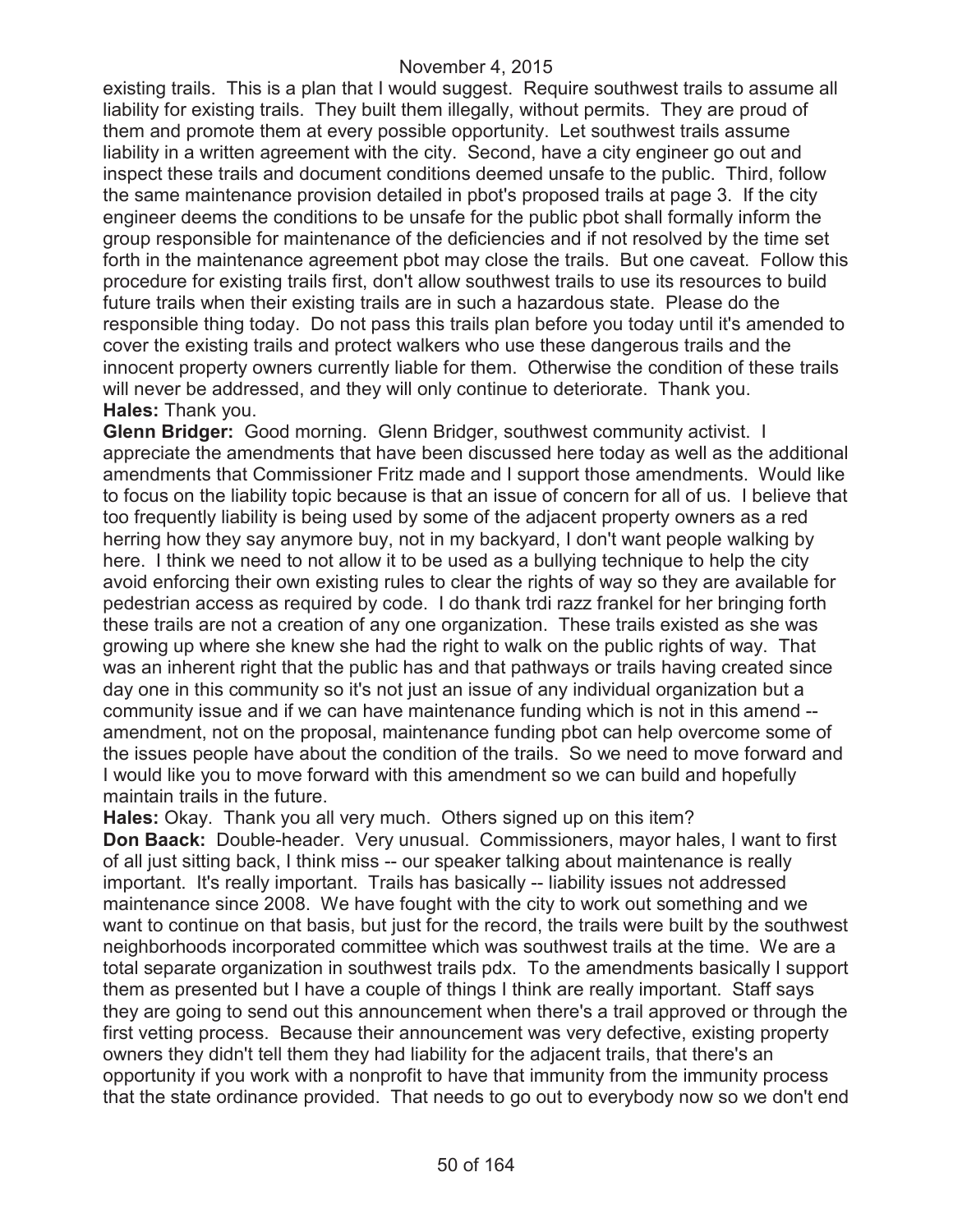up with everyone trying to close off the trails in front of their houses. I want to go down here. Really we -- same as others have done to try to close off the trails that people are now using or would like to use. I don't foresee every right of way will be getting a bunch of phone calls. We got to open that up. There are some critical ones its imperative to have the city address these issues. One in southwest we had a letter written by Christine Lyon several years ago to a property owner saying that they had to keep right of way open. Since then it's been closed down by putting brush in front of it, planting, so on, so we ask the same writer to tell us how we're going to get this back open. As she provided we can go through there. We got a response saying you have to go to title 29 and we want to bds. They posted it. Then lo and behold pbot says you can't post it. It's not a legal trail because it hasn't gone through the process. If you look at ordinance which I quoted in my note it's very clear that these trails remain open to the public unless specifically authorized by permit or ordinance to do otherwise. I don't think there's any way that permits -- there's know permits that says you can't do this, so pbot is making the law on their own saying we're not going to do that and that bothers us and is causing conflicts in the neighborhood. I would like to see, sends this note out to everybody saying this is the law. And these are the ways, options you have. Rather than just sending it when there's a project specifically approved because it's the others we're worried about. There's another one where they are not removing -- my time is up. I won't go on. It's lunchtime. I urge you to read it.

**Hales:** Thank you. Welcome.

**Hugh McGavick:** Good afternoon. I'm hugh mcGavick. I live in southwest -- I live on Coronado right of way. Thank you for the opportunity to be heard. It's interesting being just opposed with him because we represent completely different views in this particular circumstance where I live which i'm not here to discuss but it's a great juxtaposition to conclude this lengthy process. In our instance it's environmentalist versus hikers. Those names are what this whole policy is addressing to balance those both critical needs to the city on a case-by-case basis. I'm not going to argue the merits of anything that's happened before i'll answer any questions that i'm given but I do think there are a couple of changes I would like to see made. First commissioner Fritz with due respect I think it's a bad idea to put more weight on yours and your colleagues' busy shoulders. I think it should be a decision by the head of pbot, and leave you out of this already highly politicized arena. I suggest you revisit that and go back to as was written coming in. Second, the immunity amendment is written by the very capable sara schooley, who has done a brilliant job throughout, interacted well with anyone who has wanted to and even when she would rather not. She stated it as a recommendation that staff recommends this language. I don't see what I would like to see there. What I would like to see is I would like to plug this recommended language in under immunity for certain landowners. Right now as drafted there are many southwest trails who are getting this legislation passed and misrepresentations about what it accomplishes. The new language that staff recommends is more in line with a legal memo that peter finley fry presented from dunn carney at the last meeting that caused commissioner Fish to request this amendment. This language I think is a more benign, more policy proper statement of law and fact that the layman could follow, and finally very quickly, the second amendment is about inspection and that's on the last page, 8. And it comes at step 6. Right now it says the proposed language says the trails organization shall contact pbot once construction is complete so staff with a representative of the applicant has the opportunity to inspect. It should be complete for inspection. Thank you.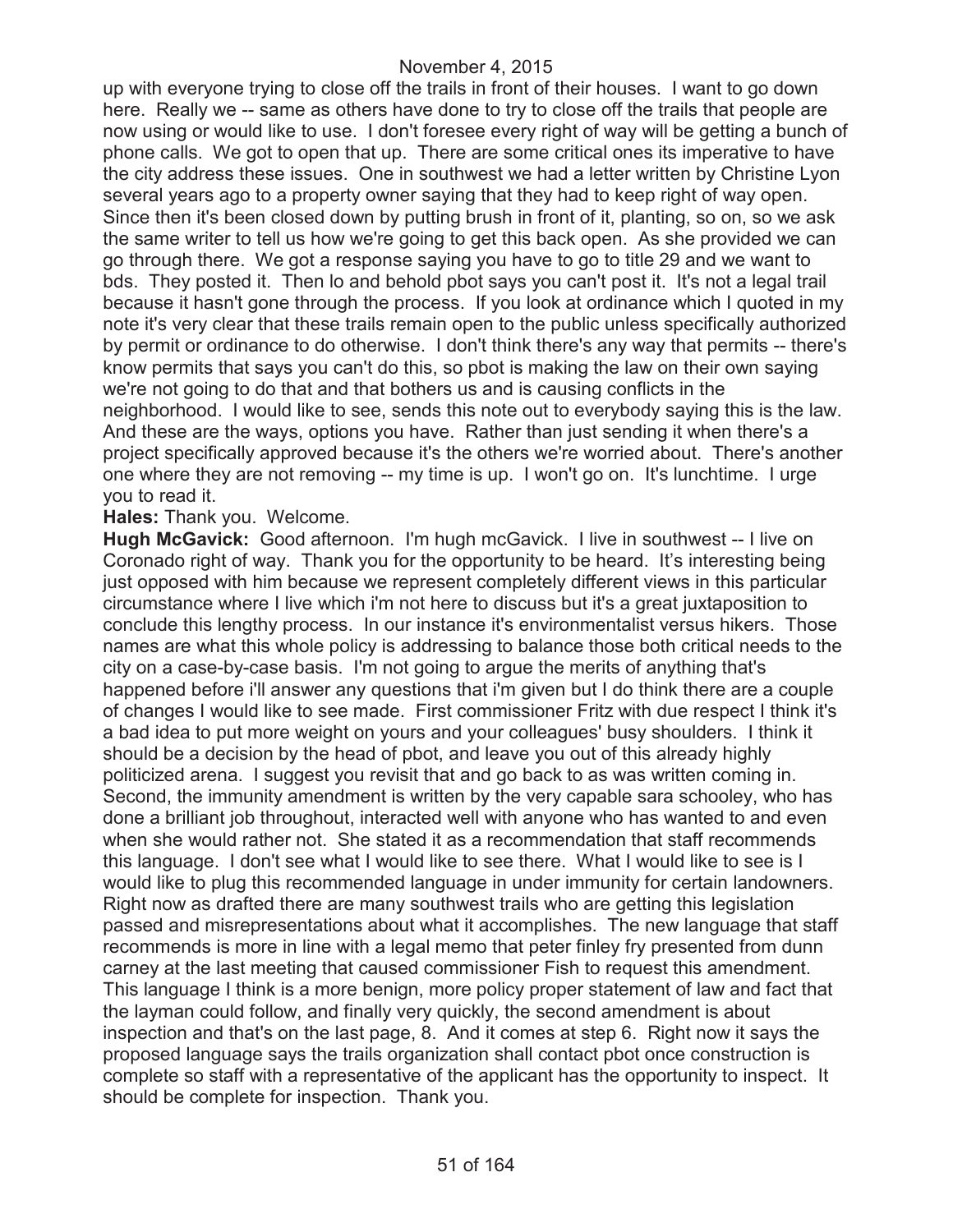**Hales:** Thank you. Thank you both. So questions? Recommendations? I guess i'm a little confused about where we are on the liability issue at this juncture. I would appreciate the work that's been done, also appreciate Ms. Duncan's testimony. Commissioner or city attorney or anyone else, wherever we feel like we are on that issue at this point. **Novick:** I'll bow to the city attorney.

**Ben Walters, Chief Deputy City Attorney:** Council, I'm ben Walters with the city attorney's office. I have been working with pbot related to the concerns raised about the liability statute. We have tried to come up with language to include in dissemination to the public that tries to describe what the liability statute addresses in language that we hope is understandable. I disagree with some of the conclusions that Ms. Duncan described in terms of what the liability statute does or does not address at this point in time. Part of what the policy is hoping to address is that right now at least we have situations where work is occurring in the right of way. It's not being done necessarily in accordance with standards developed by the city. And to the extent that the policy hopes to get trails up to a prescribed standard under the supervision of pbot that does bring it into a situation where the city will assume some responsibilities for establishing standards and if the work is done in accordance with the standards then the city will be shouldering some of the responsibilities for those trails and taking that off of the abutting property owners. The organization that's doing the work. That's more of a process result than it is a statement that we need to include or somehow extracting a commitment from the organization for prior work that was performed. Any questions?

**Hales:** I think that's helpful.

**Saltzman:** The suggestion about having the city engineer inspect existing trails -- any thoughts on that?

**Walters:** Do I have any thoughts on that? You know, I suppose -- well, right now at least we have a complaint-driven process where if people have concerns about the condition of the trails then they can submit those to bds, and bds could coordinate with pbot on whether or not the conditions necessitate some correction.

**Saltzman:** It's complaint driven right now.

**Walters:** Complaint driven basis. Yes.

**Hales:** Maybe not today but sometime soon I would like a tutorial about scenarios in which there would be an injury, who ends up with the liability. I still hear --

**Walters:** Well, frankly, that's going to depend on the circumstances of each case.

Liability will be resolved on a case-by-case basis. The statute afterwards some significant protection for abutting property owners as it stands right now.

**Hales:** We think.

**Walters:** We think, yes.

**Fritz:** We should be looking at this in our legislative agenda if we need to toughen it up. It only applies to cities over 500,000, which is us. Perhaps there's something we --

**Walters:** The statute allows cities below 500,000 to opt in if they choose to. **Fritz:** Okay.

**Hales:** Other questions for Mr. Walters? And let's see, where are we with this? This is a previous agenda item. It's been amended. Resolution. Now an amended resolution. So we can take action on it today. Further discussion? Roll call.

**Novick:** Thank you, Sara, thank you, Christine, Erica, thanks to southwest trails, thanks to Mary Ann, thanks to everybody who participated in this process. Thank you, john. God bless you, Mr. Stormwater. Again, this is a pilot. We'll try it out, monitor how it's going. We'll see how it works. I hope it works well. Aye.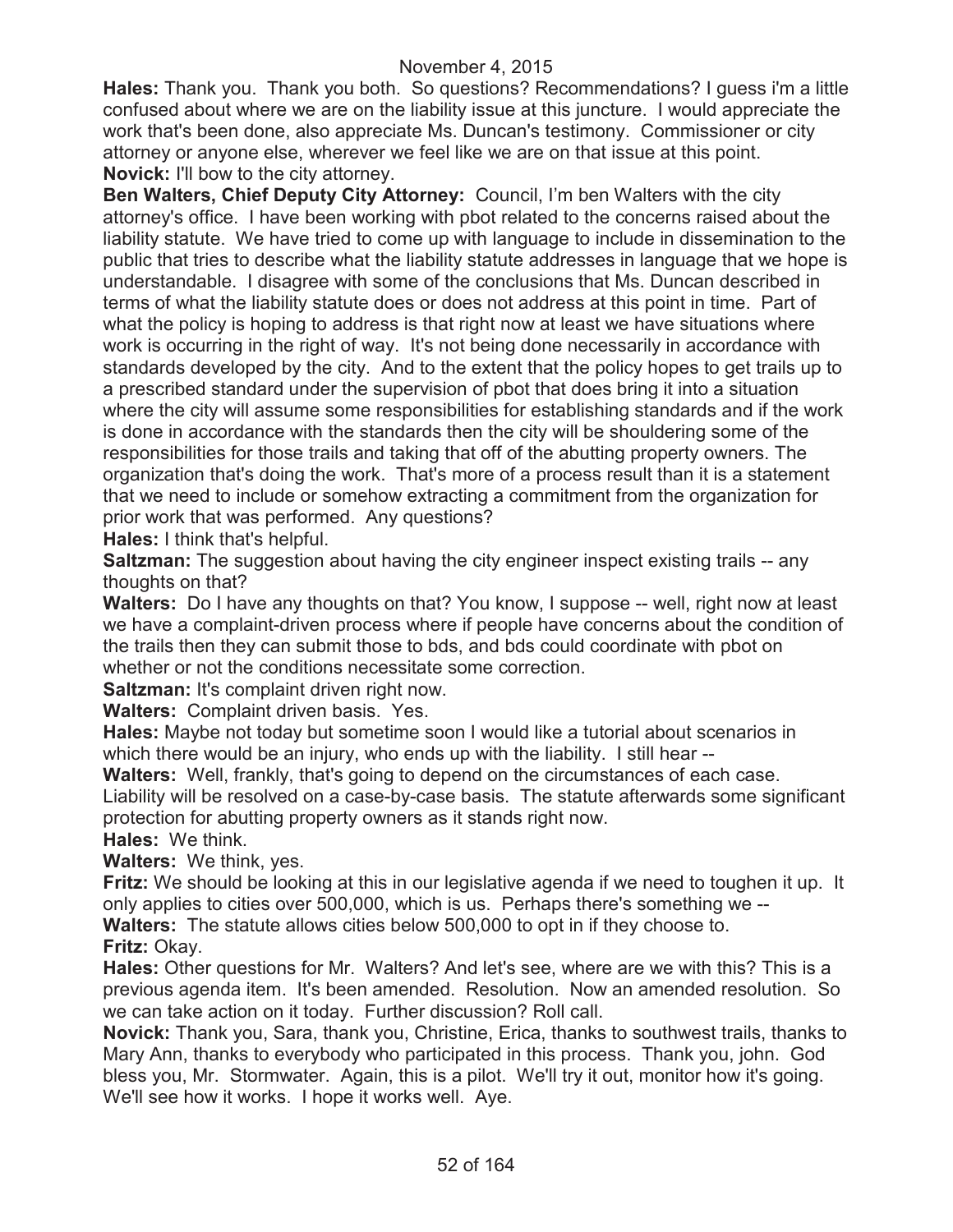**Fritz:** I appreciate hearing all of the concerns on all sides and if commissioner said this is a pilot, Sara, I have been really impressed with the work you've done on this. When you have people on all sides that disagree with each other quite a lot but all agree you've done a great job that's very telling. I much appreciate your work. Aye.

**Saltzman:** Well, to be the third one to underscore it's a pilot. I look forward to careful evaluation. I think our goal is we want to advance the creation of trails in southwest and throughout the city. As alternatives to getting from point a to point b, we want to make sure that liability issues that we want to resolve the concerns adjacent property owners have about liability, but not at the same token to give absolute veto power to adjacent property owners. I don't think that would be a chilling impact on any trails happening in my opinion. We need to do this pilot and I think we need to further figure out what the options are and make sure people know if they are adjacent to a trail they feel is unsafe that they do know there are channels that they can bring their complaints to and certainly as commissioner charge of bds, I'll make sure that channel is working. And so I think this is a great pilot. I do want to make sure that it doesn't stifle the trail creation. Aye. **Hales:** This is a social experiment under hopefully adult supervision by the city of Portland. I'm committed to making it work. I don't want to put property owners at risk and hopefully the legislative protections we have will work. I take your point, Commissioner Fritz, we need to go back to the legislature and make it stronger we should do just that but let's go back to the pilot project and see. Aye. Thank you. We're recessed for one hour until 2:00 p.m.

At 12:58 p.m. Council recessed.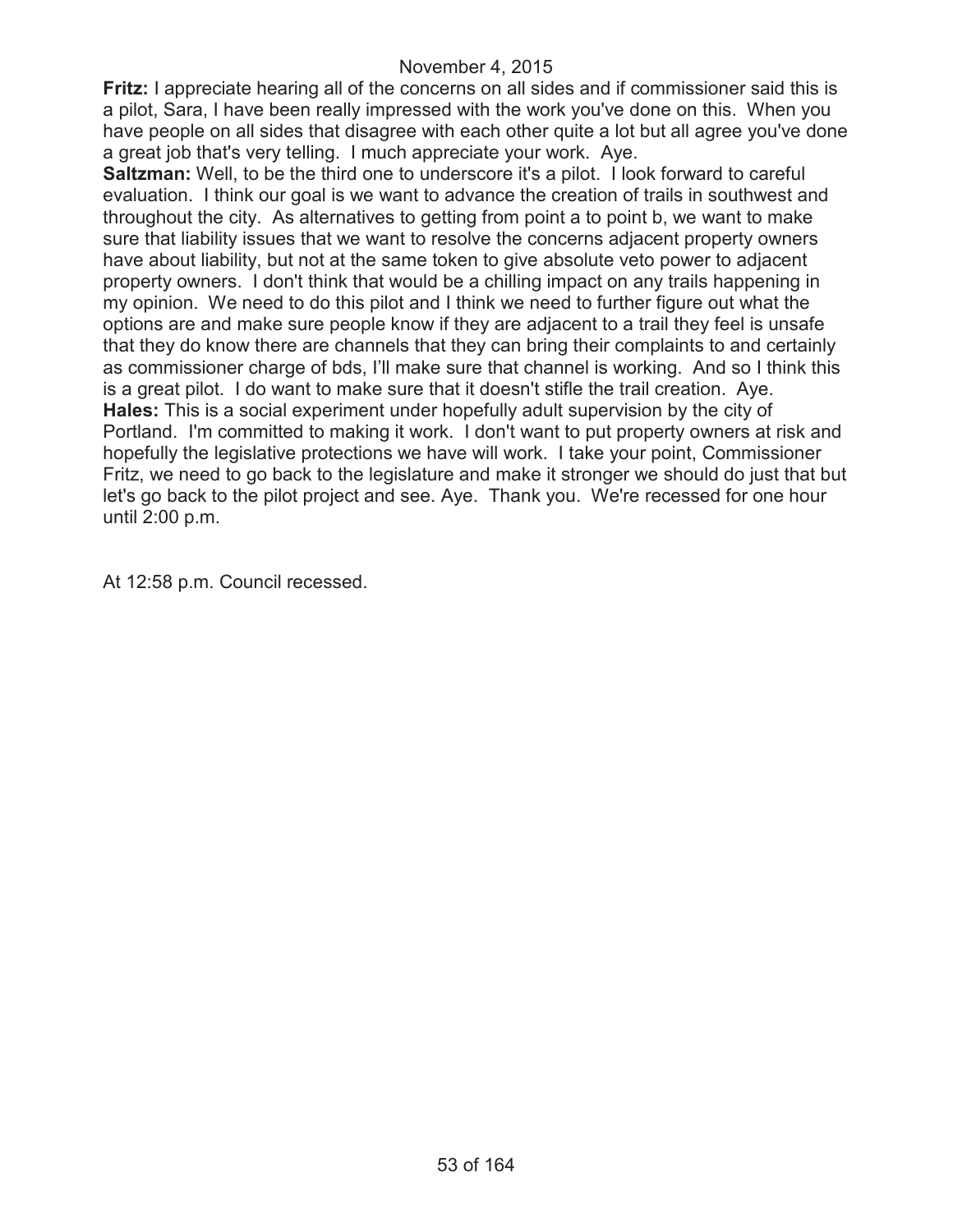### November 4, 2015 **Closed Caption File of Portland City Council Meeting**

This file was produced through the closed captioning process for the televised City Council broadcast and should not be considered a verbatim transcript. Key: **\*\*\*\*\*** means unidentified speaker.

## **NOVEMBER 4, 2015 2:00 PM**

**Hales:** Good afternoon everyone. Welcome to the afternoon session of the November 4th, Portland city council meeting. Would you please call the roll? [roll call] **Hales:** Good afternoon everyone. Welcome, we have really important work to do here this afternoon and we're glad you're here to participate in it. We have a time certain item at 2:00 which we will get to in a moment and then a pair of items at 2:30. The council is going to work until 6:00. It is my hope that we will hear from everyone and take action by then. If not, we will have to carry things over. We will see how that goes. We're obviously going to take public testimony when we get to each item, given the number of people here and our interest in hearing from everybody, we want to ask you to be brief. We will probably limit testimony to individuals to two minutes. And obviously, if you're here on one of these items and you have heard your point of view expressed, you can defer and say that your points have been made. If you do want to sign up to speak, sign-up sheets outside, so, please let us know that you would like to testify. If you're here to testify, you need only give your name. You don't need to give us your address. And we practice the rules of decorum in this room. If you agree with a fellow citizen's point of view and want to indicate that, give a wave of the hand, or if you disagree feel free to make a polite hand gesture to the contrary we don't make vocal demonstrations in favor or against fellow citizen's points of view so that everybody feels they can be heard and so that they actually can be. That is about all of the procedure there is to it. Let's begin, please, with item 1155. **Item 1155.**

**Hales:** Commissioner Fritz.

**Fritz:** Thank you, mayor, very honored to present this proclamation today and invite our invited speakers up. I understand that we have a drum solo to start with, which is a treat for all of us. Is that still on?

**Hales:** I think so.

**Fritz:** If you would like to come on up.

**Hales:** Come on up, please. Good afternoon.

**Judy Bluehorse Skelton:** Hello, good to be here. We're really honored to be here today to once again celebrate and acknowledge and read the proclamation for Native American heritage month. It follows right on the heels of indigenous people's day last month, which we're all starting to feel like we're part of being at council chambers a lot. **Hales:** Good.

**Bluehorse Skelton:** For many good things. So, it is really an honor to be here again and know that there are many of us who are here in spirit but cannot get to the council meeting today to share in this exciting celebration. We have a number of things to offer, gifts, but good words and performance and i'm going to let each person introduce themselves, but I'm Judy bluehorse Skelton, I serve on the Portland parks board and on the faculty with the indigenous studies program at Portland state university. So many of our students are really excited about the energy and feeling part of the city and that recognition. We have a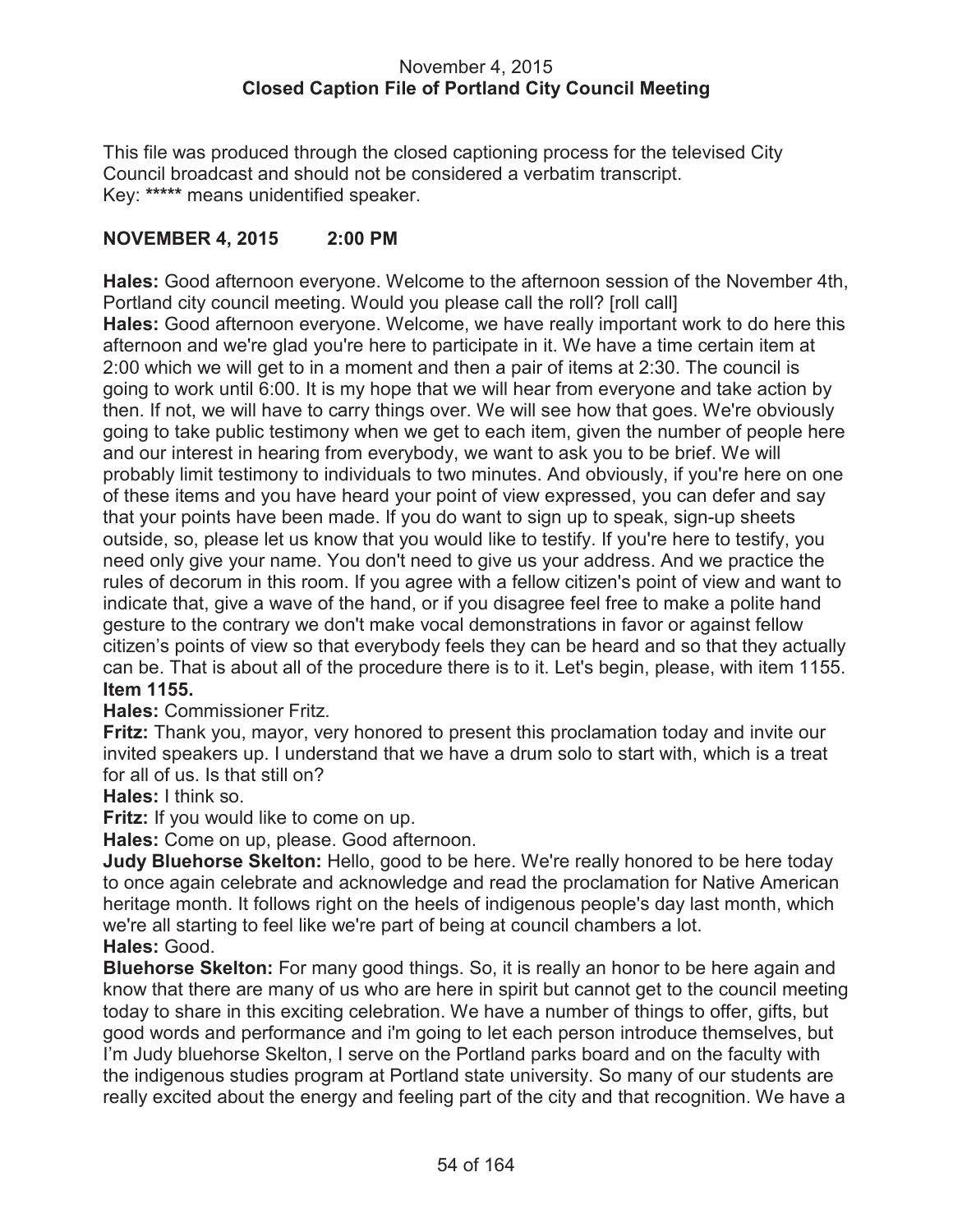lot of events scheduled in the city, and at psu and around the region to acknowledge. I have been asked to speak the native community advisory council. We have been meeting for four years. We meet monthly, and are very happy that the parks bureau has been convening, especially grateful to Elizabeth Kennedy Wong for the long-term commitment to keep meeting every month as we look at policy, we look at land management. We look at the naming of parks. We have had several events. I think you were at the last one, mayor hales, with the westmoreland park salmon celebration. Our second annual celebration of that salmon coming back home and the only unimpeded salmon run in the city of Portland. Salmon coming up from the Columbia, up the Willamette, up johnson creek, up the crystal springs to the headwaters hidden in reed college canyon. So, this year we partnered with pbot as part of Sunday park ways. It was huge attendance. We had salmon baking traditionally thanks to christine and Clifton bruno. Columbia River intertribal commission, talking about the headwaters, pacific -- and so a real regenerative time in the city. As the salmon come back, the people are heartened. We are in salmon nation. Many of us are from all over the country and call Portland home, and when the salmon come back. They didn't know the -- that we had changed the schedule from October to September 27th. They weren't in crystal springs that day. But we have since seen them there. Salmon spawning in October. And, so, it gives us a great heart in a way that nothing else does. Other events have been the Native American family day, which parks is hosting at mount scott community center November 28th. Portland public schools Indian education office and others are on hand to do activities, dance, share culture, and the parks provides free swimming and other things. So, it is a reciprocal opportunity to recognize that the confluence of the Willamette and Columbia rivers have been home to people from time and memorial. It is a huge economic and social network. Coming in here today, I can feel that it still is. And so in the 21st century, we are -- we recognize our ancestors were looking out for us seven generations back and that's why we're able to sit here today even when we were facing disenfranchisement and relocation and for many tribes in Oregon, termination. Tough word. But that was the policy. And, so, as they get ready to celebrate restoration, regeneration, with their powwows, we're excited to remind that we're still here, in fact, if anything, it's an opportunity for us to share how we will live here for the next thousands of years on the face of climate change, where will we all live, what water will we drink? What are the healthy foods? How will our children be? And how will we all share this place that we all call home? And, so, we're very excited about being able to share that. Has agreed to share a little bit and introduce herself.

**Verdeen McGuire:** Hello. Nice to be here. Thank you for having us. Verdeen McGuire, I work here at the Portland area office for my tribe, community health advocate. I'm part of the board when my schedule allows it, and my tribe is celebrating their 38th year of restoration this year at the chinook winds casino in lincoln city. I will definitely be attending that. It is one of our favorite events. I'm honored to be here and looking forward to the agenda and the proclamation today. So, thank you.

#### **Hales:** Thank you.

**Bluehorse Skelton:** We have a special guest coming down from our northern relatives, and i'm going to let you introduce yourself.

\*\*\*\*\*: Family and friends of family, thank you for being here. You're wondering how I am related to you if I'm going to call you family. What i'm going to say is that we are related to this special moment. From now on, we will remember this time together, I hope. My elders would say gatherings ever since I was a little boy, the greatest gift anyone can give is their presence. Later on I thought my uncle was especially trying to get out of giving me a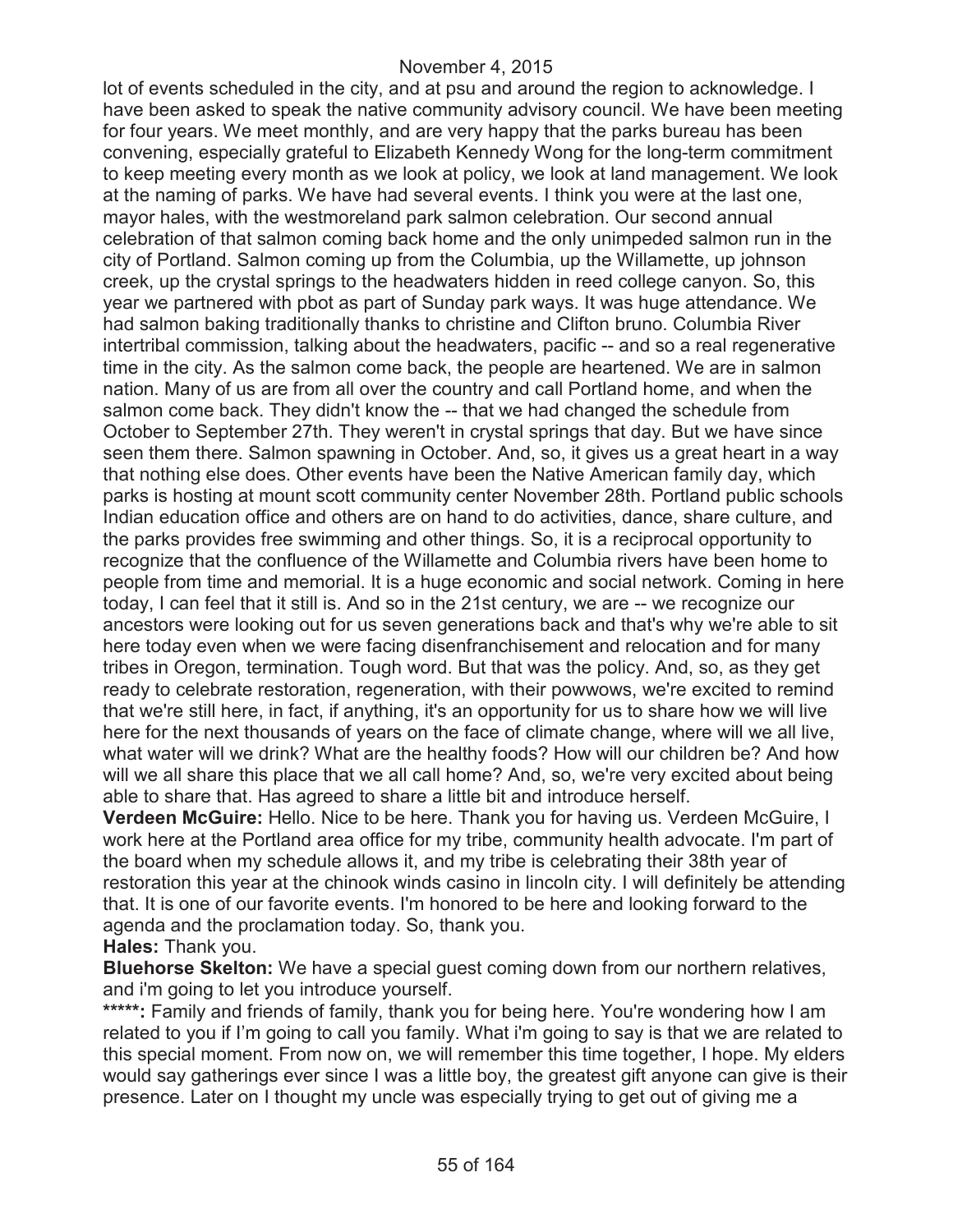present. Christmas. But now I know what he really meant. What he meant was the greatest gift anyone can give is their presence. And at this time, in gratitude, I want to acknowledge the generosity of your service to this community. I want to thank you for stepping forward and choosing this sometimes thankless job of being a public servant. And out of that gratitude, and the recognition and acknowledgment of our generosity, i'm reminded that for thousands of years here was a sustainable economy. And that may seem like an impossibility, the notion of a sustainable economy. But if it is based on generosity, and if it is based on gratitude, then we cannot only share this beautiful path that we have, this peaceful time that we have, we can celebrate a shared future of sustainability, a shared future of prosperity, a shared future of spiritual healing. In 1983, native elders met at the university up in Canada to celebrate and to address the issues that relate to substance abuse. They celebrated in this gathering and they realized in that gathering that the hurt of one is the hurt of all, and the honor of one is the honor of all. On this day, I would like to perform a piece I wrote that was inspired by that gathering. With the intention that you hear and accept the notion that your honor brings honor to everyone. As you are true to your skills, gifts, and talents. Muster up the courage to feel all of your feelings. Recognize and acknowledge that you are significant. Others may recognize and acknowledge that you are significant, but that would be insignificant if you don't own your own significance and act on the passions of your heart. That honors us all. That honors everyone. So, this piece was inspired by that gathering with a simple notion that one person are another's skills, gifts, and talent, and in generations from now, a lifetime from now, how that has an impact on everyone around us. This is called "the honor of all." if you don't mind, I am going to stand.

**Hales:** Oh, please. That's fine.

**Hales:** Let's suspend the rules and say thank you for that. [applause] **Hales:** Thank you.

\*\*\*\*\*: I sincerely believe that I have lived my whole life for that moment and to remind us all that my music is a direct product of a well-supported public school music program. **Hales:** Hear, hear. [applause]

**\*\*\*\*\*:** I thought there was no clapping. No clapping --

**\*\*\*\*\*:** That was beautiful.

**Hales:** We appreciate you so much as leaders being here today. It is my privilege to read this proclamation and make this official. So, thank you Commissioner Fritz for your help with this and to each of you for being here. It says whereas native Americans indigenous peoples of this land flourish with vibrant cultures, developed one of the largest trade economies and original stewards of mother earth and whereas the city of Portland rests on lands that the confluence of the Willamette and Columbia rivers, major crossroads for the economic, social, and political interactions of the indigenous tribes for thousands of years. Whereas indigenous people hand down oral histories, science, governance, distinct relationship with water, land, rocks, native plants, birds, Fish, animals, and invaluable cultural knowledge and rich traditions and they continue to thrive in Portland supporting community health, and whereas indigenous peoples who have been here since time and memorial continue to contribute immeasurably to our country, state, city's heritage, distinguishing themselves, and whereas the indigenous population of the Portland metropolitan area, over 40,000 people, descending from 380 tribes and bands from across the nation. And whereas the community continues to contribute to the cultural fabric of the city of Portland through many events throughout the year, such as traditional powwows, festivals, celebrations, active community organizations and tribal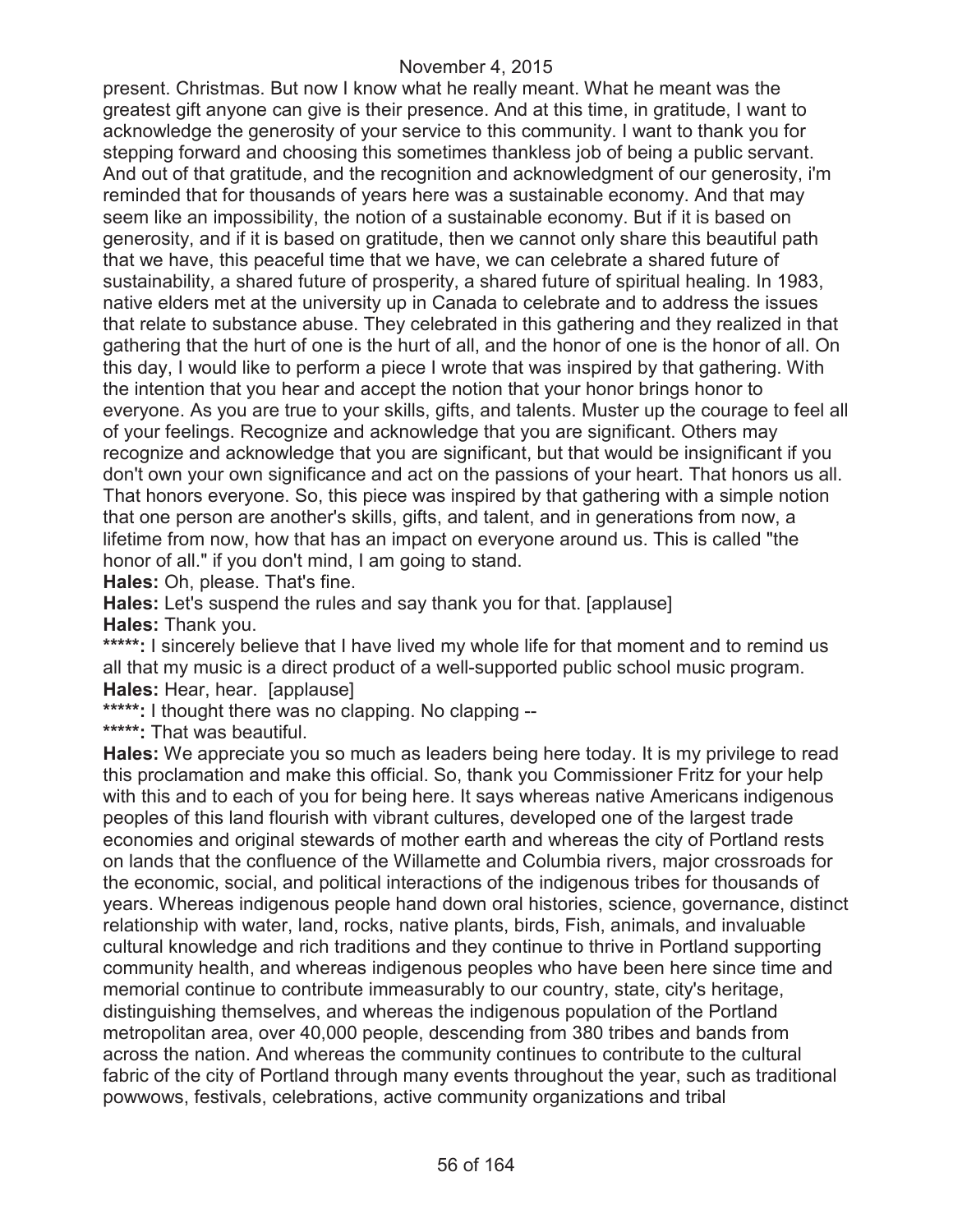intergovernmental relationships, now, therefore, I Charlie hales, mayor of the city of Portland, city of roses, do hereby proclaim the month of november to be native American heritage month in Portland and encourage all of our residents to observe this month. Again, let's suspend the rules and say thank you. [applause]

**Bluehorse Skelton:** Mayor hales and commissioners, we have to thank you and close out today. A drum song from one of our tribal members and one of the naya staff members here in the city of Portland.

**Hales:** That would be wonderful. Thank you.

**Fish Martinez:** I'm just going to sing out with the honor song, what I learned from a gentleman that I knew from here in Portland and his name is Darryl.

**\*\*\*\*\*:** Thank you very much. [applause]

**\*\*\*\*\*:** Our native community members have handmade honorary gifts for our elected officials to wish you well in your leadership.

**Hales:** Thank you. [applause]

**Hales:** If only we could begin all of our deliberations that way. Thank you so much. All right. Well, we're going to get people rearranged. I know some may have to leave and others are trying to get in. I think there may still be a little room upstairs. We probably have an overflow room as well. We will try to accommodate everyone. Welcome you all here for this afternoon's work. Let's read the next two items together, please.

## **Item 1156.**

### **Item 1157.**

**Hales:** Thank you. Let me set the stage for this work and turn it over to Commissioner Fritz to discuss the first of these two resolutions. There have been other times when Portland and Oregon have led. Whether it was land use planning or light rail and streetcar transportation, green buildings, green roofs, and energy policy. There have been other times when our city has led. And cities lead in this work of environmental innovation and policy. But there have been no times in the past, I think, that equal the importance of our leadership now. The world is at a turning point. We have a chance to make a difference. We have a chance to make a difference here that will then be just as those other things were replicated in other cities and then become a movement that then has a global impact. I'm very proud of the work that we have before us this afternoon. I'm so appreciative that you're all here to participate in it. And with that, let me turn it over to my colleague, Commissioner Fritz, to talk about the first of the two resolutions.

**Fritz:** Thank you everybody for coming. We didn't expect quite such a wonderful turnout on a Wednesday afternoon. We are working to set up an overflow room. The fire marshal will be pretty concerned. Thank you again for coming. And i'm very honored to propose the first of these resolutions, which is to oppose transport of oil by train through our region. As many of you will remember, because you were part of the previous effort when commissioner Fish and I partnered with mayor Adams I see many of you are wearing the beyond coal t-shirts and were part of that effort. Indeed, it was a significant effort in helping to change the tide of public opinion in the state of Washington, state of Oregon and entire United States. Here we are to do it again. And this time opposing the transport of crude oil through our city and particularly through the city of Vancouver, Washington. I'm proposing that the city council of Portland be in absolute agreement with the city council of Vancouver, which sometimes isn't always the case. I was -- it was brought to my attention over the summer when Oregon physicians for social responsibility and others came to my office and told me about the proposed terminal. I think I was most persuaded by the longshoreman's union opposing that terminal on the basis that even if there were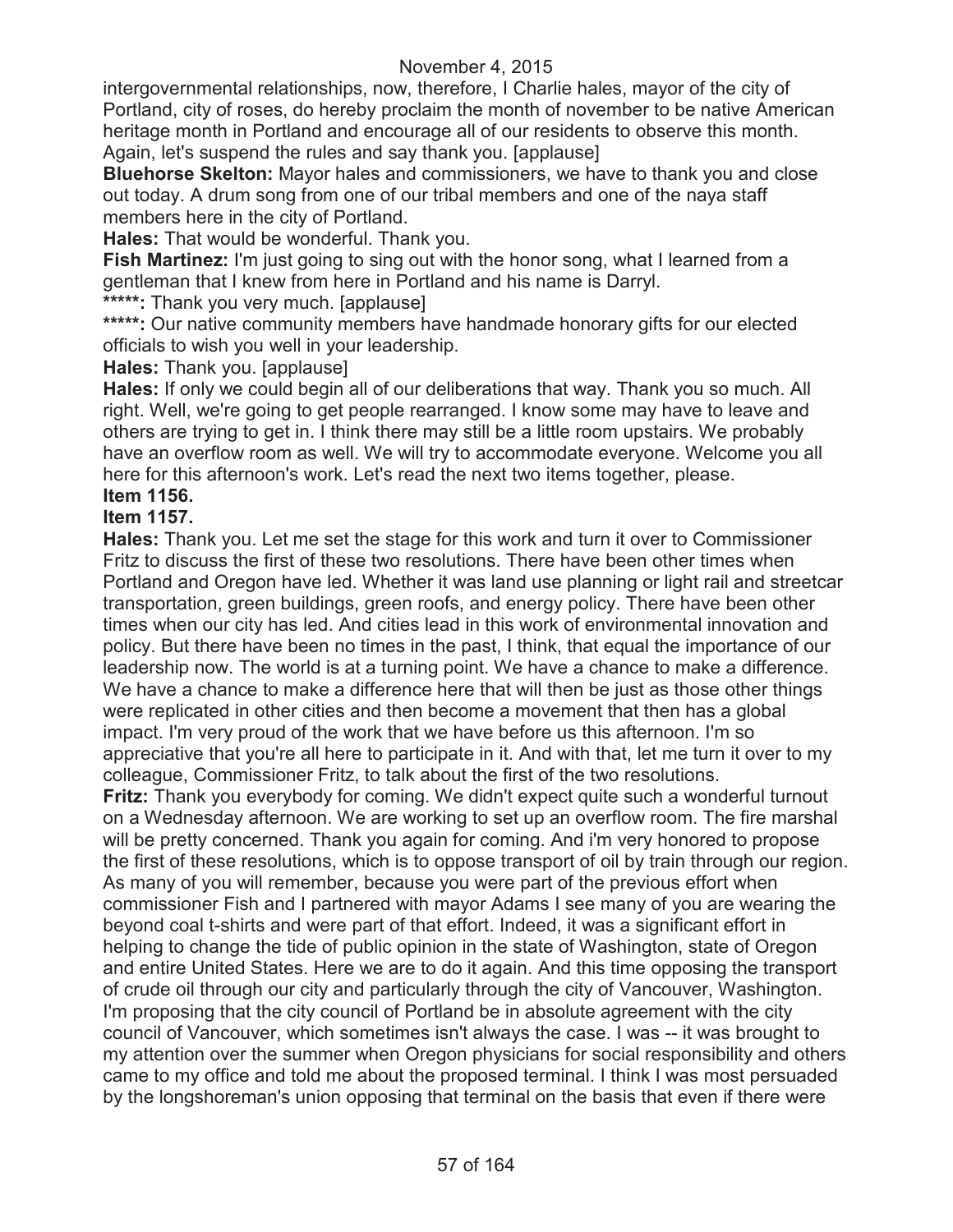jobs for their members, those jobs would be so dangerous that they couldn't put their members in harm's way. You will hear from a representative of that union today. And i'm going to try to keep the -- my presentation and the mayor's short. We are going to have presentations by staff and invited testimony and then we will have a short amount of time for commissioner Fish and commissioner novick to ask questions and perhaps propose amendments and then we will get to testimony as soon as we can. I will help the mayor with time keeping because i'm a mom and i'm good at that.

**Hales:** Yes you are and yes you are. Thank you, commissioner. Let me briefly describe the second of the two resolutions. Portland businesses and residents are moving away from fossil fuels and we must. Because we have been told we only have a little time to make a difference in climate change. I had the opportunity this summer to go to the Vatican and meet with pope francis about his encyclical about climate change along with 60 other mayors. There were three key lessons re-enforced for me in that discussion. One is that there is very little time. We must act now. The second is that it is not too late. It was an optimistic message. It wasn't that all we get to do is damage control. The climate is warming and will warm by 1 1/2 to two degrees, but we have a chance, scientists all tell us to avoid the five degree rise that would be catastrophic. It is really bad. It's not too late. And the third lesson was the most striking of all. In order to make it not too late, we have to leave much of the fossil fuel we have already discovered in the ground, strand it there and not use it. That was -- I think to a lot of good environmental Oregonians, knowledge that not only not what must we change but we must not use some things that we have already found and counted on. That's kind of a new phenomenon I think for us as americans but it's the truth and we have to acknowledge it and live it. Now, this is not an original action here in Portland in this sense, in that we have had a long history of environmental leadership. We adopted one of the nation's first local climate action plan in 1993 when I sat where commissioner novick sits now as a new city commissioner. Just two months ago, we passed a resolution that adds fossil fuel companies to the cities do not buy list for how we invest your money in financial markets to take care of it. We're installing solar panels on city buildings and under your leadership, commissioner Fish, an amazing project going on using biogas to run some of our vehicles. We are doing right things in what we do here in the city and these resolutions -- I am pleased that this is before us today. We will call on a series of panels and staff to come up and explain the substance of each resolution. Invited testimony. As Commissioner Fritz said, we will try to get to as many of you who possibly can who want to speak to these items this afternoon. With that, I believe we will invite cristina nieves up --

**Fish:** Before we invite a panel, you mentioned the fire marshal earlier. We're probably going to get a pass because I think there is a firefighter somewhere around here. But the one thing we are required to do is maintain circulation because we are an accessible building. Which means that people have to be able to enter and go the full loop. So, if you're blocking someone and it might be an older adult that wants to leave to go to the bathroom or something, we have to correct that. We -- and these corridors have to be open as well.

**Hales:** Apparent the love joy room will be open in about five minutes for overflow space as well. That will help. Good. Okay. Is cristina ready to come up? **Fritz:** She is.

**Hales:** If she can make her way through the crowd, Cristina and Michael. Great. **Cristina Nieves, Commissioner Fritz office:** All right. Good afternoon. We will wait for commissioner Fish. Okay. Good afternoon mayor and commissioners. My name is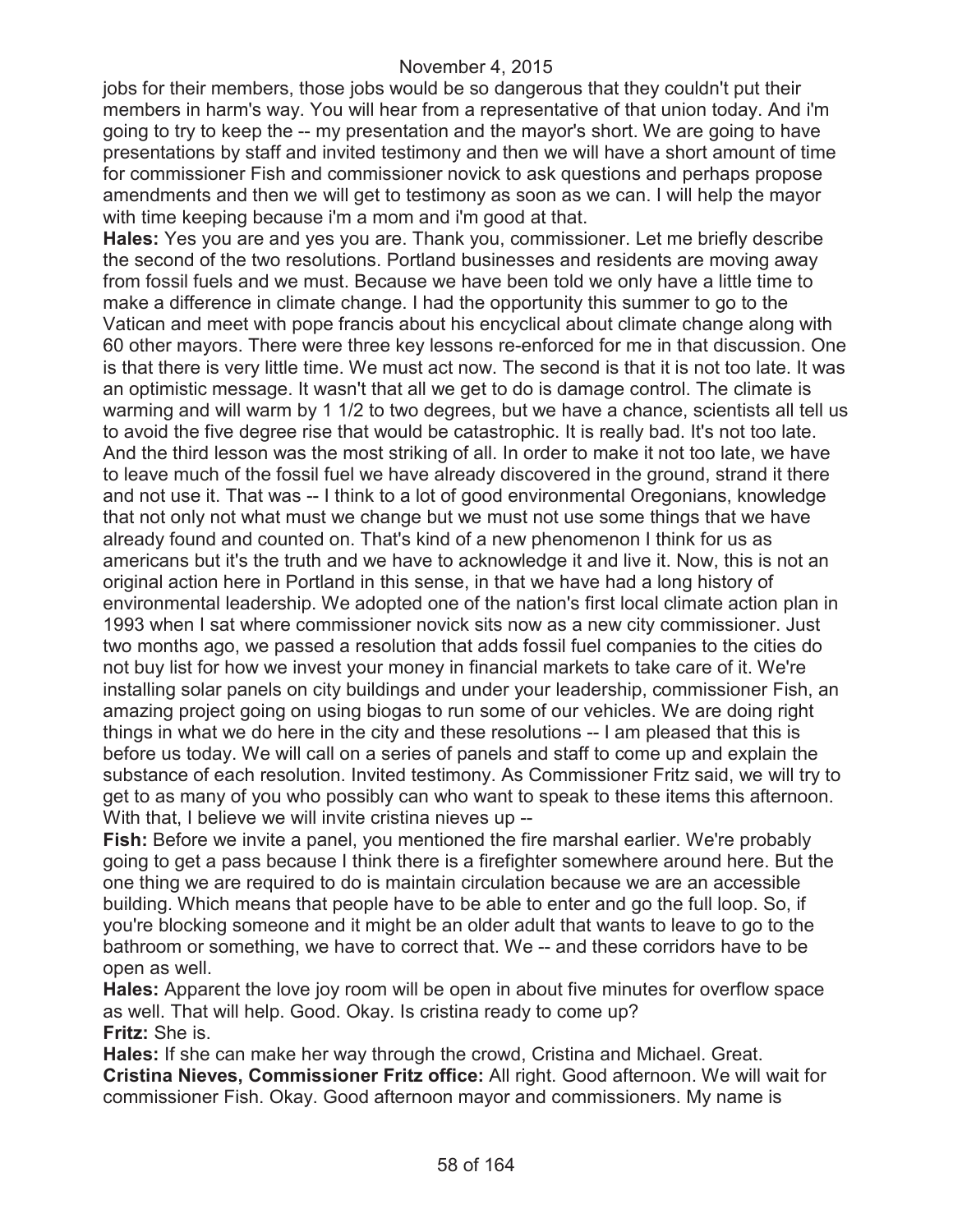Cristina nieves, with the office of Commissioner Amanda Fritz. I want to take this opportunity to give you background on the oil train resolution before you today. Currently a proposal to build a very large oil terminal in the city of Vancouver, Washington. This terminal would provide space to transfer oil from trains to ocean vessels that would then travel down the Columbia River. The terminal would have the capacity to transfer approximately 360,000 barrels of oil per day and with that enormous amount of oil comes an enormous amount of risk. I brought visual aids to show you today. So, this was a picture of a train derailment in Quebec, July 2013. This train derailment killed 47 people, and the clean-up and rebuilding cost will exceed \$2 billion. This is a similar situation in Alabama, a train derailed and spilled 630,000 -- oh, let's keep that there. 630,000 gallons of crude oil to a nearby wetland. This is another train derailment and explosion. This one spilled 476,000 gallons of oil. And, finally, my last slide is of Lynchburg, Virginia, April, 2014, not only did the train derail, but it also spilled into the james river and as you can see it set it on fire. So, these are just some of the consequences that happen from oil by rail train transportation. There was such concern in Vancouver that the city council of Vancouver actually voted to -- can you shut the slides off? Sorry about that. The city council of Vancouver voted to oppose the oil terminal and urge the final decision maker governor to oppose the terminal as well. People are concerned with the lack of jobs. However, the international longshoreman and warehouse union of Vancouver that represents some workers that would be most impacted by this terminal, all voted to oppose the oil terminal. We have panelist who will give you a little bit of insight as to how they reach that decision. So, the oil train resolution does two things. Number one, it acknowledges the dangers and negative impacts that oil train transportation and oil train projects come with. Number two, makes clear our support of Vancouver city council's decision and I hope that the resolution will also urge governor inslee to oppose the project as well. I think both of these resolutions do a good job of getting to the fundamental beliefs we have as Portlanders and that is to increase the ability to be responsible stewards of our resources and protect our environment. I also believe that the city of Portland does a good job at looking at innovative and creative solutions to our energy needs. Thank you. **Hales:** Thank you, Michael.

**Michael Armstrong, Bureau of Planning and Sustainability:** Thank you. I would just echo the observations about cities being at the forefront of this. Last week I was with counterparts of mine from 100 cities across the country sharing lessons learned around climate action plans. As you noted 20 years ago, we were the only one with a climate action plan and today there is this kind of superhighway of information back and forth between cities and breaking new ground. I think this effort is in that same spirit. **Hales:** Get a little closer. There you go.

**Armstrong:** So, development of -- fracking across the western u.s. And Canada, as we have understood here, led to a number of very large fossil fuel infrastructure projects up and down across the west pipelines, terminals, export facilities. We have crude oil passing through Portland on the way to clatskanie where it is transported on to ships. Cristina described some concerns about safety and traffic impacts, transporting other fossil fuels, natural gas, propane, raising similar issues in Portland and neighboring communities throughout the gorge. Tribal communities have been compelling in illustrating the risk these projects pose to their economic livelihood and culture. We are mindful that the infrastructure projects create jobs and significant numbers of jobs as they are built and more modest once they're operational. Fossil fuels coming outs of the ground across the west and at the same time urgency mounting to reduce carbon emissions to respond to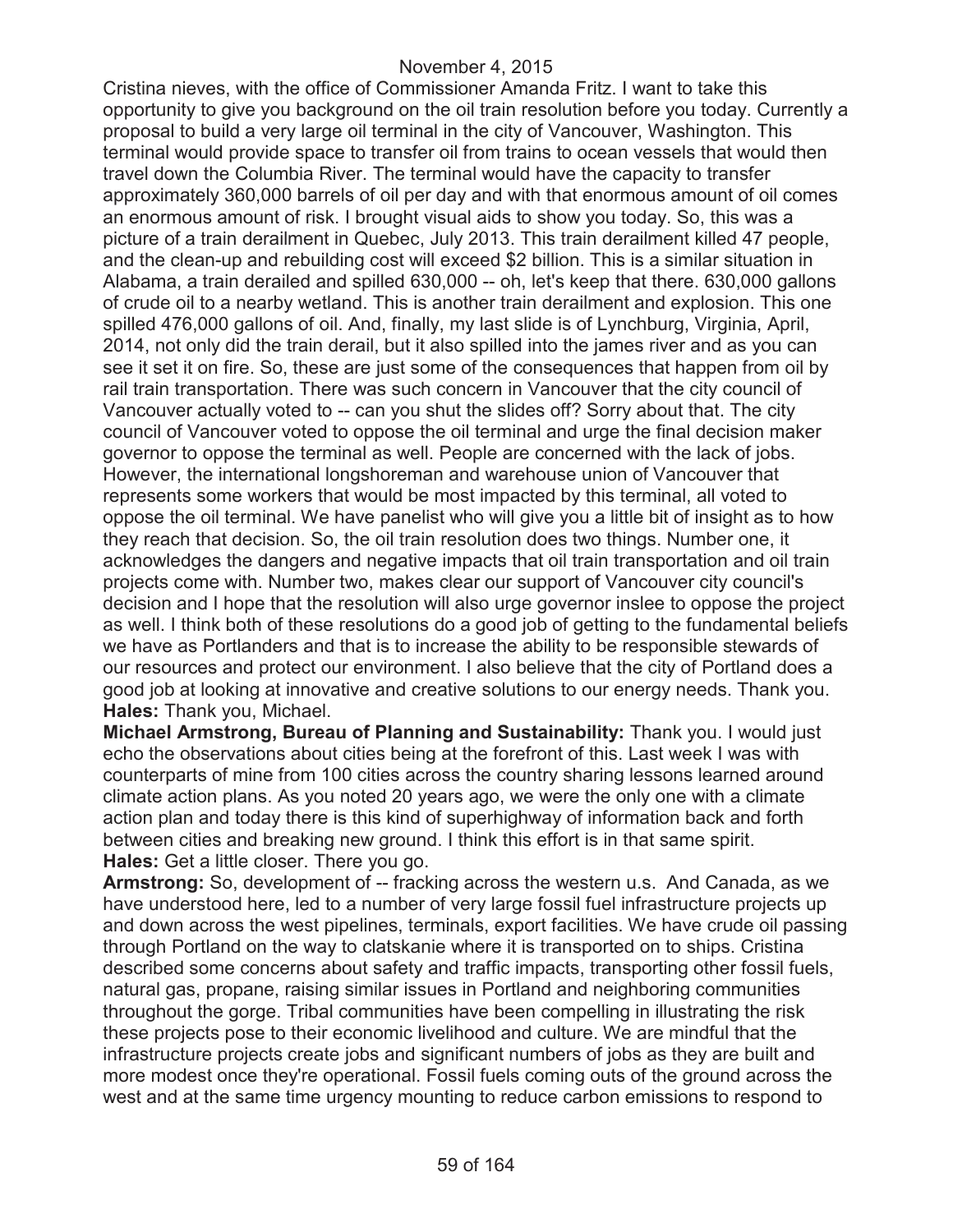climate change. Climate action plan adopted earlier this year directed city staff to develop options for a fossil fuel policy that would give guidance both to bureaus and to the plaining and sustainability -- planning and sustainability commission about how to handle these situations. We have not had them in the past, anything like the scale we are being faced with today. See, the second resolution specifically addresses the expansion of infrastructure whose primary purpose is transport and store fossil fuels. We are trying to get at the growth of the fossil fuel industry and Portland's potential role in that. It does not deal with existing infrastructure. It doesn't deal with infrastructure like roads, for example. Where, yeah, you have fossil fuels coming across roads but the primary purpose of roads isn't specifically for that fossil fuel infrastructure. Trying to get a dedicated infrastructure whose primary purpose is expands the movement of fossil fuels. The resolution also states it is not intended to restrict improvements, for example, to improve the seismic resilience, which would eliminate leaks, otherwise improve the efficiency. That investment is important. Improved safety, improved efficiency. Resolution is not intended to restrict provision of service directly to end users. For example, a new building that is built in town could still have natural gas service or a gasoline station could still be sited. That is what that provision is trying to get at. That definition of end user is an important detail. That's the kind of thing where this resolution by itself does not have force of law but it gives staff and the planning and sustainability commission broad guidance to come up with code language that they would then recommend to you that will need to define that carefully and that's something that I think we will probably hear about from some folks today. We need to establish a shared understanding of what that is trying to get at so staff have clear direction when they go off to do work.

**Novick:** Can I ask a couple of questions now? What is a gas station if it is not a facility for storage of fossil fuels?

**Armstrong:** The distinction we are trying to make is a facility providing fuels directly to an end user and one that is simply passing them through. And the reason that is significant is that typically providing them directly to an end user can involve much smaller volumes, and so, for example, from a safety perspective, there is still risk to that, but it is not concentrated all in one large facility. It's distributed and so the consequences from a safety perspective are -- they are much lower because if you are going to have an incident, it is going to be small. Same in terms of impacts on traffic. You don't have the mile long oil train or coal train. You have got distribution to a much smaller end point that is providing service directly to an end user. That is what that is trying to get at.

**Novick:** I'm actually kind of confused by the exemption of service to and end user if what we're concerned about is climate disruption, aren't we trying to restrict service to end users ultimately? It is the end users burning the carbon.

**Armstrong:** We are trying to reduce use of the fuel by end users, for example, natural gas --

**Fritz:** Raise it up a bit, mike.

**Hales:** There you go.

**Armstrong:** Thank you. Natural gas -- we have a lot of new construction going on in town. Many of the buildings will have natural gas service. Northwest -- we want over time to see northwest natural sell less gas, but that doesn't mean that it will necessarily be provided to fewer people. It is going to be provided to more people. We have already seen the same thing happen with gas stations, fewer gallons of gas were sold in Multnomah County in 2013 than in 1990. We are adding people who are served by the infrastructure, but still reducing use. That's the scenario that we want to be able to accommodate. If we simply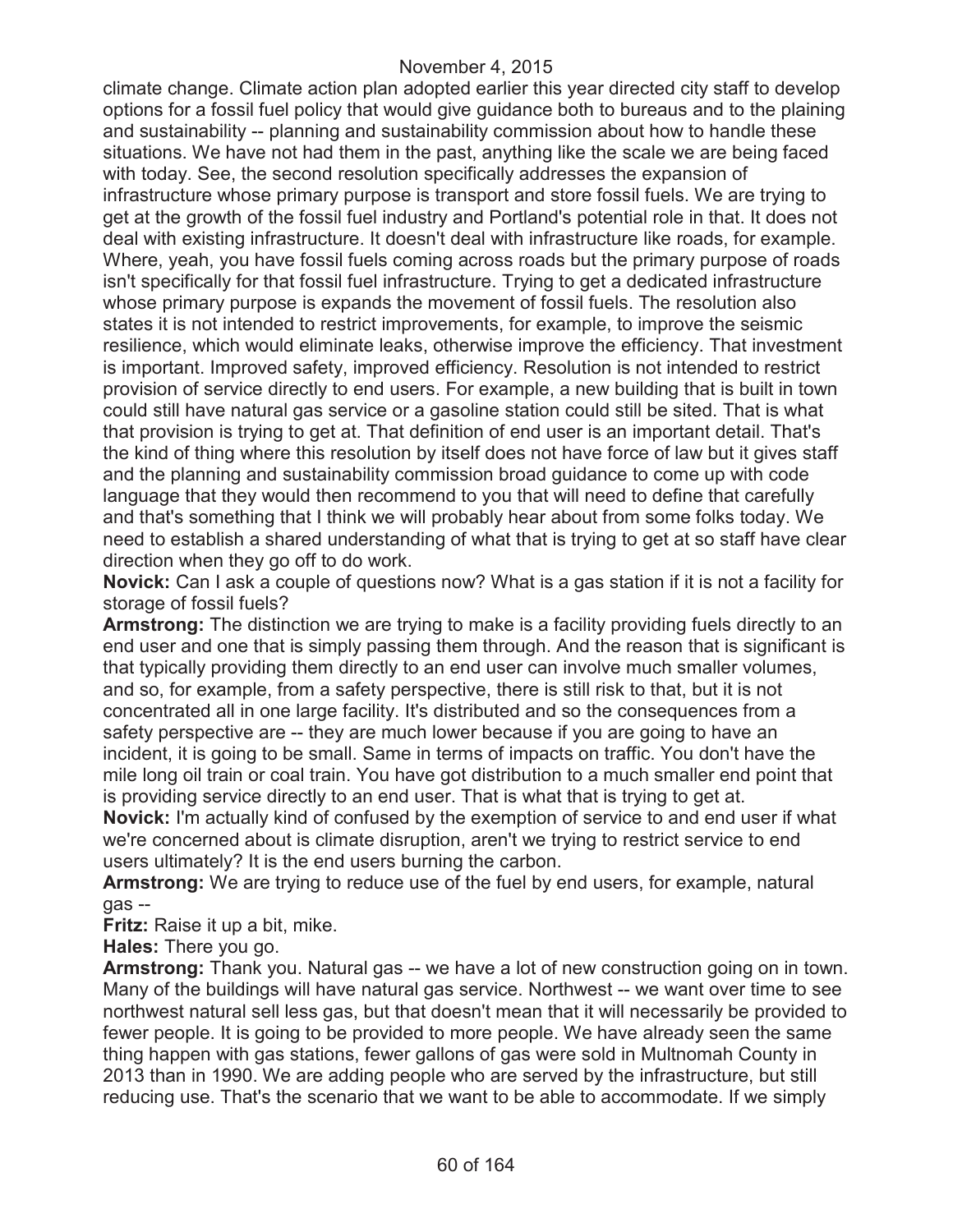said no more gas, then we would need to, you know, cast this into a different and more constrained kind of energy options.

**Hales:** Get you to hold the rest of your questions because I think we want to have the two invited panels and then we will bring staff back up for council questions.

**Armstrong:** This question of end users is clearly important. So, the resolution sort of establishes this policy, tries to clarify what its intent is, the resolution asks bureaus to review existing laws and identify opportunities to improve public safety and improve public health. The resolution also directs the bureau of planning and sustainability to -- code changes, through the legislative process, and back for your consideration. A process that typically takes at least six months for non-controversial issues. And the resolution calls for the city to consult with tribal governments with the state and other local governments. Since these are issues that span all of our jurisdictions. No single public agency controls. We need to have a broad approach to this. Our expectation would be that we need to work across all levels of government as well as private sector stakeholders. With that -- **Hales:** Okay. Why don't you standby. Let's bring up invited panels and we will get you back up for council member questions before we move to public testimony.

**Fish:** At what point are we going to entertain amendments?

### **Hales:** After the panels.

**Hales:** Do you want me to call the first panel. Regna merritt, dan serres, michael lange, and cager clagaugh.

**Fritz:** Go ahead.

**Regna Merritt:** Hi my name is Regna Merritt, I am a retired physician assistant, program director at Oregon physicians for social responsibility. Healthy climate program. **Hales:** Sorry, go ahead. Working out logistics behind you here.

**Merrit:** Oregon psr uses science and evidence-based expertise to protect the air we breathe, the water we drink, and climate that sustains us. Today we're here to express profound gratitude mayor hales and commissioner Fritz for bringing forward two resolutions which can prevent harm and protect the health of Portland residents for generations to come. As we heard, the rapid development of fossil fuel resources in the interior west has resulted in a stunning increase in new projects proposed to transport oil, coal, tar sands, propane, and other fossil fuels through to the west coast. Pacific Northwest, oil and coal trains will travel along the Columbia, scenic gorge, and many will move dangerous cargo through Portland. We could see 100 oil trains every week in the region, many of them moving to and fro between Portland and Vancouver, each with trains, a mile and a half to a mile and a quarter in size. What makes these projects so bad is that some of those trains are already moving through our neighborhoods. Many more could come. There is no doubt that Portland needs good family wage jobs, however, economic opportunities presented by fossil fuel infrastructure are modest, with few jobs and little value added when compared to related health care costs. We have heard that already. We have seen 47 people killed, thousands of people evacuated from their homes, billions in property damage and city drinking water supplies shut down. Our team at psr analyzed 125 peer review journal articles and connected proposed oil projects to increased rates of illness, hospitalization, and health care costs. Oil trains can and will lead to fires, increased air pollution, excessive noise, oil tank fires and explosions, spills, and climate-induced impacts that translates very simply into heart one problems like asthma, copd, cancer, growth and development problems, stress and mental health problems, injury and death. We have to think about populations in the community that are already at risk, children, elderly, and those at increased risk due to race, ethnicity, income,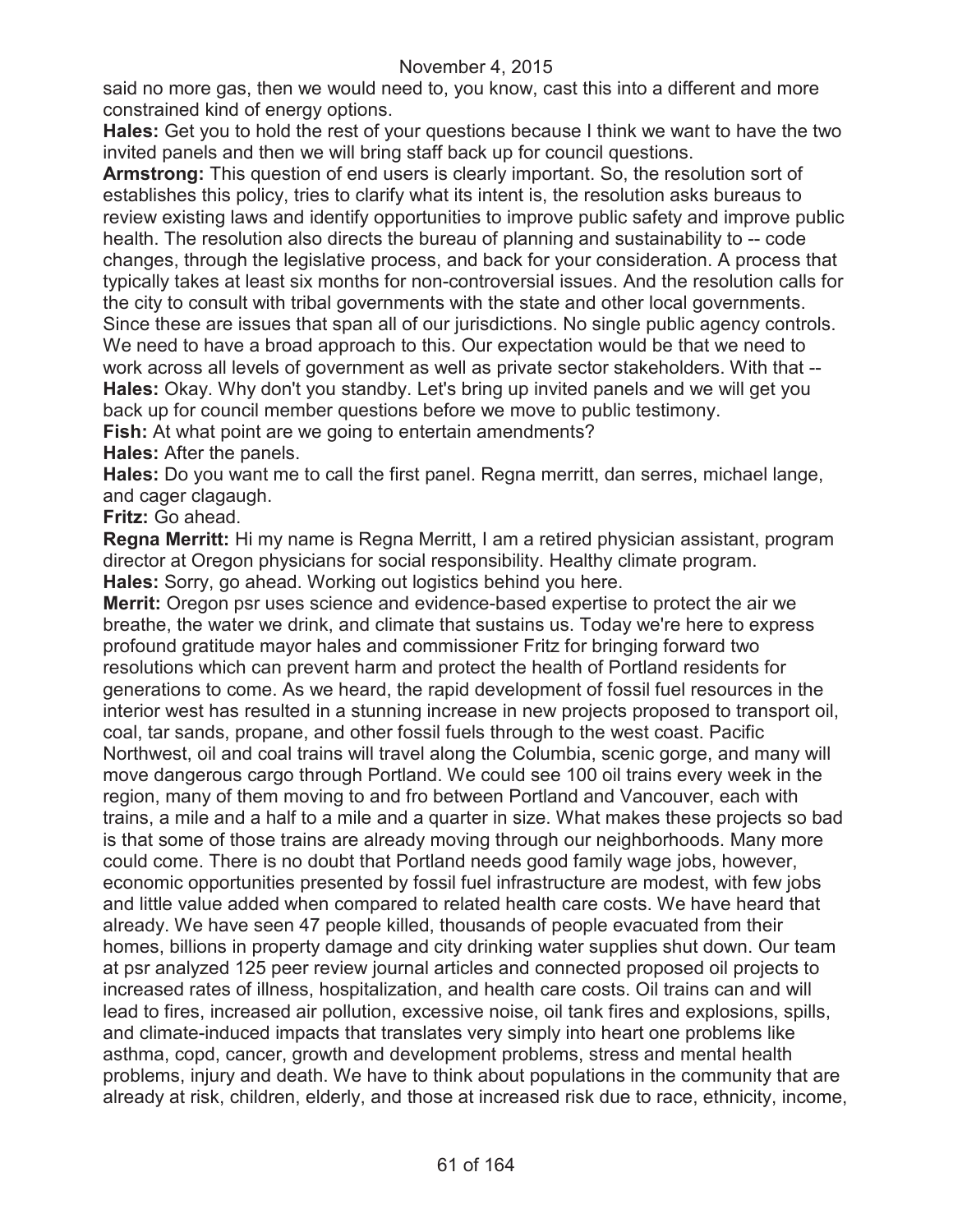level of exposure and preexisting conditions. We find that oil transport and storage represents an unacceptable threat to human health and safety and we call on the council to support these two resolutions and leave a legacy that protects our health and our climate.

**Hales:** Thank you. Who would like to be next?

**Dan Serres:** Musical chairs.

**Hales:** You're doing fine, thank you.

**Serres:** Mayor hales, commissioners, Dan serres, Columbia -- we support both resolutions in front of you but I will address the oil train resolution first. We would like to thank Commissioner Fritz and mayor hales for bringing this before Portland city council it's a very important issue communities along the Columbia river are faced with an unprecedented and new threat. Idea of moving vast quantities of fossil fuels, oil trains down the Columbia River in trains known to derail, spill and ignite. Oil train resolution you're considering is timely and appropriate. There are over 100 trains per week that could be headed down the Columbia River. Each train carries 3 million gallons of oil -- a spill in the Columbia River would decimate salmon habitat, disrupt river traffic and threaten water supplies downstream. Cristina, as you have seen, bakken oil has a tendency to explode. What you may not know, these trains can carry tar sands crude which when it spills may sink into the Columbia River and be difficult to clean up, as happened in Kalamazoo river in Michigan. Taking together -- exceed the capacity of the keystone -- if someone were to propose building a new pipeline beside the keystone xl down -- what Portland can do is stand up, enter into the debate, say that we don't support establishment of a pipeline and rail through the city. I want to address a couple of things that are important. You will be standing with the city of Vancouver by taking this important resolution. City of Vancouver voted in 2014 to oppose the oil train. The Vancouver firefighters union very recently took a position against the project stating that a derailment could cause local residents being caught in the blast zone, oil spilling in the columbia river, and first responders rushing to deal with an explosive situation with inadequate training man power or equiptment to handle, a quote from the president of the firefighters union in vancouver. Majority of voters last night elected Erica Brandt to the core position of vancouver -- we're pointing out today in support of the resolution, empowers the city to weigh in in a full throated way in opposition of oil by rail, a new risk to our river. Empowers the city to lead entire region in a different direction away from projects that threaten the risk -- threaten the health, safety, and environmental integrity of the columbia river. We are playing Russian roulette essentially every time an oil train comes down the columbia river. You are well position and well suited to help the region not to load more bullets into the gun --

**Fish:** Follow-up question? On a related subject, what do you think it will take to get the federal government to conduct a comprehensive impact statement on coal dust? **Serres:** Coal dust? Somewhat unrelated, and I would defer on that to michael lange who is here who could potentially speak to that.

**Michael Lange:** May I address that question after my prepared statement. For the record, Michael Lange, conservation director on friends of the Columbia gorge, stand-up for oil coalition, stop proposals of oil by oil terminals in the northwest by endangering our children, communities and climate. Friends of the Columbia gorge thanks mayor hales, commissioner Fritz and city council for allowing us to come and testify in favor of resolutions opposing oil by oil terminals and additional fossil fuel infrastructure in Portland. Columbia River gorge is national scenic treasure, icon of the northwest. Gorge protected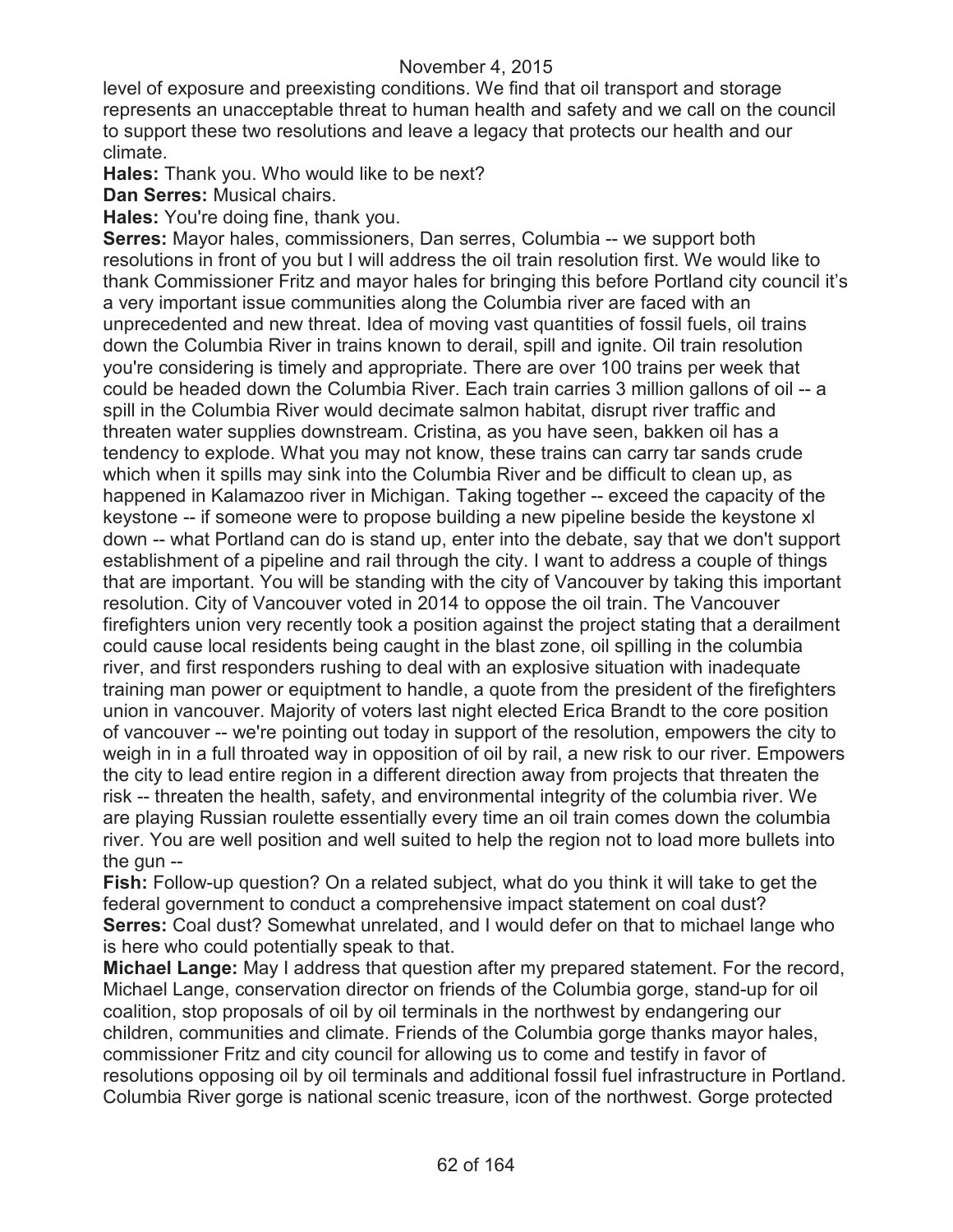as a federally designated national scenic area. Today the gorge is facing the biggest threat since congress designated it as a national and scenic area in 1986. Crude oil shipments, oil terminals, a threat not only to the gorge and the regions inhabitants but this is a direct threat to the core values that make us proud to live and work in this region. More than a dozen proposals for oil by rail terminals are pending throughout the northwest. Including largest oil-by-rail terminal in the United States, Vancouver energy project. If approved, all of this oil would be transported by rail through the gorge. These terminals would far exceed the refining capacity in the region, we don't need them. This oil would transport an average of 15 million gallons of oil per day through the columbia river gorge on rails to Vancouver and then down the Columbia river in oil tankers or barges. If vancouver energy and all other terminals proposed in the northwest are approved, 100 oil trains per week would travel through the gorge. This would convert the columbia river gorge from a national scenic area to a national oil pipeline. This is especially alarming in light of the oil train derailments and explosions that have shaken the country over the past two years and you have heard a little bit of this testimony. And oil train accident spill and fire in the columbia river gorge would be devastating to its communities, and the environment. Transporting crude by rail is inherently unsafe, even the newest federal rules that would allow tank cars to proceed into the future could puncture at speeds as low as 12 miles an hour. 12 miles an hour. Think about that. If an oil loaded car just tipped over with gravity, it probably would puncture at 12 miles an hour. Inherently unsafe. That is why firefighter from across the region are opposing the terminal and other oil by rail terminals because it would be unable to respond to a spill and unable to keep us safe. And I think that's a big message here. When our emergency responders are telling you, telling us that we cannot keep you safe, that is a message that these terminals need to be denied. Public opposition to the oil by rail terminal and other terminals is intense and growing every day. Communities along the columbia river gorge from the dalles, hood river, all of the way down to vancouver, have adopted resolutions opposing oil-by-rail to the gorge and I think today they are reaching out to you and asking for your support and solidarity in helping to protect their communities and all of our communities from oil by rail. This is an opportunity for Portland to join with other local and regional governments along the columbia river and approve resolutions that would oppose oil-by-rail terminals in the region and also set a policy opposing new fossil fuel infastucture in the city of Portland so friends of the columbia gorge ask you to take this opportunity today and reach out and support communities throughout the northwest and adopt these resolutions. So, thank you very much.

**Hales:** Thank you. Thanks very much. Welcome.

**Cager Clagaugh:** Thank you, commission, for the time. My name is cager clagaugh, vice president of the international longshoreman in vancouver here to speak in favor of resolutions today. In june, 2013, upon learning about -- at our union meeting, membership voted unanimously to oppose the project because we know one spill in the river will destroy the river. But the whole system out of business -- put the whole system out of business for as long as it takes to clean up the spill putting us all out of work. We listened to tesoro tell everybody how safe the product is and it wouldn't explode. One month later, 47 people die in Canada. Knowing that they're going to be under a microscope, industry basically took no steps to learn how to move their products safely. And as a matter of fact, they have proven without a doubt that they cannot. Many derailments, spills, explosions, fires, rivers on fire, fire balls, 800 feet wide, 1,000 foot tall. Bnsf recently said that they were not going to build their three or 5,000 safer rail cars. Tesoro saying don't worry, we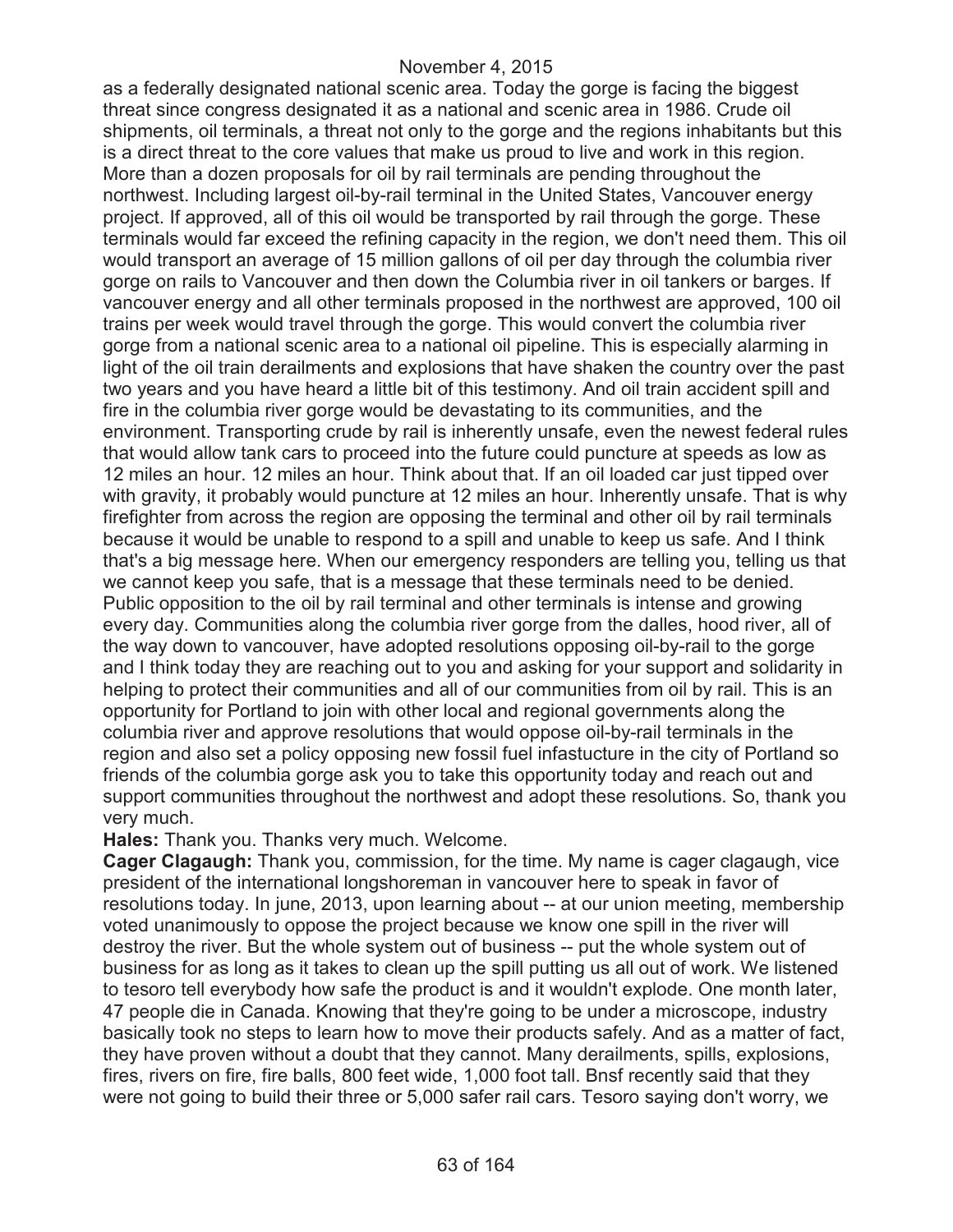are. And they have 200 built. Industry touts safety. That's all they talk about. Here to tell you as a longshoreman who worked in the industry for 20 plus years, safety always takes a back seat to production. They tell you what you want to hear and they want to move it as fast as they can. Get it on a ship, get it out, get their money. We're tired of seeing our tax dollars go to putting in infrastructure for dying industries. We basically export every natural resource we have. And, you know, who is -- what are we left with? Job loss? We don't make anything. As a longshoreman, I export raw material. One of the first jobs I had was lumber mill on a ship in pieces to send to the Philippines. You can go over to lewis and clark bridge and see all of the timber we send out. It is time we start investing in America and I believe this resolution is a good way to do it. Let's not send -- let's not make it easy to send our natural resources overseas. Let's do it here. Let's build stuff here. Export finished product. Iaff, firefighters, you know, we talked to them and they tell us -- actually we tell them, thank you for all of the work that you do. We're glad that you oppose this. They're like, man, this isn't about us. This is about you. You guys are going to be down there in the line of fire. You are going to be struck between railroad tracks and a river. You can either probably get burned or drowned. And that's what they say. How they fight the fires they use their rule of thumb. They stand back far enough to where their thumb covers the fire and they evacuate everybody behind them. And they just say that this is dangerous and that they hope that if there is a problem, they hope there is not a problem, but if there is, that they can get to us. Really here on behalf of the longshore workers to ask you guys please support this resolution. Help us out. Thank you. **Hales:** Thank you.

**Fritz:** Thank you so much for coming down. [applause]

**Fish:** Friend from the gorge, on the question of the federal comprehensive impact statement on coal dust, residual issue from something that we talked about a couple of years ago. Any closer to the federal government conducting such an assessment? **Lange:** Unfortunately the answer is no. Despite calls from the northwest senate delegation, members of congress and local governments throughout the region calling for a comprehensive, programmatic environmental review of all of the coal and fossil fuels - corps of engineers refuses to do that and instead is doing the narrowest scope of environmental review under the national environmental policy act that you could possibly do. We believe that is illegal. But a number of different elected officials across the region have asked for this and it hasn't been done. Universities have taken this into their own hand and have received funding to do coal dust studies in the gorge. And i'm not at liberty to speak a lot about this today. But there is a coal dust study being released this week that will demonstrate that coal trains emit twice the amount of pollution, particularly fine particulate pollution, as compared to normal freight trains.

**Hales:** Thank you very much. Thank you all. Now we want to call another panel. Actually I will modify this just a little bit and bring up -- okay. Folks, lovejoy and Pettygrove room available for overflow. As many of you that would be willing to relocate to the rooms to circulate people through.

**Fritz:** Video and audio there, you will be able to hear when your name gets called to testify, we will give plenty of time for you to get back here. We are not supposed to have people standing up --

**Hales:** Fire marshal is being kind to us maybe because we are trying to avoid some fires. Peter from the hood river city council and kat schulz from the Portland planning and sustainability commission and we will call the rest of the panel after you. Peter, welcome.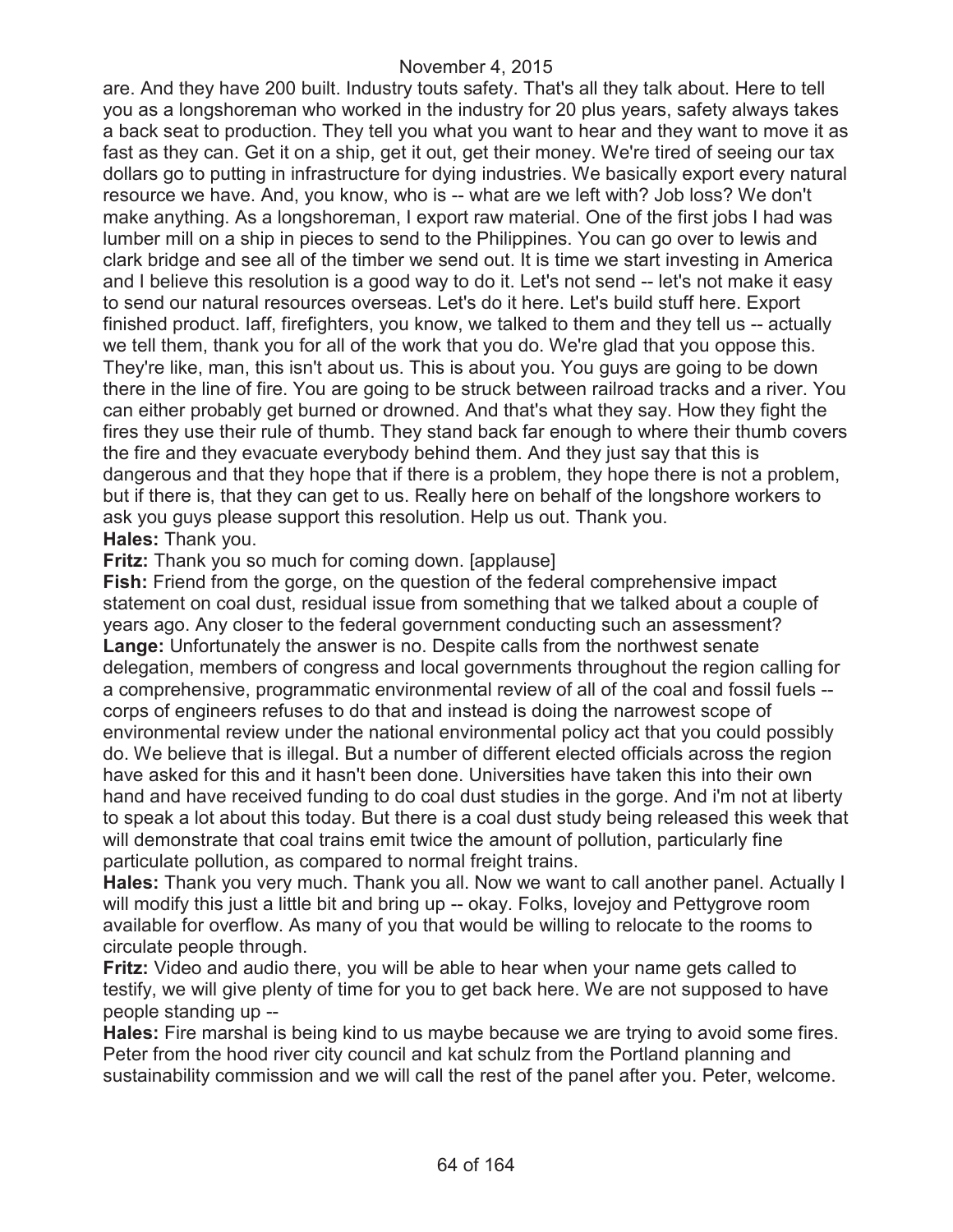**Peter Cornelison:** Thank you. My name is peter Cornelison, a member of the hood river city council. We are one of 10 regional governments in the columbia gorge that have passed resolutions of concern or outright opposition of oil transport by train through the columbia river gorge. Those governments are the columbia river gorge commission, dalles, mosher, city and county of hood river -- washougal school district, fire district number 4. Opposition to oil trains in the gorge has been overwhelming because every day our community has faced a threat of an oil train accident, a fire or a spill, that could destroy many of our homes and businesses. Portland faces the same threat from oil trains moving through the city bound either for California or for ports along the columbia river. Every new oil project increases oil train traffic through the gorge or Portland. There is another room through the roulette wheel, chances for a catastrophic accident. Dan serres called this Russian roulette. I call it railroad roulette. Resolutions you are considering could establish Portland as a national leader regarding fossil fuel policies at a time when leadership is crucial. We in Hood River and the gorge urge you to pass these resolutions and join our communities in standing up to oil and helping to bring about the new clean energy economy. Thank you.

**Hales:** Thank you. Thanks for your leadership and coming out. Thank you for coming down river. Kat, welcome.

**Kay Schulz:** Hi, good afternoon, my name is kat schulz. I participated in the advisory group -- both groups had a wide range of views and voices. Earlier this year, when the psc was considering the zoning amendment that was necessary for a propane terminal to locate at terminal six, it became quite clear that we needed policy to guide our deliberations. What looked at the beginning like a discussion as to whether or not we should allow a pipe to cross the e-zone quickly evolved into a greater debate amongst the commission and the community. It was challenging for the psc to have to weigh the proposal with little established policy to guide our deliberations. While I think it is safe to say that the members of the psc had different views, I believe we all recognized the need for the city to establish clear policy guidance. That is why we supported the action and the updated climate action plan that called for the city to establish a fossil fuel policy. And it is not just to assist us, the planning commissioners, when businesses are considering major investment, they need clarity and predictability. Personally I have been conflicted. To combat climate change we need to think globally. Discontinuing the use of fossil fuel at home and abroad is daunting as it is critical and we will need all of the tools in the tool kit. I believe that natural gas and propane can be one of the tools by using it as a bridge fuel. That being said, Portland needs to balance all of the goals we have set forth in the Portland plan to create a more prosperous, healthy, equitable and resilient city. And i'm not convinced that a fossil fuel terminal creates long enough term jobs to justify the risk to our health, safety and environmental welfare. Therefore i'm in support of the proposed policies. In addition to my humble opinion, you will hear from many people today who support the resolution and some who don't think it adequately balances the economic considerations. As you move forward with your deliberations, I encourage you to maintain as much clarity as possible so that the planning and sustainability commission can work more carefully and effectively with the staff to develop the recommended code language to bring back to you.

**Hales:** Appreciate that point very much, Kat. We need to give you guidance from the council.

**Schulz:** Please.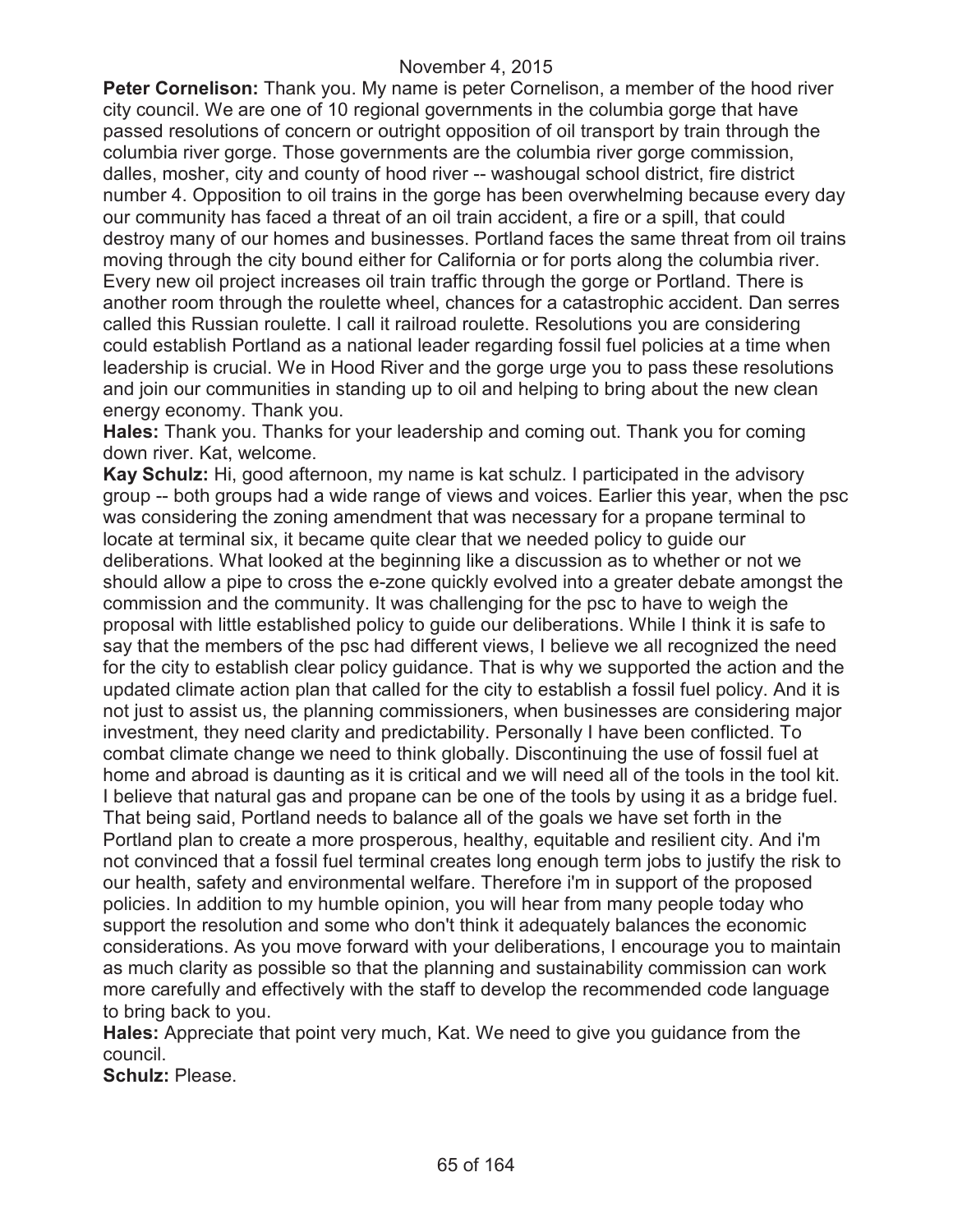**Fish:** Since you are here, anticipates an amendment, can I ask you a question. The provision of the climate action plan that has now led to what we're doing today, page 69, and it was -- it was -- it was the request that the commission made to get -- to get guidance. Establish a fossil fuel export policy that considers life cycle emissions, safety, economics, neighborhood liveability and environment. And it goes on. The advisory group that you were a part of met twice in October. And I had a chance to look at the minutes. And for some reason, the advisory group chose not to take up the economic consideration side of the conversation. And my question to you is why was that? and is there -- and how would you frame that question?

**Schulz:** I'm not sure I would say there wasn't discussion about the economics. I think there were individuals on the advisory group that expressed thoughts that we need to understand the economic implications of it, to be able to weigh more thoroughly into it. I'm sorry, the second part of your question again?

**Fish:** I understand when we say considers life cycle emissions, I think I understand that, safety, neighborhood live ability, environment, what did you intend by consider economics? What was the issue that you wanted us to consider and balance as part of the policy?

**Schulz:** If there was a tremendous amount of employment created, I think that needs to be weighed in and considered. And like I said personally I feel that there is at least the proposal that has come before us to date hasn't exactly created a lot of long term jobs. Therefore, when you start to balance all things that we were asked to look at, I question whether that employment mix is enough to outweigh the other. I see it as tied to employment.

**Hales:** Thank you both very much. Now let me call on Carlos smith, javier hurtado, business here in Portland, and mia reback from 350pdx.org.

**Hales:** Good afternoon. Go ahead. You don't have to go in an order.

**Carlos Smith:** My name is Carlos smith, tribal council member for the confederate tribes of warm springs. Here representing my tribe, and the columbia river intertribal fish commission. And we're here in support of the city of Portland's proposed resolutions. On behalf of the four treaty tribes that make up the columbia river tribal fish commission, I would like to express my appreciation for Portland's leadership of opposing the expansion of the fossil fuel transportation development and opposes increased crude by rail transportation. I appreciate that Portland is a good neighbor and you reached out to the columbia river treaty tribes to hear about our concerns about the fossil fuel transport. Let me offer a few reasons why I think the two resolutions before you today are timely and needed and appreciated by the tribes. Warm springs, yakima tribes have unique policies that have dramatically altered the landscape and dams and rail lines. Actions by this city council of Portland have and will continue to shape and impact the entire columbia river transportation corridor. Proposed oil and coal -- developments in Oregon and Washington would injure the tribe's interest. Tribe's oppose the coyote island coal port facility, and the proposal at the port of vancouver which would be the largest oil port in north america. Additional scrutiny that the city bureau would bring as a result of these resolutions would help to ensure that the concerns and risk involved in these projects would be adequately studied and evaluated for future generations. First responders along the columbia river are not prepared for a crude by rail derailment and it is not their fault. They didn't ask for this crude by rail shipments. Federal and state agencies have convened, several discussions, local, city, county, tribal governments will bear the burden of an oil spill. Like the city of Portland, the columbia river treaty tribes are very concerned about climate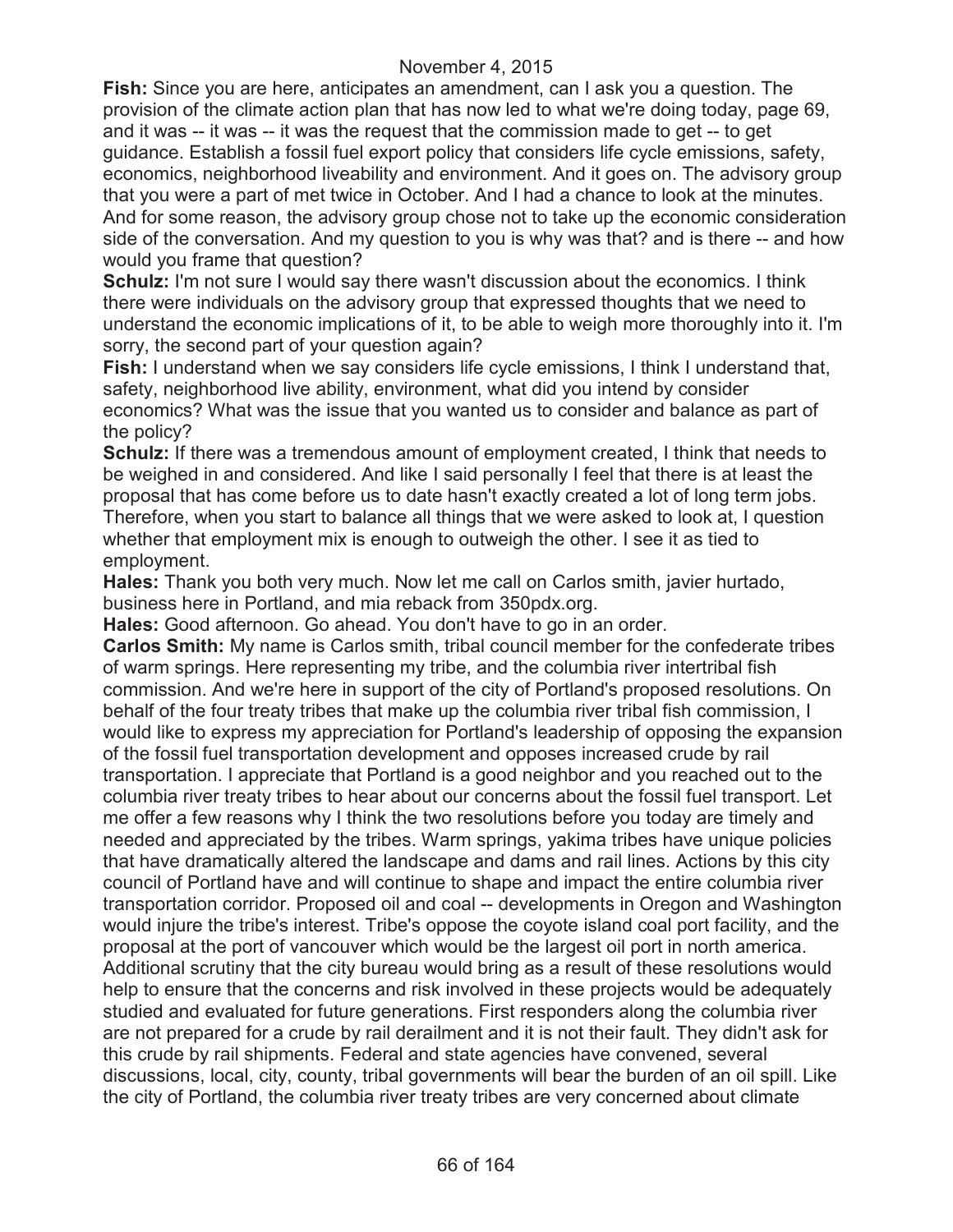change, particularly on salmon and our other first foods, reducing fossil fuel use of this movement is in the right direction for addressing climate change we feel. The warm springs tribe is member of the Fish commission, closest ties to the city and it has been determined that we're a successor in the interest of the seven bands of the treaty signature of the treaty of middle Oregon, june 25th, 1855. 1855 treaty secured off reservation fishing rights for the warm spring's tribe, and all usual and accustomed stations, federal courts have ruled that this fishing right can be located both within and without the reservation and its tribal seated areas. This includes an area now occupied by the city of Portland, and -- usual and custom fishing places willamette falls, located a few miles upstream from the city of Portland. We feel it is very heartening that the city of Portland under this council's leadership has proposed what would be the most sub -- our entire region is defined by the columbia river and protection should be on the forefront of our thoughts and our actions. Thank you so much.

#### **Hales:** Thank you.

**Smith:** I want to address the question you had earlier about coal dust. I have a -- in my office, tribal council, a bottle of coal dust I went down to the river and collected. We had the coal companies meet with our tribe, and told us there is -- no coal dust that will enter the columbia river at any level at any time. And I showed them the jar, and they wouldn't answer our question and they told us that they spray with a chemical so that it doesn't fly off of the cars. And I asked them what the chemical was and they have never released to our tribe what that chemical is.

**Hales:** Thank you. Thank you very much. Javier, welcome.

**Javier Hurtado:** Thank you. My name is javier hurtado. Owner of a local business in Portland. I have seven restaurants. I employ about 140 people. My concern with the environment is that i'm here as a citizen, as a business owner, here as a father, and i'm here as a businessman because i'm worried about my supply chain. Most of the food, wine that we buy comes from Oregon or Washington. We buy all of our port from Washington, a lot of wine from the columbia gorge. All of our beef comes from Oregon. A lot of vegetables from Hood River. So, i'm really concerned because prices is a huge thing to consider as a businessman. And I know that when things become scarce, prices go up. And if there were to be an accident due to a derailment or some kind of a condition of dust, that would impact the farmers that I work with, impact the wine makers that I work with directly. I have been working with local farmers, local wine makers, local produce people, and trying to establish the supply chain, direct from farm, from wine makers, ranchers to restaurants. I recently met with some scientists and they expressed that 60 to 70% of the food that we consume comes from restaurants. As a business owner I feel the responsibility to offer healthy food to all of the people that come to my restaurants. I feel as a business owner to contribute to society by buying from the local farmers, local ranchers, but I also feel like one of our biggest challenge and biggest goal as business owners here in Portland is to conserve our environment. So, in cha cha cha has worked very closely with conservancy programs. We have -- buying a lot of seafood -- it is really, really important to us how we get our food. And that it is not contaminated or exposed to some type of derailment that is healthy for our children. So i'm here to support - supporting both resolutions and thank you for having me.

**Hales:** Thank you very much. Thanks. Ms. Reback, welcome.

**Mia Reback:** Thank you mayor hales and other commissioners for having me here today to speak out in support of both of these resolutions. My name is Mia Reback and I am the staff organizer with 350 pdx. As you know, climate forecast is grim. The world's best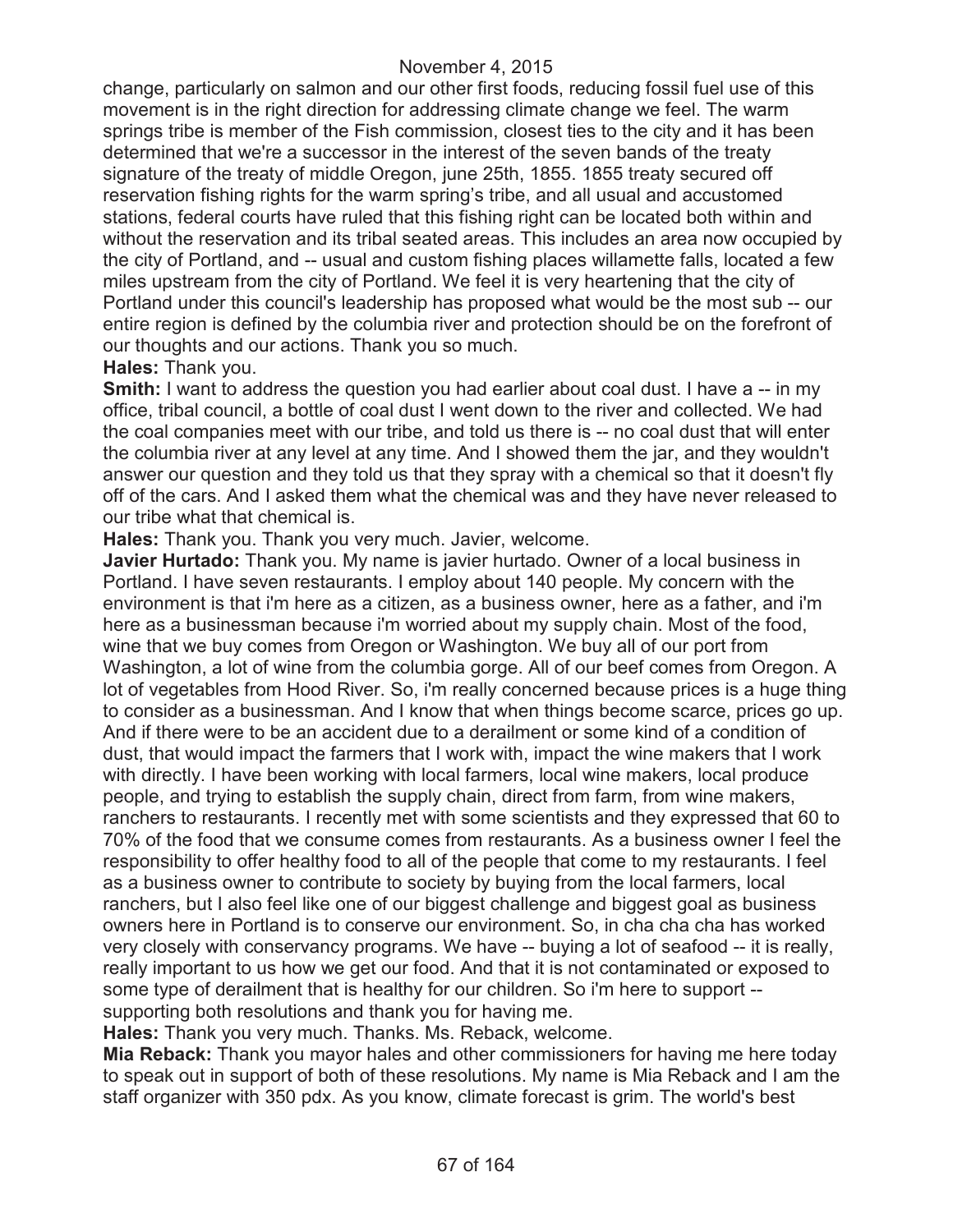scientists tell us that if we stay on the business as usual path, we have at best 15 years until we blow through the world's carbon budget. That is the amount of fossil fuels we can safely burn without crossing catastrophic climate tipping points. In spite of that, world's most destructive energy companies are proposing 28 new or expanded fossil fuel projects in the Pacific Northwest. If half of the projects are built, it would likely mean game over for the planet as we know it. Portland, like many cities in Oregon and Washington, geographically between new fossil fuel extraction projects and market where the fuels are burned. Because of this, Portland is a likely candidate for new transport projects and storage terminals many fossil fuel comes from newer developments in North Dakota, Utah, Montana, Alberta, Canada. Burning of any fossil fuel emit climate change causing greenhouse gases, but these unconventional fossil fuels come at an added cost. Not only are they harder to get out, but more prone to spills, derailments, and explosions than conventional fuels. So, communities like Portland bear the risk of a highly-volatile product being transported through our city with little to none of the economic benefits and then a second round of hazards when the fuels are burned and carbon pollution adds to global climate change. To stave off a warming climate, we must establish a truly sustainable economy that keeps all fossil fuels in the ground. At just 23 years old, my future looks bleak without meaningful climate action and the time to act is now. Grass roots all across the Pacific Northwest have risen up in a green line of resistance to keep the remaining fossil fuels in the ground. Ordinary people have stood in the way of this rogue industry whose insatiable need for profit is destroying our ability to live on this planet and city governments are leading the way, too, pushing the status quo of what government action can look like to meaningfully address this crisis. Writing and implementing a world renowned climate action plan, our city is garnering worldwide attention and inspiring other jurisdictions to take action. Only by stopping to participate in the fossil fuel economy, can we truly start the real work of addressing climate change, potentially creating tens of thousands of jobs as we upgrade to a cleaner grid, fix of our homes to be energy efficient and weatherized and ensure that everyone has sustainable and healthy food to eat. This December, global leaders gathering for the Paris climate talks to discuss ways we can do more together to address climate change and dangerous fossil fuels. These global leaders are watching what we do here in Portland and waiting to follow our lead. With that I am proud to introduce our next panelist, joining us on video, international climate leader and cofounder of 350.org, bill McKibben.

**Bill McKibben:** I wish I could be there with you today but i'm glad to join you by low carbon skype. I'm actually in Washington today with senator merkley introducing a bill about fossil fuel and public lands. Because of the dysfunction of our congress, that will take a long time to get pass. We are hopeful that the Portland city council will demonstrate profound leadership on the most important question that faces us. Look, climate change about which I wrote the first book, general audience, 26 years ago, is fully and firmly out of control things are really escalating and escalating fast. All you have to do is look at the pictures today from the first hurricane ever to pound into the desert nation -- it's almost unthinkable, but there it is. That's why we need powerful steps like the ones that the council is considering today to stop fossil fuel infrastructure from being constructed going forward. We have to move quickly off the fossil fuel age. We now are able to do that. Our renewable technology is good enough now and getting cheaper and better almost by the hour. This kind of step is no longer at all -- instead it is sensible and smart and the only thing that stands in its way is the kind of endless inertia and momentum that's gone with the century of burning gas and oil somebody needs to take the lead and we're so grateful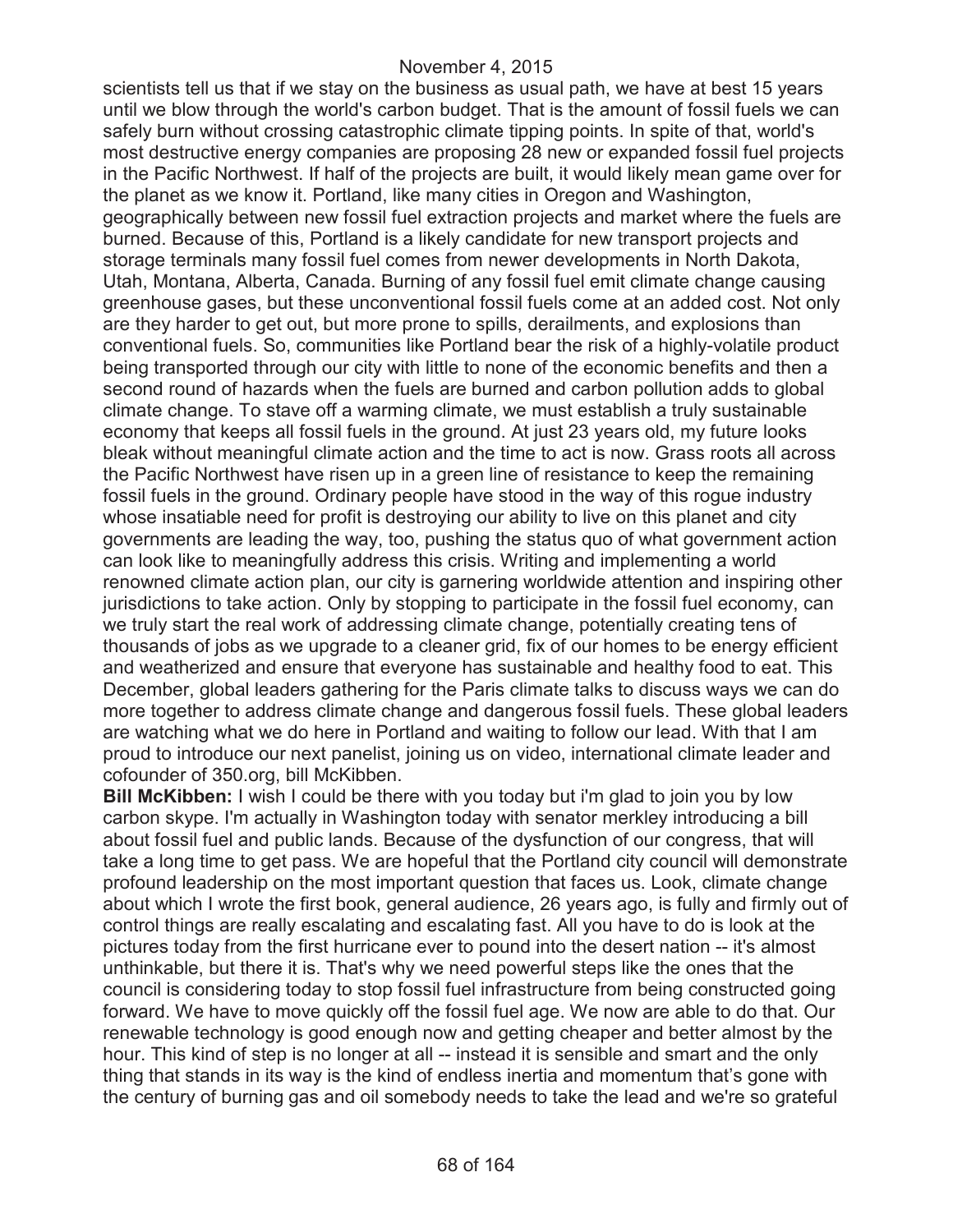to mayor hales, to councilor Fritz and so hopeful that none -- Portland will go down as an absolute leader among all jurisdictions, cities, counties, states, nations, if it does this, it will be a beautiful segue from the great leadership that Portland's climate action plan has shown. One of the first cities to do that, too. And of course it will be great testament to the amazing work of people like 350 pdx and all of our other colleagues out there who aroused the world's conscience with their amazing protests against drilling in the arctic earlier this year. If those protests roused your conscience, too, then councilors you are in exactly the right place to put those consciences to work and do something, first order of importance. Thank you very much.

**Hales:** Thank you all. Any other questions for this panel? Thank you so much. And it is great to have mr. Mckibben here in our chamber again. Let's call staff back up to answer any questions that councilmembers have and then we will move to testimony. So, come on back up, Michael and Cristina. Do you want to take up amendments and then questions or questions and then amendments?

**Fritz:** I think we should do amendments first.

**Novick:** I would like to preface by saying what we are talking about largely is climate disruption which is the most important issue that the human race has ever faced. More important than homelessness. Generation of homelessness can hopefully end in the next generation. It is more important than income inequality, because we proved from 1929 to 1960 -- what we're doing to the planet, if we continue doing it, cannot be changed in a generation or two or 10 or 100. I actually am planning to bring my own climate-related resolution to council within a few weeks, which would be to say that we call on congress to establish a carbon tax of sufficient strength to force the market to renewable energy. That we have a rebate -- income tax, offsetting income tax rebate for low and middle income people, so if they use less fossil fuels they will come out ahead. A massive national program to invest in transit and bicycle and pedestrian infrastructure and development of renewable energy sources and that that should be paid for by taxes on rich people and by the massive cuts to our -- that would be my climate resolution. I'm going to raise some amendments that I think some people here might be concerned about and disagree with and have questions that might have some reaction. I do so because I think this is an important issue facing the world, we need to treat it very carefully and thoughtfully and I'm particularly sensitive to the idea of committing the sin of hypocrisy cause most of us like it or not are part of the carbon economy and most of our hands are not clean. This council actually in April of 2013 arguably passed an ordinance forcing the expansion of fossil fuel infrastructure because we passed an ordinance requiring that apartment buildings above a certain height—above a certain number of units would have to have parking spaces built into them and parking I think could be reasonably categorized as fossil fuel infrastructure given that most cars run on gas. So, it is with that background that I offer a number of amendments to both of these resolutions. First of all --

**Fish:** Can we wait until we get copies?

**Novick:** Yeah. The first one sunshine particularly substantive, except the amendment to the third whereas clause in 1156, and as referencing that to the cause by adverse health impacts of training noise, and I am suggesting deleting that because train noise is in particular to oil trains, train noise is generic to trains, and I don't think that we want to make a statement that trains are always bad, particularly when I think often the alternative to the train is probably truck, which is more carbon intensive. Also I like the noise of trains.

**Fish:** Just so we can keep this orderly, I will second it for discussion.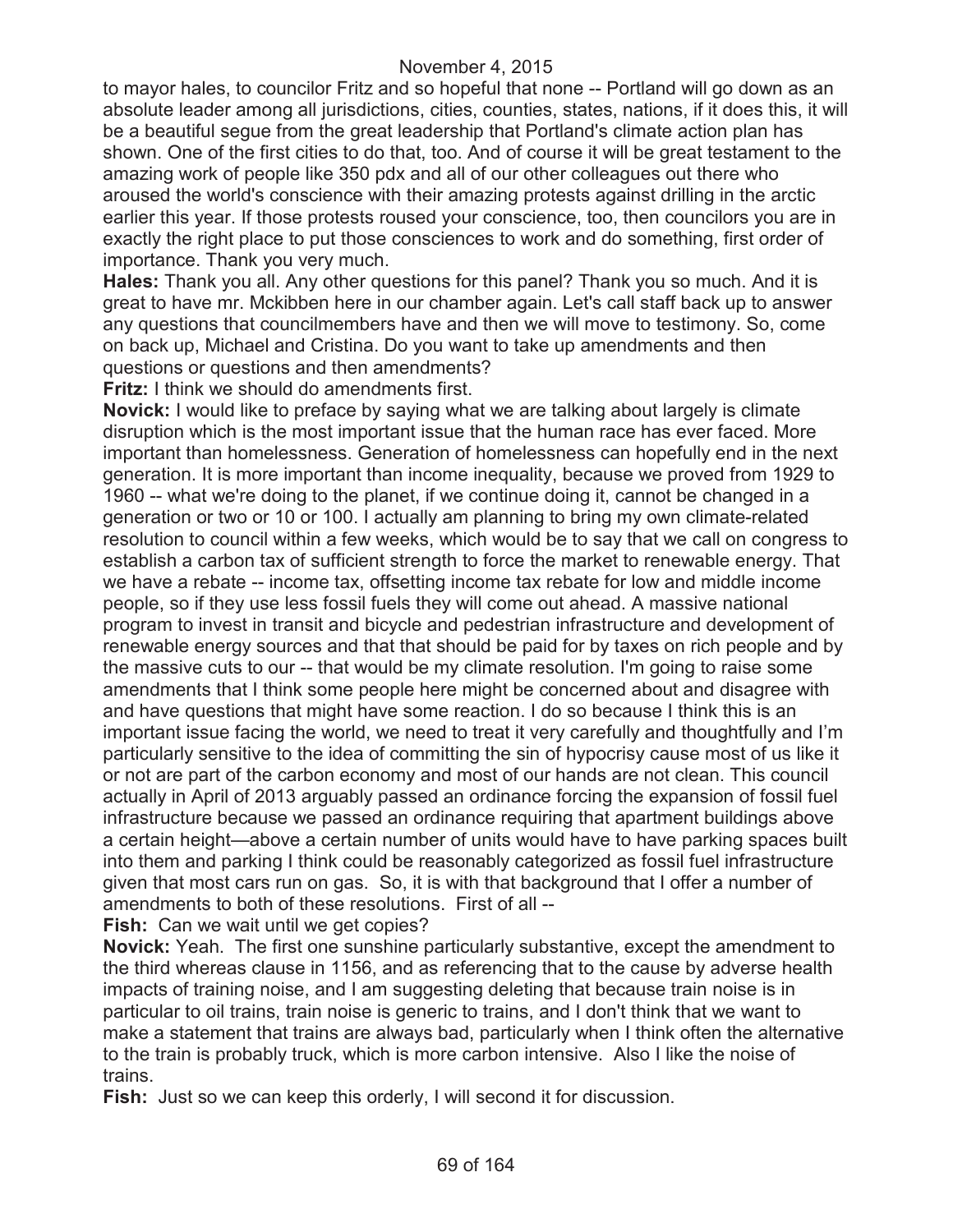**Novick:** Thank you, commissioner.

**Novick:** Second, and this, I think, would be more controversial of a proposal, we, in Portland, rely on the transportation of fossil fuels. Our gasoline generally comes from the Olympic pipeline, which comes down from Washington State, and I think that the oil that's used to generate that gasoline is generally brought to Washington State from Venezuela or Texas or somewhere else by tanker ship. So, we are implicitly, whenever we go to the gas station, endorsing the transport of oil in one of those forms. I think that it makes sense to say that we're opposed to unusually dangerous forms of oil transportation, but I think that we should implicitly and explicitly acknowledge that we are not in a moral position right now to oppose all forms of transportation. I am proposing that the first, be it resolved in 1056 be amended to say now, therefore be it resolved that the city of Portland proposes the oil transportation through within the city of Portland and Vancouver, Washington unless and until transport by rail is demonstrated to be as safe and carries the same level of environmental risk as transport by tanker ship and pipeline.

**Hales:** Is there a second?

**Fish:** I will second for discussion.

**Hales:** Let's hear the next one.

**Novick:** First amendment to 1157. The eighth whereas clause reads, whereas extraction of fossil fuels through track fracking processing, which has become widespread throughout the western united states and Canada, has especially damaging impacts to the human environmental health. I am concerned about the word, especially, it seems extraction of fossil fuels in a wide variety of forms is dangerous in all sorts of ways, for example, Mountain top coal mining is dangerous. And deep water drilling for oil is dangerous. I would feel more comfortable to remove the word, especially, and I also wanted to add a risk that was not referenced here, which is that fracking increases the potential for earthquakes. I think that's been demonstrated to be clear in Oklahoma, for example. So, I propose deleting one word and adding a few others.

**Hales:** I will second that one.

**Novick:** The next one, actually, I am going to delete the second amendment because it's not that big of a deal. The third amendment, I proposed 1157, is to the 14th whereas, which says whereas economic opportunities presented by fossil fuel infrastructure are modest. I think the intent was economic opportunity presented by expanding fossil fuel infrastructure because obviously, our current economy, unfortunately, depends on fossil fuel infrastructure all over the place. So I suggest adding the word, expanded. **Hales:** I will second that one, too.

**Novick:** Thank you.

**Novick:** The next amendment is to page 3, the first be it resolved, now therefore be it resolved that the city council will actively oppose the expansion of infrastructures, primary purpose transporting the fossil fuels entered through adjacent waterways and add, except for those infrastructure investments that improve the integrity of the current fossil fuel supply in Portland.

**Hales:** What do you mean, I guess, I will second it, but we'll find out later what you mean by integrity.

**Novick:** Well, I also have, my fifth amendment, I think, is sort of illustrates some of the examples of whatever we're talking about. It is -- I propose that we add in the fourth be it resolved, it's further resolved this resolution is not intended to restrict improvements to the safety or efficiency of the existing infrastructure, including improvements and new infrastructure needs to prevent fugitive gas emissions, seismic resilience, develop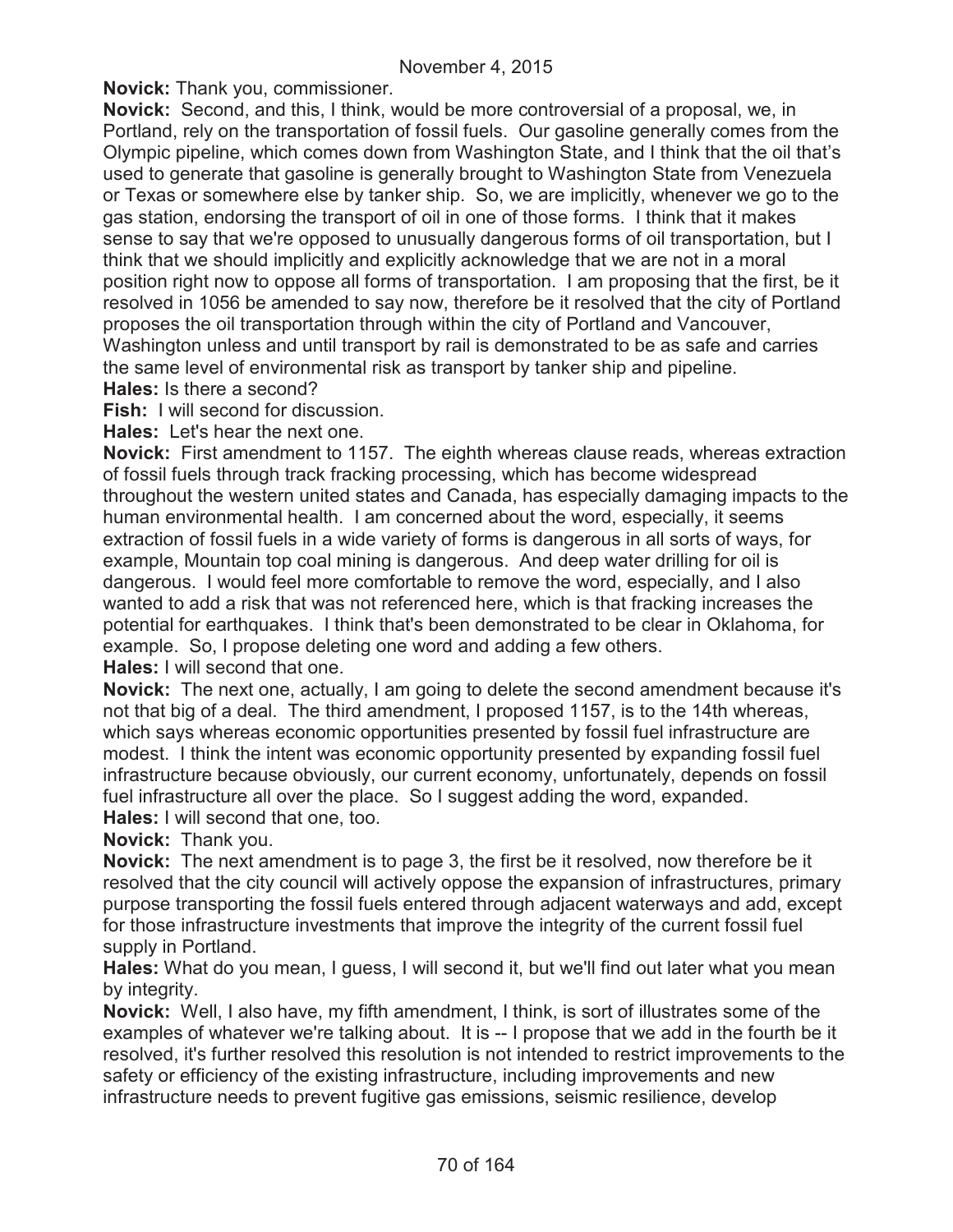emergency backup capacity and allow companies, organizations to ultimately move towards alternative fuel sources without increasing emissions, this is language that my staff developed after consultation with angus Duncan, one of the state's leading authorities on climate issues, one of the issues I am concerned about, for example, is that right now, virtually our entire liquid fuel supply is in tanks near [inaudible] on liquefiable sources and some of the tanks are old, and one of the major dangers of an earthquake is that those tanks might break, and that could be damaging to the environment, and it can also mean that unfortunately, since we are now reliant on fossil fuels, to do almost anything, that if those tanks broke, it would be impossible to revive the economy in the short-term, so I, actually, have been asking the oil companies to make sure that they have, they can replace those tanks with ones that will survive.

**Fish:** I will second this, and also, we're going to come back to staff because we had some written testimony raising this issue about improving seismic resilience, tripping one of the wires that's in the existing resolution, so I want to give you a chance to tell us if that's a real or perceived threat.

**Fritz:** Just a clarification on that one, do you mean including but not limited to improvements or including only the improvements?

**Novick:** Good point, including but not limited to, that should have been the language, thank you. And finally I would note that I have got two versions of the fifth amendment, one of which would delete the language we discussed earlier, which says the resolution is not intended to restrict the provision of service directly to the end users because i'm not sure that we don't want -- I think, in fact, we do want to restrict the provision of fossil fuels to end users, and I am not quite sure what this means, however, the staff will elaborate on that, so I presented two versions of this amendment, one of which keeps the end user's language and one of which does not. So --

**Fish:** I will second the one that does not delete the end user language because i'm convinced the briefing I got from staff, that is essential to the balance they crafted. So, I will second the one that doesn't delete end users.

**Hales:** We have got those, so you, so do you, I presume.

**Fish:** All but the last one.

**Hales:** Ok.

**Hales:** Karla, make sure that you do. Ok. Thank you, commissioner novick. We have got those on the table. And are there others?

**Fish:** I have some others, I am trying to make sure that we don't create undo complication, do you want to go through these and come to mine?

**Hales:** I think it might be useful in this instance to take testimony before we act on the amendments. Just because we have got so much on the table, but what do you think, Commissioner Fritz? This is your resolution.

**Fritz:** We need to vote on the alternative resolution today so as long as we leave time at the end of testimony.

**Hales:** We might want to take them up again. We have got them here. We're going to let people talk about these amendments if they have thoughts about them, so we're -- **Fish:** I will put my amendments on the table, see if we have seconds.

**Hales:** One housekeeping thing, we have another one, the rose room on the third floor opened that will hold more people so if you get tired of standing and want a place to sit until such time you want to come back in here, we have that room open, as well.

**Fritz:** That's the biggest tv that I have ever seen outside of autzen stadium.

**Fish:** I will hand out Fish Amendment 2, 3, 4, and 5.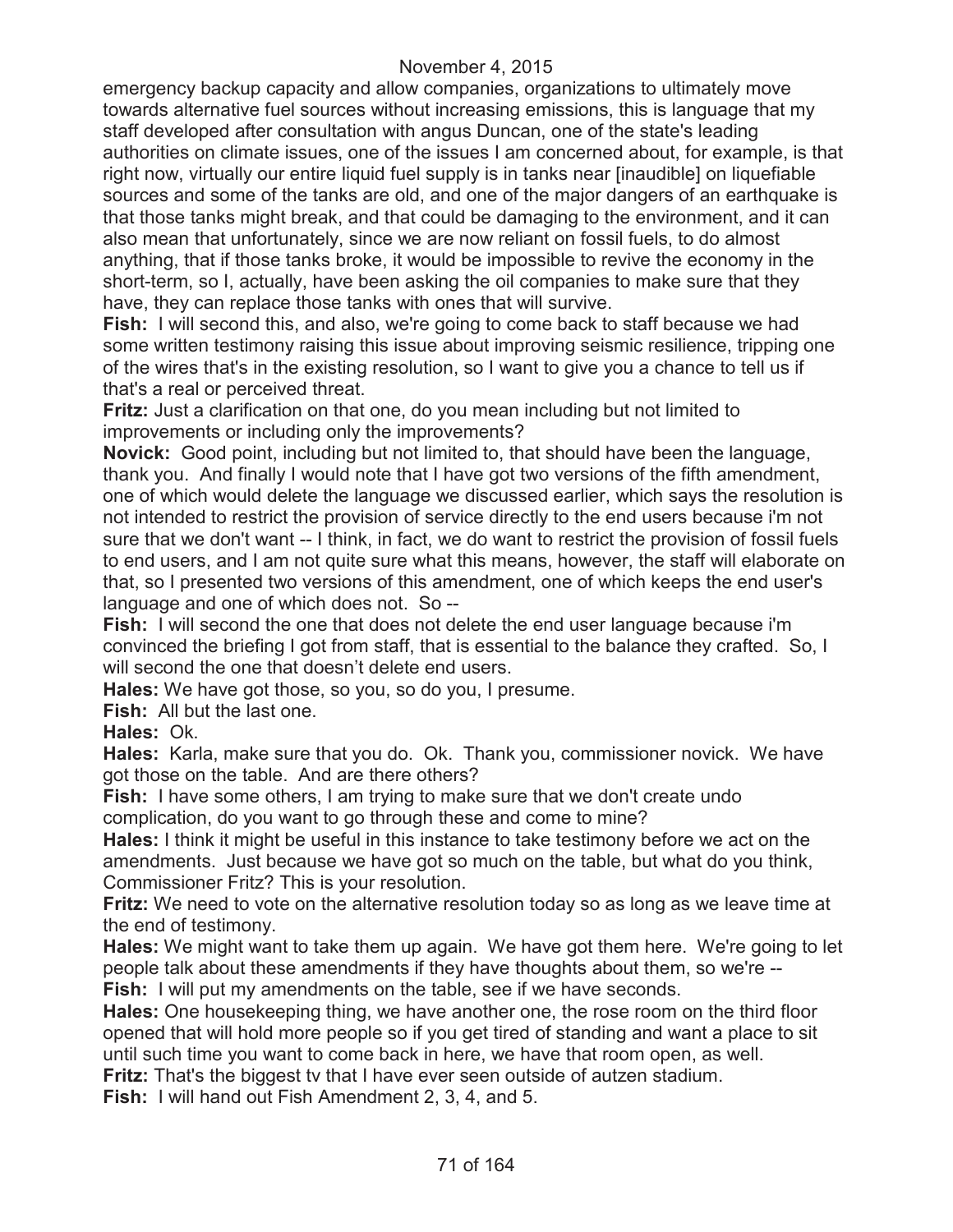**Hales:** Ok.

**Fish:** Following steve's lead, I will ditch one of my amendments. Let me walk you through them.

**Fish:** Fish amendment 2, and these are all, all to mayor hales, resolution, 1157. Fish amendment 2, inserts a new directive on page 3, that prior to any council action, and that was intended to be after a vote, prior to any further council action after a vote, so if we have a vote at some point, the mayor shall schedule one, a work session to review any proposed code changes, and two, an executive session to review the legal considerations of any proposed code changes.

**Hales:** Ok, I am fine with both those and I will second both those.

**Fish:** Thank you. Legislative intent was any further council action after we voted on the resolution.

**Hales:** Good.

**Fish:** Fish amendment 3, is a new directive following in the, be therefore resolved section. Bear with me.

**Hales:** Another action item.

fish: Reads as follows, be it resolved that the bureau of planning and sustainability shall undertake an analysis of the economic impacts of any proposed code changes with a particular focus on potential impacts to local blue charred body jobs.

**Novick:** Second.

**Hales:** All right.

**Fish:** Fish amendment 4 is a -- they go funnier. Fish amendment 4, which I actually worked up with some Environmentalists, friends of mine, recognizing that there is a blue and green alliance for how we move forward on this matter, is a new directive that reads as follows, be it further resolve the city and applicable bureaus shall explore opportunities to invest in Portland's human infrastructure by supporting programs to retrain our workforce as the city transitions to a clean energy economy.

**Hales:** I like that. I second that. Get the pdc to help with that.

**Fish:** I thought it would be pdc planning and whoever else you directed. And Fish amendment 5 is, takes the penultimate, I love that word, I didn't know what it used to mean, but it's second to last, the penultimate resolve clause is amended, as follows -- be it further resolved the [inaudible] shall consult with the government partners, the state of Oregon, local government and other key stakeholders, including labor, business, and environments in advancing this policy.

**Novick:** Second.

**Hales:** That applies to the whole resolution.

**Fish:** I think it was implied in the resolution, but since the only directive that you consult with anybody was to other governments, and I wanted to make sure that the other stakeholders were also part of the conversation.

**Hales:** Good, all right. We have got two packages of amendments in front of us, and everybody understands those, I think. Any reactions or questions with Staff? And other questions?

**Armstrong:** I just want to make sure I have my hands on, I think it's your fifth amendment, commissioner novick. Do you have any more of those?

**Hales:** We'll make sure that you get one.

**Fish:** That's about the end users?

**Hales:** Yeah.

**Novick:** I was going to ask you some questions about that, so --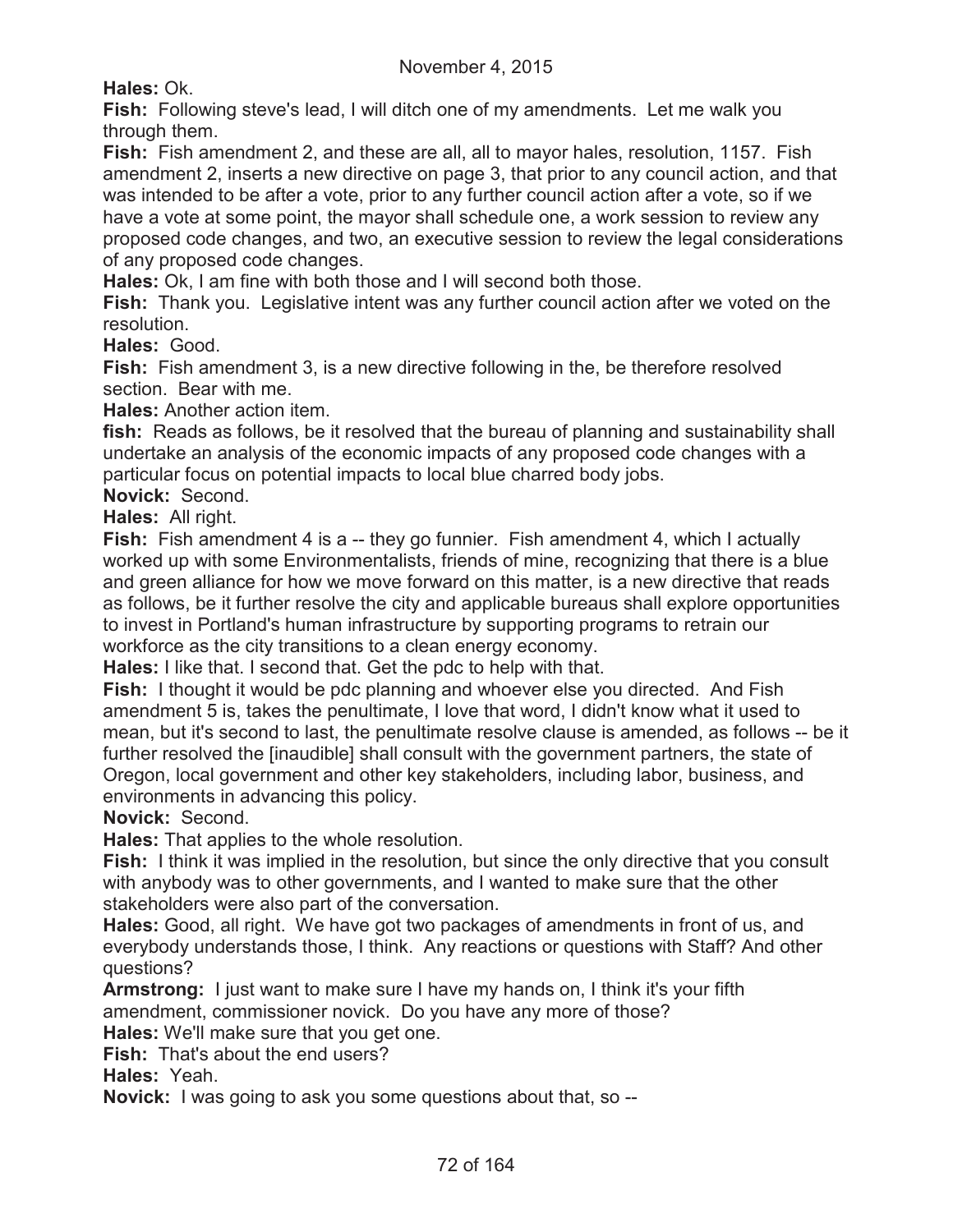**Hales:** He's got extras.

**Fritz:** We have over 100 people waiting to testify.

**Hales:** Let's try to keep questions brief, and then let the testimony begin.

**Hales:** Ok. So, commissioner Fish --

**Fish:** You were going to address this.

**Hales:** He was going to hold his questions until later.

**Fish:** I have a few. Commissioner Fritz said I had ten minutes.

**Fritz:** I'm making it five.

**Hales:** Speak fast.

**Fish:** So Michael, first, thank you very much for the time you spent yesterday briefing me on this. Sonia and I thought it was one of the best briefings we have received on a complex subject in our office, so thank you for the two or three hours you spent. One of the things that you and I agreed, there are some words in the hales' resolution that are open-ended, and one of your challenges is going to be if it passes to sort of give life and meaning to them. But, because they frame the discussion I wanted to take a handful and give you a chance to say what you understand that they mean, that's all, and I think that will help the testimony that follows as people can focus on. So taking the mayor's office resolution, it begins with a statement of principle, opposed expansion of infrastructure and expansion of infrastructure means what?

**Armstrong:** It would mean an increase in the capacity of the infrastructure whether because it's a larger size or the flow-through is increased.

**Hales:** Because it's new.

**Armstrong:** Or because it's brand new, exactly.

Fish: One question that's come up, and we'll take this up later, is Portland public schools has a propane tank capacity, which they use as they are moving their vehicles to clean energy, and the concern has been raised is if they were to add the capacity to that, to their tanks, does it run afoul of this expansion of infrastructure prohibition?

**Armstrong:** So that's a good example of why the language about providing service directly to end users is in there because the intent is not to keep pps from adding to the school buses that run on propane.

**Fish:** Second, the resolution talks about expansion, whose primary purpose is transporting or -- what is primary purpose mean?

**Armstrong:** Primary purpose is infrastructure that is designed and built specifically for transporting and storing fossil fuels, so there is a lot of ancillary infrastructure that contributes owe enables storage and transport, and roads being The example I used earlier.

**Fish:** The example of i-84, that was not built for the primary purpose of transporting fossil fuels?

**Armstrong:** Correct. And yet fossil fuels do cross it and are driving down it, so there is a lot of infrastructure that can support that but whose purpose was not to transport fossil fuels.

**Fish:** The scope of the resolution is it applies to things going through Portland or adjacent waterways.

**Armstrong:** The columbia river, is the specific reference there.

**Fish:** Ok.

**Fish:** Now, the end user language, which is important to commissioner novick's amendment, and which you spent a lot of time walking me through, that shows up in the third from the end, be it further resolved. It says that this resolution is not intended to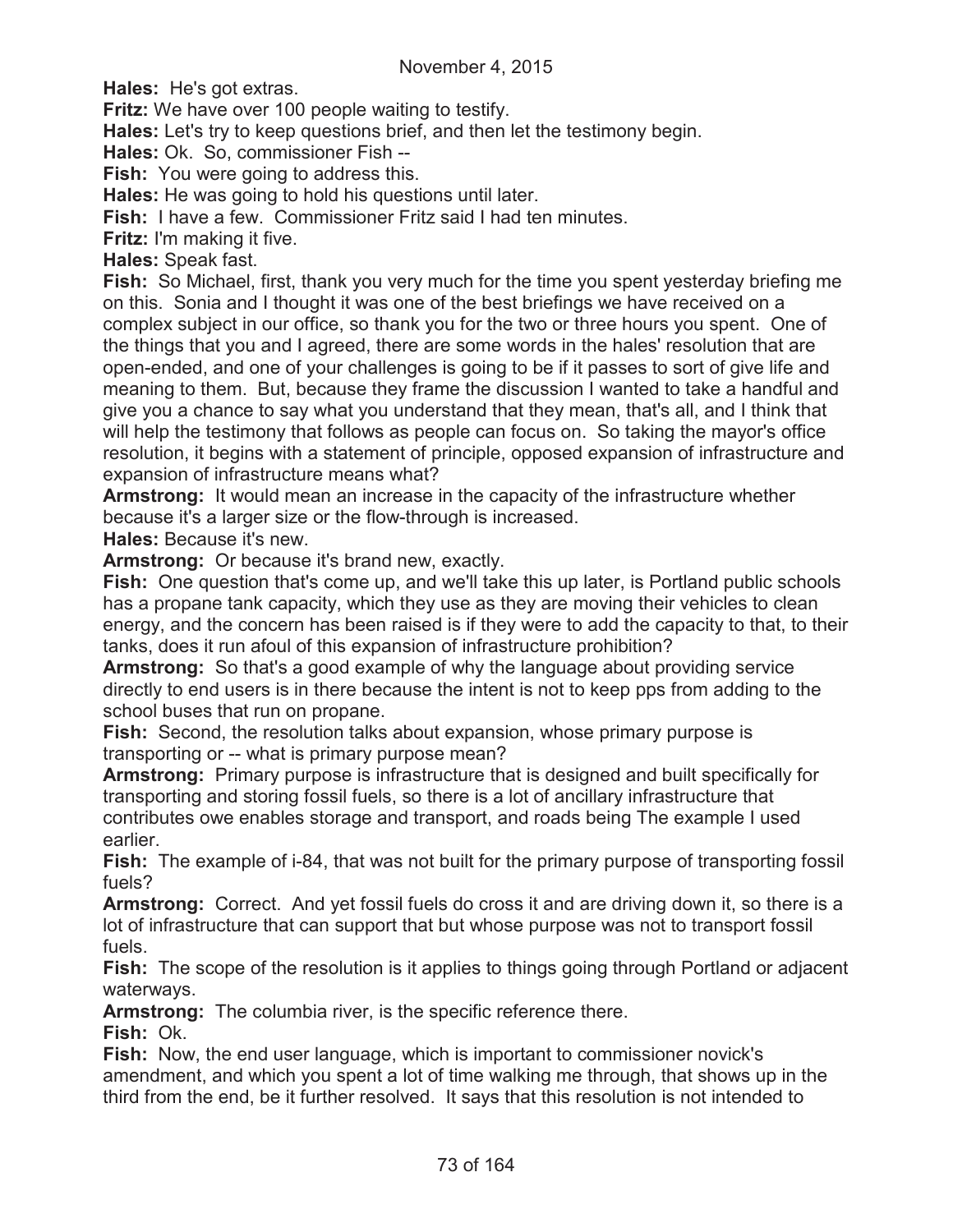restrict improvements in the safety or efficiency of existing infrastructure or to restrict the provision of service directly to end users. What do we know by the provision of services directly to end users?

**Armstrong:** So, a moment ago we had an example of whether it's the Portland public schools or another fleet converting to propane or compressed natural gas where they are fueling their vehicles with it. And providing service to end users would allow that you, in the same spirit, a new, you know, a new light manufacturing facility that uses natural gas to power, excuse me, to power whatever, you know, industrial process they are doing, this would allow that because the fuel is being used on-site, either burn to produce energy or as a feed stock, so we're trying to recognize that there are circumstances where that is probably in the interest of the community.

**Fish:** One of the questions I asked you yesterday, is that sentence limited by the reference to safety or efficiency? So it's not intended to restrict improvements in the safety or efficiency. Commissioner novick, as I understand it, wants to expand that, so when we come back to you, after some testimony, if you could help us to understand what's the impact of expanding it along the lines that commissioner novick has proposed? And in fairness, he has picked up some concerns we received in correspondence that have come into the council, so I am inclined to, particularly around resilience, support him on that, but I would like to know how that changes your view of the end users. A couple other questions, and then I am on a tight clock. Has the governor weighed in on this resolution? **Armstrong:** Not to my knowledge.

**Fish:** My last question is, then, in light of the fact that the state that is set low carbon fuel standards and let's say propane is listed as a bridge fuel, how do you harmonize this proposed action with what the state has established, and are they inconsistent or can you harmonize?

**Armstrong:** So there are a variety of ways to achieve the low carbon fuel standards, so less carbon intensive fossil fuels like propane would be one of them, but there are also other ways to get the biofuels through electric vehicles, so this, this has the potential to restrict some parts of what would have otherwise been thought of as pathways to comply, but it does not underlie the intent, and especially over time, where the low carbon fuel standard is sort of the next step to get to a 10% reduce in the carbon intensity of transportation fuels. Here, we're working with the goal to reduce the emissions by 80%, so in part we are taking a longer term view of it, and it will, it would require accelerating the transition to some of these much, much lower carbon fuels, rather than just a bit lower carbon fuels.

**Hales:** I appreciate your questions, commissioner Fish, and let me elaborate on Michael's answer, and that is, I think that your question is very helpful in making sure that we're clear about what the council's intent is here, and another way I would state it, is that it will not -- it's not the intention, nor will it be the effect of this resolution for the city of Portland to determine people's individual choices about what fuels they use, whether they are public agencies like Portland public schools or homeowners or businesses. So, we're not attempting to steer people's choices about what fuels they personally use. However, it's a decision about the macro question of, are we going to be part of the large scale infrastructure that expands to move more fossil fuels around the world? That's the distinction that I would draw.

**Firtz:** This is an important discussion, and I am going to --

**Hales:** You are right. A good timekeeper.

**Fritz:** Because I have to give commissioner novick a chance. You have one last question.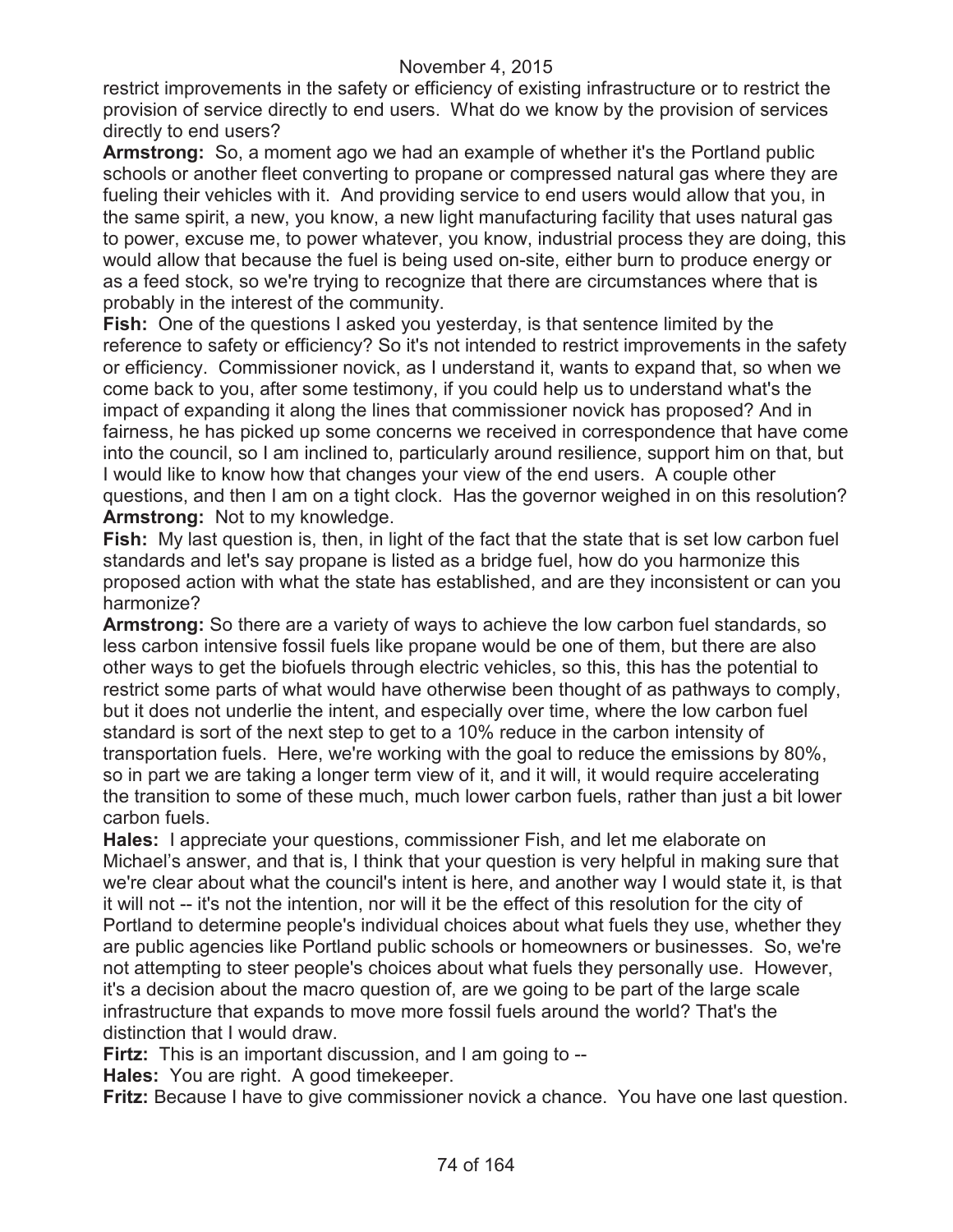**Fish:** You are eyeballing me so one last question. And --

**Fritz:** I thought that was the last question.

**Fish:** The mayor's office comment prompted something. Michael, there's been a little confusion in the communication we've been getting about what's the impact, the legal impact of adopting a resolution versus the legal significant of adopting the code that you would be instructed to draft. Can you tell us what the difference is?

**Armstrong:** So, for something to have the force of law, and to require compliance, it needs to be adopted by ordinance through city code. And that's not what you are contemplating today. The resolution would -- it sets direction and tells staff to go forth and do a number of things, including develop that code, which if adopted, would have the force of law.

**Novick:** I had one comment, which is that I wanted to recognize ben Wilson and his colleagues from the learning center. Who I hope is still here. And because if I didn't his Mother wouldn't forgive me. But, I do have a comment or a question for the mayor, which is that ultimately question, we are trying to effect people, the choices of individuals. If it is a result of our actions, less oil goes to India, then that ultimately means fewer people in India will put gas in their cars. Ultimately, the goal of all of this is to change the contents within which individual people make individual choices.

**Hales:** Context but not determining it for them. All right.

**Fritz:** We should move to testimony.

**Hales:** We're going to limit testimony to two minutes a piece because we have a large number of people signed up. If you have heard your points well made, feel free to give that person a thumbs up and wave off the opportunity to speak, but if you want to speak, that's why we're here.

**Fish:** Just to be clear my understanding from you and commissioner Fritz is that we will pause at 5:45, take up any amendments, germane to commissioner Fritz's resolution, and seek to get a vote of the council, and in the event we have another 50, 60 people in the queue, we would have a second hearing to finish the testimony.

**Hales:** That's right.

**Fish:** Thanks.

**Hales:** So go ahead, please.

**Moore-Love:** We have some students here.

**Hales:** I would like to take students.

**Moore-Love:** From the sunnyside students, if you are around.

**Hales:** They are right behind you, I think.

**Moore-Love:** Go with you first.

**Hales:** They are right behind you, there they are, and they are also in front of you, there they are. Sunnyside students, welcome. Give us your name as you proceed, and whatever order you would like. And speak up to the microphone so people can hear you. Thank you.

**Olivia Miller:** Hi, I am olivia miller, an eighth grader at sunnyside high school. I am worried about my future, but to be honest, why wouldn't I be? We are only plotting our own deaths by putting fossil fuels into the atmosphere, which is creating the environment we have today, the problems we are facing now not only affect you, as adults, but that burden will be put on us and our children and maybe our children's children. Climate change doesn't only affect America or the city of Portland, but it affects the world. By exporting coal, propane, natural gases and oil and much we as a nation are burdening our younger generations with having to live with and fix the effects of climate change. By stopping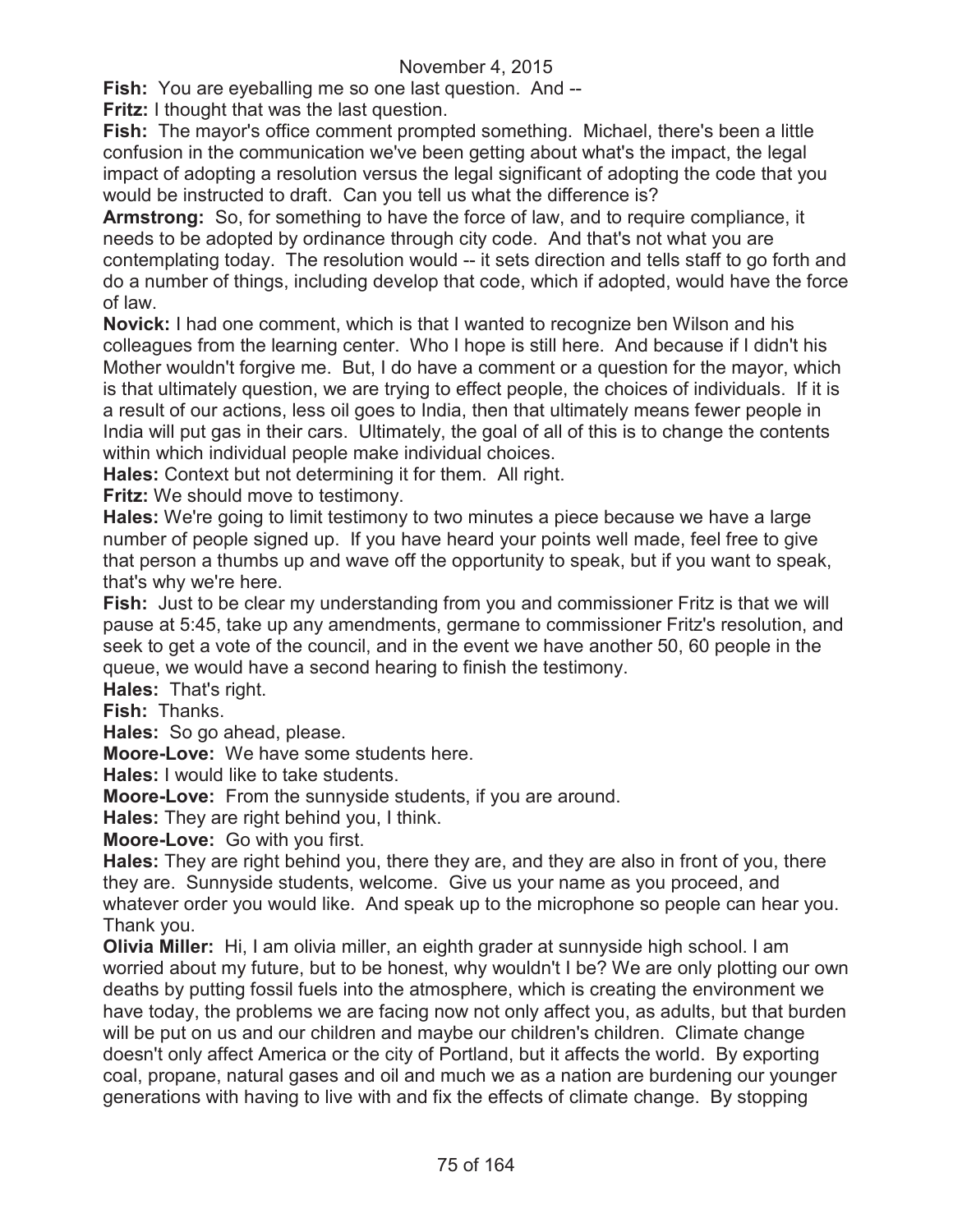exports of fossil fuels, we can change people's views on climate change. This is an incredible opportunity for the city. We can turn the lights off or take shorter showers but none of that will matter unless figures like you take a stand and set an example. Right now everyone is watching Portland, and we as a nation are setting the example for everybody. Oregon and many states around it are starting to lean towards renewable resources. Building more infrastructure is not the answer. That is not what we need to respond to climate change. Portland is starting a chain reaction along the west coast, and as the city of Portland we are beginning to change the world. A few days ago my brother, who is eight, said oh, that's about climate change, the thing that's going to kill us all. That scares me, an eight-year-old thinking like that? This is what he will have to live with, and he has to worry about that now? That should not be what a third grader says before going to bed, his care should be about what baseball cards he's getting for Christmas, not that he's going to die because of something past generations created, I support the climate change action plan, we need to walk the talk, these resolutions can help us do that. We need to take action as a nation, and today we are setting an example for the rest of the world, and that's what we need. Thank you.

#### **Hales:** Thank you very much. [applause]

**Fritz:** If we can hold the applause until the end, question suspended the rules but the reason we don't applaud because it takes time and we want to hear as many as possible. **Hales:** We will suspended the Rules at the end.

**Lalani:** Hello, I am lalani, an eighth grader at sunnyside environmental school. I am worried about climate change. Not just worried, but scared. Not just because i'm in the climate change cohort or go to an environmental school but because every time I look at my baby sister I wonder what the world will be like 12 years from now when she's my age or 20 years from now when she is grown up. I think about these things and I am scared for her future because I don't know. I have no idea what the world will be like then or private change will affect this. The city of Portland, prides itself on being full of nature and having trees and parks. We show that off like it's a gold medal. It's the first thing that people notice when they come. But if we don't do something about all of the fossil fuels, we won't be able to have nature and trees throughout the city, and we won't be able to have that close of a lifestyle we're so accustomed to. Humans are killing the earth. And if we don't act now, no one will. We, as the youth of today, have to try to save the planet, but we cannot do it alone. We need your help. Please, don't let past actions become a problem for future generations to solve. Please, don't let them look at a dying planet and think of us as the generation that killed the weather. Let them look back and think that we saved it. I want to make a difference. I don't want my children or children's children to be born into a world that they cannot change or be proud of. The first step is saying yes to these resolutions. If they don't get past, don't take the steps, there won't be any hope left. **Hales:** Thank you very much. Good afternoon, welcome.

**Ella Shriner:** Thank you for the opportunity to speak today. I am Ella Shriner, an eighth grader at sunnyside environmental school. I was born here in Portland and am proud to live in a city taking steps with a global crisis through local actions. As you know, the burning of fossil fuels is the major cause of the increase of carbon dioxide in our atmosphere. Resulting in changes to our climate. We are already seeing the impacts a warming climate will have on our way of life and health. The parks of nature that we most cherish, like the salmon and our forests, are threatened. It's our responsibility to help them and ourselves. You must remember that humans are not the only ones affected by climate change. But we are the only ones that can do something about it. This resolution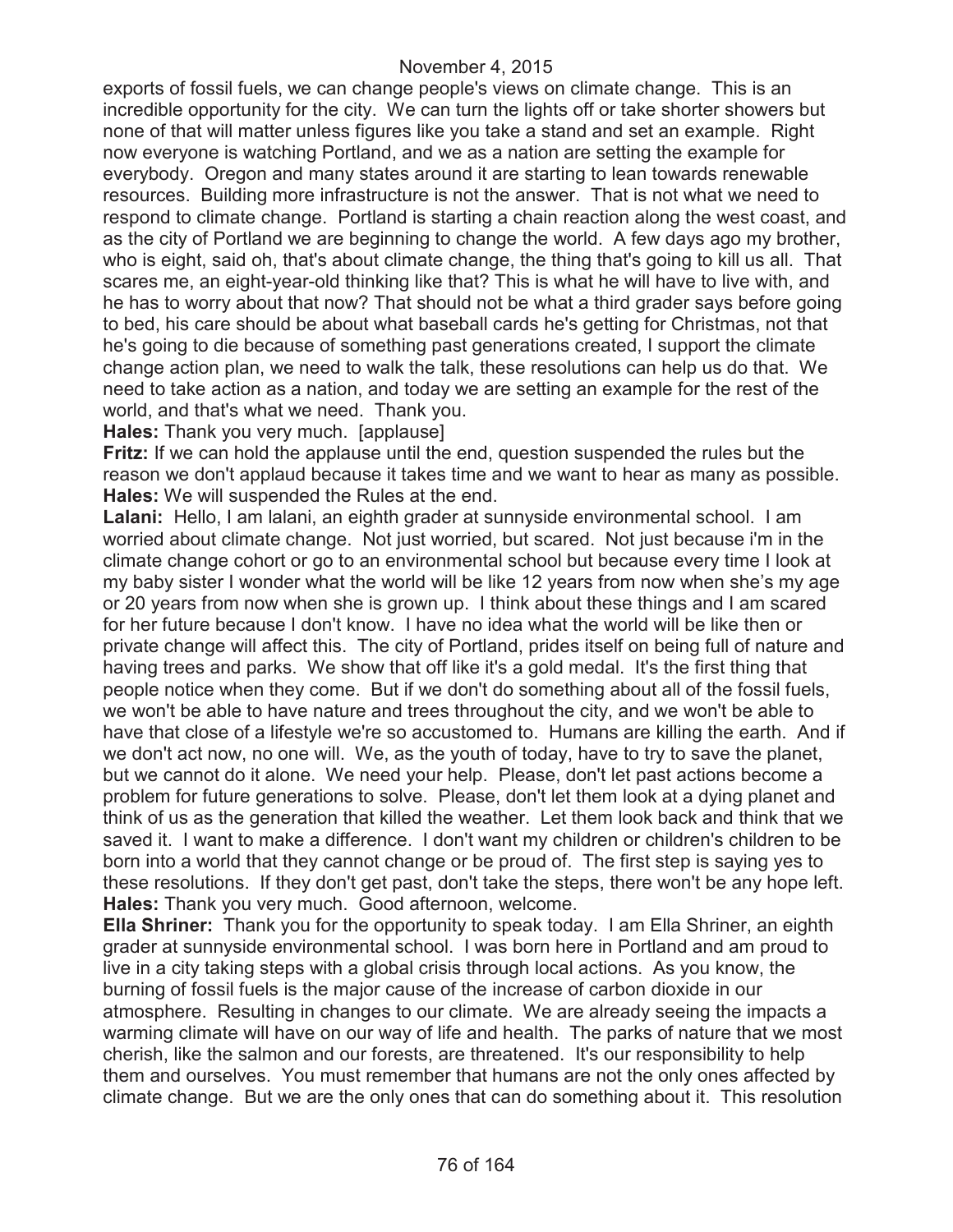doesn't call for the end of fossil fuel use. This is about changing the path that we are on. It is about stopping the increase and about saying it's time to repair for the future. Think about it. To build additional Infrastructure for fossil fuels, seems to run counter to the progress that we've been making as an environmentally conscious city. The resolution is about protecting what we care about for more immediate damage that will come from the increased transport of fuels, and coal dust and the inevitable spills. The whole world is watching Portland, and this is our chance to be national leaders in the movement to counter climate change. The thought I would like to leave you with is this -- it is better to look to a future with opportunities is, than to find ourselves looking back with regrets. Thank you.

**Hales:** Thank you very much. Let's hear it for the students. [applause]

**Hales:** I think we have more students, is that right? Come on up. One of the best parts of being a member of the city council is when we get students here in the chamber. Saying thoughtful things, and that's what's happening this afternoon. So we love having you here, and welcome.

**Hales:** Who would like to be first? Just get close to that microphone so we can all hear you.

**\*\*\*\*\*:** Hi, I am [inaudible]

**Marcel:** I am marcel.

**Glenn Wilson:** I am glenn.

**Marcel:** We go to metropolitan learning center in northwest Portland.

**Wilson:** We're in fifth grade and our teachers are [inaudible] and amy odom.

\*\*\*\*\*: This year, we are learning about the cause and is effects of climate change and how fossil fuels create pollution and global warming around the world.

**Marcel:** We decided that we want to change that.

**Wilson:** This is our future planet and we want it to be a place that we can live.

\*\*\*\*\*: There is why we agreed to the position on banning companies that export fossil fuels throughout Portland.

**Marcel:** We would like to thank commissioner, Fritz and mayor hales for supporting this position and helping to change the story of the world.

**Wilson:** We invite the rest of the commission to agree with us and slowly help the world to be a better place. Thank you.

**Hales:** Thank you.

**Hales:** Who would like to follow that? Do we have other students? We do, we'll have the other students first and then we'll move to adults. Welcome.

**Savannah:** Hello, I am savannah.

**Isabelle Rich:** Isabelle.

**Stella:** And stella.

**Savannah:** We are fifth graders at the metropolitan learning center. We would like to represent all of the young people who care about their futures. We are here to support, stopping the development of new oil, coal, and gas facilities. We believe this policy will keep our citizens safe and healthy.

**Rich:** This is the first step to show other cities if we don't make the changes we need to make, we will never be able to grasp the opportunity to stop climate Change. This is our future. We are the ones that have to fix it in a way that never has been done before. This is up to us, and we feel it is on our shoulders, our voices should count against fossil fuels. **Stella:** Everyone will be put at risk with the extraction and containment of the dangerous and environmentally unsound fossil fuels. This will affect our lives, and this does matter to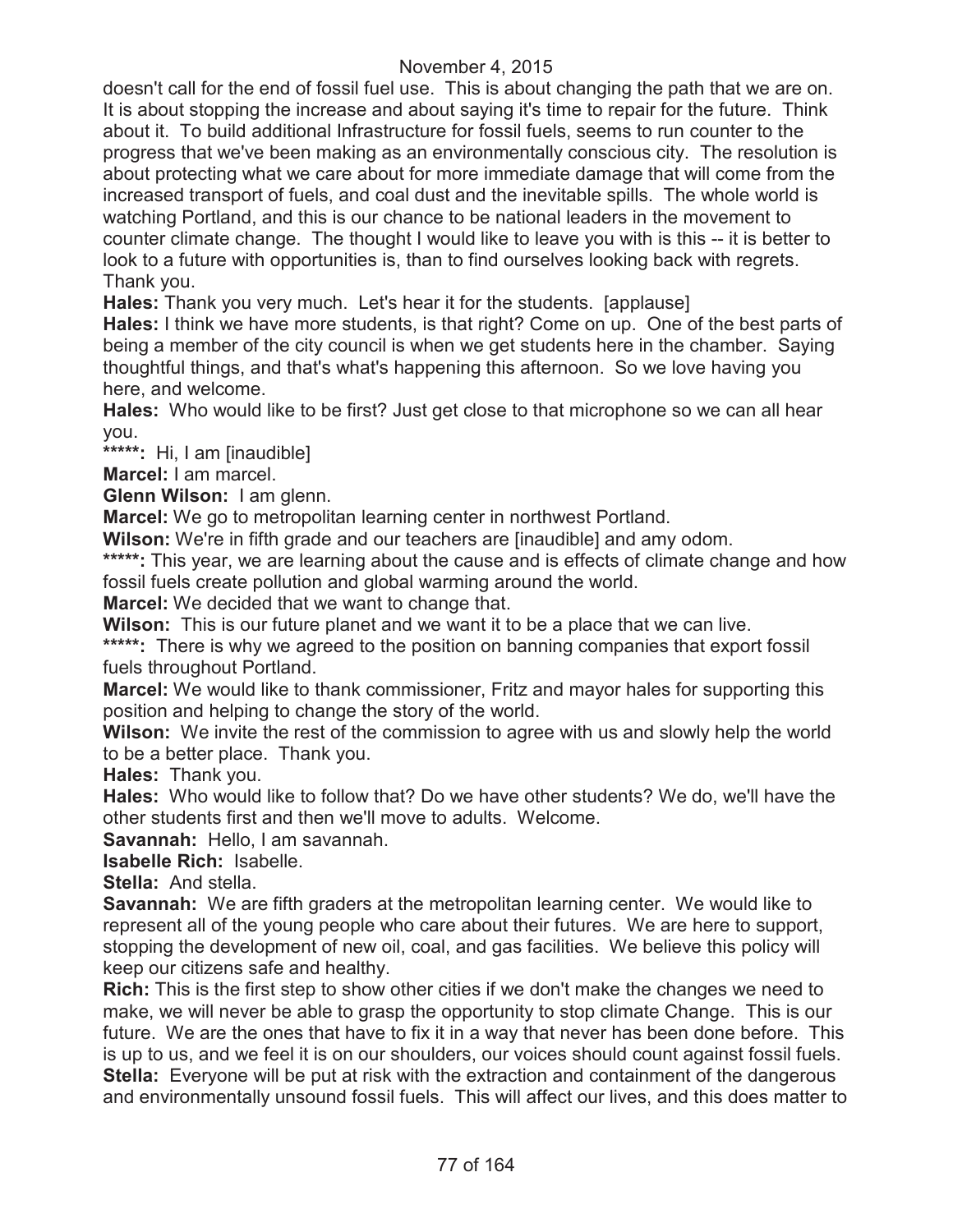everyone. Commissioners novick and Fish, we beg you to join mayor hales and Fritz to vote yes on these new resolutions and continue the fight against fossil fuels. Thank you. **Hales:** Thank you.

**Hales:** Do we have any other student speakers? If not, you all are great, thank you very much. Let's move to whatever adults would like to follow that. Go ahead, Karla **Hales:** Thank you. Michael, go ahead. Good afternoon.

**Michael Meo:** I am Michael Meo, the secretary of the Cascadia chapter of the pacific green party. I would like to put a larger frame on the first on the first speaker today who hasn't been invited as a set up position to put the thing in your point of view, I would like to speak as a member of the public of a larger frame of reference. The pacific green party is on the case, and has a state initiative already being -- signatures being collected to stop the infrastructure improvements and infrastructure for fossil fuels being implanted throughout the state of Oregon. So we are aware of the valid parts of whats going on here, but mayor hales, our party already assumes that sustainability means the amount of resources that a generation receives are handed unchanged to their progeny. And that's what sustainable means to the pacific green party, and the allied green parties of the United States. In that case, then, we would like to tell you, you members of the city council and the people who are attending this meeting, you are no longer top predators. You are not at the top of a food chain. You are not a master of all you survey. If we are to take the implications of what is happening to our environment seriously, then we just learn to be just one among a whole network of cooperating actors, which includes members of all of the rest of our species and members of lower forms of life.

**Hales:** Thank you very much.

**Patricia Kullberg:** Good afternoon, and thank you for giving me this opportunity to testify. I am Patricia Kullberg, and I am a physician with an advanced degree in public health, and I spent a couple decades as medical director for the Multnomah county health department. Most of my points have been made, I will be brief, and summarize, there is the risk of derailments and explosions, we saw the slides, and these are a lot more, occur a lot more than I think the industry wants to let on. There is the air pollution that increases the risk of disorders, there is the slow moving trains, that create blockages and lead to problems with traffic, but also, holding up emergency vehicles. There is the noise and vibration, and I know that that is not an issue when you have one or two trains but when you have 20 a day, that can be -- create a lot of urban stress. There is the storage tanks, the oil spillage, the negative impacts in public health, and that brings me a point that no one has made, which is that these railroads and storage facilities tend to be located in communities of the working poor and people of color. Those with the least resources to fight back against this degradation of their community, safety and livability. I believe this is an environmental justice issue. I don't think Portland should be contributing in any way to global climate change, and by supporting the fossil fuel industry. Thank you. **Hales:** Thank you. Welcome.

**Dr. Patrick O'herran:** Thank you for this opportunity to speak and to support the measures. I am dr. Patrick O'herran, a resident of north Portland, a board certified emergency general surgeon and board president of Oregon physicians for social responsibility. I focus on the health impacts of climate change. Portland has a great opportunity today to protect the health of the citizens, by preventing further oil by rail traffic and blocking the building of new fossil fuel infrastructure inherent to the fossil fuel economy is the existence of sacrifice zones. The zones surround all fossil fuels that extraction, transportation, storage, and burning. They include the bodies, air, the land,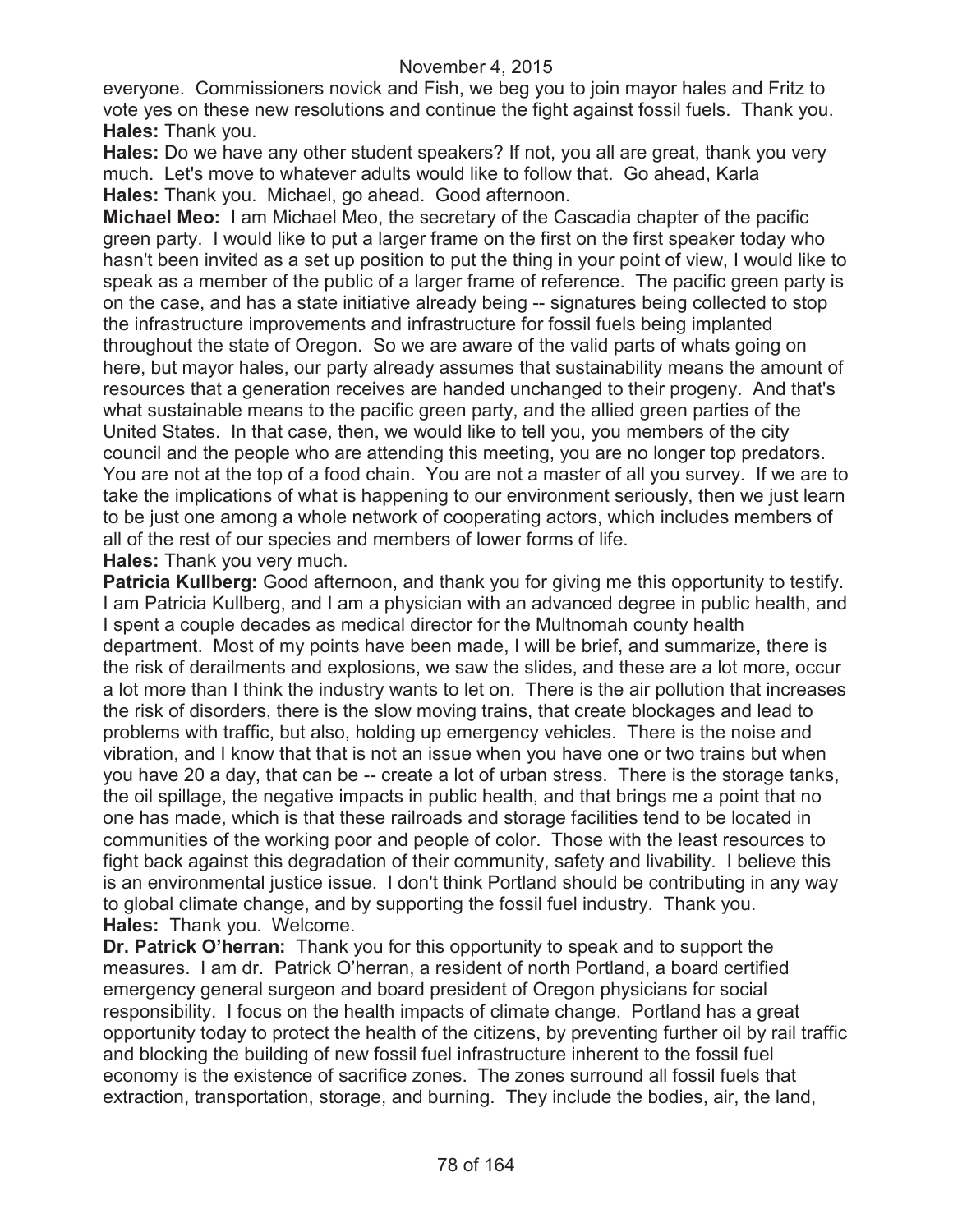and our communities. In Quebec oil train explosion killed 47, leveled the town and creating a sacrifice zone. Climate change raises the stakes of a different plain by extending the fossil fuel sacrifice zone to include the earth and all people. How serious is climate change? Perhaps, the title of the talk delivered by the geo physicist dr. Brad warner at a meeting of the american physical union, which is a stodgy organization, gives some clue. His talk was titled, and please pardon the language, I am quoting, is earth fucked. His answer was yes, it is, and we are, too. That is unless we make radical changes, like rapidly getting completely off the fossil fuels. In order to prevent turning our entire world community into a sacrifice zone, we have to eject the model that accepts sacrifice zones as a cost of doing business, and affirm the very idea of sacrificed zones is morally reprehensible. Our actions have to show that everyone matters. That we love and care for each other and what we value most is happiness, health and well-being. We have a chance today to not just talk about building a better world but take active steps. Rather than ponder, just how the earth may be, I prefer to ask a different question, what can we do about it. Not fighting to protect the livable climate means we're getting all the people and places I love, my family and my friends, and my neighbors, this beautiful city and region, the entire natural world to a sacrifice zone of climate devastation, and I love them too much to accept that. I hope you do, too.

## **Hales:** Next, please.

#### **Hales:** Good afternoon.

**Bob Sallinger:** Good afternoon. Mayor hales and members of the city council. I am bob sallinger, and I am here representing the Audubon society of Portland and our 16,000 members in the metro region. First we want to thank the mayor and commissioner Fritz for your leadership on this issue. We support both resolutions. I worked in this building for 20 years and done a lot of important things for the environment but there are few things that you could say are historic. This is one of those times. This is historic. I have heard some people suggest that we cannot make a difference, you cannot fix global problems with global action, and any activist knows the only way you can catalyze global change is with local action. And whenever they tell you that you cannot make a difference, they are really not that concerned about you, in that you won't make a difference but that you will make a difference. This decision will reverberate across the country, globe, it already is. Some ask what message this sends, I say a clear and important message. It tells the community that Portland is not pitching its wagon to the industries that are driving towards obsolescence. We want business this is Portland that are safe and sustainable, and that we are more concerned about the health of the communities, than the wealth of distant shareholders. And we support commissioner Fish's suggestion that we need to transition our workforce to a new economy, and stop looking backwards and need to start looking forwards. You probably hear we need more information. We have all the information we need. We know you cannot make fossil fuel transportation safe. You cannot make these facilities safe. We know that we already have an incredible liability along the river to deal with and shouldn't be adding to that. Fossil fuel economies are not sustainable, and we know that there is infrastructure that will last for half a century or more. We would be perpetuating the industries we want to drive to obsolescence. We cannot make it safe or sustainable but we can make a difference. We hope you will all vote for these resolutions and send us on a path to where the economy is sustainable and fossil fuel is in the ground where they belong. **Hales:**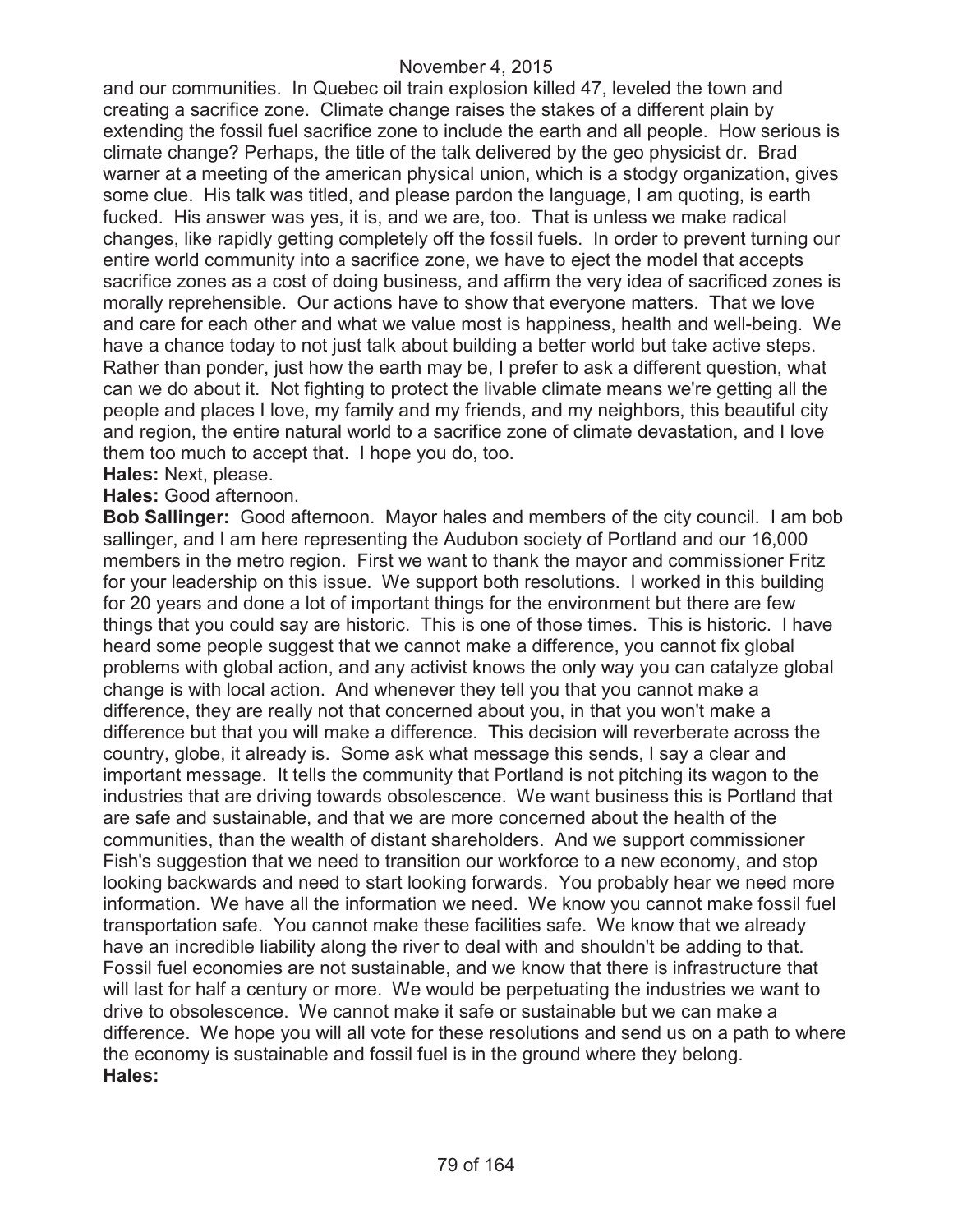**Inga fisher Willams:** I am inga Fisher williams, I want to thank you for bringing this forward, we owe you gratitude. Is this better?

**Hales:** That's better.

**Fisher Williams:** I am here to support both resolutions, as presented, and I hope as you fine tune the language that it done and not create loopholes and done in the spirit of clarity to make good choices possible by future investors and businesses who want to work in our city. The adoption of both resolutions will make a policy statement that fills a gap in Portland's long range climate action plan. A plan that's already been adopted, and I am encouraged that subsequently there will be rules and laws that follow consistent with the intent expressed here. It is a visionary step, make no mistake about this. Logically it follows the investment policy that you have already embraced. And we applaud you for that. It embraces community values consistent with transforming Oregon and the u.s. towards the carbon free emissions future. It will bring us closer to achieving our emission goals, which are in jeopardy, as we heard, and it follows the proud tradition of Oregon as a leader in land use planning, and a people-centered government, I am urging your yes vote in the hope that the consensus decision will reflect the growing global Urgency to limit carbon emissions. Your step here is consistent with the urgency of transforming our economy and the task to build a renewable energy future. You can lead the way by allowing a framework to evolve, and we know that there will be fine tuning and adjustments possible, the task is very large, thank you very much.

**Hales:** Good afternoon, get nice and close to the microphone, and you can slide the box closer to you if you need.

**Cherlou Bajao:** Ok. Honorable mayor and city commissioners, I am Cherlou Bajao, a volunteer with 350pdx and a student at pcc cascade, I was born and raised in the Philippines and living in the u.s. For a year now. I am here to give voice to the people from the Philippines and other countries around the world who are in distress and endangered due to global warming and who do not have anything policies to develop, to develop world that are costing our suffering. My country is suffering from climate change, for us a worsening of typhoons, thousands of deaths and enormous damage, especially in the past few years, until 2010, we never had super typhoons in my island. But since then, there have been three super typhoons in our area. With billions of dollars in damages. I survived a horrible thing in 2011 when it hit in the middle of the night and killed more than 2,000 people in the district right next to mine. The fear, pain and suffering is indescribable. We have never before had such a disaster in our area. There is no doubt it is because of climate change. This is why I am here speaking to you today, Portland is in a key position to live the change to protect people here and everywhere with fossil fuels and lead the way for others to do the same. I want to thank you, mayor hales and Commissioner Fritz, for bringing this resolution to city council. I call on the rest of the commissioners with all urgency, vote yes to this solution. Do what is just and necessary for Portland and the world. Thank you.

## **Hales:** Thank you.

**Juliana:** Hello, I am Juliana and I am 13. I am here because I am concerned about my own future and that of my generation and all future generations. If we don't act now we will miss our chance to preserve a livable planet. I feel as if my future is an unnecessary dark cloud. All it would take for it to be lifted would be for our elected leaders to listen and lead. The city council has the choice now to stop all new fossil fuel projects in Portland. All the time I see scary and dangerous looking coal, oil, and gas trains rolling right through the middle of the city, and in the middle of the neighborhoods. I wonder why are our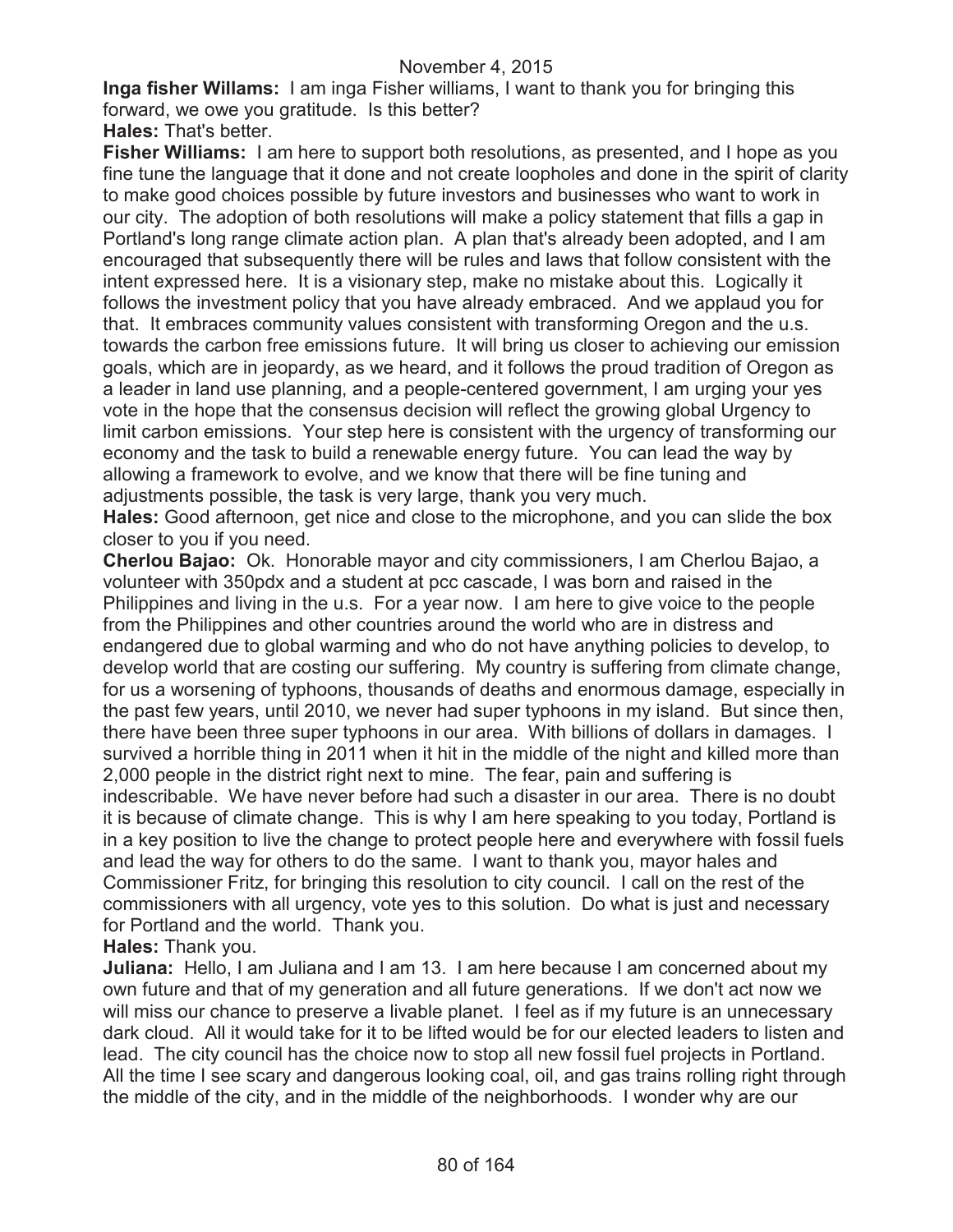elected leaders letting this happen? Maybe the adults should let us help to make the decisions because they seem obvious, keep us healthy and safe to stop the dangerous and polluting fossil fuels from coming to the city. This will also influence other cities across the country and world to do the same. If you care at all about your children or grandchildren, vote for these resolutions today.

#### **Hales:** Thank you.

**Katie Behrendt:** I am Katie Behrendt, and I represent Portland rising tide and the coalition a-coalitions. In a few weeks leaders from around the world will gather for the 21st round of climate negotiations, but we would be naive to expect any real solutions to come out of them. We watched our leaders bow to corporate money and power. For 20 years they have clone to prop up a failing financial system and for 20 years fossil fuel use has continued to arise despite endless work to push back. Our leaders fail us because they are bought and paid for by the industries causing climate change and profiting from maintaining the status quo. We cannot afford to wait for them to save us because it's likely that they never will. We need to take action, it's the only place that people have any chance of being heard, and we have made ourselves heard here in Portland. It's because of the people in this room, and many more who couldn't be here today, that you are considering this measure. It was not wrong ago that you appeared ready to rubber stamp new fossil fuel without a second thought because a company offered a lot of money, and that's what the system prioritizes. You did not expect resistance but you got it, and it won't end here. Not only will we fight against the industries that threaten the future but pushing for real and just solutions. In order to get to the root cause, we need to take responsibility for our actions, and the roles we play in maintaining the destructive systems that cause it. As the biggest consumers of energy and resources we should be the first to cut back and we need to ensure that solutions are accessible to everyone, not just those that are financially privileged. It's time to begin a just transition away from fossil fuels and towards a sustainable and equitable future. Thank you very much. [applause] **Hales:** You brought a backup group.

**Alice Shapiro:** I am Alice shaper, and I am here with the "your Portland region grannies, and we would like to sing a song in support of the resolutions.

**Hales:** Of course. No one can say no to a granny.

**Your Portland region grannies:** Thank you. ¶ oh, give us a home where the oil trends can't rome ¶ ¶ and we're safe from explosions and fire ¶ ¶ where children can play and the birds and Fish stay ¶ ¶ free from harm, that's our simple desire ¶ ¶ fossil fuels are not clean ¶ ¶ make all of our energy green ¶ ¶ we say no to those rigs and Their terminals so big **¶ ¶** and companies that rape our land **¶ ¶** there are so many ways to make power these days ¶ ¶ from the wind and the sun don't you see ¶ ¶ let's use your strength to ship grain ¶ ¶ not oil or propane ¶ ¶ this is good for our economy ¶¶ **Hales:** Wow.

**Fritz:** Even harder than the students to top.

**Hales:** I'm not sure which is harder to follow.

**Hales:** Thank you.

**Hales:** Thank you very much. Good afternoon.

**Tedine Roos:** I am Tedine Roos and I live in Vancouver near the edge of the bomb train blast zone, and across from the tank farms on non-reinforced soil across the river. As a girl, we learned much about the revered u.s. Constitution, the balance of powers, the we the people pursuit of happiness language, and I believed it all for a good half century. Until I read the people history, and I learned about the struggles of the vast majority who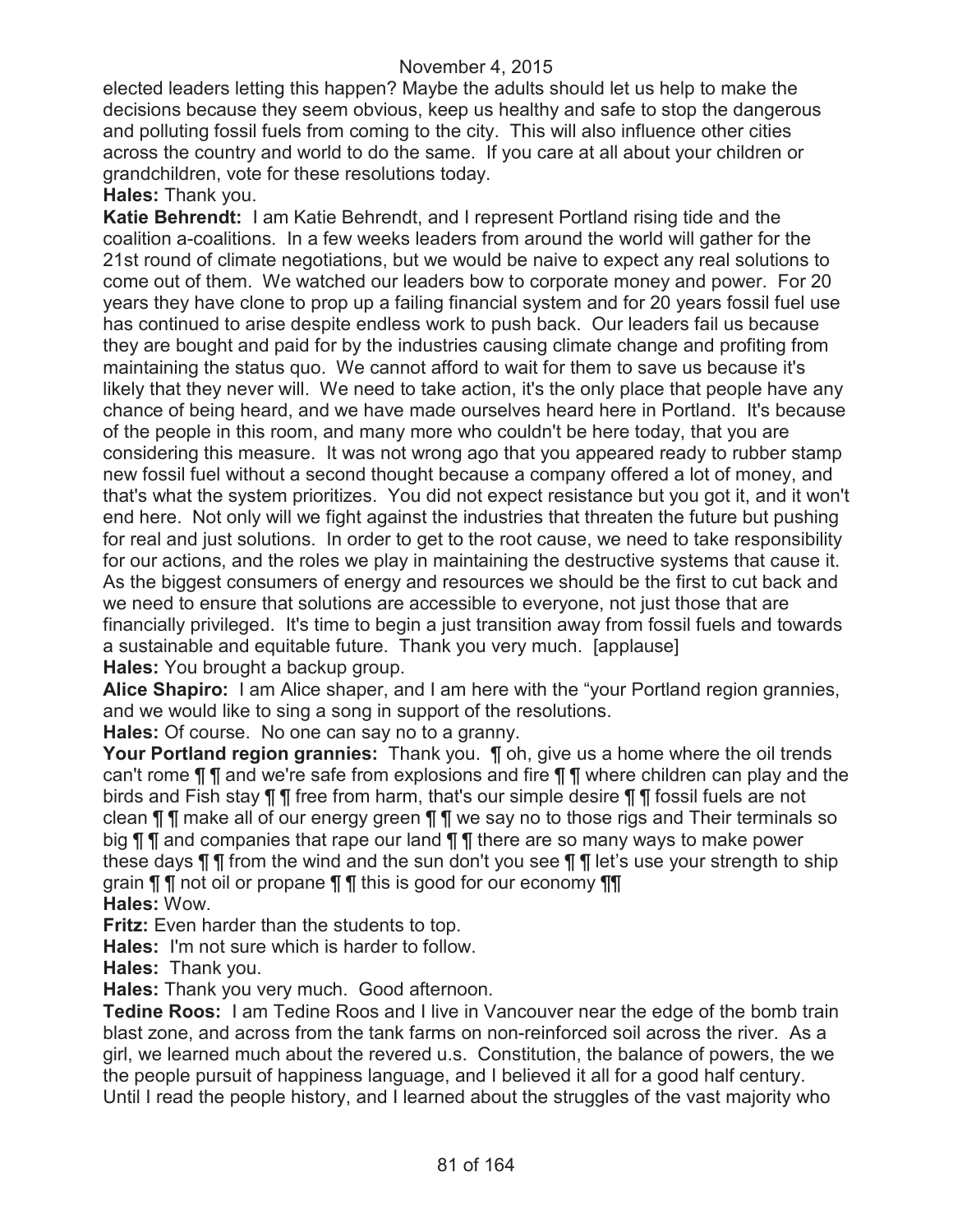were not included in the we, the people. Our governing document was written by and for the 1% of that day, to protect and enhance their assets. Then I read charles Beards, an economic interpretation of the u.s. Constitution, first published in 1913, the dots really began to connect. The governing system worked very well for the 1% of 1787, and it has worked very well for the 1% for the next 240 years, and still, contracts and enhances the assets of the 1%. We, the disenfranchised majority are not only denied education, medical care, and housing and unadulterated food, but denied breathable air, clean water and the physical, safety of our bodies. Our living planet is being sacrificed to corporate profit. I urge you, Portland city council, to vote in the direction of an updated code ordinance to prohibit projects to create or expand infrastructure or store or transport fossil fuels. This is probably unconstitutional but do it anyway. This is an opportunity to do what government should do, protect the citizens and promote their welfare. On cascadia. [applause]

**Hales:** Ok, welcome.

**Adriana Voss-Andreae:** Mayor hales, and city commissioner, I am Adriana Voss-Andreae, chair and co-founder of 350, pdx, and I wanted to begin by reading a statement of support for these resolutions from the executive director of apono, asian pacific network of Oregon who could not make it here today. "one of the best ways to make change is to transform our system and build the structures that reflect our values. I support this effort because it invests in a future that protects and preserves life, and this is a moment of turning away from fossil fuels we know are destructive to the people and the environment that ultimately undermine our economy and family Wellbeing. I can't deny these changes are hard, and yet, together, we can move into a healthy new way with sustainable infrastructure," unquote. I wanted to add my own statement. I speak as a scientist, a doctor, a mother, and part of a movement of people who are watching you today. We also came out to city hall many taking time off work and school and busy lives because we are in a state of ecological public health and humanitarian crisis. These resolutions cannot wait one more year, one more month or even one more day. The time to show leadership is now. We here in city hall along with thousands more who could not come, are taking close note of who stands today with a bold leadership of mayor hales, and Commissioner Fritz on the right side of history.

**Hales:** Thank you very much.

**Hales:** Good afternoon and welcome. Who would like to go first? Pull the microphone down closer to you.

**Skip Tarr:** Mr. Mayor and city council, thank you for this opportunity. I am skip Tarr, I am here today representing the Oregon rail user's league, and the owner and president of tar, llc, a distribution company engaged in petrochemical distribution.

**Hales:** Can you pull in that closer to you? There we go. Low tech but it works.

**Tarr:** I would like to mention the tribal people are here earlier Today. They are reminding us of our ancestors settling this region as a region for trade. It's because of that, why I am here today. The train is manufacturing in an agricultural base, and it stretches across the United States and the world. A strong, safe, rail system is vile for a region like Oregon, unlike any other region in the country, the thing we love so great about it is we are remote but there is a cost for that, and it requires the rail system. Because of that, I have some issues with the resolutions. The first resolution, to me, is too broad. There is too many opportunities potentially for challenges to come to stop other projects that could help, that could impair other commodity movements such as grain or apples or just shoes coming through the region. That would be an unfortunate situation, and because of the loose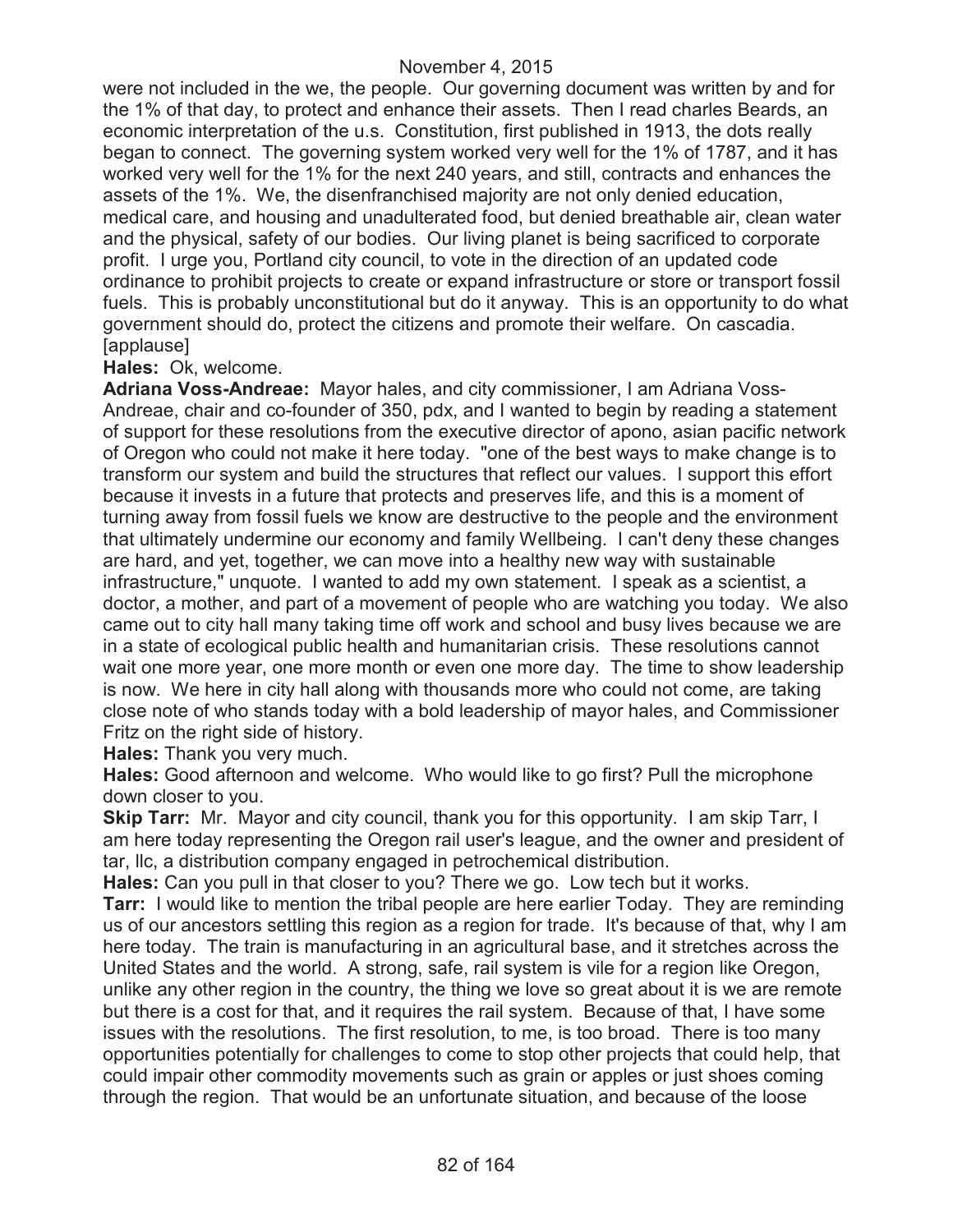wording of the resolutions, that is a potential. Secondly, I am not sure that I agree, that it's the government's duty to single out commodities and eliminate them. I don't think that that's a role of government. Lastly, I just would ask that at the least that the train slow down a bit, in review of the resolutions because there are inaccuracies and misstatements in the resolutions that I think can be addressed by further involvement with the business community, and the railroads in particular. Thank you for your time. **Hales:** Welcome.

**Joe Westby:** Thank you very much. Mayor hales, I am Joe Westby the director of operations for ferrell gas propane and also the past president of the pacific propane gas association and the chairman of the Oregon governmental affairs' committee, which works under the ppga, and I believe that it was my testimony that commissioner Saltzman was questioning earlier.

**Fish:** Commissioner Fish but I take the compliment.

**Westby:** Sorry.

**Fish:** It was your letter that referenced Portland public schools, prompted me to ask staff if that was intended to be covered and I think you got an answer you liked.

**Westby:** I did get an answer that I like, and there was a second point and I will make it quickly since we did cover that and I appreciate the fact that you looked at the material and you read it. It provides faith in the system that you guys were paying attention to all of this. Secondly, propane is listed by the federal government as a clean fuel and is important for reducing the clean house gas in transportation. During the discussion on Oregon's clean fuels program, in the state legislative process the Oregon department of environmental quality wanted propane dealers to become credit generators, the ability is optional for propane under the new law. The success of the program is dependent on getting enough credit generators to participate. Propane would be an important part of this program's success. My country and other dealers are currently considering whether or not to become involved with the clean city's program. However, if we are constrained from expanding the infrastructure for transportation related projects in the state's largest city, we may decide it's not worth participating in. Ferrell gas and the ppga encourage you to slow down and rethink the wording of the resolution. Its effects will be broader than you might realize and harmful to the state as a whole, Portland is a fantastic city and you are doing great things, and everybody is watching. We appreciate your diligence. **Hales:** Thank you very much. Welcome.

**John Talberth:** Mayor hales and commissioners, good afternoon, I am john Talberth, an economist for the center for sustainable economy, and in addition to implementing what appears to be the will of the people, by a large margin, passing these resolutions makes good economic sense. Number one, the public financial liability issue, as we transition away from fossil fuels, the vast majority of the infrastructure will become obsolete ground fill, the need to be dismantle and had cleaned up. Now, it's something that I think that labor would support this, but experience has shown without bonding in other financial mechanisms in place, to guarantee the corporation and is not the people, have the funds to do that, cities like Portland will inevitably have to foot the bill or a large part of it. So as more is built this liability rises, as well. Add the under-insurance, associated with accidents and spills and explosions, it's clear that new fossil fuel infrastructure is a very risky proposition. Number two the cost of meeting the action plan. Portland's status as a champion hinges upon the cap but routine approval of new fossil fuel infrastructure subverts the goal and makes it more expensive to achieve like for example like the automobile dependent communities throughout metro and growth in the transportation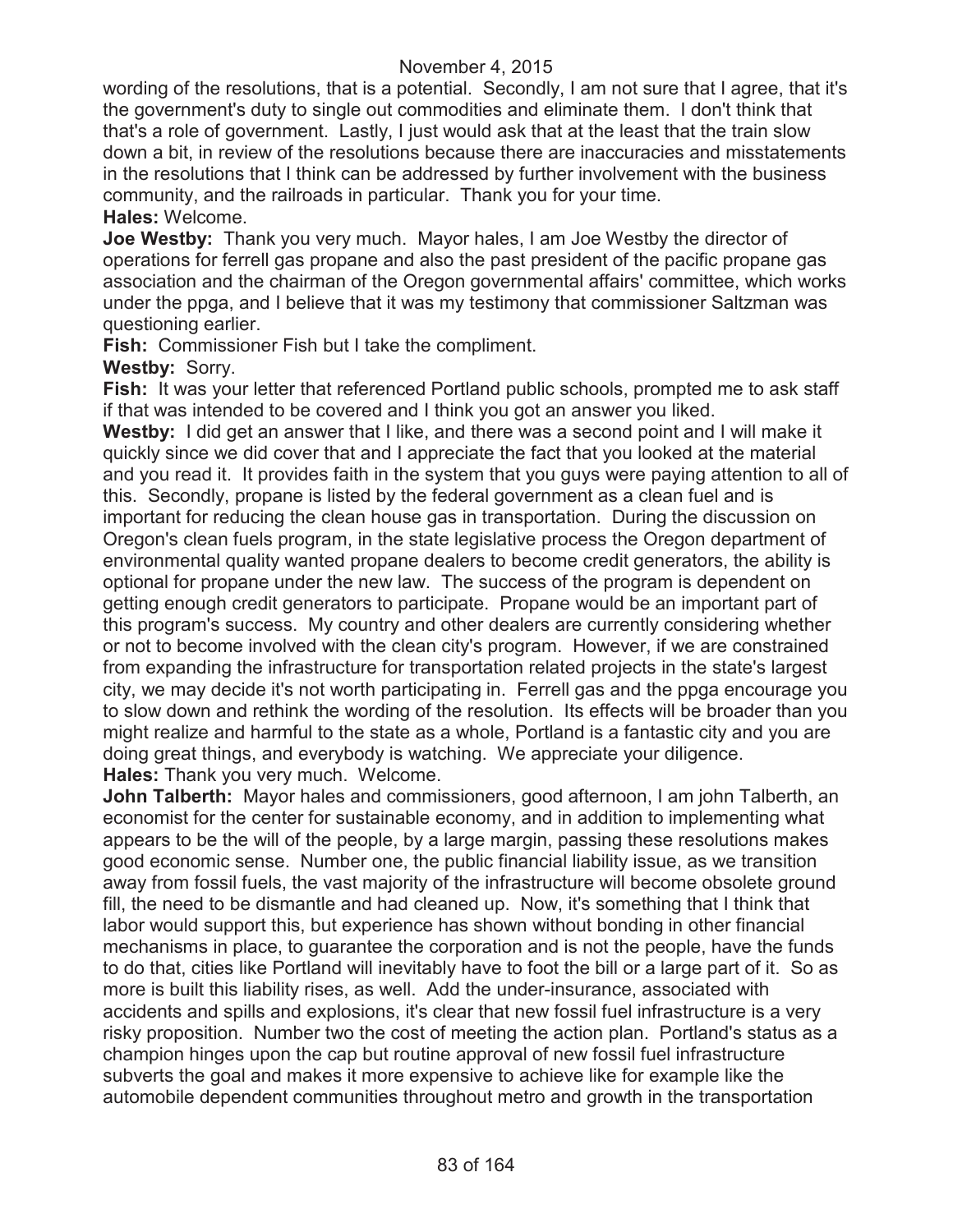sector emissions, which is the weak link in Portland's cap. In order to meet other cap goals we have to squeeze greater and greater efficiencies, expenses grow exponentially in this situation. The cost of climate change, the motivation behind the infrastructure is to both respond to and foster growth and consumption, the opposite of what the cap seeks to promote, and growth anywhere in the world helps grow the bill expected from climate change, something in the order of 300 trillion. Portland should no longer be an accomplice in growing this debt that generations down the line will have to pay. **Hales:** You raised the superfund issue in a way that hasn't been well articulated. Commissioner Fish and I spent a Great deal of time on the Portland superfund. The superfund used to be a fund and now it's not, just a mandate to clean up often orphaned sites, and I don't expect that funding situation to improve, so I appreciate you making that point.

**Westby:** And I appreciate your point, and as we build new fossil fuel infrastructure that risk continues to grow, which is why we have to stop it right here.

**Hales:** Thank you very much, thank you all.

**Westby:** Thank you.

**Gregory Monahan:** Good afternoon, I am Gregory Monahan, a resident of Portland, and I was speaking on behalf of my grandchildren, and my children who all live here in Portland. I have two points to raise and I would like to get a response from the council. The first is it's unclear whether there is going to be a vote on both resolutions today. **Hales:** Get closer.

**Monahan:** It's unclear whether both resolutions will be voted on today, and I wish you would clarify that. The second thing I would say, if I can be so bold, is to speak for supporters of the resolution. We would rather have the vote taken today than keep saying how bad this -- it would be to not approve these resolutions. I think our youth and our leaders have been eloquent about that, so those are my points.

**Hales:** We'll try to give you clarity about that, as the hearing goes on, and we wanted to give as many as possible an opportunity to speak, and we wanted to make sure that council members that wanted proposed amendments or get questions answered got a chance to, so my objective personally was, and always here, at this council, is to reach a high level of agreement on the council about what we do, it's ok to pass things by a 3-1 or 3-2 but the best way is unanimously so frankly, if a full discussion and complete understanding of the amendments, enables our colleagues to join commissioner Fritz and me in voting for these, I would be prepared to take more time. If that's not necessary, and we'll know that a little better in half an hour, there is, it is possible that we could act on both today, it is important we act on the first of the resolutions today because of timing issues in Vancouver.

**Rob Didelius:** Thank you. Mayor hales, I am rob Didelius, the general manager of Lake Railway in Lakeview, Oregon. I live in Portland a quarter mile from the river tracks, I am here to oppose both. Lake Railway does not transport oil but I am concerned about the economic impact these resolutions would have on Portland and the rest of the Pacific Northwest. Portland is and always has been a transportation town, and this community has a large industrial base and a lot of high paying jobs in industries like manufacturing, chemicals, rail transportation, and at the port. These industries would be severely impacted by these resolutions. A lot of good jobs would be Lost, and in addition to hurting the current base in Portland these resolutions would dissuade further development in the city and the region. According to the u.s. Bureau of labor statistics our state as the sixth highest unemployment rate in the nation at 6.2%. The last thing the government should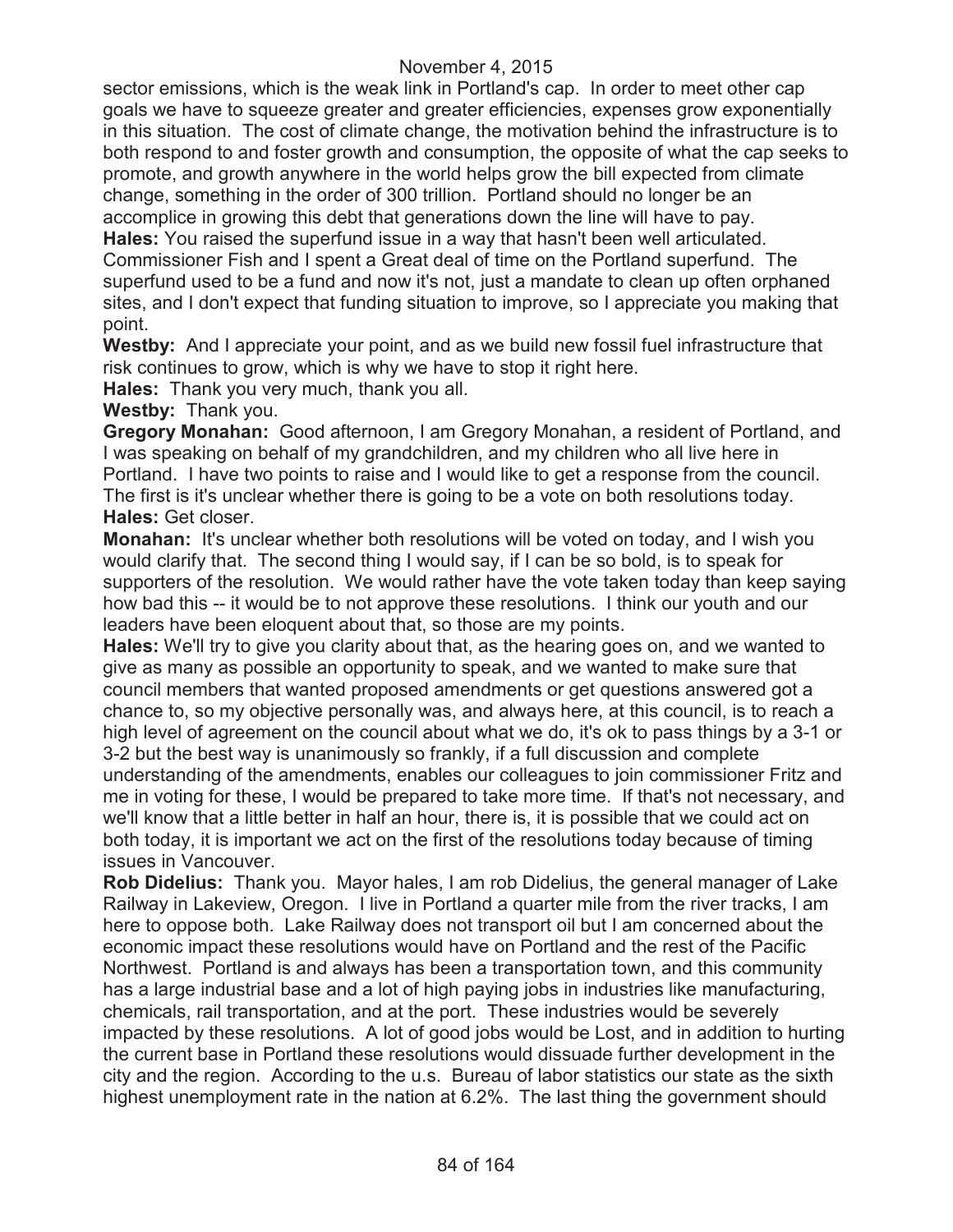be doing now is chasing away high paying jobs, in industry and transportation. These measures hollow out the middle class and create income inequality in our society. These resolutions harm our city's bright future. Instead of serving a minority, our government should consider those harmed by these measures such as labor unions and the working class.

**Hales:** Folks, please. Go ahead.

**Didelius:** These ill-considered proposals need to be studied carefully and thoughtfully. I urge you to rethink these resolutions.

**Hales:** Thanks for coming.

**Randy Camp:** Thank you, Mr. Mayor and honorable council men. I am randy camp from co-energy. I am a small businessman with operations in Albany and Redmond, and I felt there was a need to make the trip to Portland because I have some concerns about these resolutions. The resolution mention it does not intend to restrict provisions of service directly to the he happened user, which I presume that would include propane customers. It could restrict service especially if we had what we had a couple of years ago in the Polar vortex or our neighboring states happen to use an enormous amount of propane for crop growing, which it has in the past. At that time, I had customers that didn't necessarily go without propane but I couldn't get propane to them, in the quantities they needed because there was not enough to support taking care of the customers in the Pacific Northwest. So, you know, with that, in mind, the state's ability to transition to greener fuels also would restrict propane, auto gas, as well as natural gas's motor fuel, been brought up here a little earlier. Propane is a huge part of this country's move away from foreperson oil, by reducing the gasoline and diesel used through switching to the fleets to propane or natural gas, which is better for the environment and the economy. I oppose the resolution 1157. Please vote no for this resolution, it cast a cloud over Portland's economy, economic future, and many unintended consequences could be affected, not only in the state but in the region. Thank you.

**Hales:** Thanks for coming. Welcome. Appreciate you coming in. Ok. Let's hear from the next folks.

**Fritz:** For those in the lower chamber there are seats upstairs if you are interested in going up there.

**Hales:** Welcome. Good afternoon.

**Dr. Theodora Tsongas:** Good afternoon commissioners, I am dr. Theodore Tsongas, An environmental health scientist retired from the Oregon health division, and formerly adjunct associate professor of community health at Portland state university. This past September was the hottest globally recorded in history, 2015 is on track to be the hottest year in 160 years of recording. Thank you. Seeing it as a major threat to civilization, 200 countries will demand action on climate change at the upcoming international meeting in Paris. Many leaders and scientific bodies have expressed concerns about climate change as a threat to human health and wellbeing and are speaking out about these threats with urgency. I have testified before the city's bureau of planning and sustainability on the hazards to the health and safety of propane terminals and supported and congratulated you on the climate action plan. In addition to noting the climate changing impacts of the fossil fuel industry, public health professionals have demonstrated diesel emissions from trains, ships, and supporting infrastructure coming back after this to the adverse health impacts, including asthma, heart and lung disease, and cancer and developmental disorders. Today the city of Portland can take the lead on climate policy. The fossil fuel policy resolution and the oil train resolution together shows that the city recognizes the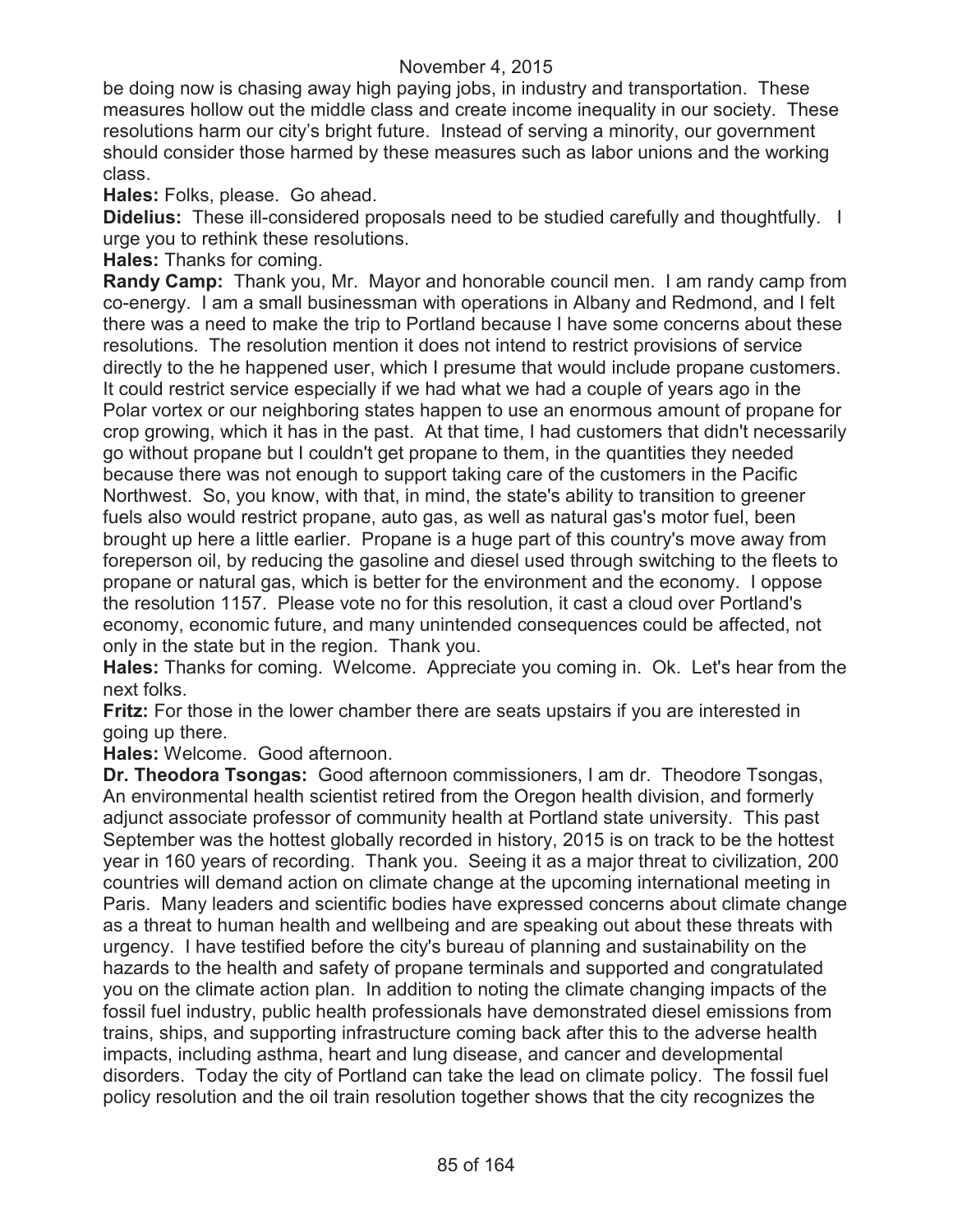exceptional health, safety, and environmental and climate risks Associated with transport storage and use of coal, oil, propane, and gas. Responsible leadership means that there is no place for new fossil fuel infrastructure that will lock in decades of dangerous pollution. There is a better way. I am pleased that mayor hales and Commissioner Fritz sponsored these policies and I wholeheartedly support passage by the full city council of the fossil fuel policy resolution and the oil train resolution, please vote yes for all of us. Thank you.

**Hales:** Thank you.

**Julie chapman:** I am julie chapman representing the league of women voters of Portland. The league urges the council's support of resolutions 1156 and 1157. Any major increase in fossil fuel infrastructure is not consistent with the current league of women voters. Natural resource and is climate change positions. Nor with Portland's climate action plan. Both of the resolutions recognize the implications of shipping fossil fuels within the u.s. And for export to foreign ports of Portland. The methods are dangerous to public health and safety and the remote use of fossil fuels has global and local climate effects. For example, a large body of research confirms a transfer of atmospheric pollutants from Asia to the use and the Pacific Northwest. Asian pollution accounts for about 20% of the ozone pollution in the spring in the western states. In the widely cited study from 2014, the authors demonstrate how air pollution in the u.s. Is affected by china's production of goods for the American market. Pollution emitted elsewhere does not drift off harmlessly into space as we know. In order to stay true to the climate action plan, we must take into account the effects of these decisions. We can ride our bikes to work in the rain, use tri-met instead of driving, and unless we adopt a global view of the impact of the local policies, have on carbon emissions, we risk fiddling around while Rome burns. We might be designing solar powered robots in our lead certified workshops while weather patterns become increasingly extreme and the oceans no longer support the life forms necessary to marine food. The league wholeheartedly supports the proposed resolutions, and we hope that you all do, as well. Thank you. **Hales:** Thank you very much. Welcome.

**Claudia Keith:** I am Claudia Keith, and I represent the league of women voters Oregon. Given a number of testimonies that the league of women voters, Oregon gave, in Salem this last session, we were in agreement with the testimony supporting both resolutions. Thank you.

**Hales:** Thanks for coming.

**Chris Fantain:** Good afternoon, I would like preface my remarks by saying these remarks have been submitted by alabaster and janice, hayden island residents in support of agenda items 1156 and 1157. Professor rocksberg is an e.e. Professor, chief systems engineering architect in applied science and discreet math and also one of the founding members of the northwest citizen science initiatives and author of a two-part, 120-page white paper illuminating the risk of the proposed propane terminal. The professor's comments were edited to fit into the testimony, time allowed. To mayor hales and Commissioner Fritz, a heartfelt thank you for your wise leadership in proposing the building of new infrastructure in Portland. The predicted devastating Cascadia subduction zone they go thrust quake of magnitude 9.0 plus, is according to the geological history and absolute inevitability. The construction of new storage facilities in the earthquake liquefaction zones along the rivers would add to the dangerous and explosive situations presented by Portland's existing fossil fuel tank forms especially on the Willamette. These are built on water saturated riverside alluvial fill subject to an extreme liquefaction threat.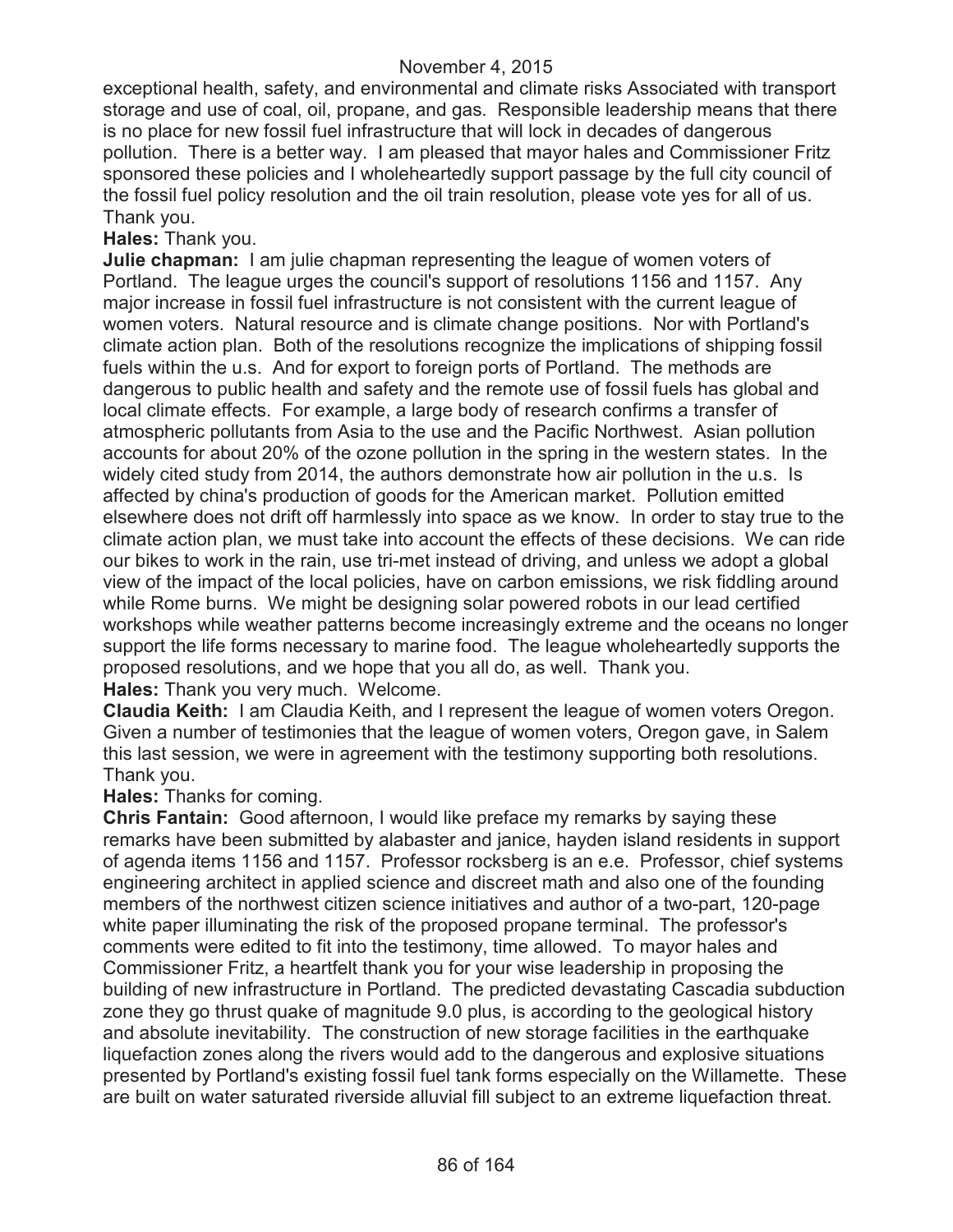The mind boggles at the prospect of the tank farm, let alone an even bigger future version of it, in post-earthquake disarray, burning and exploding. Even new ones can be expected to survive. Given the liquefaction threat is arguably the worst in the Cascadian subduction zone, Portland is not a place to expand fossil fuel infrastructure whether along the willamette, terminal 6 or in vancouver. The coastal areas such as coos bays are no better due to the tsunami risk. To survive the multiple challenges of climate change and earthquakes Portland should say no toes for I will fuel transport and storage infrastructure. Portland needs to build new business infrastructure that trades in commodities other than fossil fuels and on increasing renewable energy, not combustible fossil fuel expansion. **Hales:** Thank you very much.

## **Hales:** Welcome.

**Don Steinke:** Hello, thank you. I am don, a retired science teacher from Vancouver, I would like to begin by thanking you for keeping explode is propane trains out of Spokane, camas and Vancouver. There have been 14 oil train fires in the last 2.5 years and ten exploded. Is the fra says the only way to prevent the fireballs is to slow the trains to 12 miles per hour. On March 10 of 2014 the Seattle city council passed opposing new oil terminals until the cars were proven safe. In the city of South Portland Main voters voted to prohibit crude by rail facility at its port. Life is full of risks but we have a right to choose which we accept and don't. We came in gasoline powered cars but our cars use half of the gasoline as our previous cars, and the next ones will use less. Norway plans to ban any new car that requires gasoline by 2025. We don't need to grow the oil industry, the gorge commission, the tribes, the firefighters of Vancouver are opposed to oil terminals and so are 30 cities including Spokane, Hood River, the dalles and moshier. Two months ago by a vote of 15-0 the los angeles city council passed a resolution opposing an oil terminal that would bring five oil trains a week to the city. The Oregonian ignores the risks. But you don't need to. I urge you to join south Portland maine, los angeles, vancouver, and 30 other cities throughout in oppose fossil fuel infrastructure. Thank you. **Hales:** Thank you.

**Alona Steinke:** I am Alona Steinke a retired r. N. And one of your neighbors from vancouver. I was born and raised in Portland and graduated from the school of nursing, that long ago. You have heard so many good reasons to approve the resolutions before you. The unsafe cars, derailment spills, fires and explosions. The poisoning of our air by the increasing amount of diesel emissions, which results in higher rates of cancer, heart attacks, stroke, and asthma. There are the issues of overcrowded rails and big oil disregard for the safety and wellbeing of their workers. This is not just a Portland issue. The health and welfare of all the communities along the rail route are at stake. Please join the following who have also passed resolutions of concern and opposition to oil trains and terminals. The city councils of west port ocean shores, aberdeen, [inaudible], thain bridge island, edmonds, the quinalt nation and the port of olympia and the columbia waterfront llc and 14 neighborhood associations and 101 vancouver businesses. Last night vancouver again spoke up against the oil terminals by electing erik la brandt to the vancouver port commission. [applause] Portland and vancouver share the same air and the same great river. Did you know that the beautiful columbia river has been designated the second most endangered river in the nation. Our air is being poisoned and our cities are in danger of failing to meet air quality standards. It's urgent we transition away from fossil fuels and into a future where we have clean water and air that does not make us sick. A future that is safe for our children, and grandchildren and generations to come. I urge you to pass these resolutions.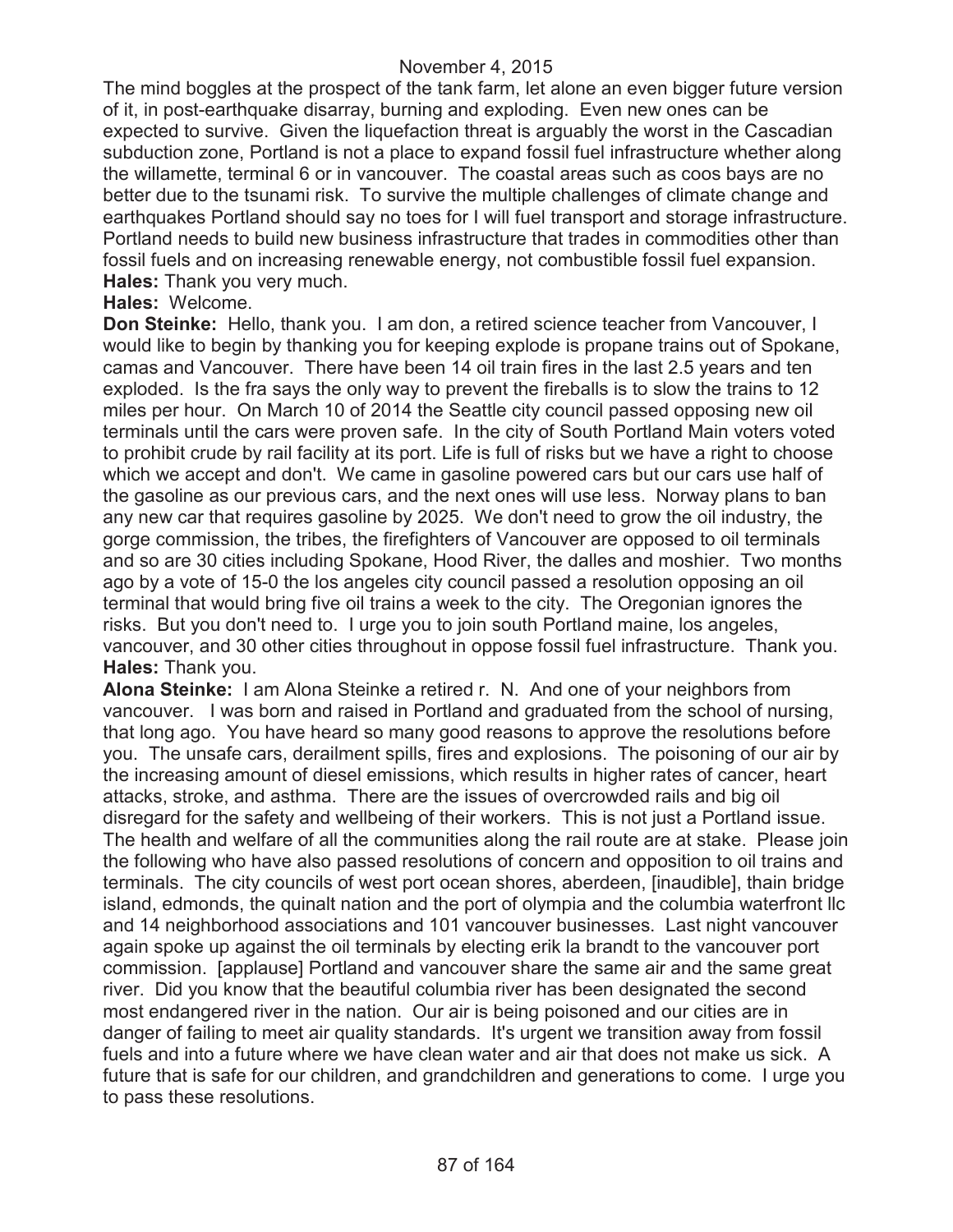**Hales:** Thank you very much. Thanks for coming. Leave those with Karla and make sure that we get the copies.

**Hales:** Good afternoon and welcome.

**Hales:** Thank you.

**Linda Garcia:** Good afternoon, first I would like to thank you all for listening with open minds to everybody here today. And for giving me the opportunity to speak in favor of these resolutions. I know you have heard a lot of statistics from many large organizations and businesses, but I am here to speak about community.

**Hales:** Give us your name.

**Garcia:** Linda garcia. Commissioner Fish you mentioned the need for a study on livability, I would like to address that as a resident of fruit valley, the closest neighborhood to the proposed oil terminal in vancouver, Washington. It is an amazing place filled with people who care and want the best life for their families and their neighbors. It is a blue collar hard working community, that will rise up to fight when needed. In 2013, we entered the biggest fight that we have encountered, Tserro proposed the largest oil terminal in North America. This terminal will be less than one mile from my home, and from the moment it goes online it will put massive amounts of poisonous gases into the air. The amounts of those are listed in the papers. Every minute, every day, from the second that it starts up, this is what we're facing. I have said it before, and I will keep saying it until people start listening and people start hearing. There is no invisible wall around fruit valley, or vancouver for that matter what is emitted will permeate the air within the neighborhoods and communities, throughout the vancouver and Portland region. We don't want to knowingly endanger our families, our children, or our neighbors, and I am sure that I speak for so many when I say that we have expectations for those who represent us to protect us, our livability, and our futures. Mayor hales, you stated earlier today the world is at a turning point, and we have a chance to make a difference. I appreciate you saying that, and I encourage all of you to consider it and limp to those speaking here today. Please approve these resolutions. Thank you.

**Dr Timme Helzer:** Good afternoon mayor and commissioners, I am dr. Timme Helzer, a resident of Portland and professor of quantitative and qualitative research methods, and a co-founder of northwest citizen science initiative. This is a Portland-based association of civic leaders, scientists, and engineers, researcher using valid and reliable scientific methods to study and report on serious challenges to our systems of livability and sustainability across the Pacific Northwest. Here's the problem as you well know. Since 2013, fossil fuel train disasters in North America have increased, and Portland, Vancouver has been playing, as we have heard numerous times today, Russian roulette with the real transporters and manufacturing, and testing agencies and congressional oversight committees. Hundreds of fossil fuel rail car wrecks with major incidents in, across Canada and the United States, Portland, and Vancouver, maybe next. The date to be determined. Portland has become a beta site, a testing site for the industry. The cause.

National transportation safety board reports design flaws in all rail tank cars, including dot, 111, and dot112j, and dot117. The couples don't work very well. They have tried to make fixes, and those have forced those couplers to snap off and become rams to these container cars. We have a manufacturer here in Gunderson who is building some of those. I am not accusing them of anything, I am I am grateful for their jobs ask the things that they contribute, but you need to be proactive, in what they are doing, and take a look at improving what they are doing, and I think that a beginning first step is passing these two resolutions. Thank you.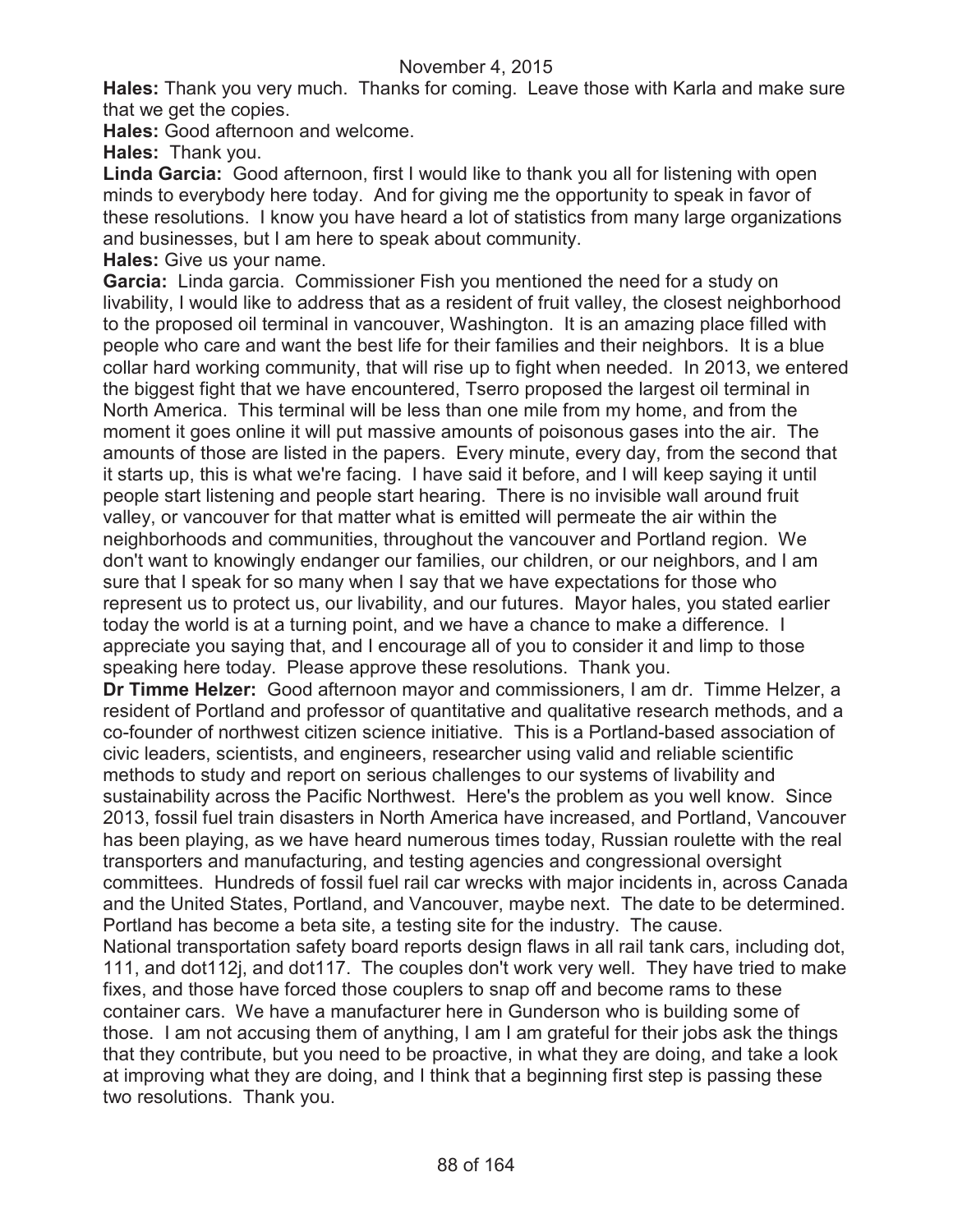**Hales:** Thanks very much.

**Andy Maggi:** Mayor hales and commissioners, I am Andy Maggi the director of the sierra club here in Portland and proud to be representing our thousands of members that reside here in the city and volunteers. -- thank you for having us here to discuss what is a critically important issue to our community neighborhoods and region. I also want to take this moment to thank all the volunteers and organizations who have made this possible, groups like 350, pdx, columbia river keepers, physicians for social responsibility, the audubon society, climate action Coalition, and our tribal partners and businesses. I want to applaud the leadership of mayor hales and Commissioner Fritz, and offer my encouragement to the other commissioners to join them in supporting these two resolutions today. There is not a new issue. The negative impacts of climate change driven by the burning of fossil fuels are well documented, the help and safety risks of the fossil fuels and infrastructure and transport to local communities are well documented, and perhaps more importantly, the city of Portland has had some time, has had for some time a climate action plan. The newest version passed in June of this year, and that calls on the city to develop and establish a fossil fuel policy like the one you are considering today. What we do in Portland matters, leaders from across the country will watch what we do here today, and look for local strategies to push back on fossil fuels, in their communities. [inaudible] safe energy leadership alliance, is a group of local officials who recognize the significant threats and impacts, coal and oil transport, brings to their communities, and when proposals emerged they came together to use their local authority to protect those communities and represent, and even say no in some cases. From the northwest to the gulf coast, local elected officials are taking action on climate. With the sierra club, encourage you to do the same today, and thank you for your time. **Fish:** Since you waited so long can I ask a question?

**Maggi:** You may.

**Fish:** We have gotten some emails or letters from people that have raised a question about the hales resolution in the context of the governor's, the states clean fuels program. We separate out coal, oil and coke to put that off to the side because we have gotten enough inquiries about this and I want to give you a chance to respond. Under the state clean fuels program, there is a, an explicit encouragement we're going to move to a cleaner energy future by using bridge fuels and a specific encouragement we're going to displays diesel consumption with natural gas and propane. And we have locally a manufacturer of heavy industrial trucks moving to a propane, a natural gas powered fleet. How do we reconcile the action taken by the state through that program with the prohibition and the, in the hales' resolution about infrastructure for propane and natural gas.

**Maggi:** Thank you for the question. I will be the first to admit that I am not an expert on the specific language of the bill.

**Fish:** I am asking as a matter of policy.

**Maggi:** I think the point here is -- what we're talking about today is the need to move beyond traditional fossil fuels. The need to bring about cleaner, burning, or cleaner fuels, more renewable, and no one is arguing that in the short-term we're not going to continue to use some fossil fuels or some forms of energy. And I think that these two things can co-exist in the same world. I don't think that there is a prohibition on cleaner fuels, in mayor hales' resolution.

**Helzer:** I had a comment, your question was, how do we put these two together? **Fish:** The state is encouraging us to do.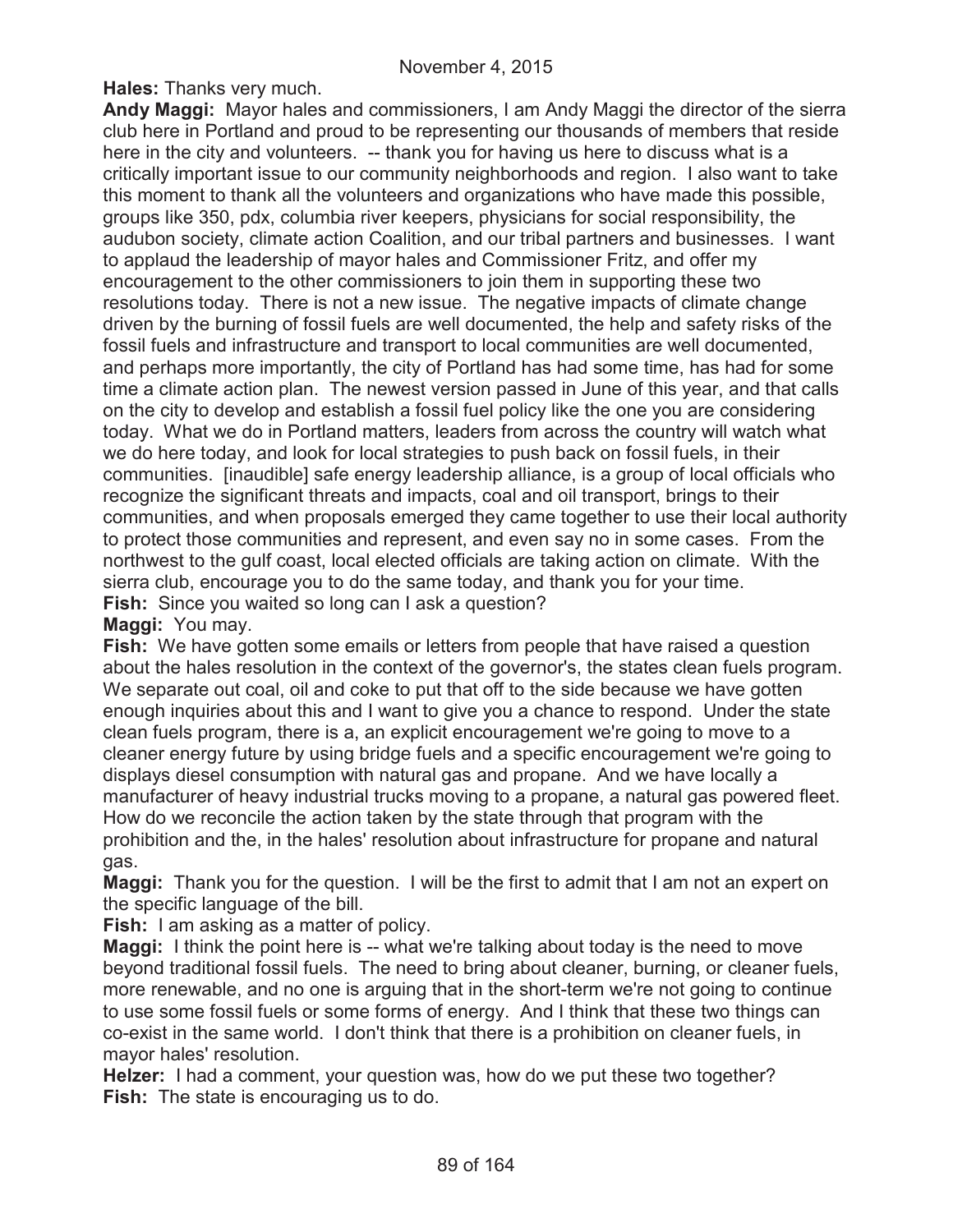**Helzer:** I understand. Thank you.

**Helzer:** The state has been ill-advised in preparing their position and I think it's an opportunity for the city council to make a significant correction in that. We have provided to the city council, as well as to the state our paper, parts 1 and 2, you all have copies and discs, and I recommend you look at it because propane is not a clean or safe fuel. And for you to go down that track, it will blow you up.

**Hales:** Thank you all.

**Hales:** After those folks I am going to take a process check here so go ahead.

**Patrica Bellamy:** Thank you for the opportunity to speak. And urge you to support this finding fossil fuel resolutions, I am here for many reasons, a great grandmother and a 30 year resident of the beautiful city of Portland. I am worried about climate change and my dear grandchildren's future health and safety. I also have 40 years of experience as an r.n. Caring for heart and lung parents, and nurses are worried about multiple mile long diesel oil and coal trains rumbling through the cities, communities, and country sides, and these dirty trains spewing up soot and toxic fumes known to cause cancer and heart and lung disease and is risks of fire and explosions from oil trains. Just to mention a few health hazards. I am a member of the Oregon nurse's oh, ona which has 10,000 rn members. We have sent a letter to Governor Kate brown urging her to continue to support Oregon's no to coal exports. I am also a nurse in the sierra club health outreach. Sierra club's beyond coal and partners retired 205 coal plants, but there is still much to do, coal is the largest contributor to environmental co2, and these resolutions are steps in decreasing co2 and climate change. Nurses know climate change will bring many extreme risks to our citizen's health and safety, and risks from diseases to food scarcities, from floods, droughts and rising sea levels. Vote yes on these resolutions. You have an opportunity to show leadership on how communities and cities can impact climate change and keep our community safe. Thank you again.

**Hales:** Thank you. Welcome.

**Dr. Kelly O'Hanley:** In the interest of time I will truncate my remarks.

#### **Hales:** Your name.

**O'Hanley:** Thank you for allowing me to speak, and thank you for considering these resolutions, I Am dr. Kelly o'hanley, representing greenpeace usa and the thousands of members here in Portland. It takes climate leadership by the people, and those who represent them to make necessary peaceful transitions to clean energy future. The type of leadership Portland can slow today, right here in these chambers. At a time when Oregon and the Pacific Northwest are under all by fossil fuel industry, currently facing 27 or 28, proposed projects that would power climate chaos, the city of roses can be that beacon of light, setting an important example for other cities. While joining in solidarity with those who have taken climate actions. To stop dangerous fossil fuel projects in Portland, that put our environment and community at great risk, takes bold climate leadership. Please take a stand to protect the sacred by passing these resolutions. Thank you.

## **Hales:** Thank you.

**Dr. Kristin Sheeran:** Hello mayor hales and members of the city council, I am dr. Kristin Sheeran here as Oregon state director of climate solutions, a regional nonprofit working to accelerate practical and profitable solutions to climate change. I submitted our comments online for the record. I will be brief because I know that others are waiting. As a core member of the stand up to oil coalition, and as a central player in the power pass coalition opposing coal export In Oregon and Washington, climate solutions strongly opposes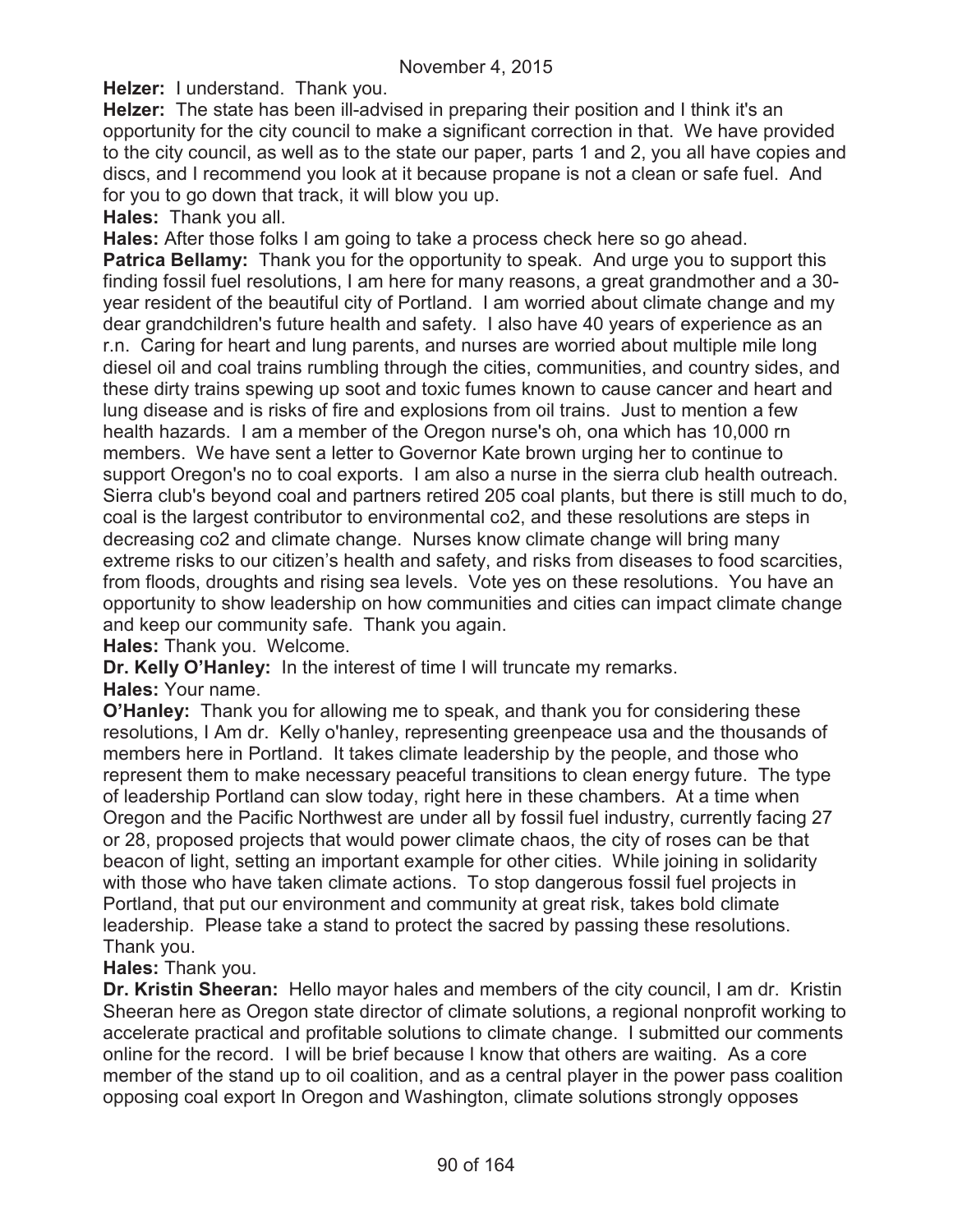expansion of coal and oil transportation storage and export facilities in Portland. You have heard many of the reasons, moral, environmental, and economic, and I will touch on some of the economic ones haven't been mentioned here today. The tide of global energy investments turning around us, the cost of renewables falls dramatically, and for example, the costing of wind power in the u.s. Is now cost competitive with coal and other fossil fuels and will continue to decline. And the u.s. oil firms are reporting lower profits and the coal industry is in decline and many are unaware, coal imports of Portland, in major oil coal consuming countries is falling dramatically, as well. The clean energy revolution is underway. The investments in renewable energy must be ramped up did in our city and world to transition to a low carbon future now. Investing in long lived capital intensive coal power infrastructure, and oil infrastructure will lock us into a global trajectory that guarantees catastrophic climate change. Portland and the northwest have been and she be a leader in the transition for fossil fuels to the clean energy economy. Proponents of coal and oil infrastructure project a choice between environmental protection and the economy and jobs. Pioneers and energy efficiency, renewable energy and sustainable fuels call the city of Portland The state of Oregon and the northwest home for a reason. We can succeed economically by innovating, commercializing and marketing energy strategies that reduce the dependence, promote clean development and deliver real climate solutions. Thank you for your continued leadership on climate and clean energy. **Hales:** Ok, welcome.

**Jeff Giesler:** I am jeff Giesler, not timme helzer. He already testified. I am the current chair of the Hayden island neighborhood network, high noon. I am also a co-sponsor of the northwest citizen science initiative. And we want you to know that the north Portland neighborhoods all support both of these resolutions. High noon took that direction months ago, and the north Portland chairs followed us. So, it's time again for a new direction. Lewis & clark had Sacajawea for a guide. Today we have siri, not quite the same accent, quite different. Both are qualified for their intelligent assistance but the difference is most compelling in that siri relies on electricity and satellite technology. So the two-year journey that lewis & clark took could now be completed in four days round trip. This transition was made possible in just 210 years by fossil fuels and technology. You have to admit that, but our earth science teachers have explained the sources of energy are finite, and we should not exhaust these resources but find new ones and stop living on this planet as though we have the spare planet in our back pocket. More importantly to the issues today, try to cut this back but the transport and storage of fossil fuels in the northwest region is just really in the wrong place. I won't say any more, I have got the written testimony but I think that the kids did a great job. They covered everything from the seismic problems and everything else. I think as, it's courageous you wrote these and you are looking for an intelligent way to implement them and to encourage our current businesses to stay in business but to find new businesses and new sources of energy. I think that's to be applauded. We appreciate that, and one last comment, we are fighting a terrible odor problem from the oil refineries on hayden island, from orco and apes, interesting acronym. We need your help.

**Hales:** Thanks very much. Thanks.

**Ned Haskel:** Thanks very much, mayor hales and commissioners. Thanks for taking the testimony today. Thanks for the segue, I am ned haskell, a teacher at the metropolitan learning center, and I was lucky enough to witness my kids come up here and testify before you today. So, I am standing in for gwen sullivan today who had to run her own executive board meeting, so she sends her regrets. The message is the same. I am here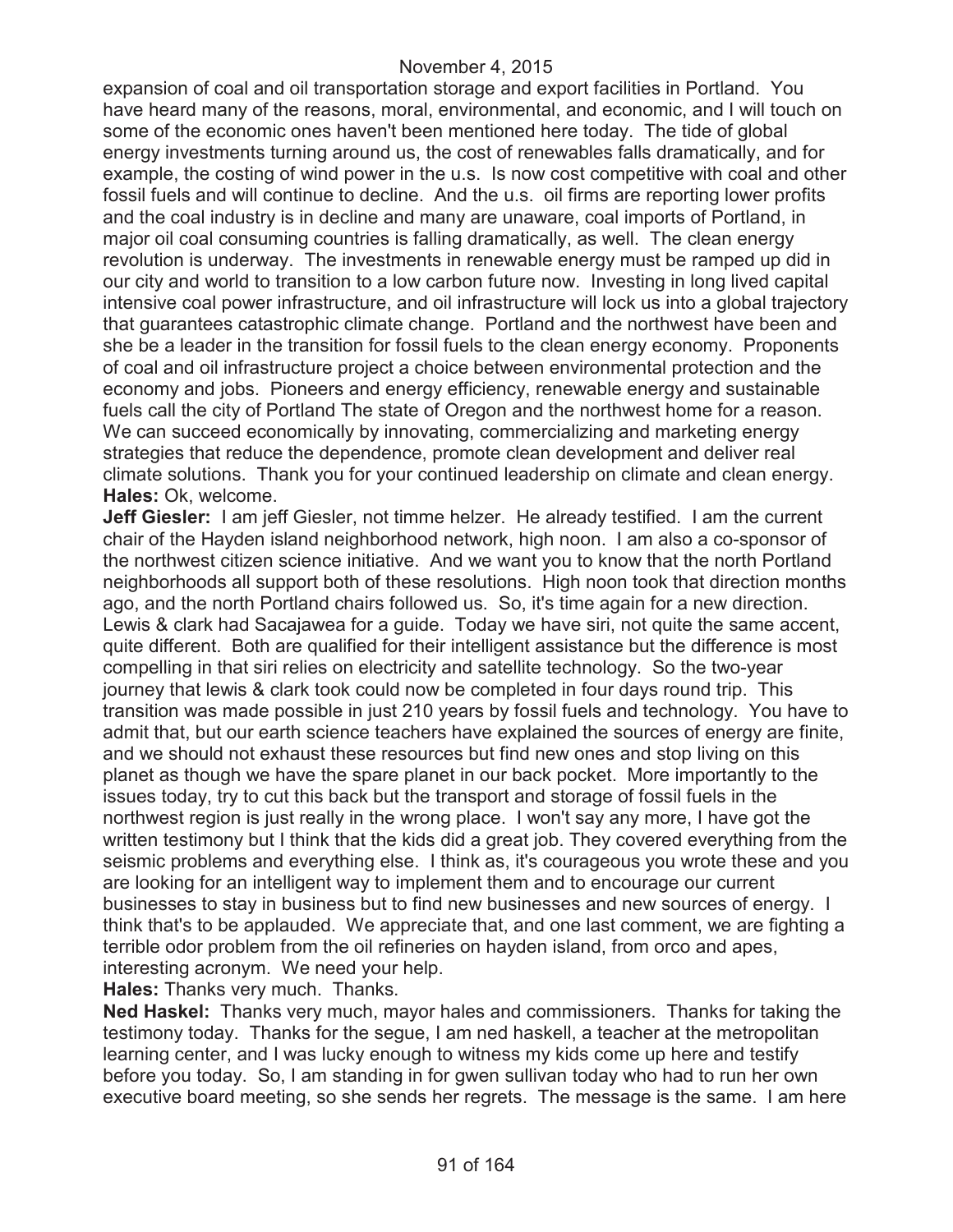on behalf of 4,000 Portland association of teachers, members, who voted unanimously to support the position of 350, pdx, Columbia River keepers, the audubon society and other organizations in supporting mayor hales and commissioner Fritz's propositions. We have strongly supported the resolution as written. And we support these resolutions because we don't want our communities put at risk. We support these to help aid in transitioning to low carbon energy sources while supporting renewable technology and resources. We support these resolutions for so many reasons that are stated here, but mostly, we support these resolutions on behalf of the children and the children you saw here today, 11 and 12-year-olds who, if we look 20 years ahead, they will be 32 years old in the prime of their career, and they are the ones whose shoulder this falls on. I am a white hair I am a white hair and surrounded by a couple of white hairs here. [laughter] I am asking we lead by example for them. Thank you.

**Paul Spindel:** I guess we're on a theme here. I am Paul spindel, and I was here about a month ago when you passed the proclamation for indigenous people's day. I was grateful that you took that leads, and to see more of that today. I came here today prepared to talk about the indigenous concept of seven generations. Everything that we are doing, keeping in mind the impact on seven generations from today. As I listen to the kids today, I came to this generation of children, it absolutely made me sad to listen to kids who are 12 years old talking about the pain and anguish that their younger brothers and sisters have about their concerns for the future. If that does not touch our hearts, and wake us up, I don't know what will. I come here representing them in generations that are not yet born. Thank you. [applause]

**Hales:** Thank you all, let me take a pause in our work here for a minute and work on some logistics. I believe we're going to lose a quorum at 6:00. We have some amendments in front of us. We have more people signed up to testify. So, here's what I would suggest, first we're going to take a five-minute compassion break. For everyone including city council and then we're going to come back. I want to put this to you and that is do we have the opportunity to act today or do we have the opportunity to act later. If we act today we'll deprive some of you of the opportunity to testify. If you really object to that and you feel like we must hear you today before we act you should talk to our clerk and let her know that and we'll see if there is still time to hear everyone today if we're going to try and act today. Secondly then I want---regardless I want to come back and I do want to act on the amendments today. So I want to put that to my council colleagues I think we should take action on both sets of amendments and both resolutions today, but [Applause] I want to cut short the process needlessly so let's take a five minute break, lets come back and go to work on that and again my apologies to those who have signed up to speak and if you really feel like a point you want to make hasn't been heard let our clerk know. We will be back in five minutes and take it up then. [Break]

**Hales:** Ok folks lets get back to work here, I understand that we still have 13 who want to speak and so first thing we're going to do is hear them and then we'll see what we can get done. I both want to move on these issues, they're hugely important but I want to respect the process, both your opportunity to speak and my colleague's opportunity to get to yes. Bear with us all as we work on that and let's call people that would like to speak. **Hales:** Good evening. Come on up.

**Dr. Nicki Navizadel:** Thank you for making time for us. My name is Nicki Navizadel and i'm a resident pediatrician at the doernbecher. I'm not the only pediatrician concerned about climate change and effects on children. In the past month, national organization,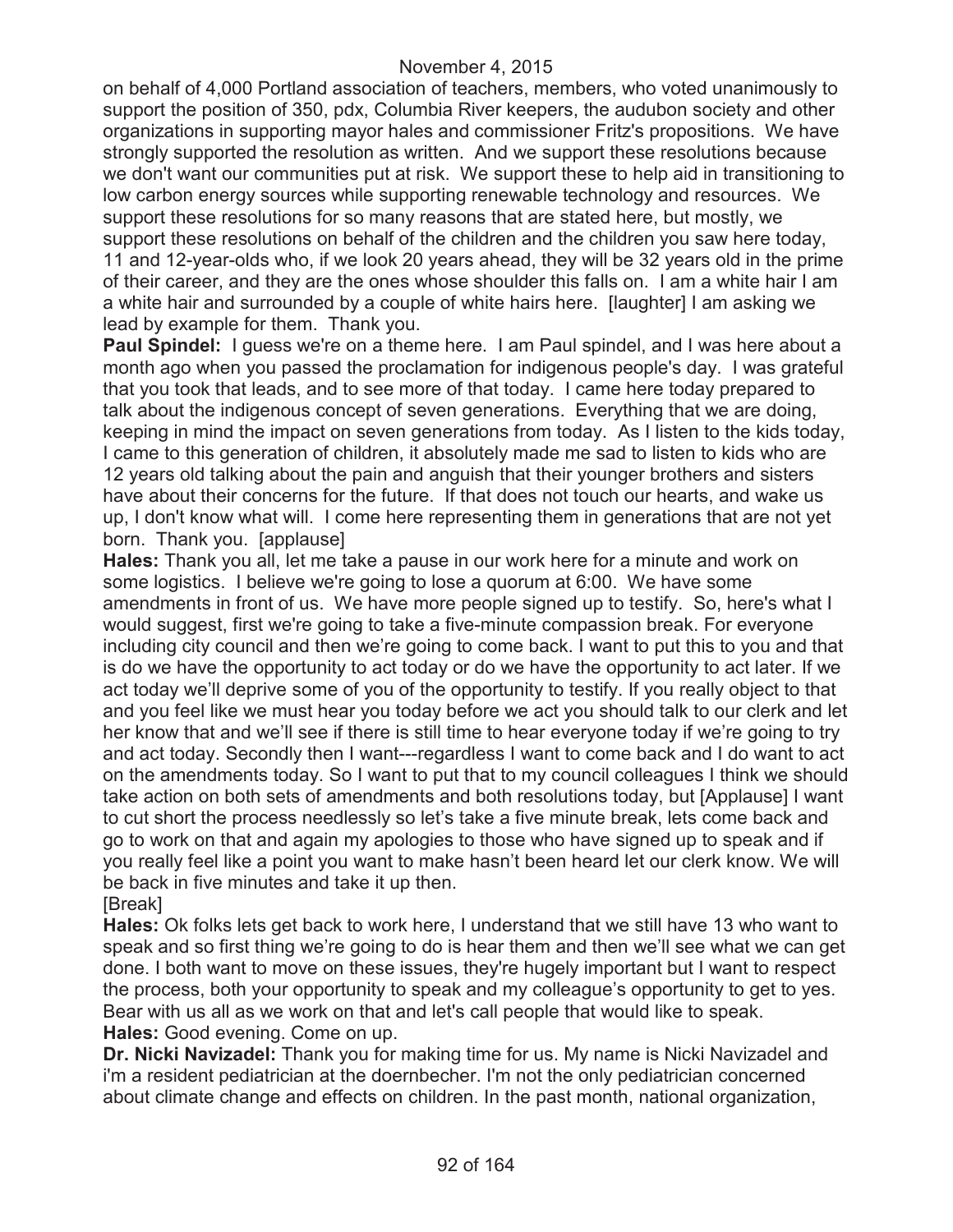American academy of pediatrics released a statement encouraging health care professionals, local and national legislatures and community advocates to help the effects of climate change in any way possible we talked about some of the health effects already such as asthma, cardiovascular risk but wanted to highlight what climate change will cause in regards to family in climate sensitive regions of the world. Due to climate change, struggle for nutritious foods, essential for children development and overall growth potential will be greatly put at risk. If we ignore the global impacts associated with the continued fossil fuel transportation in use locally, increased co 2 emissions decreased quality of grain worldwide. Subsequently sacrifices nutritious components of a child's daily diet, such as protein, zinc, iron, and jeopardizes brain development and overall health nutrition for children. Malnutrition accounts for almost half of deaths for children under the age of five worldwide studies have projected up to a 20% increase in globally malnourished children in climate change continues at current rates. I hope we work together and pass the resolutions today and keep the children healthy locally and globally. **Hales:** Welcome.

**Akash Singh:** Hello my name is Akash Singh. I will keep this very, very brief because I would love for both resolutions to be voted on today. The sun is not as generally assumed stable. It is warming rapidly as more and more heat is being trapped into the earth's atmosphere, arctic caps disintegrate, melting into the saltwater, instead it will be creating a mixture, ocean and oil which not only has the effect of prohibitively damaging aquatic ecosystems, also traps the heat that is rising from the oceans floors more to the point, term hypocrisy has been used repeatedly. Hypocrisy of using indian and china as a crutch, a crutch that is quote under the guise of patronizing generosity. Portland bills itself as being a climate leader around the world. It is time with this resolution that we uphold that very belief. Thank you.

**Hales:** Thank you. Welcome.

**Peter Teneau:** My name is peter Teneau, thank you mayor hales and Commissioner Fritz. In my opinion, we today in considering this resolution are addressing the single-most important issue imaginable. Why, Portland is a choke point in a global issue that strikes at the heart of the environmental crisis and Portland's identity. Which do we want to be known for, trendiness or world class leadership influencing the plants future there is no need here for me to expand on what is happily enumerated in the resolution before you allow me personally to call out one particular issue, since I live within one and a half miles of a zone of oil route into river gate. Do not try to assure my, inevitable -- there will not be loss of life -- to prevent any facility, pembina and the like is too recklessly -- to be recklessly irresponsible. It is insane. Risks that never should be. So say no to the oil and coal terminals and transport and enough of port of Portland pushing pembina on us, enough of oil company sweet talk of money and jobs. Are we not creative enough to find many more jobs -- I say yes -- we the redshirts call on you to show the integrity and intelligence and guts to pass this resolution. Please let the world know who we are in a great moment of decision. Let's lead. One more comment to commissioner Fish. The concern for fuels, we should be leading in this. We should not delay action for the state to act. The state is behind us. Portland is a leader. We do this now and let the state follow. **Hales:** Thank you. [applause] next, please.

**Moore-Love:** Did you still want to testify? [inaudible]

**Hales:** Thank you. [names being read]

**Edith Gillis:** Thank you very much.

**Hales:** Thank you.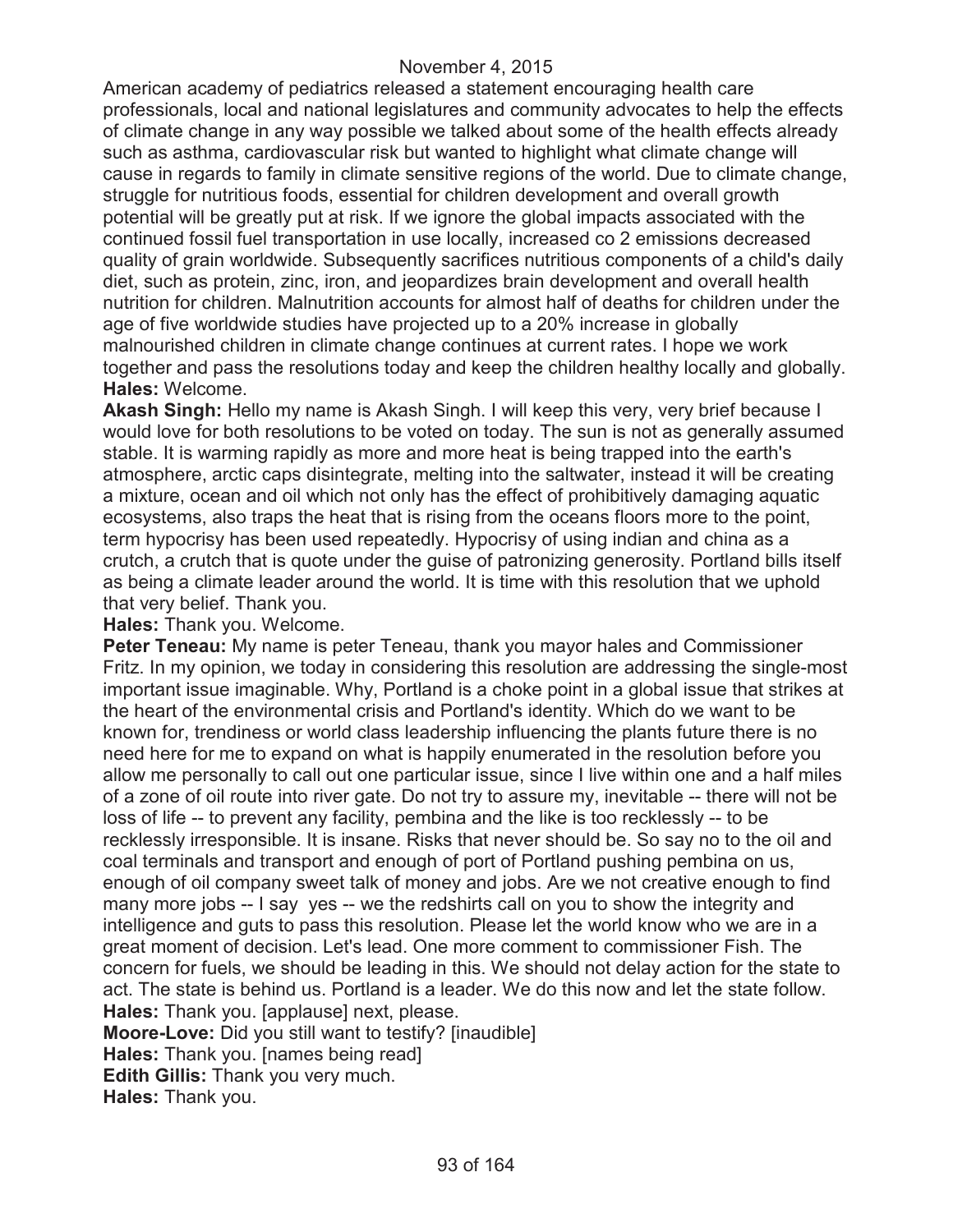**Gillis:** I care about this and i'm willing to risk my life and future over this. I was an activist at st. John's, not only prepared to embarrass my kids and have one child never forgive me, but to be imprisoned, malnourished and raped for many years because I care. If you have a -- if you have an existing and increased oil, coal, propane, methane gas, don't call it natural gas. Toxic fumes and methane at -- depending on what time you're talking about, more than 100 times what does carbon dioxide. If we have those, it will destroy our economy. We will lose jobs. We will lose businesses. We will lose business process. We will lose worker productivity. We will have increased insurance. We will have increased business and city costs? We will have reduced bond value, increased insurance, increased liability and increased lawsuits. We will lose the good businesses, good creatives, good workers, the good scientists that we need. More and more of our families will not be able to work productively, will not be able to volunteer, will not be able to add to our economy as good citizens as good scientist, as activists and volunteers because we'll be home taking care of our children that have increased lung disabilities and increased dementia of our elders because of the increased diesel. We will have increased terrorist risks because of the drones they are going to for political reasons don't work. Very simple. Simple pebble on a train track. We have uneven -- unstable railroad tracks, we have land rock slides, all you have to have is one oil train exploding at bonneville dam and you will lose bonneville dam, we will be flooded, we will lose the NSA, google, Facebook, and the drone factories, we lose jobs that they have. We will all destroy our shipping, we already are losing money from the apple and the wheat because they have to haul their product for the more profitable oil and coal trains. They're late to market. We cannot afford the harmful economy to our individuals. We will lose our jobs. Say yes.

**Hales:** Thank you so much. Welcome.

**Eric Labrant:** Good evening I am Eric Labrant. Chair of vancouver street valley neighborhood association and recent commissioner elect for the port of vancouver usa. [Applause] thank you. Here this evening on my own behalf. It was once taken for granted that some folks were less equal than others, stuck living in less desirable starts of town. Wrong side of the tracks where the coal dusts settled, near the refineries, downwind from the paper mill. Pacific Northwest future -- carbon stakeholders desperately want to move oil and coal along the river upon which our economy relies heavily. In order to chase large but declining markets in Asia. Expect dire warnings if they do not get their way. Urged to keep up business as unusual. These days business as unusual means following behind. In 19 countries, solar power has reached price parity with coal. Cheaper to make power from sunshine than from coal. U.S. will reach that tipping point next year changing the way we think about energy and the role on business, the way the internet changed the way we think about information. Portland is healthy and strong in part because of its progressive reputation, taking this large aggressive step forward builds that momentum. Paints us as hostile to the coal and oil barons -- if you consider the growth -- greater Portland 2020 plan, areas we are developing, health care, clean tech, agriculture. What you will not see on that list, resource extraction, fossil fuels, petrochemicals. They don't make the list. They are not a part of our long-term future. Drawing a clear boundary helps to avoid getting distracted by the industries of the past and continue building for our future ahead. **Hales:** Thank you.

**Fritz:** Congratulations on your election.

**Hales:** Thank you.

**Hales:** Welcome.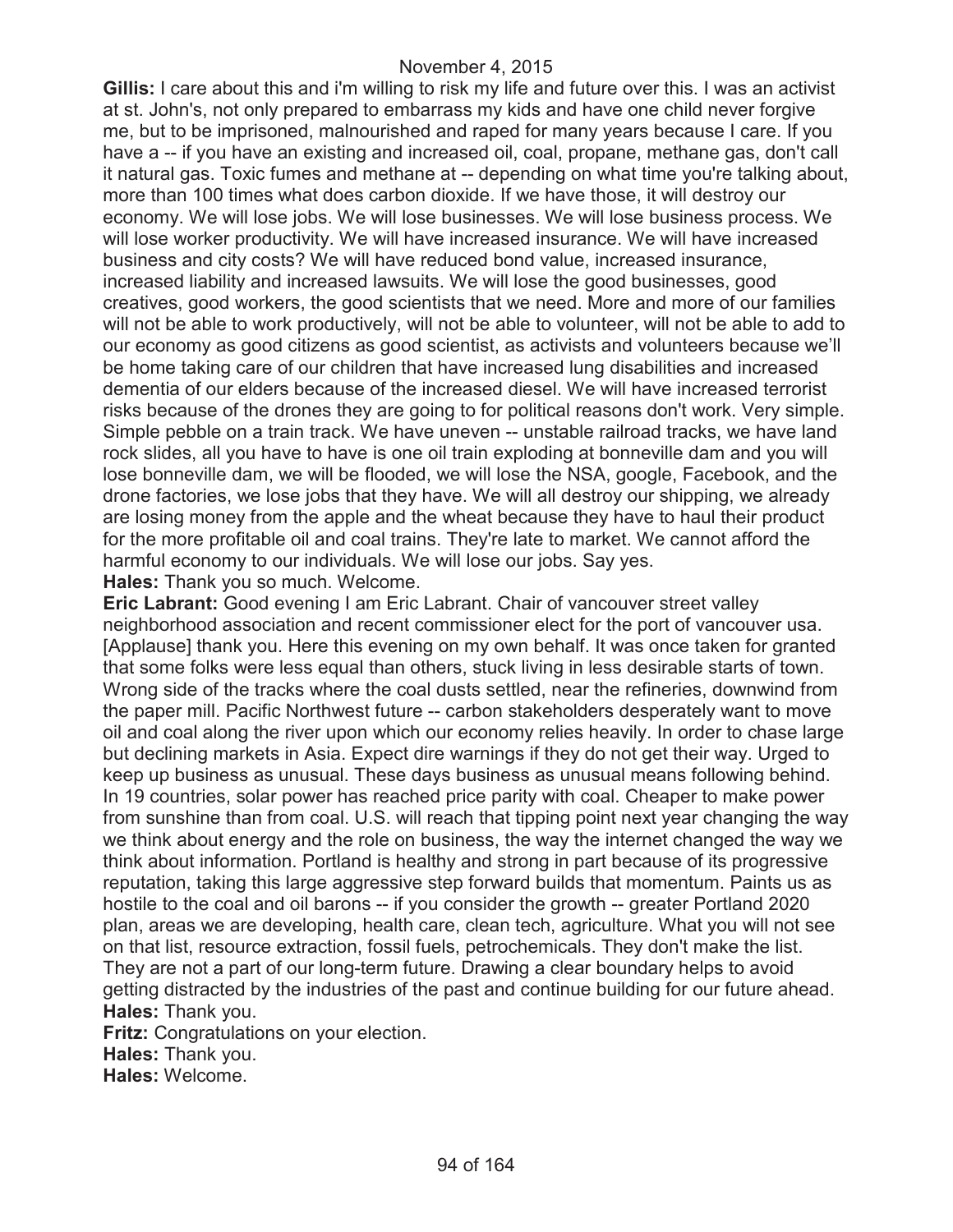**Erwin Bergman:** Hello my name is Erwin Bergman I appreciate the opportunity to say a few words. I'm here in total support of the resolution. And I support this resolution with two concerns that I have. One is safety issue and the other is climate change. In -- I learned that pembina planned to run propane tanks though our neighborhood I contacted the national laboratory, a world renowned facility, and they advised me that they felt that transport of 100 car propane trains -- train cars is a highly unsafe, and very irresponsible if the -- if they run through a metropolitan area. Transport other fossil fuels, such as wyoming coal or crude from -- together with gas shipments over the same tracks obviously involve various level of risk to human and natural environment. Derailment in columbia gorge, foremost to my mind as an environmental catastrophe. Complication in the metropolitan area could be likewise catastrophic. Accidents -- not on the radar screen. Maximum production and getting it to the greatest quantity to the -- to greatly expanding market is their sole concern as it means revenue growth. New and expanded markets would allow the -- to plan for doubling or tripling in the near future. The -- climate change does not manifest itself through rising sea levels -- causes rapid changes in the environment and let me just permit me to add this to, as a note of interest, be aware that recently, 3,600 member aboriginal band in vancouver, bc, offered a payment of over \$1 billion to allow natural gas line to cross its land to -- leaving on the table approximately 300,000 for every man, woman and child. Portland this is time for your nickel. **Hales:** Thank you. Thank you very much. Next.

**Moore-Love:** Next three.

**Hales:** Come on up. Welcome.

**\*\*\*\*\*:** Hi, I was going to --

**Hales:** Go ahead. She may not be here.

**Monica Bomber:** Okay. My name is Monica. Actually here on behalf of a company ecolude before I would have been all for this amendment, all of the resolutions and everything until he started to work with this company three months ago. They're a start-up and they are going to be taking oil from different companies and rerefining it so that it can be used again. But if it resolution passes, with the way it sits right now, they're not going to be able to do that. Portland is a city all about innovation but with this how are we going to be able to take clean case oil and refine it if we can't bring it in, all together, just going to the landfill. That is one of the reasons why I think that you guys need to add an amendment to this. I would like to end this with a quote from Obama. The solution to our problem is a new green economy. The last thing I want to do is delay it. If not, just -- it's not just bad for our planet, it's bad for our economy.

**Hales:** Thank you. I think we can make sure when we write code on this that reuse of existing material is not intended to be covered by this restriction.

## **Bomber:** Okay.

**Fritz:** Thank you very much --

**Bomber:** I guess i'm new to this. How do we make sure that we're not going to be affected by this?

**Hales:** Well, what happens, these are resolutions, they are stating the intent of the city council, and then they actually, city bureau, particularly in this case, bureau of planning and sustainability brings back code that says here is how we actually change the city's laws and regulations to reflect this sense of the council. So, that's where we do the finetuning on issues like this. It is good that you raised this because it was not our intent to affect recycled oil operations --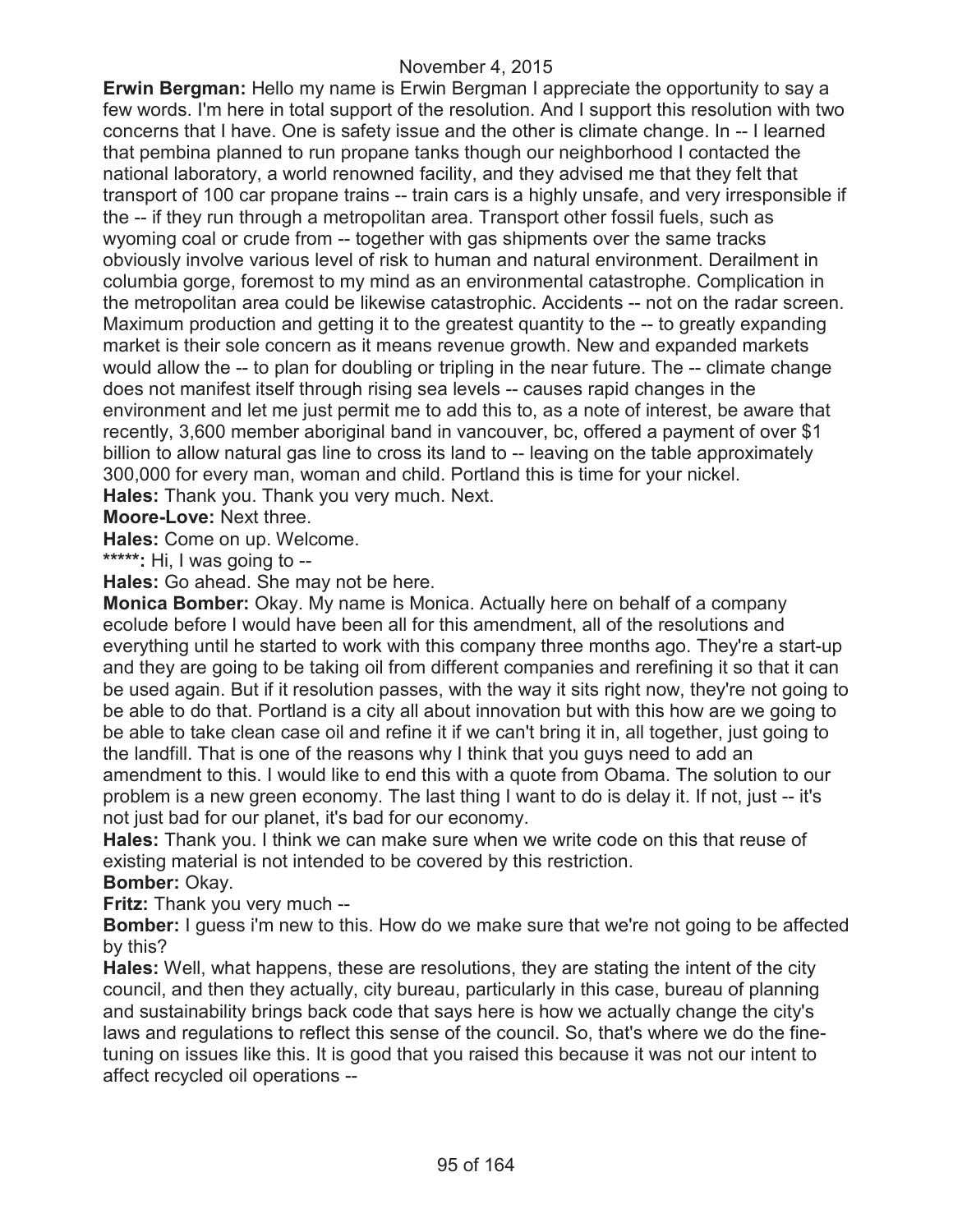**Fish:** As commissioner Fritz noted, it is the first time we heard that issue. Testifying matters. Under one of the amendments before the council, there would be a work session before the council took up the code, and that would be a work session where you get to come and observe and if we drop the ball on it you can let us know.

**Hales:** Make sure we get the language right.

**Bomber:** When you guys vote today, it might not actually have an effect on us.

**Hales:** It doesn't have an effect right away. We have to write code and that is how we turn resolutions into law. Thank you. That is great that you raised the issue.

**Fritz:** If you turn around, Susan Anderson, director of the bureau of planning and sustainability, if you want to give her your contact information so it can be added to the list as this project continues to move forward we make sure that your company is pulled in. What a great employee, after three months you take initiative.

**Hales:** Change public policy in the first three months in your job. Doing fine. Good work. Thank you.

**Marion Haynes:** Marion Haynes, Portland business alliance but here on behalf of a broad coalition of businesses, organizations that employ thousands of workers in Portland and around the state. I really urge you to delay action on the fossil fuel policy today. The process has been a little lackluster I think from our perspective. We did participate in that and the work group. Very little analysis of the supply chain or market realities to inform the discussion. Little understanding of the statewide impact which is why so many of the organizations -- submitted to you are statewide organizations that are worried about impacts of this policy that might have an effect in eastern Oregon, southern Oregon other place throughout the state is a complex issues. Intricacies to it. I don't know what all of them are. I know there are many, many instances of things like that out there, people doing innovative things that this could potentially interfere with. I would ask that we take some time to fully understand what all of these things are. The amendments today that were introduced, I appreciate, I appreciate commissioner novick and Fish in approaching this in a thoughtful way to try to avoid some of the unintended consequences that something like this could bring up because it is a such a far-reaching policy. We don't see the need to act today and we do see the need and what we should do is take a little more time to explore what all of those types of different situations are so that we can -- so that any policy doesn't result in unintended consequences, hurt these types of companies, run into legal issues of which there are some related to the city's authority and things of that nature. It is a very complex topic. We urge that the vote not happen today. The amendments that were introduced again have had no vetting. Nobody has had an opportunity to see if they have addressed their specific situations or not and we ask for more time to allow that stakeholder input to occur.

**Hales:** Thank you. Welcome.

**Dick Harmon:** Mayor and commissioners, my name is dick harmon. I'm a resident. I'm 79. I'm here grandfather, great grandfather, and father of family in Portland. I have three quick points. The urgency question comes down to numbers. How many years is the best estimate for how long we have before the systems go nuts? The estimate that I look at is between 2030 and 2038. That's not very far away at all. And the kids who are here today are going to get hit hard by that. So, that's urgency. There is a huge opportunity in this situation, which has to do -- I will just be very quick on this. Specific opportunity in this situation is radical conservation of energy in big commercial buildings. That is going to require changes in incentives between utilities, investors, and building owners. There is a way to do this. And my testimony has a link to that source. Very creative, new way of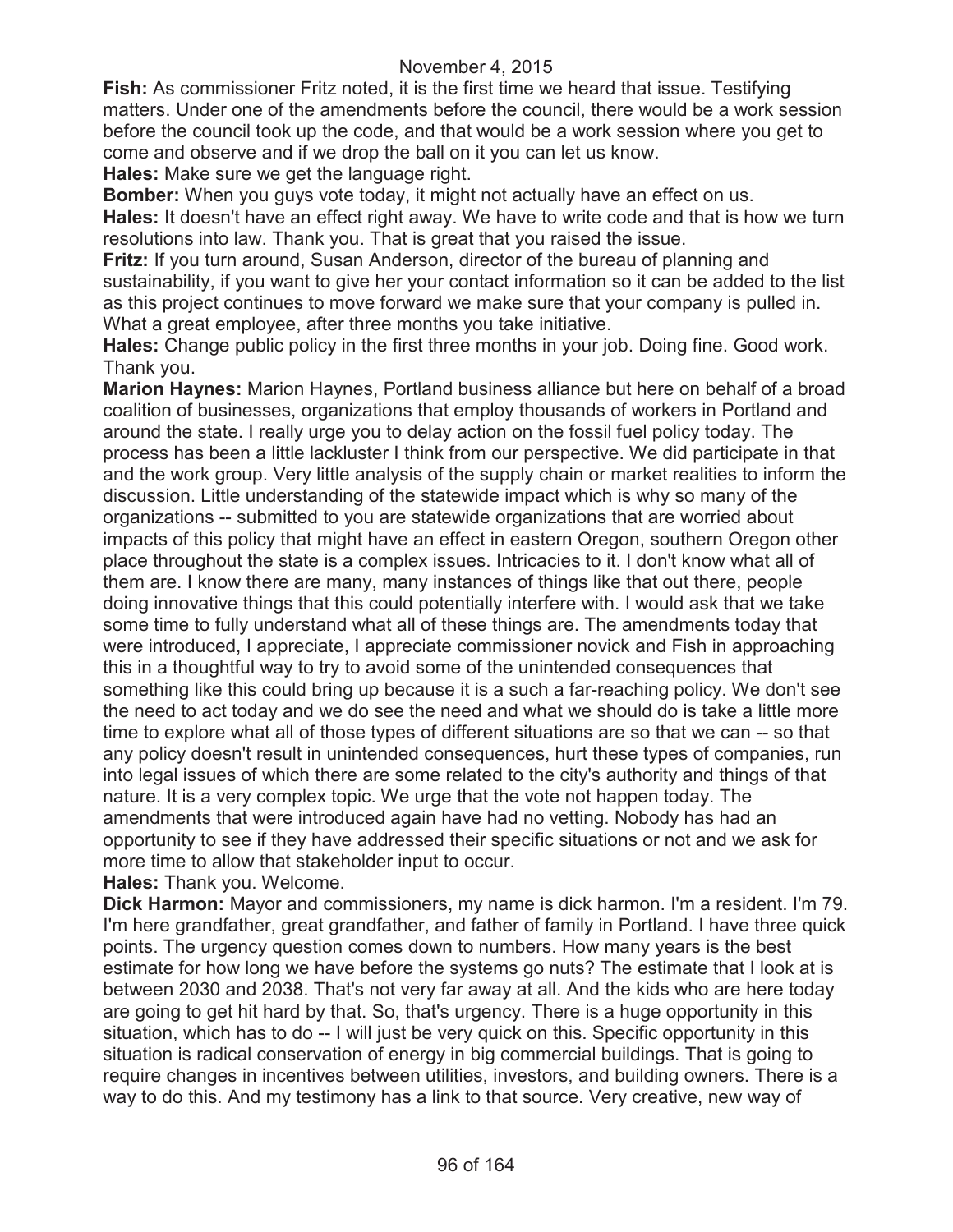looking at those incentives. The last point I want to make is about legacy and birth right. We have -- we have a breach between the generations including this question. We have an opportunity to heal it. The question has become vivid for people over 50. What is my legacy in this situation, not the stuff that I give away, but the values and vision that I present to my offspring? So, we have a choice here about whether or not we honor the elders by honoring that legacy, and, so, the question on the other side is birth right. Do the kids here today have a right to flourish just by virtue of being born?

**Fritz:** Thank you for your testimony.

**Harmon:** I want to support the resolutions. I want to support the resolutions. **Fritz:** Thank you.

**Harmon:** Here is what I want. I want a situation in which our young and your young can flourish and exercise their birth right and say about us, they did not fold, they did not betray us, they stood up for us with great courage and determination. Thank you.

**Hales:** Thank you. Thank you very much. [applause]

**Moore-Love:** The next three.

**Willie Myers:** Mr. Mayor, members of the council, thank you for taking my testimony today. My name is willie Myers, executive secretary treasurer of the Columbia pacific building construction trades council representing more than 15,000 union working men and women in the northwest region of our state. 15,000 families that receive as compensation for their labor, including family health care coverage, retirement with dignity with a defined benefit pension plan, the craft's best training in the industry and family wages. We are the middle class. The negative impacts on the middle class from these resolutions by opposing infrastructure will be devastating and will have -- will add to the wage inequality in our state. By the city taking the stand against the working class to earn a living in these sectors through our helmets to hard hats program includes many veterans returning from service to our country. Our ability to provide these important services, contingent on our ability to have jobs in every sector, heavy industrial and infrastructure. State of Oregon and all communities that make up our great state rely on fossil fuel to operate our transit system, whether personal or public, fossil fuels to heat and light their homes and grow and harvest their crops. Vast majority of all fossil fuels imported come - it is not just about Portland. I have received several phone calls from concerned citizens in neighboring counties that heavily rely on jobs created from the import and export of these fuels. I will skip ahead since i'm running out of time. With respect to commissioner novick and Fish's amendments, they certainly bring forth some interesting ideas that should be explored further and deserve further discussion. I urge you to delay a yes vote for the public vetting and review to have time to take place. Thank you.

**Hales:** Thank you. Who's next?

**Dave Tischer:** Good evening, mayor hales and commissioners. My name is dave tischer, proud 27 year member of laborers local 737. We're the folks that bring you the windmills, solar farms, geothermal energy and all of that clean energy everybody is talking about today. I'm here tonight to oppose these resolutions for actually a number of reasons. One of which I think they're broadly written in Commissioner Fritz' -- primary purpose is transporting could be defined in a lot of different ways. I think it is problematic. I do believe that in the other resolution that mayor hales put forward that I believe when you say they actively oppose and you are looking at codes to actually change the way Portland does business, I think and I have sat in these rooms and I have heard from all of you folks about the needs of Portland. We need affordable housing. We have a homeless issue, road and infrastructure issue, and I think that is a very poor steward of the taxpayers'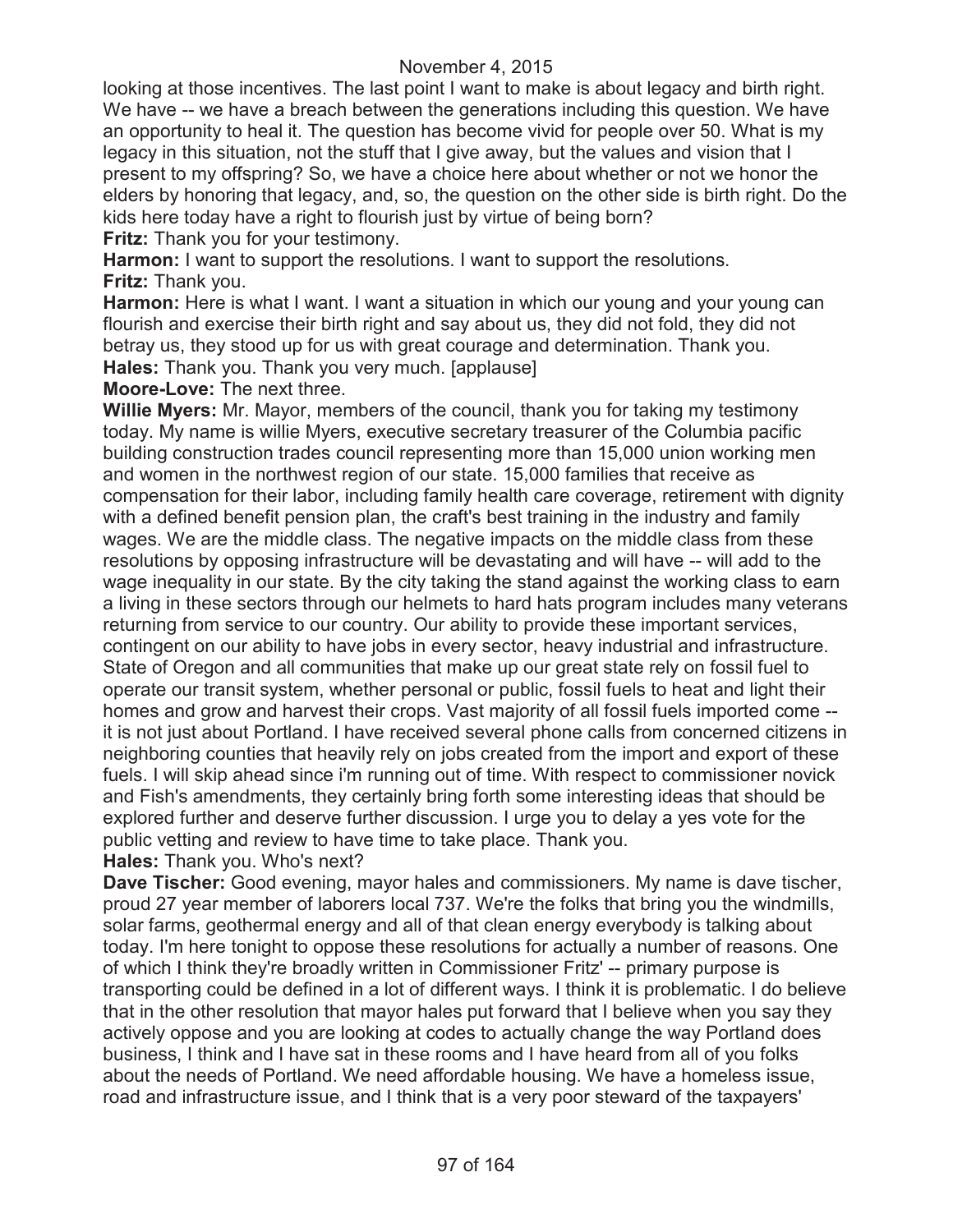money to place a special interest, fight on the burden of the taxpayers, because basically what Portland is doing is taking on the fight of special interests. I believe these resolutions are bad for jobs. They're bad for business. They're bad policy and they're bad for Portland. Thank you.

### **Hales:** Thank you. Good evening.

**Joe Esmond:** Good evening, mr. Mayor, members of the commission. My name is joe Esmond, resident of a Portland, work for ibw number 48. I have -- was appointed by the governor Kitzhaber, low carbon fuel standard, about eight months to hash out. We had all of the interested -- not all, most of the parties in the room, a lot of give and take, some bad feelings, but at the end of the day we came up with a policy. Part of that was propane. We will move on from that. I was also asked to serve on the fossil fuel export advisory committee. And I served there for two meetings. We were told that we would have input into anything coming out of that committee. We have had none. I heard about this resolution from somebody else on the phone. I brought up the subject of people, how come other groups aren't in here? People of color or low income advocacy groups who would be affected by this. I was told that the city council would be able to handle that, would be -- would reach out to them. As far as I know, end of story. Very disappointed in the process and I think it is very unfair. I have the documentation on that. Before I go, I wish the people in this room had the same passion for income inequality as they have for fossil fuels. And I want to especially mention Michael Armstrong, bps, has done a very good job for the city. Good civil servant. Thank you.

**Hales:** Thank you. Thank you very much. The next three. Questions? **Moore-Love:** The last person who signed up at the break requesting to speak was rob mathers.

#### **Hales:** Come on up.

**Rob Mathers:** Actually I did sign up originally. I am rob Mathers working waterfront coalition and the Portland freight committee. Owns and operates a significant amount of critical energy infrastructure in Portland and Oregon. We provide facilities and services to a range of customers, refiners, suppliers, marketers, occasionally end users. Serve as a key link in a complex supply chain whose purpose is to deliver on spec fit for purpose fuels to the market in a safe, reliable, and timely manner and we blend a heck of a lot of renewable fuels into the conventional fuels. My understanding of the proposed resolutions were that this he were to oppose the development of major projects related to fuel exports, however, it's clear that the city is using fuel export resolutions as a pretext for declaring war on the working harbor and use of all fossil fuels. Economic prosperity as one of the guiding principles in the comprehensive plan the resolutions are actually counter productive negatively impact all of the other guiding principles including equity. Regarding the process being conducted by the city, I think it was a contrived fossil fuel export policy advisory committee, and the whole process is typical of the city's ready, fire approach to conducting business. These are polarizing policies that divide our community. I urge the council to vote no, but at least take some time before finalizing and signing the death warrants. Thank you.

**Hales:** Thank you. Anyone else that we have on the list at this point?

**Mooe-Love:** A request for someone else who wanted to speak.

**Hales:** I'm sorry.

**Moore-Love:** Someone else wanted to speak.

**Hales:** Sure, come on up.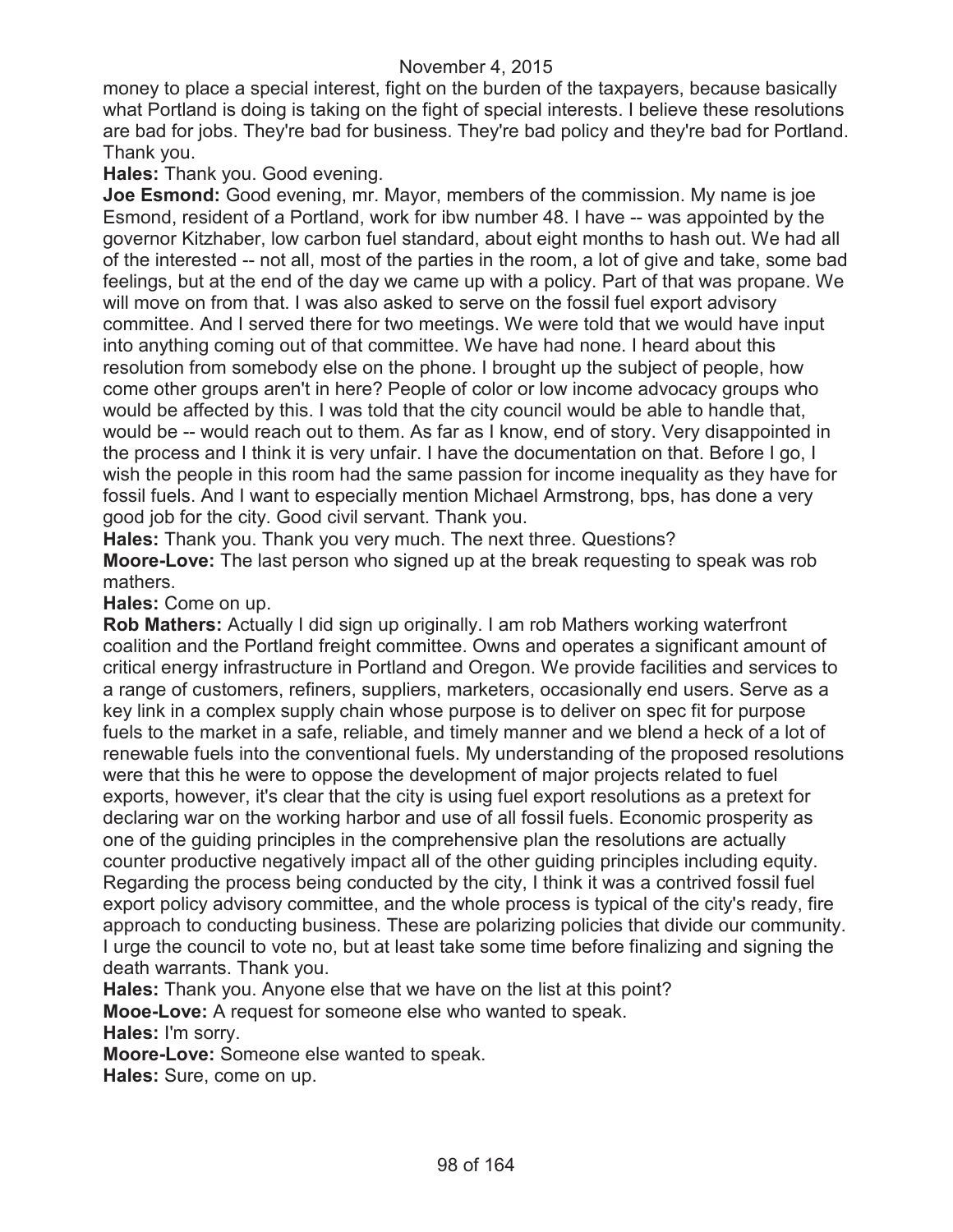**Rose Christopherson:** Hi i'm rose Christopherson, a retired physician at the va and a ph.d. In philosophy and used to teach logic a long time ago. Thank you all so much for coming up with these resolutions and for listening to all of us with all of our opinions. I didn't choose to speak initially, but I had this instinct that the people that were going to choose to keep speaking were going to be the people that kind of had money in the game. So, I thought -- when I saw that that was true, I thought I would just speak a little bit and from the logic point of view. We basically have two kinds of reasons for both of these resolutions. First is the local. The local includes two things. The danger of these storage tanks that can blow up for a variety of reasons of the trains and so forth. That's the number one reason. Number two, the ongoing illness that will be caused by the air pollution, etc. Well, maybe some economic reasons also when you can't ship apples because of the oil trains. But then the second important reason for supporting this is the planet, the really large picture. So we have two reasons, two levels there. Either of these is a sufficient reason to support these resolutions. Either one. And certainly both. Thank you.

**Hales:** Thank you. That was very logical, if you don't mind me saying that. Good evening. **Sydney Herbert:** Thank you for your patience. I'm sydney herbert, conservation chair of the trails club of Oregon, a 100-year-old, 400-member recreational organization. We have two lodges. One is on lodge mountain in the columbia river gorge national recreation area. We have an investment, you might say, in the gorge where our members recreate as well as citizens in the community impacted by these developments. The trails club is a member of the federation of western outdoor clubs. At their annual meeting, 2014, august, past resolutions having to do with yours today called transport of fossil fuels through the columbia river gorge. I gave five copies of the resolution to your clerk. I don't know whether they're in your packets or not -- but you can borrow any whereases you would like from them. Adamantly opposed to the export of fossil fuels. All efforts should be expended to support local communities in their opposition to export terminals while at the same time working to increase safety. Thank you.

**Hales:** Thank you. Okay. Let's bring staff up and talk a bit about how we would like to proceed. And maybe we can sort of poll our colleagues. I have thoughts about that. Go ahead, Commissioner Fritz.

**Fritz:** Commissioner Fish and I said at the outset we needed to leave at 6:00. It is already past that. This has been a great hearing with lots and lots of thoughtful testimony including thoughtful who didn't give their testimony at the end so we can have this debate so I appreciate everyone showing up. I believe everyone on the council is resolved that we are going to adopt these resolutions. At least I hope that is the case. I hope i'm reading the will of the council correctly. In order to be able to give the second resolution the amount of time it deserves given that most of the amendments are on the second resolution, what I would suggest we do is discuss and vote on the amendments to the first resolution and take a vote on the first resolution since that is the one that is time sensitive and then set a time certain to come back and discuss the other amendments and to finalize the fossil fuel policy.

**Hales:** I agree with that approach. I want to hear from our colleagues as well. Let me both explain and reassure people, there are two reasons to not complete this work tonight. One is legitimate and one is not. The legitimate reason is that it is always good to measure twice and cut once. They've heard that too often. I should apply it to myself in this instance as well as in others. And I respect the process at this dias in which we work with each other and try to resolve each other's concerns about important public policy. I believe if we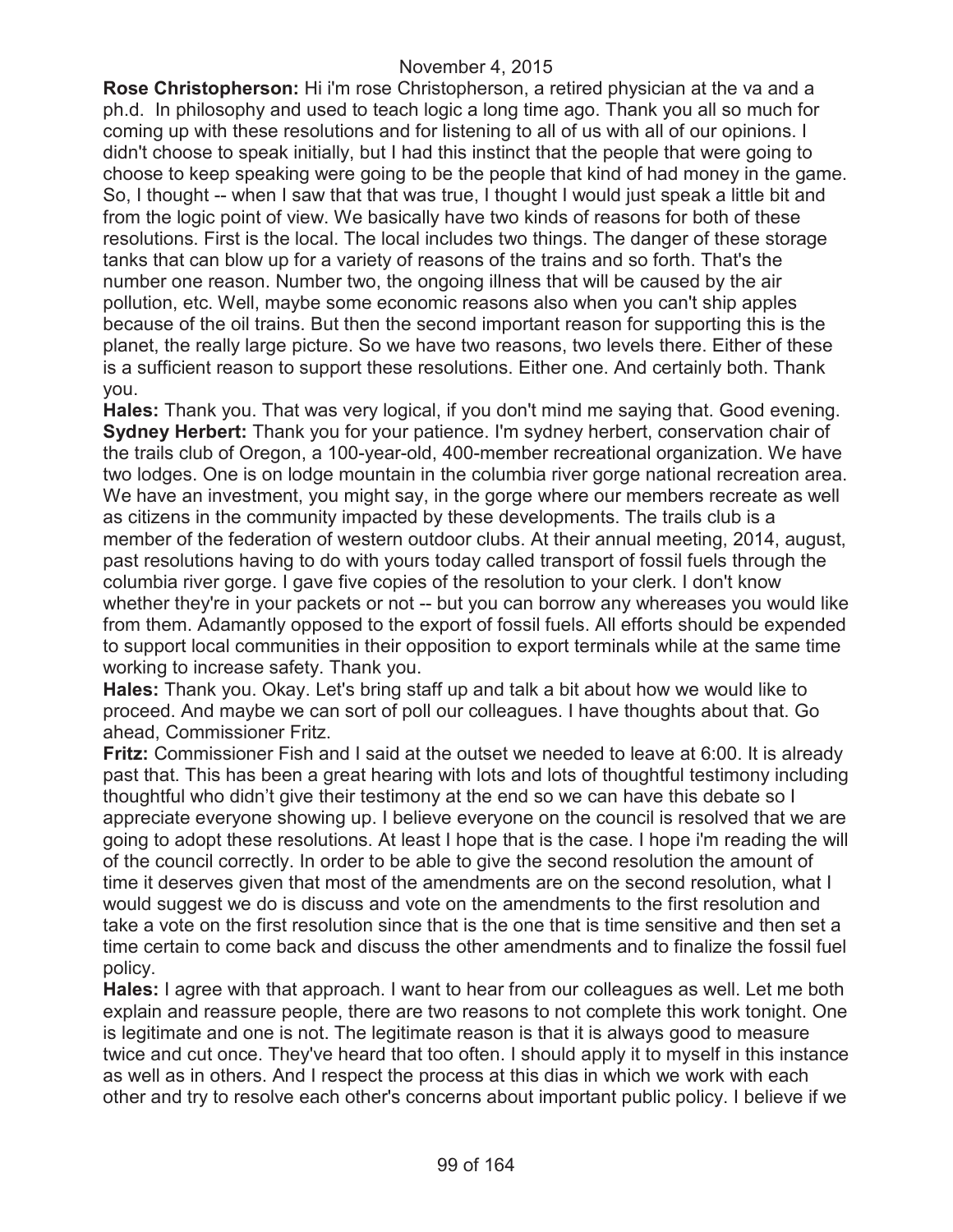take more time on the second resolution, we will get to a four or five-zero vote on this important piece of work. That is an ideal outcome that I would love the chance to get to. If I push my council to move too quickly tonight, I might not get that level of support for this resolution. So, i'm willing to be that patient. I am unmoved by arguments that we should just take this off into some amorphous process and get back some other time. We have been there on other issues and got nowhere on one thing or another. If we are not going to act tonight on the second resolution, I will set a time certain, probably next week, for when we will vote on the second resolution. Because it is very important that we do this soon if not now. Because we don't have much time and because we have had this extraordinary interest in the community for us to take a clear stand. But I do believe that the council is willing and able to take that kind of clear stand. The other caveat that I will lay down on the table and I don't think there is any disagreement with those who are sitting at this table, is that we will not water down or dilute the intent of these two resolutions by whatever word craft we do to make sure that they work the way we intended them to work. Both Commissioner Fritz and I and our staffs put time into the drafting of these resolutions and they're good, but I do want to acknowledge that at least some of the amendments that have been brought forward tonight improve them. I always want to give my colleagues a chance in the collaborative work that we do in this chamber to improve something that I bring forward and I think that is going to happen tonight and over the next week and then by the second vote that we will take next week, we will have completed that process. So, that's my suggestion. Commissioner novick, your thoughts? **Novick:** I can live with that.

**Fish:** I support it and I'm ready to vote on it. I would ask that we set a time certain for next week, even if it means displacing some other issue because I think this has to be resolved next week.

**Hales:** What's the time available for us to take a second reading and vote on 1157? **Moore-Love:** I have 15 minutes on the 12th.

**Hales:** Might need a little more than that.

Moore-Love: 2:00 p.m. On Thursday the 12<sup>th</sup>

**Moore-Love:** November 12th at 2:00 p.m.

**Hales:** Now let's take up the amendments to 1156. We need to review and discuss those. We have four different amendments.

**Fish:** Just two. Novick one and two.

**Hales:** Novick one is removing the adverse impacts of train noise because that is not specific to these kinds of trains, right?

**Fritz:** If I might speak to that. Commissioner novick spoke to why we should do that. I would like to speak to why I don't want to support that. Dr. Kullberg and others mentioned in testimony, increased impact of -- people are worried about the trains exploding and whatever, that is going to add to the distress of having more and more of these trains coming through. So, and, in fact, Oregon physicians with social responsibility have looked at the literature, and there are peer review studies showing adverse health impacts from living with train noise. That is why I won't be supporting this.

**Hales:** Other comments?

**Novick:** Well, if the question is the total number of trains causing noise, then maybe we should adopt a restriction on the total number of trains that can come through. I just think that this is -- this resolution is specific to oil trains, and the issue of noise is not specific to oil trains and that is why I offer the amendment.

**Fish:** I move the amendment.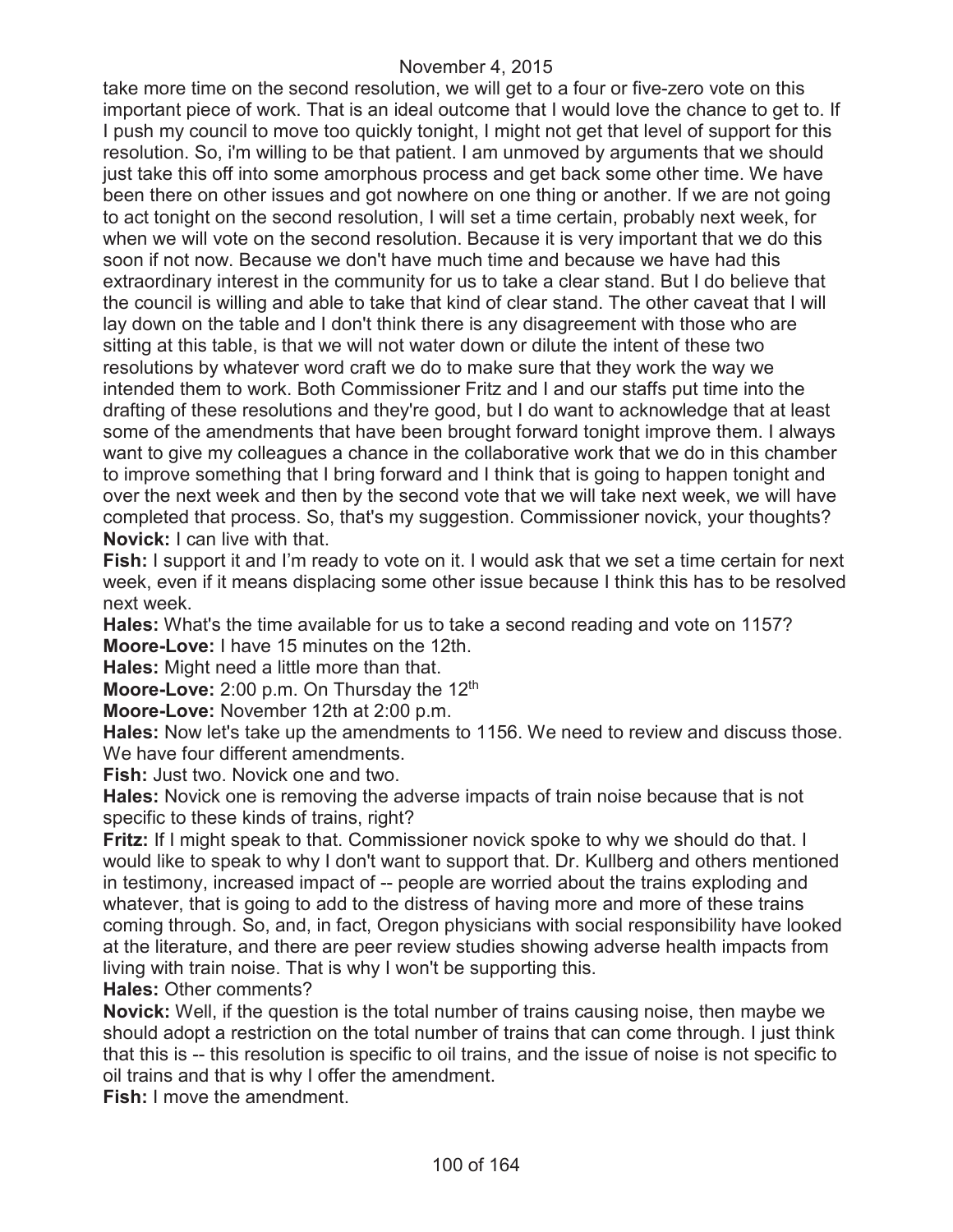**Novick:** Second.

**Hales:** Let's take a vote on that amendment, please.

**Novick:** Aye. **Fritz:** No. **Fish:** Aye.

**Hales:** I am concerned about the adverse impacts of train noise, but I think we do need to target these resolutions specifically to these environmental issues that are -- that are discreet and related to fossil fuels. I will vote aye. That amendment is approved. Now, the second one. This is -- this is this caveat unless and until transport by rail is demonstrated to be safe, is that right --

**Novick:** Unsafe, and carries the same level of risk as transport by tanker ship and pipeline.

**Hales:** Further discussion.

**Fritz:** Yes I would like to -- vehemently opposed to this amendment. There is no gauge to when it will be safe or safer. It implies that we will be building more pipelines which I don't think is correct and it weakens the resolution. I don't support this one and I ask you not to support this either. It has significant concern for the advocacy organizations that helped craft the resolution. Am I missing anything cristina?

**Nieves:** No, I think you hit it right.

**Novick:** My concern we every day rely on the transportation of fossil fuels by tanker ship and pipelines because that is how the gasoline we use in our cars get to us. For us to say that we are okay -- I mean, if we want to ban the import of fossil fuels, then I think that it is okay for us to been any fossil fuels coming through here. But we don't. So, I am uncomfortable saying that we are going to ban a form of transportation if that form happens to be proven to be as safe as the form by which we get our own fossil fuels. So, it is a matter of being able to look at myself in the mirror and thinking of not being hypocritical. It is possible that nobody will ever be able to demonstrate that transportation of oil by rail is as safe as by pipeline and by boat. But I think that that's something that we

should at least allow people to try to demonstrate. **Fritz:** How would they do that? They would have to come back to council to get rid of the policy at which they could do without this language.

**Novick:** They can demonstrate it to us, come back and demonstrate it to us.

**Fritz:** They can do that without having this language in here. This language implies that somebody -- which, in fact, city club last friday, proposals of the terminal vancouver said it is just as safe as all of the other ways. They are going to say this policy doesn't apply because it is just as safe. Testimony to that effect from the vancouver folks.

**Novick:** Resolution would say city opposes oil by rail transportation unless and until transport by rail is demonstrated, etc., so that clearly implies that we oppose oil-by-rail transportation until somebody comes to us and proves it has become safe.

**Hales:** I think you have articulated the two views. Let's take a vote please.

**Hales:** Commissioner novick moved and I believe commissioner Fish seconded this amendment.

**Moore-Love:** Thank you.

## **Novick:** Aye. **Fritz:** No.

**Fish:** I seconded this for discussion. I listened carefully to the discussion and I am actually not persuaded. No.

**Hales:** And i'm also not persuaded. [applause]

**Hales:** Folks, please, if somebody wants to make the case later, that's fine. This is solid policy for now, no. [gavel pounded].

**Hales:** Amendments dealt with.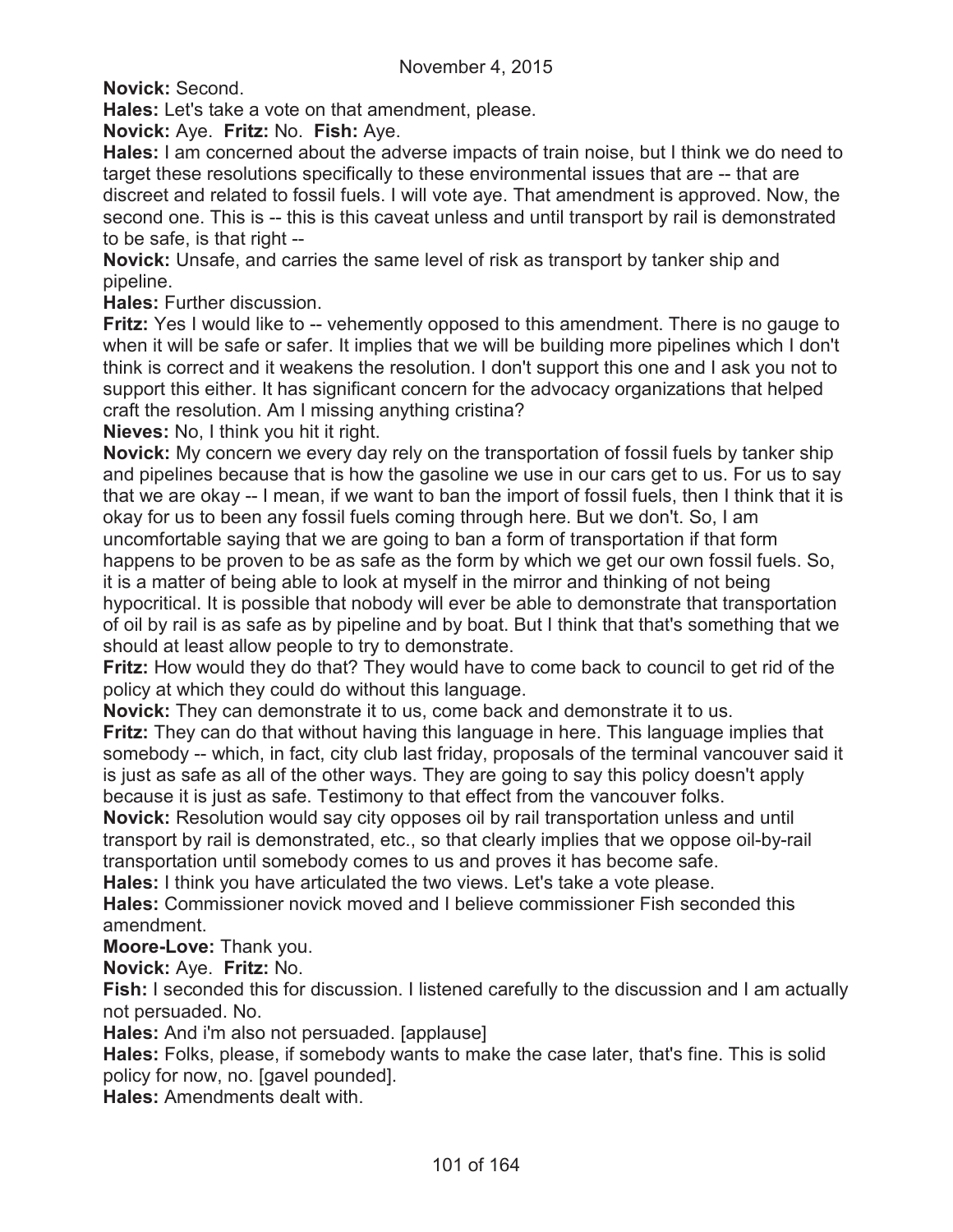**Fish:** Move the resolution.

**Hales:** Let's take a vote on the resolution.

**Novick:** Aye.

**Fritz:** Thank you, commissioner. This has been a really amazing afternoon. We started with Native American cultural celebration with the amazing violin playing and the reminder from the children that this is about the future. And each one of you has come in good faith whether you have supported or opposed and have stayed here all of this time. Because it is really important. And it is not just symbolic. This is about the future. We do need to start taking specific steps. I'm very honored to have worked with the community, with my colleagues on the council. With my amazing staff Cristina Nieves, an enormous amount of work on this project and in partnership with everybody involved in it to make this significant step. Thank you so much. Aye.

**Fish:** Want to thank Commissioner Fritz for bringing this resolution forward. Today we are asked to stand in solidarity with Native Americans, with the city of vancouver, with the gorge commission, with first responders, and with other communities and advocates who have spoken out against oil trains. While this action is largely symbolic because federal law preempts us from interfering with railroads and so much of the constitutional law goes against us, part of our job as a city council is to be explicit about our values even if our authority is limited. Safety is a core value. Clean energy is a core value. Supporting our regional partners is a core value, and today I vote aye.

**Hales:** Let me talk about a couple of small moments and a big moment. We have talked about all aspects of this resolution this afternoon. It has been a remarkable hearing and remarkable piece of leadership on your part, Commissioner Fritz, thank you. And one of those issues that was touched on but that I want to return to is safety. Couple of small moments that occurred in my thought about this issue. My wife and I own an old sailboat. We spend some time on the columbia. Because it has a mast, it means the railroad bridge has to rotate and open when we pass through going up and down the river,

inconveniencing no one because they make us wait for the trains. But this summer once we actually took that trip, went down to sauvie island and back, and they were having trouble with the bridge because it is 100 years old. And believe it or not, they couldn't get the bridge to close all of the way and they sent a worker out on to the bridge with a big sledge hammer who racked on the rails until they were aligned enough that they could bring a train across. We're often assured by corporations that there is nothing to worry about. Everything is safe. But as -- as an amtrak passenger, frankly that scared the hell out of me. And that's the same bridge that, of course, would have to carry even more oil trains if we facilitate that movement. And that's not safe. Secondly, we have a wonderful fire chief. Because she is the first woman fire chief, some people probably assume that she is a radical, but actually she is a firefighter's firefighter. She is as tough as they come. And I had a very disturbing conversation with her, and I asked her if we had a major oil fire in Portland, are we ready? And she said no. That's pretty scary. That's not safe. So, the safety issue is serious. So, those two small moments re-enforce why this is good public policy and why a city of Portland, whose fundamental responsibilities include public safety have a responsibility to weigh in on the issue. Back to the bigger moment. I do believe as I have said today that this is a chance for Portland, these two resolutions, are that chance for Portland to start changing the national debate and the international debate. It sounds egotistical -- we have done with it green roofs, bioswales, and bike lanes, and we have changed the world by what we have done here for us and the way that we want to live and the way we want to reflect our values. Finally, back to values. The city has a charter that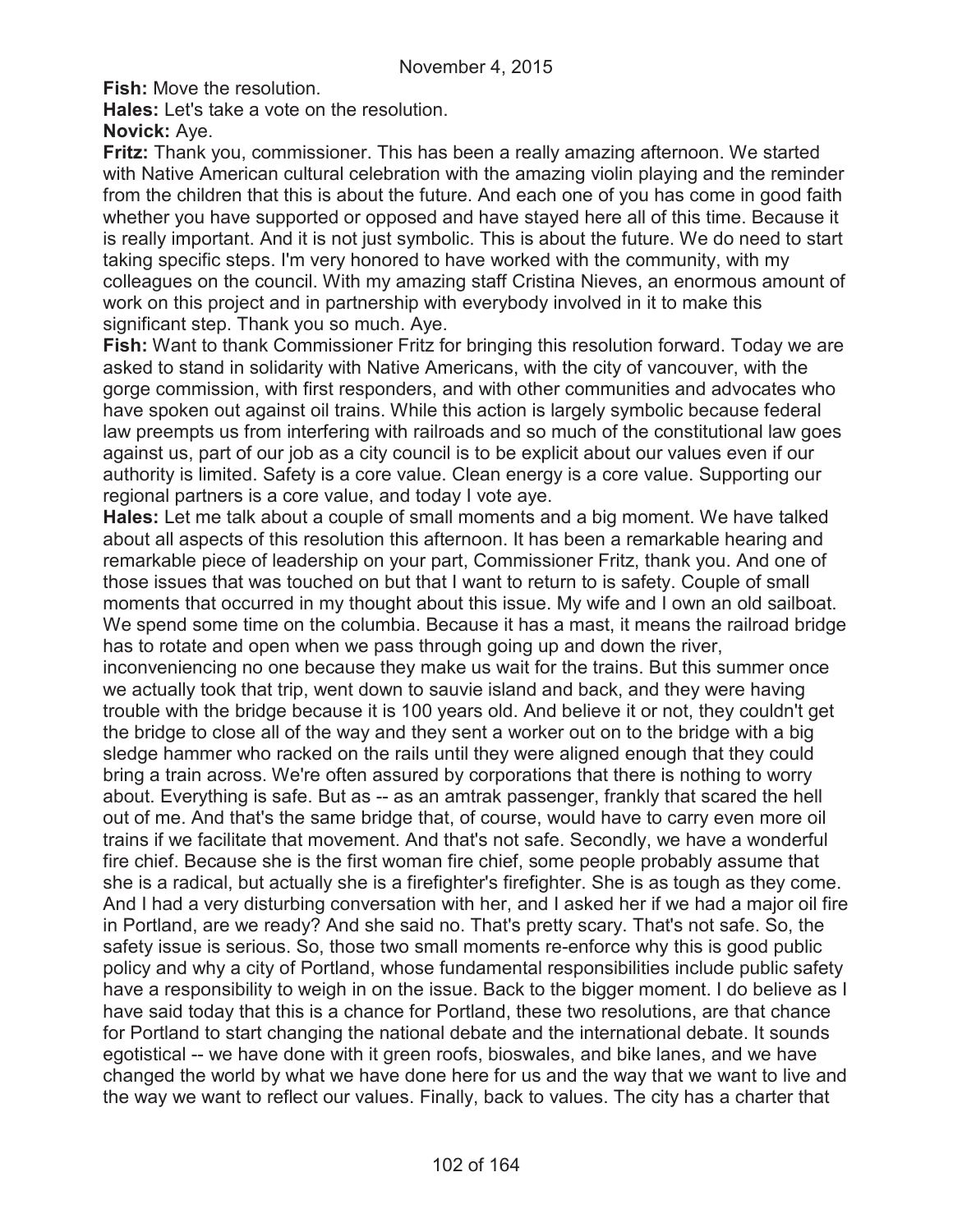informs each of us about what we're supposed to do. And there is this big, big general provision that describes the mayor's job and it is in old language. It says, on my desk on a little piece of paper, it says the mayor shall exercise a careful supervision over the general affairs of the city. I think that the translation of that in today's more succinct words would be pay attention. Vote your conscience. Aye. [gavel pounded] [cheers and applause] **Hales:** We're adjourned. [gavel pounded]

At 6:20 p.m. Council recessed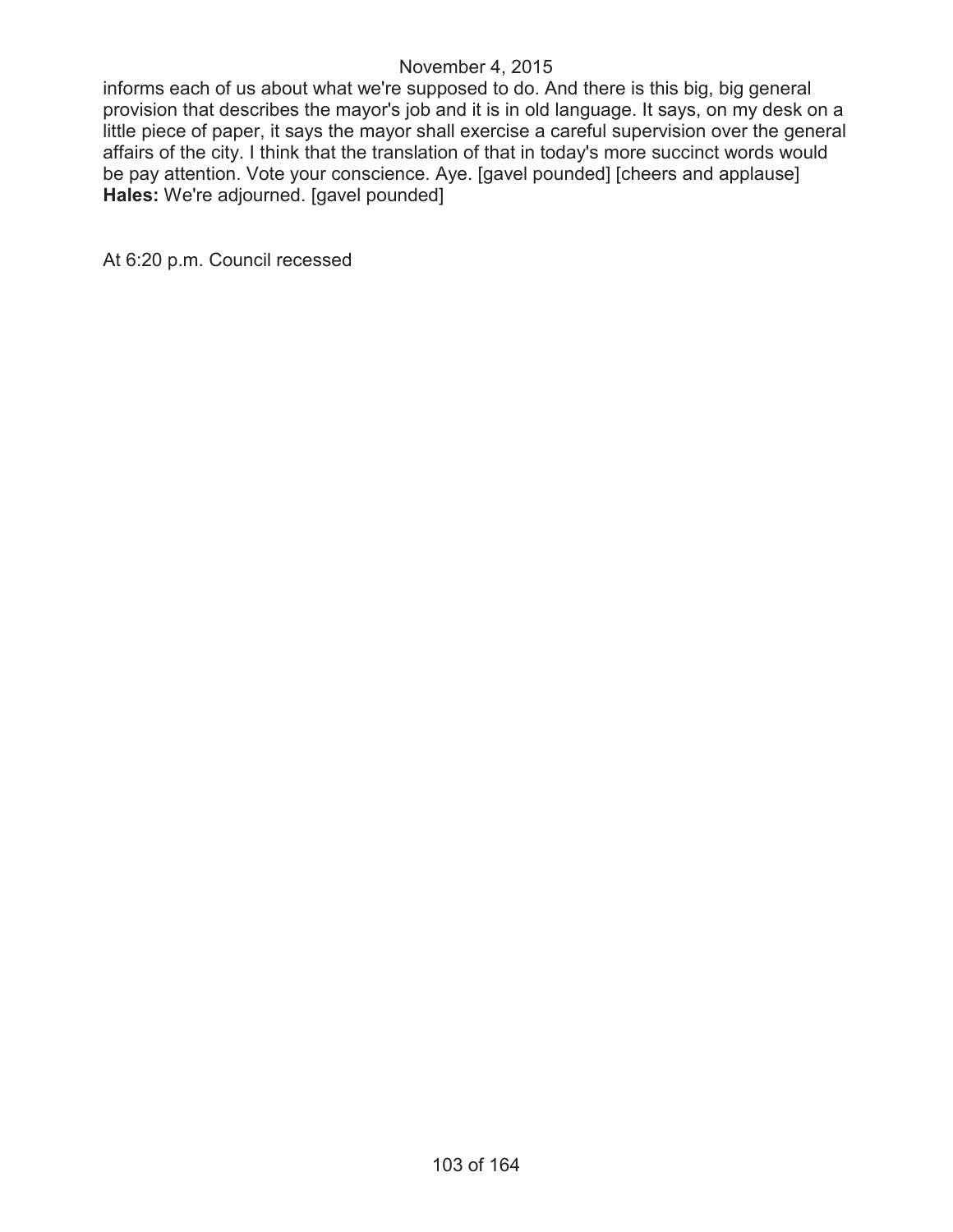# **Closed Caption File of Portland City Council Meeting**

This file was produced through the closed captioning process for the televised City Council broadcast and should not be considered a verbatim transcript. Key: **\*\*\*\*\*** means unidentified speaker.

## **NOVEMBER 5, 2015 2:00 PM**

**Hales:** Welcome everybody and welcome to the November 5 meeting of the Portland city council. Please call the roll.

[roll call taken]

**Hales:** welcome. We have two completely different items on the council calendar this afternoon. The first is it a time certain at 2:00 which we'll get to in a moment. The other will come after we finish that. So stand by if you're here to speak on the second item. If you're here to speak on one of these council items this afternoon, you need just let our council clerk know and she will have you on the list of those speaking. We have some invited speakers at least for one of these items this afternoon. If you're here to speak we typically allow three minutes per person and I don't think we'll have such a huge crowd that that won't be possible. I possibly will limit testimony on items depending on the number of people here to make sure everyone who wants to speak gets a chance to be heard if at all possible. Also we maintain the rules of decorum. If you agree with somebody that's speaking and you want to indicate your support for their position do feel free to give them a thumbs up or way wave of the hand. If you have to show your displeasure give them a polite hand gesture to the negative but we ask you don't make vocal demonstrations or applaud against our fellow citizens when they are having their moment to speak to city council. Welcome and we'll proceed, please, with reading items 1158 through 1161 as a package.

**Item 1158.**

**Item 1159.**

**Item 1160.**

## **Item 1161.**

**Hales:** Thank you very much. I'm very pleased to be bringing this package of decisions to the city council this afternoon. We have been talking about this particular city shaping opportunity for at least 20 years that I can recall. It's wonderful that we're now at the point where we can actually make that city shaping moment real. The post office has been located in its current position in downtown Portland because that's where the trains brought the mail. That's how long this particular location has not made sense. This is a story about growth management and the story about the continuation of the success of the pearl district, of the creation of a new neighborhood in what was once a railroad shipping and switching yard. It's a story of an urban neighborhood that fits changing urban demographics and now we can shape it further to fit the demographics and housing needs of today. It's a story of about a thousand affordable housing units and more on the way. A story about transit investments that have reduced our carbon footprint and made us a more livable city. It's a story about brownfields being reused and parks that weren't there before now work for people of all ages and abilities, and it's a story about Portland as a destination. The pearl district and the other areas where we have created new urban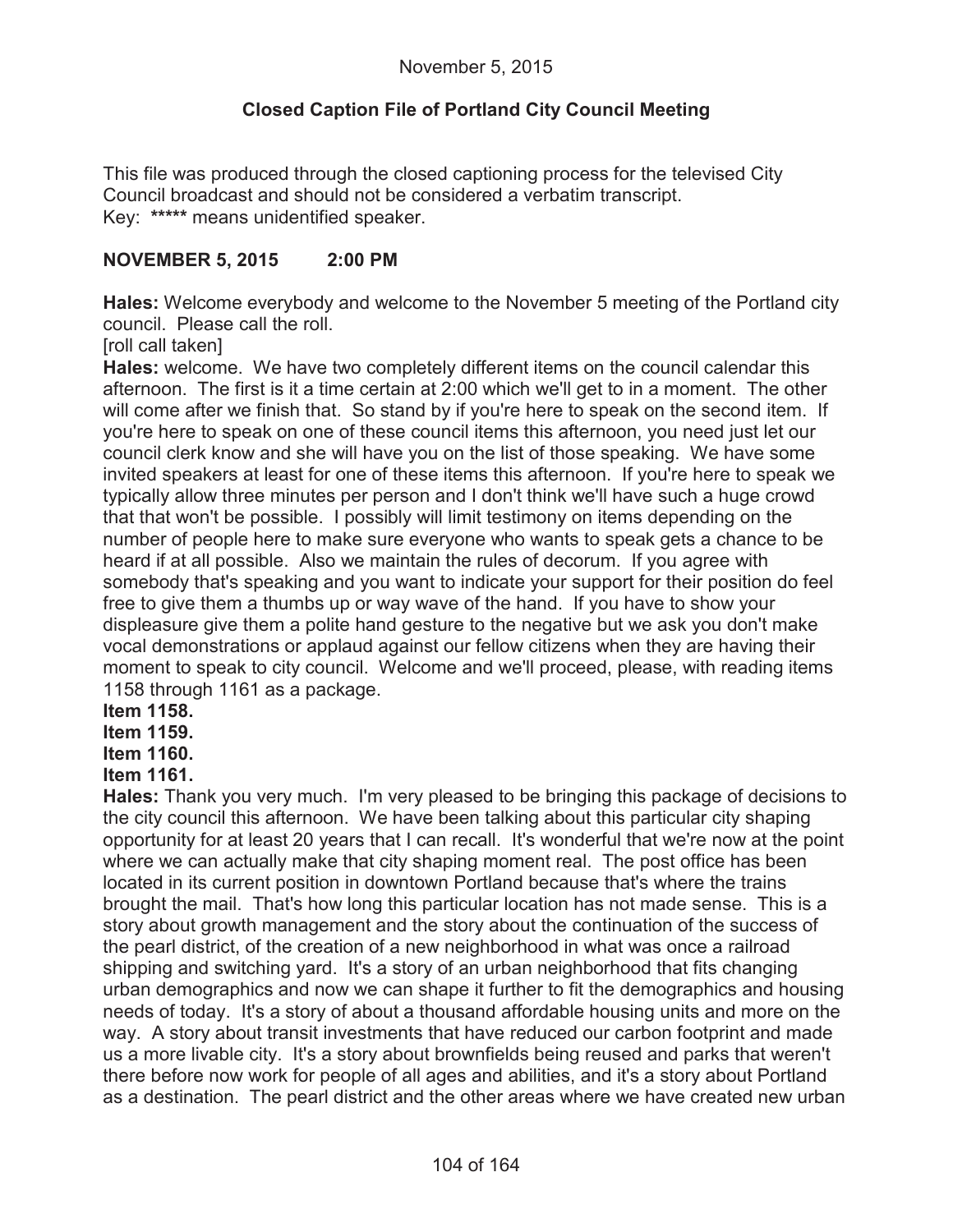life in the heart of our city are one of the great attractions of our city, in fact we'll be joined later by a delegation from hero sake, japan, this week's group studying our city. One more affirmation we have created something special here. We have an opportunity today to write a really important chapter if we act soon. It's not something that will be around for the next 20 years if we don't seize the moment. There are a couple of locations right now where the United States post office mail sorting facility can be relocated. Next year there might be one, a few years after that there will be none. So we have the moment now and we have a team that worked really hard on queuing up this opportunity for us as a city and want to welcome patrick Quinton, lisa Abuaf and our chief financial officer along with other staff here to support the presentation. Then we have some invited panels after them. So patrick, please.

**Patrick Quinton, director, Portland Development Commission:** Thank you, mayor hales. Good afternoon, commissioners. I'm just going to do a brief introduction here. The mayor actually covered much of it. I'll turn it over to Lisa first who will walk you through the Broadway corridor framework plan and the action before you then ken russ will walk you through the three different actions related to the financing and as the mayor walked through, we spent a lot of time in recent time, past few months, discussing this transaction and really thinking about the nuts and bolts of the transaction, the financing, the risk, the planning around it. That's all appropriate. That's what people expect us to do when we take on a transaction of this magnitude. I have been reminded by many that we don't talk about the opportunity enough and just follow on with what the mayor said, this really is a once in a generation opportunity to acquire a significant piece of land so close to many different assets within our city and accomplish so many objectives at the same time. I do in my role as head of pdc, I view it as part of what we're supposed to do, seize these opportunities. So I and my team are very excited about this. I think what's special about this moment in time as opposed to all the other moments in time in the past where we thought we had the opportunity to acquire the site, I think we're beginning -- we can see better the purpose of doing this because of the challenges that we now face as a city, a city that is experiencing tremendous growth and we need additional places within the city to accommodate that growth but also to provide public benefits that our city needs. We have the ton to bring this into our arsenal and to add all the different elements to it that I think the city needs. In particular, and lisa will talk about this, but when people think about the challenges of growth that we're facing as a city and what that means for residents and neighborhoods, this adds new space for all that to occur. It doesn't displace, it doesn't actually put pressure on other parts of the city. Even from a growth management perspective alone it actually begins to address a lot of issues. But more than that we have the opportunity to express our values around affordable housing, around open space, around density and around connectivity, around finally making connections between these vital elements to our central city, which include the downtown, old town Chinatown, the pearl district and union station right now these are in some respect disconnected because of the existence of the post office. Each of those areas now has crucial moments in time where with these added connectivity they can actually achieve full potential. So this is an exciting time. I hope we all think about the magnitude of it. What is happening today is we have this high level framework plan at least I'll walk you through to create the context of the decisions that both city council and the board will make. The framework plan doesn't lock us into a prescribed development plan for the future. It establishes principles and assumptions to guide us in the future but also like I said for the decisions that are in front of us. So this obviously will come back and Lisa will talk to you about the process for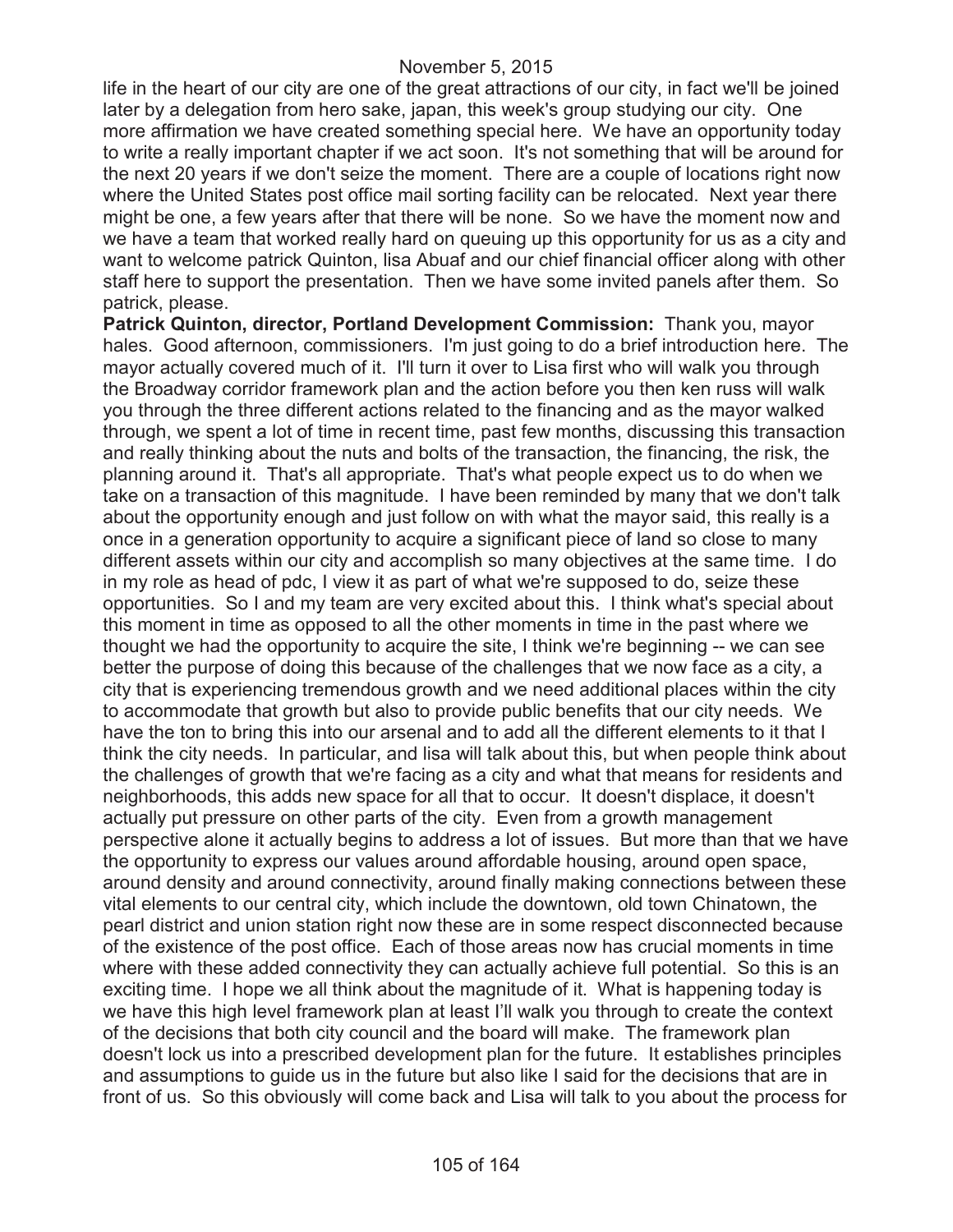master planning and what not. Then ken is going to walk you through the financing pieces. We're grateful fort partnership of ken's office to make this happen, and the partnership between the city and pdc to help this financing package come together. When you think about right now we're talking about financing, there isn't a deal to actually buy the post office and move them. We're working on that, but the locking in the financing to make that happen and making sure all the parties are taken care of gives us the certainty to go forward and actually finalize a deal with the u.s. Postal service and with their eventually home. This is the key foundation that we need to then go ahead and finalize our agreement with the post office and bring that to our board for approval. We hope that that's going to happen in the next few months. So some big decisions in front of you. Like I said, I feel confident that we have done a lot of homework to answer all your questions, but we're happy to follow up on any additional questions. We have three panels afterwards and we can introduce those after the presentation. But one panel is to give the context from the city's perspective in terms of planning and housing and what not, one to give the perspective of the stakeholders that were brought in to advise us on the framework plan. The last is a group of real estate professionals who can give you a sense for how the market views this opportunity and what it means to the city and pdc to take on this risk and this investment. So with that I will turn it over to our central city manager lisa who will walk you through the action for the framework plan. **Hales:** Thank you.

**Lisa Abuaf, Portland Development Commission:** Thank you, good afternoon, mayor hales and commissioners, just as a reminder we have a lot of guests in the audience who were not here at the work session, I'm going to go briefly over some of the updates based on work we did subsequent to a work session that we had with city council regarding the framework plan. Before I jump in to a brief recap of the framework plan and updates I wanted to say a bunch of thank yous. Not only did we have extensive public outreach process where we got over 1,000 points of feedback from the public, first and foremost thank you. It really was indicative of how exciting an opportunity it is. I also wanted to thank our advisory committee. We had an advisory committee made up of staff, a stakeholder committee, and I wanted to make a special thank you to sarah harpole, who la carried the yeoman's amount of work in getting this process under way and engaging the public and being there on a day in, day out basis. The framework plan looked at an area broader than the usps site. It looked at that with intentionality because pdc owns and controls a lot of the properties adjacent to the post office site. It's what you see in this map, like union station, block r, then the significance of pnca having relocated to the area. Adoption of the framework plan is really intended to be multifold as patrick mentioned it does set the stage and gave us a feasibility modeling to understand the financial performance of the site, the public benefits that could be brought out of the valley of the site. It's also intended to guide investment in broader areas. If you imagine multiple properties within the framework area plan understanding what the public's priority for redevelopment were and we'll talk about this at the end of my presentation it's intended to set the stage for a few master plan which is called for in the central city 2035 west quadrant plan. What we heard, we heard questions around the financial risk, around making sure that the affordable housing target alliance with the central city 2035 goals, and you'll see we did a lot of work with the housing bureau as follow-up to that. Making sure as we thought about next steps we thought about other public improvements like the park in front of the pnca campus, the plaza in front of union station, making sure those are thought about as we enter into a master plan scope.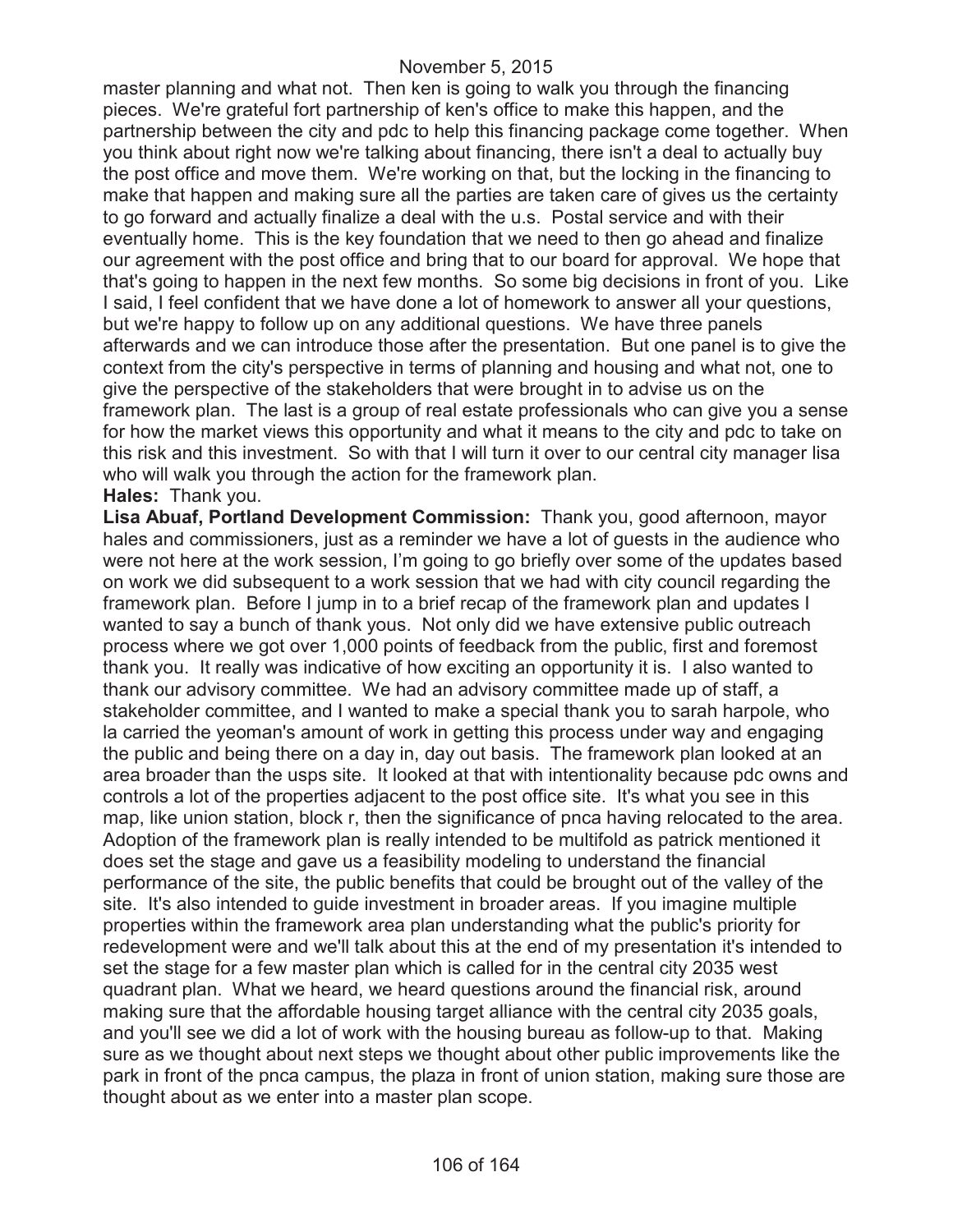**Hales:** Sorry, looking at that site it's important to remember I think in terms of the scale of this opportunity that that area, about 20 acres, is just about exactly half the size of the Hoyt Street yards property that was the heart of the pearl district. To unlock the development potential of Hoyt street yards we had to take down an aerial roadway, build a streetcar and do a lot of other infrastructure to even make it developable. This is a much more favorable situation to the city.

**Fish:** Is the park to the west of pnca part of the framework plan because pdc intends to have a formal role in developing that park or you're just looking at it as part of the overall vision for the area? Or both?

**Abauf:** As part of the framework plan it was something we heard I would say both from the public as well as from parks, making sure as we thought about the park or park space within the post office site that it was done intentionally as a terminus to the park blocks. We will see this at the back end, it's clearly in parks' ownership and control. I think we heard from Commissioner Fritz during the work session that she certainly has interest as we move forward with a master planning process that it be included and we think of it as part of financial package of what happens within the framework plan area.

**Fish:** I'm not sure whether it's the terminus of the north park blocks or the ankle into the river district. We can debate that, but I also think there's public-private partnership opportunities that we should capitalize on.

## **Hales:** Absolutely.

**Fish:** The benefits of having pdc engaged, parks is already spread thin but there may be an opportunity here to develop something in connection with this overall plan. **Hales:** Thank you.

**Abuaf:** Staying at that broader framework level, we just wanted to give you a quick refresher in terms of strategic vision and the unique opportunity this area holds. The other thing not called out in this brief discussion is the regional role that union station plays. If you think about the fact the airport is the gateway to Portland when you arrive via airline, the union station is really our gateway for anyone arriving via rail from the south or from the north, so it's an important come tonight that we thought about the framework plan. The strategic vision had a series laid out a series of concepts one of which you see here, kind of diagramming out the different kinds of public realm that could exist should the post office site and broader area redevelop. Those are three different categories. Clearly there was an area around the north park blocks. At the terminus you see the connection of green into the pearl district. The soaked is at the Broadway Bridge, quite actively used pedestrian and bike way into the city. You'll see in the preferred concept we incorporated that into our design considerations. Last is thinking about what is that front door to union station, for folks who live or work here or folks coming to visit Portland. It also took a look at thinking about multi-modal connections through the area so union station doesn't just play a role as a plaza but for light-rail as well as heavy rail and then thinking about gateway. These are clearly all gateways not only for the region but for neighborhoods. So moving between old town Chinatown and the pearl district how do we link those together? So this slide summarizes where we landed on from a preferred concept for an urban design forum. If you imagine this is the preferred concept just for the post office site. We took that broader strategic vision for the 24-acre side site and said what does that mean for the post office's 15 acres? We landed on something that really became a template for looking at different urban design options with items that were always constant, those being park avenue and Johnson street as major public rights of way, two blocks of the north park blocks that's sitting north of the pnca block, really thinking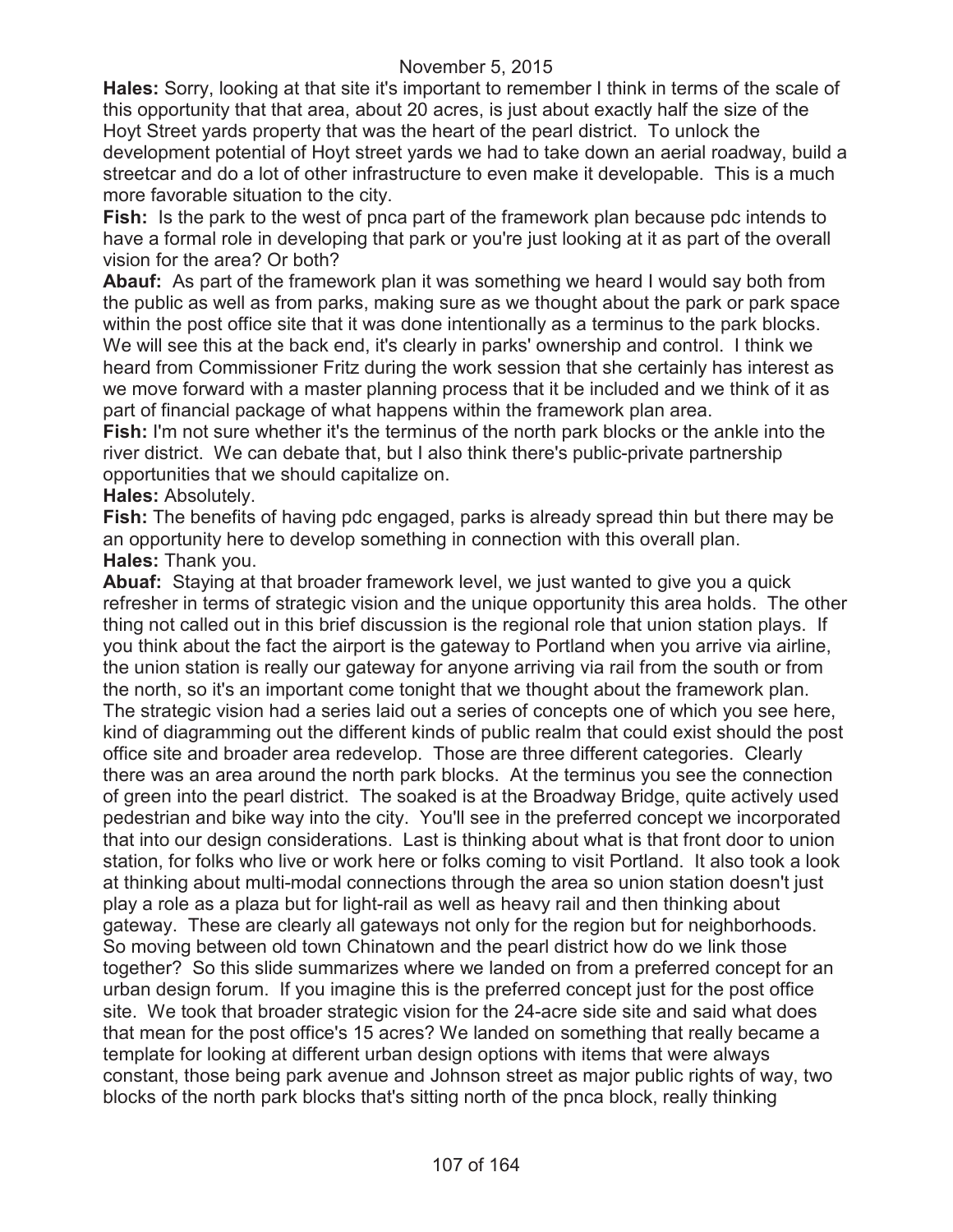intentionally about the green loop. The framework plan does model the financials to test the feasibility in terms of affordable housing of reserving 25% of all of the residential floor area ratio that we modeled as building for residential use for affordable housing. We then following on our discussion with council worked with the housing bureau to identify how we could get to 30%. That's what came before council last week as part of the set-aside policy package update. Then last but not least it does include a recommendation or model development at a higher entitlement than currently sits on the books. It does model development at 7-1 far where today it's at 4-1 far. It's something you see will come back as part of the central city 2035 work as well as the master plan. That ties not only to the plan of density but also some of the financials that ken will walk you through. This gives you a general concept of where we landed as our preferred approach to the density and the layout of the site. There's a lot of interest and we heard from the community thinking about additional height on the site so not just development capacity but creating a landmark gateway for Portland if you think about our downtown skyline we have a lot of areas with high towers that mark the site. There was a lot of interest to how that would play out particularly at the Broadway Bridge. The lower left you actually see what the breakdown is that was modeled between commercial use and residential use. It's about one-third commercial use, two-thirds housing. That one-third commercial use there was a lot of interest both through the central city 2035 process as well as outreach with the public to make sure we don't lose the jobs component of the program of what happens on the site. At that density of commercial development you would actually have just as high a ratio of commercial use on that particular parcel as we have in our central business district. We also took a look at phasing. It becomes important as we think about the ability of our market to both take down kind of the developable potential of the site but also thinking about making it accessible to different kinds of commercial tenants, residential tenants. What you see that we phased is starting from the northwest corner, moving south, preserving there's actually an existing parking garage there today as well as the existing postal building thinking about what portion of that building could potentially be reused and retenanted for some of our local companies. There's about 100,000 square feet of retail and then the new development as part of phase 1 was pretty heavily focused on residential, and this was both tied again to programmatic ales but also to financial goals. That's really the value of the property that generates the amount of resources that we you need to invest in some of the infrastructure during phase 1. Phase 2 shows the full buildout at about the 4 million square feet, so an additional million square feet of residential added and another 1 million square feet of commercial. That would be the time we would actually demo the remainder of the u.s. Positive postal building and the garage. This is a pretty extended timeline. We did tie what we would call absorption to market development we have seen in Portland in the past. The financial analysis recommendations recommended starting with residential and having the new commercial come in on the back end. But also coordinating infrastructure and development so we're not getting ahead of the game in terms of our infrastructure investments as a city. So just to go over a little bit in terms of affordable housing approach we heard a lot from council as well as the planning and sustainability commission about pdc working with the housing to target the 30% figure that is the goal of the central city 2035 plan. So what came before council last week is part of the 2015 set-aside policy recommendations was for the river district to allocate \$20 million towards affordable housing in the river district urban renewal area with a significant portion of that serving to acquire rights for phb to acquire rights within the development of the postal site. That's what you see before you. This is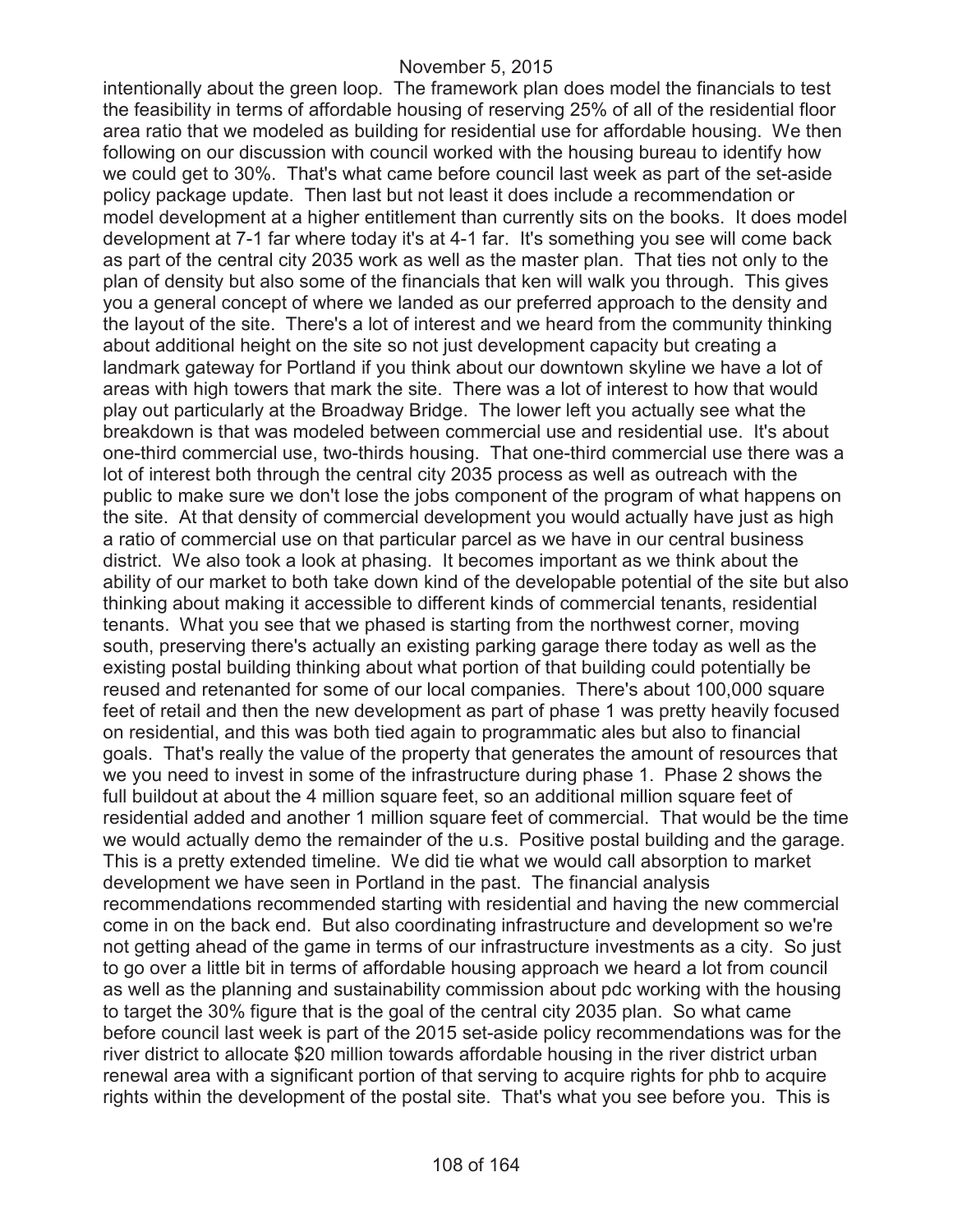just a resummary for folks who are in the audience and putting the pieces back together so to speak in terms of the framework plan and the set-aside policy. This really kind of commits and reserves 30% of the residential far as it was modeled for phb to develop affordable housing then there was also a commitment that phb and pdc would work jointly. The flag reviews assuming the 13 million of the site is acquired by being needed for demolition and site preparation so top figure is the -- once you model the development the land sales that are tied to that development program, ie, scale of residential development that maybe model the scale of commercial development that we modeled and what we believe that the private sector would be willing to pay in terms of the value of the property together with our tif. The second line item we also mottled system development charges particularly for transportation and parks tied to that development program, so tied to the units and that commercial square footage. You then see a subtotal that becomes the aggregate available resources that we mottled from the city to reinvest back into the site. Then deducts we did model the cost for the streets at Johnson and park and for the two open space parks as well, the two park blocks as well as the green loop and clearly as part of phase 2 there's a demolition cost involved in preparing the site for development that generates that land sale. There are additional public benefits. We had a pretty extensive conversation when we brought this before you at the work session. What you don't see internalized through these numbers that clearly will take additional work as we move forward with the master plan as a cost estimate for the pnca part, cost estimate to rehabbing of union station as an important anchor to development of the broader Broadway corridor area. The framework plan contemplates a plaza in front of union station on a parcel they own amongst other public goals that came out of our conversations with the public and other city staff. Next steps, this is clearly the first of many times that we will be before council. This schedule lines up what pdcs will be doing in our negotiations with the post office as Patrick referenced we're having ongoing negotiations with the post office both around site due diligence and negotiating an acquisition agreement. That would result in them continuing to design a replacement facility and moving into more formalized design and construction which would take the next two to two and a half years. Concurrently we will continue to work with our city bureau partners around the central city 2035 goals and objectives and language that comes back before you in the fall of next year particularly around the master plan requirement that's contemplated in the west quadrant component of the central city 2035 plan as well as entitlement changes then a development solicitation and agreement to go after the private sector, get our private partner on board, come back to you with a master plan, particularly if there's public investment contemplated both via affordable housing as well as infrastructure with the goal of having the first sale complete and construction under way in 2019. That alliance back with our phasing strategy that we had in the framework plan. So with that I'm going to stop and welcome any questions or we have a few slides where tim is going to walk through how does the framework plan feed into the financing structure.

**Hales:** Thank you. Any questions about the plan itself before we get to the rest of the financing piece with ken? Okay. Proceed and I'm sure we'll have more questions as we go along.

**Ken Rust, director, Office of Management and Finance:** Thank you, commissioners, thank you, Lisa. When we talked last time about this project the big challenge has been that being able to acquire the post office within side the river district means there are sufficient resources. Normally that creates a real challenge for us. The unique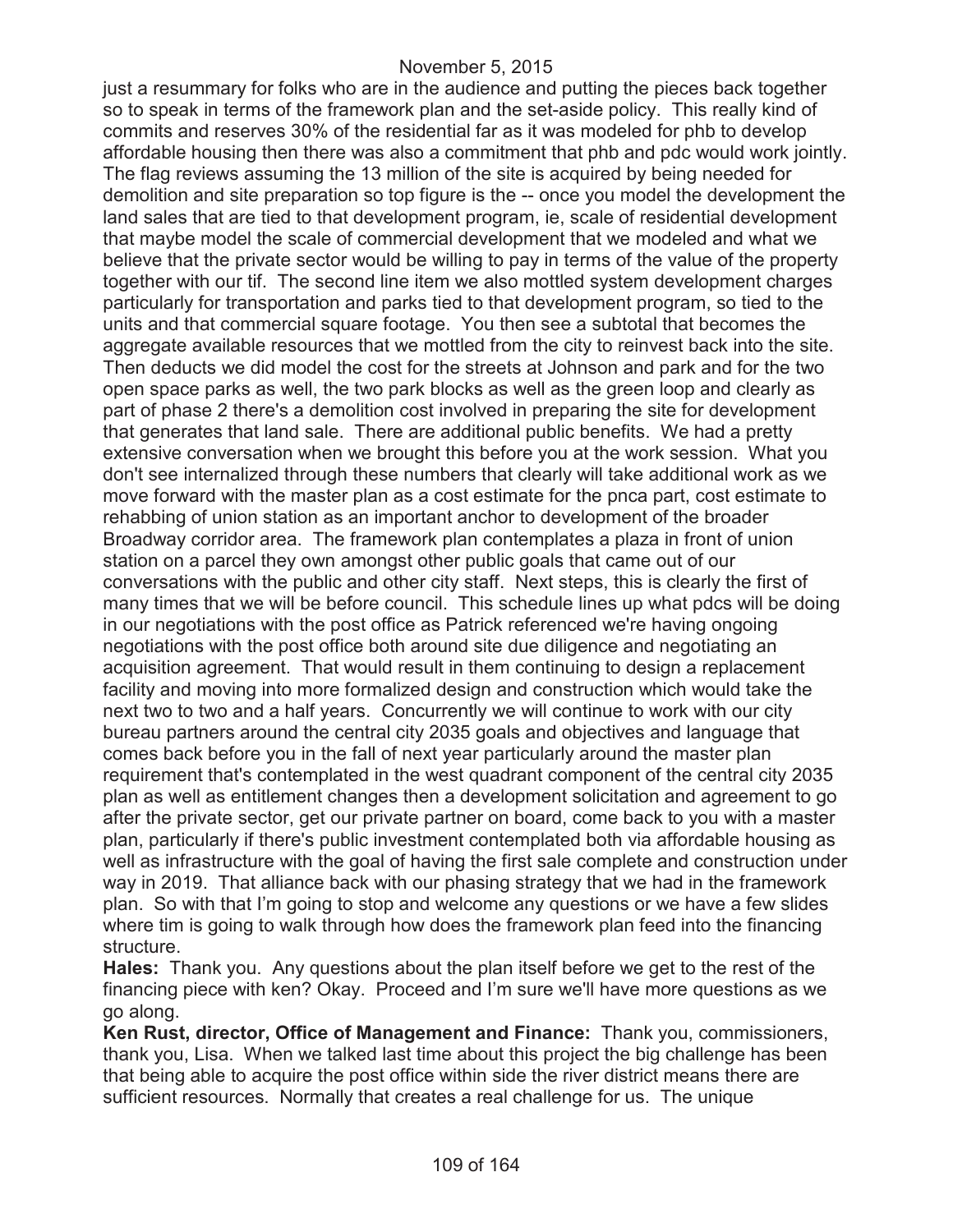opportunity here is that by buying the property it also brings to the city an asset. That asset can be monetized and we can use the value of that asset in the future to repay other obligations. The challenge that we have been working on, we think we have a plan for, is to utilize both the tax increment capacity of the district and the resources of the city's general fund along with assets created as a result of the acquisition of property to be able to do more as a consequence of that. I want to thank pdc finance staff working hard with the management staff along with the city attorney's office in crafting the agreements in front of you today. What we have is three ordinances that put into place the financing pending for the remainder of the river district and the post office itself. Ordinance 1159 is the intergovernmental agreement setting forth terms and conditions under which pdc would be obligated to repay the city for interim financing associated with a general fund back-borrowing that would enable certain public projects to be funded that would otherwise be displaced by the post office project. We have laid out those terms and conditions. We have claims on pdc's resources and a plan for how they would be repaired and what pdc will be obligated to do in terms of moving forward with the post office site and what it can and can't do without our approval. We feel comfortable the iga protects the city's financial interests and is the under pinning for ordinance 1160, which authorizes up to 45 million of general fund backed line of credit used to fund public improvement projects in the river district that otherwise would have been paid for with tax increment proceeds. This is the consequence of being able to fit into the urban renewal district the acquisition of the post office property. Things would be paid for with this general fundbacked line of credit in an amount not to exceed \$45 million. The third ordinance, 1161, has the authorization to move forward with a line of credit that we would develop for the tax increment related projects inside of the river district up to an amount not to exceed 90 million which may be secured by general fund or tax increment revenues in the future. That particular line of credit will be taken out completely from the future issuance of tax increment bonds. From the standpoint of how we normally do business with pdcs at the not unusual to have a line of credit to draw on as we wait for increment to build. Pay off a line of credit, in effect that's what the 90 million represents. If the post office project didn't proceed we would be asking for the same authorization to complete projects in the river district. Those three actions together provide p.c. With the comfort level to complete negotiations with the u.s. Postal service, acquire the property, then when they realize the sale proceeds from the sale of that property the city's obligation would be unwound. We think the iga lays out an appropriate framework for protecting the city's financial interests and as a consequence of that I think the financial plan we have constructed allows all projects to proceed on a timely basis and to complete the goals and objectives for the river district.

**Hales:** Thank you. Other questions for any of our team? All right, we'll stand by and call up the first of the panels.

**Quinton:** You have the names?

**Hales:** The first three are Joe zehnder from bureau of sustainability. Javier Mena from the housing bureau and patti welcome. Go ahead.

**Joe Zehnder, Bureau of planning and sustainability:** Good afternoon.

Commissioners, mayor, I'm Joe zehnder with the bureau of planning and sustainability. I'm going to be brief because I believe patti is going to address the urban design elements. You're heard a bunch of them already. Part of the point I want to make is we were part of the city team that consulted with the pdc and their consultant team on development of the framework plan. In that the issues that you see, the ingredients you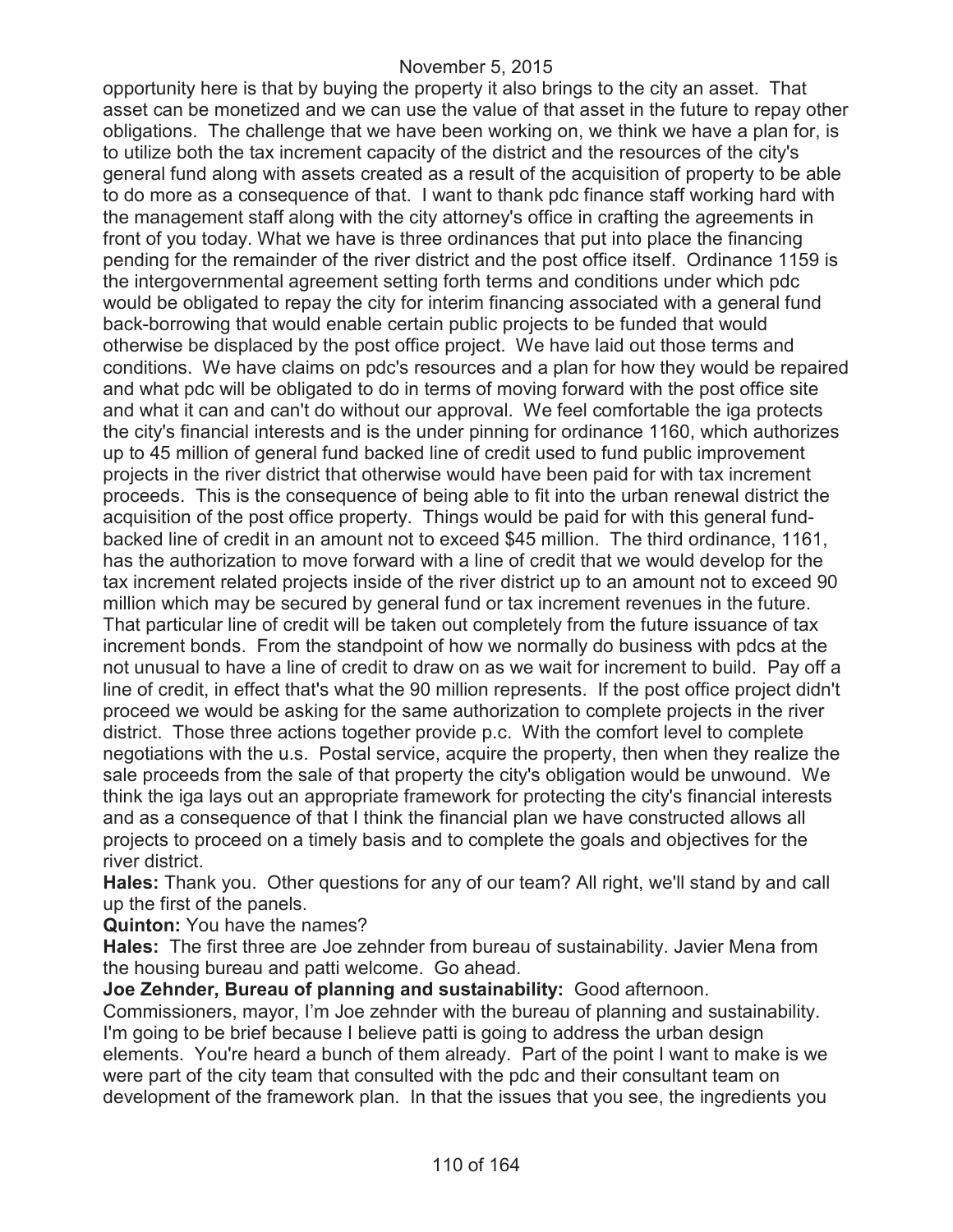see included in that framework plan were versions of the issues raised in the west quadrant policy plan that you all approved. The urban design elements, streets and transitions to the neighborhoods, that's something that was considered. Open space and parks, actually here its civic space and parks, which includes extension of the park districts and the inclusion of some version of the green loop. Meeting our housing goals. You've heard about that in terms of inclusion of affordability housing and meeting our development goals. This had two prongs. One, what's the appropriate mix of uses to plan for this site? It's going to be market driven. 100% don't know but we're trying to establish that the amount of development that could be accommodated on a site in a way that design supports also provides jobs and met aspiration for the sites and supplements it with mixed use of housing because we have seen that actually makes a more vibrant and effective employment district. So the result is the framework plan that you see. That the site has a high level of potential. It's a legacy site. So the design, the development thinking, the discourse is all going to take more time and detail. That's where that legacy level of attention will come from. The central city plan that you'll see later in the early part of next year includes a master plan provision that we are designing to be able to at least set up the urban design look that we think the site warrants and bring the design commission into that, open up the opportunity for phasing diagram, open up some flexibility for the site. This framework plan is a good first step.

**Hales:** Thank you. Good afternoon, patti.

**Patti:** Good afternoon. I would like to address the urban design aspects. The side of the central post office has long been conspicuous as a void in Portland's urban fabric. The opportunity presented by redevelopment of these 14 acres is to make it an active connector between the pearl district and old town Chinatown. Critical link in the green loop, the northern terminus to the north park blocks and the nexus to public transit. Proposed urban design responses by the combined team include connecting the pearl district and old town Chinatown with a street network through the site together with living, business and employment opportunities that will benefit both neighborhoods. Connecting the green loop from the east side or Broadway Bridge to its west side continuation of the north park blocks with accessible connections across the 30-foot elevation difference from the bridge to the ground will be addressed. Extending the north park blocks open space into an inverted u of substantial buildings and marking the northern terminus with a landmark tower which is also centered on the Broadway Bridge. Extending northwest Johnson Street through the usps site to connect with the transit hub at union station physically and visibly from the pearl district. The landmark go by train Italian at union station will be clearly visible from the west along wide pedestrian and bicycle friendly extension to Johnson Street. As a transit capacity of the union station hub expands with new services to the southeast and southwest suburbs, the occupants of the redeveloped usps site and adjacent buildings will have unmatched transit access. A new plaza at union station will be energized with both social and commercial activities from these folks. Scale of development envisaged at the post office site will create a new and substantial focus for employment and housing including affordable housing. This will be defacto transit oriented development advancing the city's goals of reduced dependence on automobile traffic, reducing atmospheric carbon and increasing walkability throughout the central city. It will advance our reputation as a city where quality urban design continues to grow and to thrive. Thank you.

**Hales:** Thank you, javier, good afternoon.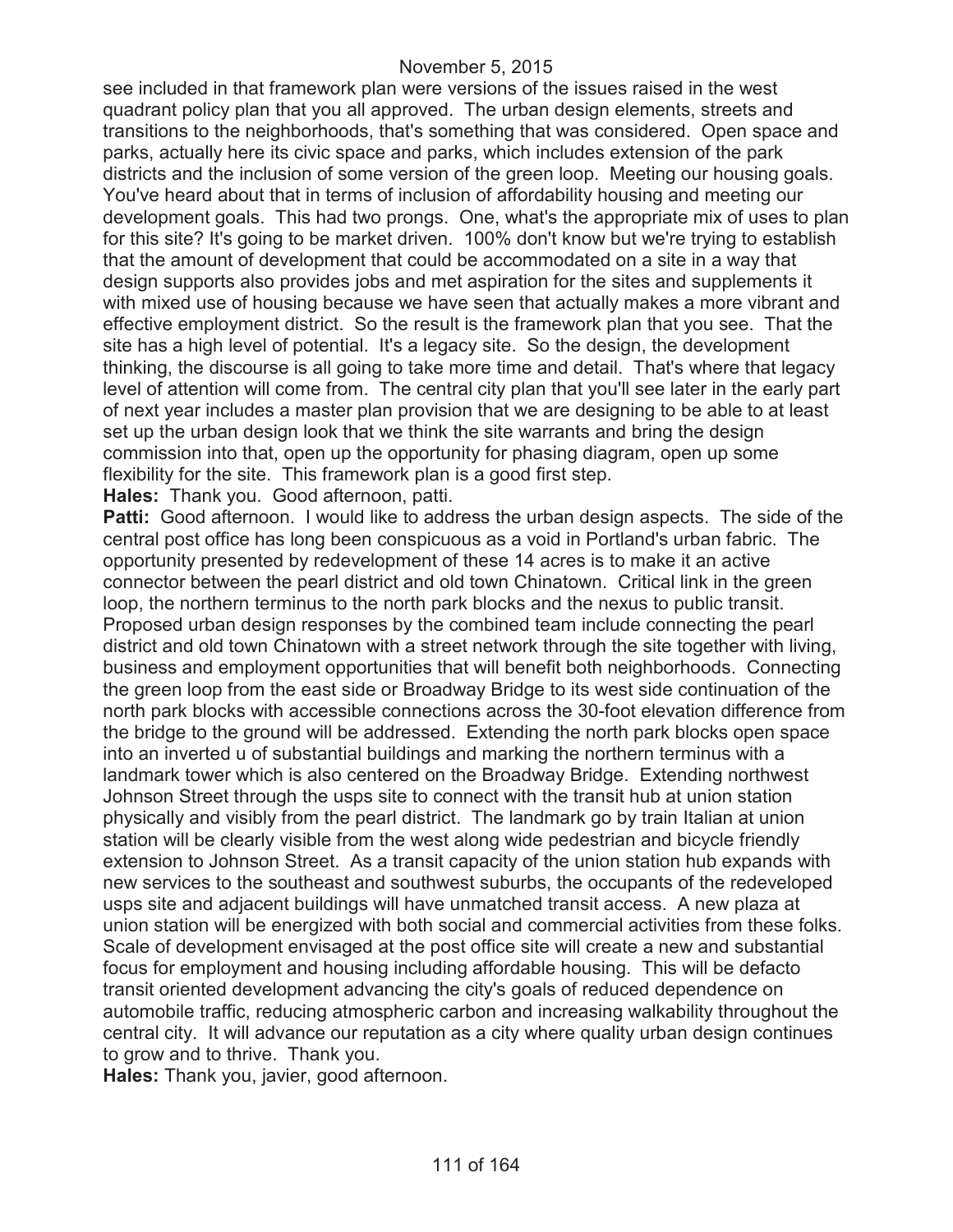**Javier Mena, Portland Housing Bureau:** Good afternoon. I'm Javier Mena at the housing bureau. We don't get a lot of do-overs at the city and this is a unique opportunity for the housing district learning from the pearl, north mack. This provides -- also the potential density bonus maximizing affordable units it's a very exciting opportunity. We're very thankful and appreciative of being part of this discussion. The Broadway corridor framework is consistent with central city plan, 2035 plan, 30% of all units made available for families zero to 80% median family income. Through the tif approved last week an additional \$20 million was allocated to the bureau for this investment or investments for affordable housing in the area and the bureau is going through an analysis to the best way it will invest those resources to maximize units and diversity within this framework. We're very appreciative of that. Thank you.

**Hales:** Thank you. Questions?

**Fish:** Couple questions.

**Fish:** The 20 million we agreed to for the river district is not actually contingent on us adopting this framework. It's in the alternative.

**Mena:** Correct.

**Fish:** In any event, what is the earliest time that we would have resources available to invest?

**Mena:** That's a question for pdc, honestly. I don't recall the time frame in terms of resources. There were \$17 million that would have been made available if there was an agreement with the postal service to buy the site that the city would be invested in and the subsequent 7 million would be something we would be looking to invest as resources within that site.

**Fish:** In terms of the need in the district, what has the housing bureau identified as the particular need in terms of median family income housing?

**Mena:** We know the greatest need is the lowest income, zero to 30. That's where the greatest number of units are needed. What we have looked at in terms of any of our developments is a mixed use that addresses those -- sorry mixed income that addresses the need. But with the limited resources we also are looking at maximizing units that are affordable. So it's a balance that we're looking to create.

**Fish:** Are you considering working with home forward?

**Mena:** That's always on the table. We always have continuous conversations with home forward with that regard.

**Hales:** Other questions? Thank you all very much. Thank you for being here today. **Hales:** Happy to have you two here.

**Ruth Adkins:** Thanks so much. Good afternoon. I'm Ruth Adkins, with Oregon opportunity network, statewide association affordable housing nonprofits, about 20 members in the Portland area. I have the pleasure of serving on the stakeholder advisory committee. Appreciated having a place at that table and the robust conversations we had. Staff did a great job running a quick time frame with very rich discussion and lots of great folks on the committee. Obviously from the housing affordable housing committee perspective we're excited about this commitment up front and this intentional plan as part of this exciting massive redevelopment opportunity. Also like the collaboration between housing bureau and pdc directors and the staff. That's something we would love to see going forward as well as transparency around not just the dollar amounts but the units, number of units highlighting a moment ago. And what the plan is. We know certainly and appreciate javier mentioning this is in some ways a do-over to with we saw the late great gretchen kafoury may she rest in peace came here to talk about what missed opportunity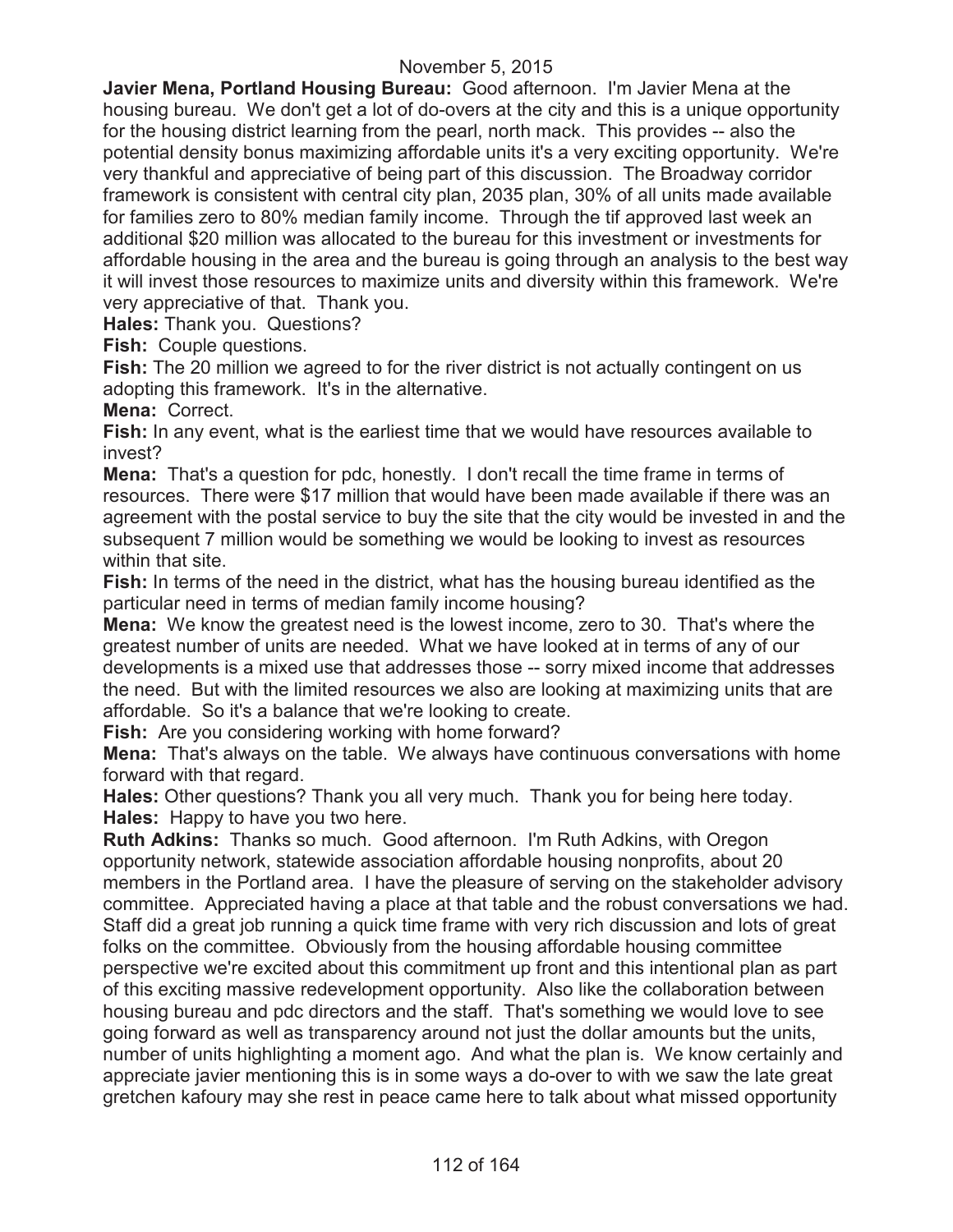around affordable housing. I'm excited to see this up front commitment and we'll certainly be involved in watching to make sure that those commitments -- other commitments hold fast and that really before the land values get out of control we can mark those in and look not just at the post office site but other surrounding sites currently owned by pdc, those in private hands. Again, really appreciate this commitment. We want to -- one of the issues I raised, though, in the committee was in terms of the huge numbers of folk's currently experiencing homelessness in this entire study area development area. So obviously we're going to want to look at avoiding displacement, figuring out how the opportunity for housing and services will be a part of this going forward for those folks. And in the larger sense making sure that this is truly a welcoming and inclusive area for all Portlanders, it does not become an enclave for the wealthy fueled by massive public investment. I know that's built into the guiding values of this framework plan, but that's something that is just absolutely essential that we see this is a place for all Portlanders to live and work and play. Thanks so much.

### **Hales:** Thank you. Peter, welcome.

**Peter Andrews:** Thank you, mayor, commissioners. Peter Andrews with bellmarc brokerage. I had the pleasure of sitting on the committee with Ruth and many others. We had four working sessions within that group. There was a broad range of interests and expertise a part of it. Portland public schools, adjacent property owners, Multnomah County, pnca, numerous experienced developers, affordable housing interests, adjacent neighborhood associations. It was well informed as Ruth said, a really great process to be part of with som and dgf bringing forward what we think is a really exciting plan for the neighborhood. It's definitely a once in a generation opportunity for the city from my perspective. I can speak on behalf and others are going to say the same but there's no other site that is quite as exciting for downtown and the opportunities for the mixed use is really incredible. I can say we know there are more institutional developers looking at Portland than any time in recent history. That kind of interest also creates opportunity to have the capacity and the wherewithal to look at a major project like this. So again really excited, really impressed by the process that was put forward. Happy to answer any questions.

**Saltzman:** Since you mentioned institutional investors, I feel that a lot of the institutional investors from out of state have no interest in affordable housing. That's been my experience to date with the vast majority of ones I have had outreach with. What do we do to change that?

**Andrews:** There actually are a number that have really incredible expertise in working places like New York where that's a part of the policy. So if you do housing that's included.

**Saltzman:** They have inclusionary zoning in New York City.

**Andrews:** They have that expertise of dealing with that.

**Saltzman:** Give me a name. [laughter]

**Andrews:** I can't do that.

**Saltzman:** You can't?

**Adkins:** Where there's a will, there's a way.

**Fritz:** Where it's our property surely we can require that. You don't get to develop here -- I would suggest maybe you don't get to develop here unless you're going to do affordable housing somewhere else as well or mixed use or mixed income level.

**Saltzman:** The policies we passed last week certainly create that floor, but it's always a floor and we like to see somebody come in and do better.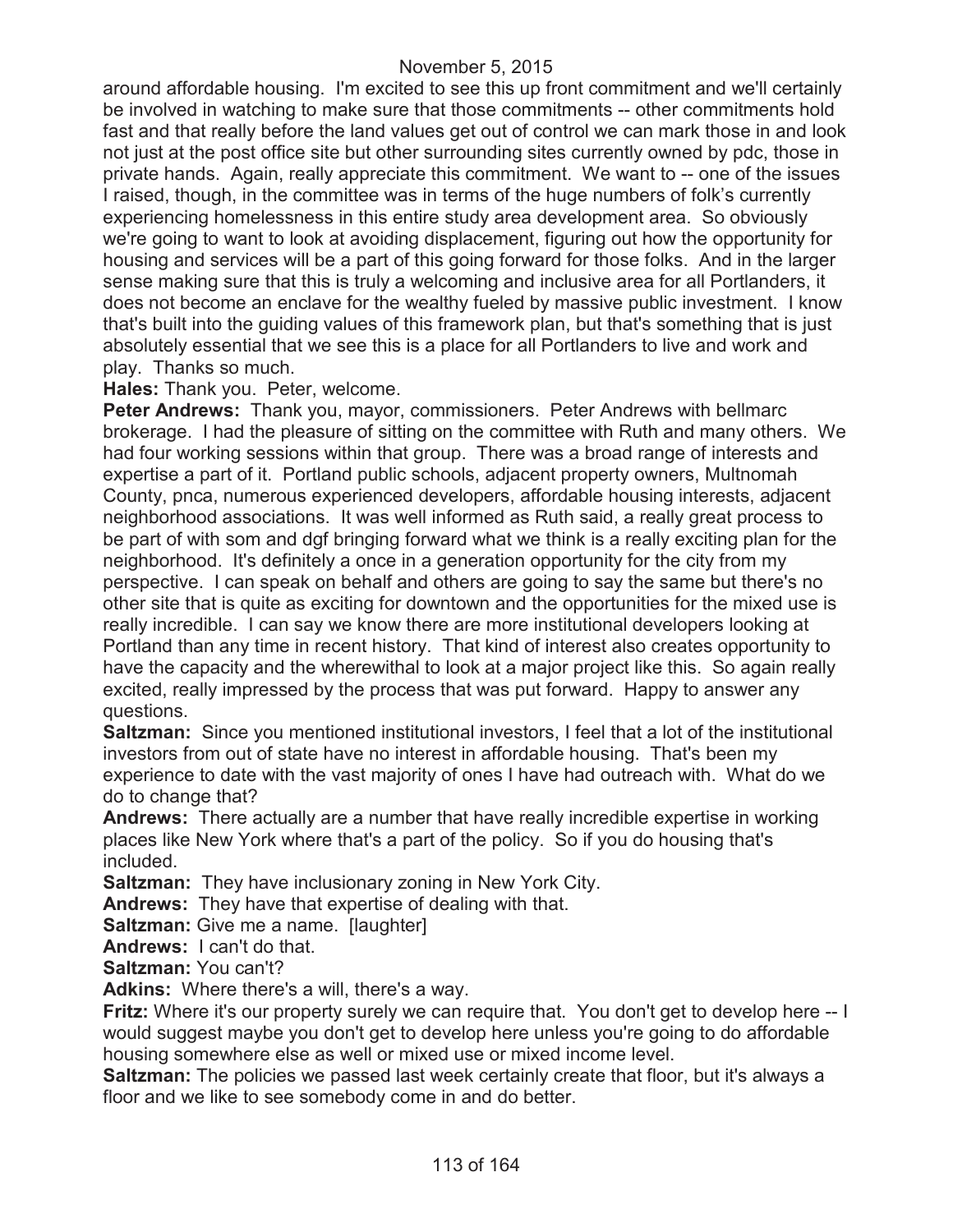**Fish:** Can I just make an observation? There's an irony in what you just said. 22,000 apartments have been built in the last three years by the private sector, developers. Less than 2% are affordable. When a number of the developers were interviewed recently in a newspaper article, they cited generally red tape and bureaucracy as the impediments to using that program. The irony is you just mentioned a program in New York City where they are mandated to provide affordable housing. It's not an incentive plan. What would it take to get the development community in your judgment to join the city in seeking a lifting of the preemption on inclusionary zoning so we can mandate out of state developers to do the right thing?

**Andrews:** First off I would say my expertise as a commercial real estate broker is an office so asking me about residential unit in particular affordable housing which is very complex and takes subsidizing is probably not my area of expertise. I would punt to some of the market people that are following me in this presentation.

**Fish:** You're very respected in your niche. I'm being somewhat playful, but it just is worth noting that in places where developers are required to set aside a certain number of affordable units the sky hasn't fallen. They are making record profits. But in a place where they are not required to, they blame the government for the -- insufficiently generous incentive and refuse to join with us in going into the legislature to lift the preemption on the one tool that seems to be working in every other city. There's an irony there.

**Andrews:** The only thing I can say in particular about the mixed use is that this only works if it's financially feasible. So from any of their stakes there has to be the rents that justify -- we need density to justify the building. We're seeing that happens in Portland. We have never seen rents increase as well in the office market that justify and create the opportunity to build density and users interested in it. It needs to be financially feasible for them to then look at it. There are those opportunities but again I think the right group of people to answer that would probably be some of the residential develop there's have that area of expertise that can speak on their experience with the city. I personally don't and our company doesn't.

**Hales:** Thank you both very much. Appreciate your willingness to work on this for the good of the community.

**Hales:** okay, we have one more panel which are real estate experts. Mark edlen and tim mitchell and eric sporre. Appreciate you all being here. Look forward to hearing the benefit of your wisdom on this idea.

**Hales:** Who would like to go first? Go ahead. Mark, you get special status.

**Mark Edlen:** I want to talk about the financial wisdom of the investment we're making but I would like to make a few comments before that. As other said, this is truly a generational opportunity for our city. I have always viewed this as a linch-pin between the pearl and the old town district and you look down towards the train depot all the infrastructure we put in there, the depot is a beautiful piece of architecture. This is a great opportunity to make good things happen. I would advocate that we in addition to other properties we emphasize local design, engineering and construction. I would love to see it empower some young local developers to help move their career along. It's our tax dollars, it ought to be our jobs. As for the affordable housing, I would be a big advocate of putting that on the private sector and I would look for out comes from that and I would love it mixed in with the balance of the project as opposed to taking a block for affordable housing and five blocks for private sector work. For the value basically I have been the information shared with me based on what I understand of the zoning is contemplated I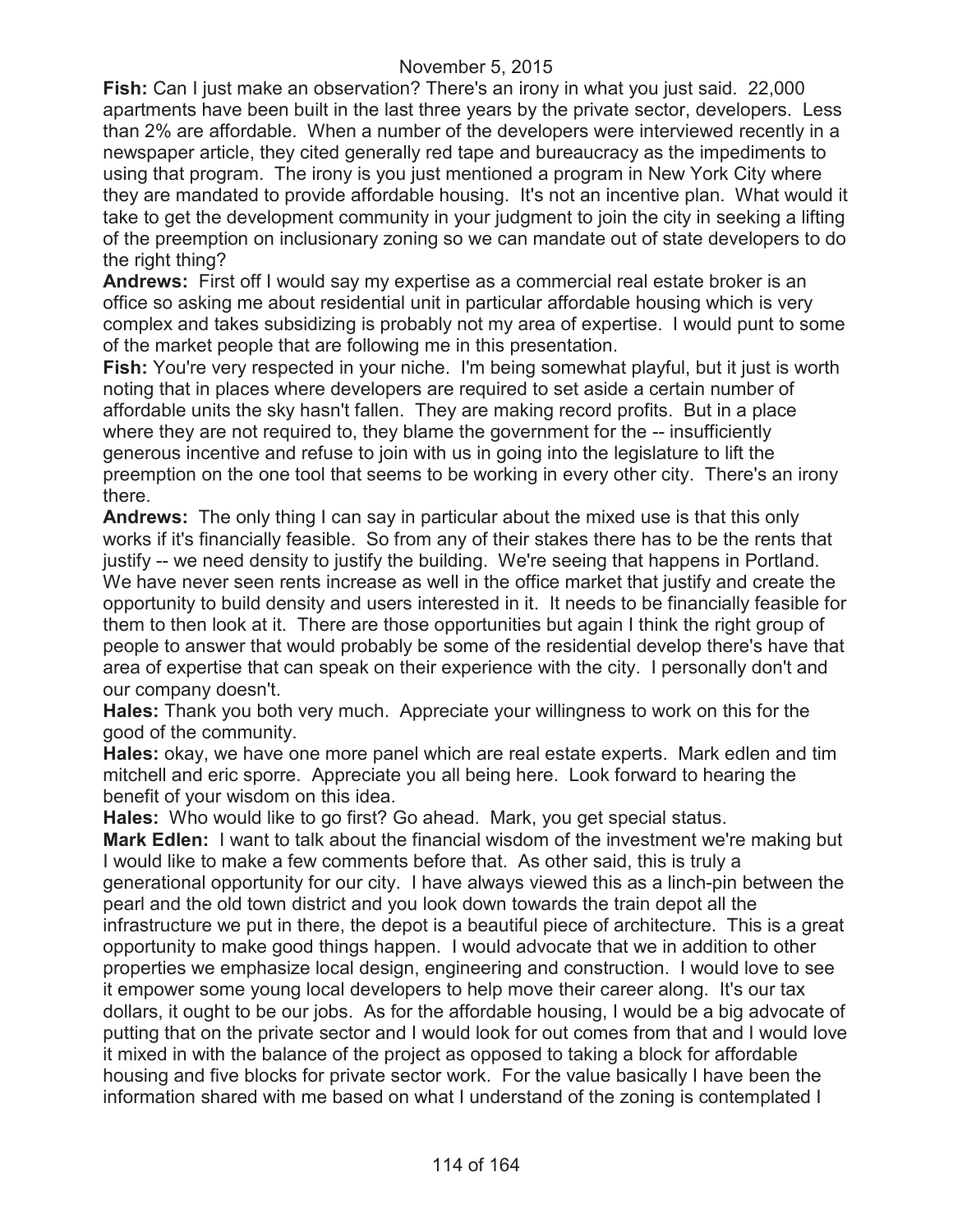think after pdc and the city does their work with entitlements in place assuming the far that comes off the streets and parks goes on to the developable land, assuming that we take this to market in a very competitive, brokered fashion to get the highest value possible and net of the public improvements including affordable housing so straight market rate stuff, my estimate after the work is done that this on the low ends will be worth \$135 million worth of dirt, on the high ends 177 million. The finance numbers we heard earlier as a city our investment is very, very secure. These numbers in my opinion are today. I think we have talked about phasing. I think if it was the city's priority and I understand we have issues dealing with the usps and requirements upon us, if you go to market today and get somebody to pick up this dirt after it's entitled with improvements in place. I don't think it's necessarily a ten-year program. I think you can do it very quickly based on today's marketplace. Biggest impediment I see is the vagrancy along the north park walks. I know it's been a topic discussed many times. We have taken time to address it but I think it's probably the biggest impediment to achieving the highest value to this property. **Fritz:** Vacancy?

**Edlen:** Vagrancy.

**fritz:** People living outside because they have nowhere else to go?

**Edlen:** I'm not so worried about that as I am the young toughs, road warriors.

Homelessness, drugs and alcohol are certainly an issue. Chronic homeless people are an issue, but the big issue is the vagrancy and the young toughs.

**Saltzman:** When you just attached a value I think you said 130 to 135 million you said net of affordable housing. Elaborate on that.

### **Edlen:** To 177.

**Saltzman:** I'm sorry.

**Edlen:** I'm saying if you go out and sell this as a retail entitled piece of land today that's the value I think you achieve. If we're going to require the private party to do whatever it is you start pulling back off that value to dampen the value to accommodate what we're requiring a private party to do. I would be an advocate of selling to one party keep control of it.

**Fish:** You would be an advocate --

**Edlen:** Selling to one party to have a master developer control the entire project. I would not be an advocate of selling one piece to one party, another piece to another party. **Fish:** Mark, with the action we took recently kicking urban renewal, the percentage of money for affordable housing to 45%, some have argued that's haze anything the demise of pdc as an economic development agency because we're choking off some resources that they need to do their job. Well, we all agree that if pdc is going to be successful long term we have to find a new model for them to generate revenue. There are models of other cities that have economic development agencies not dependent on urban renewal funding but become entrepreneurial, develop dirt, act somewhat like support, which owns dirt and generates revenue and profit. In light of that do you think it would make sense for pdc to retain ownership and develop it so it has a long-term income stream and has some say over the development?

**Edlen:** Great question. I think there's a number of opportunities out there. We could rook at -- look at a land lease model. That's not done in Portland except the port of Portland and a few other limited instances. This property is significant enough we could do that. Pdc would lead into the pot but say it's \$100 forsake of argument, pdc could pull out \$50 to repay whatever financial commitments it has, go along for the ride as a joint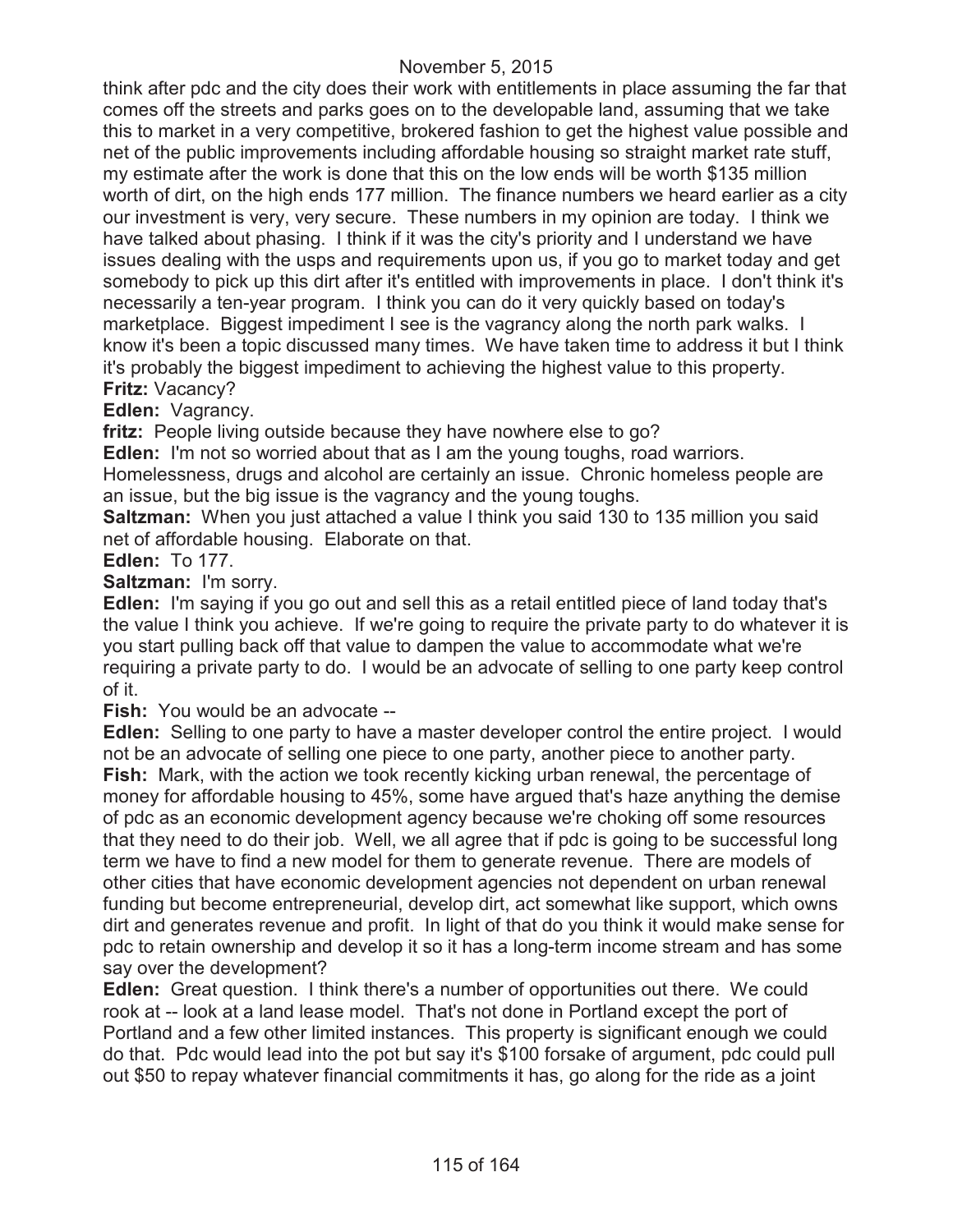venture partner. There's a number of ways to make it happen. Yes, I think that's a viable option.

**Fish:** Mayor, since this is dovetailing at the same time, if we want pdc to be successful long term we have to help them reinvent themselves post using urban renewal funds. It seems to me that if you look at the rose quarter, if you look at the post office site, even if you look at some of the dirt that Omf currently manages, if we viewed pdc as an entrepreneurial agency that developed public land and maintained ownership stake so it

had a long-term revenue source, that may be a model worth considering here and in some other things we're doing because we know we're about to run over a cliff -- the alternatives will be shrinking your budget year after year.

**Edlen:** I completely agree. I think hybrid models of public-private partnerships are the future where you're pnc in terms of making your budget work or -- how do we get more bang for the buck so to speak. There's a point where it's a private sector's role and a point where it's the public sector's role and there's a place in between I think pdc can capture value. One of the things I'm a very big advocate for is I want to milk sure we get every value of dollar out of this that we can for the city s.

**Hales:** Thank you so much, mark. Who would like to go next?

**Eric Sporre:** I'll go. Eric sporre with pac trust. We have been in Portland since 1972. Have been a greenfield suburban developer for 40 of those years. We just in the last few years have seen what's going very clearly on in Portland and in other markets across the country where people are going back into urban locations. We teamed with venable properties on the Washington height school redevelopment. I would say going forward that our focus is on urban investment. And our industrial as well, but I think that it's a cliche but I think that the public sector should do what the private sector cannot, and I think that the Portland market right now at 20 million square feet in the central city is still a very small market and with the jobs that are coming here and clearly the demand that's coming here I think it's a great investment that the site as ben said is a gateway site. I think it's the best site in Portland and I think it -- I believe it's a very good investment for the city. Also to provide certainty to what's going on that certainty in real estate translates into higher pricing.

**Hales:** Thank you.

**Tim Mitchell:** Tim Mitchell with norris and stevens, a locally owned commercial real estate firm. Next year will be our 50th anniversary. We lease and sell all types of commercial properties and multi-family properties both in the central city and all over the Portland metro area. I think that I'm also a member of the central city standing committee for Portland business alliance and we were given a presentation on this program and I would like to say that we are fully behind it. I think that the scope of it is appropriate for the site. I think the mix of uses are also appropriate for the site, the density, also the connectivity that it is going to provide in that part of town. Portland marketplace, we find ourselves as one of the tightest both office and multi-family markets in all the country. So this is something that is definitely needed going forward and I think we would not have very much trouble leasing any of those opportunities going forward.

**Hales:** This is one of those anecdotal things I have not absolutely confirmed but I heard it said a couple times this is the largest redevelopment site in downtown in the united states. Which is both wonderful and scary at the same time. [laughter] is that your sense from what you see around the country? This is a big one?

**Mitchell:** It's a pretty good size piece of land that you don't find very often in the central core. I think what mark's company has done previously with brewery blocks was fantastic.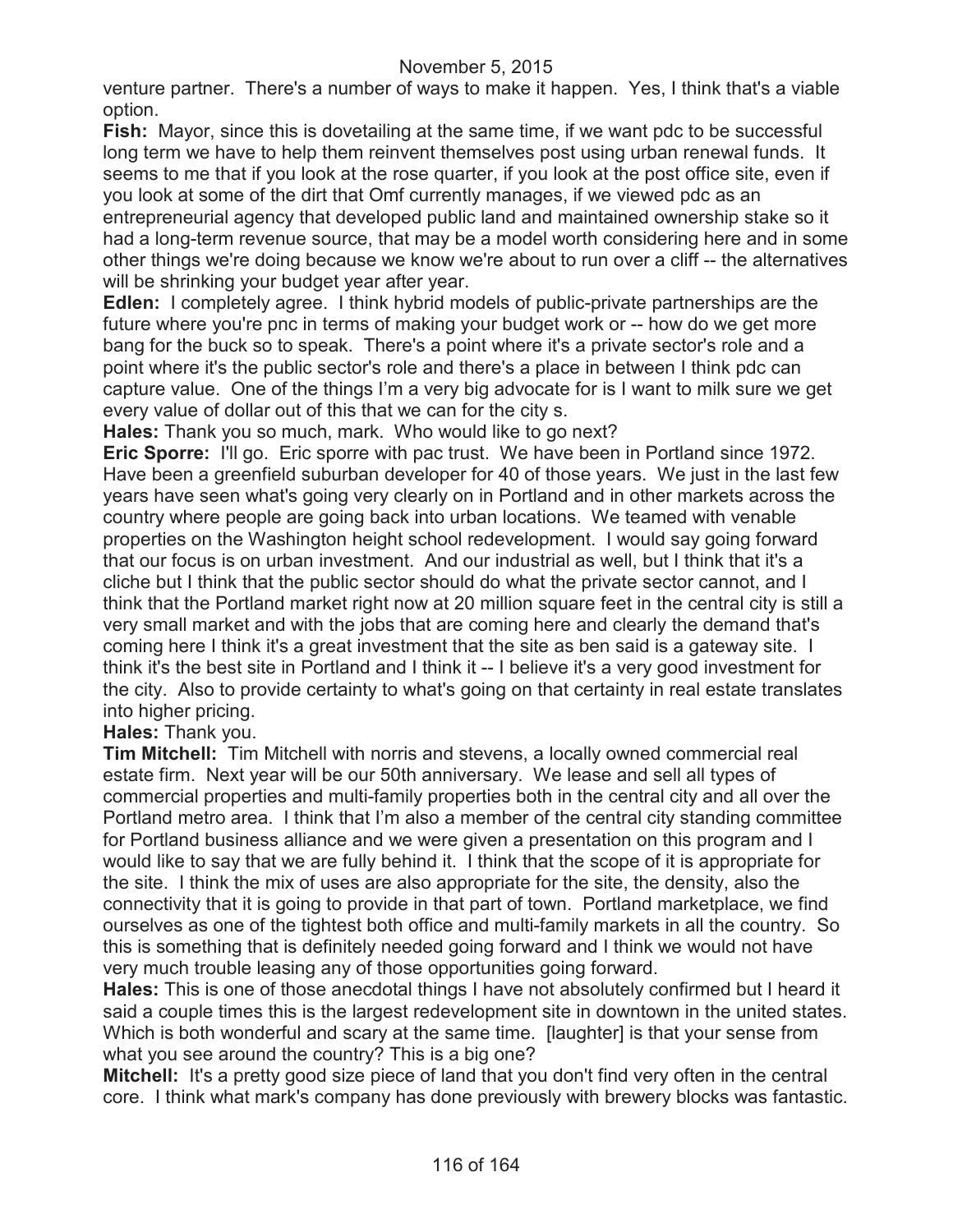I think this is another opportunity to do something like that and make a big statement for Portland.

**Hales:** Question for this panel? Thank you very much. Appreciate your help with this. Those are our invited panels. We'll see if we have folks signed up to speak on this package of resolutions and ordinance.

**Saltzman:** Mayor, hi a couple amendments.

**Hales:** This would be a good time. Please.

**Saltzman:** I think you all have copies. One amendment is to the resolution, one to the iga, between pdc and housing bureau. They are nothing new they reflect everything said here today as the intent and everything that's been agreed to by pdc and the housing bureau. I want to put them in one place just because I often find our office when we're trying to legislative history research we're looking for exhibits or language and we can't seem to find it, and I think that's not a problem unique to my office. It's some of the way we do business around here. The first amendment to the resolution reflects the central city concept plan goal that we agreed on last week and has been said here is already part of the purpose, to have the housing 30% of the housing be affordable to zero to 80% median family income. That's the amendment to the resolution. Then the amendment to iga really adds language that reflects the memo developed between the housing bureau and pdc, which I have here as well. It would include that memo as an attachment to make for a compact legislative history. And simply says that pdc and housing bureau will full fill all their obligations as agreed to council in the last couple weeks.

**Fish:** Mayor, I'll second it for discussion. I have a question to the sponsor. I support the amendments but I want to ask a question about the first of the amendments. The language says that 30% of all new units targeting affordability zero to 80%. It raises an important question which I think we have to grapple with. That is is the additional money that we added by bumping up the 45%, is it covered by our 30% set-aside or covered by a different standard? Because if it is covered by 30% set-aside the focus would be on zero to 60. When I look at the outstanding report that the housing bureau brought to council last month, that's exactly where we're not meeting our goals in the river district and in the central city. Also the policy goal of the zero to -- 30% set-aside which we bumped to 45% is zero to 60. The shortfall is in that area. The policy was intended. My question is why have you proposed bumping it to 80%?

**Saltzman:** I haven't. The intent remains that the money we adjusted last week is to still go for zero to 60%. This is simply the language that the planning and sustainability commission has included in the concept plan that there will be a target throughout the central city of 30% of all new units being affordable to incomes between zero and 80. The tax increment dollars would still be confined to the 60% as you observed. I know it's confusing.

**Fish:** I know what you're trying to do and I support you. It just seems to me it might be confusing. The dollars we're going to invent are zero to 60, but this says 30% of all units zero to 80, and I'm not sure how we reconcile that.

**Fritz:** Zero to -- 60 to 80 was for homeownership, not for rental.

**Saltzman:** Homeownership is up to 100%. I think the best way to respond is we do have a sense of direction from the city concept plan, speaks to 80%. We have the urban renewal guidelines which are zero to 60% but as we all agree we want to see some mixed income development here so I think this really speaks aspirationally to we also want to include if we can through private resources or through our multi-program units that serve that 60 to 80% as well.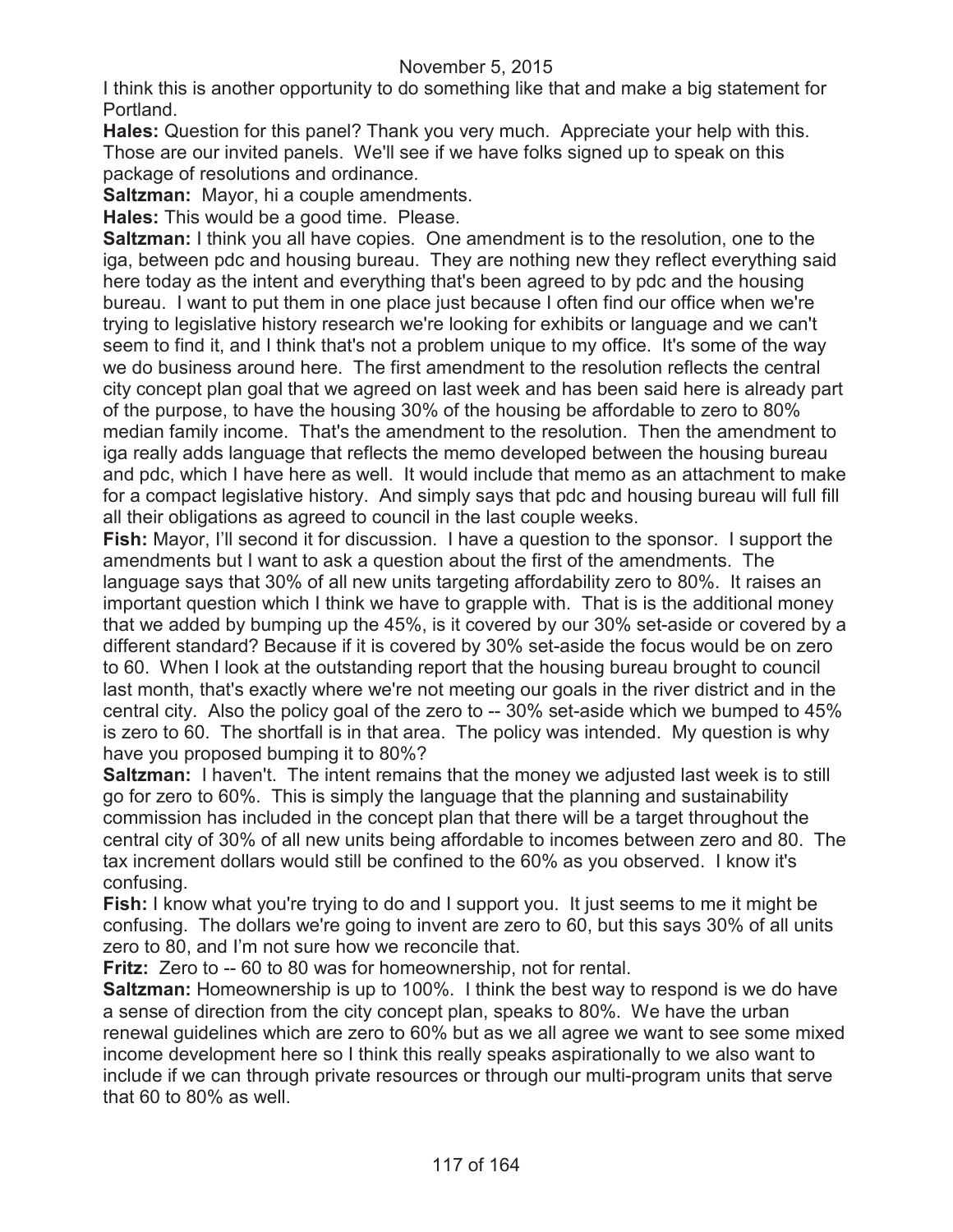**Fish:** I share -- I support the central city goal and I share what -- the point that you made, mark, you made about mixed income development. Sometimes that's the strongest development where we blend the deeply affordable housing with middle income housing and everyone wins. The only thing, I guess i'm gun shy because of north mcadam, I don't want this to be interpreted as saying that somehow we don't invest the first dollar into where the greatest need is and the first dollars and the money we're generating in this area if we adopt the resolution before us will be set aside money for deeply affordable housing.

**Hales:** Might want to ask Patrick and Joe and Javier to come up and respond to this about how this would be administered if we adopt these amendments.

**Quinton:** Just me.

**Hales:** Okay.

**Saltzman:** To restate we're not treading new ground, simply restating what we have already done. But i'll let patrick.

**Quinton:** Yeah, I don't do think I have talked to some of you individually I think this is an outstanding question. The planning and sustainability commission put forth this goal as part of the comprehensive plan and its zero to 80. It's up funded. So I don't -- the funding we have is zero to 60 and there's no intent to change. There's nothing to suggest that there's any intent to change that. Nor is it suggestive that the money invested as part of the purchase price would do anything other than reserve space for set-aside eligible units which is zero-60. We have a conflict but the conflict is just because we haven't fully talked about what the zero -- 30% zero to 80 city-wide means.

**Fish:** Let me make a suggestion. I don't like the word conflict.

**Quinton:** I didn't mean personal conflict.

**Fish:** I know.

**Quinton:** Thought and ideas.

**Fish:** The word conflict -- let me see if I can harmonize it. Commissioner Saltzman and you have both said reaffirmed that the set-aside money goes to people at zero to 60. **Quinton:** Yes.

**Fish:** Commissioner Saltzman referred to the central city 2035 plan which has an overall goal and to get housing above 40% he -- 60% he has noted we have other tools like the tif, so to harmonize this perhaps the answer is, yes, our 20 million will go for zero to 60 with an emphasis on deeply affordable units but commissioner Saltzman reminds us in a mixed use development complex we will use other tools to add apartments up to 80% through other incentives but subsidized housing, which is what our urban renewal dollars fund, will be focused on zero to 60.

**Mena:** That's correct. Set-aside resources have been limited and will be continue to be limited to zero to 60.

**Fish:** We have a electronic -- this council has been very clear, front load the set-asides dollars and invest in families in need. I hope the goal is not to hold back on the tif, in hopes of some other project down the road, that we get as much built now for people in need.

**Mena:** The investment will be to help acquire the site from my understanding. So eventually through proceeds is when we will get the resources to begin to develop. **Saltzman:** Great harmony.

**Hales:** What's the effect of adding this language?

**Saltzman:** Restating something --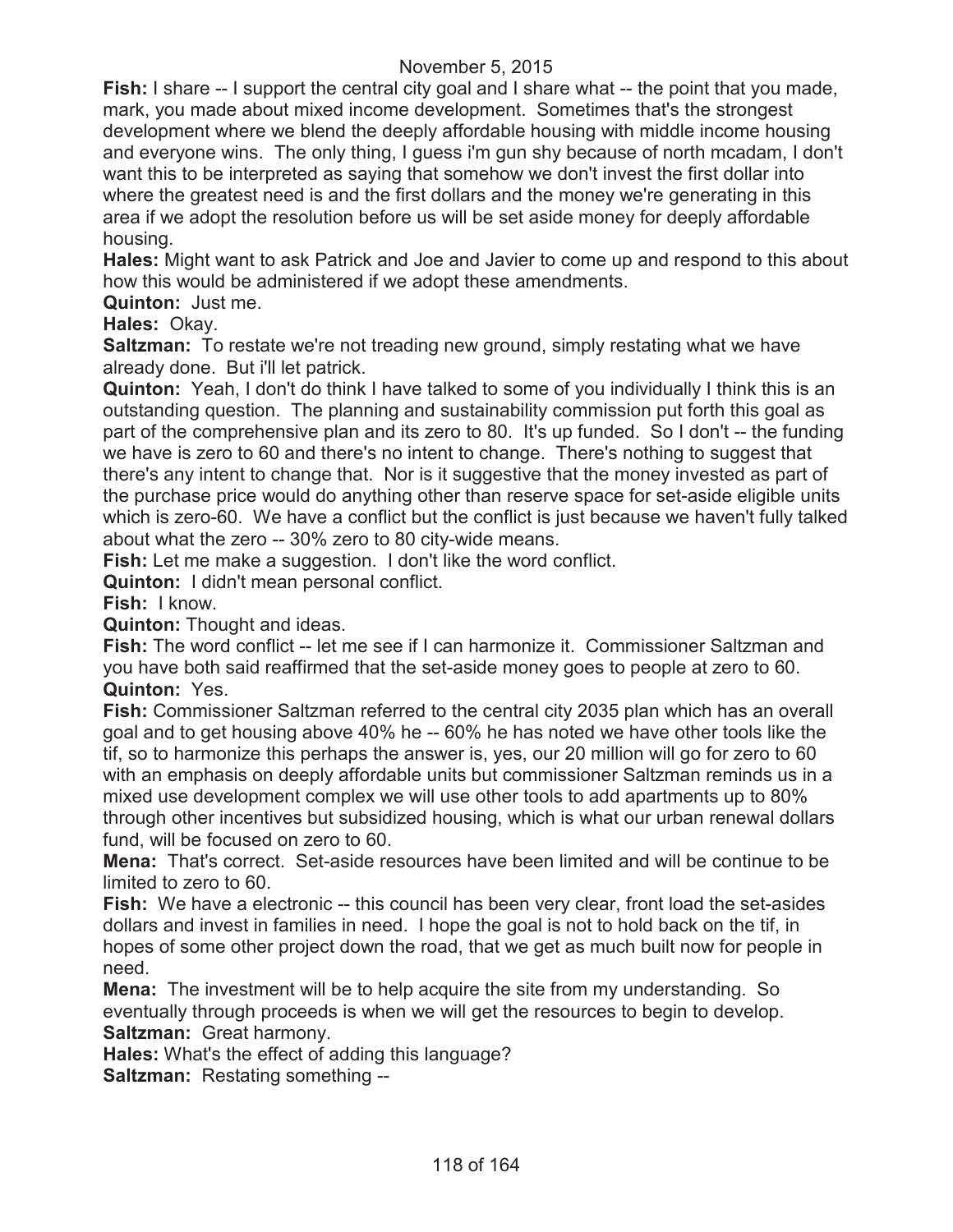**Saltzman:** We're really restating what is already in the central city concept plan. The goal is to have everything that we have done, our actions and the actions of the planning and sustainability commission be reflected in these ordinances and resolutions that we're adopted so future years, future city hall staffers are trying to figure out the legislative history or agency staffers all the documents and language will be in one place as opposed to several different documents and ordinances.

**Fritz:** In that case there needs to be a clarifying ending phrase about the tif set-aside dollars going to zero to 60.

**Saltzman:** Okay.

**Fish:** Future council might read this as superseding our policy --

**Fritz:** Given that the set aside money is zero to 60%.

**Saltzman:** Sure. Friendly amendment.

**Fritz:** Thank you.

**Fish:** What about the second?

**Saltzman:** The second amendment is really speaking to the iga between the city and Portland development commission. That the housing bureau is to retain 20 million property interest in the property if purchased.

**Quinton:** Up to 20 million but I thought you said they were going to take a 90-day period to discuss what that looks like, size and how restructured. It's an up to 20 million. The rest would come to the housing bureau as straight up debt proceeds that can be used for other projects. Which is memorialized in a memo we shared with council.

**Saltzman:** We're just trying to put what's understood and what's been memorialized in the memo as part of legislative history.

**Hales:** You're not troubled by these amendments. You consider then enshrining work we did else where --

**Quinton:** I still think that as I mentioned I won't use the word conflict but I still think there's in the first piece there is the number of units that basically get land banked potential units for the purchases that they are, it will be future funding source. It will not be tif. It's beyond the tif that's available in the river district. So it could very well be that those units get built without tif. I don't know whether you want to contemplate that today but that's part of what -- that's part of the rationale for the way it's presented in the first amendment as being this longer term post set aside policy that actually drives how things -- I think that's the complexity of this 600, 800 units whatever gets bought through the far

is well beyond any forecast for tif in the river district. So it would have another funding source.

**Fish:** If you acquire the dirt with set-aside money it must be developed consistent with -- **Quinton:** That would be clarification. I think that would be clarification that is needed and kind of future councils or to yourself in the future.

**Saltzman:** That was sort of the friendly amendment.

**Fish:** By the way, this is even beyond set-aside money. The proposal is to use the general fund as a backstop on this transaction. If we are not utterly clear that we're meeting our most important policy goal in terms of the who we are going to serve we should clarify that before the final vote.

**Hales:** I think we have done that given the further amendment commissioner Saltzman articulated.

**Fish:** The area, the study area that you described earlier includes block u. Back side of the commons. There was a story in the paper this week that county's potentially gotten more hype and have come up with a design for that building. Are we satisfied that it does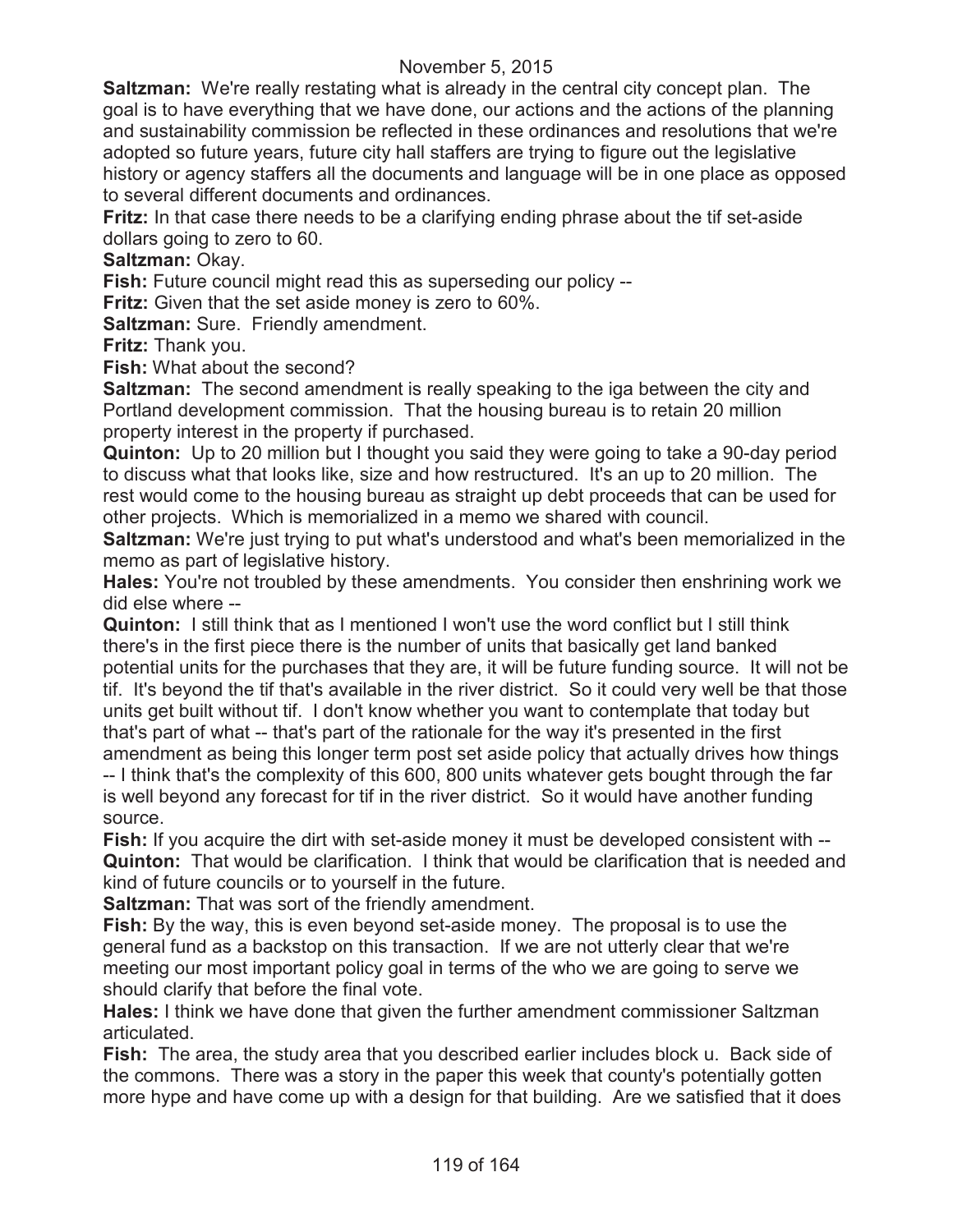not intrude on light and air of bud Clark commons as was a condition of our doing that deal?

**Quinton:** I can't speak to that.

**Quinton:** We are working with the county on those developments. At this moment in time I can't tell you whether there's an impact on that. That's something we continue to. **Fish:** As the author of the agreement I would say that each time I see a picture that shows the building moving closer to the moon it makes me nervous because it's encroaching on the air and light of a building designed to have a an outdoor space so I would appreciate a briefing on that.

**Hales:** Will do.

**Hales:** Other questions for staff? Okay. Thank you both very much. Let's take a vote to accept the amendments then take testimony.

**Novick:** On the amendments?

**Hales:** Just the amendments.

**Novick:** Are we voting on them as a package.

**Hales:** Yes. Unless you have a problem.

**Novick:** No, no, no. I wanted to be clear. I have a comment on the amendment to 1159, telling pdc not to create covenant, restrictions on the use of post office property that would further reduce pdc's ability to obtain market value. We're more likely to impose those. Aye.

**Fritz:** Aye. **Fish:** Aye. **Saltzman:** Aye. **Hales:** Aye.

**Moore-Love:** We have two people signed up. Jim whittenburg and lightning watchdog pdx.

**Hales:** Please come on up.

**Lightning:** I'm lightning, I represent lightening watchdog pdx. I do agree this is a legacy project. Some of the concerns I have is when we buy the property at \$80 million and we add a lot more costs we'll be in it for 121 million, as mr. Edlen said the value of the dirt will be worth maybe 177 million. That will give about a 56 million dollar profit if we decide to not go farther at that time. Why are we not talking about the city stepping out earlier? If we bring in an investor that does want to step in right now that investor would probably be willing to pay a certain amount and we step out and avoid all the risk. That's one option. Option number 2 if we do decide to go forward I understand we have \$3,800,000 gross square feet of this project. We're talking about residential as about 67% of the project. That will be around 2 million square feet. Now, I want to make sure that we stay within that parameter of that residential if we decide to go forward. Another issue I have is that we have done a lot of urban renewal shuffling in the last couple weeks. One of the big concerns I have is I don't want to see put on the shelf is centennial mills. I know he asked for \$38 million urban renewal funds. Pdc, I hope you will follow through on this because what we're doing right now is we're shuffling a lot of the money around and I think we are going to push some projects off to the side. I would hate to see centennial mills pushed to the side. Jordan schnitzer is a well-respected developer, knows what he's doing. When he steps up to the table he's ready to perform, and when he states a certain number it's because he's done a tremendous amount of data to get to that point. He's not an amateur at the game and he knows what he's doing and what he's looking at. I would hate to see him put on the shelf to get this u.s. Post office. Another issue I have is when you're talking relocation of the post office, I understand Troutdale has some properties in their industrial center. Where are we stopping on the overall cost to transfer them over to this property? That has not been made clear to me. Now, as far as on union station,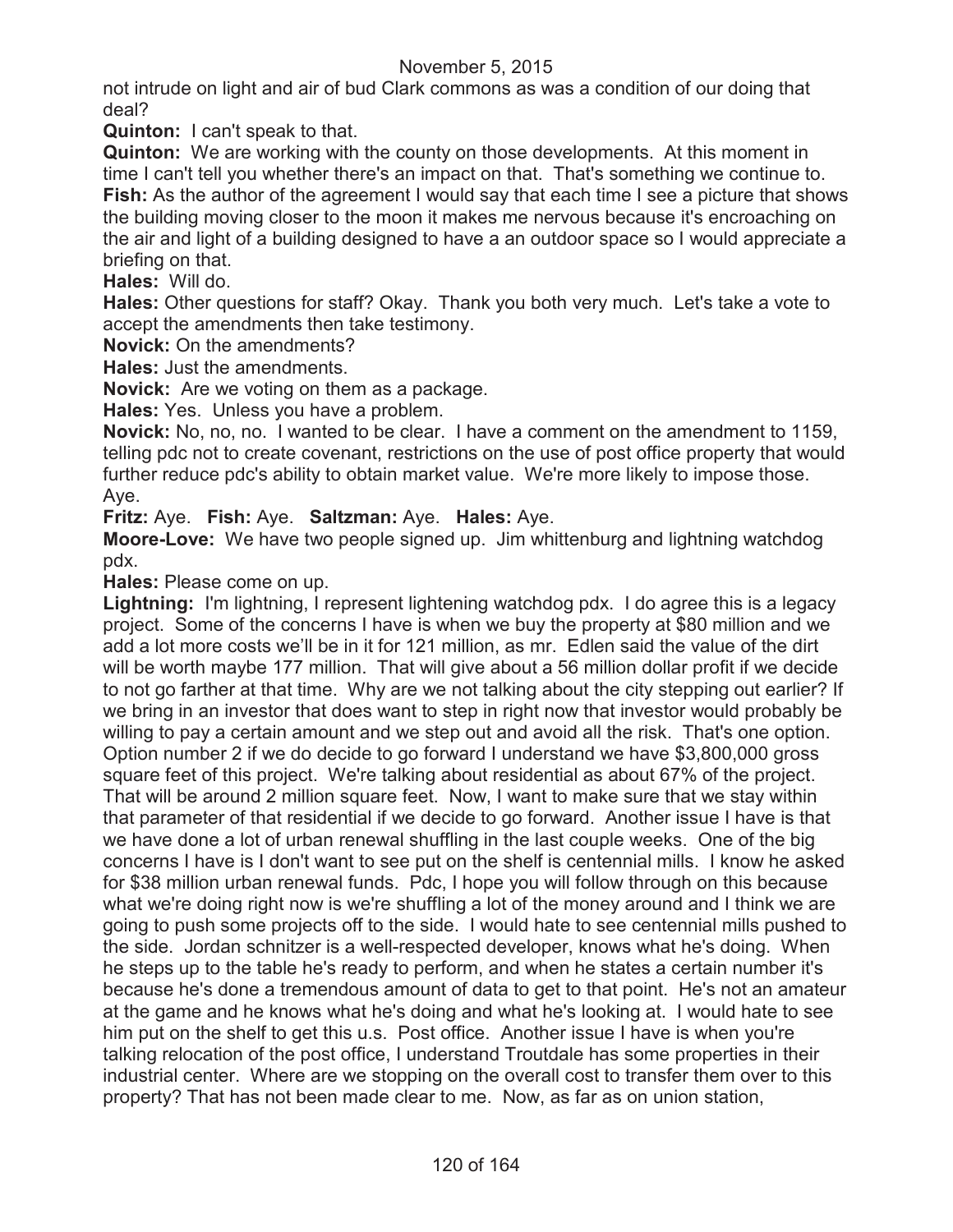absolutely I want to see that basically restored, a plaza put there. One concern I do have is the actual clock at union station has restrictions on how high you can go and to make sure they have clear visibility from all areas on that clock and I want to see how you're going to try to get around that. Again, I don't want any height limitations on this u.s. Post office land, period. Thank you.

**Hales:** Thank you. Jim, welcome.

**Jim Whittenburg:** Hi. I almost didn't make it because I almost got ran down on broadway avenue on Monday because a car was going about 60 mile high city an hour down on her cell phone and she wanted to make the lights. That was more important than my life. I'm convinced of that. I think we ought to not forget to do the roads in this town because these people are not going to have anything to drive on if you guys don't fix them pretty soon. So I heard once the first duty of a mayor and the city council is to keep the good roads in the city and to take care of the water and the sewers. If they didn't do that probably they wouldn't last too long. I personally like you. You've done things for me in the past. You were helpful. But that's one of the problems we have. Secondly, I put in this piece of paper here which shows that we're going to be out of money pretty soon here, be in the red. Shows a lot of red areas for about ten years. I'm not going to be probably alive ten years from now. I'll probably be in a pot on a mantle somewhere, but most of you people will still be here, and you're going to have to pay for this. You're going to have to come out of your salary. I don't know how much that you're going to have to pay. I know my brothers, my three nieces and their eight grand nieces and nephews and my sister are going to be paying for this. Maybe if my brother is around he will pay too. I just want to hear that -- so I understand what you're doing here. The last thing that I have is the post office itself. For 50 years I have been using that post office, about 55. I used to own a pharmacy in town. I took my bills down there every month and posted them. Then I got other amenities from the post office that will have. It's going to be hard for me to ever use the post office if you move it out of there. I want some assurances they are not going to take the post office, the retail part of it, the front, and put that out in cedar hills or somewhere where I used to live. Other than that I just hope you guys can pay for all these things because it's going to be some real juggling to get all these things done and paid for.

**Fish:** Let me answer. You're a frequent visitor. You have lots of interesting things to tell us. We have two options before us. One, do nothing. In which case the post office continues to occupy that site, pays no taxes, and it creates a lot of conflicts with the community that is built around them.

**Whittenburg:** Sure.

**Fish:** Trucks that can't really get in and out and a use not compatible for that site. The alternatives is to acquire the site, develop it, put properties on the tax rolls, create wealth then generate a return for the city. The risk is in the short term with veto provide backstop financing but the cfo of the city, an independent actor that reports to us, says he's comfortable with the arrangement. One of the leading developers say if we don't screw it up we could make a premium on the property. That's what's before us. As between the two which do you recommend?

**Whittenburg:** I'm not against that. I'm not against you developing the post office property and moving that, but what we want is a retail post office down there. The retail part of it. The other stuffer can go. Put it in china.

**Fish:** Keep some retail office there.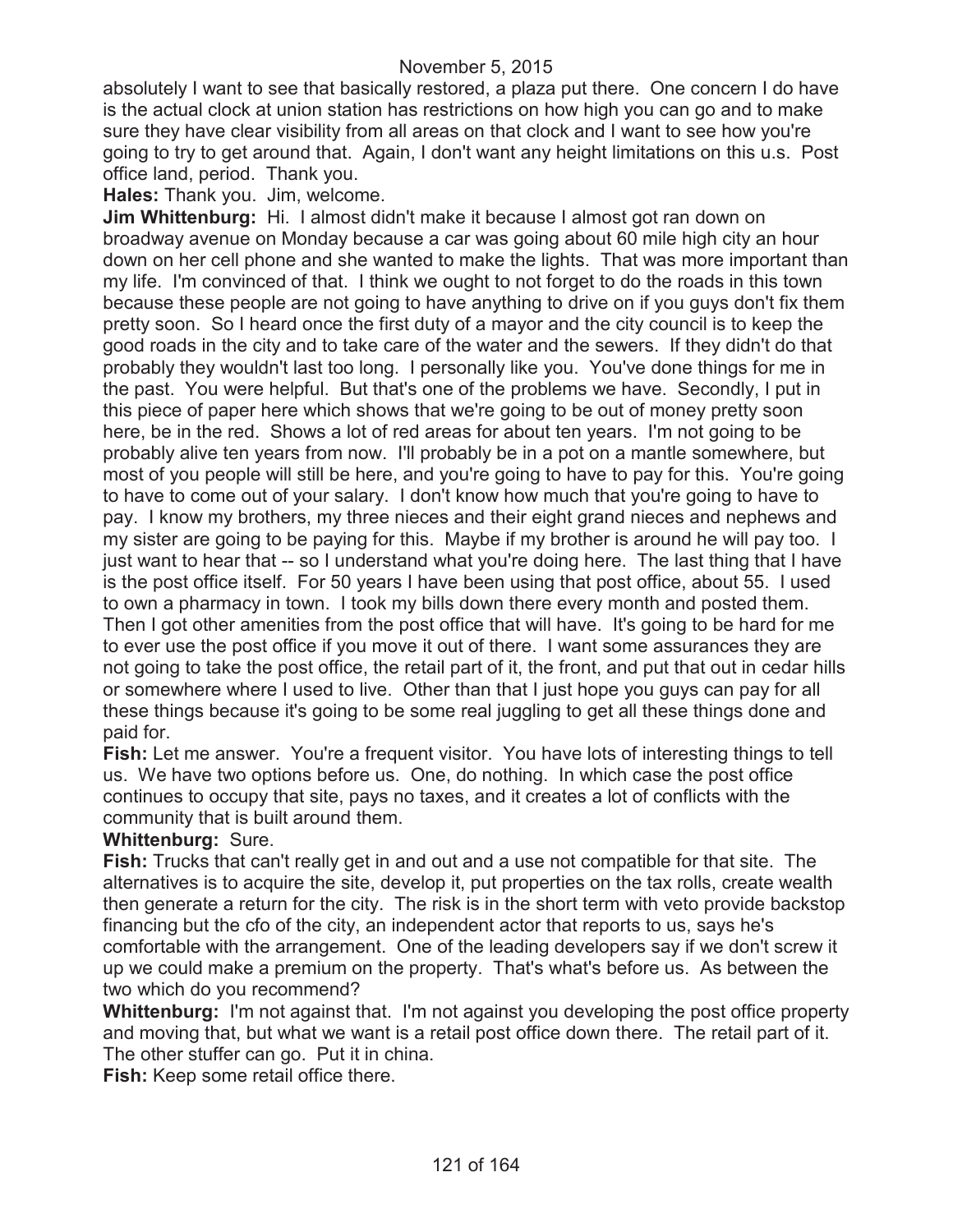**Whittenburg:** That's what I hear again and again from every time I bring this up that's the first thing I hear almost. People don't want to have to go to these little post offices in buildings downtown that they can't find to post something. Those are the main things. I don't care -- I just hope that you can spend all this money that you're spending you can pay for it down the road because now we're talking hundreds of millions of dollars which is going to take creative financing to pay that off in the future. I'm sure these guys are up to it, I just want to make sure you make sure they do it right. We'll watch you from out here. I don't expect to be here too much in the future but --

**Fish:** Jim, you will not be in some urn in ten years. You'll be right in this chair wagging your finger at a future mayor and giving the same speech. We're counting on it. **Whittenburg:** You created this debt for this new mayor that's coming in. He has to pay it

off.

**Fish:** You'll be here for several more mayors i'm sure.

**Whittenburg:** You'll be on a south sea island.

**Hales:** Oh, yeah. Anyone else want to speak? Then let's move, please, to the vote on the first of these which is the resolution 1158.

**Novick:** So I think that one thing that people -- public might be concerned about is we're voting to adopt a framework plan which has a preferred concept in it which says what a bunch of people that looked at this would like this area to look like. I expect some would say you want it to look like that, it will wind up being incredibly expensive and the city general fund will never be repaid. I want to make it clear we're not saying that we are going to have precisely this concept no matter how much it costs. It's a primary importance that any general fund resources be repaid and if that means the concept for this area might be somewhat different from the preferred concept outlined that is what will happen. I'm very reassured by what our chief financial officer is telling us about the inherent value of this site and our confidence that the city will be repaid for any general fund line of credit. Aye.

**Fritz:** Congratulations, mayor hales, for bringing this home with Portland development commission Patrick Quinton. This site has been talked about for as long as I have been on the council. It's quite amazing to be here today without 60,000 people turning out for it to pass this resolution. Aye.

**Fish:** Mayor, when this first proposal percolated forward I was skeptical because number one I wasn't sure about the financing, and number two I wasn't clear about the sequence because we have a -- sequence because we have a lot of big asks in the pipeline. Portland building, memorial coliseum, this site. As well as ongoing infrastructure needs. Three things changed my mind. One was the professionals who told us that it's an historic opportunity for us to control the destiny of a very important piece of dirt, developing consistent with Portland values and do so in a way that may provide a significant return to the public. That's pretty good if we can pull that off. Number two is we have a cfo in this city, Municipal Corporation, whose job it is to tell us if we're getting too close to the line on debt or risk and the cfo has done a comprehensive analysis and is satisfied this financing mechanism is prudent. The third is that we have a chance in this development to make another significant contribution towards affordable housing and do at the right way, which is at the front end within binding commitments. Learning from our experience in north McAdam. So for those reasons and then just an extra credit one for me, that if we are serious about pdc moving beyond tif as a funding source and if we want them to play a long-term role in economic development we are going to have to develop a new model for them to be successful. In lots of cities there's an economic development agency that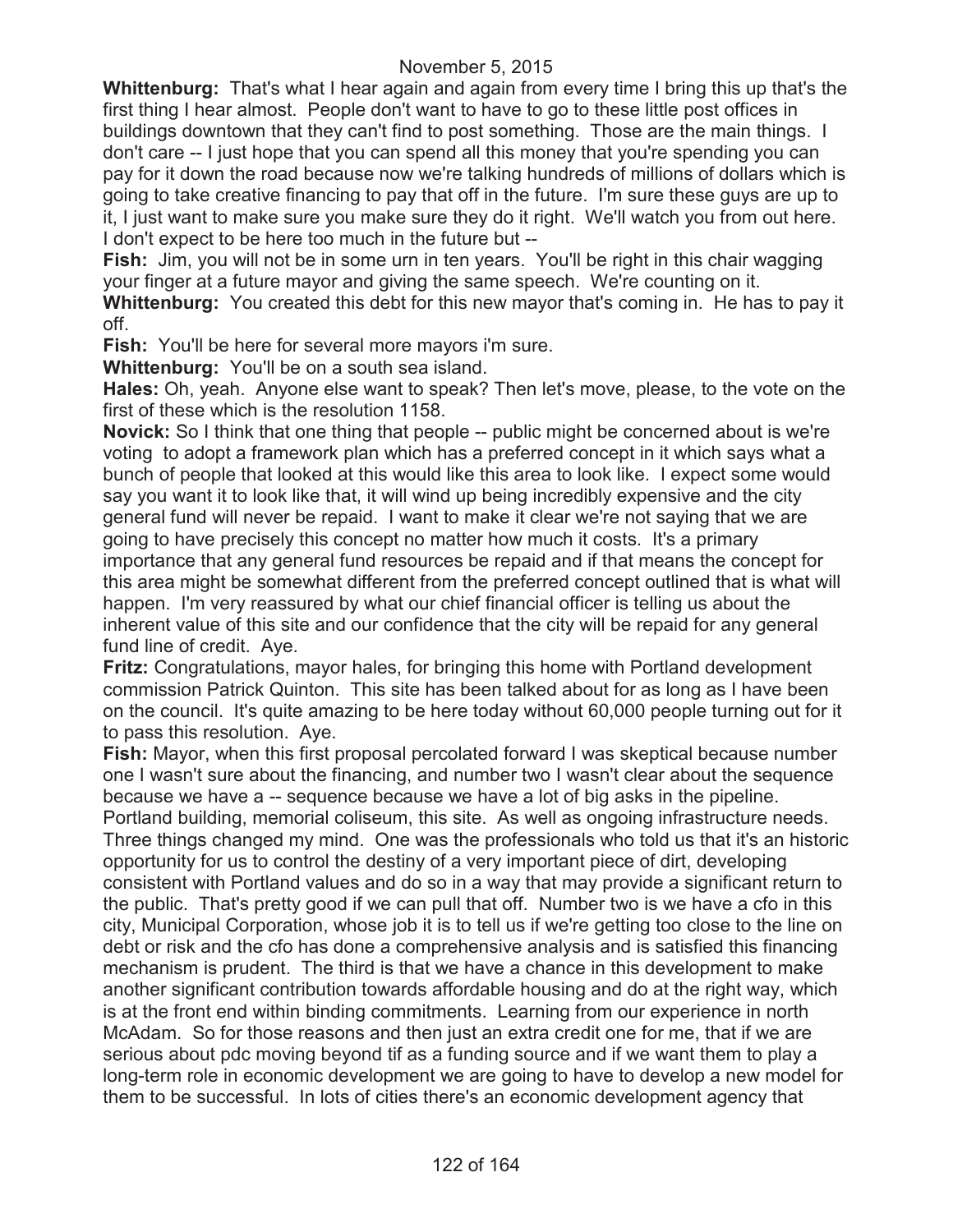controls dirt and develops dirt and when there's a profit it accrues to the public benefit. Sustains the economic development agency. I actually think that this project could be a test case to see whether we can -- whether pdc can become more entrepreneurial and be given more flexibility as a property owner and operate more like the port than the old pdc. For those reasons I think this is the right approach and I would second what commissioner Fritz said, which is thank you for bringing this forward, mayor, and thank you to pdc and the team for the work you put into this. Aye.

**Saltzman:** Well, I want to let Commissioner Fritz know this has been a quest even longer than since you have been on the council. Goes back to when mayor katz was here. One of those illusive dreams of city council to finally get hold of the post office site. I think what's different is two things, mayor hales' leadership and determination but two, as the panelists reflected, the market is right now for this. In the past we only said well, we will take this 14 acres but I don't think we had the economic engine to see something happen with vacancy rates. Tell us that development is primed and particularly on affordable housing further commitment of public resources to do that. I really do think it's a question of having the right leadership and being in the right time at the right place. I don't want to make it sound that easy, so I thank again the mayor's office, Portland development commission and also the office of management and finance, our cfo, for coming up with a rather ingenious but I believe secure plan of attack here to really take these 14 acres and turn them into a real asset for our city. Aye.

**Hales:** Thank you all for your support for this bold venture. Bold but prudent venture. In addition to the folks that have been thanked excellent work by the Portland development commission and the bureau of planning and sustainability, office of management and finance and housing bureau. Also want to thank jillian detweiler on my team in my office whose advice about development and growth in the city is essential to my good work. Thank you, jillian. I just want to return to a metaphor I mentioned in our work session on this. Not just in this issue but in so many we can look around and realize we're in a very fast-moving river of change right now in Portland, and what you can do in that situation is you can drift and hope or you can paddle to where you want to go. That's what we're trying to do here. This is growth that's coming. We can deal with it or not. But if we do this, this is 2300 households that we don't have to shoe horn into other neighborhoods. This is 4,000 jobs that can make use of existing infrastructure including being really close to some of the biggest transit assets and bicycle networks in our city. And that's why the central city 2030 plan -- 2035 plan calls for relocating the post office. It's also important to reflect that in these situations again going to the drift or paddle metaphor, it's easier to do nothing. If we had done that in a couple of other cases we would now really regret it. What we call the pearl district was envisioned at one time as something of cruise way north. Low rise office district with lots of parking. We could have drifted to that outcome and not have the great neighborhood we have now. In the south waterfront we could have allowed a gated community that was proposed for the prime 10 acres of the southern edge of the district**.** We could have let ohsu go to the suburbs which is what they were planning on at the time, but we paddled to a different objective and are getting an amazing place for our venture there. So very much the same here. We could let this opportunity slip by and keep putting up with semi-trucks on the broadway bridge at rush hour for the rest of time because that industrial use doesn't make any sense where it is today. So this is a great opportunity to go to where we want to go as a city and i'm very proud of the fact that we now have the chance with this good advice and these good partners and patti and nolan, the best architects around, to think about another great part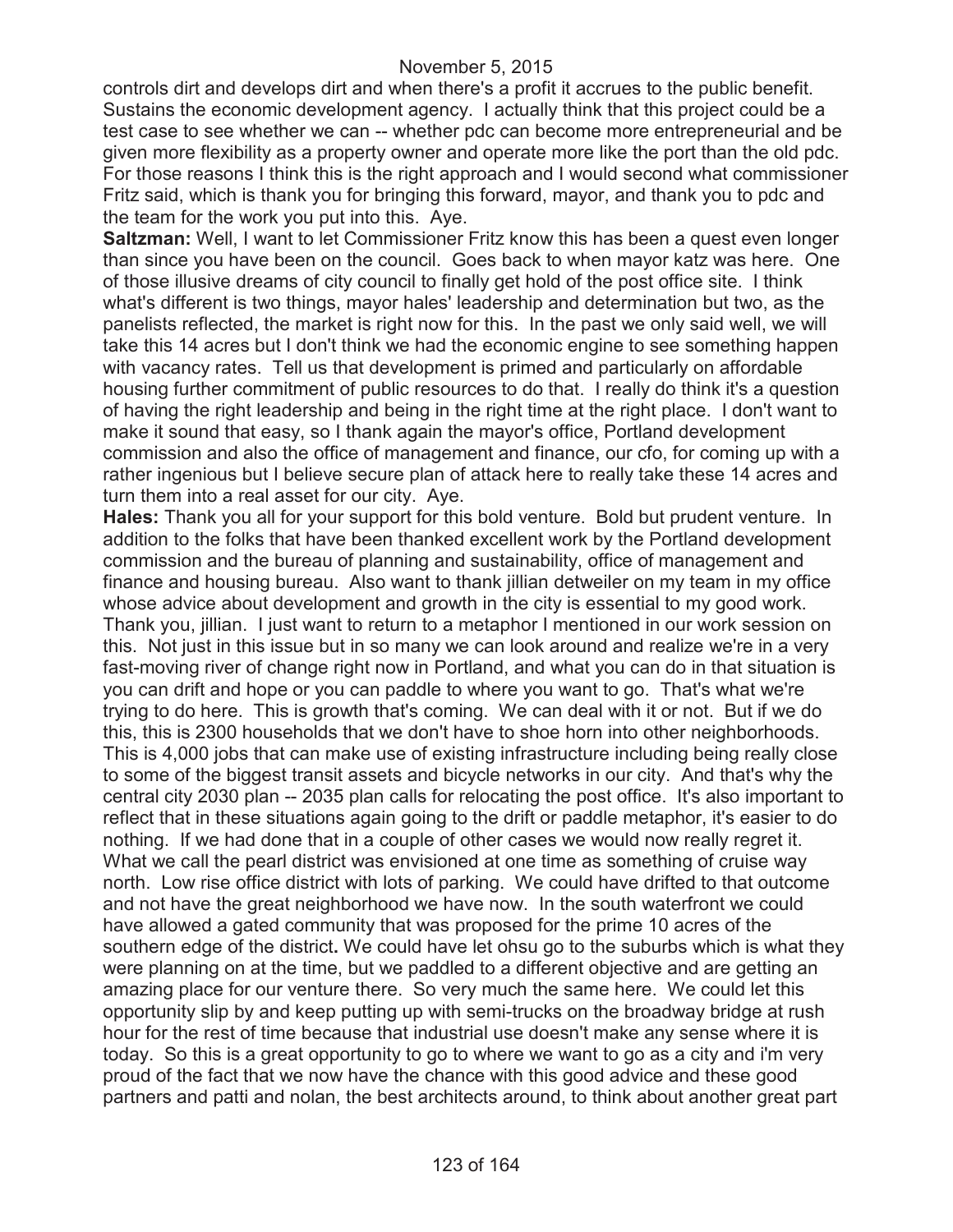of Portland. Thank you all for queuing up this great opportunity for our city. Aye. Let's take the next item. Emergency ordinance.

**Novick:** So I can now correct my mistake of not previously thanking the mayor and Jillian and Patrick and Patti and ken rust and everybody else who worked so hard to bring this about. Another point I wanted to make about this whole deal is that I think a lot of people might ask if this us such valuable property why isn't some private party buying it from the post office? Why is the city buying it? And if a private isn't buying it doesn't that me the city's being sold bill of goods and what we've been told is the post office operates under legal restrictions as to how they can dispose of their property and they can't under federal law they can't simply sell it to a private developer. They can more easily transfer it to the city and that's why we're stepping in to play this role. Aye.

**Fritz:** Ordinance on the draft and intergovernmental agreement. It says that Portland development commission will provide quarterly reports and i'm assuming that those will be coming to the entire council as well as the office of management and finance and the mayor and I would like to request that they go to the city budget office and add my thanks to that independent group as well as our chief financial officer ken rust for vetting the financing mechanism. Which does have some risk, but i'm comfortable that it is a risk that is manageable and worth taking. Aye.

**Fish:** Aye. **Saltzman:** Aye. **Hales:** Aye. [gavel pounded].

**Hales:** The others move to second reading next week. [gavel pounded]

**Moore-Love:** Have to go out to the 18th.

**Hales:** To the 18th for that. That's right. That's right. Veteran's day. 1160 and 1161 to november 18th. We are ready to move to 1162.

# **Item 1162.**

**Hales:** Commissioner novick.

**Novick:** Mayor, sometimes Portland leads the nation, other times we like any other jurisdiction get dragged kicking and screaming into the future. This would fall into the latter category. As of about a year ago, we were being constantly pounded by the media and by tnc companies for not allowing in tnc who were providing service to millions of people around the country and the world. We made it clear, I think, that we were open to the idea of taking another look at the private-for-hire regulations, but we didn't want to rush it. There was a point where uber did decide to rush it and come in and start breaking the law. And we told them that that was unacceptable and they backed off. Since then, we have been engaged in a lengthy and thorough process of trying to determine what the new rules for this industry, both taxis and tncs should be. We have been honored to have the advice of our citizen task force, which spent countless hours listening to testimony, doing research, deliberating, back and forth with us to come up with the final recommendations. We are allowing for competition in the private-for-hire industry. We want to be sure that it is fair competition. So, we are requiring both tnc companies and taxis to provide 24/7 citywide service. Requiring tnc companies and taxis to provide service to people who have wheelchair accessible vehicles. We are requiring criminal background checks for all drivers. We're requiring inspections for all vehicles. There are going to continue to be some differences between how we treat tncs and how we treat taxis. We are going to allow taxis but not tncs to take street tails it won't be legal for somebody to flag down a uber or lyft vehicle, only a taxi. There also will under the proposed rules continue to be some difference when it comes to insurance. Specifically there has been a debate about what level of insurance should be required when tnc drivers app is on but before they have been asked for -- asked to go give somebody a ride or be in the process of giving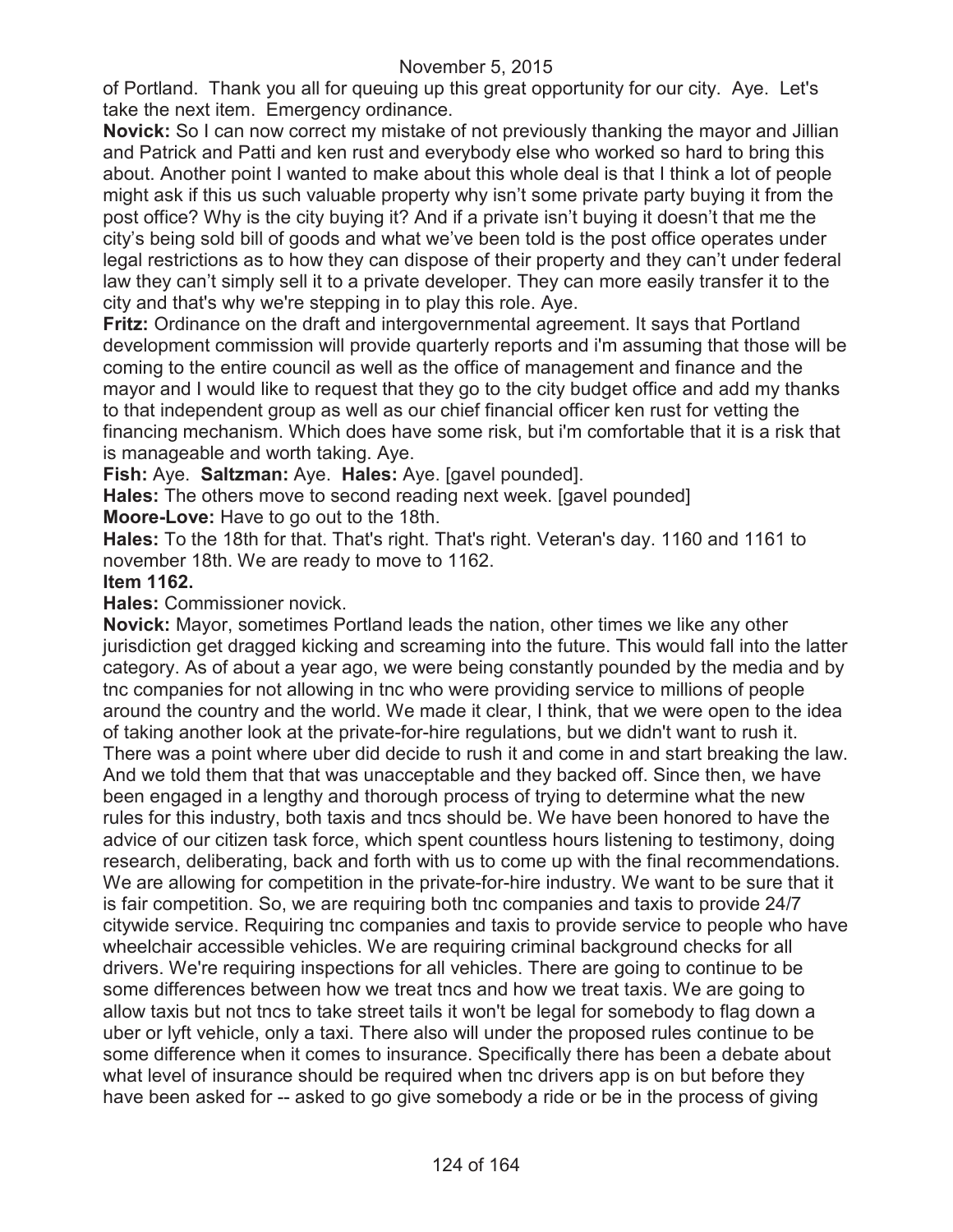somebody a ride. People on the taxi industry have said that once the app is on, it is a commercial vehicle, and, therefore, they should have the same level of insurance as required by taxis. I don't think that is an unreasonable argument. The counterargument, which has been accepted by numerous other jurisdictions, period when the app is on but a ride has not been requested, is sort of a period in between being a private automobile and being a commercial automobile, so a different level of insurance higher than what is required of a normal driver, but lower than what is required of a taxi cab should be adopted. I spent a lot of time thinking about this issue, noting that a large number of other jurisdictions have taken this approach. We have talked to people in the insurance industry who said that they think that this approach is reasonable, but it is something that we should watch. That we should wait and see what data there is on the actual insurance claims data during that quote period one, and might be something that gets re-evaluated down the line. The Colorado public utilities commission came to the same conclusion. This struck them as a reasonable way of doing insurance now for period one, but they want to look at data and make come to a different conclusion somewhere down the line. This is an issue, insurance in period one, where we are continuing the rules in the pilot for now, but I want to bring a report to the council a year from now where we look at data from around this city and the country and see if it might be appropriate to revisit that. We have also made a commitment that we are going to analyze and bring a report at the end of next year on what the impact of lifting the cap on the total number of vehicles has been on both drivers and consumers because that's a new thing, and some folks have asked, we take a look at what the effect of that has been and I think that that is appropriate. One thing that I want to mention is that we have been monitoring the provision of service to everybody and also we have been doing monitoring particularly of what level of service has been to people who need wheelchair accessible vehicles. What we have seen over the last few months is that nobody seems to truly provide 24/7 citywide accessible service, but both taxis and tncs have been making significant progress towards that in the past couple of months. There was a period in the beginning of the pilot. When the tncs acknowledged that they were actually not providing 24/7 citywide wheelchair accessible service. And I have asked pbot staff and the city attorney to determine what penalties should be assessed against them for knowingly not complying with that requirement which was there from the beginning. That is something that you should see in the next couple of weeks I think that we will say you were subject to this requirement all along. We meant it. You acknowledged you were violating it, therefore, you are going to have to pay penalties. With that, I will turn it over to either you, mayor, or --**Fish:** Question.

# **Novick:** Yes.

**Fish:** So the penalties for the way violations, that -- that is in addition to -- you have a penalty schedule in the proposed legislation for these violations going forward? **Novick:** Yes.

**Fish:** And one of the issues, steve, that you and I care deeply about is the terms of service agreements. And could you tell us where you landed on that?

**Novick:** Thank you, commissioner, appreciate you bringing that up. That is something where this is an issue that commissioner Fish brought up and I thought he was right, looking at the tncs, uber's terms of service, language in there, you have to click on before you get a ride. Language to the effect of, no matter how negligent we are we are not liable and if we are libel -- we are only liable for 500 dollars that kind of language is not valid in Oregon the supreme court decision came down last year that said that you can't have a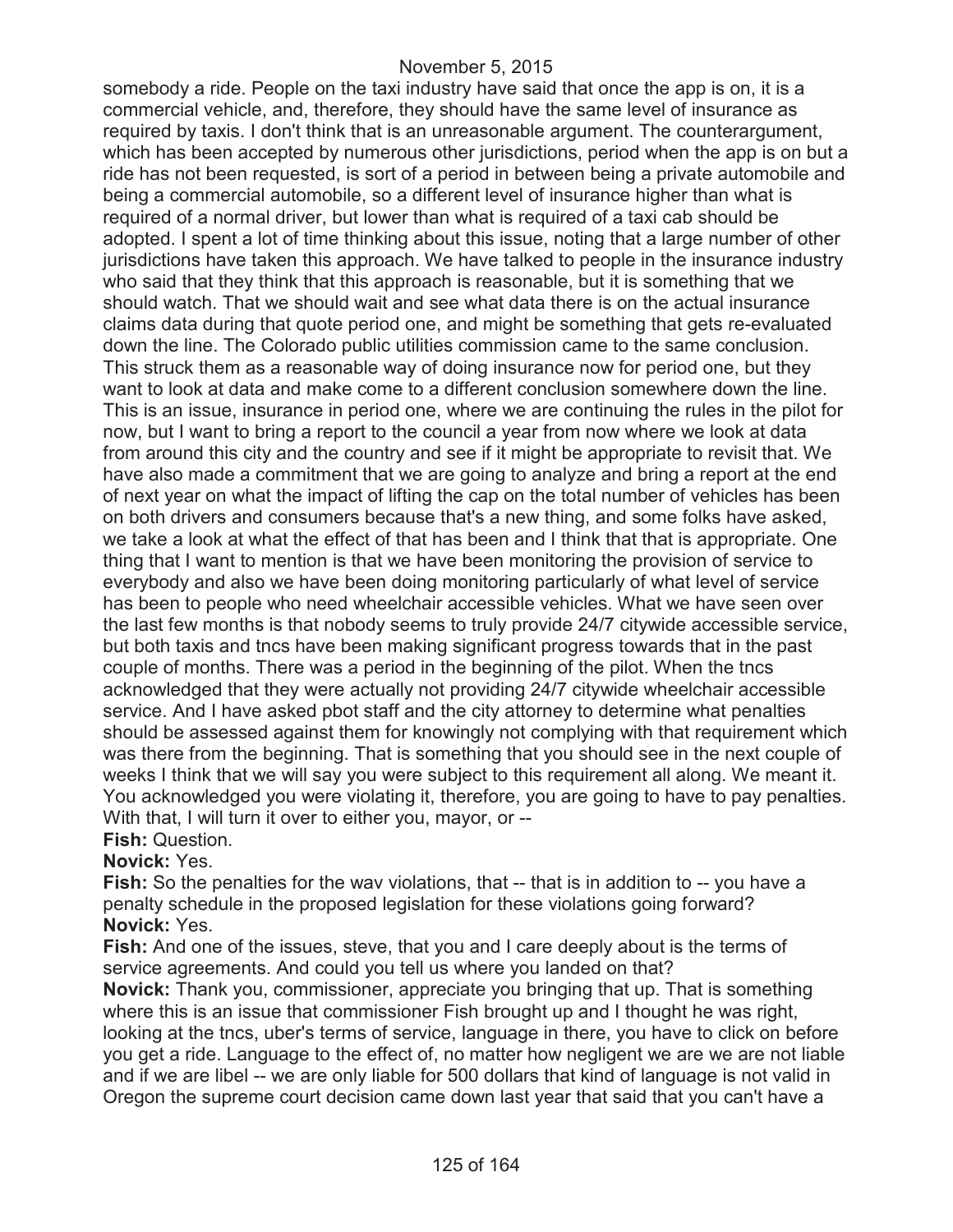disclaimer like that. However, somebody reading these terms of service might not know about that Oregon Supreme Court decision, so they might have a problem with the uber and take a look at this language and say I guess I can't do anything because I gave up all of my legal rights. We said that we're going to insist and we are insisting that any such disclaimer of liability be followed by a statement that such disclaimers are not legal in Portland, and normal tort laws apply so that people who are injured will know that. I thank commissioner Fish very much for highlighting that issue.

**Fish:** Thank you. And, also, my understanding is that lyft has, in fact, agreed to comply with that requirement?

**Novick:** They have said they will comply with it and uber has also acknowledged that it is the rule and they are going to have to comply with it.

**Fish:** Thank you.

**Novick:** While thanking my fellow commissioners, one other concept we are adopting forwarded by another commissioner, we're replacing a system of permit fees being assessed to -- annual permit fees being assessed to drivers and companies with having the cost of administering the tnc program, which includes monitoring performance and making sure that people are behaving legally and bringing enforcement actions, the cost of all of that activity will be paid for per commissioner Saltzman's suggestion, a per-trip charge. Which we estimate will be between 40 and 50 cents per trip, which means that the customers will be paying for the oversight of this program, which I think is preferable to saying that the city taxpayers as a whole will be paying for the cost of the program, or for that matter, having individual drivers have to pay for the cost by annual permit fees. **Hales:** Transportation director Leah treat. I will walk through the procedure. Suspend the rules for a moment and welcome a delegation from japan here studying our city. Welcome to Portland. [applause]

**Hales:** Again, let everybody know how we're proceeding. This is a hearing. The first reading of the proposed regulations that commissioner novick has just summarized. We're not going to vote today. We will vote in a subsequent council meeting, but this is the public hearing. Actually it looks like November 18th is the day in which we will have that vote. We, of course, have had several hearings on this subject since we first took it up in the spring. And it is very important that we hear from both sides of the issue today. We have a couple of hours for testimony this afternoon and this hearing is going to end at 6:00 p.m. And we are going to make sure that we hear from people again who are on opposite, perhaps, sides of the question of whether these regulations have it right or not. So, we're going to allow an hour of testimony for each point of view. I'm going to limit testimony to two minutes per person just because we have a very large number of people signed up to speak. And, again, we will be alternating between support and opposition. If for some reason we have it wrong about where you are on the issue, just check back in with our council clerk and we will make sure that she gets you in the queue. As always we maintain the rules of decorum here, clap for visitors, students, but we ask in this kind of hearing environment, you are welcome to indicate your support or opposition for other points of view by giving them a thumbs up or thumbs down or other polite hand gesture, but we do not allow people to make demonstrations and clap for points of view. We don't want people to feel intimidated here. So, with that, we have a presentation and some questions and then -- any questions about the procedure? **Fritz:** Question about the procedure. When are we taking amendments? **Hales:** Good question. I would say we should probably take them early.

**Fritz:** Staff presentation maybe then amendments --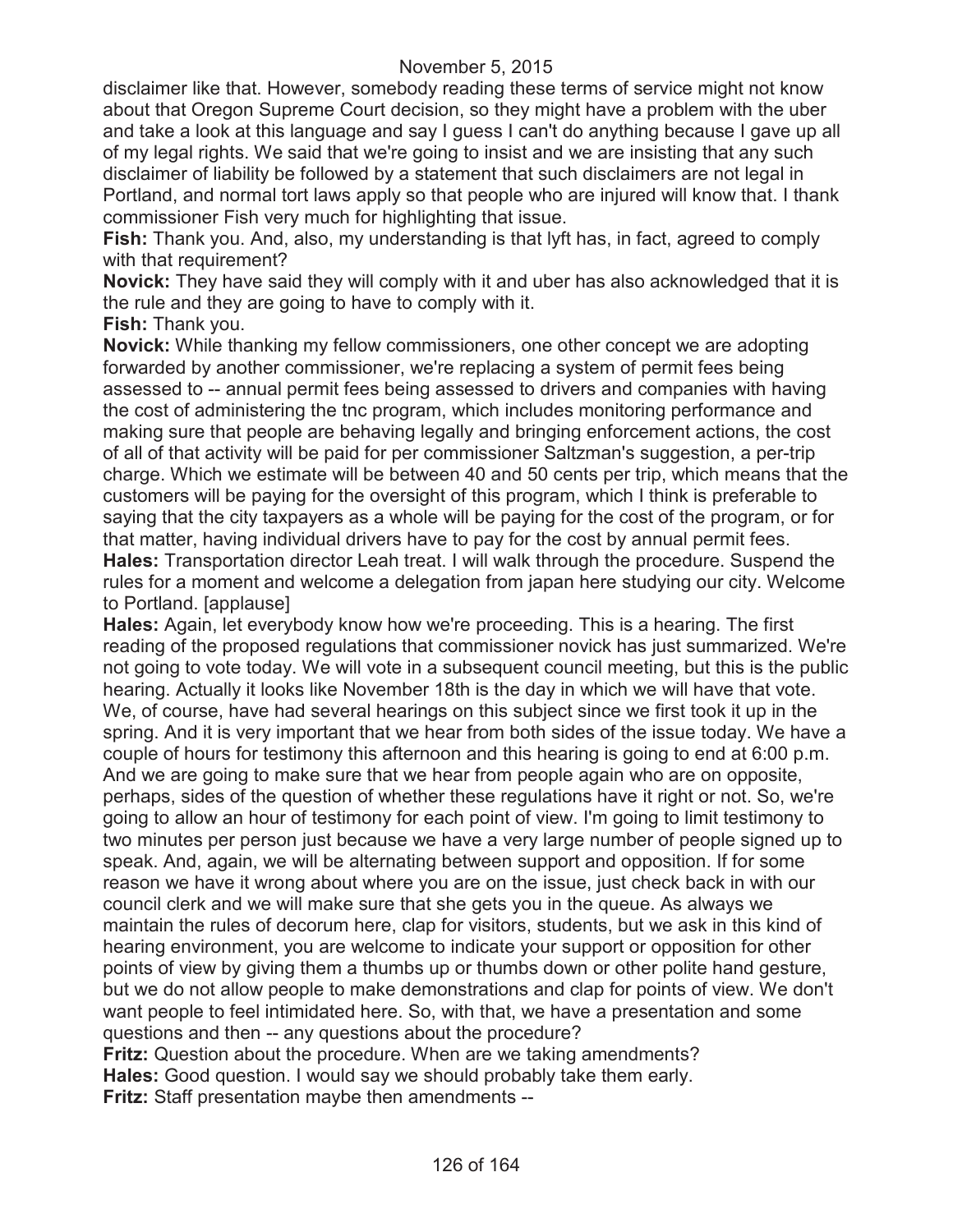**Hales:** Is that okay with you commissioner novick, beginning or end of the hearing? **Novick:** I think the beginning is preferable.

**Saltzman:** I'm excused at 5:00 p.m., a hard 5:00 p.m.

**Hales:** We will be in the hearing phase at that point. Director treat and others make your presentation and then we will take amendments.

**Leah Treat, Director, Portland Bureau of transportation:** Thank you very much, commissioner, mayor. I'm joined by dave benson and mark williams, fellow staff from pbot. So, across the country, we are seeing very rapid and far-reaching changes in how people are getting around. And Portland is no stranger to this trend. We have seen a very fast evolution of our private-for-hire transportation market. The number of private-for-hire options available to Portlanders has expanded, and we have seen an impressive growth in demand for private-for-hire service. The regulations that we are presenting today have been developed to shape this evolution and with two over-arching goals in mind. First is when Portlanders use private-for-hire transportation we want them to be safe and we want the service to be reliable. Second, when private-for-hire companies and drivers operate in Portland, we want them to encounter a market that is fair and a market that is competitive. To achieve these goals, we have undertaken an extensive revision of chapter 16. Its 153 pages and there is more than 53,000 words of code there. So, before I turn the presentation over to mark and Dave, I want to highlight what has informed the new rules that are before you today. In January, we formed a private-for-hire innovation task force. Task force members contributed almost 700 hours of volunteer service and received input from a broad cross-section of stakeholders with interest in this program. They delivered their final recommendations in august and I want to take this opportunity to thank the task force members for their service, industry experts and Portlanders who participated in the process. All of those insights were very valuable to us and directly influenced the changes before you today. As an example, I would like to highlight the new accessibility requirements. Working in collaboration with the task force and the Portland commission on disability, pbot developed new accessibility requirements to improve service and expand transportation options to people with disabilities and specifically those needing wheelchair accessible vehicles, otherwise known as wavs. The new retirements are rooted in performance standards and later in the presentation, dave benson, joe vanderveer and nickole cheron will explain them in more detail to you. It is also important to note the rule reliable data has played in helping shape the recommendations. In April, at the council's direction, pbot initiated a pilot program to expand taxi service and allow tncs, transportation network companies, to operate. As part of this pilot program, we collected data on more than a million rides. Portlanders took during the first four months of the program. The information we received on trip durations, ride destinations, passenger wait times, wav rides, all of this has been invaluable. According to the data, we saw an incredible growth in ridership in just the first few months of the pilot. From may to august, taxi ridership did decline slightly, at about 16%, but we saw overall ridership increase by 40%. The report also showed that taxi and tnc service improved throughout the city. And specifically in east Portland neighborhoods where ridership increased by about 50%. Thanks to the data, we do understand the private-for-hire market is much more comprehensive way and is understanding has helped us focus on the regulatory changes. It is important to know that we are going to continue to collect data and we will use it to inform any future regulatory decisions. And these regulations have also been informed by input that we have received from you, our city council. Private-for-hire Service is a key part of our transportation ecosystem. It is also one of the most innovative and dynamic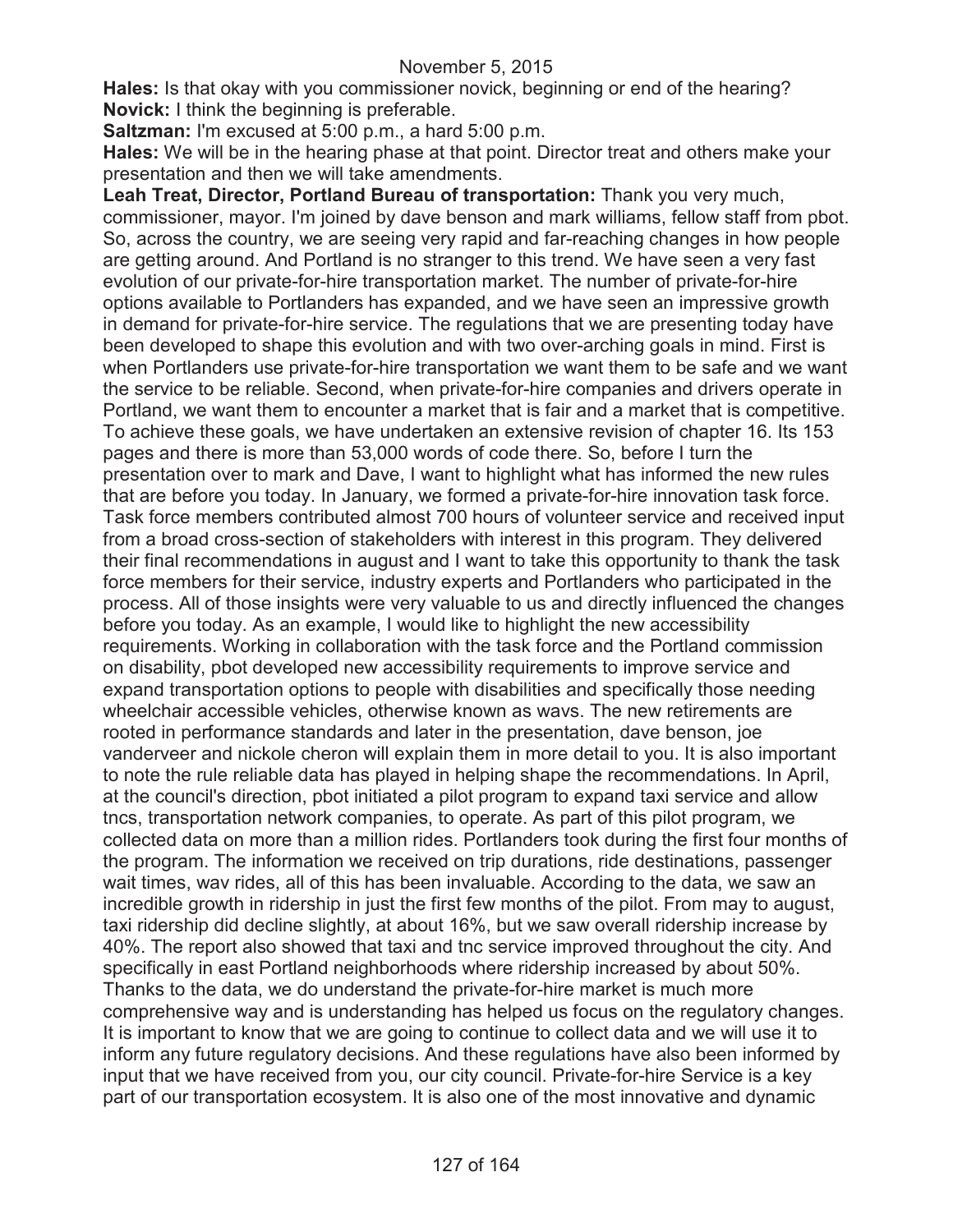parts of it. We believe that the proposed regulations will allow Portland to take full advantage of the innovation and ensure that public safety and fair competition are protected. Thank you very much for the opportunity to provide opening remarks. I'm now going to turn it over to mark and dave.

**Mark Williams, Portland Bureau of Transportation:** Hi, good afternoon mayor and commissioners. Mark williams, private-for-hire program manager.

**Dave Benson, Portland Bureau of Transportation:** Good afternoon mayor and commissioners. My name is dave benson, parking group manager at pbot. **Benson:** So, I appreciate director treat's and commissioner novick's introductory comments. It's been said, but it is worth repeating, that the changes here before you today have been guided by a lot of work from a lot of people, innovation task force, a million rides, the data that we were able to derive out of those rides, your input, and evolving market and providing a safe service for the consumer and doing so in adopting regulations and our recommendations that are fair and equitable, we believe, to the providers. Commissioner novick mentioned it, but it is a cornerstone of the private-for-hire service, citywide service and requires service 24 hours a day, seven days a week throughout the city, and it also requires that both taxi and tnc operators must accommodate all requests for service for wheelchair accessible vehicles. Permit caps, prior to the pilot in april of this year, the private-for-hire board had the ability to cap the number of private-for-hire vehicles in the city of Portland and they rarely granted exceptions to that. We're proposing that there is no caps on the number of vehicles that a company can permit similar to what has been going on during the pilot. This way, companies can have as many vehicles as they want, and the market will determine the appropriate number of private-for-hire vehicles. Fares, prior to the pilot, the city had a long list of mandated fare requirements. Our proposed change similar to what's been happening in the pilot is there is no mandated fares. But we're requiring the companies to establish base fares, report them to us, and they have to be approved by the director prior to implementation. All of the fares have to be made in a way that's readily available and clear and transparent to the consumer. And while dynamic pricing is allowed during emergencies declared by the mayor, they can be suspended and they're never allowed for wav services.

**Hales:** Before you leave that, dave, maybe a quick sketch. That is the base fare rates are submitted to the director for approval. What criteria are there for why you might turn down a fare rate? In other words, if we're partially or significantly deregulating fares, when would you say no, that fare schedule is unacceptable and here is why?

**Benson:** Well, it is so that the bureau can be fully informed of what's going on in the market. We wouldn't turn down a fare rate. They are deregulated. But we are suggesting there will be an advisory board and they will be informed of what a company or companies are proposing. It is part of that connection of fair and transparent rate structure.

**Hales:** These fares include -- you say base fares, but also peak fares?

**Benson:** Dynamic pricing. Dynamic pricing, as you know, is when it is a friday or a saturday night, late in the night, especially the tncs raise their fares to adjust for the demand in the marketplace.

**Hales:** Would those also be submitted?

**Benson:** No.

**Hales:** Only the base --

**benson:** Just the base fares.

**Fritz:** All fare rates made available to the consumer in a clear and transparent way. What does that mean?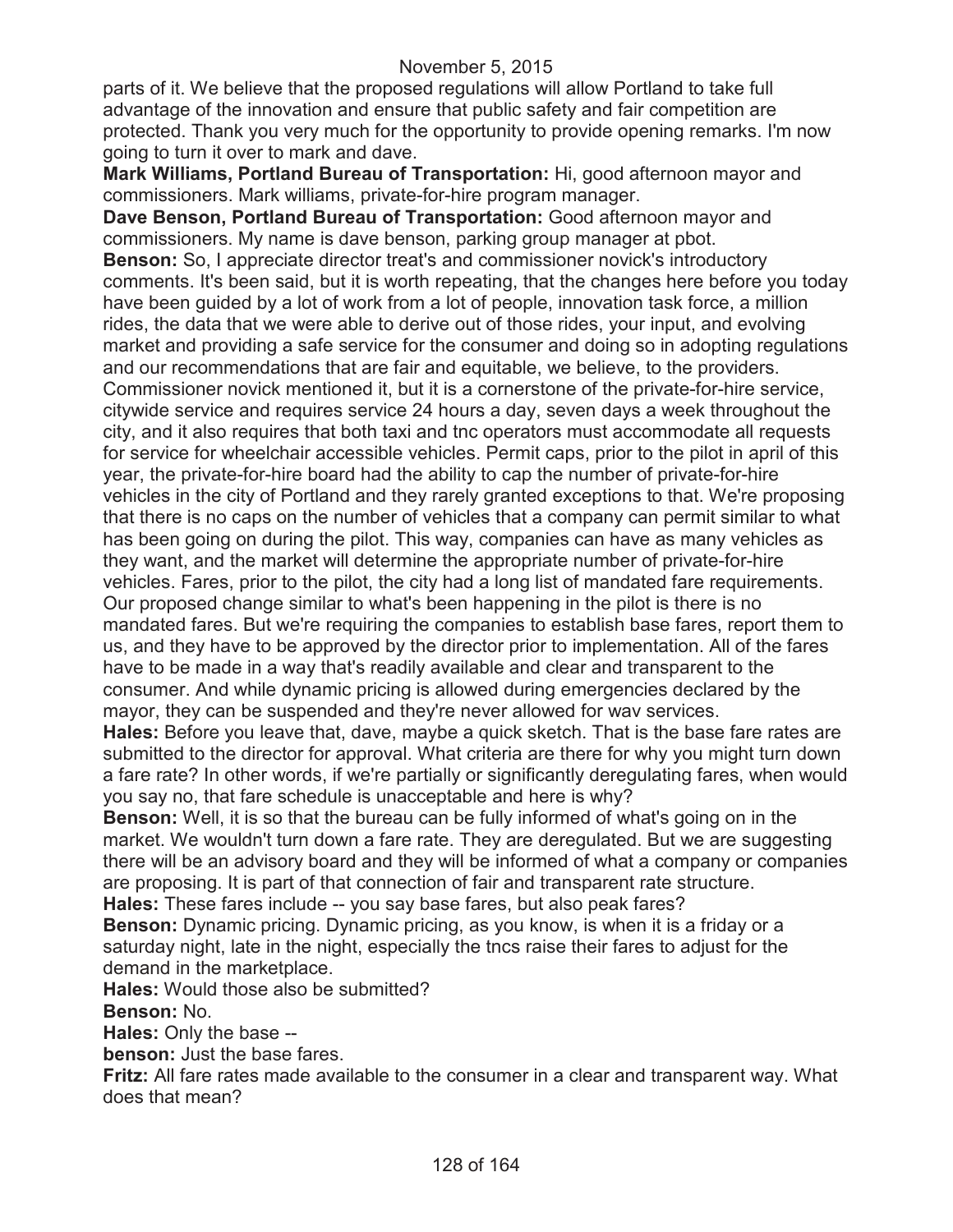**Benson:** So, when you bring up on your app --

**Fritz:** No, no, i'm talking about a taxi, how do I know --

**Benson:** Taxis have had the rates and we expect they would in the future posted in the cab what the rates are.

**Fritz:** Literally I have to go down the line to ask them what the rate is before I get into the cab.

**Benson:** That's one of the issues I imagine when you call for a ride you can ask them what their rates are. To be competitive, I would expect -- I don't know, but I would expect maybe taxi companies would adopt a similar rate structure. But, yes, there will be some variation.

**Fritz:** I won't know if i'm not calling --

**Benson:** Well, if you are calling to ask for a cab you can. Hopefully they are posted in the cab when the cab arrives. You can ask the driver what the rates are.

**Fish:** You know, this may be far-fetched, but i'm the guy that always goes to the bar thinking that i'm going to take advantage of happy hour but i'm two minutes past the expiration of happy hour and I get the regular menu prices. When you book the trip or when you get in the car that determines whether you are covered by the established pricing or dynamic pricing?

**Williams:** Well, for the app, I think the dynamic pricing is indicated when you book the trip. That is with the uber app. You know when you are in dynamic pricing. It will tell you your price will be between a dollar amounts. In the cab, we expect you to have a posted so that the consumer can see that when you get in the car.

**Fish:** I want to be clear on this point, if you are using an app and you reserve a lift, but it takes 20 minutes to get there, can they charge you a higher rate because you now into a period of time in which dynamic pricing kicks in or are they bound by whatever the price was at the time you engage them?

**Williams:** That's a good question. I'm not sure I know the answer to that one.

**Treat:** We should ask the industry when they come up. When you book the ride at that time, you are locking in the rate when you request the ride.

**Novick:** Actually, commissioner, we need to make sure that that is the rule. I mean, so, if we need any sort of clarification on that in our rules, then we will make it and specify exactly what you just said.

**Fritz:** Just getting back to my line of questioning for those of us who are going to want to continue to use taxis, not going to be any limit on the number of taxi cab companies, right? Anybody can come in and get a taxi. Is there going to be any centralized place that will post what the base rates of a taxi company or do you have to call through all of them? **Williams:** You probably call the one you normally call and you know what their rates are, I would suspect. But there will be no requirement from us to have a centralized bulletin board or anything else that lists the prices.

**Fritz:** Why not? If we're trying to make it so that people like me can still not happen to pick a cab, the most expensive taxi company, why would the city not have some responsibility to help consumers find out what the prices are?

**Novick:** Commissioner, governments don't generally do that for prices of most things. **Fritz:** Governments generally in the past in Portland have regulated the price of taxis. Now we're not.

**Benson:** The way I look at it, commissioner, is the same we have dynamic pricing at hotels. We have dynamic pricing for airlines, dynamic pricing for a lot of things in the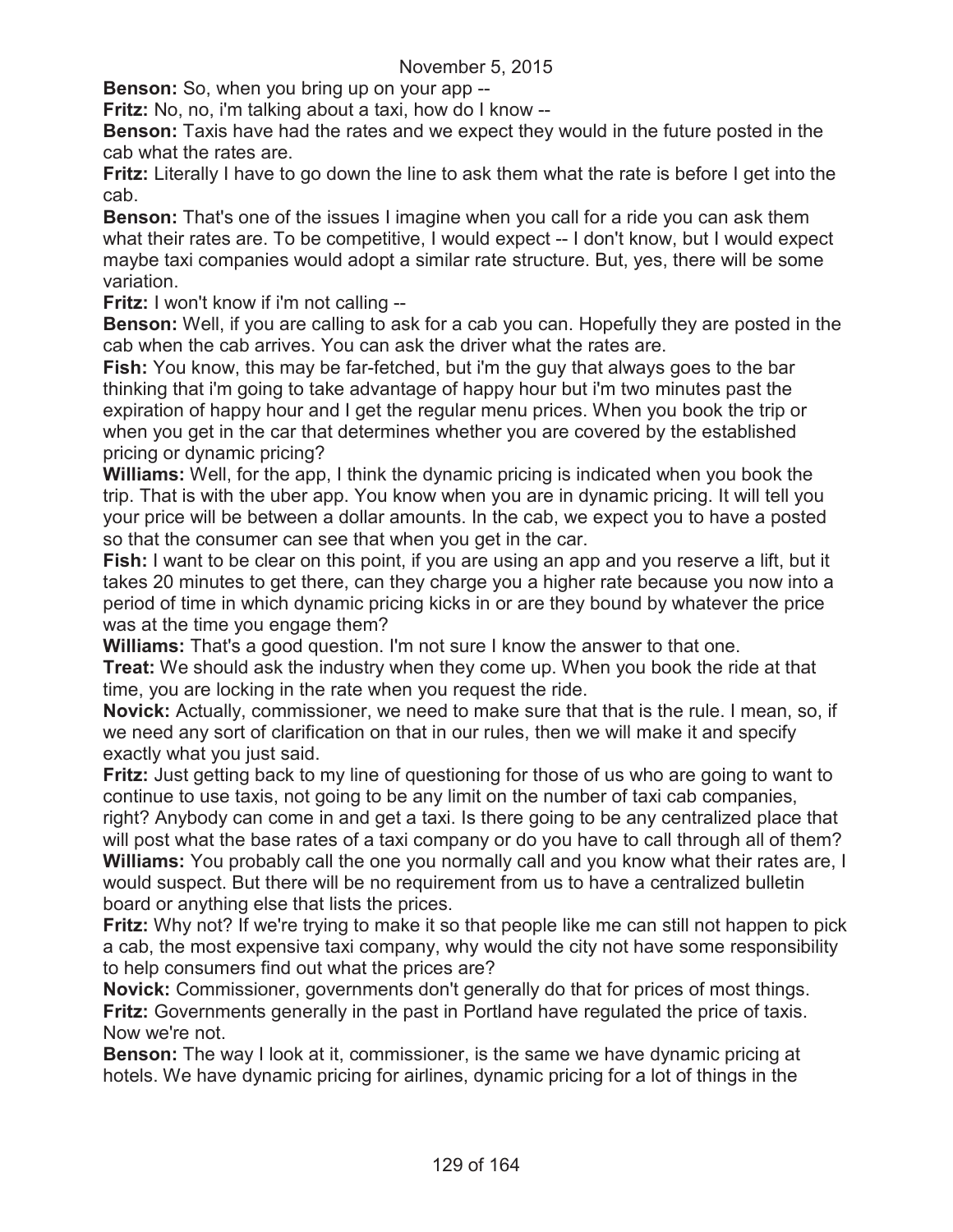marketplace. And you do have to be a consumer and shop. And I think that would apply to taxis as well.

**Hales:** Thank you. Let's go forward.

**Benson:** Accessible service, prior to the pilot, 20% of the vehicle fleet must be wheelchair accessible. What we're proposing is that we move from a percentage of the fleet to a performance metric so that all companies are required to reasonably accommodate persons with disabilities, including individuals with mobility devices and those accompanied by service animals. They have to provide 24 hour service. And the service is, again, based on wait times. And the line we have established is a 30-minute time, wait time, is a rebuttable proposition of unacceptable service.

**Fish:** One issue that came up last time when we had this conversation was that a service standard doesn't provide universal access if the app doesn't require that everybody who seeks a vehicle gets service. And we -- it was the example of people in east county trying to reserve a car and being told there were no cars available. So, what is the mechanism that you are building in to make sure that everybody is reasonably accommodated and no one is essentially red lined from accessing the service.

**Benson:** I think commissioner novick in his introductory comments talked about that. Industry has been doing a good job moving that way, but they're not there yet. And we're going to have to work with the industry to ensure that they are in compliance and if they're not in compliance, take the appropriate enforcement actions to help them bring it into compliance. Certainly one of the issues for the industry is finding or having enough wav vehicles to accommodate most all requests. Now, is there going to be a time period during the day or during special events when taxis and tncs, private-for-hire vehicles are just not available at all, I think we would say that would probably be true. But our metric is for most all occasions that a wav vehicle would always be accessible.

**Novick:** The way to do that is simply, which I thought we were doing actually, I can't cite chapter and verse, assumption will be if you get a message saying nothing is available, that will be treated as being beyond the 30 minutes.

**Benson:** Yes, I mean, we have some of that. I mean, if we get a message on the app, if that's what you are talking about, that a wav vehicle is not accessible or not available, that, yes, that -- not in compliance.

**Novick:** Treated as a violation, treated as if they showed up more than 30 minutes later. **Benson:** We've heard from providers that the higher cost of providing accessible transportation is a barrier to providing wav service. This new revision allows the director to establish a fund for the purposes of providing an incentive for private-for-hire wav service. But the stated goal of the fund would help the providers mitigate the higher costs of providing wav service. I think council recalls hearing testimony about the cost of providing wav service and we heard that and that is what this fund is designed -- would be designed to do. We think and later in the presentation, you will hear about establishing a private-forhire advisory committee. We think this will be one of the first jobs to conduct research and recommend a fee rate to the director so that we could establish this fund.

**Fish:** Just a philosophical question. This fund is intended to compensate people for the - create incentives to offset the higher cost of complying with the wav service. But

commissioner novick, you had raised, we had raised together at one point the question about what about taxi companies that have already made that investment in fleets that are now arguably competitive disadvantage? Are we contemplating compensating them? **Novick:** We actually had asked the taxi companies to collectively to give us data on how many had recently made purchase of wavs, before the rules changed, and we have gotten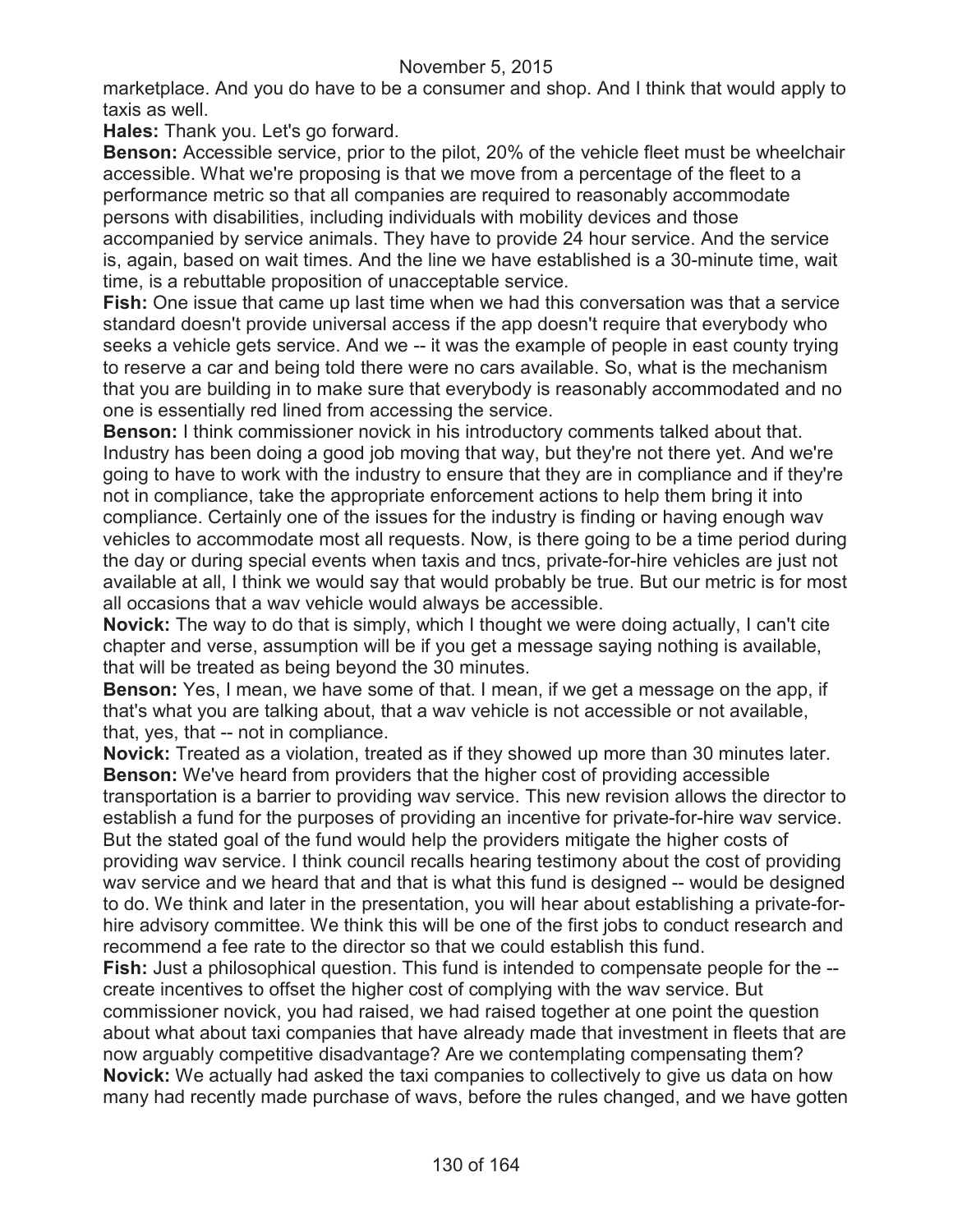somewhat spotty response to that request. I would still be open to the idea of pursuing something like that if we have the right -- I think that is something that we can take up later on. We have been struggling to get the appropriate data.

**Fritz:** And what's the uses of the fund? Who does it go to?

**Benson:** What we anticipate is as we envision it, that we would have a fund of proceeds from rides. We would probably charge an additional few cents a ride and that we would divide that amongst the providers that have given retail wav rides. There is lots of discussion about the actual costs of providing a wav ride. What is a wav ride compared to a non-emergency medical transportation, reimbursed to providers at a different rate. All work an advisory committee would do to determine what that fee should be, and then how it would be divided in their criteria of dividing it among the providers.

**Fritz:** You mean the actual drivers?

**Benson:** No, I'm talking about -- well, that's a good question. I think we're talking about the companies that provide the service.

**Fritz:** I think that's a problem. The drivers are still disadvantaged if they're providing the extra time to help folks needing a little more time to get into the vehicle, it was my understanding that then they would get compensated for that.

**Benson:** Nothing in this code prevents that. I think that would, again, that's good feedback to the advisory committee to help develop a structure for moving forward.

**Fritz:** Do I need to make an amendment to this code in order to allow that to happen? **Benson:** I don't think so. There is nothing that prevents it from happening.

**Fritz:** I'm not clear as to why we would be giving additional compensation to the company. They either have the vehicles or they don't.

**Novick:** Buying the vehicles costs money. So if in effect you are compensating them for the fact that they have made this additional purchase in order to be able to provide this service.

**Fritz:** Taxi companies have already done that. Are you saying we are going to subsidize the tncs to get more vehicles that the taxi companies already have?

**Novick:** Well, actually subsidizing the taxi companies for the past purchases which we don't do now. Right now they don't get additional money for wav rides, simply required to buy the wav vehicles. When they give a wav ride, they will be paid more money. Tncs are contracting people with wav vehicles in order to get the rides and they are paying for that, too. So, basically we go to a situation where we require the taxis to have a certain number of wav vehicles and didn't compensate them for that in any way to assist them where we are compensating for the additional costs of wav rides or a per-ride basis.

**Fritz:** That would, in fact, address commissioner Fish's concern about companies that have already made the investment. They then get a higher per-ride fee when they use those vehicles.

**Novick:** They will. One reason that I'm still receptive to commissioner Fish's suggestion is that you don't know that the companies that recently bought a bunch of wav vehicles will get that many requests for wav service. If green cab has a bunch of wav vehicles but they never get calls for wav service, then they would never get reimbursed. I think it might be reasonable to shoe horn commissioner Fish's concept into the structure.

**Fritz:** Why would a transportation network company get more money for having, independent drivers who have accessible vehicles when they are required to provide the service anyway?

**Novick:** Well, we're trying to meet -- the same argument could be applied to the taxis. What we are doing is acknowledging that we are imposing a requirement on this industry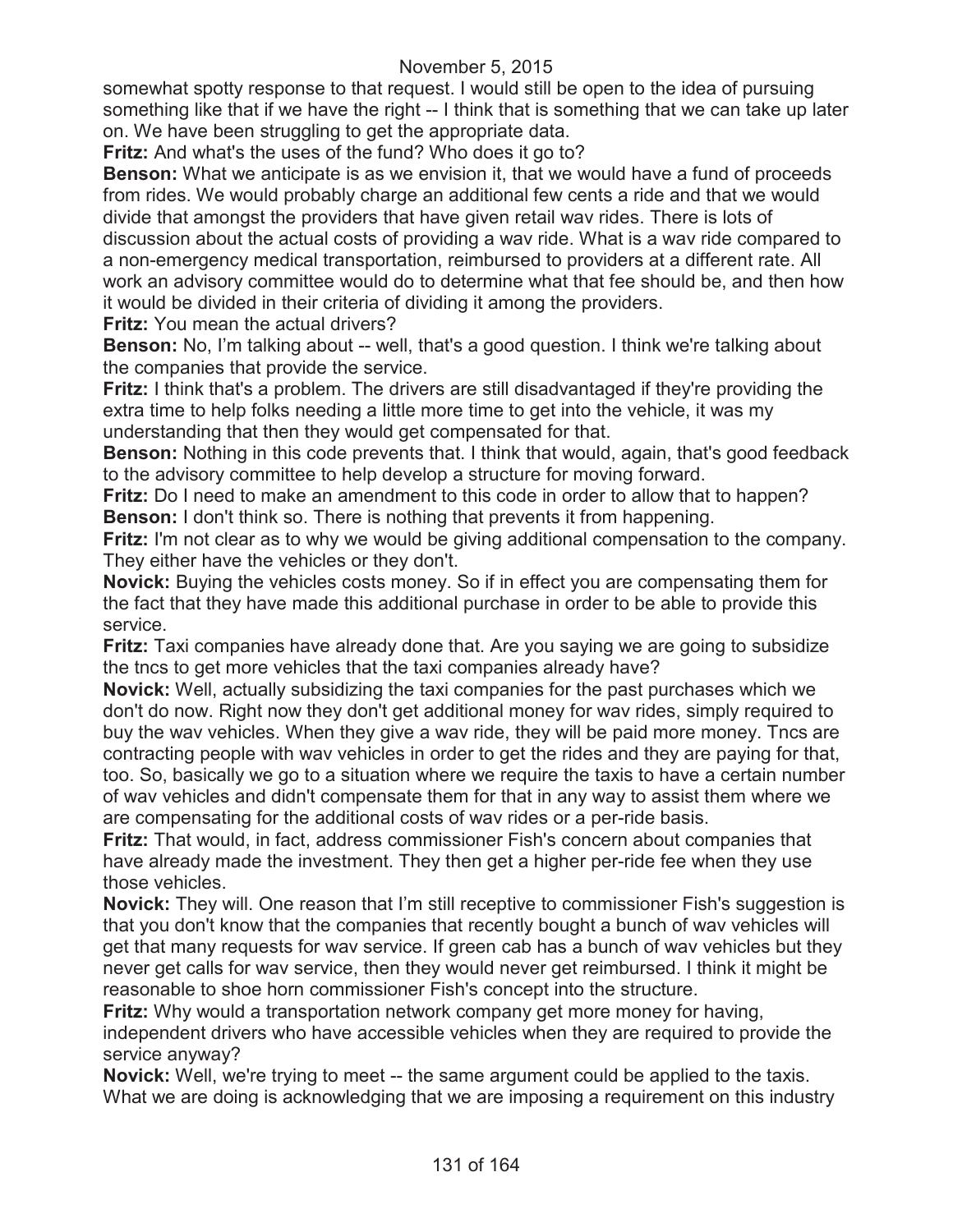of providing wav rides, which does cost extra money. And it seems reasonable to us to set up a system where that is acknowledged and where anybody who is having to pay the additional cost for providing wav rides gets some compensation.

**Fritz:** I would encourage the committee to look at yes, certainly if the tnc is contracting with the company then that is an appropriate use of the conversation then yes, if they have private drivers who have accessible vehicles, it doesn't seem reasonable that the tnc should get the money. It seems like the owner of the vehicle should get the money. **Hales:** Okay.

**Fish:** Can I follow-up on one other item. Private-for-hire transportation advisory board that you are referring to, when do you intend to constitute that body?

**Treat:** That's a good question that I can't answer. Can you help me out?

**Benson:** It would be soon after the rules are established. We would have to identify the folks as contemplated in the code, and bring them together. I would think sometime after the first of the year.

**Fish:** So, we are disbanding the existing oversight body?

**Benson:** Correct.

**Fish:** And we are disbanding the task force?

**Benson:** Yes. Task force has already been disbanded.

**Fish:** So, is it currently anticipated that you would bring nominees to the council for approval?

**Williams:** I don't think the language currently reads that way. I think the nominees are brought to the director for approval.

**Fish:** In light of some of the controversy we've had, composition of the task force and sun setting of the existing body, I would request whatever the criteria is and the nominees come to council for approval.

**Novick:** I have no problem with that.

**Hales:** That might need to be an amendment. We will get back to that. Okay. I guess we have more slides.

**Benson:** Yeah, I do.

**Hales:** We will let you continue with those, Dave.

**Benson:** Sure.

**Benson:** Driver background checks, prior to the pilot, city conducted background checks and city conducted driver checks. Background, criminal background checks were through the law enforcement data system and they used -- we used that portal to access the national crime information center and driving records were, Oregon dmv and out of state driving records -- October 15th this year, letter from the department of state police, charged with interpreting the state statutes relating to the use of the data system and through that -- ncic or national crime information center, in short, our request to continue using those systems are denied. Last time I was in council, I heard Commissioner Fritz and I appreciate her desire to have government conduct these background checks through governmental systems, in part, that's why I spoke on multiple occasions to the department of state police as recently as yesterday. I spoke to the head of the division that manages this. Tom worthy, and he acts and his division acts as the gatekeeper for the law enforcement data system. He asked me to pass along that the state of Oregon adopted the federal guidelines for security practices, written by the fbi, and as you know, data security is a top priority for government, and private business, as well, so it is no surprise that security of these systems, not only here in Oregon but around the country is a big issue, however we think that we have an acceptable alternative to that that is very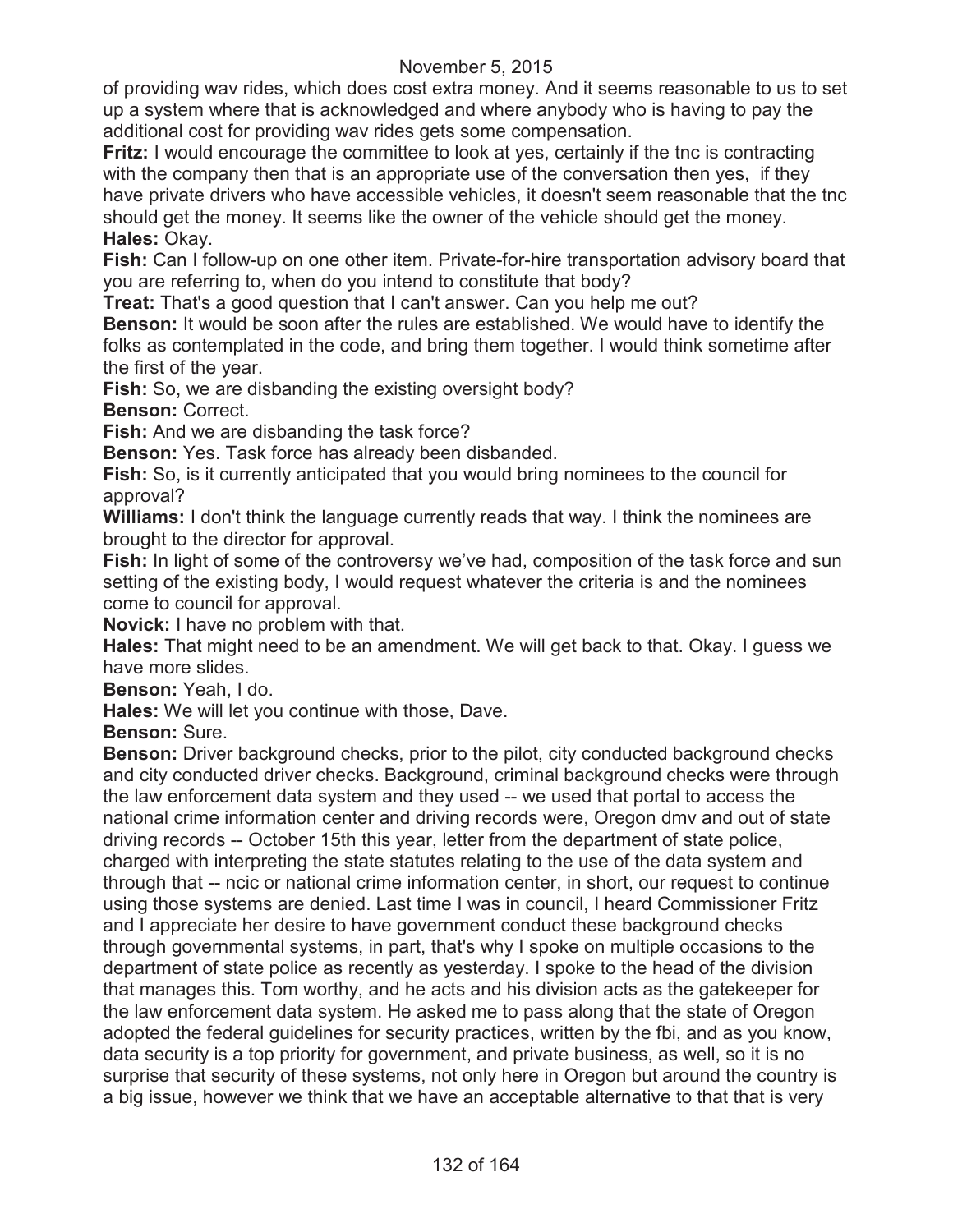good. The background checks shall be performed by a third party accredited by the national association of professional background screeners. I will tell you that I know many law enforcement agencies use this tool on an ongoing basis to supplement their criminal investigations and it has been very helpful. The companies can opt to have the city run the background checks on their drivers for a fee or they can conduct their own. If they conduct their own, we will require them to maintain records and the city will audit these records. **Fritz:** How often and how many of the records will be audited?

**Benson:** We will do some random audits. In terms of how many compliance audits and mark is going to talk about that, but in the hundreds of audits per year for these companies running these background checks. We will quickly transition to what we call a target auditing because random audits get random results, and if you know there is a problem or problems out there, we will do targeted auditing of companies to make sure that they're complying with the rules. So, like I said very quickly we will know if there is problems or there is some lack of understanding of what needs to happen.

**Fritz:** What's the standard for when we would and what are the penalties for, you know, how many -- if they come back that they didn't do it properly, what's in the penalty for that? **Williams:** We have penalties outlined. We did revise some of the penalties. We will -- the companies are required to submit a list of all of the vehicles and all of their drivers that they on board to the service or drivers that they have actually permitting. We handle this the same way with the tncs right now and we audit their drivers list and their vehicle information as well. And we do find a violation, we can issue a warning. We can also issue civil penalties as well. But we do and plan to use the same process to monitor any of the taxi companies that choose to go ahead and provide their own background services through one of the approved providers.

**Fritz:** That really didn't answer my question.

**Williams:** I'm sorry.

**Fritz:** How many times do we need to find a company has not done a proper background check or that they -- that there is issues that come up that the background check missed? At what point do we say that they can't continue to operate or that they have to have the city do their background checks?

**Williams:** Sure, I think if we issue a warning a first time, civil penalty the second time, if they can't seem to figure it out, maybe we take that privilege away from them and we do it. **Fritz:** Do I need to make that as an amendment?

**Benson:** I don't think so, commissioner. Civil penalties are described in code. We have no problem issuing civil penalties, nor in consultation with the director revoking of permit to operate. If we have a company that is not conducting appropriate background checks, we certainly have not only the ability to do that, we would do that.

**Fritz:** Could you direct me to the section of the code that I should be looking at? **Benson:** That's what we're looking up right now.

**Hales:** Keep going with the presentation while you do that, please.

**Benson:** Sure. We thought you might want to know some of the disqualifying factors for background checks. It is a variety of criminal history and traffic infractions and traffic crimes. Any felony conviction clearly in the preceding 10 years, although not listed here, any felony conviction involving the use or threat of physical harm, no matter when it occurred would be a disqualifying factor. Greater than five traffic infractions, if the driver's permit was revoked by the director, if the driver is a match on the national sex offender public registry, all reasons that we would -- that applicant would not qualify for a permit and clearly if the driver is under 21 years of age.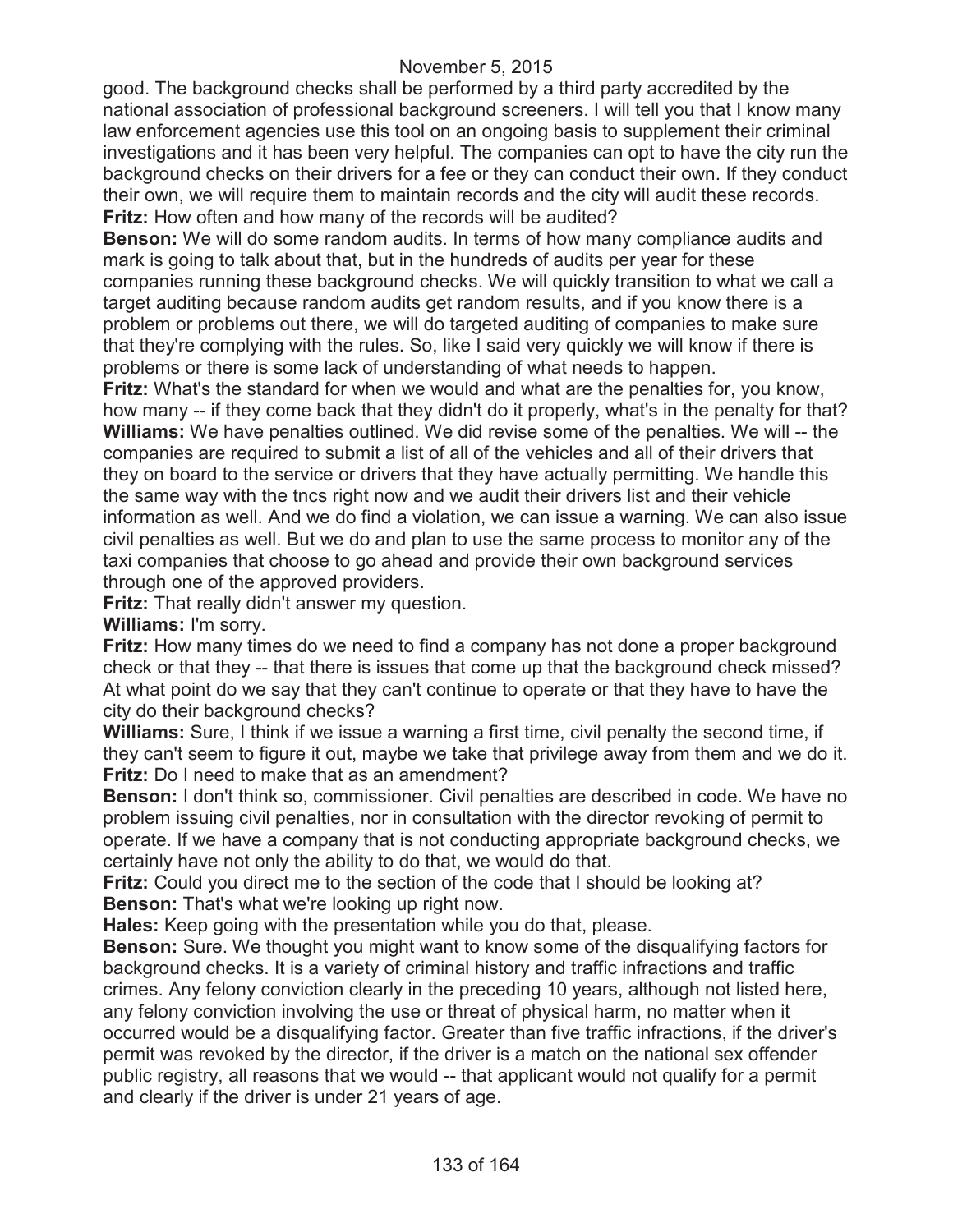**Fish:** Where would a dui fall within those categories?

**Benson:** It would be driving privileges that were revoked and we use that broadly, suspended or revoked within the last three years. A dui would clearly fit into that category. **Fritz:** Does the individual driver have a permit that we issue?

**Benson:** Yeah, the driver has to go through and obtain a city business license and they have to go through this process.

**Fritz:** We're going to be issuing a private-for-hire permit.

**Benson:** Not specifically. They have to get a city business license that we can clearly identify they have been through this process.

**Fritz:** What does this third from the bottom bullet mean, in the preceding years the driver's permit was revoked by the director?

**Hales:** Existing permittees.

**Williams:** If a driver for whatever reason had a number of violations where we actually revoked their permit within the last three years, they would not be able to reapply. **Fritz:** Not getting a permit under the new system.

**Williams:** Right. We wouldn't certify them.

**Fritz:** I'm not following how a driver in a tnc gets to be told that they can't drive anymore. **Williams:** If they don't meet the requirements within the code, parameters of the code, they're not legal to drive.

**Novick:** To Commissioner Fritz's question, I mean, I think that the rule should be the same going forward for people who are operating because they are authorized to be in a platform and have a business license as for previously people who had permits. So, we should be sure that it is clear if you were told that you had to get off of the platform, or otherwise have privileges suspended, then you're not allowed back in for three years.

**Benson:** And, commissioner, forgive us, it's choice of language, what the new code says, certification, and that's what this slide should have said. The effect is the same. **Fritz:** We are going to certify every driver.

**Benson:** Yes.

**Fritz:** Thank you.

**Treat:** Would you like to -- if you would like to return back to the previous question about the fees and fines. Current -- it starts -- chapter 16, 40.930 civil penalties, and penalty table. And if you are looking at the same document, start from page 142. **Fritz:** Thanks.

**Treat:** And perhaps assuming the question that you are going to ask, alluded to previously, the proposed regulations have a series of fees and fines. A first offense, second offense, and then subsequent offenses. And revocation of permits or certification is can be revoked by the director under stipulated reasons. So, that would require a change to the code if you want that to be after a certain offense, if you want it to be revoked, that would have to be changed.

**Fritz:** Thank you.

**Treat:** You're welcome.

**Treat:** Should we go ahead --

**Benson:** Within 30 days of certification, new drivers have to complete a driver approved training course that is going to contain relevant city code provision, administrative rules. We have a great opportunity to educate these drivers on vision zero principles of traffic safety. They will have to know about Portland area attractions and have customer service training.

**Fritz:** How long do you envision the training being?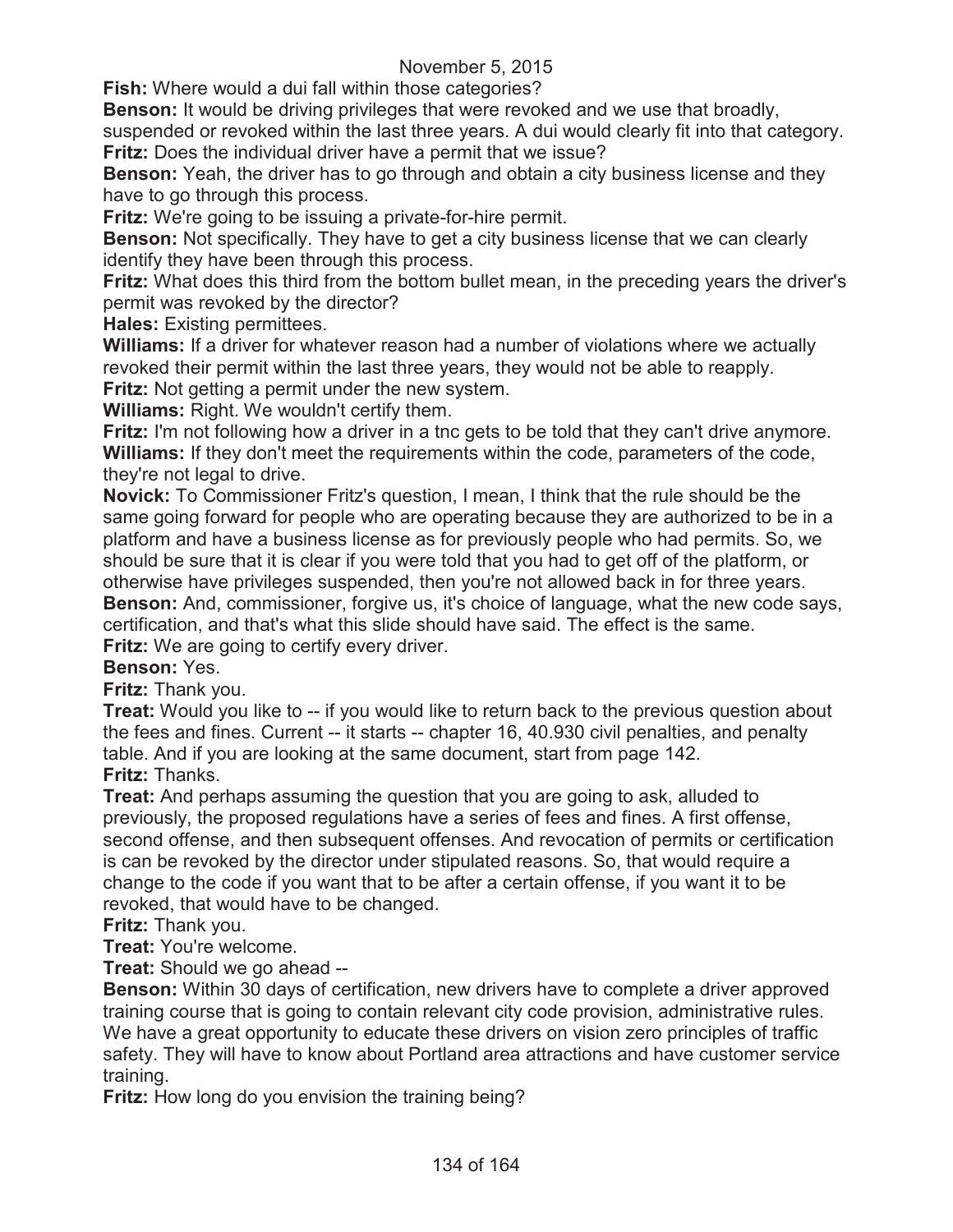**Williams:** Well in the past, drivers training, allowed one hour. If you are talking about the amount of time that they have been given to take the test.

**Hales:** That's the test.

**Williams:** Right.

**Fritz:** We are going to go through all of this in an hour?

**Benson:** Yes.

**Fritz:** I would suggest that it might -- we have an opportunity here for 2,000 plus additional drivers to get more education on how to be a good driver. When I lived in new York, I took a defensive driving course which was I think eight hours long because it got me a 10% discount on my insurance and it was excellent and I think it has changed -- I know it has changed the way I have driven ever since. If we really are committed to vision zero and we have this group of folks who want to be employed as drivers, it seems like we could require them to take an outside defensive driving course as part of one of the requirements to being on the platform.

**Novick:** Just to be clear, it is -- the test completed in an hour, that doesn't mean that the training is only an hour.

**Treat:** Yes, thank you for clarifying. The employer will be made aware of all of the requirements for their drivers and they will be given a test. They will be given a test in which they will have an hour to complete that test.

**Fritz:** The companies will be providing this education.

**Treat:** Correct.

**Fritz:** And we don't know what that looks like.

**Williams:** Once they determine what they're going to -- they basically have what is -- send their test to us for approval. We get to see everything that is on the test to make sure all items are covered.

**Fritz:** And they certify that people have passed the test.

**Williams:** Correct.

**Fritz:** Thank you.

**Benson:** Vehicle inspections, talk a little bit about that. Part of the pilot, every private-forhire vehicle had to have an annual ase, which is automotive service excellence inspection by an approved master mechanic. And the proposed changes, it will require annual ase inspection by an approved mechanic, blue seal shop, required to have a fire extinguisher, first aid kit, and hands-free device. Vehicle identification -- every taxi cab must display both sides of the vehicle, the following, have unique colors of their company, the name of the taxi cab company. The company assigned taxi number. The telephone number where they can request the service. And the word taxi cab or taxi cab. In contrast, tncs must have trade dress signage clearly visible from the front and rear of the vehicles from a distance of 20 feet, and has to be placed on the interior or exterior of the vehicles. **Saltzman:** That's different from the present practice of tncs, right? There is nothing in the

rear.

**Benson:** Correct. Many tncs there is nothing in the rear. I have seen some out there, but we are asking them to have it both front and rear.

**Saltzman:** For the taxis, the color, I mean, does it really -- why do we care what color? **Williams:** Typically all of the taxi cab companies are required to have a unique design so that all of the cabs look identical and when we have a new taxi company enter the city once approved, we do as part of the approval process, look at the color scheme to make sure that it is unique and doesn't match any of the existing companies permitted.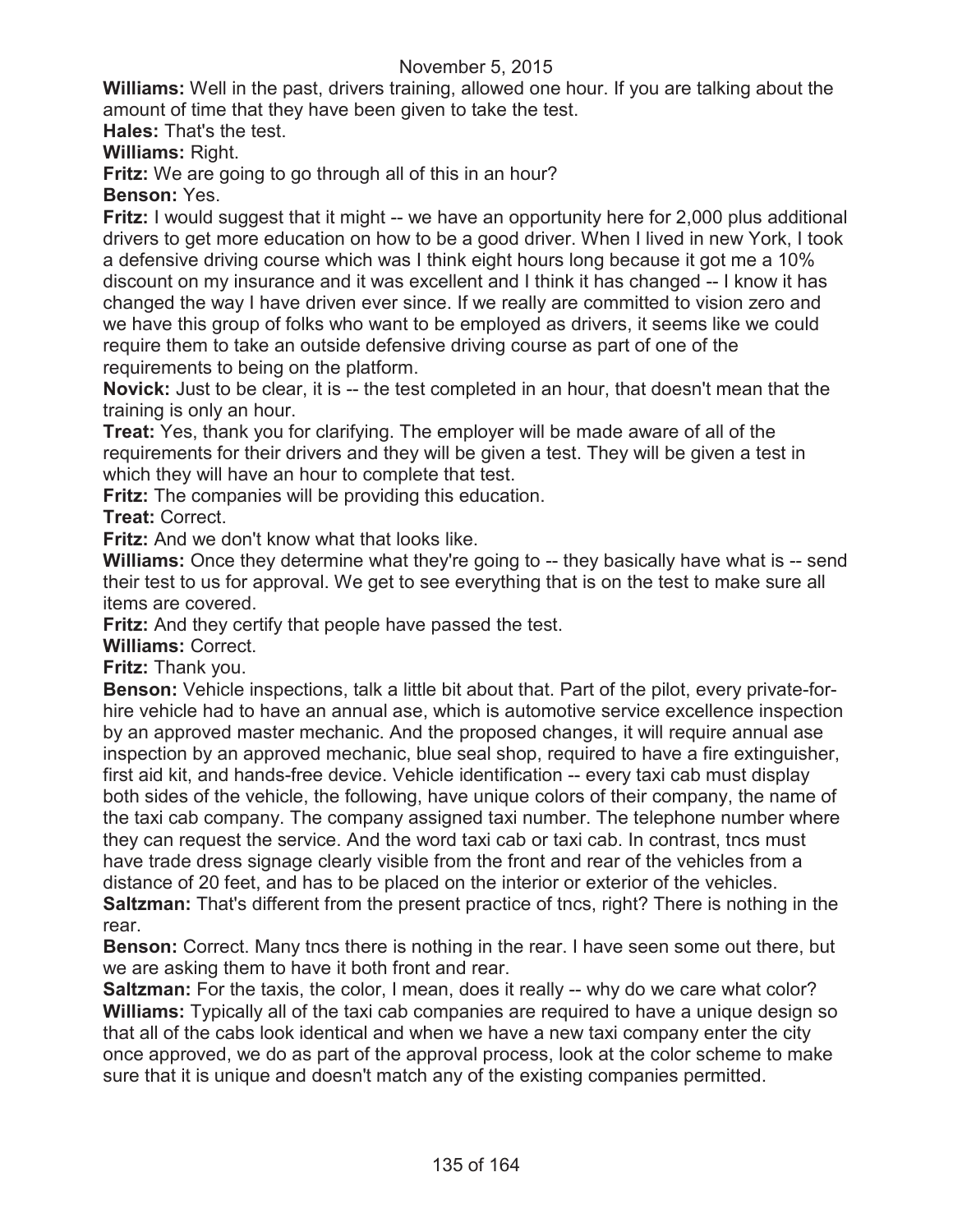**Saltzman:** If you have an overlying -- you can have a logo. I can understand a unique logo, can't that be over lane or -- by a different color of the vehicles?

**Williams:** I can imagine prior to the new code, maybe the private-for-hire board probably approved that sometime ago. I'm not privy to the history as to why we have that requirement.

**Treat:** We didn't contemplate changing, and -- if that is something that you would like to see changed, we don't have objection to that. It just carried over from the previous code. **Saltzman:** I was talking with a representative from eco-cab this afternoon, and I think it is their desire to use teslas, and they are hard to come by, so if you can broaden the color spectrum, it makes it easier for them to secure more vehicles but keep the same eco-cab logo. Just a flexibility that we should allow.

**Benson:** You know, and this standard is years old. I think the standard was so that you could tell one cab company from another. And I think you see the same thing across the country.

**Novick:** Commissioner, Oregon ducks football team would not be allowed to establish a taxi company because they change their colors every week.

**Saltzman:** Yeah, really, every game. [laughter]

**Benson:** Taxis have the exclusive right to cue and designate taxi stands on which there are 46 around the city, and such street hales to include hotel zones and in contrast, tncs cannot accept street hails, and only through a tnc app. The color scheme, ability to have a taxi like, and that cabs are required to have the internal camera system so when they have somebody hail them and get into the cab who is a stranger to them, there is some sense of security for that driver. Clearly one of the most challenging issues the development of regulations governing the insurance requirements for this industry. We're recommending the following. General commercial liability insurance with limits of at least \$1 million per occurrence, \$2 million in aggregate, auto insurance, \$500,000 per occurrence. Tncs, recommending \$1 million in general and commercial liability and \$2 million in aggregate. And in period one and just to revisit period one, that's when a driver has the app on, but they have not accepted a ride or have a passenger in the car. We're recommending \$50,000 in death, injury per person. \$100,000 per incident, and \$25,000 in property damage. In periods two and three, periods two is when the driver is accepted a ride from a passenger and is in route to pick the passenger up. Period three when they have the passenger or passengers in the vehicle. \$1 million in death, personal injury, property damage per incident. \$1 million --

**Fritz:** If I have an amendment --

**Hales:** Let's get them through the presentation and then we will get to amendments. I have some questions.

**Benson:** Advisory committee, pre pilot, I think I talked a little about this. The board had rules for the for-hire transportation industry in Portland. We're recommending the privatefor-hire advisory committee is a community advisory body representing those with interest in the private-for-hire transportation in the city of Portland. They would be charged with monitoring the industry and making recommendations providing feedback to the public, director, and city council on the private-for-hire market. They could make

recommendations for changes in code, administrative rules and monitoring us, pbot, as we enforce the code and regulations for effectiveness. Data reporting, prior to the pilot, taxi drivers were required to keep a log. During the pilot and our recommended changes is that we want to keep data including date and time of trips, the time and date of unfulfilled requests. The trip origin, trip destination, trip wait time, trip duration, this is critical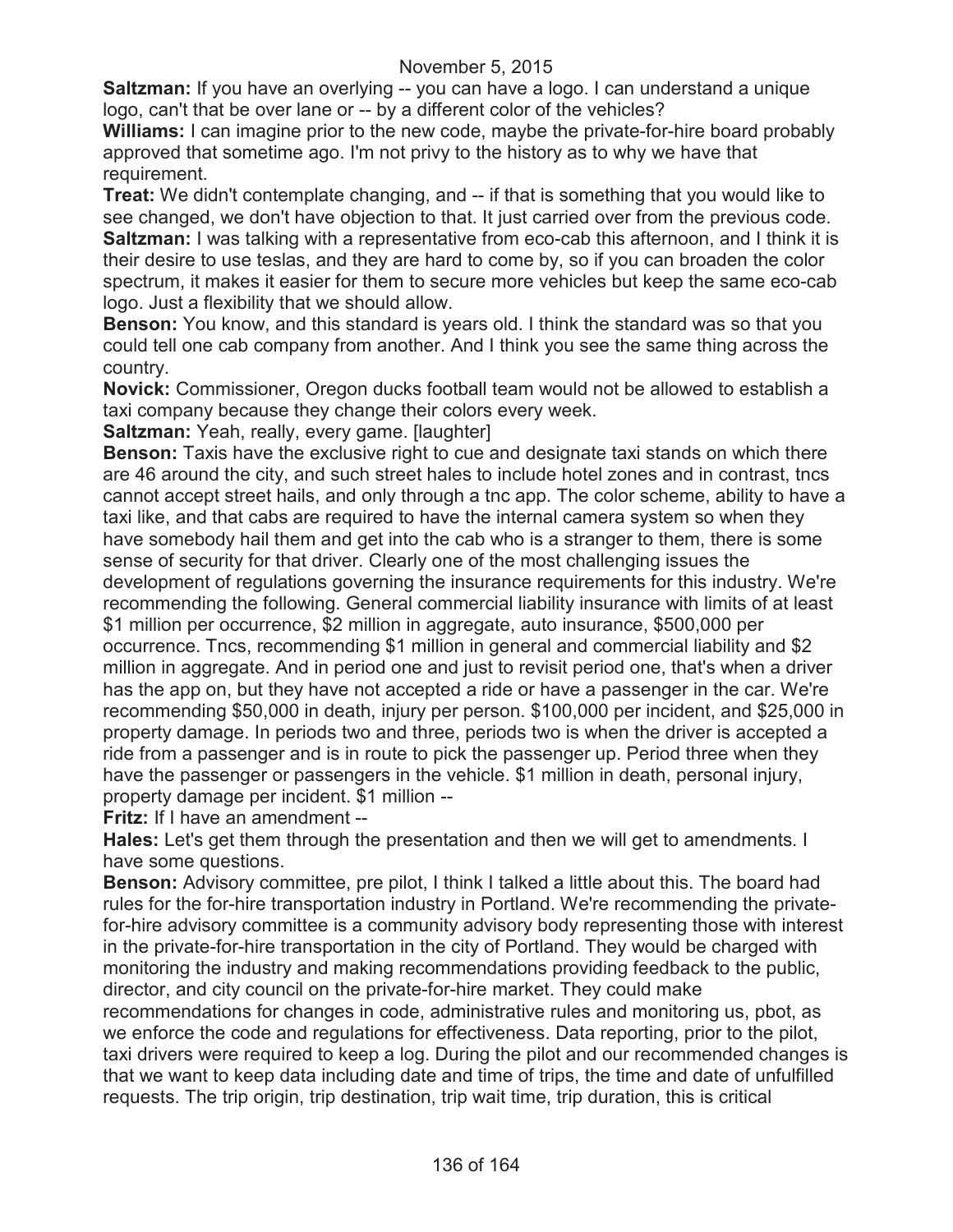information. It informs us about the private-for-hire business generally. If it is growing, if it's shrinking over time we will get a sense of seasonal impact, gaps in service, especially wav service, trends, help and advise the advisory committee and council and us about what's going on in the industry and what rules or policies need to be changed to address them. While we haven't had a lot of data yet, we have -- we're six months into our second in total into the pilots. Over time we will have nearly contemporaneous information and much historical data to really advise and give us information so we can make those changes going forward and we think it is a critical component to the work we do. Program cost recovery, we talked a little about this. For the renewals, Taxi Company had to pay between \$503,000 a driver every time they renewed, every year, \$100, and to renew a cab, \$600. What we're proposing going forward is a 50 cent ride fee. Commissioner Saltzman was already thanked and I will thank him again for coming up with that suggestion. We explored a whole number of models for cost recovery, and as it turned out, this was in our view, the best, the 50 cent ride fee is simply to recover the costs of personnel and materials and services to regulate the taxis and tncs we feel is the fairest and most equitable way to handle our expenses and allows the providers to pass their costs directly through to the consumer on a receipt labeled city of Portland surcharge. This relieves these providers and their drivers of shouldering the annual renewal fees which we have heard about as being burdensome and we hope improves their profit margin. As we continue to collect ride data, we will measure our expenses against the number of trips originating in Portland, and make adjustments annually. If we collect too much money, we will establish a set-aside and use the excess moneys to help with expenses and adjustment sure charge downward

**Fritz:** The wav fee is on top of that?

**Benson:** Yes, that would be something that would come with the advisory committee and they would recommend the fee.

**Hales:** They would recommend a level for that fee? **Benson:** Correct.

**Williams:** Continue to conduct random compliance checks, reviewing the driver's background, criminal history, dmv records. If companies choose to use a third-party checker, they must be accredited by the national association of professional background screeners. We will make sure that each driver has a valid business license and pbot may choose to run additional background checks on these drivers through another third party driver accredited by the association to make sure that the information that we are getting is the same as the taxi cab companies and tncs.

**Fish:** Does a tnc have to have a valid Oregon driver's license,

**Williams:** valid driver's license, not necessarily Oregon?

Fish: So, for the tncs operating in Portland under let's say a Washington driver's license, Washington plates, does that complicate our enforcement in any way?

**Williams:** Not necessarily, no, it does not. If I'm understanding your question. We will still enforce -- we will still -- we will still check for compliance audits on all drivers on boarded on to the system.

**Fish:** But it is possible that the law and liability and other things will change once you cross the state border, right?

**Williams:** Sure. I probably would need to check with the tnc companies to make sure when they have a driver that is in Washington, authorized to drive in Oregon through their platform, we need to make sure that they are on that approved list so that we can certify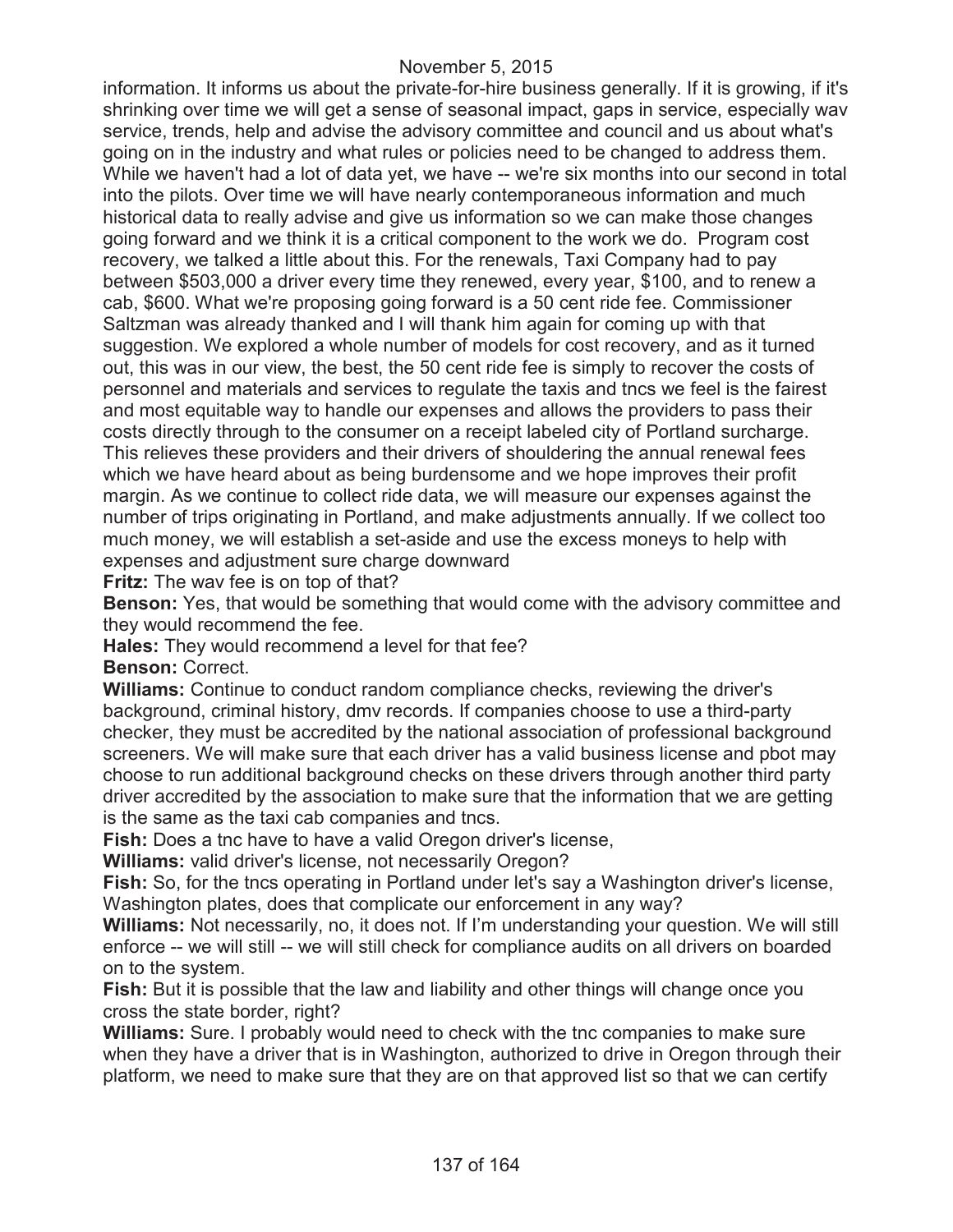those drivers. We may need to have that conversation to make sure that we are handling that right logistically.

**Fish:** I see a lot of tncs downtown with Washington plates. I assume they comply with all of the regulations.

**Benson:** Yes, they do, commissioner. We would have to check in with ken mcgair to make sure, but I don't perceive anything. They come through the normal on-boarding process like an Oregon driver would. Their cars have to meet Oregon emission standards. So, I feel confident that they are, but I think it is a good question that we certainly can check on it.

**Fritz:** If somebody comes up from California, like we had somebody who testified that she had driven -- she used to live in San Francisco and decided to come up here. Are they automatically on the platform up here or do they have to then run -- go through our process as well?

**Treat:** They will have to go through -- anybody who is driving on the platform in the city of Portland is going to have to go through the Portland certification process. And we do random audits of all of the driver certifications that are provided to us by the tncs and then we enforce randomly in the field.

**Fritz:** How do they know whether someone has driven up from San Francisco from the weekend and wants to do some moonlighting?

**Treat:** It is a question that I would ask the tncs of how they capture that data on their app. **Fritz:** It would come into our compliance. If we don't know that those drivers are here, there is no way we can audit them.

**Treat:** We would enforce in the field and catch them that way.

**Saltzman:** I don't know if this is the right place to ask this question, but, you know, we're hearing a lot about vehicle recalls lately by the national highway traffic safety administration. And, you know, and lawsuits against gm. What if a vehicle is recalled and it is a prominent vehicle in the fleet of a taxi cab or tncs? Do we have any ability to say this vehicle has been subject to an nhtsa enforcement order and therefore it can't be on the streets?

**Williams:** I can say all vehicle types, records, models are all tracked. If we run into a scenario like that, we can reach out to the tnc and the taxi companies, hey, listen, are you removing these vehicles off of the road or taking them in to have the recall item repaired or fixed.

**Saltzman:** That would be within our scope of authority.

**Williams:** I believe so.

**Novick:** We will make sure of that commissioner because that is a good idea.

**Williams:** So, while we are also doing the compliance checks on drivers, we also do the compliance checks on vehicles, making sure that they have the proper insurance and all have the mechanical inspection, certification. We will continue to conduct field audits which gives us an opportunity to observe wait times, including for wav service, driver's performance. We get a chance to look at all vehicle equipment, signs, decals, cameras, meters, make sure that permits are posted if required, fire extinguisher and first aid kit. Compliance officers an opportunity to look at the condition of the vehicle. Make sure that it is clean and presentable to consumers that are using the services here in Portland. We obviously want to keep an eye on the tires. Those are sometimes things that get overlooked. We check to make sure they're safe to operate on the road. Strategic compliance, more complaint driven. If we receive a number of complaints about a particular company or a lack of a particular service, we will focus our compliance efforts in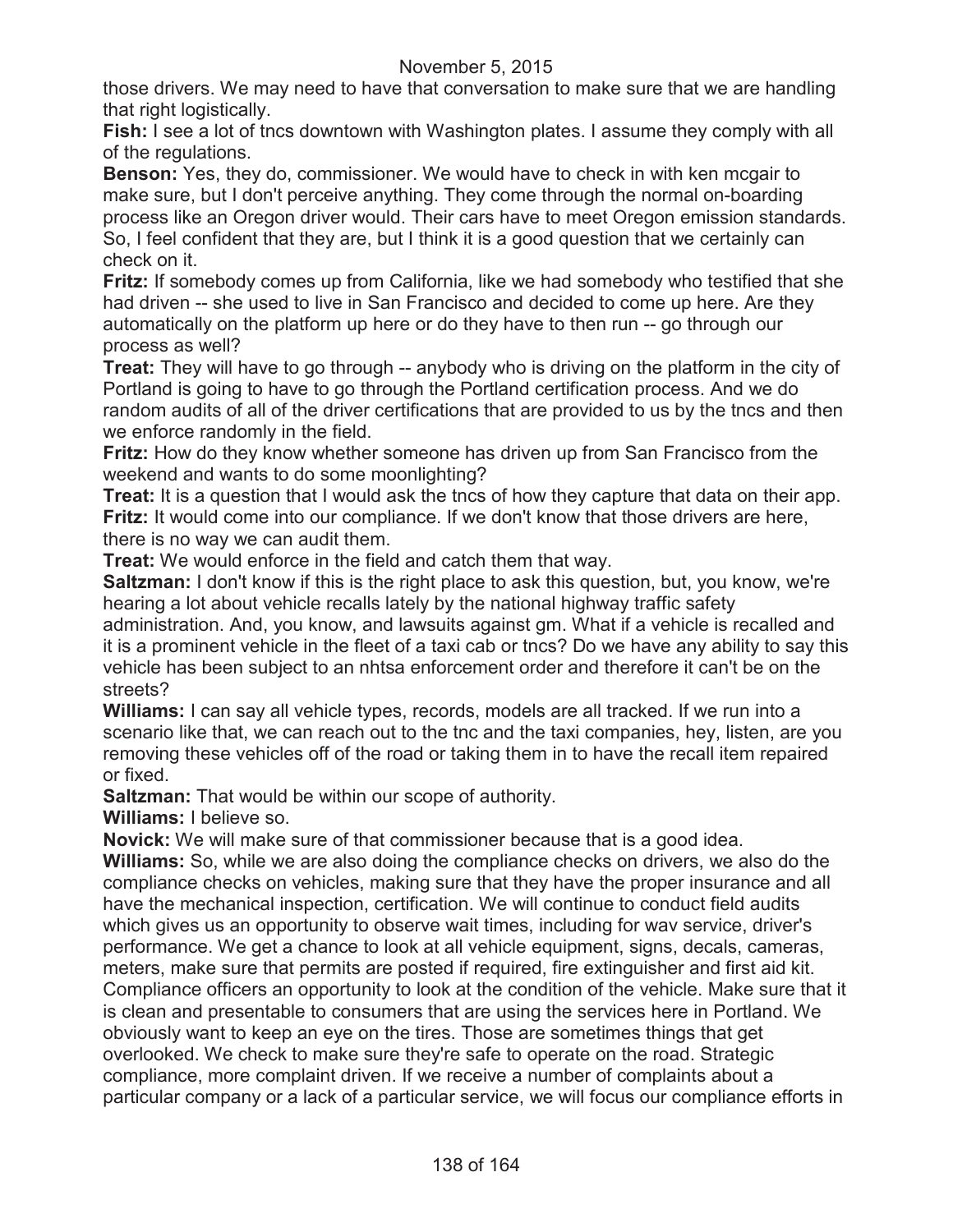that direction. That is including wav service as well and work closely with the port of Portland. When they have issues, they will notify us and we will often follow-up and make sure whatever issue that is that that particular company is in compliance with the city. **Fish:** Commissioner novick, can I ask a broader enforcement question which goes to the status of the drivers? Currently we require that tncs conform to all applicable law. How does the advisory opinion issued by the labor commissioner impact whatever we're doing today in terms of the regulatory framework for tncs?

**Novick:** Well, we don't -- I mean, our rules don't regulate or haven't regulated the question of whether somebody is an employee. And I have been assuming that it will be left to the state to act on the commissioners' opinion. So, I had not assumed that we would take on the role of regulating the treatment of driver's employees or not employees. I thought that would in the normal course be taken care of at the state level. Despite the fact that I was the one that asked the boli commissioner to review the issue.

**Williams:** Okay. We will conduct the majority of our audits. They're not strategic. They will be proportional to the amount of rides a particular company is providing. Companies that provide the most rides in city will more than likely be audited more often. We want to approach this a little bit differently. We don't want to go out there and just start issuing fines. We want to educate the drivers and help them understand what they're required to do. We want drivers to understand that their vehicles need to be safe and what to look for before they start operating those vehicles for private-for-hire service. We want to do more outreach to the drivers as well.

### **Hales:** Anything else?

**Benson:** Future developments. Certainly some of the things we want to do early on next year is establish an advisory committee. We want to closely monitor the ride data and the cost recovery models that we're recommending to you today. Obviously we are going to come back to council every year with a report to council, along with our partners on the advisory committee. One of the most interesting questions out there is to assess the environmental and traffic congestion impacts that the surge of new private-for-hire vehicles are making on our city and around the nation. I know other cities and other countries are actually studying this issue and it is going to be interesting to find out and the data we're collecting will help us determine what is happening here and work with our partners and our counterparts --

**Novick:** On that point, there is wildly different views of the environmental impact of the advent of more private-for-hire vehicles. Some people will say obviously this means that people are driving a lot more and that is bad for the environment. Others who wrote the view that this means that people who have -- knowing they have access to this service won't drive their own cars as much, might not have cars at all, and given that they know every ride they take has a cost, which is something that doesn't always occur to you when driving your own car, overall automobile use will go down. I was talking recently to my friend, chris, transportation director at [inaudible] cautiously of the opinion that the -- an issue being studied around the country and an important issue that I don't think has been resolved.

**Benson:** I haven't read any definitive report on this issue because it is such a new market. And certainly we're interested in improved wav service, and that's something that we have been working on since the beginning of the pilot and we will continue to focus on work on. We want to do a labor market study on the impacts to the drivers and while it is not listed here, mayor, you raised an issue about the impact to dui statistics. As you know, we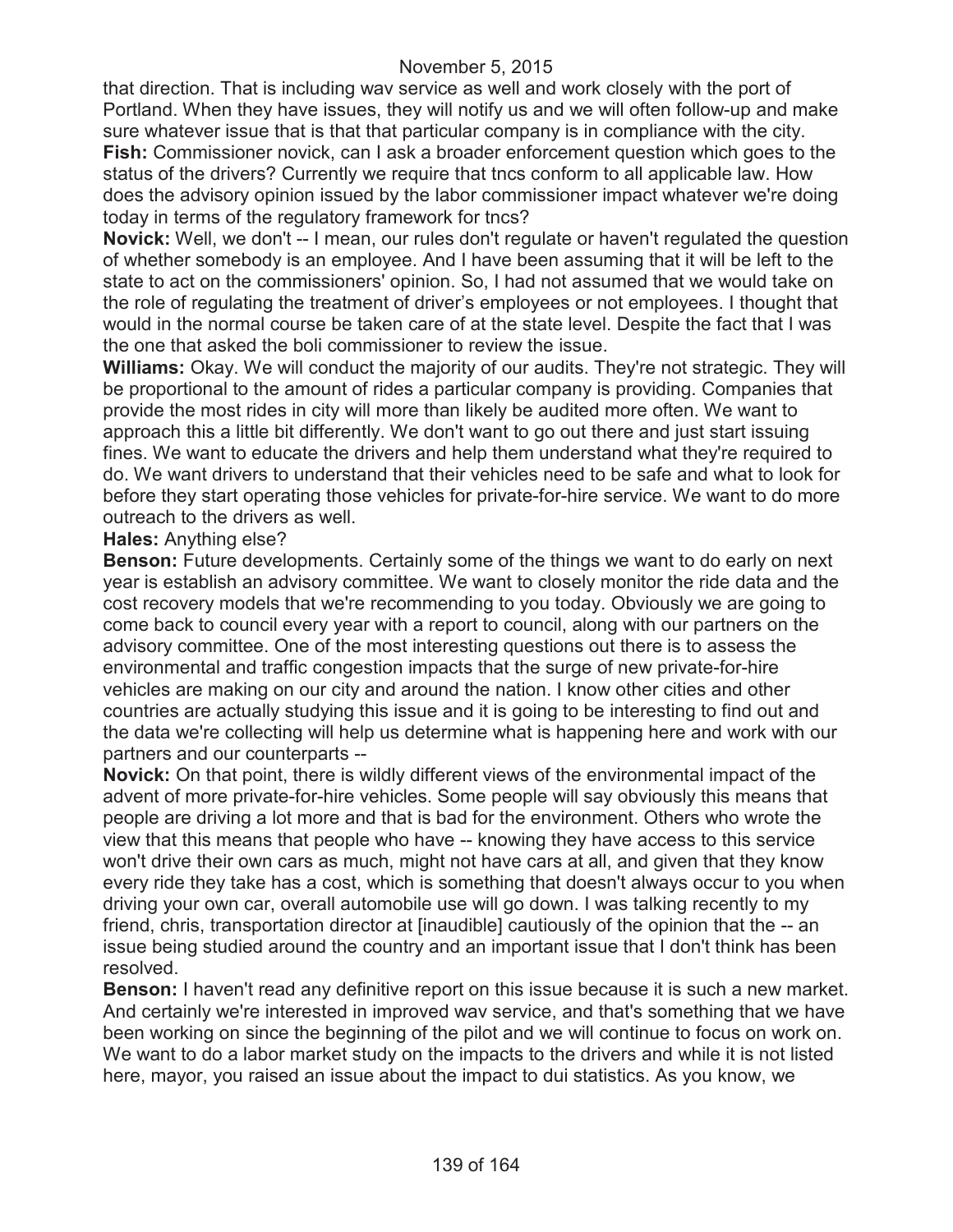weren't able to, again, give you any declarative information but I think over time we may be able to do that and so we will keep looking at that.

**Hales:** Thank you. Before we get to amendments, anything else that you want to cover? **Benson:** No, that's the end.

**Hales:** Okay --

**Novick:** Mayor, we had a presentation, the wav issues --

**Hales:** I want to do that in a minute. Before we get to amendments and invited testimony. You have given us a very detailed presentation on the proposed new regulations which is obviously informative to us and hopefully to everybody. I want to get you to go back up a few thousand feet and just help me understand the context for this a little better. We have gone from the old private-for-hire world in which cities heavily regulated taxi companies and that's how people accessed private-for-hire transportation. Maybe limousines, too. New York City, sold medallions for \$1 million apiece, an old regulatory system. And then tncs came along, and they're everywhere, or most everywhere. And back to your initial comments, commissioner novick, about how we're not the first to this event. We're certainly not the only either. What I'm trying to get at is we went from the old world to the new world. Now here we are in the city of Portland where we have had a taxi regulatory system, where we, I believe, are surrounded by 27 other cities, and I believe none of them regulate tncs in any way whatsoever.

**Benson:** That's correct.

**Hales:** We are in a region of 2.5 million people, city of 600,000, one of 28 cities, and the other 27 don't do anything at all about tncs. Have I got that right?

**Benson:** I believe so, yes.

**Hales:** These issues are being addressed in other major cities which have had legacy regulatory systems like we have had. The question I am working my way up to. You have given us this list, or this set of issues and how you're regulating them. Give me a quick box score of which one of -- which of these regulatory proposals, like the 50 cent per ride fee structure. Or the insurance levels, which of these are unique to Portland versus common in the new world order of how other major cities are attempting to regulate this new environment? In other words, where are we being innovative here and where are we in the mainstream of what other cities are doing?

**Benson:** I think a couple of things. I will backtrack a little bit. 120 day pilot study was very unique and very innovative and i'm unaware of anybody that has undertaken that work anywhere. That was a very thoughtful piece of research. I will address the ride fees. The fees assessor all over the board, all over the country, Chicago has a ride fee of 30 cents. Talking about upping it to 50 cents. Seattle a 10 cent wav fee. Orlando last year imposed taxi-like fees to their regulation. So, it is truly a rapidly changing evolving market. But I do think in many ways we are the leader, because I think the work we have done has been the most informed by research.

**Treat:** If I could add to that. I think in talking to other city transportation officials, the agreement that we have for wav accessible vehicle service is very unique to Portland and the highest standard that I have found in talking to other cities. So, having a performance metric of an outcome-based service model, requiring 24/7 service within 30 minutes is very unique to Portland.

**Hales:** Back to my other descriptor, we are not the only major city surrounded by lots of smaller ones. Is this the norm in the country? True in Seattle or Minneapolis where the major city that used to have the traditional taxi system regulations is doing this work and the suburbs are the Wild West like they are here?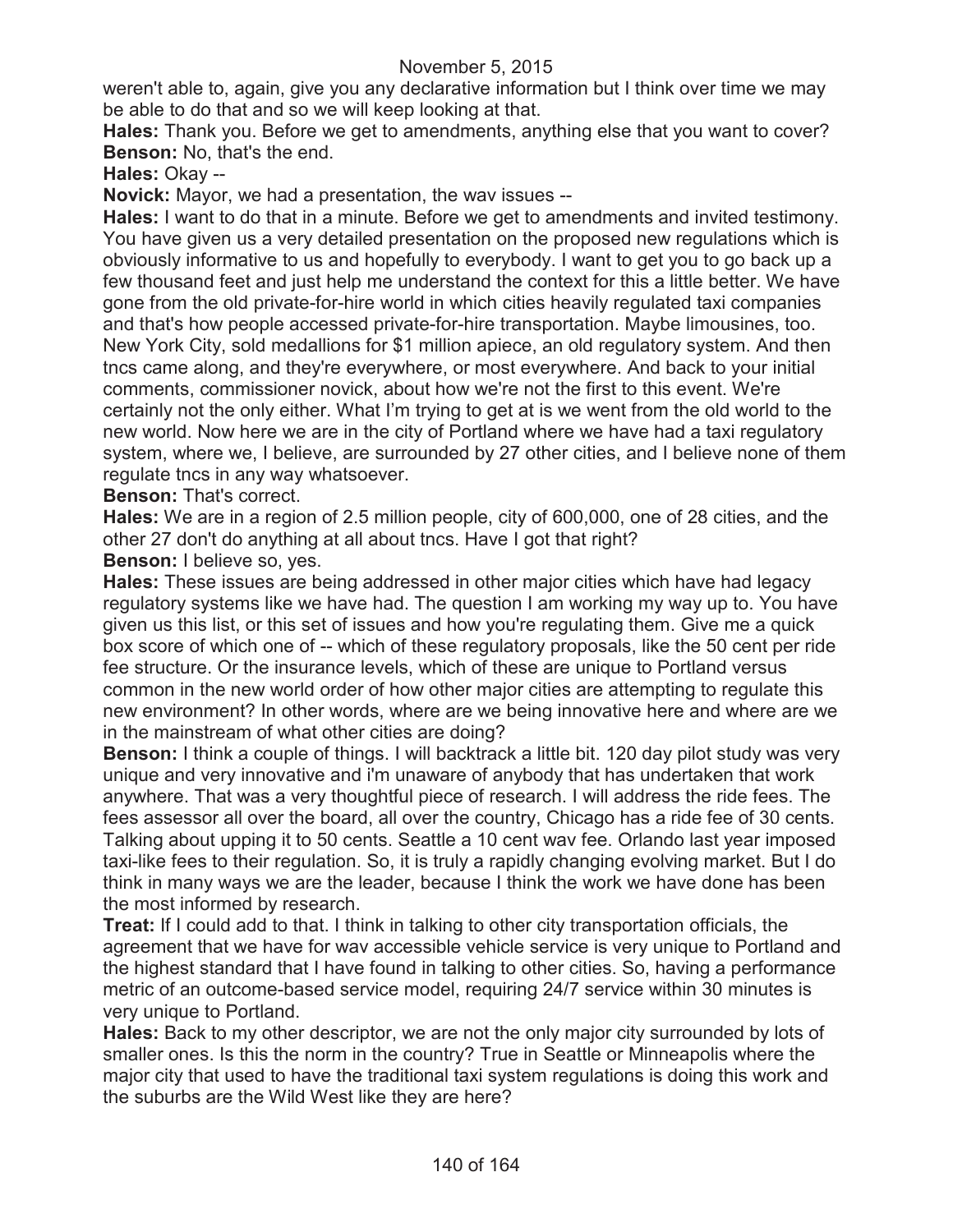**Treat:** I actually don't know. I have only talked to other people in major cities and how they're handling --

**Hales:** Interesting to find out. Again we sometimes think of ourselves of being in a Portland bubble here, but we are a city that represents about a quarter of the metropolitan area's population and one of 27 or 28 cities depending on how you count the ones on the Washington side. I want us to try to keep that context in mind while we're working on this issue and many others too,

**Fish:** Would this be an appropriate time to put forth the amendment?

**Hales:** Yes it would. Let's hear the wav presentation first and then take up amendments, please.

**Hales:** Thank you very much.

**Treat:** Thank you.

**Hales:** Good afternoon.

**Hales:** Good afternoon, joe. Are you on first?

**Joe Vanderveer:** Yes, turn me on here. All right. You can hear me? All right. I'm joe vanderveer and I'm here on behalf of the commission on disability. And I have been on the task force since the second phase began. I have been in the accessibility subcommittee working on that committee, too, but they did get the accessibility part of this recommendation together. And before I started our previous commissioner that served on the task force at that time, phase one, worked with Lewis and Clarke students to come up with the Portland equal access plan which is where this access time part comes from. And we are very pleased that that is in there. Wav service has traditionally been an issue in Portland and so we're glad that it is being addressed now through this and we think this is a very effective way of doing that. Ensuring that that service is at least reasonably equitable to regular service. So, the devil is in the details, enforcement needs to be there. But we support it fully. We also look forward to working with the new committee that they're putting together, and going forward. And that's pretty much it. I also wanted to say it has been a pleasure working with you all. I'm going to be timing off the commission after six years.

**Hales:** Wow.

**Vanderveer:** I will not be around for a year but I will be back after that.

**Hales:** Good, we're glad that you are going to be back. Thank you, joe. Thank you very much.

**Nickole Cheron:** Can you hear me?

**Hales:** I sure can. Just speak up.

**Cheron:** You asked about a box score.

**Hales:** Put the name in the record.

**Cheron:** I'm nickole cheron -- thank you, Karla. You asked about a box score. I would say that what we are doing isn't innovative just around the wav vehicles, we have in the code regulations that stipulate that all people with disabilities visual impairments, people who have service animals, have to be accommodated by tncs, and my understanding is that we are the only city who has integrated that into our actual regulations. And I think that's pretty awesome of us. I would like to say that there is a big difference between what we have in code and how it plays out once we move on from here. And that will be something that is handled through administrative rules and policies and procedures and some of the things that we want to be on the lookout for is accessibility fund. Commissioner Fritz asked questions about it. For me the reason why it is such an imperative, it creates an incentive to bring parody to the service for people with disabilities, which has never been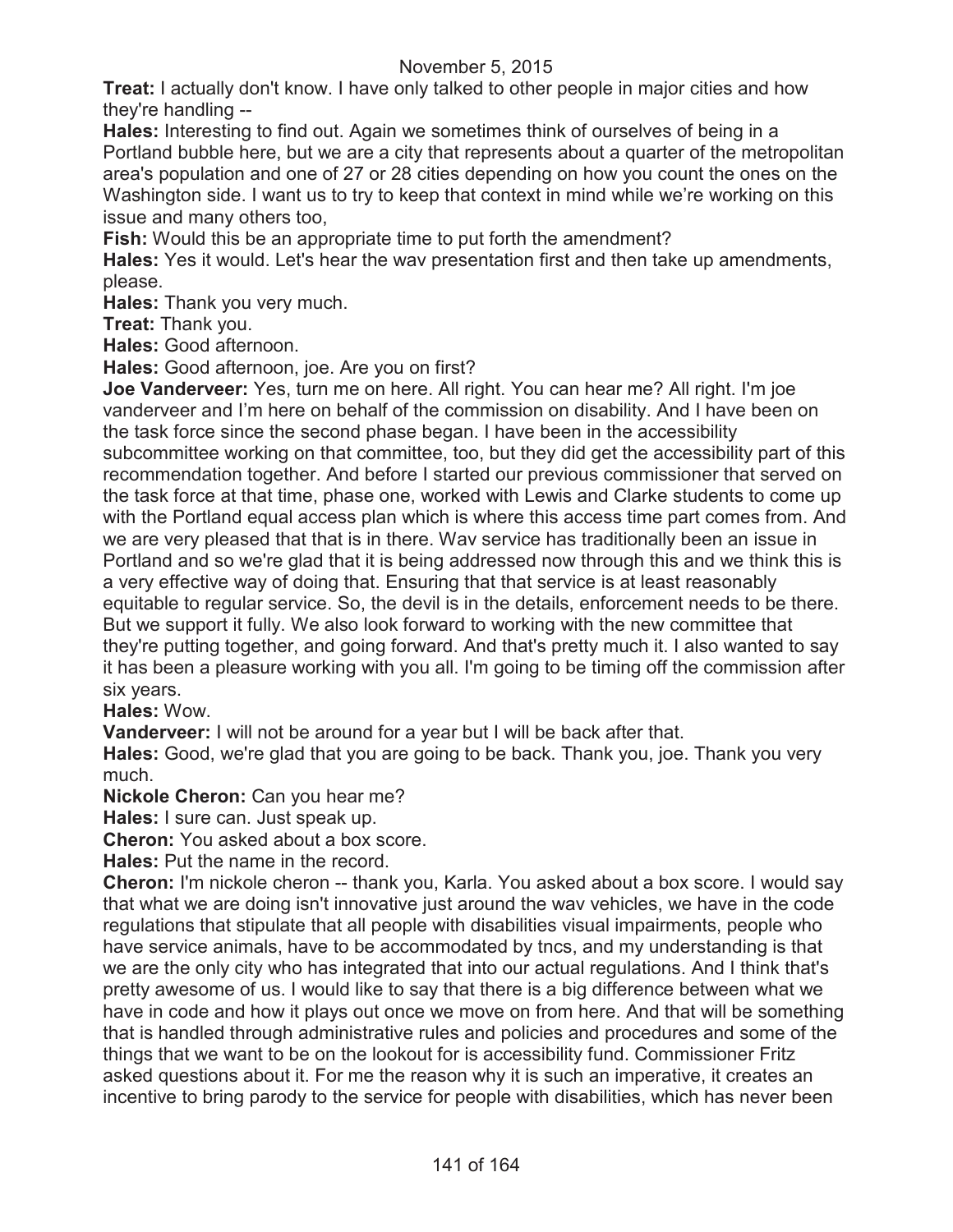there. How we do that? I'm not sure yet. And I know it is going to take a lot of thinking and implementing to make that happen. In the meantime, I think we will have to think of other innovative ways to make sure that the wav service is continuing. The other thing I think that is really important that we keep our eyes to is with compliance, and the way we do compliance not just on focusing on how many rides are given, but also the rides that are requested and are -- aren't able to be fulfilled. And that is something that gets penalized and these are things that I know everyone is here to keep on top of. How we do that, yet, I think we are still needing to figure that out. I think we have a really great start. And under your guidance, it will actually improve the transportation options for people with disabilities in Portland beyond anything that has ever existed and probably exists in any other city. **Hales:** Good to hear. Thank you. Questions? Thank you both very much.

**Vanderveer:** Thank you very much.

**Hales:** Okay. I think it is a good point in which to take up amendments and then we can take up testimony.

**Novick:** Let me kick things off, colleagues, an amendment which codifies what the commissioner in charge has already agreed to, which would simply amend 16.40.960 paren capital b, by clarifying that the -- that members of the private-for-hire transportation advisory committee shall be nominated by the commissioner in charge of the bureau and approved by the city council.

**Hales:** Is there a second?

**Fritz:** Second.

**Hales:** Any discussion about accepting the amendment

**Novick:** Aye. **Fritz:** Aye. **Fish:** Aye. **Saltzman:** Aye.

**Hales:** Aye. Others?

**Fritz:** Yes, mayor, thank you, amendment on insurance. Unfortunately we can't go back to that slide. Essentially the insurance should be the same for all commercial drivers. And, so, i'm proposing to amend two sections of the code, well, actually three. One is on for auto insurance for the taxi companies. We heard during testimony that all taxi companies currently have \$1 million per occurrence and that is the same of what we are asking for the tncs. 1640-130-g-1, combined single limit, not less than \$1 million per occurrence rather than \$500,000. Paired amendments offer the tncs that the insurance company needs to be \$1 million throughout. We would delete 1640-230-g, number one, which says that you can have -- \$50,000 for death in the primary coverage which the driver is looking at their phone every two minutes in order to find out whether they are going to accept a ride and just make it throughout, if you have your app switched on, it would be \$1 million. Just so you know. Commissioner Fish's staff did some research, and Birmingham, Alabama, Columbus, Ohio, already have this million dollar coverage for all three periods. So it is not something that is completely out of the ordinary. **Fish:** Second.

**Hales:** Further discuss about accepting that amendment?

**Fish:** I would like to add, mayor, little rock, arkansas, and milwaukee, wisconsin, require equal levels of insurance across all three periods, although the levels are lower than those being proposed in Portland.

**Fritz:** What we're trying to do here is provide a safe system where everything is covered and the taxi companies and tncs have the same responsibilities. These amendments would do that.

**Hales:** Further discussion? Roll call on that please.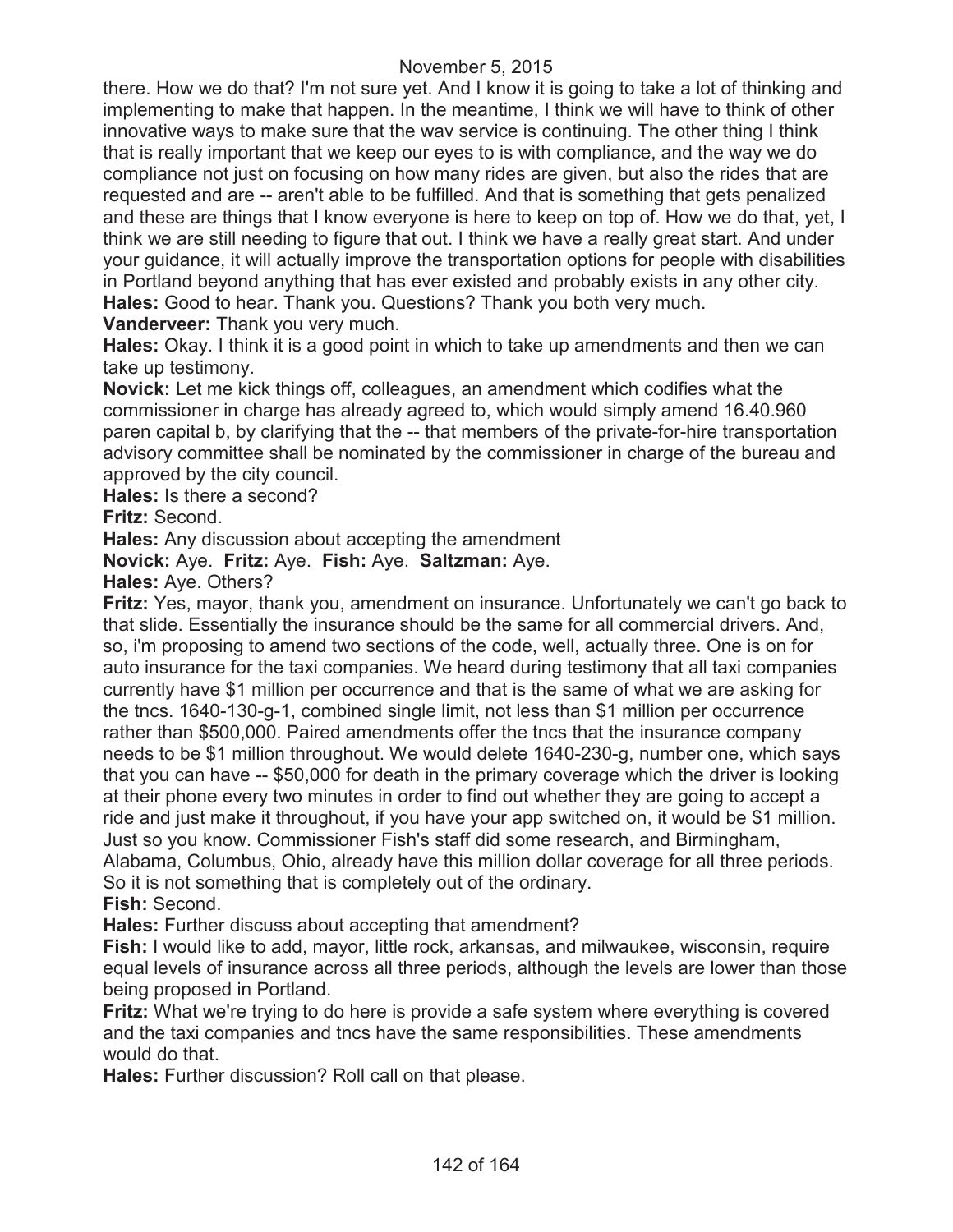**Novick:** I don't think this amendment is at all unreasonable, as I said, I have been rather torn over this issue. For the moment, I have decided to stick with the rules in Maryland and Minnesota and Washington, Wisconsin, vast majority of jurisdictions but I think it is an issue we should revisit as more data comes available on what actually happens in period one. I respectfully vote no.

**Fritz:** I believe we should advocating at the state level to greatly increase the minimum coverage for all private drivers as well as commercial. I found out today we don't even have standards for how much commercial drivers have to have in coverage. And that many companies are covered much by their corporate insurance, as much by their vehicle insurance. In the meantime, before we can change that throughout the system at least we should make sure that commercial drivers, if they are in a crash that they are going to be able to provide something appropriate to their victims. Aye.

**Fish:** I am going to support this because I think we have an obligation to protect the safety and health of the people of Portland. This is not a novel idea. Other cities have reached the same conclusion. And I have yet to be persuaded that this is any meaningful distinction between periods one, two, and three from the point of view of the person who is seeking compensation for damages. And until that distinction has been made clear to me, I think we should treat all periods equally and therefore I will support the amendment. Aye. **Saltzman:** No.

**Hales:** I'm going to vote against this amendment for now but I want to hear testimony on the subject. The first I have heard actually that other cities have actually accomplished this goal of having a higher level of insurance protection, birmingham, columbus, milwaukee and I think you mentioned one other. Major cities that have done this, it does undercut the argument that I have heard relayed from tncs that this would drive them from our marketplace. So, I would like to hear testimony on that question of how it's working in those cities where these higher insurance limits are in effect and I will consider, reconsidering my vote later in the hearing or later -- next week when we -- when we act on the ordinance. For now I will stick with the commissioner in charge's recommendation and bureau's recommendation but, again, I would like to hear testimony on that. No.

Amendment fails. [gavel pounded]

**Hales:** Any others? Okay. Let's move to --

**Fritz:** Point of clarification. Is it your -- I didn't hear anything about limousines and town cars, it seems to me we are taking off the restriction of having a one hour ahead of time reservation, is that correct?

**Novick:** Director, can you help with this?

**Treat:** That's correct.

**Fritz:** Further impact to the taxi companies and I have one more question and that's on - right on the first page of the code where 1641020-a, it says it is not a defense to any regulatory action including penalties and fines to assert that the city cannot act because of pfht service operator does not possess a valid city issued permit certification decal or taxi plate. I don't know what that means.

**Ken McGair, City Attorney:** That's language that has existed in the code prior to the pilot period and it actually is in artfully worded, I would admit, but basically says that we have jurisdiction over anybody that is operating within city of Portland regardless of whether they claim to have a permit or not. It makes clear that our jurisdiction applies to people who are rogue operators. It is not a defense to say that you have no jurisdiction over me. In a roundabout sort of way, when uber began operating on December 5th of 2014, that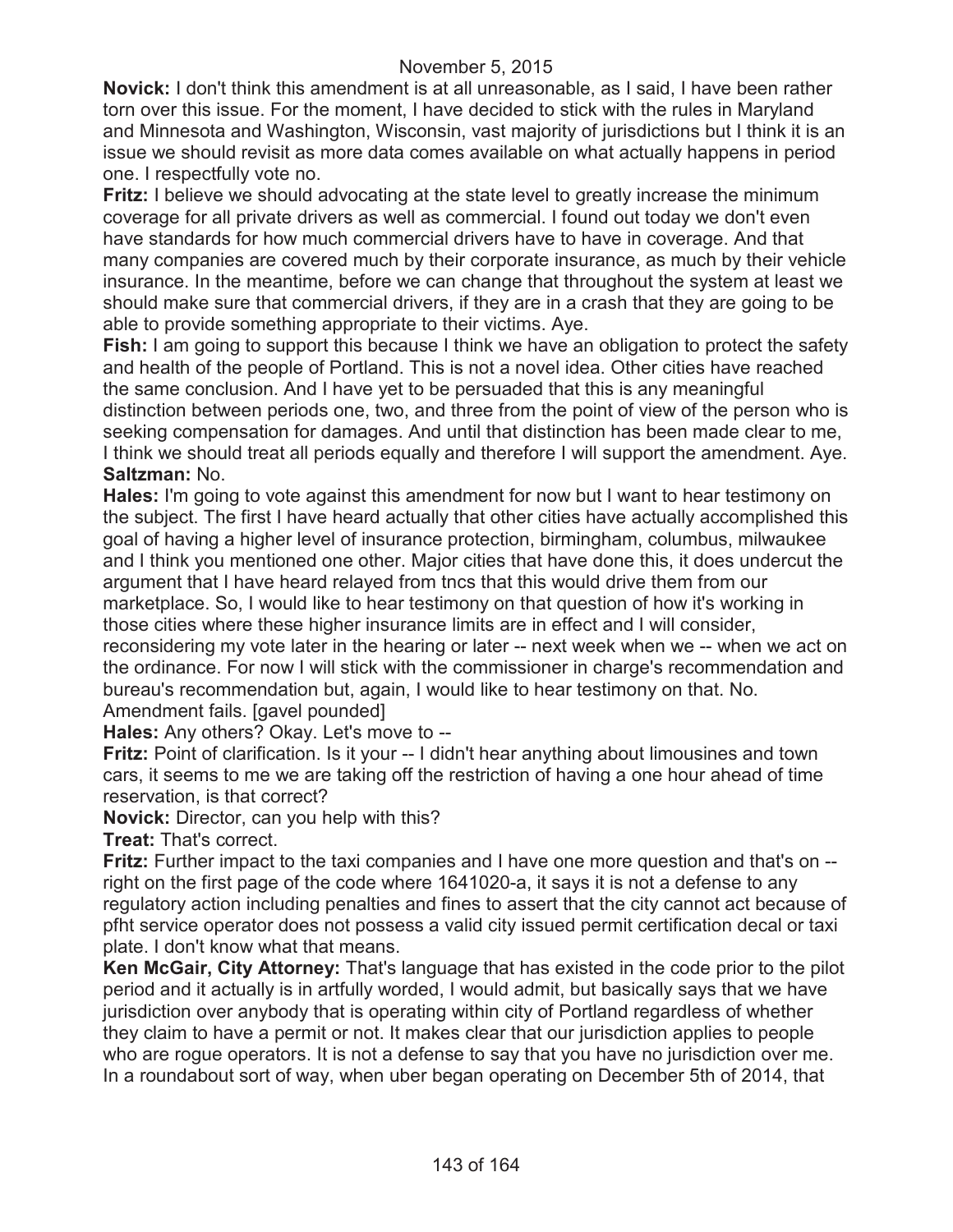was one of the provisions that was invoked to find them initially. In artfully worded and in the double negative --

**Fritz:** Triple negative. You would potentially support some kind of rewording of that particular section.

**McGair:** Sure. I mean, to get it -- of course, to get the intent which is that we have jurisdiction over whoever is operating within the city.

**Fritz:** I would be happy to work with you on that before the vote next week. **McGair:** Thank you.

**Fritz:** Commissioner Saltzman has left all together. I guess we are going to testimony now.

**Fish:** I move the reconsideration of your amendment.

**Novick:** We do have some invited -- madam president, we do have invited testimony from the transportation fairness alliance and the tncs.

**Fritz:** Thank you.

**Novick:** We are going to hear from the transportation fairness alliance.

**\*\*\*\*\*:** Commissioner, if I might, could we ask -- [inaudible].

**Tim Ramis:** Thank you members of the council. Tim on behalf of the transportation alliance and my task is to introduce the testimony that you will be hearing on this subject this afternoon. You will hear two subjects addressed. First the question of whether or not the ordinance actually achieves the fair and equal playing field for tncs and taxis. And the question -- the second question is to the extent parody is achieved, the policies adopted the correct policies for the city of Portland. This ordinance sets up two separate sets of regulation and makes an effort to have them be close to the same. In some cases, it achieves that result. In some cases it fails. And so you will have testimony on those subjects. One example, the subject of 24/7 service. If you look at the language of the two sections involved, you will find that for tncs, there is a requirement that there be an app available 24/7 capable of providing service. But with respect to taxis, there is a requirements that dispatch service available and cars actually available. And unless we intend a different result, it seems to me to make sense that we use the same language to achieve the same result. Unless there is a different policy result we want there in terms of 24/7 service, we ought to use the same language. That would require an amendment. On the policy side, question that arises is why are we reducing the qualifications for the techs who do the safety inspections? Currently, under your law, a master technician certification is required for eight areas of specialty. Under the new regulations, that is reduced to one area of specialty. Meaning that a person who is qualified as an air-conditioner repair person could be doing the inspections, qualify to do the inspections for breaks, steering, suspension. The question is whether that is really the policy direction the city wants to go. It is clearly a reduction in terms of the qualifications. Next on the question of air quality. Why not specifically require each vehicle to have the deq compliance certificate? Instead we make a reference in the code to meeting the deq standards for the area, but those exempt cars that are not registered in this area. Again, is that just a drafting issue or do we really intend to allow cars from outside of the area to not comply with the deq requirements? Finally you will hear testimony that we clearly need more revenue for purposes of enforcement, but how should that revenue be collected? Historically the companies have been willing to shoulder that burden. We think that should continue. There is really not a good reason that we can see for exempting uber from those fees and transferring the cost directly to the consumer.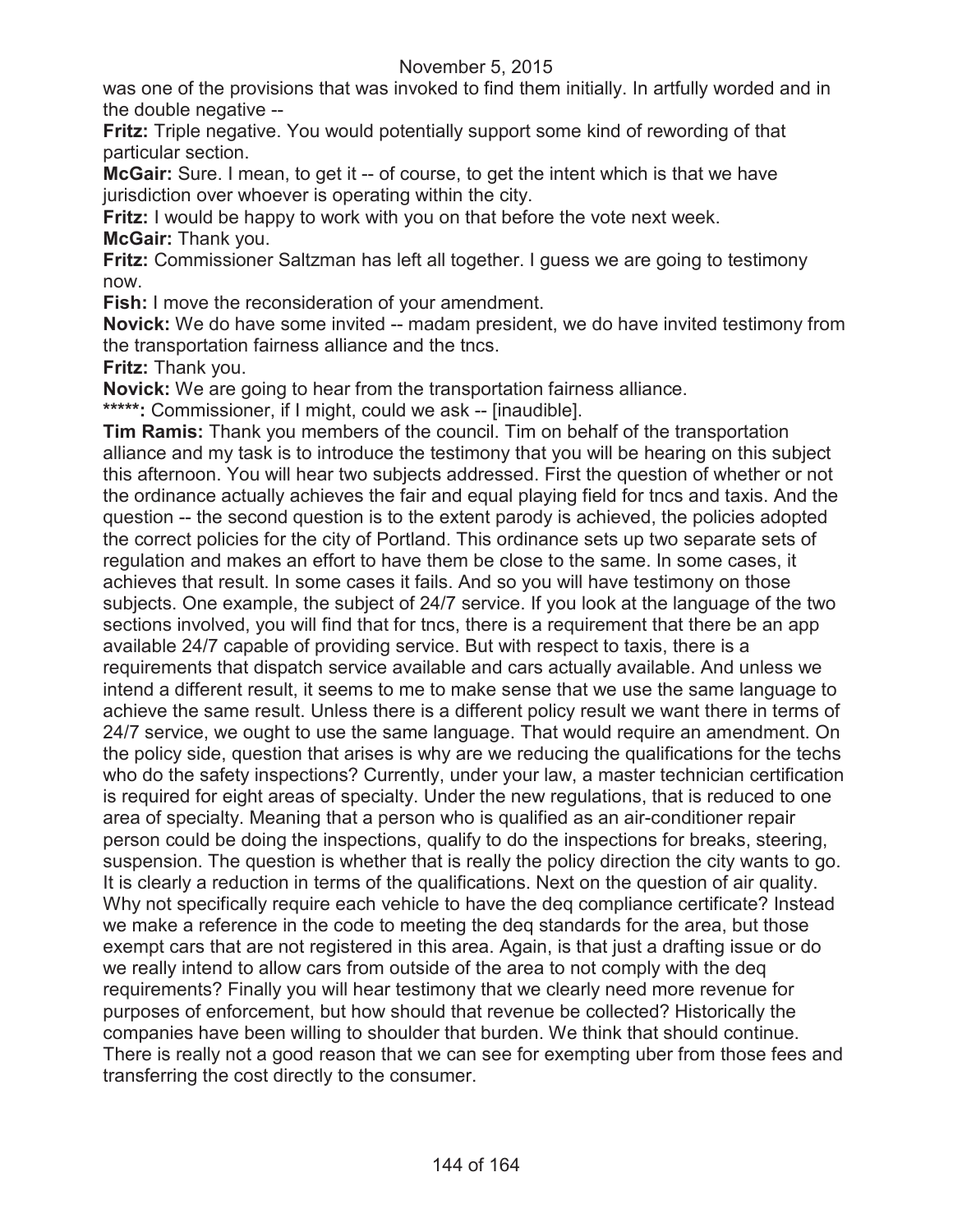**Fish:** Can I ask you -- maybe it is a dumb question, will deg give a certificate of compliance to an operator who has out of state license plates?

**Ramis:** Yes, for \$12, and going down to the station and making it through, you will get the certificate.

### **Hales:** Thank you. Who is next?

**Stephen Kafoury:** Mr. Mayor, members of the council, my name is Stephen kafoury I represent broadway cab, the purpose of requiring liability insurance to providers of transportation services is obvious, protection to the public. Uber, first failure to clearly place responsible for obtaining the insurance on the transportation company and second to establish a sufficient level of coverage during all periods. Taxi companies as you know are required to provide 24 hour, seven day a week coverage on their vehicles regardless of whether they are being used for commercial or private purposes. Should that car be involved in an accident, there is no question about where the liability lies. The port of Portland requires tncs to provide coverage at all times that the tnc vehicle is on port property regardless of how the vehicle is being used. No reason for the city of Portland to have a lower level --

**Fritz:** What level does the port require?

**Kafoury:** Talking two issues, madam chair. It is a million all three periods.

**Fritz:** Port of Portland requires that. It

**Kafoury:** Port of Portland today. Yes, and I can show you the certificates. In fact, they're probably in your office because we provide that information to the commissioners. **Fritz:** Thank you.

**Kafoury:** If I can just do a quick interjection here, the reason the port of Portland can do this as opposed to other cities is because they're not elected. If you look at what happens in other cities, there is a \$50 billion company called uber that comes into cities like Portland and says you will take our way or we will leave. This is -- if you look at what has happened across the country, time and time again, they come to cities and say you take what I want or we will pull out of your city. And then they have a marvelous technique everybody on the app, push a button, automatically sends an email to the commission ers, let me keep my uber ride. Don't vote for this. What happens around the country, say commissioners get 50,000 emails and they say I better not vote against uber. Port of Portland doesn't have that problem because they don't get elected. I would hope that you will be able to stand up to uber and say this is what is right to do and that is protect our citizens and not protect uber.

**Novick:** I will know, if a car is at the port, unless somebody happens to live at the port, their car is clearly operating commercially and it is not like they're sitting at home drinking coffee with the app on. I think there is a distinction.

**Kafoury:** Let me say something about that, mr. Commissioner. The major advantage that uber has in the consumers' mind, they can provide a car to your door within two, three minutes. How can they make that claim and how can they back that claim up? Very simply. They have hundreds, if not thousands of cars driving around, sitting around, with their apps turned on. That is an essential part of uber's business model. And if that didn't happen, if you didn't have those people sitting waiting for the call, uber could not operate profitably. Therefore, those people are part of uber's business while they're waiting for the call. And the other reason we ought to have the limit of \$1 million for everybody is exactly commissioner Fish's comment, and that is if you are on the receiving end of an accident, you don't care a lot whether it is period one or period two or period three. You want to and should be required to and every right under the constitution compensated for your injuries.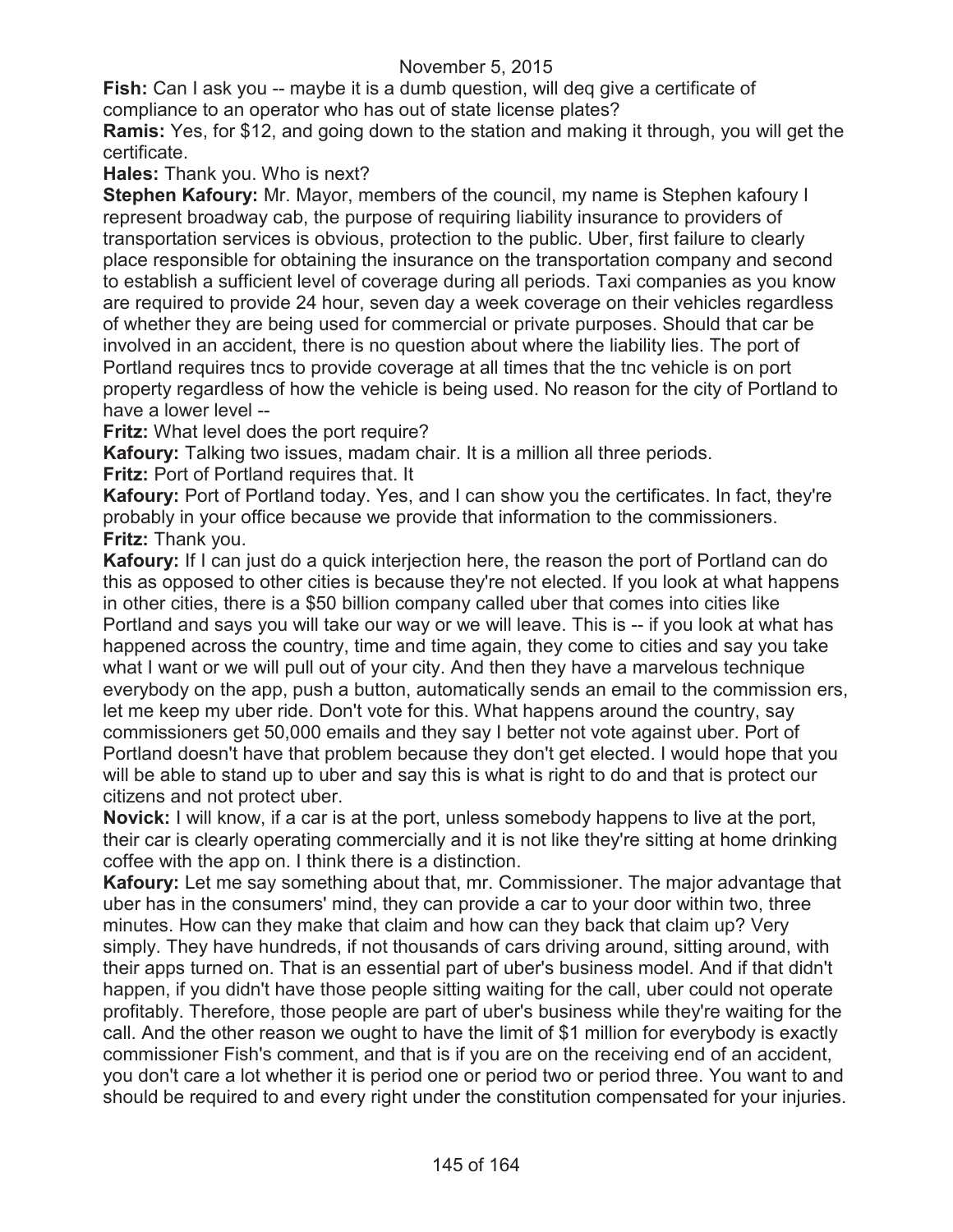And to say that somebody has a lesser need of compensation because it happened to be period one rather than period two is irrational. The only reason that happens is because there is a compromise that was reached a few months ago between the insurance companies and uber. Uber didn't want to have any insurance on anybody. The insurance companies wanted to sell insurance policies, and that's the reason that you have this national model of one rate for people who have period one, another rate for period two, and another rate for period three. It is all a matter of a national compromise between the two industries, not looking out for the public, but better ways. Lobbyist industry, insurance industry, legislature, a bill in to require uber alone to have primarily insurance and not spread it out as your plan does, or the driver, they say the reason we want this language is we want to sell a lot more policies and we can sell a lot more policies if we have a requirement that either uber or the drivers buys insurance. That's bad policy.

**Novick:** We are requiring uber to have primary insurance all three periods.

**Kafoury:** No, you don't. Read it again. Everyone says either uber or a driver or the combination of the both. If you have either or to have primary, you have nobody that has primary.

**Hales:** A process note. As you speak tonight, people may be cheering, don't take it personally. They're actually having a protest outside on a completely different issue. **Kafoury:** I think I am going to pick up a t-shirt on the way home. Port of Portland requires it, I think more cities would if they didn't have the obligation to run for re-election, to have 10,000 emails come in and say don't do this. Uber does a great job of bluffing. They tell you they are going to leave. They may leave for a little while and they come right back again. And I can show you that pattern happen over and over again. Don't be fooled by it. Two things you need to change. Number one, you need to have the all three periods to be the same amount. Commissioner Fritz's suggestion. Secondly, you have to have the liability placed squarely on the company. And not pretend that they're going to pass it off on to somebody else. Thank you.

### **Hales:** Thank you.

**Fish:** By the way, steve on that point, one of the arguments we heard at a prior hearing was that no one is underwriting insurance, and, therefore, we are mandating a requirement that can't be meant. That is certainly not the case in to pretend that it is is by having something in your code that says either the driver or uber can get insurance is just nonsense.

**Kafoury:** Let me say first I think Uber does something that is really cynical. Uber requires every one of their drivers and this is reflected in your proposal, that Uber requires every one of their driver to have personal auto insurance. The never tell their divers that, that personal auto insurance is no good if their driving for Uber. Right you know you have if you may recall the meeting of the task force, your staff, your city staff said there is no insurance in the state of Oregon for somebody who is driving for uber during the time they are driving for uber. It's not available and to pretend that it is by having something in your code that says either driver or uber can get insurance is just nonsense.

**Fish:** The concern I would have about that is that the victim would then have to hire a lawyer to litigate the question of who is -- who is going to provide the coverage, and we -one of the -- I have often had because of my wife's employment, and until recently, I had double health care coverage, but it was clear that someone was primary and someone was secondary. I was in good shape. Exhaust the limits of one and then have a back-up. The problem with that issue not being clear is that both of the insurance providers can essentially take the position that it is not their problem and you have to have a court or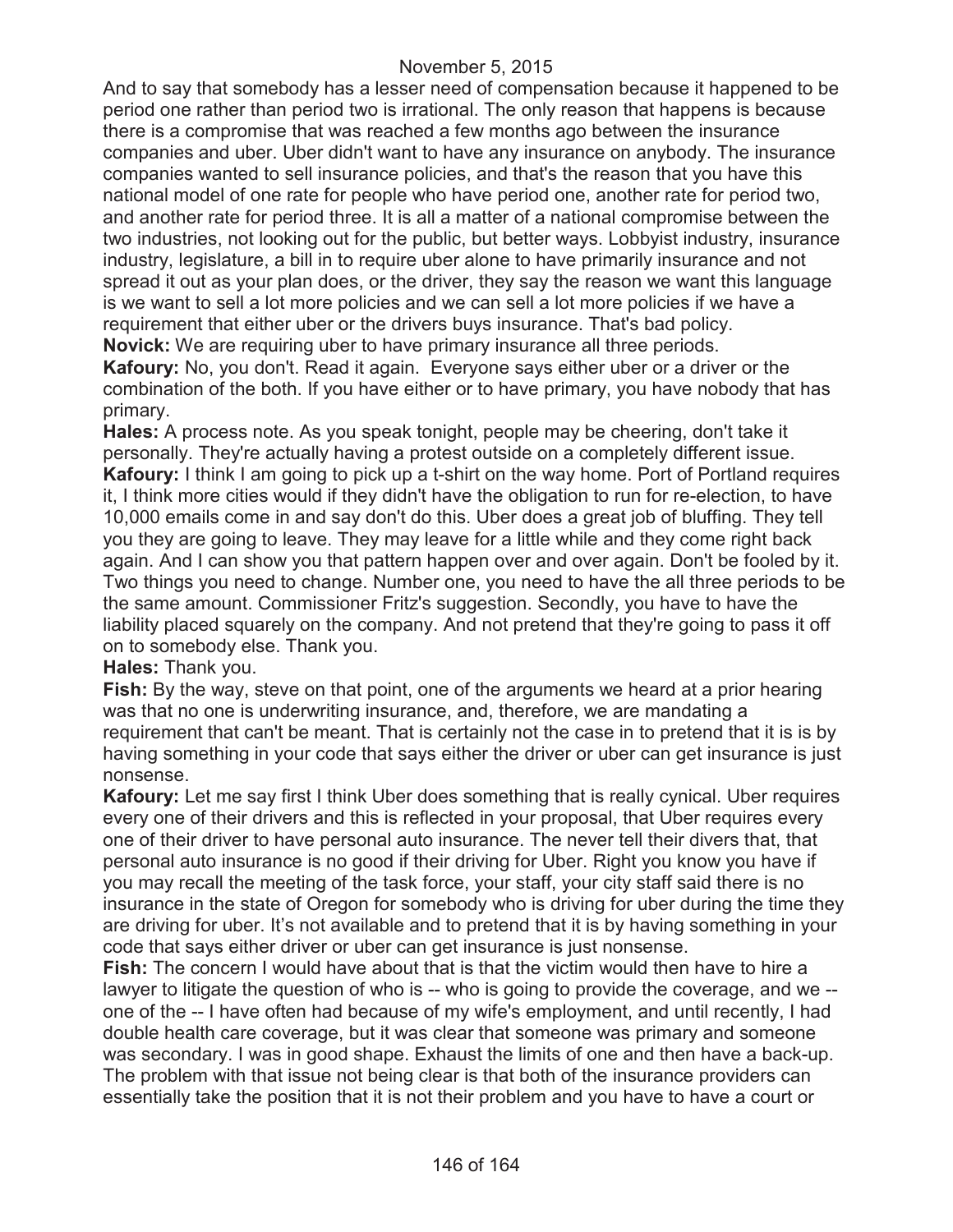some process determine that. And that sounds a little like what we took up yesterday about some of the insurance companies deflecting responsibilities for -- one of the whereas in a resolution we passed we were lamenting the fact that people were not getting prompt coverage because of lengthy litigation and questions of coverage. For my point of view, whatever we set, I want to make sure that there is absolute clarity about who is liable, primarily and the limits of the liability. I don't want this to be a lawyer protection racket, great for local lawyers figuring out who is on first, but that is not particularly fair to victims.

**Kafoury:** You will hear some testimony. Your concern is not hypothetical. We have had that exact think happen in the city of Portland. You will hear testimony in a few minutes from a lawyer from the insurance defense bar giving examples of exactly why that is a problem. Thank you.

**Hales:** Thank you.

**Steve Entler:** Mayor, councilmembers. Radio cab --

**Hales:** Name on the record again.

**Entler:** Steve Entler, manager of radio cab. We have this the experience with the tnc companies, actually uber mostly. I have sent a series of letters to you and I am not sure that you have actually seen those. They have arrived at different periods with our experiences on how that has all played out. You know, we have heard over and over again that uber's insurance is primary in periods one, two, and three, but that's not the way it plays out. What really happens is when you get involved in an accident, that's not the proof of insurance that shows up. Personal auto insurance is what shows up. We kind of know what's going on, but most other motorists out there do not. All they know is their honda get hit by somebody else's toyota. When that little trade thing happens to fall off of the dashboard, nobody is the wiser. It ends up with allstate being informed their insured was hit by somebody that is injured by geico or something of that nature, and when nobody is the wiser, insurance companies swap information, determine who is at fault, and they make payment, and who is harmed? The only person really harmed is the policy holders of all of the other insurance companies. I suppose when there is a very big accident that primary commercial auto insurance will show up. But by and large, the bulk of all of the accidents never even find their way to uber's insurance company. If they do after repeated hearing from their driver, the way it really works is they have to -- if you try to file a claim with uber's insurance company, which is James River, they won't even take your call, first of all. And they say they will tell you sorry, we have to hear the claim from our driver first. If he is not inclined to do that, tough luck. And then you are in the process of trying to find a legal means. You know, I don't think it is intended for that kind of stuff to happen, but that is the way it has played out. We have been involved in four of them. Right now the oldest ones are nearly five months. We haven't received payment even though finally uber three weeks ago took full responsibility and told us that the check is in the mail.

**Hales:** What, accidents or --

**Entler:** Tnc vehicles that have hit ours.

**Hales:** Okay.

**Entler:** Check is in the mail three weeks ago. I think they should have sent it by uber car or something because there is something seriously wrong with the u.s. Mail coming out of san Francisco.

**Novick:** If James River is behaving unethically or unlawfully, that sounds like a job to the insurance commissioner --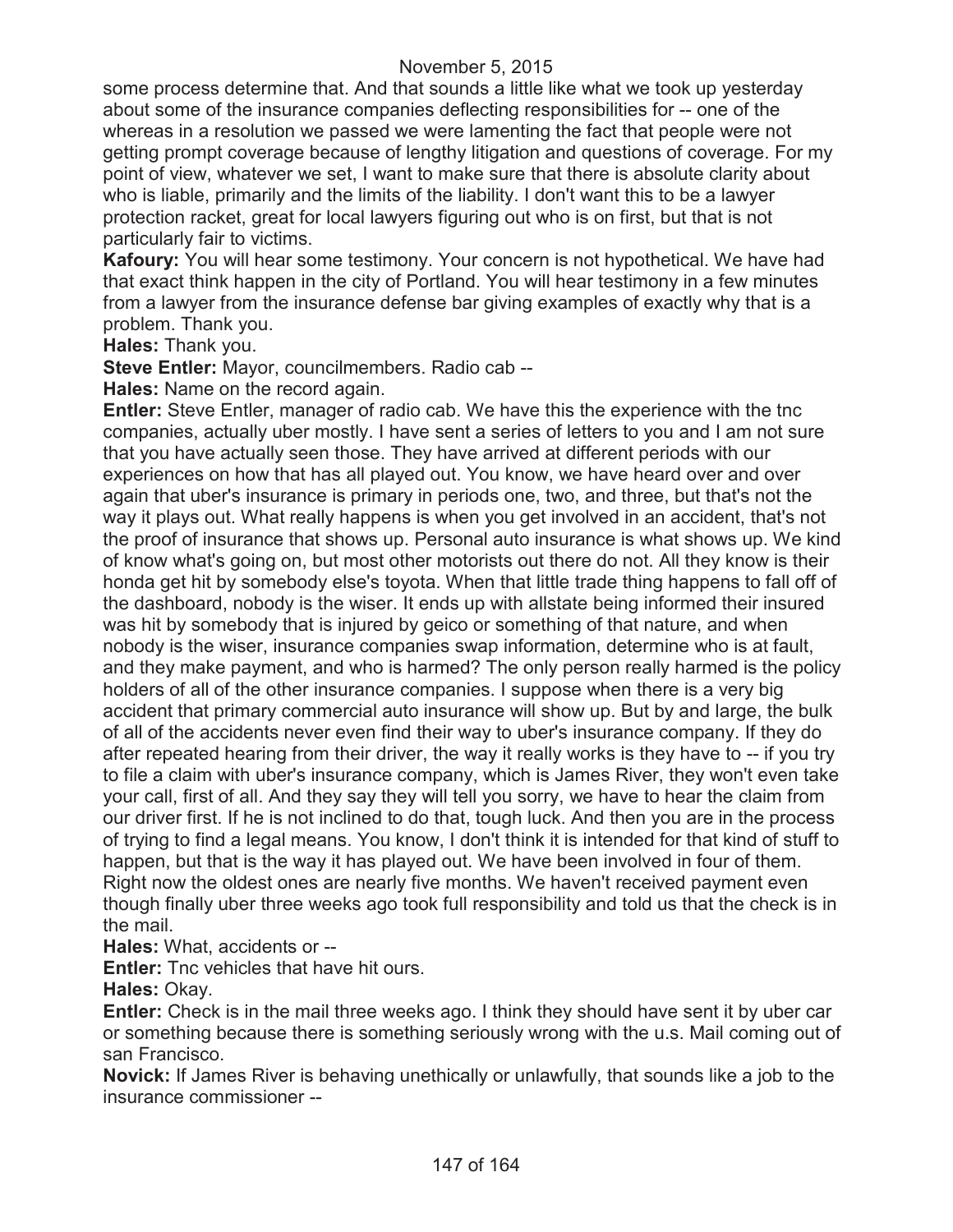**Entler:** I have instructed our third party administrator to do exactly that, yes. You would think after they finally got around to taking responsibility, it would be a quick resolution. None of these have been super serious accidents. I think that is what happens with the bulk of them. During period one, that's about 65% of the accidents happen. Most of our accidents, similar stuff, no passenger in the car. That's just a fact of life. So if by avoiding a large majority of those claim cost they got a significant advantage over the rest of the commercial transportation providers. It was interesting that the last thing I heard at the last city council meeting were putting you guys on notice, you gotta have the same amount of coverage during period one as you do periods two and three. I don't know what happened there something changes between then and now.

**Fritz:** Im so glad you said that didn't we just decide this already.

**Entler:** I believe Mr. Novick made that statement too.

**Novick:** I said I was opened to reconsidering the issue and ive said tonight after we gather more data at a future time I might again for the moment I am inclined to go along with what the majority of jurisdictions are currently doing.

**Kafoury:** And how many people are we going to have injured before we find that's enough that we've actually got to study showing that we need to have a higher limit? I think that's really an unfair thing. I don't think you have studies of how many people get injured before and how much they get compensated before you make a policy decision on what's right to do.

**Hales:** Thank you very much. Let's hear from the next panel, please. I'm going to call from the other side; is that right? We are on invited guests still, i'm sorry.

**Novick:** Next, we have bryce bennett of uber and annabel chang of lyft here to testify. **Bryce Bennett:** Good evening. We've gone past 5:00 now. Mayor hales,

commissioners, thank you for your time tonight. My name is Bryce Bennett and I am the new general manager for uber here in Portland. As a native of the northwest I understand how important the Portland community is to us and our local team and have appreciated working closely with your staff and pbot over the past several months. Some of them are here behind me today. We appreciate that the task force, city council and staff have poured hundreds of hours to develop the ordinance. The language before you truly does create parity while acknowledging the fundamental differences between business models. We do have a couple of concerns namely around per trip fees. While we do agree to the structure, as a fair way to provide a cost recovery system for the city throughout the industry, we do believe that 50-cent will be an unreasonable burden for Portland riders as well as some of the highest trip fees in the country and will result in over collection. Just most recently, city trip data from the data report conducted by the city suggested that there will be up to 5 million rides over the course of the next 12 months and that's not taking into account the 40% trip growth that has occurred in the industry. Additionally it's problematic for drivers as they will no longer be able to easily take these out of their window and it could cause additional rider confusion. Throughout the pilot program we've seen ride sharing positively impact the lives of hundreds of thousands of Portlanders. Just this week we have completed our millionth trip in the Portland area and have nearly 5,000 active drivers generating income on a flexible schedule. As a result we recently launched a full-time in person center in the lloyd district to provide additional resources. Thanks to the program data we know that ride sharing covers every Portland zip code. And 75% of all ride sharing rides now have a wait time of six minute or less. The data shows that ridership for all for-hire transportation options have increased by 40% in just four months. It truly shows that the pie is increasing as a whole for the city of Portland.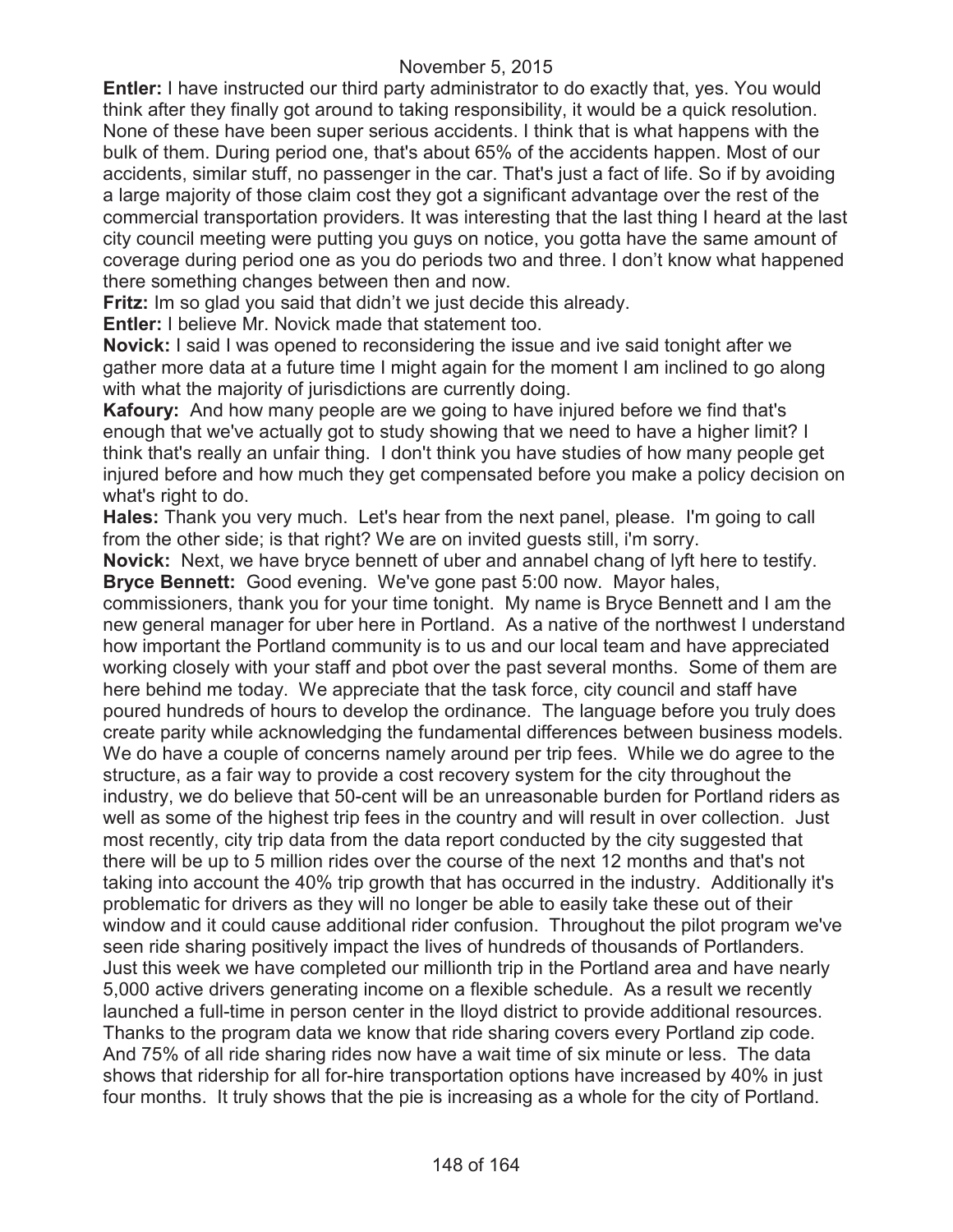Additionally we've gone to great lengths and improve service in traditionally underserved areas like southeast Portland and continue to work on wav options here in Portland. Just in the last three months we have multiplied the amount of available hours through a firstof-its-kind, peer-to-peer wav option five times over what was available in august. Additionally, we provide 24/7 coverage and have since the summer by working with local partners like first transit. We're excited about the progress that the city has made towards pretty permanency and certainty for Portland, riders and drivers alike. Ride sharing is a good thing for the city, and I think the data report has shown that. We're hopeful we can work together to solve the issues and sincerely again appreciate everyone's time, staff, the commissioners, the mayor as well as the task force in creating these. Thank you. **Novick:** Welcome to Portland. Two questions. Uber operates in little rock, Arkansas. And last time I had an exchange with an uber representative, I was told that if we increased the insurance requirements in period one, either it would not be economical, chasing uber out, or there would be no one who would be willing to underwrite that insurance so it was not feasible and yet that is the requirement -- I meant birmingham, alabama, excuse me, I need to read my notes carefully. You operate in cities with \$1 million coverage. How can do it in other cities but not in Portland?

**Bennett:** I would be happy to address the larger question that was discussed earlier. Two of the cities referenced -- so in columbus, missouri, and in birmingham they passed a million dollars of coverage during all three periods. However, we do not operate in columbus. And in the other two places mentioned, wisconsin, was one of them, it was actually preempted by the language at a state level that you see in front of you today and that has been adopted by 28 states around the country.

**Fish:** Do you operate in birmingham, alabama?

**Bennett:** Currently, we do not operate in birmingham.

**Fish:** And do you operate in columbus, ohio.

**Bennett:** Columbus, ohio but not columbia, missouri. We do not operate there.

**Fish:** And under the terms of service --

**Hales:** I liked your question but i'm not sure if I followed the answer. Are you operating in any cities that require a \$1 million coverage?

**Annabel chang:** May I respond on behalf of lyft?

**Hales:** I'll get to you. Are you now operating in cities that require a \$1 million coverage? **Bennett:** I'm not aware of any cities that requires \$1 million during all three periods. **Fish:** And you've heard the concern that this council has about terms of service being tailored so they're not misleading to consumers in Portland. We've heard from lyft that they will unambiguously comply with that requirement. Can you state that uber will comply?

**Bennett:** As commissioner novick noted earlier, we have verified our concern about the language but have agreed to comply with the language in this ordinance. **Fish:** Okay.

**Fritz:** Could you respond to the question I had earlier about drivers on your platform but come in from utah, california, to spend the weekend here and start driving, how do you know that they're here and do you let them drive here?

**Bennett:** Commissioner Fritz, it's a geo-based system, gps. If you are not a part of the platform within a given area, say, Portland, say you're from seattle, from san francisco, you cannot open up the driver app and go online and be engaged in trips.

**Fritz:** So you're 100% confident that everybody who's allowed to drive within Portland has gone through the process in Portland?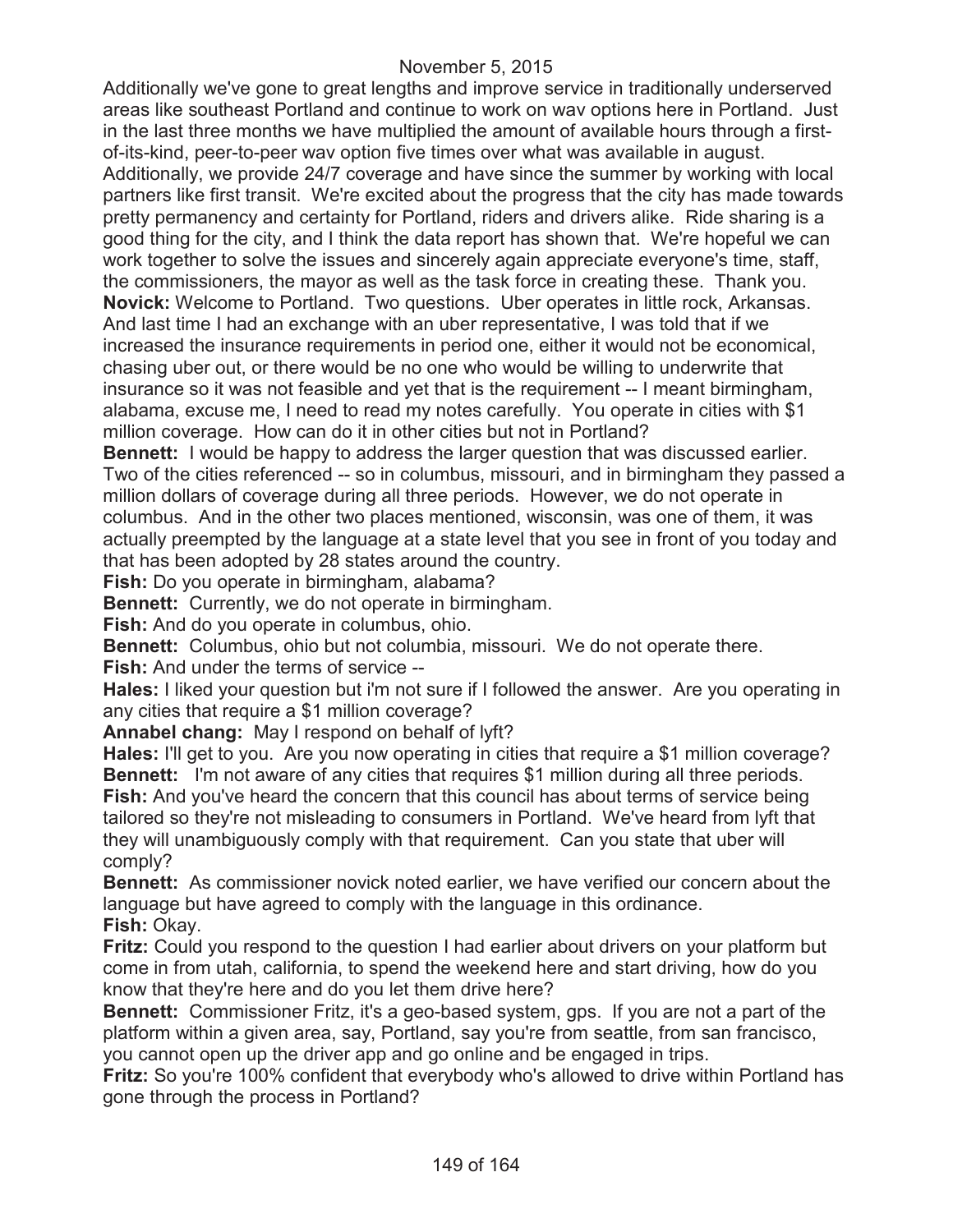**Bennett:** Commissioner Fritz, absolutely yes, we are.

**Fritz:** This isn't the legislature, you don't have to keep saying our names. Thank you very polite.

**Fish:** I just googled columbus, ohio. And uber is a proud provider of services in columbus, ohio, which has implemented \$1 million coverage so could you between today and the next hearing respond to us in writing as to whether you are operating in columbus, ohio, and whether you are conforming to the \$1 million coverage limits for all periods? **Bennett:** Absolutely, I will make sure to follow up on your question.

**Fritz:** I want to continue. Since you are agreeing that you have the primary coverage in all three periods, you would have no problem with us deleting the piece in the code that says that the coverage could be provided by the Tnc driver or a combination of the two? **Bennett:** In regards to that language specifically, it does provide flexibility for the private market to offer additional policies going forward and we actually have seen 14 insurance companies, private insurance companies offer policies specifically for period one. And that is I believe the intention of the original framework that included that language. However, currently, and as long as we have been in Portland we have provided primary

coverage during period one for all trips.

**Novick:** Could you answer the question directly? If we remove the language and said coverage is maintained by the tnc, would that be okay with you?

**Bennett:** It's a good opportunity for the private market to be a part of this and to give drivers choice if they do decide to pursue additional insurance coverage during that period one time. We would disagree in removing that language.

**Fish:** Why do you go right to the question of providing driver choice? Our concern is with consumer safety, not with driver choice. Why do you reframe it as providing driver choice? Our concern is that someone who is either in the car or on the street is covered and protected. And so how does -- how does -- where providing driver choice works against the point that we're making about being clear about primary responsibility, why should we care about driver choice?

**Bennett:** Absolutely. We do not intend for any ambiguity either. I believe that is the first requirement that we're looking to cover in the sense of having that coverage during period one. The option just merely gives whether the tnc or a private driver carries that. It has no change in whether you get to or not or if you have to or not.

**Hales:** Okay. Other questions? Let's let ms. Chang testify.

**Annabel Chang:** Good evening, thank you, again for having me in council. I'm the director of public policy for lyft. I would like to take a moment to thank our amazing community of drivers and passengers that have waited patiently into the evening to show up here. They have been with us every step of the way, expressing their support for ride sharing. Several of them actually stopped into your offices and dropped off a letter expressing their support for ride sharing. So we just wanted to thank them for their time here. Since we launched in Portland back in April, it's clear that the pilot has been a huge success. And the residents and visitors to Portland have embraced ride sharing. With these increased transportation options and with the data report, I want to flag three important points. Number one, there is better service coverage from for-hire transportation providers, period. In east Portland, 50% increase in ridership. That is incredible in such a short period of time of just this pilot period. Second, there is a reduced wait time for everyone. So, for example, if you were to get a ride from the ride share, it would be four minutes to get a ride, which is reduced time for the city of Portland and number three, there are more options for individuals needing wheelchair accessible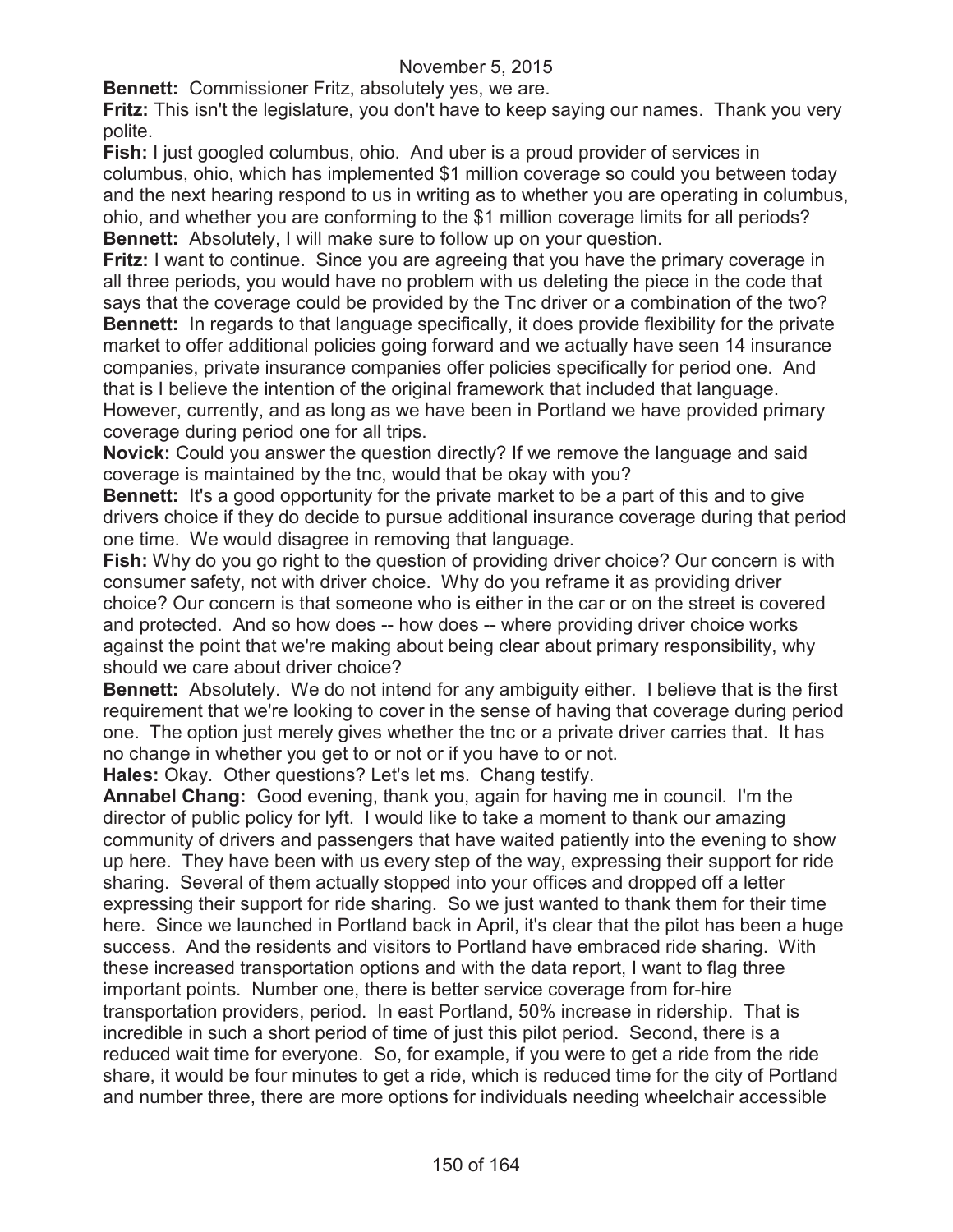vehicles. That is pretty incredible and ride sharing companies like lyft are able to provide wav services with the lowest wait times so while we believe the final ordinance isn't perfect, we definitely urge city council to support the ordinance, because in its state it's very clear that people want these options. Now, after these regulations are adopted, we would look forward to working with the city and the private advisory committee to refine certain operations in a few areas I want to flag. Number one is wav vehicles and as you know, the city of Portland is the only city in the entire country that has operated a wav pilot for tncs. That's an incredible step for the community. We've learn a lot about how wavaccessible vehicles can be better and I think I discussed earlier there are some good options now that are discussed so either a tnc could directly contract with a wav provider or they could contribute into the pbot-managed transportation accessibility fund. Number two I also wanted to discuss driver education. I think currently, the language removes some level of flexibility. We would like to be able to work with pbot to have the most innovative driver training programs and driver education programs. So I just wanted to flag these two things but most of all lyft is incredibly pleased with the results of the data report and the pilot and you'll hear from many community leaders and organizations about their support for ride sharing in Portland. West side transportation alliance, Oregon environmental council couldn't be here today but they've also circulated information to city council about their support. So I want to thank you but I would also like to address some of the insurance questions that commissioner Fish asked and mayor hales asked, as well. So to be perfectly clear, the state of arkansas, the state of wisconsin, and the state of ohio have adopted the current insurance requirements in place, and we do not operate in birmingham.

**Hales:** So therefore, to the question that I posed earlier to mr. Bennett, because of the state preemption in wisconsin, ohio, and arkansas, you are not subject to \$1 million insurance requirement in those cities located in those states?

**Chang:** That is correct, yes.

**Hales:** And you're not operating in alabama or, at least in birmingham?

**Change:** That is correct yes.

**Hales:** That's also the case for your company?

**Bennett:** That is correct.

**Hales:** So there are -- it sounds like from this testimony that there are requirements in city code in other city for what you've proposed, commissioner Fish, but that they're not functioning because of state preemption.

**Chang:** That is correct.

**Fish:** We've established that to be the case in ohio?

**Chang:** That is correct, yes.

**Fish:** Preemption in ohio?

**Chang:** There is a state law specifically regarding insurance.

**Fish:** Prior to or subsequent to the adoption of the columbus statute?

**Chang:** I will explain the order. So columbus did pass their city regulations. We've withdrawn from the city of columbus and we do not operate in the city of columbus. Afterwards the state of ohio did pass insurance legislature reflecting the current standards and limit in the city of Portland.

**Hales:** Why is this issue, like most consumers I half-understand insurance. So I'll admit to that. Why is this issue so difficult for your companies? I realize there's a small difference in market capitalization between the two of you but having worked for a company whose total capitalization was \$1 billion, not \$40 billion, i'm a little mystified as to why it's so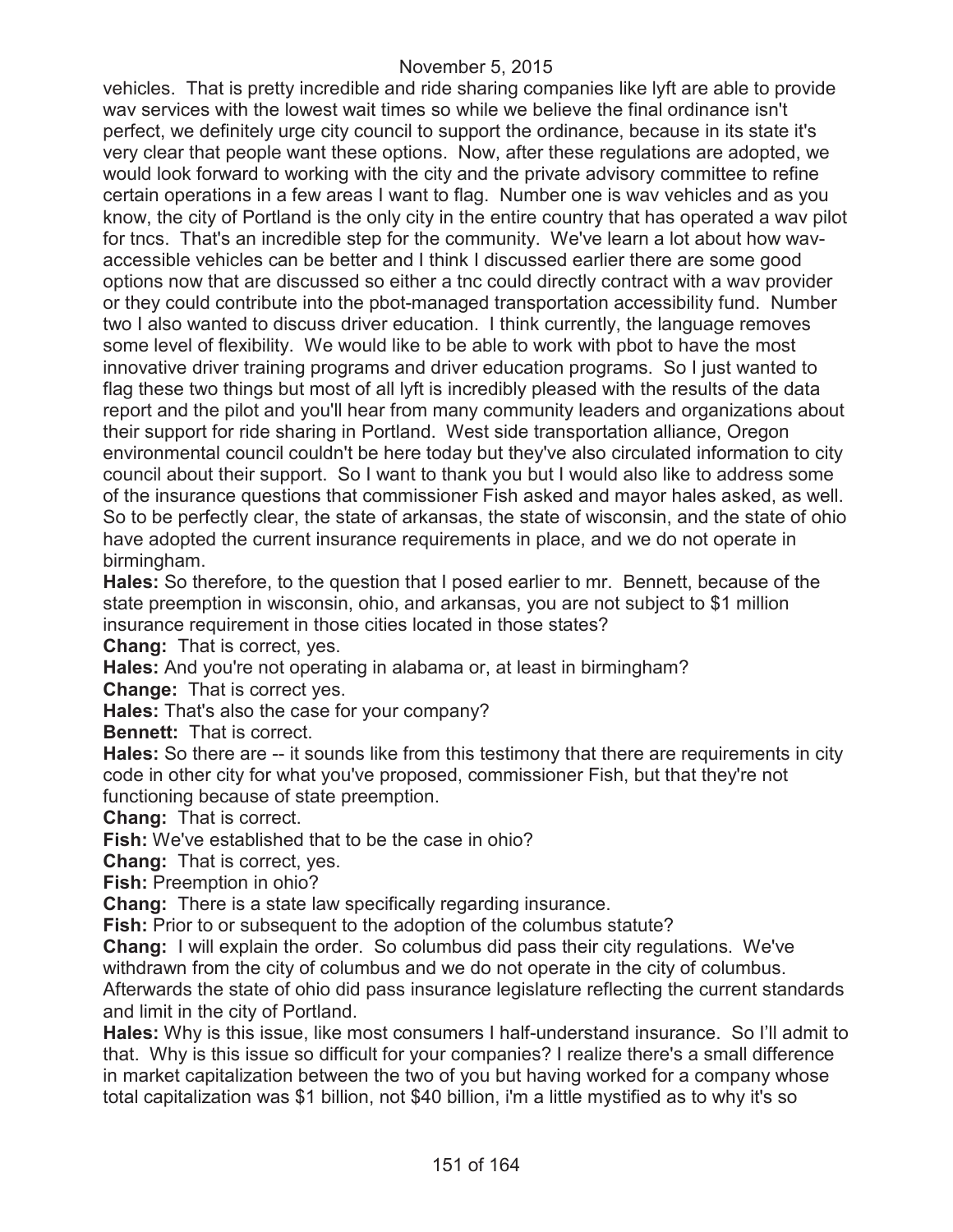difficult to reach a \$1 million liability limit for the folks that are driving the vehicles. I mean, it seems to me a relatively modest burden financially given the scale of these enterprises. But help me out with that. Why are we having this big battle here and elsewhere over this level of insurance issue given again the scale of the enterprise?

**Chang:** Absolutely. If I may, so as was noted before the citizen task force spent 700 hours discussing the private for-hire regulations for tncs. This issue made up several hundred of those hours. So obviously, people care very deeply about the issues and wanted to make sure it was carefully vetted, as noted by you, the issue has been discussed endlessly, millions of hours probably and these limits are the ones that were agreed upon as reasonable and appropriate for the model.

**Fritz:** Are you operating in the port of Portland?

**Chang:** Yes, we are and let me clarify about the port of Portland. The port of Portland because when you are on that property as a tnc or ride share driver you are functionally available for a match request and so as part of our permit and as part of our competitor's permit it is required that you have to be in periods two and three.

**Fritz:** You don't have a ride, though.

**Chang:** Because there is a specific area for the drivers to be waiting and that is where they are even in that lot where they are waiting in period two. So there's no functional period one.

**Fritz:** If they don't have a ride, they're not in period two.

**Chang:** That's actually incorrect. So period one and period two are slightly different in that there is a match request connected but in period one and two, there is no passenger in the vehicle.

**Fritz:** If they're waiting -- I don't even understand what i'm being told.

**Chang:** I would be happy to share that information with you at a later point.

**Fritz:** We go to the waiting lot and we're waiting and you get the text that your relative there and I take off there. They're sitting in that lot, they don't have a ride. They don't have a connection, they're not in period two. They're in period one.

**Chang:** According to our airport permits and because people are there for commercial purposes, they are in period two.

**Fish:** They're covered by the higher amount.

**Fish:** Do you keep data, do your companies keep data nationally on the frequency of accidents in period one, two and three? You were required under this agreement to provide data on cashes. Let's start with uber. As between periods one, two and three, what percentage of the accidents that involved your drivers occur in period one?

**Bennett:** I personally do not have access to that information. However, we do regularly report that with the city of Portland like you said, on an ongoing basis.

**Fish:** You probably have a better sense of the national data. In period one, period two, three, what's the percentage of accidents that occur in period one.

**Chang:** I don't know percentages but as I can say is that according to the pilot and according to the final draft regulations here that we're looking at the city would be collecting all sorts of accident data.

**Fish:** I'm asking about now.

**Chang:** That would allow it to be specific to the city of Portland rather than broader. **Fish:** Look, it shouldn't be this difficult. National data for lyft? Do the accidents that are reported by lyft to whatever body reflect that the most accidents occur in period one, two or three?

**Chang:** I don't know that information off the top of my head.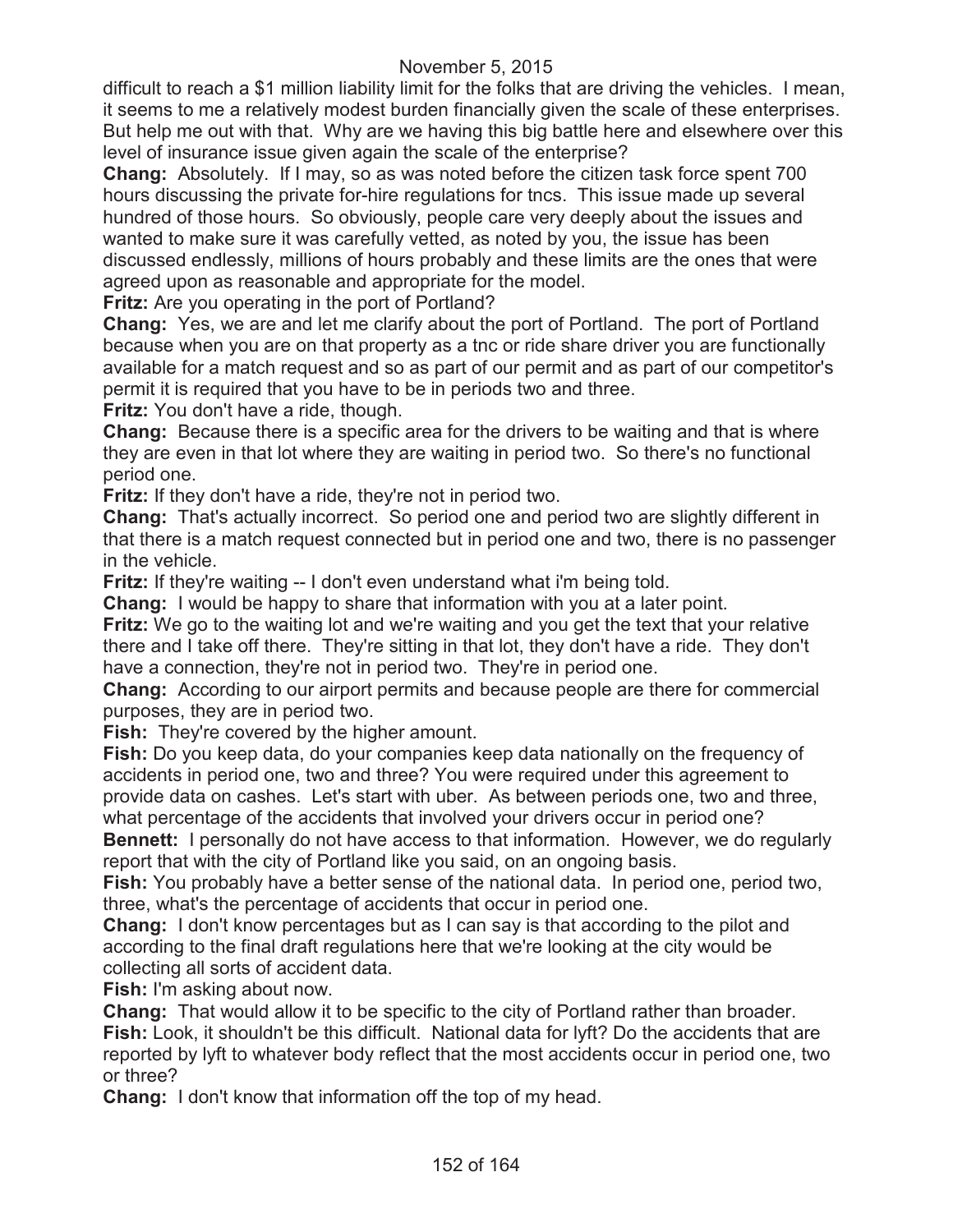**Fish:** Let me ask you a hypothetical. Let's assume most of the accidents occur in period one. Why would it be reasonable and appropriate to provide lower insurance coverage in period one than for period two and three if the majority of accidents occur in period one? **Chang:** So I would go back to what we were discussing earlier about the greater

insurance questions being addressed nationally and that have been addressed. The very function and design of period one is different and that is why those limits were chosen and I understand that we may have a philosophical disagreement on that point but that has been the standard adopted by the majority of states.

**Fish:** But the mayor's point goes beyond a philosophical disagreement. The mayor has asked you beyond your determination of reasonable and appropriate and beyond a philosophical disagreement, what is the barrier, the actual barrier to you providing it? It's not that the insurance market doesn't provide it. You have a philosophical disagreement, you're willing to pull out of jurisdictions that mandate it, so what is the primary problem with it? Is it cost?

**Chang:** I think it's a multitude of factors combined together.

**Fish:** I'll take one.

**Chang:** I think it is partially cost, absolutely, I think it's partially that it is an unreasonable amount to be put on a period one. There has been so much discussion on this and so I just want to be very clear --

**Fish:** Isn't the first question what's the amount of injury that occurs in period one? In other words, is there a greater risk to the public in period one? That's a question I would like answered independent of where we land.

**Hales:** I was once a contractor, I had to provide a \$1 million umbrella coverage in case - when I painted somebody's house the paint peeled off. The premium was quite low because the actual risk to my customers was nominal. I might have screwed up at a scale of \$1,000 or \$10,000.

**Fish:** And you could raise the deductible.

**Hales:** So the odds they would have to pay a \$1 million claim were so low, that the coverage was low. I can't believe that there's no one walking around, whether it's you as executives of these companies or insurance people who could come in here after months of having this long debate and tell us as Mr. Entler just alleged he pulled a number out and I think he probably stands by it that 65% of accidents occur in period one. That's his position.

**Chang:** If I may...

**Hales:** You mean we can't get any data until we start collecting it ourselves?

**Chang:** If I may, I think you hit the point on the head, which is data. The city of Portland is uniquely situated to have huge amounts of data, and I think the question to the council as well as Portland bureau of transportation is has the current insurance limit been working? And I think that the data report clearly indicates that they have been.

**Fish:** Let me ask you this. If six months we find out that 65% of the accidents that occur in our community happen in period one, and we determine that the current limits are inadequate, are you prepared to agree to lift the limits?

**Chang:** I think that would be a great discussion if there is, in fact, the data to address that.

**Fish:** But it's probably a great discussion but from your history what you're probably likely to do is to pull out and then have some either recourse to the legislature or have some kind of social media campaign to soften our resolve. But what I don't hear is an unequivocal commitment to doing the right thing if the data support.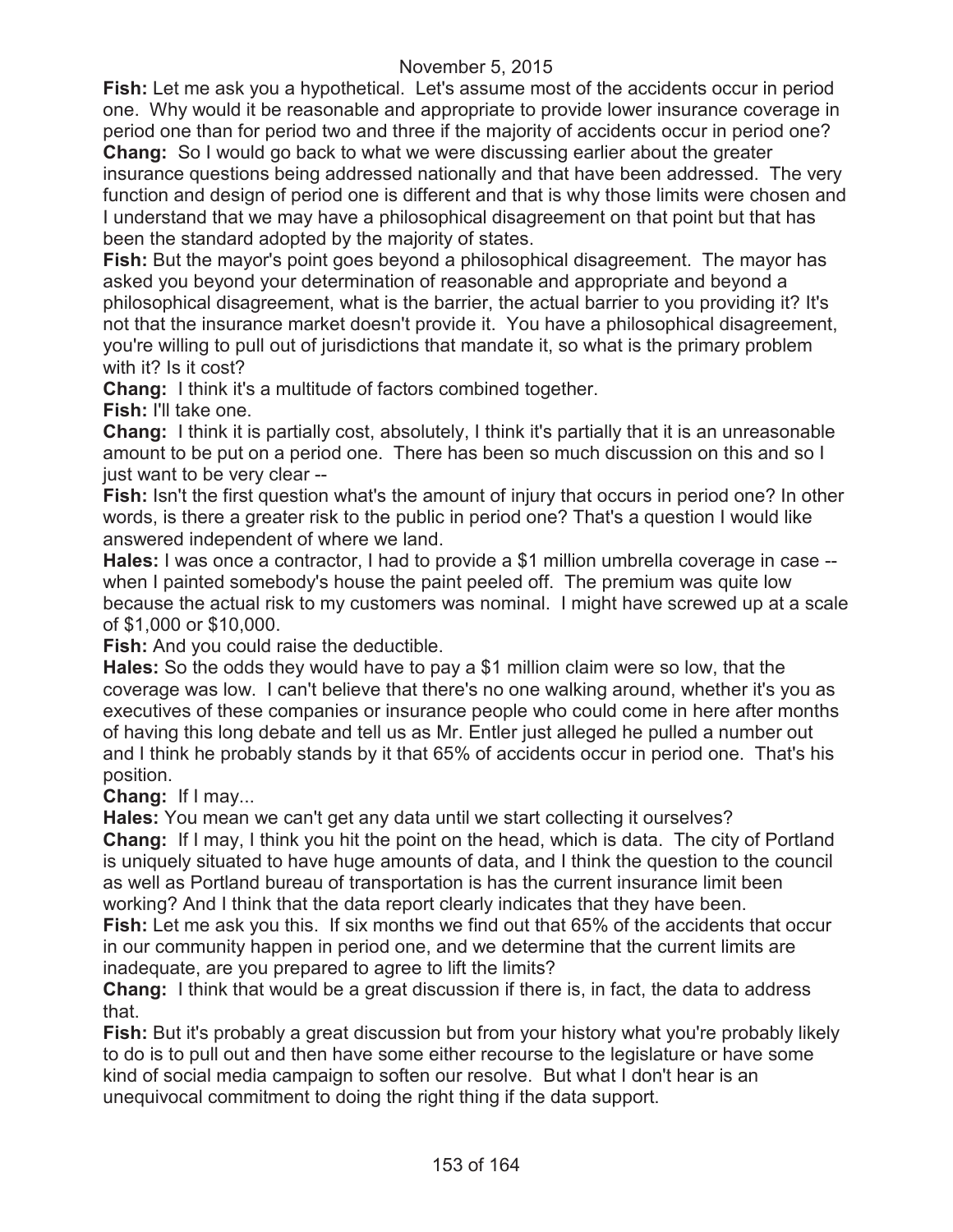**Chang:** We have commitment to do the right thing if the data supports it. I want to be very clear on that because I think at this point you have the data and --

**Fish:** So I think what you're also hearing both to our friends at uber and lyft is that we would like to see in writing the national data so you have the experience working in lots of jurisdictions, what percentage of accidents that you handle occur in period one, period two and period three? In the aggregate, just national data, i'm guessing someone can pull that up on a laptop, just in relative terms, what percentage of the accidents that you cover in insurance occur in each of those periods? That would be helpful to us in determining whether we think it is reasonable and appropriate to provide a lower level of coverage in period one.

**Hales:** And I would also like to see from whoever would like to provide them, whether it's the bureau or the tncs or anyone else, some case studies about catastrophic claims, because that's what we fear. Because i'm the police commissioner I get these notices of tragedy and mayhem in the middle of the night and a drunk ran over two lovely young women on a sidewalk and killed them. We put that guy in jail because that's a crime. And that's some recompense for the loss but not much. And so what we are fearing and what is driving us on the insurance issue is subjecting people to the risk of a catastrophic accident without mandated coverage. So you both have been operating in enough cities long enough that I fear it's true that something like that has happened. I would like to know what happened afterwards. So if someone could provide that case study data, don't tell me there hasn't been a single loss of life incident yet involving a tnc somewhere in the world, let's see some case study data about what happened to the victims of those accidents. And that will help inform either our willingness to be the first city to do this apparently or maybe we won't because maybe you'll leave the market, or to feel more comfortable about being in the mainstream. But i'm really getting tired of talking around this issue, given the scale of your enterprises, the number of cities that you're operating in, and the fact that I mean I was -- mr. Entler said there have already been four accidents involving tncs in his cabs. So that's a relatively small sample but there's already four cases right there. We're going to hear from folks in the insurance bar here tonight or whenever we get around to it, but I need to get less theoretical and more down to cases on what has happened to buttress my willingness to go in the direction Mr. Kafoury says if you should be responsible by requiring more coverage or know that it apparently isn't necessary.

**Fish:** Mr. Bennett, ms. Chang, I need to confess to an unfortunate oversight. It was tncs that should be responsible in period one, two and three. So I am going to propose an amendment to delete the tnc driver or combination of the two language.

# **Fish:** Second.

# **Fritz:** Second

**Chang:** If I may... Just clarify that point. So in respect to periods one, two and three there was something that was misinterpreted which was the either or component. So if you read through the final draft language, it very clearly says that the city has to have proof that those insurance levels are being met at those times.

**Novick:** But it says coverage is to be maintain by the tnc, tnc driver or combination of the two, and i'm saying that it's going to be coverage maintained by the tnc period.

**Chang:** So you are eliminating the option for the Tnc driver to hold coverage? **Novick:** Not at all. We're eliminating the option of the tncs avoiding paying for that coverage by putting it on the driver.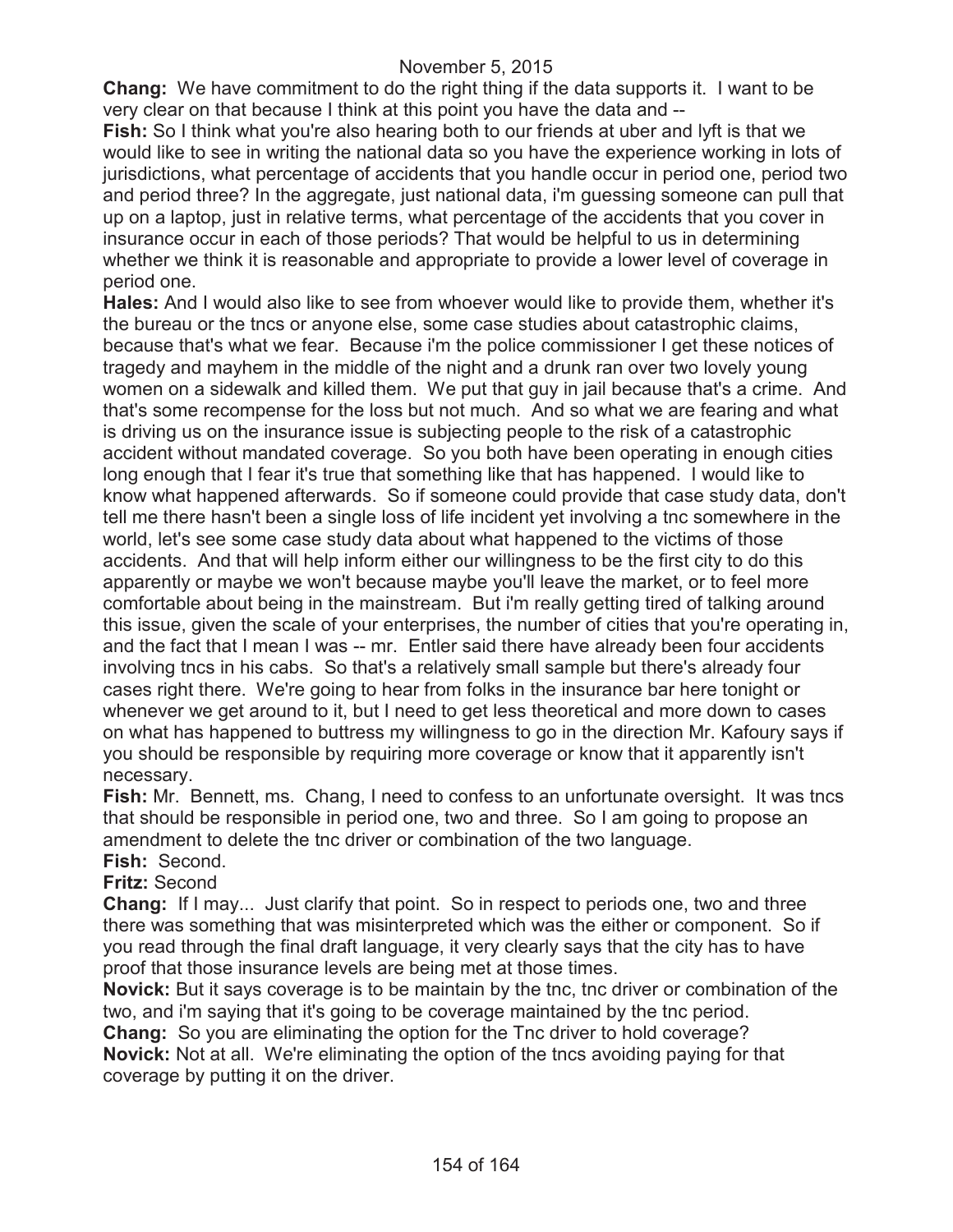**Fish:** They're free to contract with the driver to provide contingent coverage but that's your business, not ours. We would be assuring that the claimant has a clean shot at getting primary coverage from the tnc, which is more likely to be the solvent and responsible party.

**Hales:** Do you want to act on that amendment now? We'll take a roll call on that amendment.

**Novick:** Aye. **Fritz:** Aye. **Fish:** Aye.

**Hales:** Aye. Okay other questions? Or other points that you two would like to raise before we move on? Thank you. Please get back to us with that case study information. Okay. All right. What's next, commissioner?

**Novick:** I think that now, we move to public testimony, unless staff thinks there's some issues that we need to clarify.

**Hales:** There's probably some citizens who would still like to speak given how long they've had to wait. Let's let them do that, at least some of them, please.

**Moore-Love:** We're going to do three and three. The first three from the support side are... [ reading names ]

**Hales:** Are they still here? Let's call the next three on that side, if they come down from upstairs. [ reading names ]

**Hales:** Keep going. Mohammed ali. Keep going. [ reading names ]

**Hales:** Let's take these two. We've got third person, come on up. There you are. Good. We've convened a panel. Thank you for waiting. Please.

**Mohamed Ali:** My names Mohamed Ali. Actually, i've been an uber driver since October of last year and almost one year. Here is my testimony. I've been working for uber for years. I never had a chance to pick up my kid from the school or drop them to the school but since uber came in, I had a chance to drop my kid at the school and pick them up from the school. And I had a chance to meet different people. [ heavy accent ] so in my experiences working with uber, I had all that experience. That's my testimony. **Hales:** Thank you very much.

**Nat parker\*:** Mr. Mayor, commissioners, my name is Nat parker i'm the ceo of globe sherpa, the local company that built the mobile payment app for trimet and for Portland streetcar. I'm here to support the ordinance and encourage you to do the same. Broadly speaking we're seeing a huge change in how people get around. Shared use mobility is being impacted by a flight to the cities, by how big the city here is growing, how quickly in the shared economy. And, you know, we were lucky and fortunate to benefit from mobile technology to increase how trimet is able to basically sell its fares. The reason I wanted to get up here today is to encourage you to support the growth of tncs in the city, not because I see them as competitive to our classic transportation uses today but complementary and specifically the first and the last mile that we talk about in transit anyway we see as a real challenge that these companies can help fill. People who take the max to gresham transit center, out to hillsboro, what are they going to do to get that last three quarters of a mile to their house or to intel, to joan's farm? These companies offer interesting and flexible options to not just be one source of a ride but to be a complementary fit to the core of transit. They're also doing a heck of a job of getting people out of single-occupancy vehicles which should be all of our goals and it should be your goal at the city level so I think that we should really look at this as an opportunity. Clearly, there are measures of equity, measures of safety that I have every confidence you will figure out and make sure are there. But let's not forget that classic transportations and taxi providers have their own mobile applications that can provide similar solutions.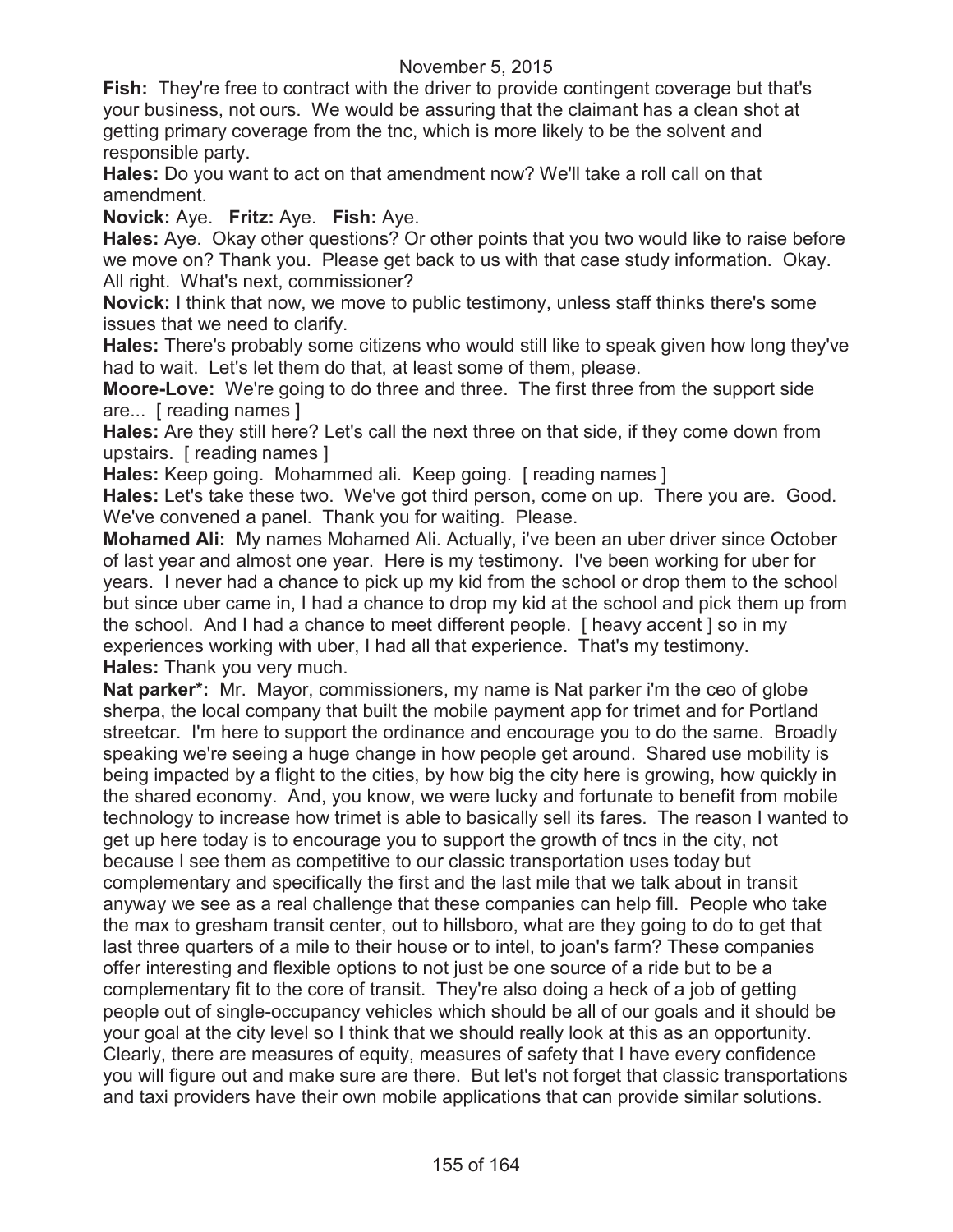Look at fly wheel, curb, I can hail a taxi myself using a mobile application. So I think we want to look at technology as a leveling influence here and really look at the value that these companies bring. I'll finish up by saying we are working with lyft and working with trimet to pioneer a new feature within the trimet mobile ticketing application which exists today. You'll be able to click on other rides and you'll be able to hail a lyft or car to go from directly within the city's mobile ticketing app. So connecting those modes is one way we can offer increased mobility and shared use mobility.

**Fritz:** I have a question about, you raised they're not single-occupancy vehicle. Somebody else is doing the driving. They're making a single-occupancy trip. Do we have any data about how many people ride share two or more people?

**Parker:** If you look at lyft line, for example, this motion of carpooling beyond a single individual in a lyft vehicle not the only growing rapidly, its cost competitive. So I think that to your point certainly it is single occupancy vehicle but we're seeing a propensity of consumers to actually want to share the ride and have that social experience on top of it. It's cheaper, it's more interesting and it works for the city.

**Fritz:** Thank you.

# **Hales:** Welcome.

**Denise Roach:** Hi my name is Denise Roach, I'm an uber driver. And I've been doing it since June 12th. I've had nothing but positive feedback from other drivers, the riders and I like to drive late at night. I've picked up so many people who accidentally missed their last bus or they missed their last max ride or their car broke down or they were stranded somewhere and I'm there within two minutes, and a young woman on the side of the road who maybe got left outside a club, you know, calling a taxi can sometimes take a very long time, and I think there's a need for the immediacy and the drivers out at all hours and again, I've had nothing but positive feedback. And as far as the insurance, I'm not really -- I don't really understand the period one with the commercial liability on the part of uber. When I turn it on, I might be driving to the moda center to see if people need rides after a blazer game but even though it's on, I haven't been requested by anyone and there's no one else in the car, so that would be between myself and another driver if there was an accident. I'm not sure I understand why I would need the additional insurance during period one.

**Fritz:** How much private insurance do you have?

**Roach:** I have above the max because I assume in an uber driver. I don't remember all the amounts but, you know, it's more than the state of Oregon requires.

**Fritz:** And do you think that your private insurance would cover you if you were on the way to the moda center with your app on?

**Roach:** There's no one in the car. I haven't accepted a ride yet, it's just me as an independent driver at that point.

**Fritz:** You might want to check on that because I think that's not the case. [ laughter ] **Hales:** Thank you very much, thank you all. [ reading names ]

**Hales:** Come on up. Come on up. You had three. [ reading names ] okay you're on first. **Raye Miles:** Good evening, my name is Raye miles and I'm the president of Broadway cab and I come this afternoon with concerns of two specific areas of the proposed code. I will say I think these are to some extent more of a gender issue so I urge you to listen to me and I urge you to listen to Commissioner Fritz and at least make some assumption that we do represent half the population. Maybe not all of them but a lot of them. And some of the other half. I digress. My concerns are background checks. The best background check available is a biometric fingerprint background check. The international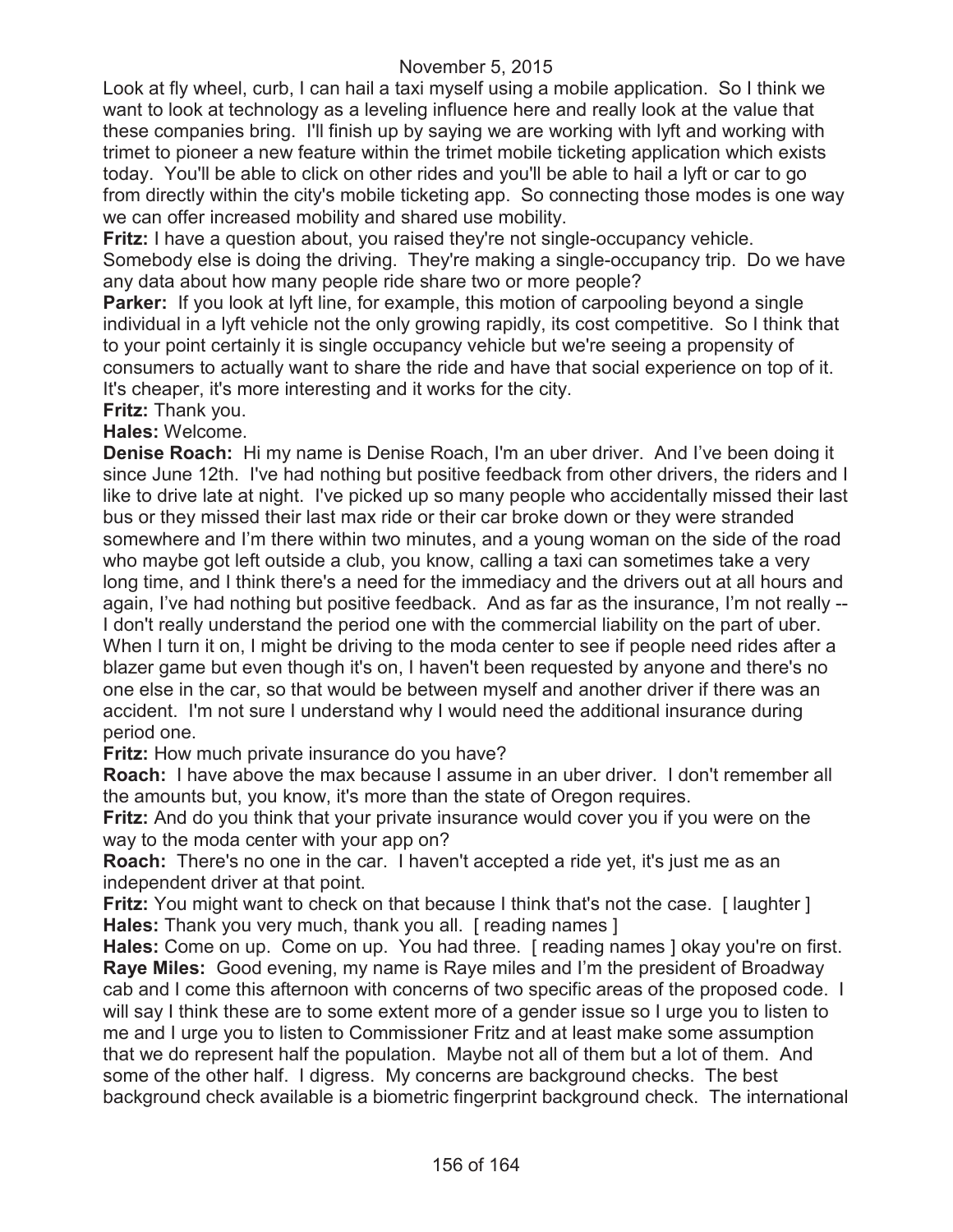association of taxi cab regulators of which I am not a member but the city of Portland is a member has said that is the gold standard for background checks. I think there's been a lot of marketing that would lead you to believe that tnc drivers are soccer moms. It isn't true. I think if you just observe the people here the news coverage everything, tnc drivers come from across all socioeconomic strata. And they need to be vetted. They need to be background checked. The other issue I have problems with is vehicle signage. I'm alarmed at this trend that we just -- that anybody can pull up in a personal car and say I'm your uber driver and you jump in and go. I think vehicle signage would go a long way to helping with this. I think the current code allows too many opportunities for predatory behavior. We saw an example of that here last week. I would like to see signage on the side of the vehicles because that's where people climb in and out. I would like to see large magnetic signs that would be more of an investment to masquerade as an operator. When this first hit a year ago I also sit on the board of the taxi delivery and paratransit association, it's an international association and I was at a board meeting and they said oh, no, uber announced they're coming to Portland whether Portland allows it or not. I said I have no doubt uber will come to Portland. I have no doubt of that but I believe we'll handle it better. I do believe it will be different than it was in other cities.

**Fish:** We're requiring signage on the front and back. You're saying it should be on the sides as well?

**Miles:** And bigger. They shouldn't be able to pop it in and out. They said that's the advantage. I think for insurance, for public safety, that's the disadvantage. You shouldn't be able to pop it in and out. People should know this is a commercial vehicle. **Hales:** Could you go back to the background check issue for me and what do you think we should do differently than is in the proposed ordinance now?

**Miles:** I believe every city should and eventually will require a biometric fingerprint background check that is completed by either a third party hired by the city, that's administered by the city or by city staff. I think that's where this industry will head. The fingerprint stores are popping up everywhere. It helps you get pre-checked, there's one by our office now where you go in, take a number and you get fingerprinted. So I would just say, like I said, I thought Portland will be a different deal. I absolutely believe Portland will be a different deal and I am still very hopeful that that will be the case. In New York City, Columbus, Ohio, and Houston, they do do fingerprint background checks. In Germany, they're required to have large-scale signage on the side of their cars. And at the port of Portland at the airport they carry \$1 million of liability insurance regardless of phase and they are sitting in a holding lot. I love Portland, it's the best city I know. And all I'm asking you guys to do is rather than pick and choose of which these we're require, let's make them do the very best they can, the very best they do in other cities, let's make them do all of that here, the citizens of Portland deserve that.

**Hales:** Thanks very much. Welcome. Go ahead, please.

**Ed Herinckt:** I'm a resident of Portland and I am here today to comment specifically on the fee structure that's proposed in the latest code revision. First, I think there's an important clarification of terms. Let's call it what it is. It's a tax, it's not a surcharge. An easy comparison would be to liken this to a room tax. Just like a room tax, it's paid by the user. Second, it's a regressive tax. It's charged equally to all consumers. A large portion of taxi users are low-income and they cannot afford private transportation so this tax hits them even harder. Third, this represents a huge cost shift from the transportation companies to the consumers and I would ask you please to listen carefully to this.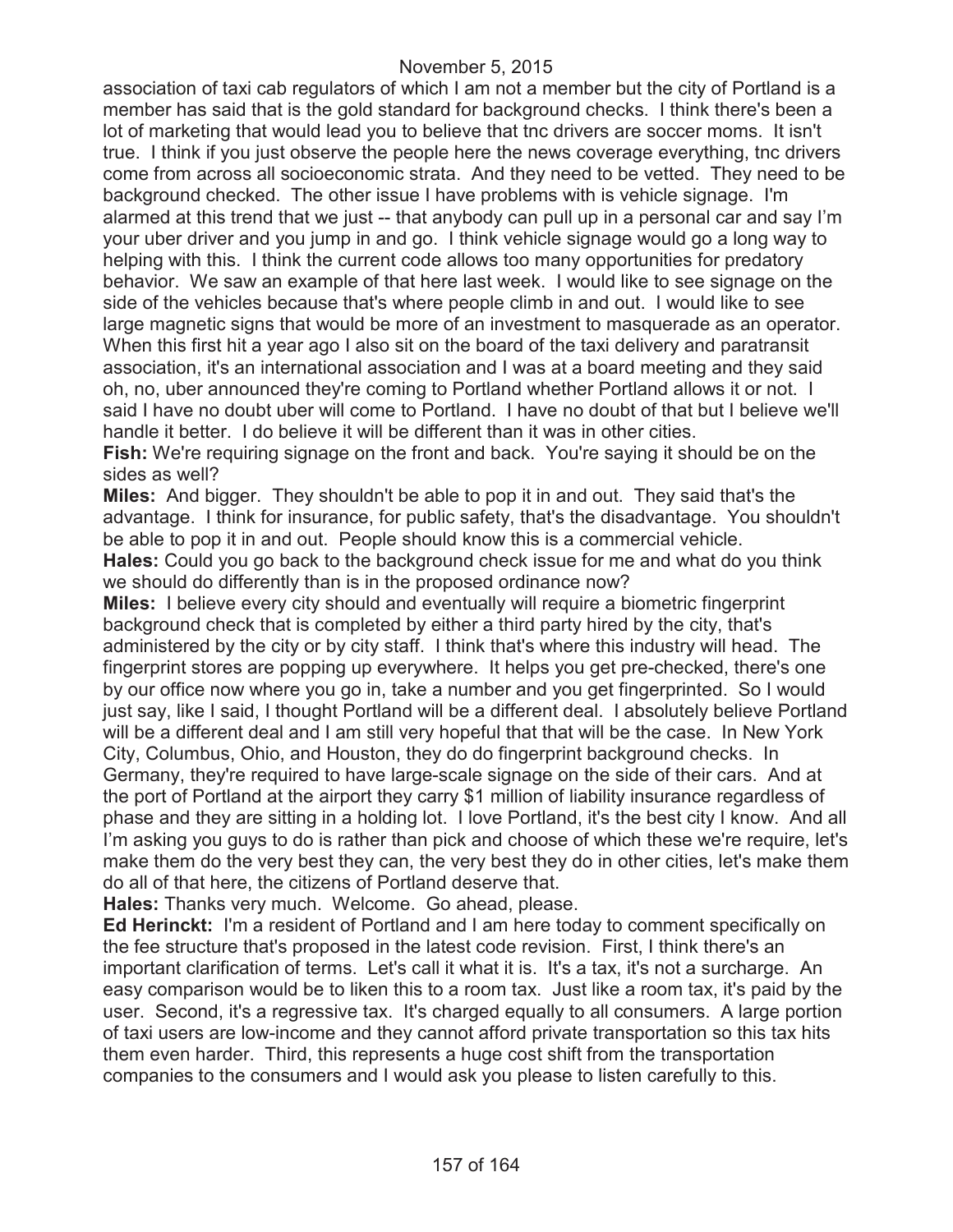Whereas historically the costs of operating the Portland bureau of transportation has been funded by the companies, now the expense lands squarely on the consumers.

**Novick:** I have to interrupt. Don't the companies recover all the costs they have from consumers?

**Herinckt:** Well, there's a wrinkle in this approach and if I could just extend my remarks momentarily i'll come back to that question if I may.

**Novick:** It's a yes or no question.

**Herinckt:** All companies will collect the fee and will pay back to the city, correct. **Novick:** Thank you. Currently don't the companies ultimately have to recover all the costs of fees assessed from customers?

**Herinckt:** That's correct, yes. But I would like to add this. By adding this tax to each ride and this is critically important, I have not heard it discussed anywhere up to this point, it will net a massive windfall for the tnc industry. Their model is to take a 20% commission, in some markets, it's up to 30%, on gross receipts by shifting to a per-ride tax, uber will take a 20% cut of the new higher total. Think about this. Using pbot's data from the month of august alone, tncs were averaging 8,000 daily rides. With the tax of 50 cents a rise, that generates \$4,000 a day. \$4,000 times 365 days is \$1,460,000. By taking that total times uber's 20% cut, the company will net an extra \$292,000 in profits. At the same time, uber completely dodges the expense that would be assessed if using a per vehicle fee. It's brilliantly underhanded. Uber avoids the direct expense, shifts 100% of the cost to the consumer and gets nearly 300 grand in additional profit in the meantime. And when you add in a surcharge for wav, they're going to take 20% of that cut, too. I would line up all day long say go ahead, add those taxes or surcharges because I'm going to get 20% of the gross. I don't know that anybody's really dug into this and taken a look at it.

**Novick:** Isn't it true that the taxi companies will be avoiding the cost, assuming your logic? **Herinckt:** The taxis will incur some of the same costs, that is correct and they're not necessarily avoiding it but what's happening --

**Novick:** What percentage of total taxi profits do taxi cab companies take as opposed to drivers?

**Herinckt:** I don't have the answer to that. But I would just encourage the city if you would to reconsider the idea of returning to a vehicle permit fee. The city will have all the money it needs to administer the program while not creating a new consumer tax that creates a windfall for the tncs.

**Fritz:** Is the testifier correct that the 50 cents and the wav fee, that uber and lyft take their cut of that?

**Novick:** Well, that depends on the contracts between uber and their drivers. So... I mean, just like the way the taxi cabs distribute costs and benefits between them and their drivers is up to them.

**Hales:** We'll get an answer to that. Let's hear from you.

**Jim Kennedy:** Good evening council, I'm Jim Kennedy, lifetime Portland resident, a family business owner of consolidated business machines here in Portland. I've been in my chair since 1979, which predates ada and many other accessible issues and policies. I'm here to comment on the wav code revisions proposed by commissioner novick. Begin by saying I think it's a very positive step forward. There's much to like about the proposal before you today. I especially applaud the service performance standard expectation for all private for-hire transportation providers with the response time of 30 minutes or less, 24/7, citywide. This would be a huge improvement on current services. If I have a worry, it's this: Will these new performance standards really be enforced? If they are, the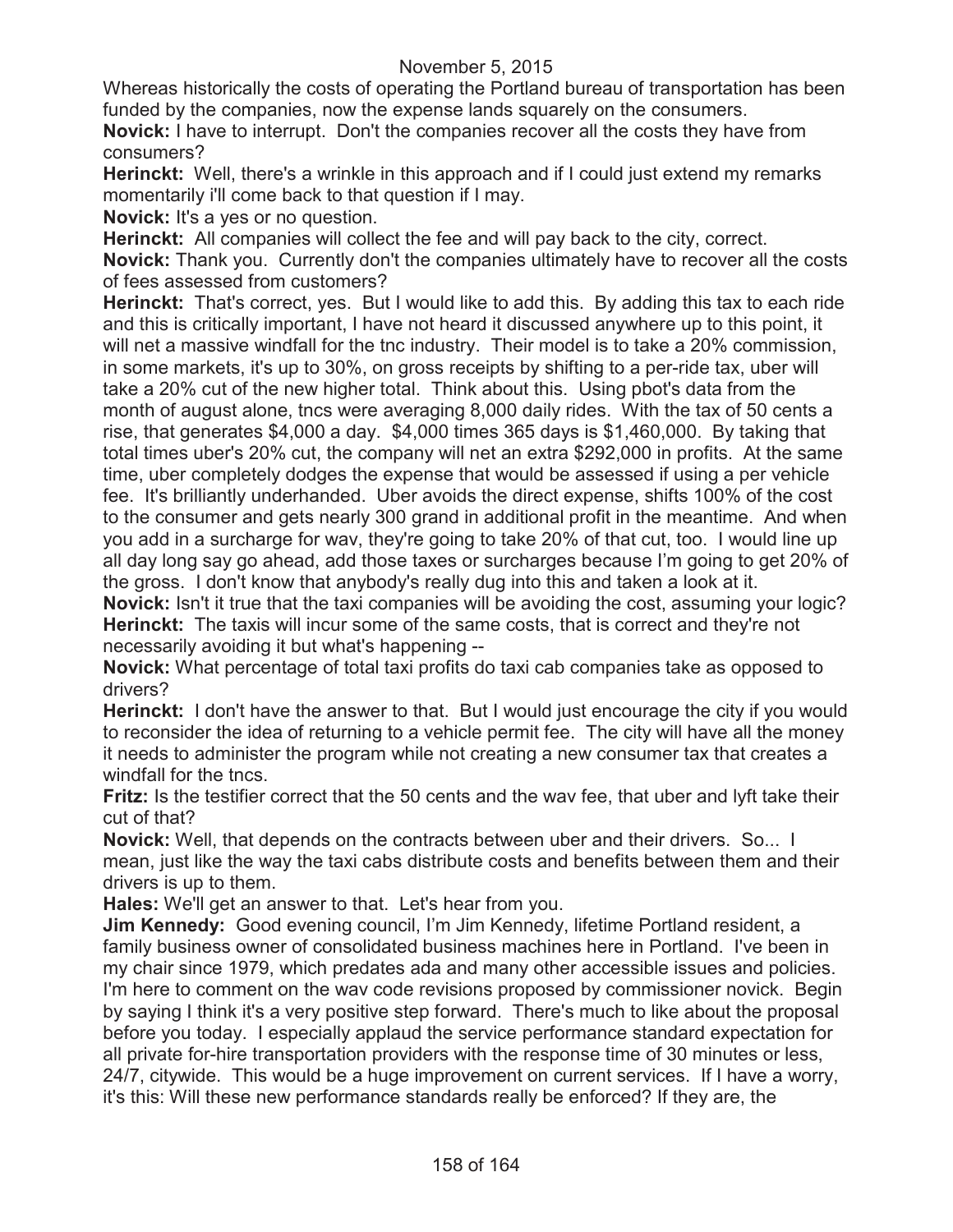providers will step up and those of us who depend heavily on wav service will be much better served. If, however, they're not, I'm worried there will be very little change. Please don't stop short of getting this right. The community of people with disability who face daily mobility challenges are depending on you. I'm asking you to make code enforcement a priority. Please be certain that there is adequate funding to ensure robust enforcement and compliance. Put some teeth into it with some consequences for all providers who don't meet the standards, including fines, suspensions of their operating permits or revocation of their permits, hire a bulldog or a pack of bulldogs to monitor and enforce these policies. My concern is well placed. Recent pbot data from the trial period shows that wav service from the new transportation companies actually decreased 70% during the course of the pilot program from 188 rides in May to 53 in august. To me, it signals that wav customers simply quit requesting rides from uber and lyft because they consistently didn't have the service available. This is not acceptable. If this is allowed to go uncontested, wav customers will once again be left on the curb. I would encourage you to look at the alternate code revisions provided by the transportation fairness alliance. It is well constructed as clearly, enforceable performance standards and it is a better solution. Portland wav customers have had to endure challenges for many years in getting responsive, reliable for-hire transportation services. This is our chance to really get it right. The code revision proposed by the transportation fairness alliance is a good start. But if all of it is words on paper, it amounts to nothing. So enforcement and compliance to guarantee transportation providers are delivering on the service standards is the key. Please ensure that funds, staffing and training are in place to really follow through. Thank you.

**Novick:** It is possible that people who need wav vehicles found they couldn't get access when the pilot started and stopped requesting it and that's why I think we need to make a concerted effort to educate the public that they are required to provide wav service, and it's my intention to impose penalties on uber and lyft for the beginning of the pilot during which they clearly did not provide wav service and I hope that will make it clear to people who need wav service that those are required to provide service.

**Kennedy:** A wav vehicle can be used for any kind of transportation. It's not unique to accessible trips.

**Novick:** Thank you.

**Hales:** Thank you all. Thanks very much. [ reading names ] good evening.

**Sara Conte:** Hi I'm Sara Conte. I am cofounder of an early stage tech company here and I'm also a board member of the tech association of Oregon. Excuse the catch in my voice. I'm here to, first of all, support the work that you have done and that the task force has done for the city of Portland to not only support innovation but also regulation in our city I thank you all for that. The data I have found the most compelling in the report has been that the market overall has grown by 40%. That to me says things are working, demand is up, supply is up and anecdotally and entirely the data shows that people want this service and that they are willing to get out of their car and share a ride. So the combination of uber, the combination of lyft, taxi cab drivers, has meant that overall in Portland, the wait times have reduced for rides. It also means that the availability has gone up for shared transportation and that has encouraged people again to get out of their cars, solve for a lot of people that last mile problem and really rely on new transportation methods. So in summary, I do -- was that my time? In summary I would like to support the regulations that are in front of the commission right now as a balance between that innovation and regulation.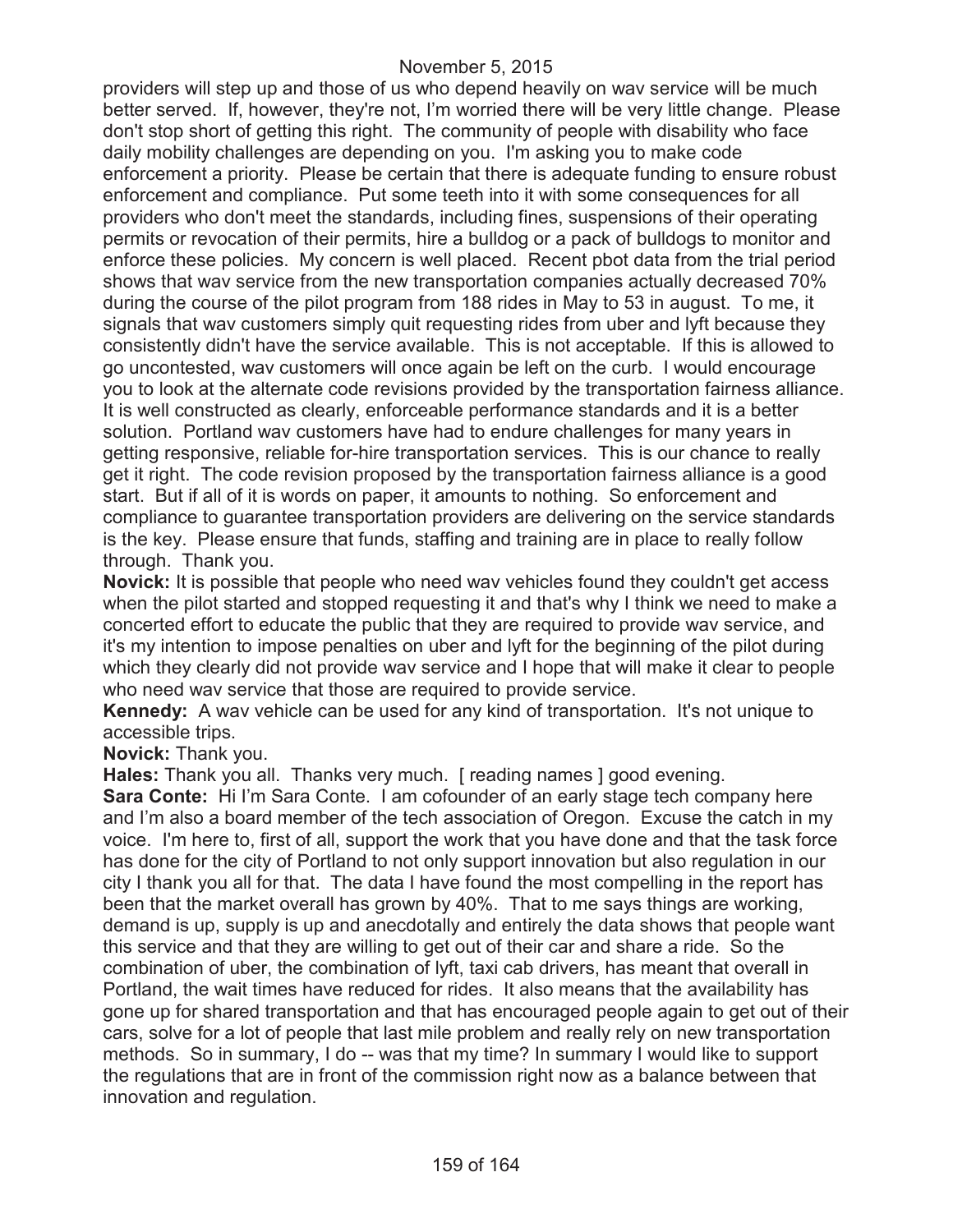**Hales:** Thank you very much. Good evening welcome.

**J.R. Storment:** Good evening my name is J.R. Storment, I'm cofounder of a software company in Portland, we employ 50 people. I travel a lot and I've been using tncs all over the country for a couple of years. I've taken 200 rides in tncs. At home in Portland I use tncs at least 15 times a month. Thanks to the arrival of tncs this year my wife and I decided not to get a second car because it made that form of transportation reliable and cost effective. I used to try to take taxis this way. The experience between the tncs and taxis is light years apart. With taxis which I took five to 10 times a month I've been left stranded when a promised ride never showed up. There was little accountability. And I live in east Portland, 101st, it's hard to get a taxi out there. I was trying to get a ride home and a taxi driver didn't want to go that far into east Portland. The tncs have enabled me to spend more time with my family because they arrive quickly. I was able to play with my kids until it arrived and knew it would be there on time. They have let me work on the way to meetings and not worry about the point of getting out of the taxi when I have to pay with a credit card machine that doesn't have to work. They've made the experience just dramatically easier. As a company we actually pay for late night rides home using tncs if they work late or have had drinks. They can request the car and they don't have to wait on the curb. They know exactly where it is and we work right downtown near pioneer square. They can stay in the office. On the note of safety and the point earlier with signage, the tncs show the license plate, a photo and they track the driver. That doesn't happen with the taxi. So across the 200 tncs rides i've taken, I've only had two rides that I rated below four stars. Every time I've asked a tnc driver how they like driving, their response has been overwhelmingly positive. Sometimes, it's a student, sometimes, it's a retired person trying to get extra income. It's been a liberating job for those folks so I've definitely supported the changes here that are proposed, specifically because I think the country has grown used to having these options when people come to visit Portland and the locals like it. I encourage and support these changes.

**Hales:** Thank you very much.

**Tez Siddicle:** Mayor and commissioners, I am an uber partner for the last 17 months. I started in Eugene back in July of 2014. I have completed nearly 4,000 trips for uber without any incidents at all, safety all was number one. We have talked about uber wav a lot. I'm a wav driver. I just happened to be on my way here, my last ride was a wav ride. A gentleman from Cincinnati and he was at the hotel, Ramada inn, I picked him up, dropped him off downtown and he was just so thrilled and shocked and pleased that we had wav available here. He didn't know that we had wav here and I showed up within two minutes and he said wow, nobody ever picked me up that quick and it was pretty reasonably cheap. And another story about wav, two weeks ago I picked up a really wonderful elderly woman at a Walmart with six sacks of groceries on Powell boulevard and she requested wav and I picked her up and I showed up within four minutes and I dropped her off at her house and I actually carried all the grocery sacks to her house. She said that she didn't expect that kind of service from uber people. And I come from a family, my mom passed away after being in a wheelchair for seven years. So it's not about just drop them off and just go. You have to stay with them and show them that you care, compassionate about the whole service. And then I'm also on top of wav, I'm an uber assist driver. So I also pick up blind people with a service dog with them. I happen to drop somebody regularly, her daughter, Jennifer, 37th and sandy, her daughter goes to school, I drop her off and pick her up also and drop them off at their house. So I just want to say that the best thing is uber has happened to me. It's not all about money and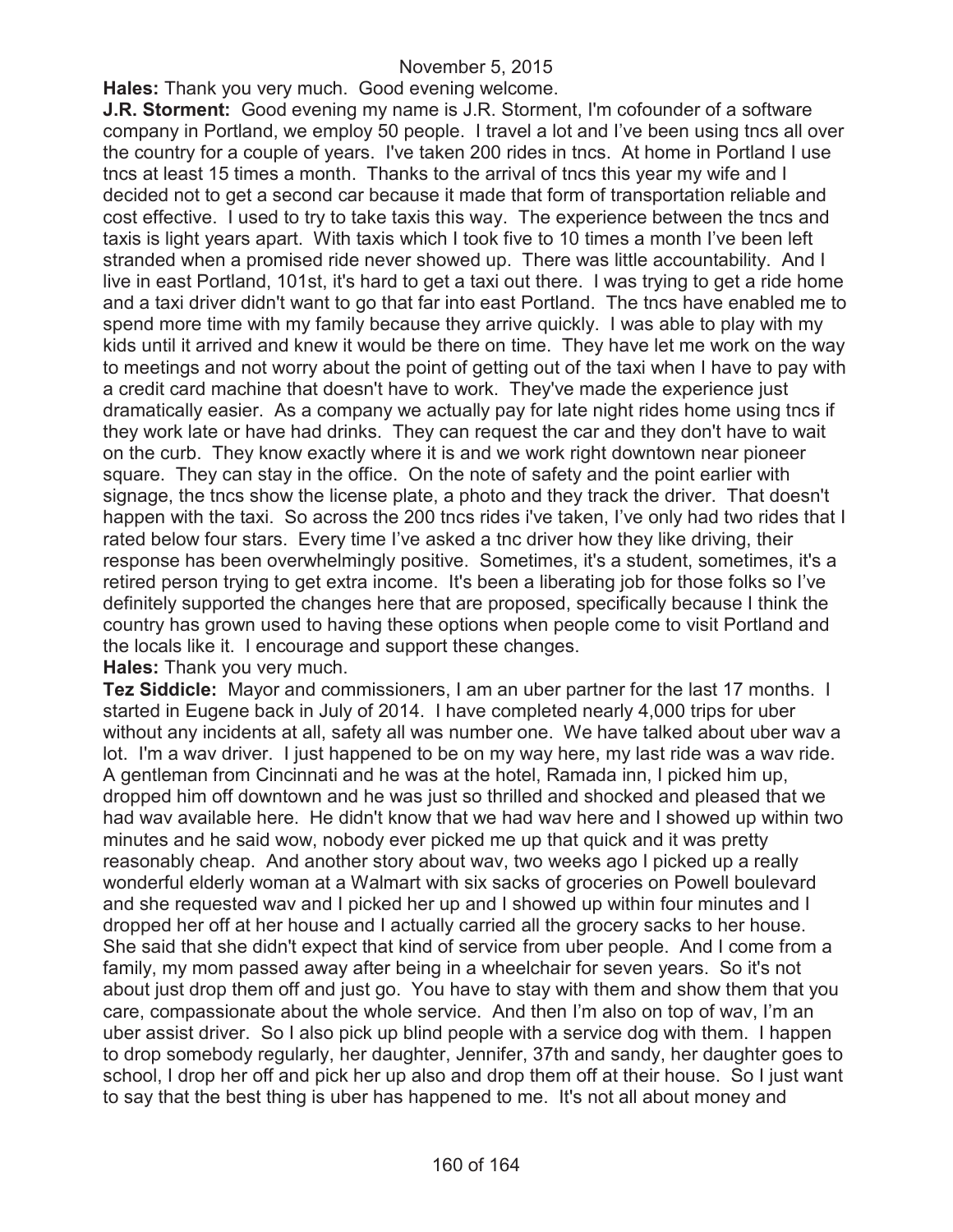everything. If it was the money, I wouldn't just go for \$5, \$7 ride for the uber assist. I could have stayed at the airport and picked up the long rides. It's the compassion and care that you care about because you need to let them know that you care about people, not about the financial part of it. Thank you.

**Hales:** Thank you all very much. [ reading names ] good evening. Go ahead. **Noah Ernst:** Before I get to my prepared testimony I would like to answer a question that you posed to uber and lyft which they declined to answer. We know what happens in period one when a catastrophic accident occurs with an uber driver. We know that because in San Francisco a 6-year-old girl was run over and killed by an uber driver in period one. And how did uber respond? They denied all liability and fought them in court for over a year before they settled the case in an amount that, of course, cannot be disclosed and does not admit any liability on the part of uber. That's what they do in period one when there is not enough coverage: The second thing I would like to discuss, I think are two statements that have summed up this entire process for those of us who are not part of the tnc community. The first is once again, mr. Novick starts a presentation about transportation in Portland by saying uber has intentionally violated our laws but this time they promise not to do it and they really won't. They broke our laws the first time, intentionally. They broke our laws with wavs intentionally. You can see why there might be some cynicism from those of us not in a tnc about whether there is actually any teeth to anything this city council says. The final thing before I begin my prepared statement is uber and this sums up the whole process, I think a lot of people here will agree, uber got to thank city staff for working closely with them to prepare these proposed regulations. You've read news articles about how impossible it was for everybody else to get contact with city staff. I believe that you will find that every taxi company, town Car Company and other non-tnc company will agree that they cannot thank city staff for working closely with them and these regulations reflect that. What we have here and this is my prepared statement, uber the company that came into Portland breaking the law was given exactly the regulations that it wanted and nothing that it doesn't. These uber-friendly regulations were applied to the other for-hire companies, even when doing so creates a nonsensical result. For instance, taxi drivers in these regulations are required to have personal auto insurance. Why? With the regulations required and we all know that taxi service should have 24 hours a day commercial insurance? Additionally taxi drivers cannot get insurance on taxi vehicles they do not own. Additionally even if they could get insurance on taxi vehicles they don't own they can't get personal insurance on them. Why? It's a commercial vehicle. What this regulation does in the city that has passed numerous rules encouraging people to get out of their personal cars and into public transportation and onto their bicycles is it puts every single taxi driver who doesn't own a personal vehicle and therefore does not have personal auto insurance out of work for no reason at all and it shows you how little consideration was given in these drafting of these regulations to how they would impact the other companies other than uber. I wish I had time to describe all these types of problems that are in these regulations, all of which could have been avoided if the input of anybody other than uber had been considered but I haven't got time so i'm going to follow up on what Ms. Raye miles said and talk about background checks. **Hales:** Talk quickly because you have used your time.

**Ernst:** I'm sorry. All I want to say is for decades, at least since the '50s, Portland has had a system by which drivers are permitted, the background checks are performed by the city of Portland and their identities are verified by the city of Portland. Now, the rules have been changed so that the background check that uber and lyft currently does is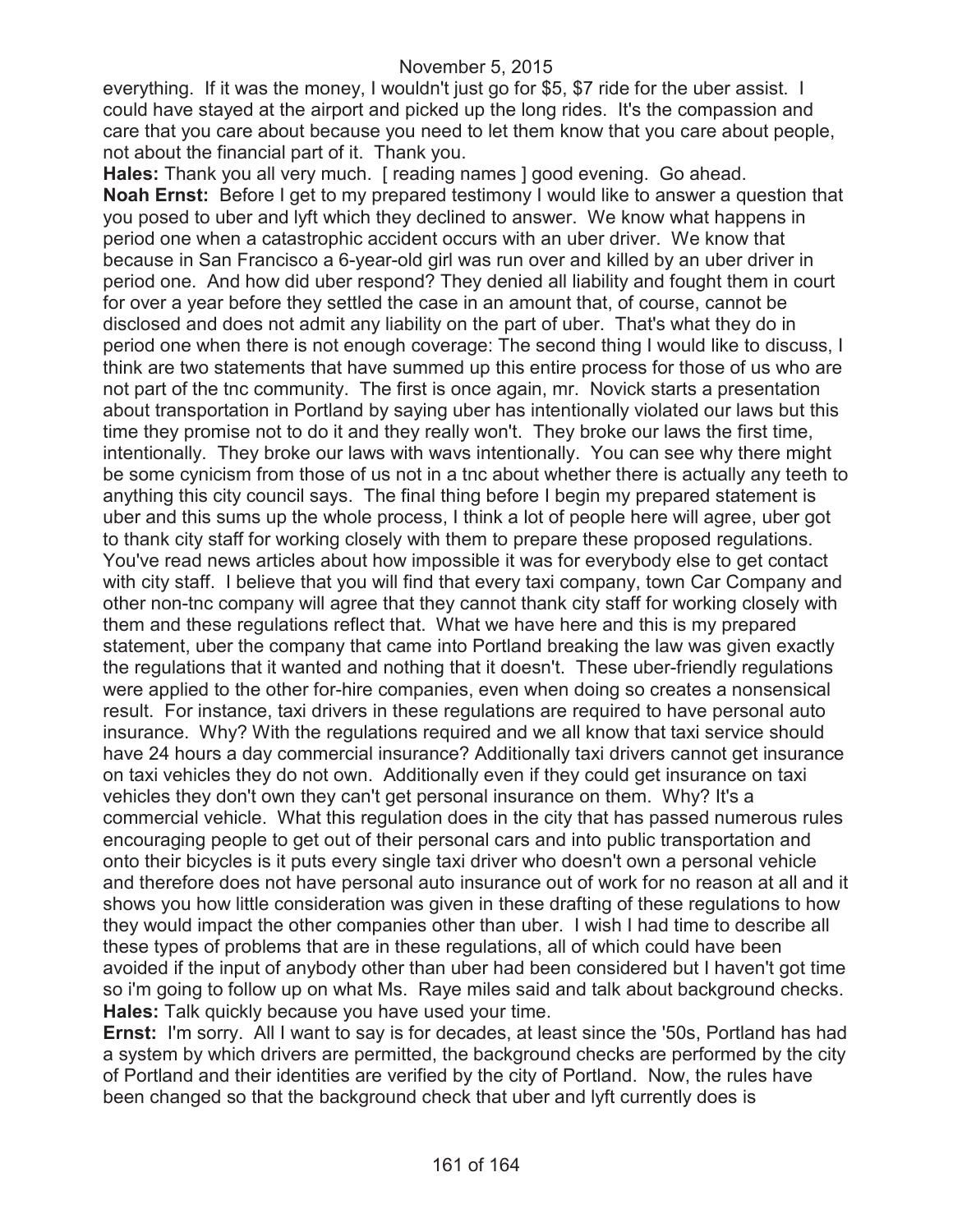acceptable. That is completely worthless. To quote the district attorney for san Francisco, background checks that don't include fingerprints, that can't be tied to the right person and therefore can't be secure, at the end of the day you cannot have a comprehensive background check if the information you have obtained has nothing to do with the person that you are signing on to be a driver. It is completely worthless. Completely worthless should not be the standard for Portland, Oregon. It just shouldn't. **Hales:** Thank you very much.

**John Bachofner:** Good evening my name is John Bachofner, I'm an attorney whose practice is focused primarily on representing insurance companies and their insured. I have reviewed this proposal and identify several different problems that I thought related to the insurance coverage aspect. After providing my observations voluntarily earlier today, I was asked to testify at this hearing on behalf of the transportation fairness alliance. From my perspective, the most important aspect of this legislation is to provide protection to the general public. My focus is on the inconsistencies in the insurance provisions appearing in pages 11 and 12 and 32 to 34 exhibit A. Beyond the inconsistencies between the insurance policies, there appear to be practical inconsistencies in the application. I applaud the change that was made at commissioner novick's suggestion to bring some parity in that. Thank you. One problem is that most personal insurance auto policies will exclude coverage for a vehicle used to carry persons for a fee. There will not be coverage under the personal policies in most situations. I spoke with some clients and I'm told of situations where tnc drivers withhold information about their status, unless asked directly. This raises significant questions about some objectively verifiable identifier or database where drivers could be identified more easily, so the insurance companies would not have to do a lot of investigation. Another issue is the illusory concept of periods, the first of which contains a significantly reduced amount of coverage. The use of periods with reduced coverage if I may just finish this thought. Period one would provide less coverage when there's the highest risk. We've heard the testimony that within four minutes, they're able to pick drivers up. Within two minutes, just a few moments ago. There's only one way that that occurs. They have an app open. And they are typically either driving a vehicle or they are stopped somewhere but I suspect they're driving a vehicle because they are close to the location and that requires them to glance at a mobile device while they're driving, which is a significant risk to the public. Why in the world would we want to have a lower insurance limit when there's the riskiest part of driving? That makes no sense to me.

**Fish:** Do you agree with us that the way to determine is to look at the data and see where that's the period of time in which the largest number of accidents occur and claims are asserted?

**Bachofner:** I think that's a very good way to find out but I don't know if that's the best way because anecdotally at least I'm told that there are problems with people not being identified. I'm told anecdotally that the uber drivers are instructed not to identify themselves as uber drivers initially following an accident. I don't know if that's true. That's what I was told by at least one insurance company.

**Fish:** We've had testimony here in prior hearings that there might be some difficulty in the marketplace obtaining insurance for period one at the limits we've been requesting. Based on your experience, would it be more likely that the insurance companies would not offer it if it turns out it was the highest risk period and therefore, less economical? Or that it was a period of time in which very little happened and therefore, what? I never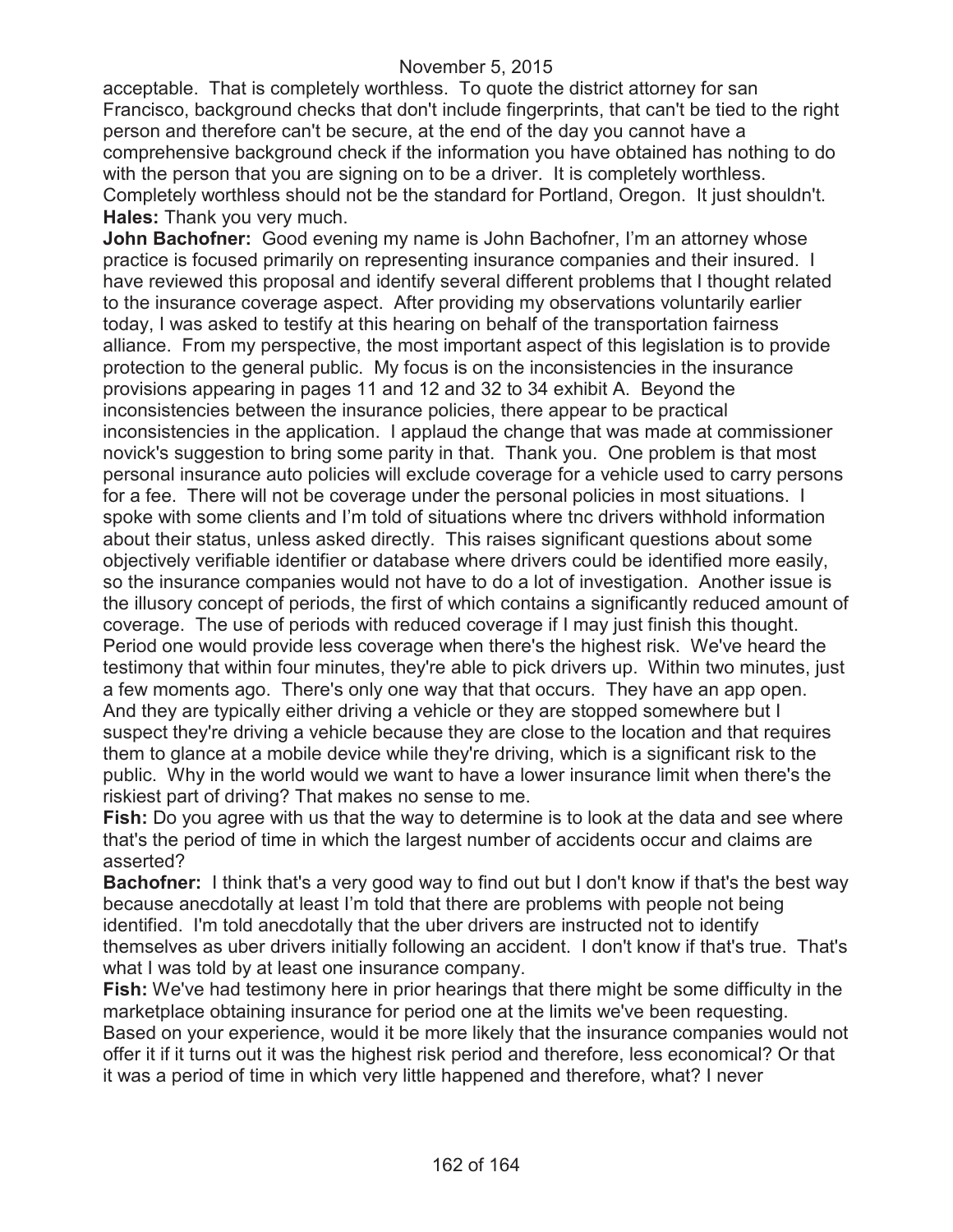understood the argument as to why if it was a lower risk period there wouldn't be a plentiful availability of insurance at higher limits.

**Bachofner:** And I'm in complete agreement with you. Insurance is essentially the business of trying to predict risk, and then assessing a premium associated with that risk. First of all, I don't agree that insurance would be unavailable. If you're willing to pay the fee, there is going to be insurance available, it's a question of cost, and I think we saw earlier the response to very direct questions that were responded to by the lyft and uber representatives by dancing around the question, absolutely cost is the reason why they don't want this but in my experience, a \$1 million umbrella policy is not that much more than a \$250,000, \$500,000 policy.

**Fish:** Unless it turns out that the period of time that you want to cover has the greatest risk.

**Bachofner:** Absolutely. And if it does have the greatest risk, that's why we need to have the higher protection for our citizens.

**Fish:** Let's put it slightly differently. If we determine based on objective data that it does present the highest risk and we allow a company to offer lower insurance, then we can hardly say that we have protected public health and safety.

**Bachofner:** I couldn't have said it better myself. There's nothing that prevents uber from self-insuring during that period if they cannot provide coverage and your comment earlier is correct. The victim doesn't care.

**Hales:** We're going to give you the chance to testify and then unfortunately for some of you who have been waiting we are going to have to discontinue our hearing for this evening and continue it to another time and that's because the fire bureau has reserved this room tonight at 6:30 and I don't like to argue with people that carry sharp axes. [ laughter ] so unfortunately we will have to continue the hearing I think to the 18th but we'll get back to that in a moment. First, we want to hear from you.

**William Daniels:** I drive with radio cab so mayor, commissioners, thanks for being here. If your intent with this proposal was to eliminate approximately 1,000 full-time jobs and chop them up into part-time work, you did it brilliantly. This will do it. If your intent was to appease multinational destructive and deceptive companies, this proposal does it. If your intent was to take business away from local companies and give it to multinational companies, this proposal does it. If your intent was to take away business from small companies and give it to giant companies, this proposal does it. If your intent was to be a problem for people in this community and businesses in this community, this proposal does it. Mayor hales, a couple of months ago, you were in Rome working with the pope Francis on issues of climate change and human trafficking. Pope Francis has spoken out on the issue of economic justice. On May 16<sup>th</sup> 2013, he said while the income of a minority is increasing exponentially, that as a majority is crumbling. This imbalance results from ideologies which uphold the absolute autonomy of markets and financial speculation and thus deny the right of control to states which are themselves charged with providing for the common good, the good of all of us. On May 21st, he said, rampant capitalism has taught the logic of all costs, of giving to get, of exploitation without looking at the person and we see the results in the crisis we are experiencing. This home is a place that teaches charity, school of charity, which instructs me to go encounter every person not for profit but for love. And on June 5th he said man is not charge today, money is in charge. Money rules. God our father did not give the task of caring for the earth to money but to us, to men and women, we have this task. Instead, men and women are sacrificed to the idol of profit.